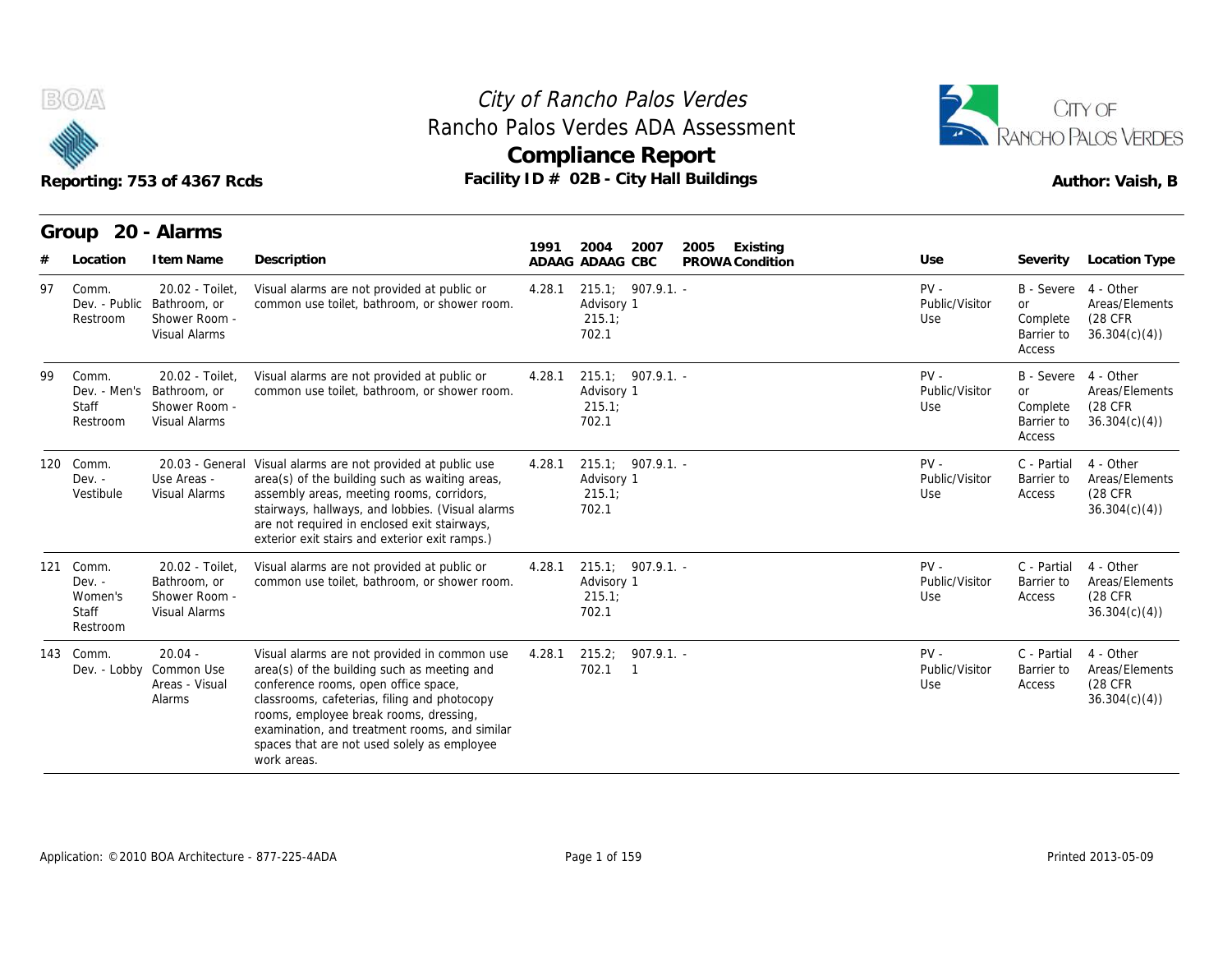



|                                     | Reporting: 753 of 4367 Rcds |                                                                   |                                                                                                                                                                                                                                                                                                                                              |        |                              | <b>Compliance Report</b>       | Rancho Palos Verdes ADA Assessment<br>Facility ID # 02B - City Hall Buildings | RANCHO PALOS VERDES<br>Author: Vaish, B |                                     |                                                        |
|-------------------------------------|-----------------------------|-------------------------------------------------------------------|----------------------------------------------------------------------------------------------------------------------------------------------------------------------------------------------------------------------------------------------------------------------------------------------------------------------------------------------|--------|------------------------------|--------------------------------|-------------------------------------------------------------------------------|-----------------------------------------|-------------------------------------|--------------------------------------------------------|
|                                     | Location                    | Group 20 - Alarms<br>I tem Name                                   | Description                                                                                                                                                                                                                                                                                                                                  | 1991   | 2004<br>ADAAG ADAAG CBC      | 2007                           | 2005<br>Existing<br>PROWA Condition                                           | Use                                     | Severity                            | <b>Location Type</b>                                   |
| 147 Comm.                           |                             | $20.04 -$<br>Dev. - Office Common Use<br>Areas - Visual<br>Alarms | Visual alarms are not provided in common use<br>area(s) of the building such as meeting and<br>conference rooms, open office space<br>classrooms, cafeterias, filing and photocopy<br>rooms, employee break rooms, dressing,<br>examination, and treatment rooms, and similar<br>spaces that are not used solely as employee<br>work areas.  | 4.28.1 | 215.2;<br>702.1              | $907.9.1 -$<br>$\overline{1}$  |                                                                               | EC - Employee<br>Common Use             | C - Partial<br>Barrier to<br>Access | 4 - Other<br>Areas/Elements<br>(28 CFR<br>36.304(c)(4) |
| 162 Comm.<br>$Dev. -$<br>Cashier    |                             | $20.04 -$<br>Common Use<br>Areas - Visual<br>Alarms               | Visual alarms are not provided in common use<br>area(s) of the building such as meeting and<br>conference rooms, open office space,<br>classrooms, cafeterias, filing and photocopy<br>rooms, employee break rooms, dressing,<br>examination, and treatment rooms, and similar<br>spaces that are not used solely as employee<br>work areas. | 4.28.1 | 215.2:<br>702.1              | $907.9.1. -$<br>$\overline{1}$ |                                                                               | $PV -$<br>Public/Visitor<br>Use         | C - Partial<br>Barrier to<br>Access | 4 - Other<br>Areas/Elements<br>(28 CFR<br>36.304(c)(4) |
| Comm.<br>165<br>$Dev. -$<br>Hallway |                             | Use Areas -<br>Visual Alarms                                      | 20.03 - General Visual alarms are not provided at public use<br>area(s) of the building such as waiting areas,<br>assembly areas, meeting rooms, corridors,<br>stairways, hallways, and lobbies. (Visual alarms<br>are not required in enclosed exit stairways,<br>exterior exit stairs and exterior exit ramps.)                            | 4.28.1 | Advisory 1<br>215.1<br>702.1 | 215.1; 907.9.1. -              |                                                                               | EC - Employee<br>Common Use             | C - Partial<br>Barrier to<br>Access | 4 - Other<br>Areas/Elements<br>(28 CFR<br>36.304(c)(4) |
| 169 Comm.                           | Dev. - Office               | $20.04 -$<br>Common Use<br>Areas - Visual<br>Alarms               | Visual alarms are not provided in common use<br>area(s) of the building such as meeting and<br>conference rooms, open office space,<br>classrooms, cafeterias, filing and photocopy<br>rooms, employee break rooms, dressing,<br>examination, and treatment rooms, and similar<br>spaces that are not used solely as employee<br>work areas. | 4.28.1 | 215.2;<br>702.1              | $907.9.1 -$<br>$\overline{1}$  |                                                                               | EC - Employee<br>Common Use             | C - Partial<br>Barrier to<br>Access | 4 - Other<br>Areas/Elements<br>(28 CFR<br>36.304(c)(4) |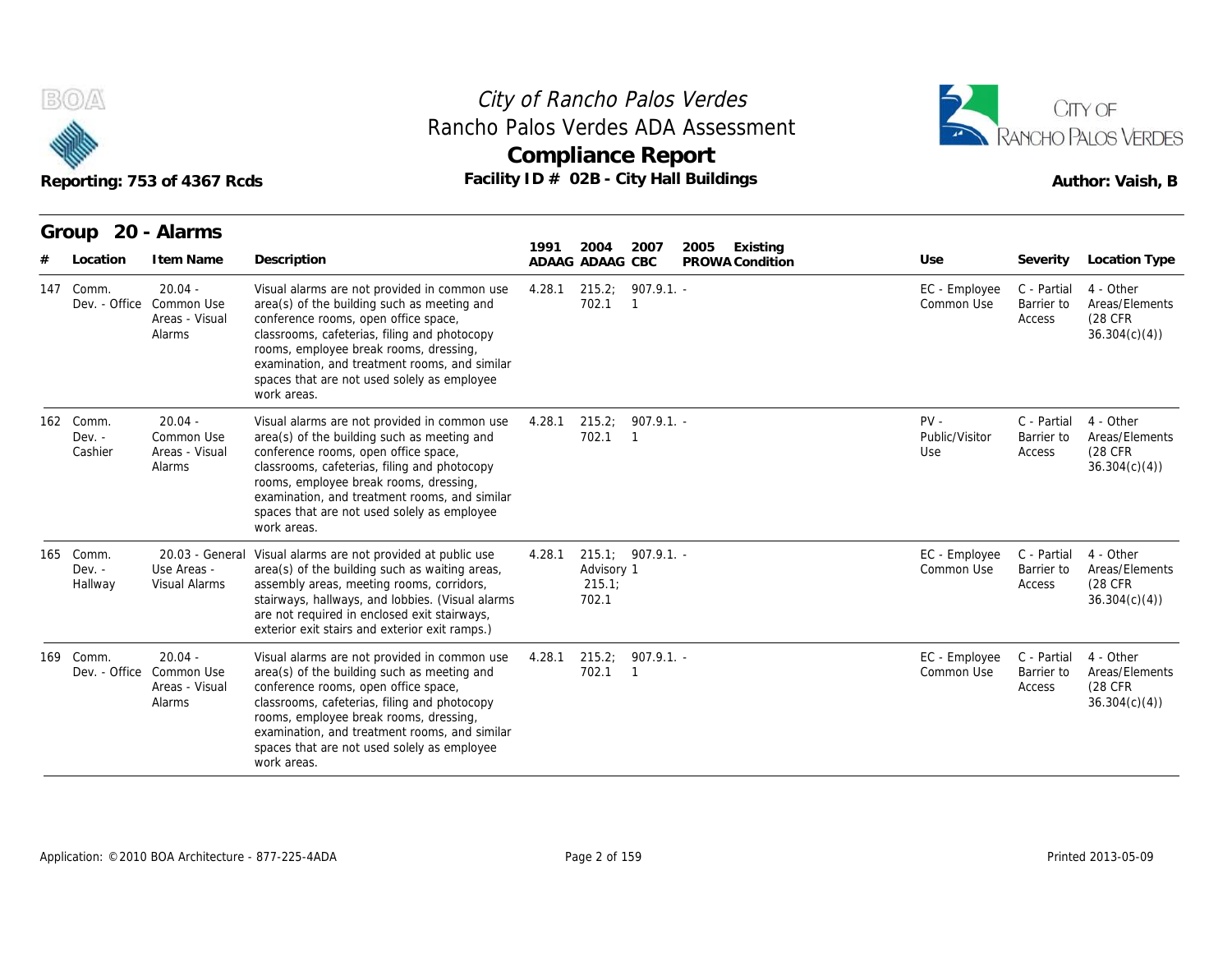



|                                    | Reporting: 753 of 4367 Rcds                                       |                                                                                                                                                                                                                                                                                                                                              | <b>Compliance Report</b> |                               |                                       | Rancho Palos Verdes ADA Assessment<br>Facility ID # 02B - City Hall Buildings |                             | RANCHO PALOS VERDES<br>Author: Vaish, B |                                                         |  |
|------------------------------------|-------------------------------------------------------------------|----------------------------------------------------------------------------------------------------------------------------------------------------------------------------------------------------------------------------------------------------------------------------------------------------------------------------------------------|--------------------------|-------------------------------|---------------------------------------|-------------------------------------------------------------------------------|-----------------------------|-----------------------------------------|---------------------------------------------------------|--|
| Group 20 - Alarms<br>Location      | I tem Name                                                        | Description                                                                                                                                                                                                                                                                                                                                  | 1991<br>ADAAG ADAAG CBC  | 2004                          | 2007                                  | 2005<br>Existing<br>PROWA Condition                                           | Use                         | Severity                                | Location Type                                           |  |
| 175 Comm.                          | $20.04 -$<br>Dev. - Office Common Use<br>Areas - Visual<br>Alarms | Visual alarms are not provided in common use<br>area(s) of the building such as meeting and<br>conference rooms, open office space,<br>classrooms, cafeterias, filing and photocopy<br>rooms, employee break rooms, dressing,<br>examination, and treatment rooms, and similar<br>spaces that are not used solely as employee<br>work areas. | 4.28.1                   | 215.2;<br>702.1               | $907.9.1. -$<br>$\overline{1}$        |                                                                               | EC - Employee<br>Common Use | C - Partial<br>Barrier to<br>Access     | 4 - Other<br>Areas/Elements<br>(28 CFR)<br>36.304(c)(4) |  |
| 202 Comm.<br>Dev. - Open<br>Office | 20.03 - General<br>Use Areas -<br>Visual Alarms                   | Visual alarms are not provided at public use<br>area(s) of the building such as waiting areas,<br>assembly areas, meeting rooms, corridors,<br>stairways, hallways, and lobbies. (Visual alarms<br>are not required in enclosed exit stairways,<br>exterior exit stairs and exterior exit ramps.)                                            | 4.28.1                   | Advisory 1<br>215.1;<br>702.1 | 215.1; 907.9.1.                       |                                                                               | EC - Employee<br>Common Use | C - Partial<br>Barrier to<br>Access     | 4 - Other<br>Areas/Elements<br>(28 CFR<br>36.304(c)(4)  |  |
| 212 Comm.<br>Dev. - Open<br>Office | $20.04 -$<br>Common Use<br>Areas - Visual<br>Alarms               | Visual alarms are not provided in common use<br>area(s) of the building such as meeting and<br>conference rooms, open office space,<br>classrooms, cafeterias, filing and photocopy<br>rooms, employee break rooms, dressing,<br>examination, and treatment rooms, and similar<br>spaces that are not used solely as employee<br>work areas. | 4.28.1                   | 702.1                         | $215.2; 907.9.1. -$<br>$\overline{1}$ |                                                                               | EC - Employee<br>Common Use | C - Partial<br>Barrier to<br>Access     | 4 - Other<br>Areas/Elements<br>(28 CFR<br>36.304(c)(4)  |  |
| 217 Comm.<br>Room                  | $20.04 -$<br>Dev. - Break Common Use<br>Areas - Visual<br>Alarms  | Visual alarms are not provided in common use<br>area(s) of the building such as meeting and<br>conference rooms, open office space,<br>classrooms, cafeterias, filing and photocopy<br>rooms, employee break rooms, dressing,<br>examination, and treatment rooms, and similar<br>spaces that are not used solely as employee<br>work areas. | 4.28.1                   | 702.1                         | $215.2; 907.9.1. -$<br>$\overline{1}$ |                                                                               | EC - Employee<br>Common Use | C - Partial<br>Barrier to<br>Access     | 4 - Other<br>Areas/Elements<br>(28 CFR<br>36.304(c)(4)  |  |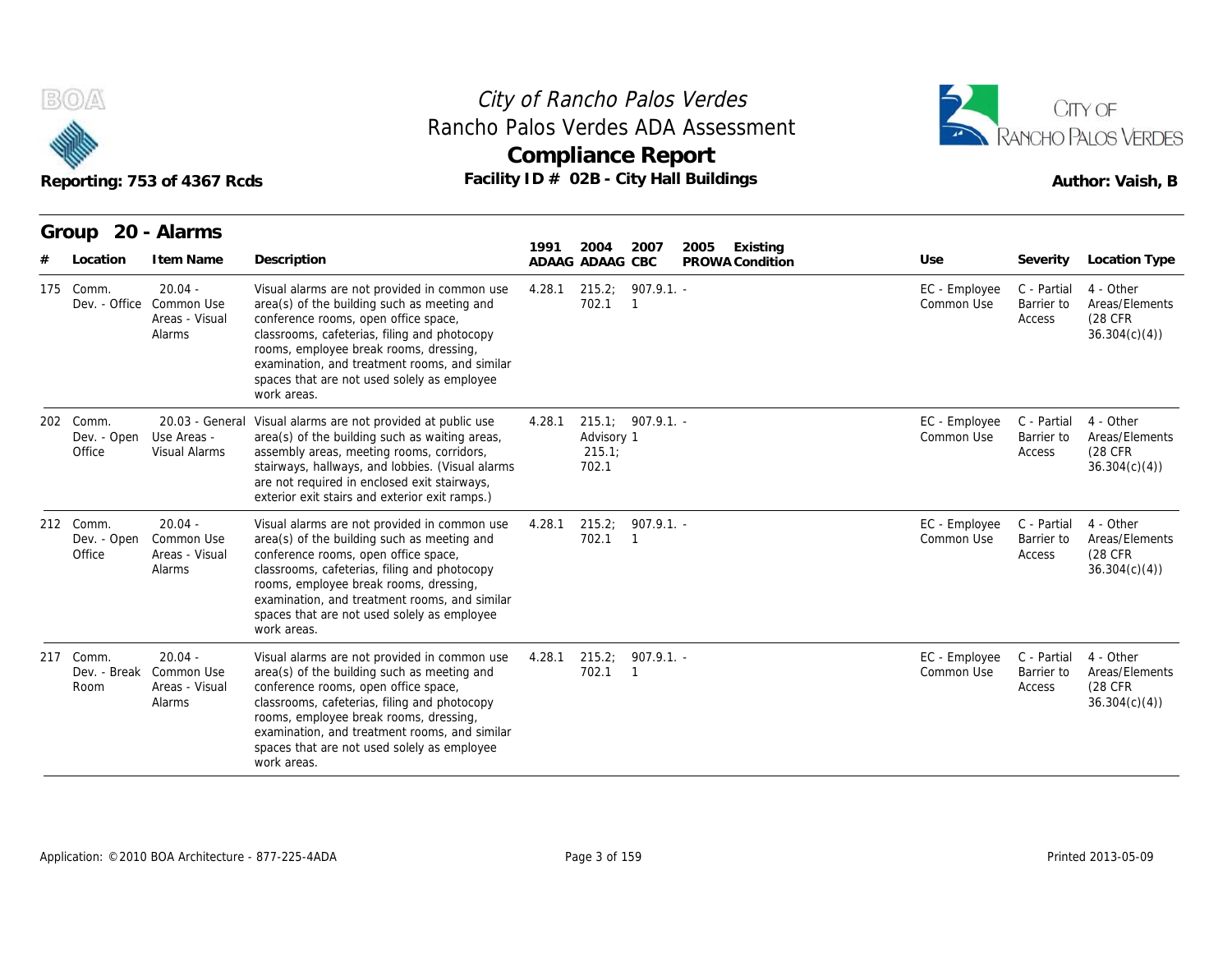



|                                              | Reporting: 753 of 4367 Rcds                             |                                                                                                                                                                                                                                                                                                                                              |        | <b>Compliance Report</b><br>Facility ID # 02B - City Hall Buildings                          | Rancho Palos Verdes ADA Assessment  |                             | RANCHO PALOS VERDES<br>Author: Vaish, B |                                                         |  |
|----------------------------------------------|---------------------------------------------------------|----------------------------------------------------------------------------------------------------------------------------------------------------------------------------------------------------------------------------------------------------------------------------------------------------------------------------------------------|--------|----------------------------------------------------------------------------------------------|-------------------------------------|-----------------------------|-----------------------------------------|---------------------------------------------------------|--|
| Location                                     | Group 20 - Alarms<br>I tem Name                         | Description                                                                                                                                                                                                                                                                                                                                  | 1991   | 2004<br>2007<br>ADAAG ADAAG CBC                                                              | Existing<br>2005<br>PROWA Condition | Use                         | Severity                                | <b>Location Type</b>                                    |  |
| 219<br>Comm.<br>$Dev. -$<br>Hallway          | 20.03 - General<br>Use Areas -<br><b>Visual Alarms</b>  | Visual alarms are not provided at public use<br>area(s) of the building such as waiting areas,<br>assembly areas, meeting rooms, corridors,<br>stairways, hallways, and lobbies. (Visual alarms<br>are not required in enclosed exit stairways,<br>exterior exit stairs and exterior exit ramps.)                                            | 4.28.1 | 215.1:907.9.1.<br>Advisory 1<br>215.1<br>702.1                                               |                                     | EC - Employee<br>Common Use | C - Partial<br>Barrier to<br>Access     | 4 - Other<br>Areas/Elements<br>(28 CFR<br>36.304(c)(4)  |  |
| 220<br>Comm.<br>$Dev. -$<br>Hallway          | $20.16B -$<br>Fire<br>Extinguisher -<br>Mounting Height | Where fire extinguishers are surface-mounted,<br>Surface-Mounted mounting height of the extinguisher is not<br>compliant. (Compliant surface-mounted<br>extinguisher is 48" AFF maximum, as measured<br>to the highest operable part, or in existing<br>buildings, when the extinguisher is 54" AFF and<br>parallel approach is provided)    | 4.27.3 | 308.2.1; 1118B.4 -<br>(1)<br>Fig.<br>308.2.1; 1118B.5<br>308.3.1; 1118B.6<br>Fig.<br>308.3.1 | 52" AFF.                            | EC - Employee<br>Common Use | C - Partial<br>Barrier to<br>Access     | 4 - Other<br>Areas/Elements<br>(28 CFR)<br>36.304(c)(4) |  |
| 222 Comm.<br>Dev. - Office                   | $20.04 -$<br>Common Use<br>Areas - Visual<br>Alarms     | Visual alarms are not provided in common use<br>area(s) of the building such as meeting and<br>conference rooms, open office space,<br>classrooms, cafeterias, filing and photocopy<br>rooms, employee break rooms, dressing,<br>examination, and treatment rooms, and similar<br>spaces that are not used solely as employee<br>work areas. | 4.28.1 | 215.2;<br>907.9.1.<br>702.1<br>- 1                                                           |                                     | EC - Employee<br>Common Use | C - Partial<br>Barrier to<br>Access     | 4 - Other<br>Areas/Elements<br>(28 CFR)<br>36.304(c)(4) |  |
| 241<br>Comm.<br>$Dev. -$<br>Conference<br>Rm | $20.04 -$<br>Common Use<br>Areas - Visual<br>Alarms     | Visual alarms are not provided in common use<br>area(s) of the building such as meeting and<br>conference rooms, open office space,<br>classrooms, cafeterias, filing and photocopy<br>rooms, employee break rooms, dressing,<br>examination, and treatment rooms, and similar<br>spaces that are not used solely as employee<br>work areas. | 4.28.1 | 907.9.1.<br>215.2;<br>702.1<br>$\overline{1}$                                                |                                     | EC - Employee<br>Common Use | C - Partial<br>Barrier to<br>Access     | 4 - Other<br>Areas/Elements<br>(28 CFR<br>36.304(c)(4)  |  |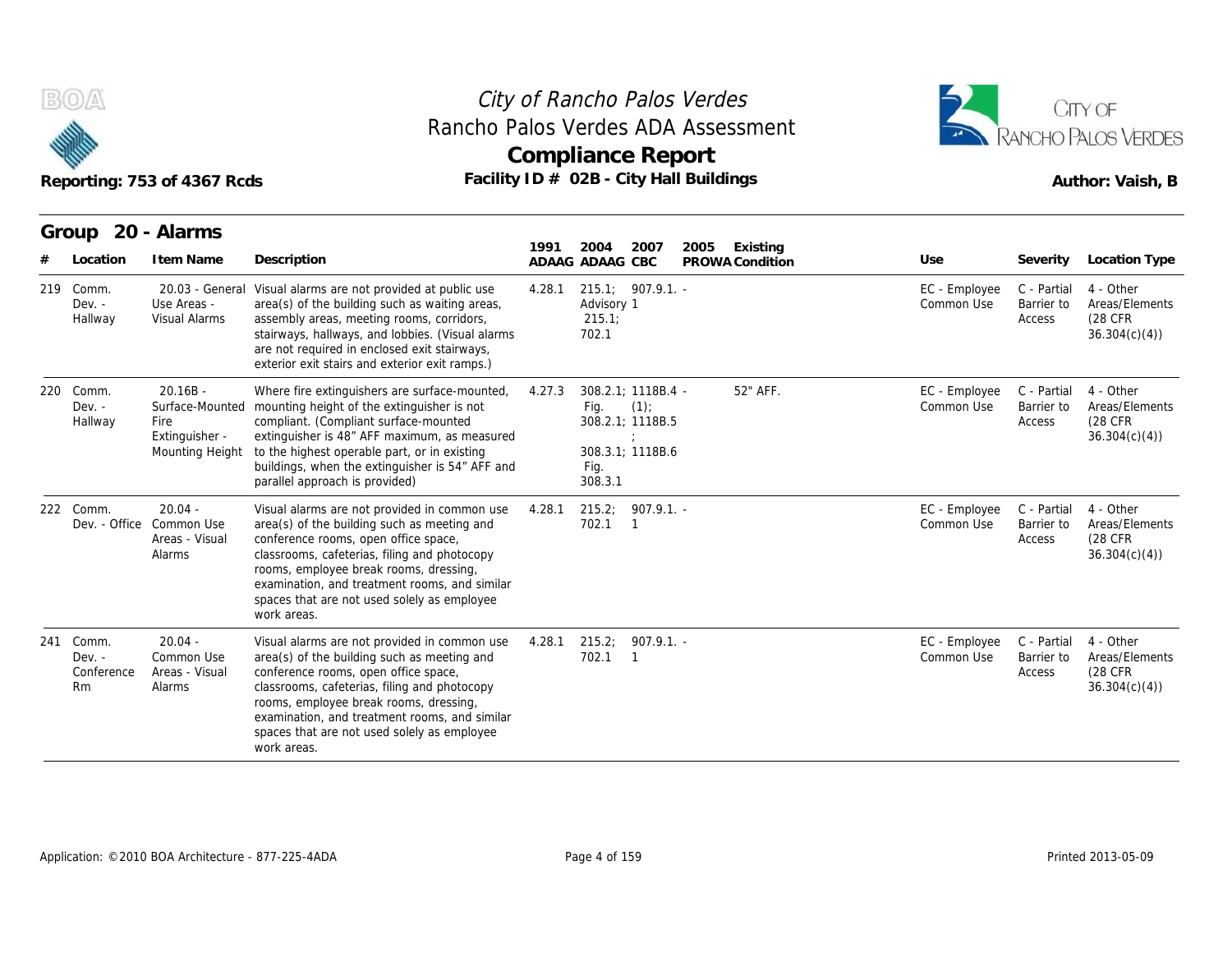

## Reporting: 753 of 4367 Rcds **Facility ID # 02B - City Hall Buildings** Reporting: 753 of 4367 Rcds Author: Vaish, B **Compliance Report** Rancho Palos Verdes ADA Assessment



| Rancho Palos Verdes ADA Assessment<br>Reporting: 753 of 4367 Rcds |                                                                                           |                                                                                                                                                                                                                                                                                                                                              | City of Rancho Palos Verdes<br><b>Compliance Report</b><br>Facility ID # 02B - City Hall Buildings |                         |                                                                          |      |                             |                             | CITY OF<br>RANCHO PALOS VERDES<br>Author: Vaish, B |                                                         |  |
|-------------------------------------------------------------------|-------------------------------------------------------------------------------------------|----------------------------------------------------------------------------------------------------------------------------------------------------------------------------------------------------------------------------------------------------------------------------------------------------------------------------------------------|----------------------------------------------------------------------------------------------------|-------------------------|--------------------------------------------------------------------------|------|-----------------------------|-----------------------------|----------------------------------------------------|---------------------------------------------------------|--|
| Group<br>Location                                                 | 20 - Alarms<br>I tem Name                                                                 | Description                                                                                                                                                                                                                                                                                                                                  | 1991<br>ADAAG ADAAG CBC                                                                            | 2004                    | 2007                                                                     | 2005 | Existing<br>PROWA Condition | Use                         | Severity                                           | Location Type                                           |  |
| 248 Comm.<br>Dev. - Copy<br><b>Rm</b>                             | $20.04 -$<br>Common Use<br>Areas - Visual<br>Alarms                                       | Visual alarms are not provided in common use<br>area(s) of the building such as meeting and<br>conference rooms, open office space,<br>classrooms, cafeterias, filing and photocopy<br>rooms, employee break rooms, dressing,<br>examination, and treatment rooms, and similar<br>spaces that are not used solely as employee<br>work areas. | 4.28.1                                                                                             | 215.2;<br>702.1         | $907.9.1 -$<br>$\mathbf{1}$                                              |      |                             | EC - Employee<br>Common Use | C - Partial<br>Barrier to<br>Access                | 4 - Other<br>Areas/Elements<br>(28 CFR)<br>36.304(c)(4) |  |
| 343 Admin. -                                                      | $20.16B -$<br>East Stairwell Surface-Mounted<br>Fire<br>Extinguisher -<br>Mounting Height | Where fire extinguishers are surface-mounted,<br>mounting height of the extinguisher is not<br>compliant. (Compliant surface-mounted<br>extinguisher is 48" AFF maximum, as measured<br>to the highest operable part, or in existing<br>buildings, when the extinguisher is 54" AFF and<br>parallel approach is provided)                    | 4.27.3                                                                                             | Fig.<br>Fig.<br>308.3.1 | 308.2.1; 1118B.4 -<br>(1)<br>308.2.1; 1118B.5<br>308.3.1; 1118B.6        |      | 64" high                    | GS - General<br>Student Use | <b>or</b><br>Complete<br>Barrier to<br>Access      | B - Severe 2 - Program<br>Areas (28 CFR<br>36.304(c)(2) |  |
| 422 Admin. -<br>Hallway                                           | $20.16B -$<br>Surface-Mounted<br>Fire<br>Extinguisher -<br>Mounting Height                | Where fire extinguishers are surface-mounted,<br>mounting height of the extinguisher is not<br>compliant. (Compliant surface-mounted<br>extinguisher is 48" AFF maximum, as measured<br>to the highest operable part, or in existing<br>buildings, when the extinguisher is 54" AFF and<br>parallel approach is provided)                    | 4.27.3                                                                                             | Fig.<br>Fig.<br>308.3.1 | 308.2.1; 1118B.4 -<br>(1)<br>308.2.1; 1118B.5<br>-11<br>308.3.1: 1118B.6 |      | 61" AFF.                    | EC - Employee<br>Common Use | C - Partial<br>Barrier to<br>Access                | 4 - Other<br>Areas/Elements<br>(28 CFR<br>36.304(c)(4)  |  |
| 507 Admin, S.<br>Corridor                                         | $20.16B -$<br>Surface-Mounted<br>Fire<br>Extinguisher -<br>Mounting Height                | Where fire extinguishers are surface-mounted,<br>mounting height of the extinguisher is not<br>compliant. (Compliant surface-mounted<br>extinguisher is 48" AFF maximum, as measured<br>to the highest operable part, or in existing<br>buildings, when the extinguisher is 54" AFF and<br>parallel approach is provided)                    | 4.27.3                                                                                             | Fig.<br>Fig.<br>308.3.1 | 308.2.1; 1118B.4 -<br>(1)<br>308.2.1; 1118B.5<br>308.3.1; 1118B.6        |      | 61" high.                   | EC - Employee<br>Common Use | <b>or</b><br>Complete<br>Barrier to<br>Access      | B - Severe 2 - Program<br>Areas (28 CFR<br>36.304(c)(2) |  |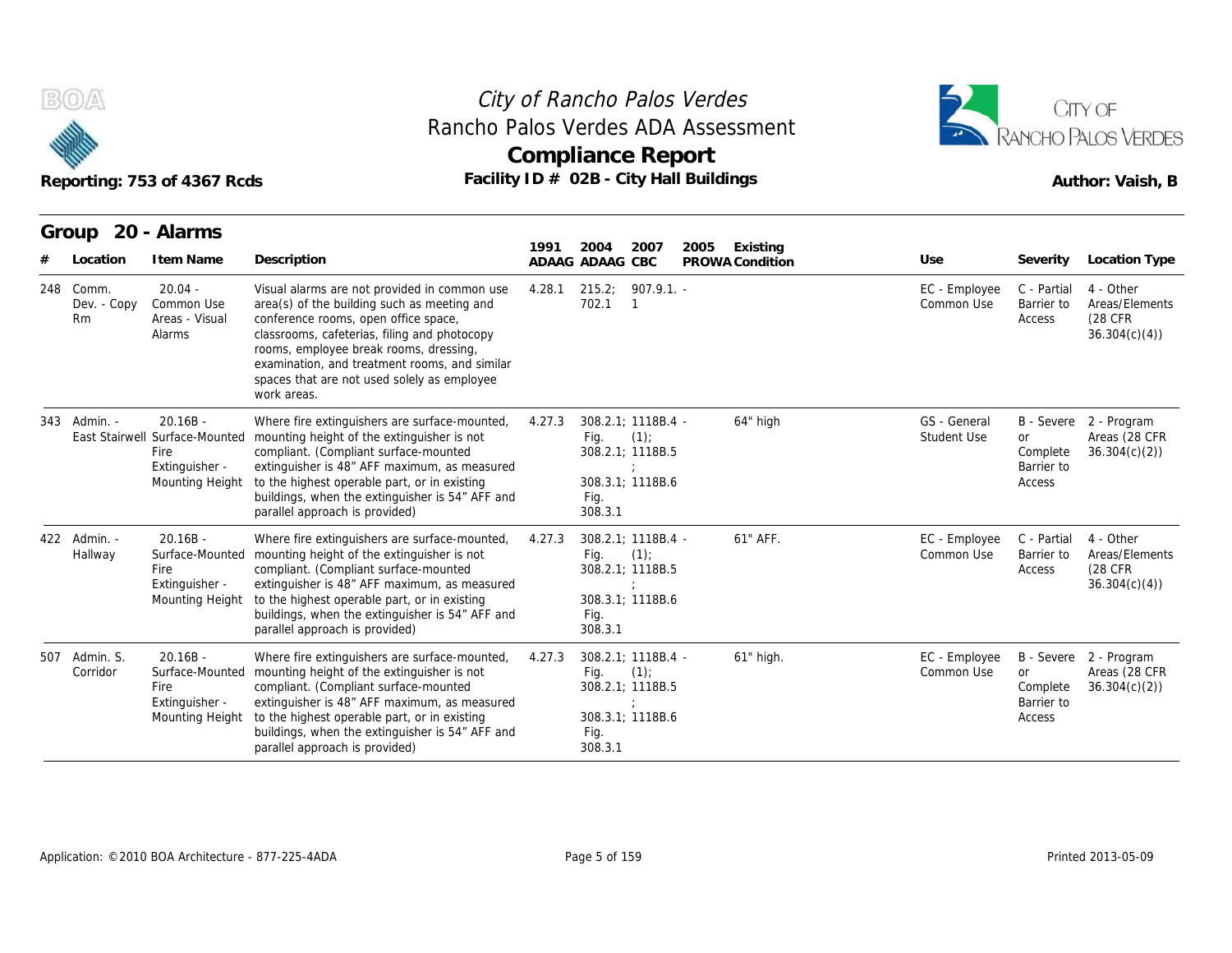



| B(O/A)                      | Reporting: 753 of 4367 Rcds                                                |                                                                                                                                                                                                                                                                                                                                           |        | City of Rancho Palos Verdes<br>Rancho Palos Verdes ADA Assessment<br><b>Compliance Report</b><br>Facility ID # 02B - City Hall Buildings |      |                             |                                            | CITY OF<br>ANCHO PALOS VERDES<br>Author: Vaish, B |                                                         |  |
|-----------------------------|----------------------------------------------------------------------------|-------------------------------------------------------------------------------------------------------------------------------------------------------------------------------------------------------------------------------------------------------------------------------------------------------------------------------------------|--------|------------------------------------------------------------------------------------------------------------------------------------------|------|-----------------------------|--------------------------------------------|---------------------------------------------------|---------------------------------------------------------|--|
| Location                    | Group 20 - Alarms<br>I tem Name                                            | Description                                                                                                                                                                                                                                                                                                                               | 1991   | 2007<br>2004<br>ADAAG ADAAG CBC                                                                                                          | 2005 | Existing<br>PROWA Condition | Use                                        | Severity                                          | Location Type                                           |  |
| 531 Admin. -<br>Open Office | $20.16B -$<br>Surface-Mounted<br>Fire<br>Extinguisher -<br>Mounting Height | Where fire extinguishers are surface-mounted,<br>mounting height of the extinguisher is not<br>compliant. (Compliant surface-mounted<br>extinguisher is 48" AFF maximum, as measured<br>to the highest operable part, or in existing<br>buildings, when the extinguisher is 54" AFF and<br>parallel approach is provided)                 | 4.27.3 | 308.2.1; 1118B.4 -<br>Fig.<br>(1)<br>308.2.1; 1118B.5<br>308.3.1; 1118B.6<br>Fig.<br>308.3.1                                             |      | 60" AFF.                    | $PV -$<br>Public/Visitor<br>Use            | C - Partial<br>Barrier to<br>Access               | 4 - Other<br>Areas/Elements<br>(28 CFR)<br>36.304(c)(4) |  |
| 594 Admin. -<br>Stair Well  | $20.16B -$<br>Fire<br>Extinguisher -<br>Mounting Height                    | Where fire extinguishers are surface-mounted,<br>Surface-Mounted mounting height of the extinguisher is not<br>compliant. (Compliant surface-mounted<br>extinguisher is 48" AFF maximum, as measured<br>to the highest operable part, or in existing<br>buildings, when the extinguisher is 54" AFF and<br>parallel approach is provided) | 4.27.3 | 308.2.1: 1118B.4 -<br>(1)<br>Fig.<br>308.2.1; 1118B.5<br>308.3.1; 1118B.6<br>Fig.<br>308.3.1                                             |      | 59" AFF.                    | $PV -$<br>Public/Visitor<br>Use            | C - Partial<br>Barrier to<br>Access               | 4 - Other<br>Areas/Elements<br>(28 CFR)<br>36.304(c)(4) |  |
| 652 Admin. -<br>Hallway     | $20.16B -$<br>Fire<br>Extinguisher -<br>Mounting Height                    | Where fire extinguishers are surface-mounted,<br>Surface-Mounted mounting height of the extinguisher is not<br>compliant. (Compliant surface-mounted<br>extinguisher is 48" AFF maximum, as measured<br>to the highest operable part, or in existing<br>buildings, when the extinguisher is 54" AFF and<br>parallel approach is provided) | 4.27.3 | 308.2.1; 1118B.4 -<br>(1)<br>Fig.<br>308.2.1; 1118B.5<br>308.3.1; 1118B.6<br>Fig.<br>308.3.1                                             |      | 61" AFF.                    | EC - Employee<br>Common Use                | C - Partial<br>Barrier to<br>Access               | 4 - Other<br>Areas/Elements<br>(28 CFR)<br>36.304(c)(4) |  |
| 722 Admin. -<br>Hallway     | $20.16B -$<br>Surface-Mounted<br>Fire<br>Extinguisher -<br>Mounting Height | Where fire extinguishers are surface-mounted,<br>mounting height of the extinguisher is not<br>compliant. (Compliant surface-mounted<br>extinguisher is 48" AFF maximum, as measured<br>to the highest operable part, or in existing<br>buildings, when the extinguisher is 54" AFF and<br>parallel approach is provided)                 | 4.27.3 | 308.2.1: 1118B.4 -<br>Fig.<br>(1)<br>308.2.1; 1118B.5<br>308.3.1; 1118B.6<br>Fig.<br>308.3.1                                             |      | 59" AFF.                    | EC - Employee<br>Common Use                | C - Partial<br>Barrier to<br>Access               | 4 - Other<br>Areas/Elements<br>(28 CFR<br>36.304(c)(4)  |  |
|                             |                                                                            |                                                                                                                                                                                                                                                                                                                                           |        |                                                                                                                                          |      |                             | Number of Key Notes for Group 20 - Alarms: |                                                   | 25                                                      |  |
| Group<br>Location           | I tem Name                                                                 | 17 - Bathing and Shower Facilities<br>Description                                                                                                                                                                                                                                                                                         | 1991   | 2004<br>2007<br>ADAAG ADAAG CBC                                                                                                          | 2005 | Existing<br>PROWA Condition | Use                                        | Severity                                          | <b>Location Type</b>                                    |  |
|                             | Application: ©2010 BOA Architecture - 877-225-4ADA                         |                                                                                                                                                                                                                                                                                                                                           |        | Page 6 of 159                                                                                                                            |      |                             |                                            |                                                   | Printed 2013-05-09                                      |  |

#### **Group 17 - Bathing and Shower Facilities**

| ______<br>Description<br>I tem Name<br>Location<br>$\overline{ }$ | 1991<br>2007<br>2004<br>2005<br>Existing<br>ADAAG ADAAG CBC<br>PROWA Condition | Use | Location Type<br>Severity |
|-------------------------------------------------------------------|--------------------------------------------------------------------------------|-----|---------------------------|
| ©2010 BOA Architecture - 877-225-4ADA<br>Application:             | Page                                                                           |     | Printed 2013-05-09        |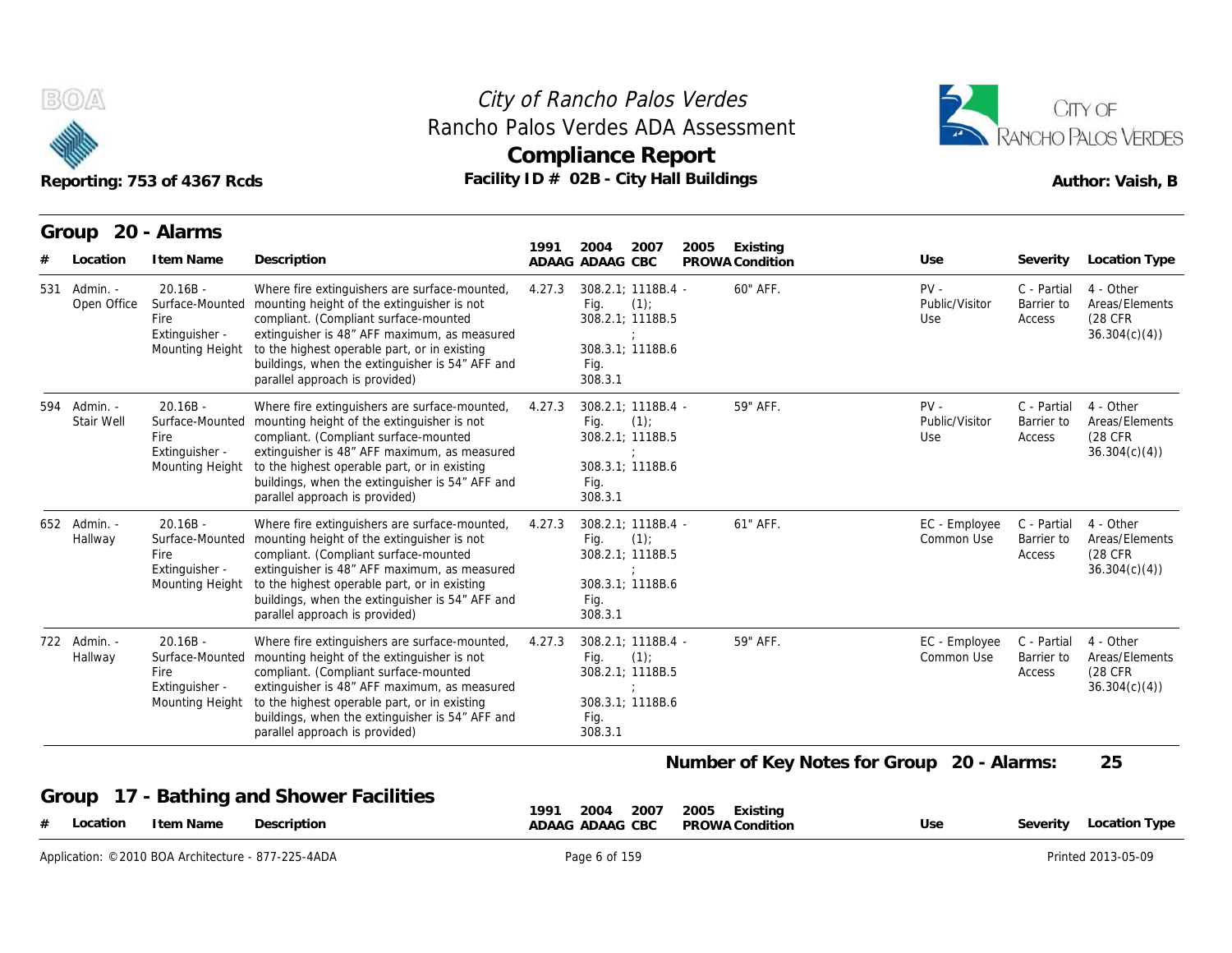



#### **Group 17 - Bathing and Shower Facilities**

|    | BOA                               | Reporting: 753 of 4367 Rcds                                      |                                                                                                                | City of Rancho Palos Verdes<br>Rancho Palos Verdes ADA Assessment<br>Compliance Report<br>Facility ID # 02B - City Hall Buildings |                                 | CITY OF<br><b>ANCHO PALOS VERDES</b><br>Author: Vaish, B |                                                              |  |
|----|-----------------------------------|------------------------------------------------------------------|----------------------------------------------------------------------------------------------------------------|-----------------------------------------------------------------------------------------------------------------------------------|---------------------------------|----------------------------------------------------------|--------------------------------------------------------------|--|
|    | Group                             |                                                                  | 17 - Bathing and Shower Facilities                                                                             | 2005<br>1991<br>2004<br>2007<br>Existing                                                                                          |                                 |                                                          |                                                              |  |
|    | Location                          | I tem Name                                                       | Description                                                                                                    | ADAAG ADAAG CBC<br>PROWA Condition                                                                                                | Use                             | Severity                                                 | Location Type                                                |  |
| 60 | Ch. 33 -<br>Restroom              | $17.01 -$<br>Accessible<br>Bathing or<br>Showering<br>Facilities | Where facilities for bathing or showering are<br>provided, less than 1% of these facilities are<br>accessible. | $4.23.1$ ; 213.3.6 1115B.2 -<br>4.23.8                                                                                            | $PV -$<br>Public/Visitor<br>Use | or<br>Complete<br>Barrier to<br>Access                   | B - Severe 2 - Program<br>Areas (28 CFR<br>36.304(c)(2)      |  |
|    | 449 Admin. -<br>Unisex<br>Restrm. | $17.01 -$<br>Accessible<br>Bathing or<br>Showering<br>Facilities | Where facilities for bathing or showering are<br>provided, less than 1% of these facilities are<br>accessible. | 213.3.6 1115B.2 -<br>Non compliant shower<br>4.23.1<br>4.23.8                                                                     | EC - Employee<br>Common Use     | B - Severe<br>or<br>Complete<br>Barrier to<br>Access     | 3 - Restroom<br>Facilities (28<br><b>CFR</b><br>36.304(c)(3) |  |
|    |                                   |                                                                  |                                                                                                                | Number of Key Notes for Group 17 - Bathing and Shower Facilities:                                                                 |                                 |                                                          | $\overline{2}$                                               |  |
|    | Group                             |                                                                  | 15B - Conference and Meeting Rooms                                                                             |                                                                                                                                   |                                 |                                                          |                                                              |  |
| #  | Location                          | I tem Name                                                       | Description                                                                                                    | 2004<br>1991<br>2007<br>2005<br>Existing<br>ADAAG ADAAG CBC<br>PROWA Condition                                                    | Use                             | Severity                                                 | Location Type                                                |  |
|    | 240 Comm.<br>$D \rho V -$         | $15B.19 -$<br>Assistive                                          | For assembly areas without fixed seats (e.g.,<br>conference or meeting rooms) a nermanently                    | 4.1.3(19 219.2; 1104B.2 -<br>$1(h)$ 219.3 item 6                                                                                  | EC - Employee<br>Common Use     | $\alpha$                                                 | B - Severe 2 - Program<br>Areas (28 CFR)                     |  |

#### **Group 15B - Conference and Meeting Rooms**

| 449   | - Admin.<br>Unisex<br>Restrm.                | $17.01 -$<br>Accessible<br>Bathing or<br>Showering<br>Facilities | Where facilities for bathing or showering are<br>provided, less than 1% of these facilities are<br>accessible.                                                                                                                                                                                                                                                                                                                                                                                                                                                                                                                                                  | 4.23.1:<br>4.23.8         |                         | 213.3.6 1115B.2 -     |      | Non compliant shower                                              | EC - Employee<br>Common Use | B - Severe<br>or<br>Complete<br>Barrier to<br>Access | 3 - Restroom<br>Facilities (28<br><b>CFR</b><br>36.304(c)(3) |
|-------|----------------------------------------------|------------------------------------------------------------------|-----------------------------------------------------------------------------------------------------------------------------------------------------------------------------------------------------------------------------------------------------------------------------------------------------------------------------------------------------------------------------------------------------------------------------------------------------------------------------------------------------------------------------------------------------------------------------------------------------------------------------------------------------------------|---------------------------|-------------------------|-----------------------|------|-------------------------------------------------------------------|-----------------------------|------------------------------------------------------|--------------------------------------------------------------|
|       |                                              |                                                                  |                                                                                                                                                                                                                                                                                                                                                                                                                                                                                                                                                                                                                                                                 |                           |                         |                       |      | Number of Key Notes for Group 17 - Bathing and Shower Facilities: |                             |                                                      | $\overline{2}$                                               |
| Group |                                              |                                                                  | 15B - Conference and Meeting Rooms                                                                                                                                                                                                                                                                                                                                                                                                                                                                                                                                                                                                                              |                           |                         |                       |      |                                                                   |                             |                                                      |                                                              |
| #     | Location                                     | I tem Name                                                       | Description                                                                                                                                                                                                                                                                                                                                                                                                                                                                                                                                                                                                                                                     | 1991                      | 2004<br>ADAAG ADAAG CBC | 2007                  | 2005 | Existing<br>PROWA Condition                                       | Use                         | Severity                                             | Location Type                                                |
| 240   | Comm.<br>$Dev. -$<br>Conference<br><b>Rm</b> | $15B.19 -$<br>Assistive<br>Listening<br>Systems (ALS)            | For assembly areas without fixed seats (e.g<br>conference or meeting rooms), a permanently<br>installed assistive listening system or a portable<br>assistive listening system, including an adequate<br>number of electrical outlets or other<br>supplementary wiring necessary to support a<br>portable ALS, has not been provided. (A<br>permanently installed ALS is required where (1)<br>the assembly area accommodates 50 or more<br>persons or has an audio-amplification system<br>and (2) it has fixed seats.) (If portable assistive-<br>listening systems are used for conference or<br>meeting rooms, the system may serve more<br>than one room.) | $4.1.3(19\ 219.2)$<br>(b) | 219.3;<br>Tab.<br>219.3 | $1104B.2 -$<br>item 6 |      |                                                                   | EC - Employee<br>Common Use | B - Severe<br>or<br>Complete<br>Barrier to<br>Access | 2 - Program<br>Areas (28 CFR<br>36.304(c)(2)                 |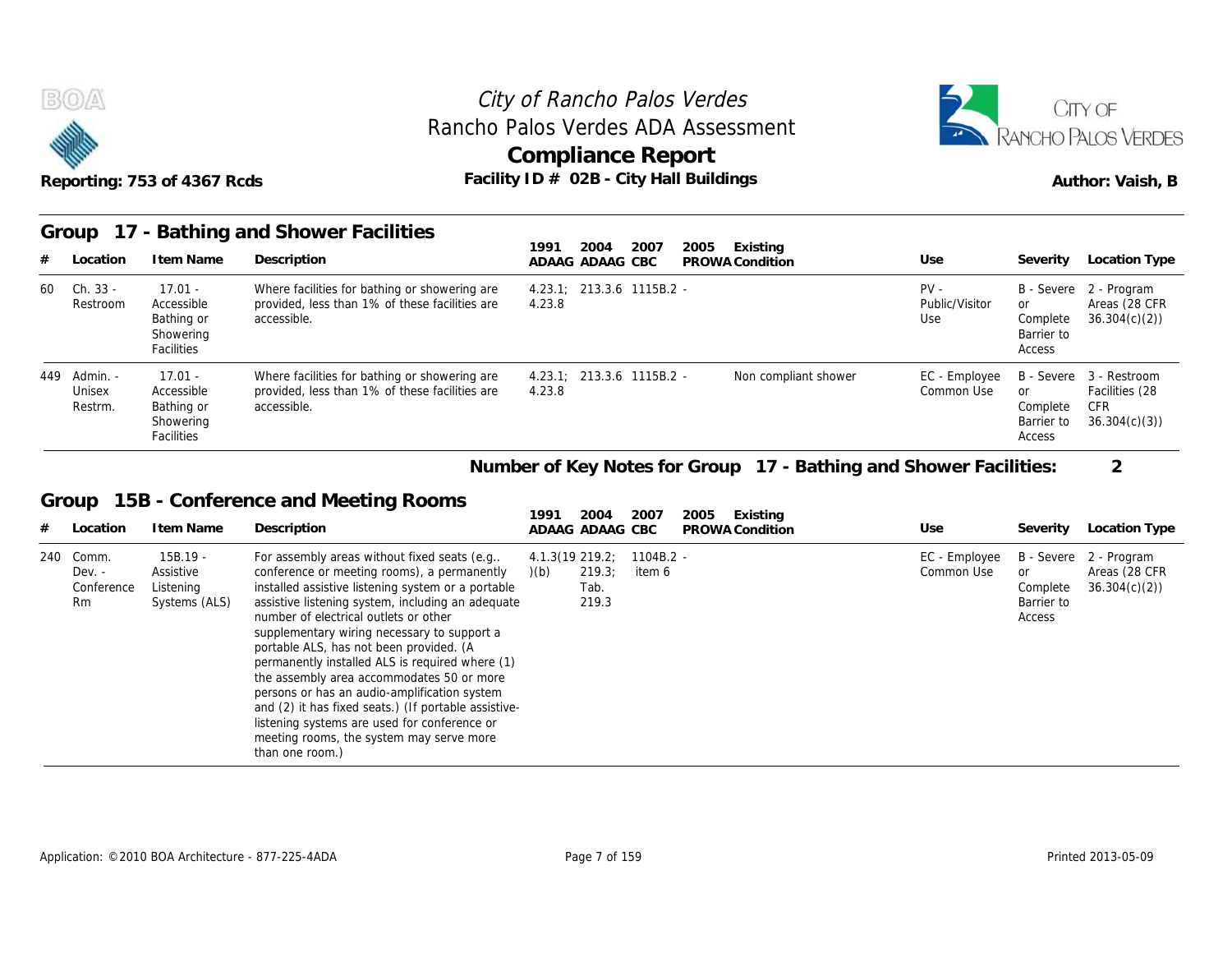



#### **Group 15B - Conference and Meeting Rooms**

|                   |            | Reporting: 753 of 4367 Rcds                         |                                                                                                                                                                                                                                                                                                                                                                                                                                                                                                                                                                                                                                                                   | City of Rancho Palos Verdes<br>Compliance Report<br>Facility ID # 02B - City Hall Buildings |                       | Rancho Palos Verdes ADA Assessment |                             | CITY OF<br>RANCHO PALOS VERDES<br>Author: Vaish, B |                                                         |  |
|-------------------|------------|-----------------------------------------------------|-------------------------------------------------------------------------------------------------------------------------------------------------------------------------------------------------------------------------------------------------------------------------------------------------------------------------------------------------------------------------------------------------------------------------------------------------------------------------------------------------------------------------------------------------------------------------------------------------------------------------------------------------------------------|---------------------------------------------------------------------------------------------|-----------------------|------------------------------------|-----------------------------|----------------------------------------------------|---------------------------------------------------------|--|
| Group             |            |                                                     | 15B - Conference and Meeting Rooms                                                                                                                                                                                                                                                                                                                                                                                                                                                                                                                                                                                                                                | 2004<br>1991                                                                                | 2007                  | 2005<br>Existing                   |                             |                                                    |                                                         |  |
|                   | Location   | I tem Name                                          | Description                                                                                                                                                                                                                                                                                                                                                                                                                                                                                                                                                                                                                                                       | ADAAG ADAAG CBC                                                                             |                       | PROWA Condition                    | Use                         | Severity                                           | <b>Location Type</b>                                    |  |
| 325<br>Conf.      | Admin. -   | 15B.19 -<br>Assistive<br>Listening<br>Systems (ALS) | For assembly areas without fixed seats (e.g.,<br>conference or meeting rooms), a permanently<br>installed assistive listening system or a portable<br>assistive listening system, including an adequate<br>number of electrical outlets or other<br>supplementary wiring necessary to support a<br>portable ALS, has not been provided. (A<br>permanently installed ALS is required where (1)<br>the assembly area accommodates 50 or more<br>persons or has an audio-amplification system<br>and (2) it has fixed seats.) (If portable assistive-<br>listening systems are used for conference or<br>meeting rooms, the system may serve more<br>than one room.) | 4.1.3(19 219.2;<br>219.3;<br>(b)<br>Tab.<br>219.3                                           | $1104B.2 -$<br>item 6 |                                    | GS - General<br>Student Use | <b>or</b><br>Complete<br>Barrier to<br>Access      | B - Severe 2 - Program<br>Areas (28 CFR<br>36.304(c)(2) |  |
| 493 Admin.<br>Rm. | Conference | 15B.19 -<br>Assistive<br>Listening<br>Systems (ALS) | For assembly areas without fixed seats (e.g.,<br>conference or meeting rooms), a permanently<br>installed assistive listening system or a portable<br>assistive listening system, including an adequate<br>number of electrical outlets or other<br>supplementary wiring necessary to support a<br>portable ALS, has not been provided. (A<br>permanently installed ALS is required where (1)<br>the assembly area accommodates 50 or more<br>persons or has an audio-amplification system<br>and (2) it has fixed seats.) (If portable assistive-<br>listening systems are used for conference or<br>meeting rooms, the system may serve more<br>than one room.) | 4.1.3(19 219.2;<br>219.3;<br>(b)<br>Tab.<br>219.3                                           | $1104B.2 -$<br>item 6 |                                    | EC - Employee<br>Common Use | <b>or</b><br>Complete<br>Barrier to<br>Access      | B - Severe 2 - Program<br>Areas (28 CFR<br>36.304(c)(2) |  |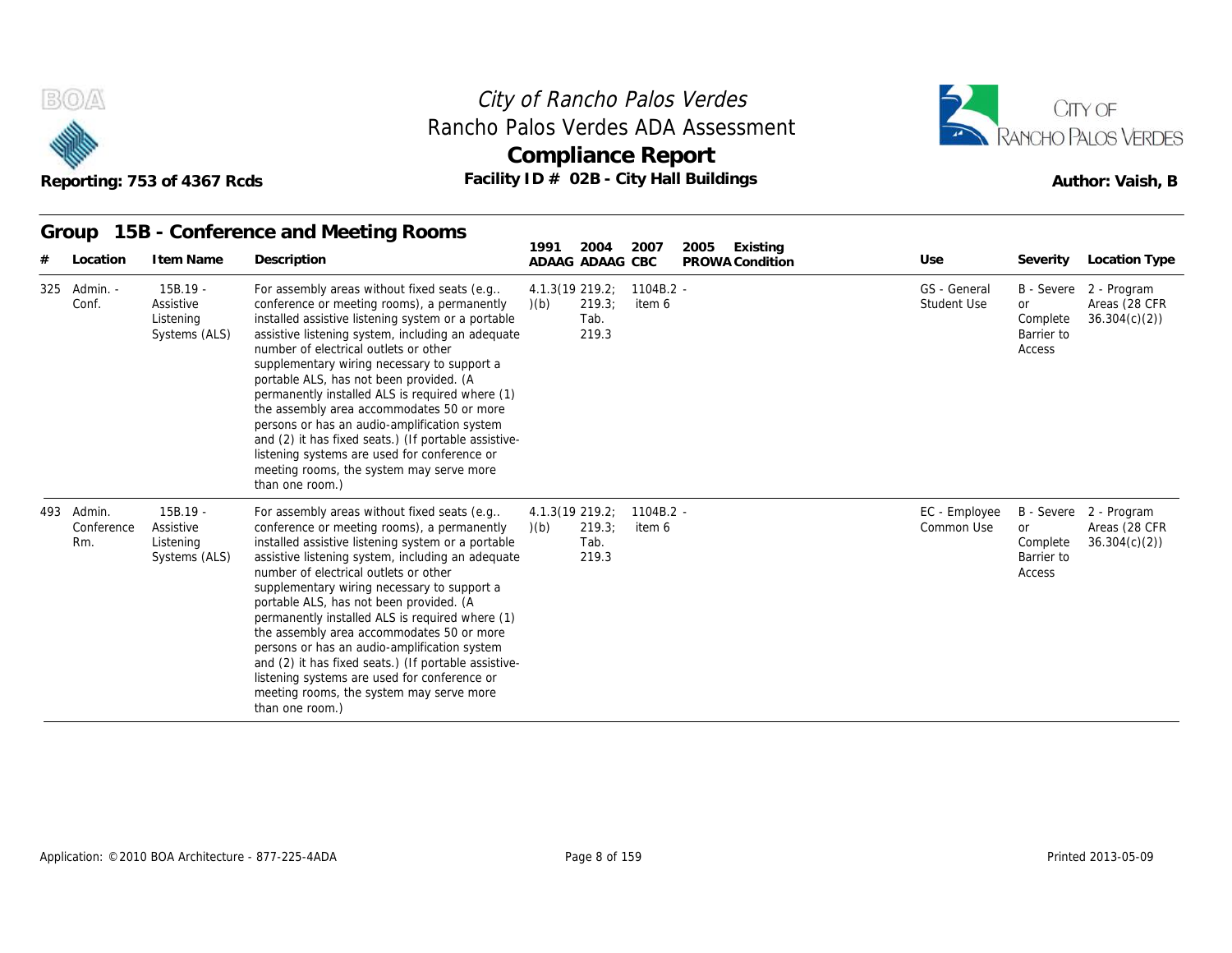



#### **Group 15B - Conference and Meeting Rooms**

|   |                                    | Reporting: 753 of 4367 Rcds                           | Facility ID # 02B - City Hall Buildings                                                                                                                                                                                                                                                                                                                                                                                                                                                                                                                                                                                                                         |       | <b>Compliance Report</b>                   | Author: Vaish, B               |                                        |                                 |                                        |                                                         |
|---|------------------------------------|-------------------------------------------------------|-----------------------------------------------------------------------------------------------------------------------------------------------------------------------------------------------------------------------------------------------------------------------------------------------------------------------------------------------------------------------------------------------------------------------------------------------------------------------------------------------------------------------------------------------------------------------------------------------------------------------------------------------------------------|-------|--------------------------------------------|--------------------------------|----------------------------------------|---------------------------------|----------------------------------------|---------------------------------------------------------|
| # | Group<br>Location                  | I tem Name                                            | 15B - Conference and Meeting Rooms<br>Description                                                                                                                                                                                                                                                                                                                                                                                                                                                                                                                                                                                                               | 1991  | 2004<br>ADAAG ADAAG CBC                    | 2007                           | Existing<br>2005<br>PROWA Condition    | Use                             | Severity                               | Location Type                                           |
|   | 514 Admin. -<br>Conference<br>Room | $15B.19 -$<br>Assistive<br>Listening<br>Systems (ALS) | For assembly areas without fixed seats (e.g<br>conference or meeting rooms), a permanently<br>installed assistive listening system or a portable<br>assistive listening system, including an adequate<br>number of electrical outlets or other<br>supplementary wiring necessary to support a<br>portable ALS, has not been provided. (A<br>permanently installed ALS is required where (1)<br>the assembly area accommodates 50 or more<br>persons or has an audio-amplification system<br>and (2) it has fixed seats.) (If portable assistive-<br>listening systems are used for conference or<br>meeting rooms, the system may serve more<br>than one room.) | (b)   | 4.1.3(19 219.2;<br>219.3;<br>Tab.<br>219.3 | $1104B.2 -$<br>item 6          |                                        | $PV -$<br>Public/Visitor<br>Use | or<br>Complete<br>Barrier to<br>Access | B - Severe 2 - Program<br>Areas (28 CFR<br>36.304(c)(2) |
|   | 516 Admin. -<br>Conference<br>Room | 15B.18B - 36"<br>Width Standard                       | The accessible route of travel is less than 36"<br>wide where the occupancy load is $<$ 10. (For a<br>depth of 24" max, clear opening width may be<br>reduced to 32" min) (Doorways are compliant<br>when the door, open 90 degrees, affords a clear<br>opening width of at least 32".)                                                                                                                                                                                                                                                                                                                                                                         | 4.3.3 |                                            | 403.5.1 1133B.3 -<br>$\cdot$ 1 | 21", 22", 27 1/2", & 30 1/2"<br>clear. | $PV -$<br>Public/Visitor<br>Use | C - Partial<br>Barrier to<br>Access    | 2 - Program<br>Areas (28 CFR<br>36.304(c)(2)            |
|   | 605 Admin. -<br>Conference<br>Room | $15B.19 -$<br>Assistive<br>Listening<br>Systems (ALS) | For assembly areas without fixed seats (e.g<br>conference or meeting rooms), a permanently<br>installed assistive listening system or a portable<br>assistive listening system, including an adequate<br>number of electrical outlets or other<br>supplementary wiring necessary to support a<br>portable ALS, has not been provided. (A<br>permanently installed ALS is required where (1)<br>the assembly area accommodates 50 or more<br>persons or has an audio-amplification system<br>and (2) it has fixed seats.) (If portable assistive-<br>listening systems are used for conference or<br>meeting rooms, the system may serve more<br>than one room.) | (b)   | 4.1.3(19 219.2;<br>219.3;<br>Tab.<br>219.3 | $1104B.2 -$<br>item 6          |                                        | $PV -$<br>Public/Visitor<br>Use | or<br>Complete<br>Barrier to<br>Access | B - Severe 2 - Program<br>Areas (28 CFR<br>36.304(c)(2) |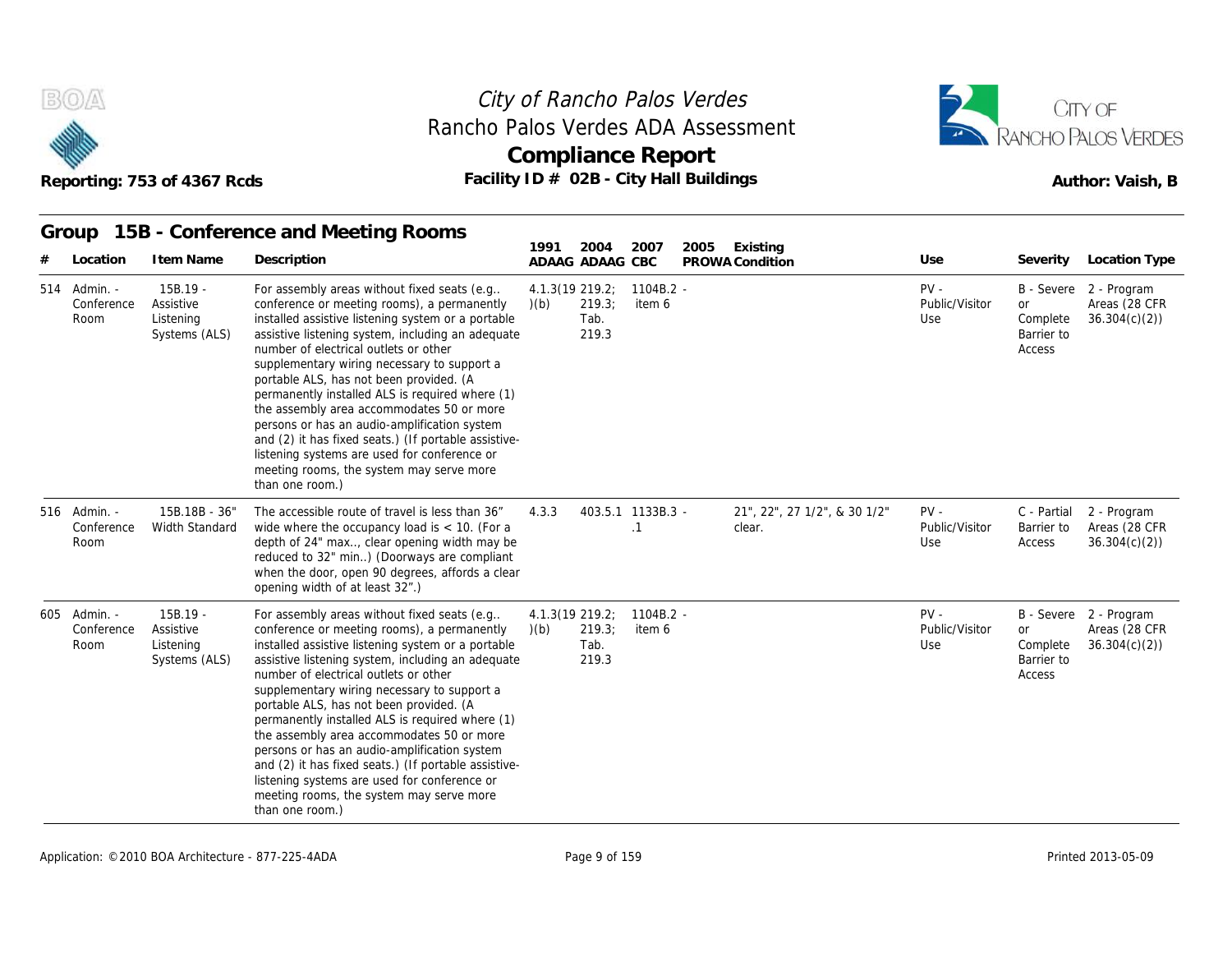

## City of Rancho Palos Verdes Rancho Palos Verdes ADA Assessment



| 400                         | Compliance Report                          | <b>E EN IVANUTULALUS VEKUE</b> J |
|-----------------------------|--------------------------------------------|----------------------------------|
| Reporting: 753 of 4367 Rcds | Facility ID $\#$ 02B - City Hall Buildings | Author: Vaish, B                 |
|                             |                                            |                                  |

|    |                         | Reporting: 753 of 4367 Rcds                      | Rancho Palos Verdes ADA Assessment<br>Facility ID # 02B - City Hall Buildings                                                                                                                                                                          |        |                                          | <b>Compliance Report</b> |      |                                                                                         | RANCHO PALOS VERDES<br>Author: Vaish, B |                                                     |                                                                 |
|----|-------------------------|--------------------------------------------------|--------------------------------------------------------------------------------------------------------------------------------------------------------------------------------------------------------------------------------------------------------|--------|------------------------------------------|--------------------------|------|-----------------------------------------------------------------------------------------|-----------------------------------------|-----------------------------------------------------|-----------------------------------------------------------------|
|    | Group<br>Location       | I tem Name                                       | 15B - Conference and Meeting Rooms<br>Description                                                                                                                                                                                                      | 1991   | 2004<br>ADAAG ADAAG CBC                  | 2007                     | 2005 | Existing<br>PROWA Condition                                                             | Use                                     | Severity                                            | Location Type                                                   |
|    |                         |                                                  |                                                                                                                                                                                                                                                        |        |                                          |                          |      | Number of Key Notes for Group 15B - Conference and Meeting Rooms:                       |                                         |                                                     | 6                                                               |
|    | Group                   | 11 - Doors and Gates                             |                                                                                                                                                                                                                                                        | 1991   | 2004                                     | 2007                     | 2005 | Existing                                                                                |                                         |                                                     |                                                                 |
|    | Location                | I tem Name                                       | Description                                                                                                                                                                                                                                            |        | ADAAG ADAAG CBC                          |                          |      | PROWA Condition                                                                         | Use                                     | Severity                                            | Location Type                                                   |
| 5  | Ch. 33 -<br>Office      | $11.12 -$<br>Hardware<br>Mounting Height         | Mounting height of all operating hardware is not 4.13.9 -<br>30" min or 44" max, as measured to the<br>highest operable part. (1994 ADA Standards)<br>permit a max height of 48"; CBC Standards<br>permit a range of 30" min to 44" max)               |        |                                          | $1133B.2 -$<br>.5.2      |      | 59 1/2" AFF.                                                                            | $PV -$<br>Public/Visitor<br>Use         | C - Partial<br>Barrier to<br>Access                 | 1 - Access into<br>Facilities (28<br><b>CFR</b><br>36.304(c)(1) |
|    | Ch. 33 -<br>Office      | $11.12 -$<br>Hardware<br>Mounting Height         | Mounting height of all operating hardware is not 4.13.9 -<br>30" min or 44" max, as measured to the<br>highest operable part. (1994 ADA Standards)<br>permit a max height of 48"; CBC Standards<br>permit a range of 30" min to 44" max)               |        |                                          | $1133B.2 -$<br>.5.2      |      | Number pad at 44 1/2" AFF,<br>Deadbolt at 49 1/2" AFF & latch Public/Visitor<br>at 58". | $PV -$<br>Use                           | C - Partial<br>Barrier to<br>Access                 | 1 - Access into<br>Facilities (28<br><b>CFR</b><br>36.304(c)(1) |
| 16 | Ch. 33 -                | 11.11 - Single-<br>Sound Stage Action Hardware   | Handles, locks, and latches or other operative<br>devices are not operable with one hand and<br>without tight grasping, pinching, or twisting of<br>the wrist. (U-shaped handles, levers, and<br>push/pull type mechanisms are acceptable<br>designs.) | 4.13.9 | 404.2.7; .5.2<br>Advisory<br>404.2.7     | 309.4; 1133B.2 -         |      | Door knob.                                                                              | $PV -$<br>Public/Visitor<br>Use         | C - Partial<br>Barrier to<br>Access                 | 2 - Program<br>Areas (28 CFR<br>36.304(c)(2)                    |
| 17 | Ch. 33 -<br>Sound Stage | $11.17A -$<br>Providing<br>Room/Space ID<br>Sign | A sign designating the permanent room or space $4.1.2(7)$ 216.2; 1117B.5 -<br>Recommendation: has not been provided.                                                                                                                                   |        | 703.1; .1 item<br>703.2; 1<br>703.5      |                          |      |                                                                                         | $PV -$<br>Public/Visitor<br>Use         | $E - Non-$<br>Mandated<br>Access<br>Improveme<br>nt | 2 - Program<br>Areas (28 CFR<br>36.304(c)(2)                    |
| 18 | Ch. 33 -                | $11.10B -$<br>Sound Stage Threshold -<br>Height  | The threshold at doorway exceeds 1/2" in height. 4.13.8                                                                                                                                                                                                |        | Advisory .4.1<br>303.3;<br>Fig.<br>303.3 | $303.3$ ; $1133B.2$ -    |      | 5/8" change in level.                                                                   | $PV -$<br>Public/Visitor<br>Use         | C - Partial<br>Barrier to<br>Access                 | 2 - Program<br>Areas (28 CFR<br>36.304(c)(2)                    |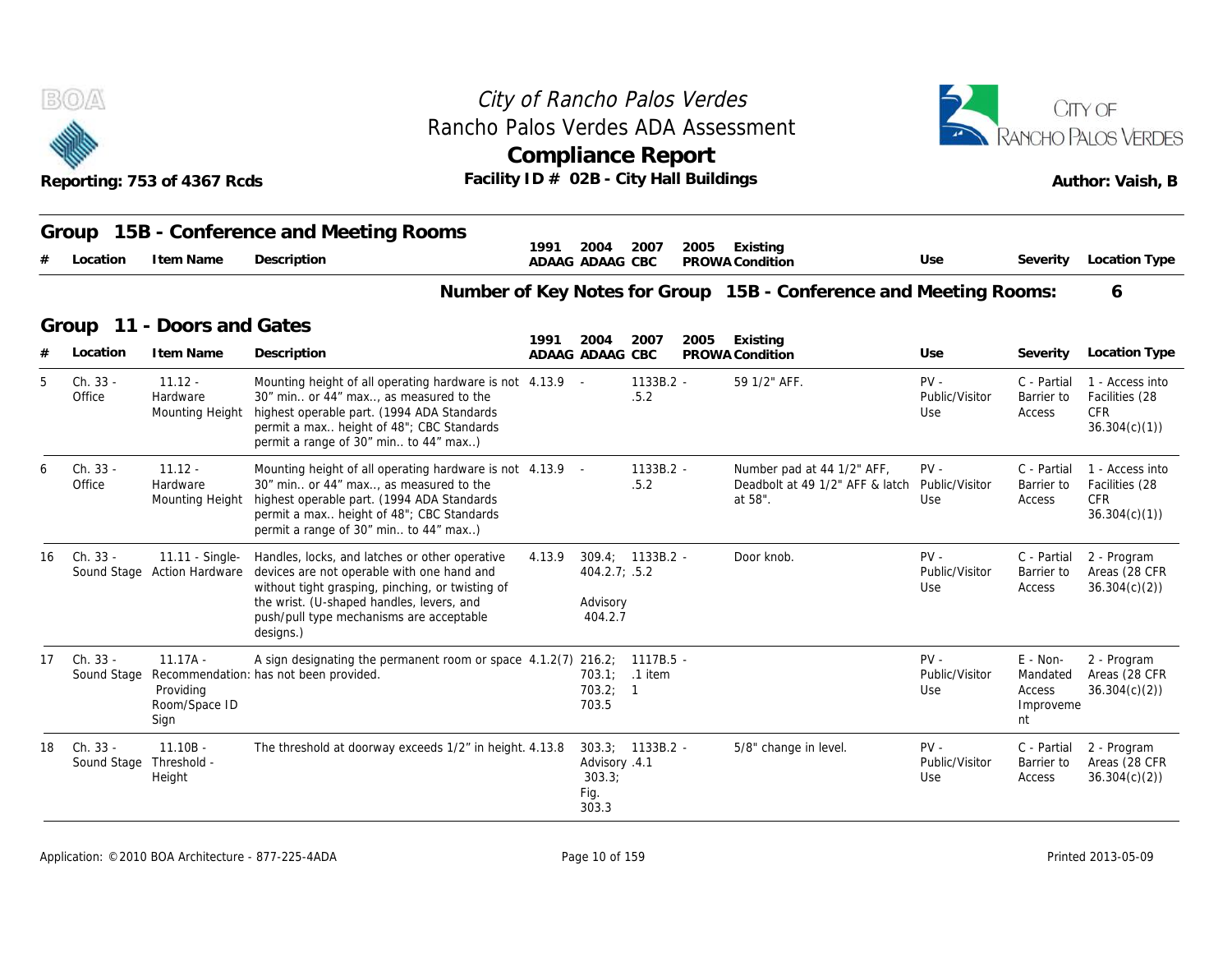



|     |                         | Reporting: 753 of 4367 Rcds                      | Facility ID # 02B - City Hall Buildings                                                                                                                                                                                                                                                                                                                                                                                                                                                                                                                                                                                                                                                                                                                                                                                                                                                  |        | <b>Compliance Report</b>             |                                                        |      |                             | Author: Vaish, B                |                                     |                                              |  |
|-----|-------------------------|--------------------------------------------------|------------------------------------------------------------------------------------------------------------------------------------------------------------------------------------------------------------------------------------------------------------------------------------------------------------------------------------------------------------------------------------------------------------------------------------------------------------------------------------------------------------------------------------------------------------------------------------------------------------------------------------------------------------------------------------------------------------------------------------------------------------------------------------------------------------------------------------------------------------------------------------------|--------|--------------------------------------|--------------------------------------------------------|------|-----------------------------|---------------------------------|-------------------------------------|----------------------------------------------|--|
|     | Location                | Group 11 - Doors and Gates<br>I tem Name         | Description                                                                                                                                                                                                                                                                                                                                                                                                                                                                                                                                                                                                                                                                                                                                                                                                                                                                              | 1991   | 2004<br>ADAAG ADAAG CBC              | 2007                                                   | 2005 | Existing<br>PROWA Condition | Use                             | Severity                            | Location Type                                |  |
| 22  | Ch. 33 -<br>Sound Stage | 11.05A - Clear<br>Leaf Door                      | When the door is open 90 degrees, clear<br>Opening - Single- opening width is not at least 32" measured<br>between the face of the door and the doorstop<br>on the latch side.                                                                                                                                                                                                                                                                                                                                                                                                                                                                                                                                                                                                                                                                                                           | 4.13.5 |                                      | 404.2.3 1133B.1 -<br>.1.1.1:<br>1133B.2<br>$2^{\circ}$ |      | 27 1/2" clear opening.      | $PV -$<br>Public/Visitor<br>Use | C - Partial<br>Barrier to<br>Access | 2 - Program<br>Areas (28 CFR<br>36.304(c)(2) |  |
| 23. | Ch. 33 -                | 11.11 - Single-<br>Sound Stage Action Hardware   | Handles, locks, and latches or other operative<br>devices are not operable with one hand and<br>without tight grasping, pinching, or twisting of<br>the wrist. (U-shaped handles, levers, and<br>push/pull type mechanisms are acceptable<br>designs.)                                                                                                                                                                                                                                                                                                                                                                                                                                                                                                                                                                                                                                   | 4.13.9 | 404.2.7; .5.2<br>Advisory<br>404.2.7 | 309.4; 1133B.2 -                                       |      | Door knob.                  | $PV -$<br>Public/Visitor<br>Use | C - Partial<br>Barrier to<br>Access | 2 - Program<br>Areas (28 CFR<br>36.304(c)(2) |  |
| 24  | Ch. 33 -<br>Sound Stage | $11.21A -$<br><b>Required Exit</b><br>Route Sign | At exit access door from an interior room or area 4.1.3(16 216.4;<br>that is required to have a visual exit sign, there $\rightarrow$ (4.30.1 703.2;<br>is no tactile and CA Braille exit sign with the<br>words "EXIT ROUTE" mounted on the wall<br>adjacent to the latch side of the door. (Visual<br>exit signs are required when two or more exits<br>are required. Generally, all occupants shall have<br>access to two exits from a floor (CBC Table<br>1019.1). Exceptions: a) Single story building<br>with maximum occupant load of 49 and less<br>than 75 ft travel distance to exit (CBC Table<br>1019.2), and b) Two story building with<br>maximum occupant load of 30 occupants per<br>floor and maximum travel distance of 75 ft to<br>exit. (CBC Table 1019.2). Two exit access doors<br>are required from an office tenant space when<br>the occupant load exceeds 49.) |        | 703.3;<br>703.4                      | $1011.3 -$<br>item 4                                   |      |                             | $PV -$<br>Public/Visitor<br>Use | C - Partial<br>Barrier to<br>Access | 2 - Program<br>Areas (28 CFR<br>36.304(c)(2) |  |
| 29  | Ch. 33 -<br>Storage     | 11.11 - Single-<br><b>Action Hardware</b>        | Handles, locks, and latches or other operative<br>devices are not operable with one hand and<br>without tight grasping, pinching, or twisting of<br>the wrist. (U-shaped handles, levers, and<br>push/pull type mechanisms are acceptable<br>designs.)                                                                                                                                                                                                                                                                                                                                                                                                                                                                                                                                                                                                                                   | 4.13.9 | 404.2.7; .5.2<br>Advisory<br>404.2.7 | 309.4; 1133B.2 -                                       |      | Door knob.                  | $PV -$<br>Public/Visitor<br>Use | C - Partial<br>Barrier to<br>Access | 2 - Program<br>Areas (28 CFR<br>36.304(c)(2) |  |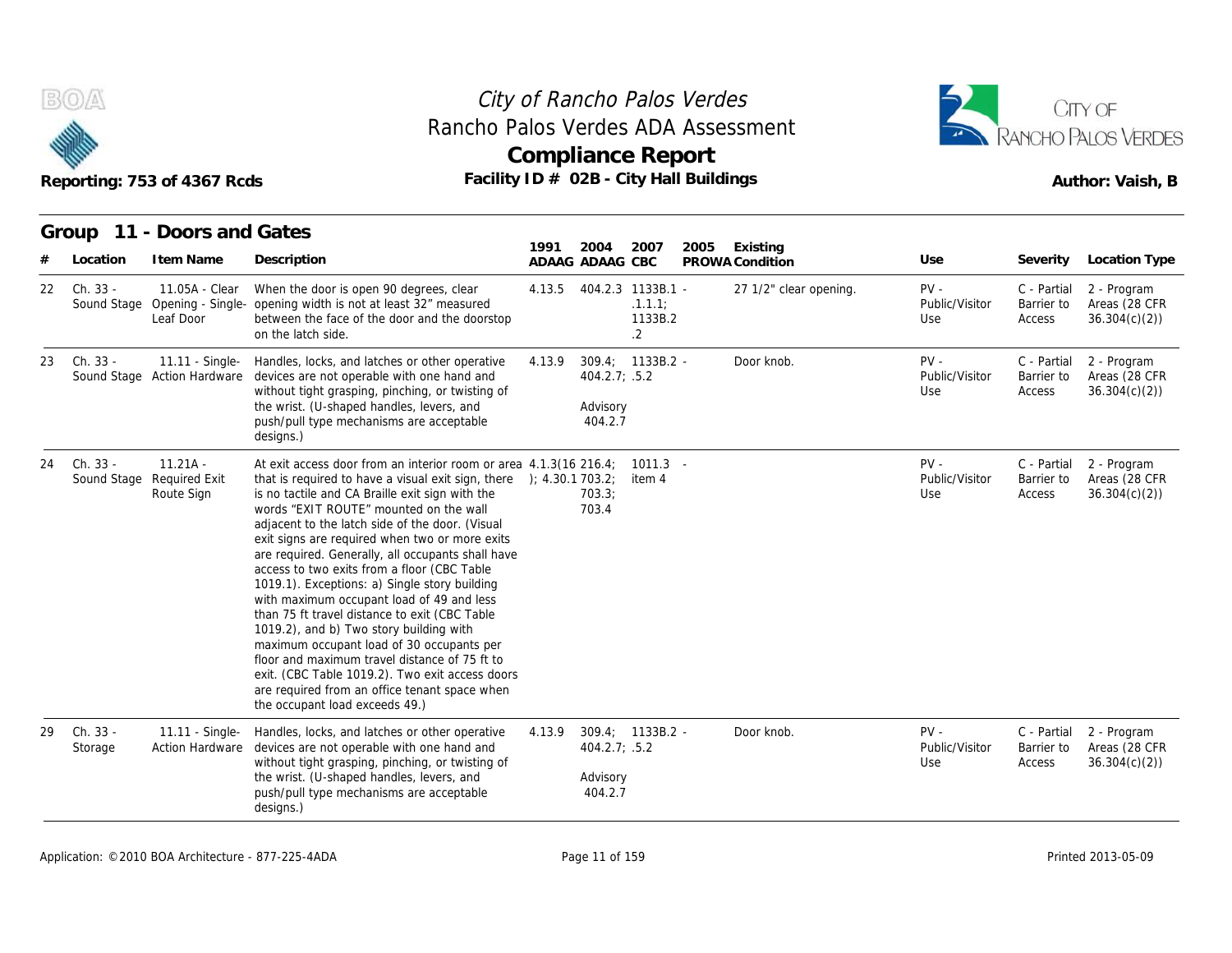



| B(0)           | Reporting: 753 of 4367 Rcds                        | City of Rancho Palos Verdes<br>Rancho Palos Verdes ADA Assessment<br>Compliance Report<br>Facility ID # 02B - City Hall Buildings                                                                                                                                                                                                                                                                                                                                                                                                                                                                                                                                             | CITY OF<br><b>RANCHO PALOS VERDES</b><br>Author: Vaish, B |                                                               |                            |                                              |                                 |                                                   |                                              |
|----------------|----------------------------------------------------|-------------------------------------------------------------------------------------------------------------------------------------------------------------------------------------------------------------------------------------------------------------------------------------------------------------------------------------------------------------------------------------------------------------------------------------------------------------------------------------------------------------------------------------------------------------------------------------------------------------------------------------------------------------------------------|-----------------------------------------------------------|---------------------------------------------------------------|----------------------------|----------------------------------------------|---------------------------------|---------------------------------------------------|----------------------------------------------|
| Location       | Group 11 - Doors and Gates<br>I tem Name           | Description                                                                                                                                                                                                                                                                                                                                                                                                                                                                                                                                                                                                                                                                   | 1991<br>ADAAG ADAAG CBC                                   | 2004                                                          | 2007<br>2005               | Existing<br>PROWA Condition                  | Use                             | Severity                                          | <b>Location Type</b>                         |
| Ch. 33 -<br>31 | 11.11 - Single-<br>Control Room Action Hardware    | Handles, locks, and latches or other operative<br>devices are not operable with one hand and<br>without tight grasping, pinching, or twisting of<br>the wrist. (U-shaped handles, levers, and<br>push/pull type mechanisms are acceptable<br>designs.)                                                                                                                                                                                                                                                                                                                                                                                                                        | 4.13.9                                                    | 404.2.7; .5.2<br>Advisory<br>404.2.7                          | $309.4: 1133B.2 -$         | Door knob & twist-type locking<br>mechanism. | $PV -$<br>Public/Visitor<br>Use | C - Partial<br>Barrier to<br>Access               | 2 - Program<br>Areas (28 CFR<br>36.304(c)(2) |
| Ch. 33 -<br>32 | 11.06A - Door<br>Control Room Maneuvering<br>Space | Door that is not automatic or power-assisted<br>does not have compliant maneuvering space<br>relative to the direction of approach as shown in<br>CBC Fig. 11B-26. (Approach // Side // Width //<br>Depth) (Front // Pull // D + 24" * // 60") (Front<br>// Push // D + 0" ** // 48") (Latch // Pull // D +<br>24" // 60") (Latch // Push // D + 24" // 44"<br>***) (Hinge // Pull // D + 36" // 60") (Hinge //<br>Push // 54" **** // 44" *****) (* D + 18" at<br>interior doors.) (** $D + 12$ " if door has both a<br>latch and a closer.) (*** 48" if door has closer.)<br>(**** Measured from latch toward hinge.)<br>(***** 48" if door has both a latch and a closer.) | Fig. 25                                                   | 1; Tab. $.4.2$<br>404.2.4. Fig.<br>1; Fig. 11B-26<br>404.2.4. | 4.13.6; 404.2.4. 1133B.2 - | 12 1/2" pull side.                           | $PV -$<br>Public/Visitor<br>Use | C - Partial<br>Barrier to<br>Access               | 2 - Program<br>Areas (28 CFR<br>36.304(c)(2) |
| Ch. 33 -<br>34 | $11.17A -$<br>Providing<br>Room/Space ID<br>Sign   | A sign designating the permanent room or space 4.1.2(7) 216.2; 1117B.5 -<br>Control Room Recommendation: has not been provided.                                                                                                                                                                                                                                                                                                                                                                                                                                                                                                                                               |                                                           | 703.1:<br>703.2; 1<br>703.5                                   | .1 item                    |                                              | $PV -$<br>Public/Visitor<br>Use | E - Non-<br>Mandated<br>Access<br>Improveme<br>nt | 2 - Program<br>Areas (28 CFR<br>36.304(c)(2) |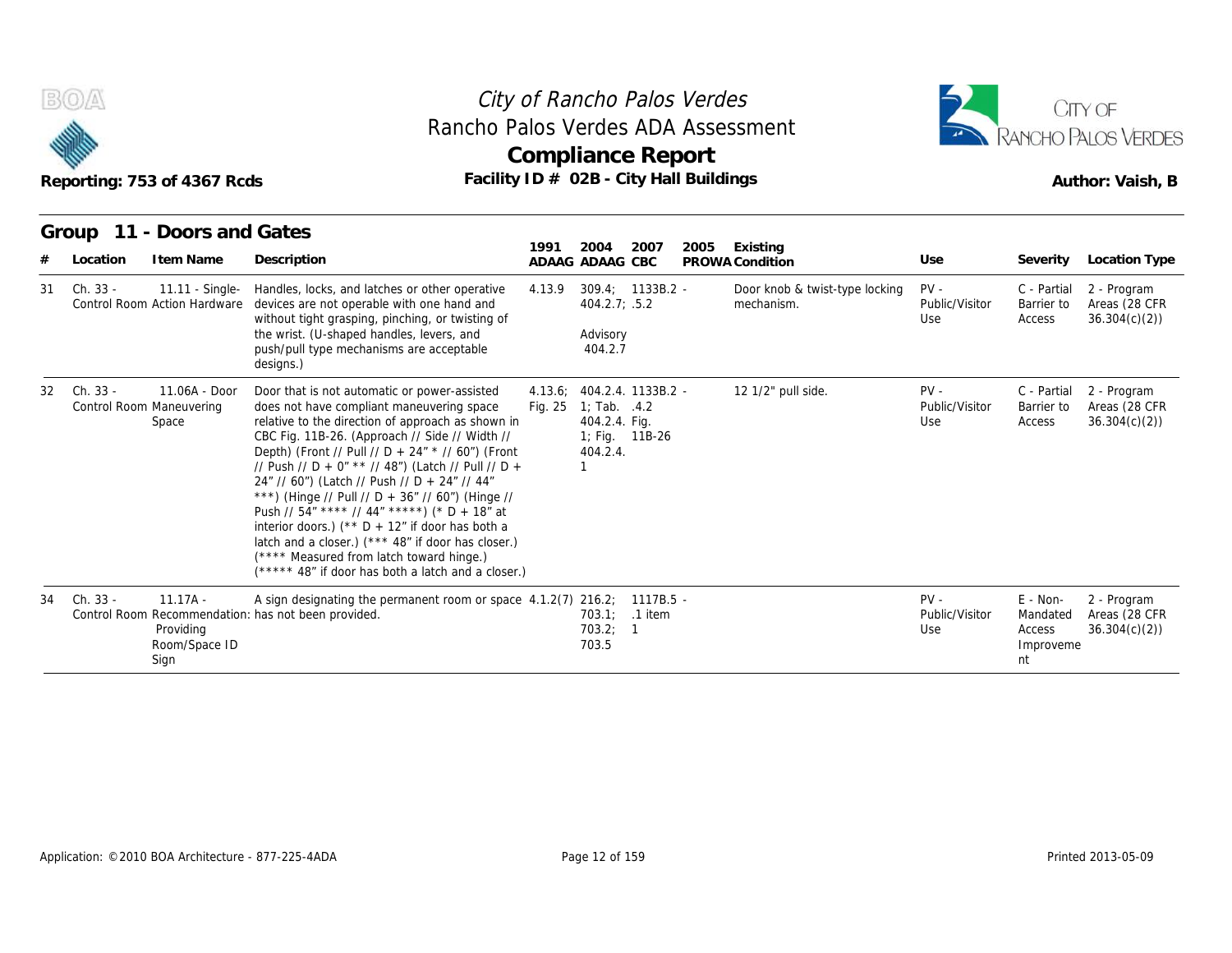



|    | Reporting: 753 of 4367 Rcds<br>11 - Doors and Gates<br>Group |                                                  |                                                                                                                                                                                                                                                                                                                                                                                                                                                                                                                                                                                                                                                                               | City of Rancho Palos Verdes<br>Rancho Palos Verdes ADA Assessment<br><b>Compliance Report</b><br>Facility ID # 02B - City Hall Buildings |                                                                                                           |                       |      |                                                       |                                 |                                                     |                                                                 |  |  |
|----|--------------------------------------------------------------|--------------------------------------------------|-------------------------------------------------------------------------------------------------------------------------------------------------------------------------------------------------------------------------------------------------------------------------------------------------------------------------------------------------------------------------------------------------------------------------------------------------------------------------------------------------------------------------------------------------------------------------------------------------------------------------------------------------------------------------------|------------------------------------------------------------------------------------------------------------------------------------------|-----------------------------------------------------------------------------------------------------------|-----------------------|------|-------------------------------------------------------|---------------------------------|-----------------------------------------------------|-----------------------------------------------------------------|--|--|
|    | Location                                                     | I tem Name                                       | Description                                                                                                                                                                                                                                                                                                                                                                                                                                                                                                                                                                                                                                                                   | 1991                                                                                                                                     | 2004<br>ADAAG ADAAG CBC                                                                                   | 2007                  | 2005 | Existing<br>PROWA Condition                           | Use                             | Severity                                            | Location Type                                                   |  |  |
| 39 | Ch. 33 -<br>Control Room Maneuvering                         | 11.06A - Door<br>Space                           | Door that is not automatic or power-assisted<br>does not have compliant maneuvering space<br>relative to the direction of approach as shown in<br>CBC Fig. 11B-26. (Approach // Side // Width //<br>Depth) (Front // Pull // D + 24" * // 60") (Front<br>// Push // D + 0" ** // 48") (Latch // Pull // D +<br>24" // 60") (Latch // Push // D + 24" // 44"<br>***) (Hinge // Pull // D + 36" // 60") (Hinge //<br>Push // 54" **** // 44" *****) (* D + 18" at<br>interior doors.) (** $D + 12$ " if door has both a<br>latch and a closer.) (*** 48" if door has closer.)<br>(**** Measured from latch toward hinge.)<br>(***** 48" if door has both a latch and a closer.) | Fig. 25                                                                                                                                  | 4.13.6; 404.2.4. 1133B.2 -<br>1; Tab. .4.2<br>404.2.4. Fig.<br>1; Fig. 11B-26<br>404.2.4.<br>$\mathbf{1}$ |                       |      | 1 3/4" pull side & 43" landing at PV -<br>pull side.  | Public/Visitor<br>Use           | C - Partial<br>Barrier to<br>Access                 | 2 - Program<br>Areas (28 CFR<br>36.304(c)(2)                    |  |  |
| 40 | Ch. 33 -                                                     | 11.11 - Single-<br>Control Room Action Hardware  | Handles, locks, and latches or other operative<br>devices are not operable with one hand and<br>without tight grasping, pinching, or twisting of<br>the wrist. (U-shaped handles, levers, and<br>push/pull type mechanisms are acceptable<br>designs.)                                                                                                                                                                                                                                                                                                                                                                                                                        | 4.13.9                                                                                                                                   | $309.4: 1133B.2 -$<br>404.2.7; .5.2<br>Advisory<br>404.2.7                                                |                       |      | Door knob & twist-type locking<br>mechanism.          | $PV -$<br>Public/Visitor<br>Use | C - Partial<br>Barrier to<br>Access                 | 2 - Program<br>Areas (28 CFR<br>36.304(c)(2)                    |  |  |
| 41 | Ch. 33 -                                                     | $11.17A -$<br>Providing<br>Room/Space ID<br>Sign | A sign designating the permanent room or space 4.1.2(7) 216.2; 1117B.5 -<br>Control Room Recommendation: has not been provided.                                                                                                                                                                                                                                                                                                                                                                                                                                                                                                                                               |                                                                                                                                          | 703.1; .1 item<br>703.2; 1<br>703.5                                                                       |                       |      |                                                       | $PV -$<br>Public/Visitor<br>Use | $E - Non-$<br>Mandated<br>Access<br>Improveme<br>nt | 2 - Program<br>Areas (28 CFR<br>36.304(c)(2)                    |  |  |
|    | 140 Comm.<br>$Dev. -$<br>Planning<br>Dept. Counter           | 11.04 - Gates                                    | Gate does not comply with all applicable ADAAG 4.13.3<br>and CBC accessibility requirements for doors.<br>(ADAAG and CBC accessibility requirements for<br>doors apply to gates, including ticket gates.)                                                                                                                                                                                                                                                                                                                                                                                                                                                                     |                                                                                                                                          | 404.2;<br>404.3                                                                                           | $1133B.1 -$<br>.1.1.4 |      | Bottom of swing gate is 16 1/4" EC - Employee<br>AFF. | Common Use                      | A - Safety<br>Hazard                                | 1 - Access into<br>Facilities (28<br><b>CFR</b><br>36.304(c)(1) |  |  |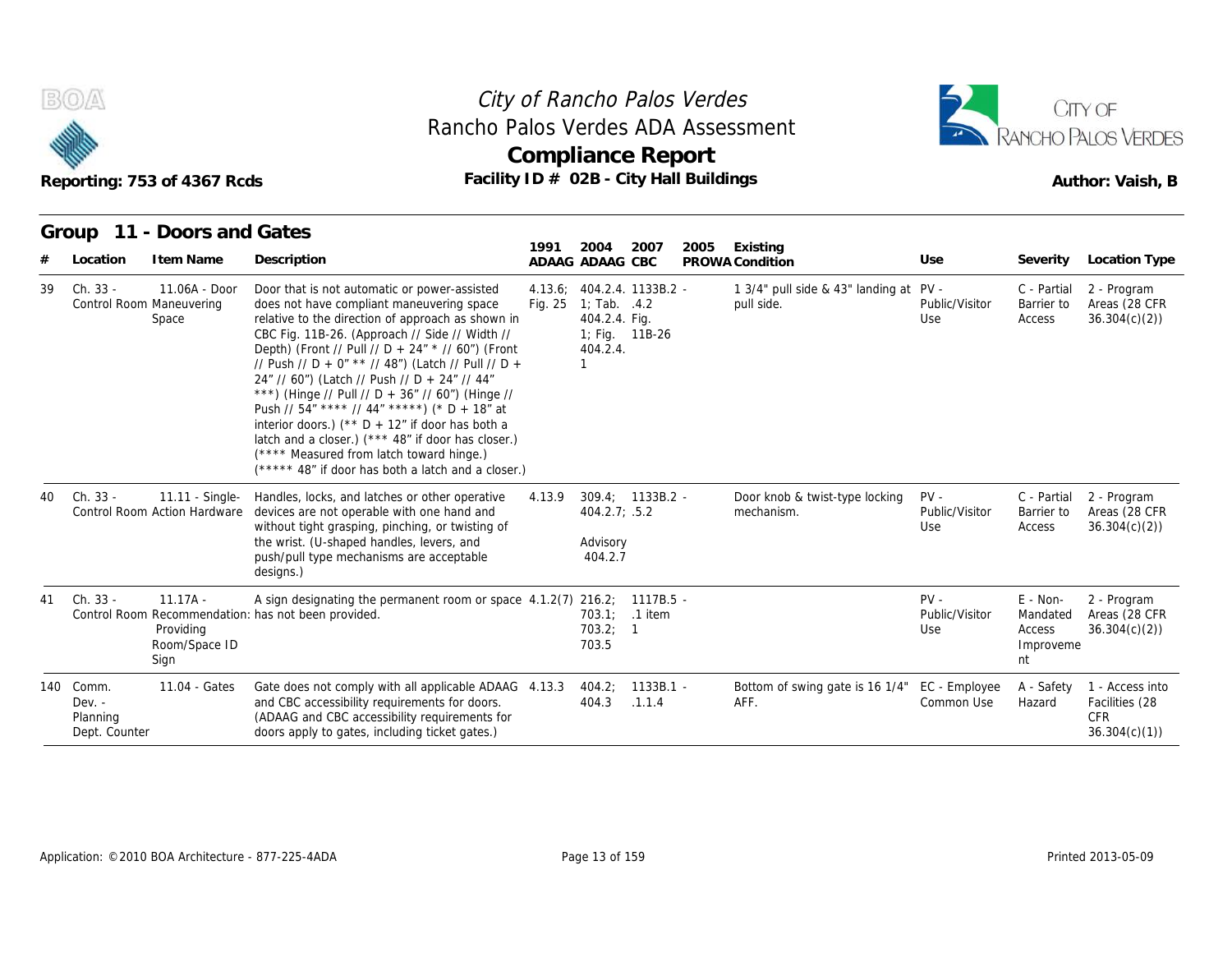

## Reporting: 753 of 4367 Rcds **Facility ID # 02B - City Hall Buildings** Reporting: 753 of 4367 Rcds Author: Vaish, B **Compliance Report** Rancho Palos Verdes ADA Assessment



|     | Reporting: 753 of 4367 Rcds<br>Group 11 - Doors and Gates |                                       | City of Rancho Palos Verdes                                                                                                                                                                                                                                                                                                                                                                                                                                                                                                                                                                                                                                                   | Rancho Palos Verdes ADA Assessment<br><b>Compliance Report</b><br>Facility ID # 02B - City Hall Buildings |                                                   |                                      |      |                                          |                             |                                     |                                              |  |
|-----|-----------------------------------------------------------|---------------------------------------|-------------------------------------------------------------------------------------------------------------------------------------------------------------------------------------------------------------------------------------------------------------------------------------------------------------------------------------------------------------------------------------------------------------------------------------------------------------------------------------------------------------------------------------------------------------------------------------------------------------------------------------------------------------------------------|-----------------------------------------------------------------------------------------------------------|---------------------------------------------------|--------------------------------------|------|------------------------------------------|-----------------------------|-------------------------------------|----------------------------------------------|--|
| #   | Location                                                  | I tem Name                            | Description                                                                                                                                                                                                                                                                                                                                                                                                                                                                                                                                                                                                                                                                   | 1991                                                                                                      | 2004<br>ADAAG ADAAG CBC                           | 2007                                 | 2005 | Existing<br>PROWA Condition              | Use                         | Severity                            | <b>Location Type</b>                         |  |
| 144 | Comm.<br>Dev. - Server Plate<br>Room                      | 11.15A - Kick                         | Bottom 10" of door does not have a smooth,<br>uninterrupted surface on the push side to allow<br>the door to be opened by a wheelchair footrest<br>without creating a trap or hazardous condition.<br>(This requirement does not apply to automatic<br>and sliding doors.)                                                                                                                                                                                                                                                                                                                                                                                                    |                                                                                                           | $\Omega$                                          | 404.2.1 1133B.2 -<br>.6              |      | Bottom of vent grill at 2 1/2"<br>AFF.   | EC - Employee<br>Common Use | A - Safety<br>Hazard                | 2 - Program<br>Areas (28 CFR<br>36.304(c)(2) |  |
|     | 145 Comm.<br>Dev. - Server Hardware<br>Room               | $11.12 -$<br>Mounting Height          | Mounting height of all operating hardware is not 4.13.9 -<br>30" min or 44" max, as measured to the<br>highest operable part. (1994 ADA Standards<br>permit a max height of 48"; CBC Standards<br>permit a range of 30" min to 44" max)                                                                                                                                                                                                                                                                                                                                                                                                                                       |                                                                                                           |                                                   | $1133B.2 -$<br>.5.2                  |      | Lock at 45 1/2" AFF.                     | EC - Employee<br>Common Use | C - Partial<br>Barrier to<br>Access | 2 - Program<br>Areas (28 CFR<br>36.304(c)(2) |  |
|     | 149 Comm.<br>Dev. - Office                                | $11.10B -$<br>Threshold -<br>Height   | The threshold at doorway exceeds 1/2" in height. 4.13.8                                                                                                                                                                                                                                                                                                                                                                                                                                                                                                                                                                                                                       |                                                                                                           | Advisory .4.1<br>303.3;<br>Fig.<br>303.3          | 303.3; 1133B.2 -                     |      | 3/4" change in level.                    | EC - Employee<br>Common Use | C - Partial<br>Barrier to<br>Access | 2 - Program<br>Areas (28 CFR<br>36.304(c)(2) |  |
|     | 150 Comm.<br>Dev. - Office                                | 11.06A - Door<br>Maneuvering<br>Space | Door that is not automatic or power-assisted<br>does not have compliant maneuvering space<br>relative to the direction of approach as shown in<br>CBC Fig. 11B-26. (Approach // Side // Width //<br>Depth) (Front // Pull // D + 24" * // 60") (Front<br>// Push // D + 0" ** // 48") (Latch // Pull // D +<br>24" // 60") (Latch // Push // D + 24" // 44"<br>***) (Hinge // Pull // D + 36" // 60") (Hinge //<br>Push // 54" **** // 44" *****) (* D + 18" at<br>interior doors.) (** $D + 12$ " if door has both a<br>latch and a closer.) (*** 48" if door has closer.)<br>(**** Measured from latch toward hinge.)<br>(***** 48" if door has both a latch and a closer.) | 4.13.6:                                                                                                   | Fig. 25 1; Tab. .4.2<br>404.2.4. Fig.<br>404.2.4. | 404.2.4. 1133B.2 -<br>1; Fig. 11B-26 |      | 4" at pull side, non-fixed<br>furniture. | EC - Employee<br>Common Use | C - Partial<br>Barrier to<br>Access | 2 - Program<br>Areas (28 CFR<br>36.304(c)(2) |  |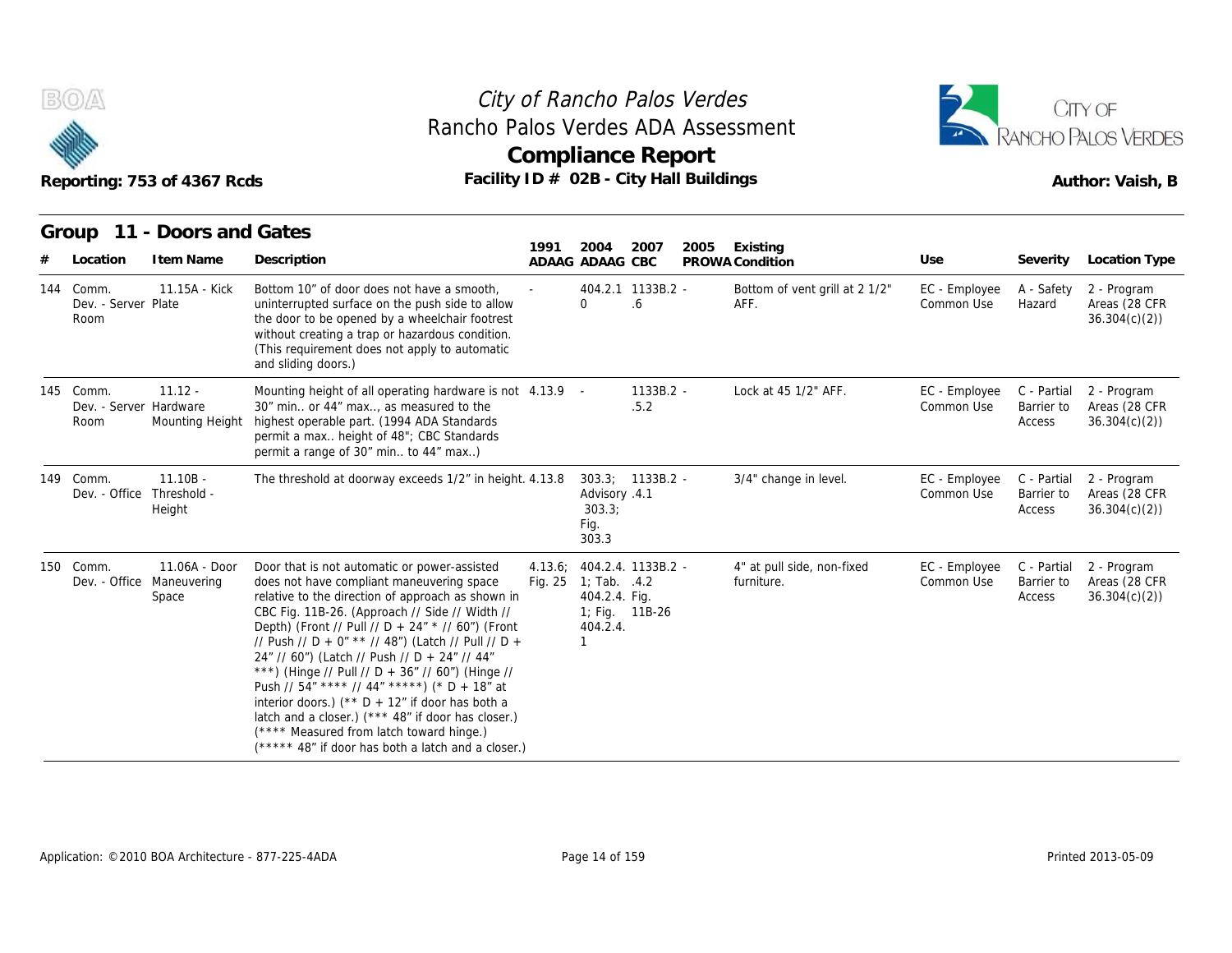

## Reporting: 753 of 4367 Rcds **Facility ID # 02B - City Hall Buildings** Reporting: 753 of 4367 Rcds Author: Vaish, B **Compliance Report** Rancho Palos Verdes ADA Assessment



| Reporting: 753 of 4367 Rcds<br>11 - Doors and Gates<br>Group |                                                                                  | City of Rancho Palos Verdes<br>Rancho Palos Verdes ADA Assessment<br><b>Compliance Report</b><br>Facility ID # 02B - City Hall Buildings                                                                                                                                                                                                                                                                                                                                                                                                                                                                                                                                           |                         | CITY OF<br><b>ANCHO PALOS VERDES</b><br>Author: Vaish, B |                                              |      |                                                       |                                 |                                                   |                                                                 |
|--------------------------------------------------------------|----------------------------------------------------------------------------------|------------------------------------------------------------------------------------------------------------------------------------------------------------------------------------------------------------------------------------------------------------------------------------------------------------------------------------------------------------------------------------------------------------------------------------------------------------------------------------------------------------------------------------------------------------------------------------------------------------------------------------------------------------------------------------|-------------------------|----------------------------------------------------------|----------------------------------------------|------|-------------------------------------------------------|---------------------------------|---------------------------------------------------|-----------------------------------------------------------------|
| Location                                                     | I tem Name                                                                       | Description                                                                                                                                                                                                                                                                                                                                                                                                                                                                                                                                                                                                                                                                        | 1991                    | 2004<br>ADAAG ADAAG CBC                                  | 2007                                         | 2005 | Existing<br>PROWA Condition                           | Use                             |                                                   | Severity Location Type                                          |
| 151 Comm.<br>Dev. - Office                                   | $11.17A -$<br>Providing<br>Room/Space ID<br>Sign                                 | A sign designating the permanent room or space 4.1.2(7) 216.2; 1117B.5 -<br>Recommendation: has not been provided.                                                                                                                                                                                                                                                                                                                                                                                                                                                                                                                                                                 |                         | 703.2;<br>703.5                                          | 703.1; .1 item<br>$\overline{1}$             |      |                                                       | EC - Employee<br>Common Use     | E - Non-<br>Mandated<br>Access<br>Improveme<br>nt | 2 - Program<br>Areas (28 CFR<br>36.304(c)(2)                    |
| 157 Comm.<br>Dev. - Open<br>Office                           | 11.04 - Gates                                                                    | Gate does not comply with all applicable ADAAG 4.13.3<br>and CBC accessibility requirements for doors.<br>(ADAAG and CBC accessibility requirements for<br>doors apply to gates, including ticket gates.)                                                                                                                                                                                                                                                                                                                                                                                                                                                                          |                         | 404.2:<br>404.3                                          | $1133B.1 -$<br>.1.1.4                        |      | Bottom of swing gate at 16 1/4" EC - Employee<br>AFF. | Common Use                      | A - Safety<br>Hazard                              | 2 - Program<br>Areas (28 CFR<br>36.304(c)(2)                    |
| 158 Comm.<br>$Dev. -$<br>Cashier                             | $11.17B -$<br>Room/Space<br>Identification<br>Signs<br>(Visual/Tactile<br>Signs) | Sign designating the permanent room or space<br>does not comply with ADAAG and CBC<br>requirements for tactile signs.                                                                                                                                                                                                                                                                                                                                                                                                                                                                                                                                                              | 4.30.1<br>4, 5, 6 703.5 | $4.1.2(7)$ 216.2;<br>703.2; 6, 7                         | 1117B.5 -<br>703.1; 2, 3, 5,                 |      |                                                       | $PV -$<br>Public/Visitor<br>Use | D - Minor<br>Code<br>Deviation                    | 1 - Access into<br>Facilities (28<br><b>CFR</b><br>36.304(c)(1) |
| 160 Comm.<br>$Dev. -$<br>Cashier                             | 11.06A - Door<br>Maneuvering<br>Space                                            | Door that is not automatic or power-assisted<br>does not have compliant maneuvering space<br>relative to the direction of approach as shown in<br>CBC Fig. 11B-26. (Approach // Side // Width //<br>Depth) (Front // Pull // D + 24" * // 60") (Front<br>// Push // D + 0" ** // 48") (Latch // Pull // D +<br>24" // 60") (Latch // Push // D + 24" // 44"<br>***) (Hinge // Pull // D + 36" // 60") (Hinge //<br>Push // $54''$ **** // $44''$ *****) (* D + 18" at<br>interior doors.) ( $*$ D + 12" if door has both a<br>latch and a closer.) (*** 48" if door has closer.)<br>(**** Measured from latch toward hinge.)<br>(***** 48" if door has both a latch and a closer.) | Fig. 25                 | 1; Tab. .4.2<br>404.2.4. Fig.<br>404.2.4.<br>1           | 4.13.6; 404.2.4. 1133B.2 -<br>1; Fig. 11B-26 |      | Non-fixed furniture encroaches<br>swing gate landing. | EW - Employee<br>Work Area      | C - Partial<br>Barrier to<br>Access               | 2 - Program<br>Areas (28 CFR<br>36.304(c)(2)                    |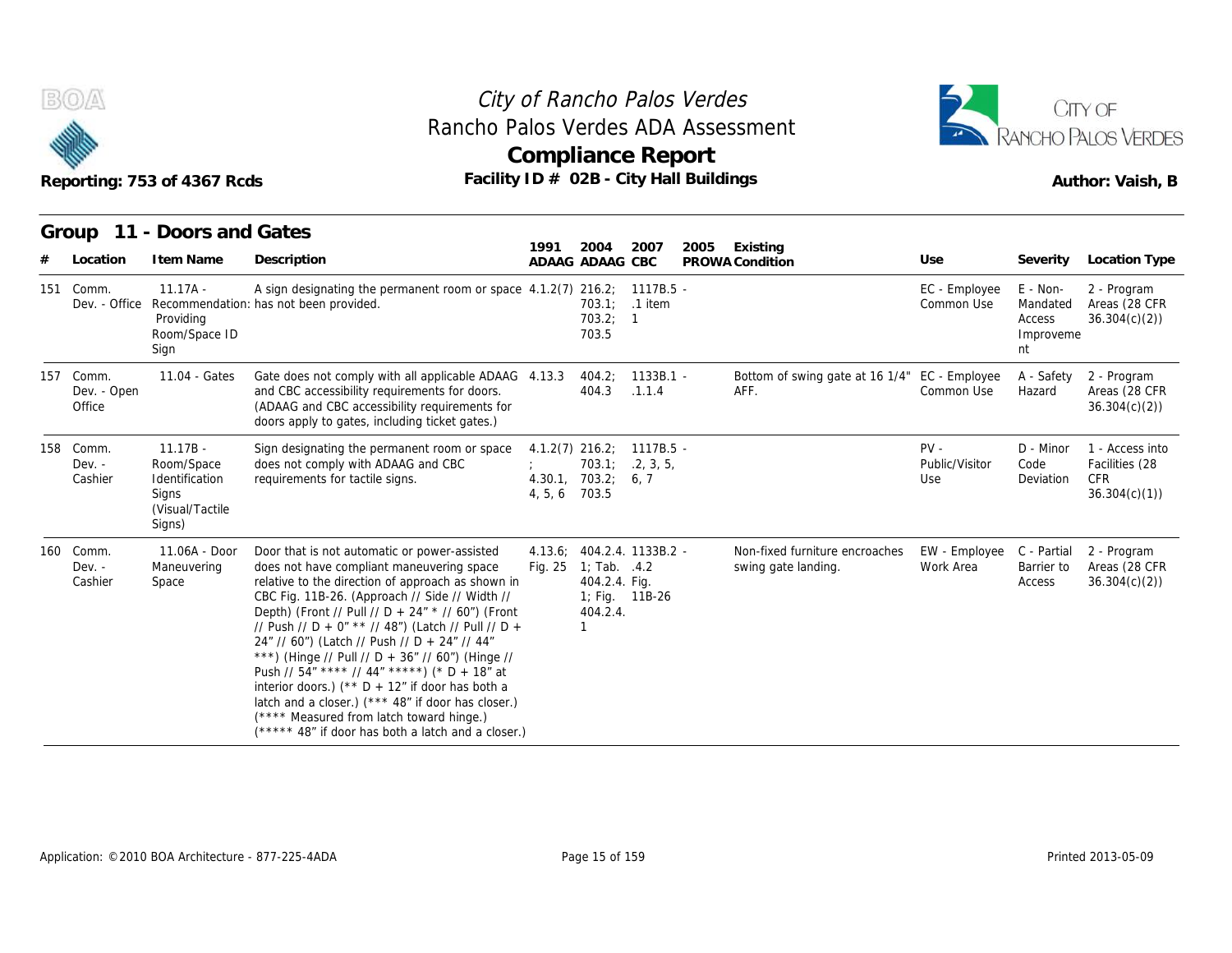



| B(0)                       | Reporting: 753 of 4367 Rcds                                                      | City of Rancho Palos Verdes<br>Rancho Palos Verdes ADA Assessment<br>Compliance Report<br>Facility ID # 02B - City Hall Buildings                                                                                                                                                                                                                                                                                                                                                                                                                                                                                                                                             |                              | CITY OF<br>RANCHO PALOS VERDES<br>Author: Vaish, B                              |                                |      |                                                        |                                 |                                     |                                              |
|----------------------------|----------------------------------------------------------------------------------|-------------------------------------------------------------------------------------------------------------------------------------------------------------------------------------------------------------------------------------------------------------------------------------------------------------------------------------------------------------------------------------------------------------------------------------------------------------------------------------------------------------------------------------------------------------------------------------------------------------------------------------------------------------------------------|------------------------------|---------------------------------------------------------------------------------|--------------------------------|------|--------------------------------------------------------|---------------------------------|-------------------------------------|----------------------------------------------|
| Group<br>11<br>Location    | - Doors and Gates<br>I tem Name                                                  | Description                                                                                                                                                                                                                                                                                                                                                                                                                                                                                                                                                                                                                                                                   | 1991                         | 2004<br>ADAAG ADAAG CBC                                                         | 2007                           | 2005 | Existing<br>PROWA Condition                            | Use                             | Severity                            | Location Type                                |
| 166 Comm.<br>Dev. - Office | $11.17B -$<br>Room/Space<br>Identification<br>Signs<br>(Visual/Tactile<br>Signs) | Sign designating the permanent room or space<br>does not comply with ADAAG and CBC<br>requirements for tactile signs.                                                                                                                                                                                                                                                                                                                                                                                                                                                                                                                                                         | 4.30.1<br>4, 5, 6            | $4.1.2(7)$ 216.2;<br>703.1;<br>703.2;<br>703.5                                  | 1117B.5 -<br>.2, 3, 5,<br>6, 7 |      |                                                        | $PV -$<br>Public/Visitor<br>Use | D - Minor<br>Code<br>Deviation      | 2 - Program<br>Areas (28 CFR<br>36.304(c)(2) |
| 167 Comm.<br>Dev. - Office | 11.06A - Door<br>Maneuvering<br>Space                                            | Door that is not automatic or power-assisted<br>does not have compliant maneuvering space<br>relative to the direction of approach as shown in<br>CBC Fig. 11B-26. (Approach // Side // Width //<br>Depth) (Front // Pull // D + 24" * // 60") (Front<br>// Push // D + 0" ** // 48") (Latch // Pull // D +<br>24" // 60") (Latch // Push // D + 24" // 44"<br>***) (Hinge // Pull // D + 36" // 60") (Hinge //<br>Push // 54" **** // 44" *****) (* D + 18" at<br>interior doors.) (** $D + 12$ " if door has both a<br>latch and a closer.) (*** 48" if door has closer.)<br>(**** Measured from latch toward hinge.)<br>(***** 48" if door has both a latch and a closer.) |                              | 4.13.6; 404.2.4. 1133B.2 -<br>Fig. 25 1; Tab. .4.2<br>404.2.4. Fig.<br>404.2.4. | 1; Fig. 11B-26                 |      | 53" door landing at pull side,<br>non-fixed furniture. | EC - Employee<br>Common Use     | C - Partial<br>Barrier to<br>Access | 2 - Program<br>Areas (28 CFR<br>36.304(c)(2) |
| 171 Comm.<br>Dev. - Office | $11.17B -$<br>Room/Space<br>Identification<br>Signs                              | Sign designating the permanent room or space<br>does not comply with ADAAG and CBC<br>requirements for tactile signs.                                                                                                                                                                                                                                                                                                                                                                                                                                                                                                                                                         | $4.1.2(7)$ 216.2;<br>4, 5, 6 | 703.1;<br>4.30.1, 703.2;<br>703.5                                               | 1117B.5 -<br>.2, 3, 5,<br>6, 7 |      |                                                        | $PV -$<br>Public/Visitor<br>Use | D - Minor<br>Code<br>Deviation      | 2 - Program<br>Areas (28 CFR<br>36.304(c)(2) |

(Visual/Tactile Signs)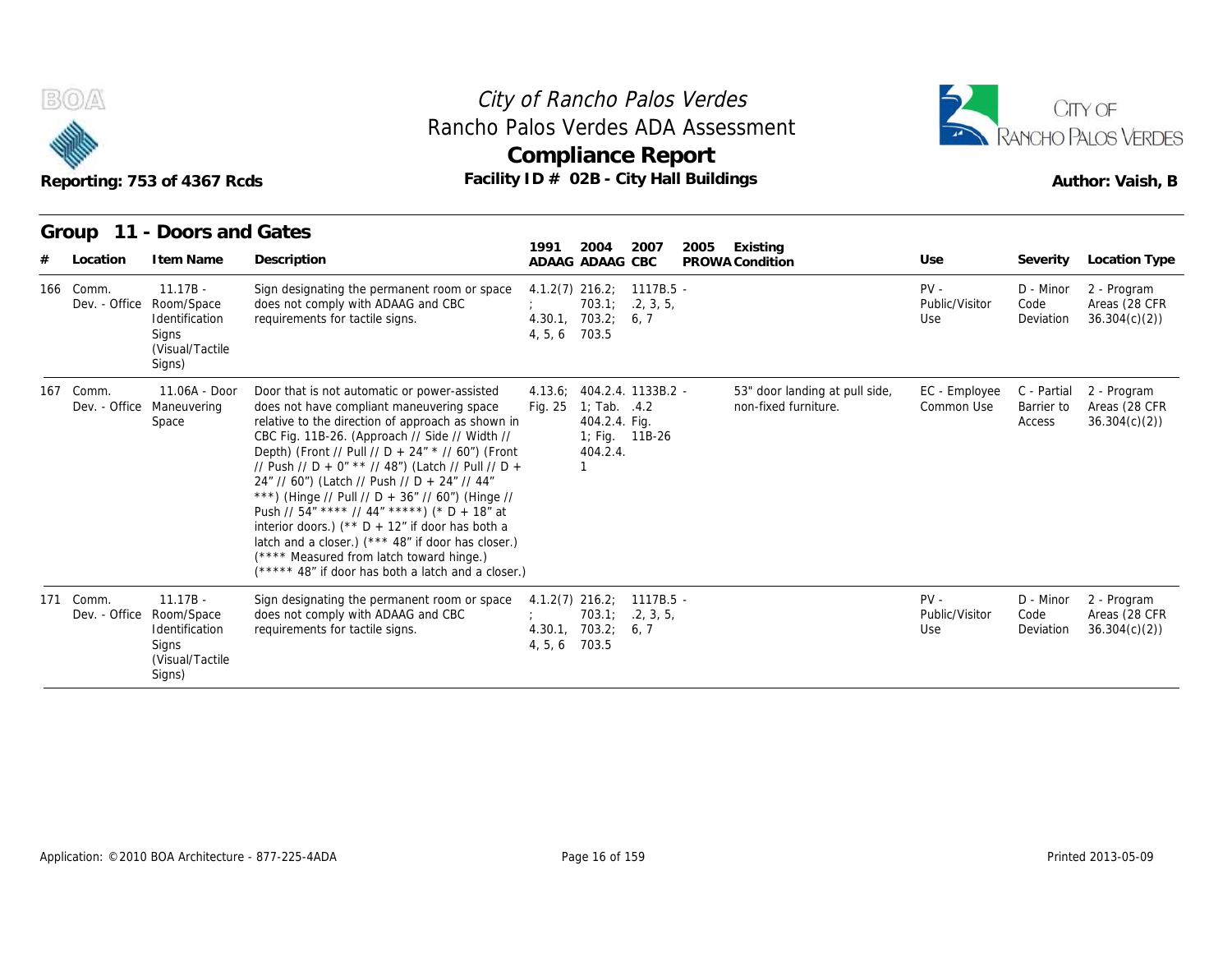



|           | B(0)/4<br>Reporting: 753 of 4367 Rcds<br>Group 11 - Doors and Gates |                                                     | City of Rancho Palos Verdes<br>Rancho Palos Verdes ADA Assessment<br>Compliance Report<br>Facility ID # 02B - City Hall Buildings                                                                                                                                                                                                                                                                                                                                                                                                                                                                                                                                                  |      | CITY OF<br>RANCHO PALOS VERDES<br>Author: Vaish, B                                               |                |      |                                                           |                                 |                                                     |                                              |
|-----------|---------------------------------------------------------------------|-----------------------------------------------------|------------------------------------------------------------------------------------------------------------------------------------------------------------------------------------------------------------------------------------------------------------------------------------------------------------------------------------------------------------------------------------------------------------------------------------------------------------------------------------------------------------------------------------------------------------------------------------------------------------------------------------------------------------------------------------|------|--------------------------------------------------------------------------------------------------|----------------|------|-----------------------------------------------------------|---------------------------------|-----------------------------------------------------|----------------------------------------------|
|           | Location                                                            | I tem Name                                          | Description                                                                                                                                                                                                                                                                                                                                                                                                                                                                                                                                                                                                                                                                        | 1991 | 2004<br>ADAAG ADAAG CBC                                                                          | 2007           | 2005 | Existing<br>PROWA Condition                               | Use                             | Severity                                            | Location Type                                |
| 173 Comm. |                                                                     | 11.06A - Door<br>Dev. - Office Maneuvering<br>Space | Door that is not automatic or power-assisted<br>does not have compliant maneuvering space<br>relative to the direction of approach as shown in<br>CBC Fig. 11B-26. (Approach // Side // Width //<br>Depth) (Front // Pull // D + 24" * // 60") (Front<br>// Push // D + 0" ** // 48") (Latch // Pull // D +<br>24" // 60") (Latch // Push // D + 24" // 44"<br>***) (Hinge // Pull // D + 36" // 60") (Hinge //<br>Push // 54" **** // 44" *****) (* D + 18" at<br>interior doors.) (** $D + 12$ " if door has both a<br>latch and a closer.) (*** 48" if door has closer.)<br>(**** Measured from latch toward hinge.)<br>$(****$ 48" if door has both a latch and a closer.)     |      | 4.13.6; 404.2.4. 1133B.2 -<br>Fig. $25 \quad 1$ ; Tab. $.4.2$<br>404.2.4. Fig.<br>404.2.4.<br>-1 | 1; Fig. 11B-26 |      | 12" pull side, non-fixed furniture. EC - Employee         | Common Use                      | C - Partial<br>Barrier to<br>Access                 | 2 - Program<br>Areas (28 CFR<br>36.304(c)(2) |
| 180 Comm. |                                                                     | $11.17A -$<br>Providina<br>Room/Space ID<br>Sign    | A sign designating the permanent room or space 4.1.2(7) 216.2; 1117B.5 -<br>Dev. - Office Recommendation: has not been provided.                                                                                                                                                                                                                                                                                                                                                                                                                                                                                                                                                   |      | 703.2; 1<br>703.5                                                                                | 703.1; .1 item |      |                                                           | $PV -$<br>Public/Visitor<br>Use | $E - Non-$<br>Mandated<br>Access<br>Improveme<br>nt | 2 - Program<br>Areas (28 CFR<br>36.304(c)(2) |
| 181 Comm. | Dev. - Office                                                       | 11.06A - Door<br>Maneuvering<br>Space               | Door that is not automatic or power-assisted<br>does not have compliant maneuvering space<br>relative to the direction of approach as shown in<br>CBC Fig. 11B-26. (Approach // Side // Width //<br>Depth) (Front // Pull // D + 24" * // 60") (Front<br>// Push // D + 0" ** // 48") (Latch // Pull // D +<br>24" // 60") (Latch // Push // D + 24" // 44"<br>***) (Hinge // Pull // D + 36" // 60") (Hinge //<br>Push // $54''$ **** // $44''$ *****) (* D + 18" at<br>interior doors.) ( $*$ D + 12" if door has both a<br>latch and a closer.) (*** 48" if door has closer.)<br>(**** Measured from latch toward hinge.)<br>(***** 48" if door has both a latch and a closer.) |      | 4.13.6; 404.2.4. 1133B.2 -<br>Fig. 25 1; Tab. .4.2<br>404.2.4. Fig.<br>404.2.4.<br>$\mathbf{1}$  | 1; Fig. 11B-26 |      | Non-fixed furniture encroaches<br>pull side door landing. | EW - Employee<br>Work Area      | C - Partial<br>Barrier to<br>Access                 | 2 - Program<br>Areas (28 CFR<br>36.304(c)(2) |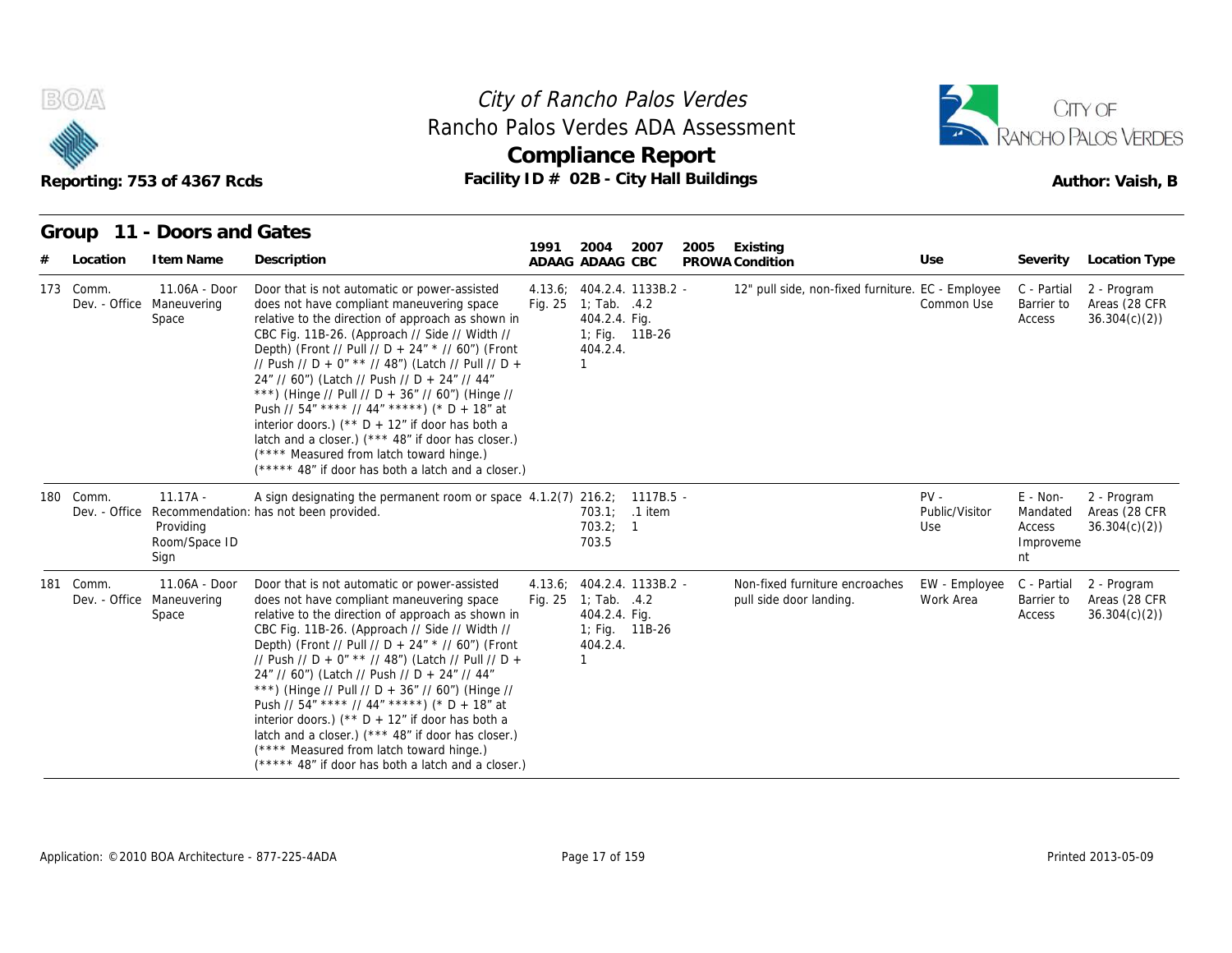



|       |                            | Reporting: 753 of 4367 Rcds                      | Rancho Palos Verdes ADA Assessment<br>Facility ID # 02B - City Hall Buildings                                                                                                                                                                                                                                                                                                                                                                                                                                                                                                                                                                                                 |                    | <b>Compliance Report</b>                                                                              |                    | City of Rancho Palos Verdes |                                                              |                                 |                                                     | CITY OF<br><b>ANCHO PALOS VERDES</b><br>Author: Vaish, B |
|-------|----------------------------|--------------------------------------------------|-------------------------------------------------------------------------------------------------------------------------------------------------------------------------------------------------------------------------------------------------------------------------------------------------------------------------------------------------------------------------------------------------------------------------------------------------------------------------------------------------------------------------------------------------------------------------------------------------------------------------------------------------------------------------------|--------------------|-------------------------------------------------------------------------------------------------------|--------------------|-----------------------------|--------------------------------------------------------------|---------------------------------|-----------------------------------------------------|----------------------------------------------------------|
| Group | Location                   | 11 - Doors and Gates<br>I tem Name               | Description                                                                                                                                                                                                                                                                                                                                                                                                                                                                                                                                                                                                                                                                   | 1991               | 2004<br>ADAAG ADAAG CBC                                                                               | 2007               | 2005                        | Existing<br>PROWA Condition                                  | Use                             | Severity                                            | Location Type                                            |
|       | 182 Comm.<br>Dev. - Office | 11.11 - Single-<br><b>Action Hardware</b>        | Handles, locks, and latches or other operative<br>devices are not operable with one hand and<br>without tight grasping, pinching, or twisting of<br>the wrist. (U-shaped handles, levers, and<br>push/pull type mechanisms are acceptable<br>designs.)                                                                                                                                                                                                                                                                                                                                                                                                                        | 4.13.9             | 404.2.7; .5.2<br>Advisory<br>404.2.7                                                                  | $309.4: 1133B.2 -$ |                             | Twist-type lock.                                             | EW - Employee<br>Work Area      | C - Partial<br>Barrier to<br>Access                 | 2 - Program<br>Areas (28 CFR<br>36.304(c)(2)             |
|       | 185 Comm.<br>Dev. - Office | $11.17A -$<br>Providing<br>Room/Space ID<br>Sign | A sign designating the permanent room or space 4.1.2(7) 216.2; 1117B.5 -<br>Recommendation: has not been provided.                                                                                                                                                                                                                                                                                                                                                                                                                                                                                                                                                            |                    | 703.2; 1<br>703.5                                                                                     | 703.1; .1 item     |                             |                                                              | $PV -$<br>Public/Visitor<br>Use | $E - Non-$<br>Mandated<br>Access<br>Improveme<br>nt | 2 - Program<br>Areas (28 CFR<br>36.304(c)(2)             |
|       | 186 Comm.<br>Dev. - Office | 11.06A - Door<br>Maneuvering<br>Space            | Door that is not automatic or power-assisted<br>does not have compliant maneuvering space<br>relative to the direction of approach as shown in<br>CBC Fig. 11B-26. (Approach // Side // Width //<br>Depth) (Front // Pull // D + 24" * // 60") (Front<br>// Push // D + 0" ** // 48") (Latch // Pull // D +<br>24" // 60") (Latch // Push // D + 24" // 44"<br>***) (Hinge // Pull // D + 36" // 60") (Hinge //<br>Push // 54" **** // 44" *****) (* D + 18" at<br>interior doors.) (** $D + 12$ " if door has both a<br>latch and a closer.) (*** 48" if door has closer.)<br>(**** Measured from latch toward hinge.)<br>(***** 48" if door has both a latch and a closer.) | 4.13.6;<br>Fig. 25 | 404.2.4. 1133B.2 -<br>1; Tab. $.4.2$<br>404.2.4. Fig.<br>1; Fig. $11B-26$<br>404.2.4.<br>$\mathbf{1}$ |                    |                             | Non-fixed furniture encroaches<br>door landing at pull side. | EW - Employee<br>Work Area      | C - Partial<br>Barrier to<br>Access                 | 2 - Program<br>Areas (28 CFR<br>36.304(c)(2)             |
|       | 189 Comm.<br>Dev. - Office | $11.17A -$<br>Providing<br>Room/Space ID<br>Sign | A sign designating the permanent room or space 4.1.2(7) 216.2; 1117B.5 -<br>Recommendation: has not been provided.                                                                                                                                                                                                                                                                                                                                                                                                                                                                                                                                                            |                    | 703.1; .1 item<br>703.2; 1<br>703.5                                                                   |                    |                             |                                                              | $PV -$<br>Public/Visitor<br>Use | $E - Non-$<br>Mandated<br>Access<br>Improveme<br>nt | 2 - Program<br>Areas (28 CFR<br>36.304(c)(2)             |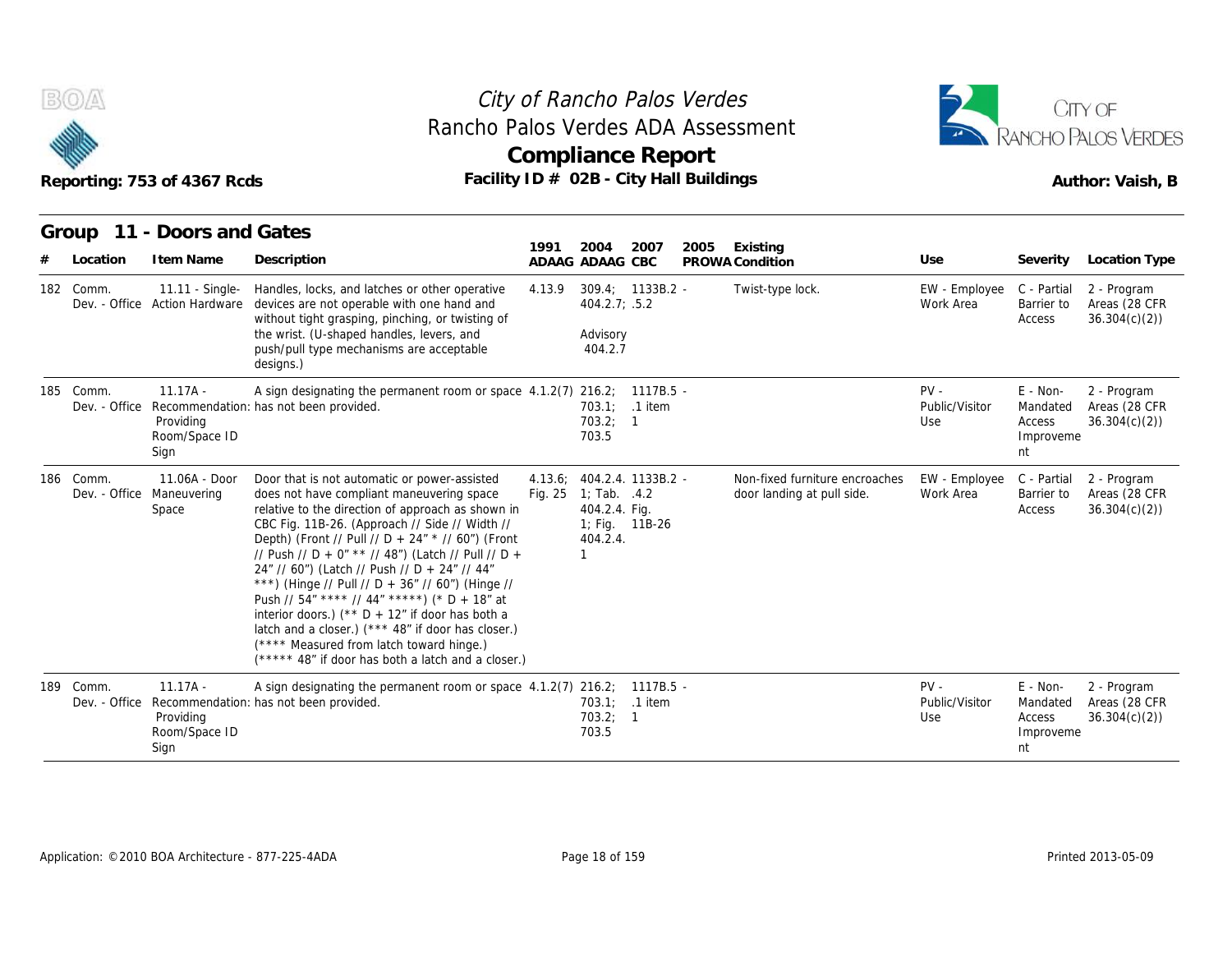



| Reporting: 753 of 4367 Rcds<br>11 - Doors and Gates<br>Group |                                                                                  |                                                                                                                                                                                                                                                                                                                                                                                                                                                                                                                                                                                                                                                                                    |         | City of Rancho Palos Verdes<br>Rancho Palos Verdes ADA Assessment<br>Compliance Report<br>Facility ID # 02B - City Hall Buildings |      |                                             |                            | CITY OF<br>RANCHO PALOS VERDES<br>Author: Vaish, B |                                              |
|--------------------------------------------------------------|----------------------------------------------------------------------------------|------------------------------------------------------------------------------------------------------------------------------------------------------------------------------------------------------------------------------------------------------------------------------------------------------------------------------------------------------------------------------------------------------------------------------------------------------------------------------------------------------------------------------------------------------------------------------------------------------------------------------------------------------------------------------------|---------|-----------------------------------------------------------------------------------------------------------------------------------|------|---------------------------------------------|----------------------------|----------------------------------------------------|----------------------------------------------|
| Location                                                     | I tem Name                                                                       | Description                                                                                                                                                                                                                                                                                                                                                                                                                                                                                                                                                                                                                                                                        | 1991    | 2004<br>2007<br>ADAAG ADAAG CBC                                                                                                   | 2005 | Existing<br>PROWA Condition                 | Use                        |                                                    | Severity Location Type                       |
| 190 Comm.                                                    | 11.06A - Door<br>Dev. - Office Maneuvering<br>Space                              | Door that is not automatic or power-assisted<br>does not have compliant maneuvering space<br>relative to the direction of approach as shown in<br>CBC Fig. 11B-26. (Approach // Side // Width //<br>Depth) (Front // Pull // D + 24" * // 60") (Front<br>// Push // D + 0" ** // 48") (Latch // Pull // D +<br>24" // 60") (Latch // Push // D + 24" // 44"<br>***) (Hinge // Pull // D + 36" // 60") (Hinge //<br>Push // $54''$ **** // $44''$ *****) (* D + 18" at<br>interior doors.) ( $*$ D + 12" if door has both a<br>latch and a closer.) (*** 48" if door has closer.)<br>(**** Measured from latch toward hinge.)<br>(***** 48" if door has both a latch and a closer.) | Fig. 25 | 4.13.6; 404.2.4. 1133B.2 -<br>1; Tab. .4.2<br>404.2.4. Fig.<br>1; Fig. 11B-26<br>404.2.4.<br>1                                    |      | 3" maneuvering space at pull<br>side, wall. | EW - Employee<br>Work Area | C - Partial<br>Barrier to<br>Access                | 2 - Program<br>Areas (28 CFR<br>36.304(c)(2) |
| 191 Comm.<br>Dev. - Office                                   | 11.11 - Single-<br><b>Action Hardware</b>                                        | Handles, locks, and latches or other operative<br>devices are not operable with one hand and<br>without tight grasping, pinching, or twisting of<br>the wrist. (U-shaped handles, levers, and<br>push/pull type mechanisms are acceptable<br>designs.)                                                                                                                                                                                                                                                                                                                                                                                                                             | 4.13.9  | $309.4; 1133B.2 -$<br>404.2.7; .5.2<br>Advisory<br>404.2.7                                                                        |      | Twist-type lock.                            | EW - Employee<br>Work Area | C - Partial<br>Barrier to<br>Access                | 2 - Program<br>Areas (28 CFR<br>36.304(c)(2) |
| 194 Admin. -<br>Office                                       | $11.17B -$<br>Room/Space<br>Identification<br>Signs<br>(Visual/Tactile<br>Signs) | Sign designating the permanent room or space<br>does not comply with ADAAG and CBC<br>requirements for tactile signs.                                                                                                                                                                                                                                                                                                                                                                                                                                                                                                                                                              | 4, 5, 6 | $4.1.2(7)$ 216.2;<br>$1117B.5 -$<br>.2, 3, 5,<br>703.1:<br>4.30.1, 703.2;<br>6,7<br>703.5                                         |      |                                             | EW - Employee<br>Work Area | D - Minor<br>Code<br>Deviation                     | 2 - Program<br>Areas (28 CFR<br>36.304(c)(2) |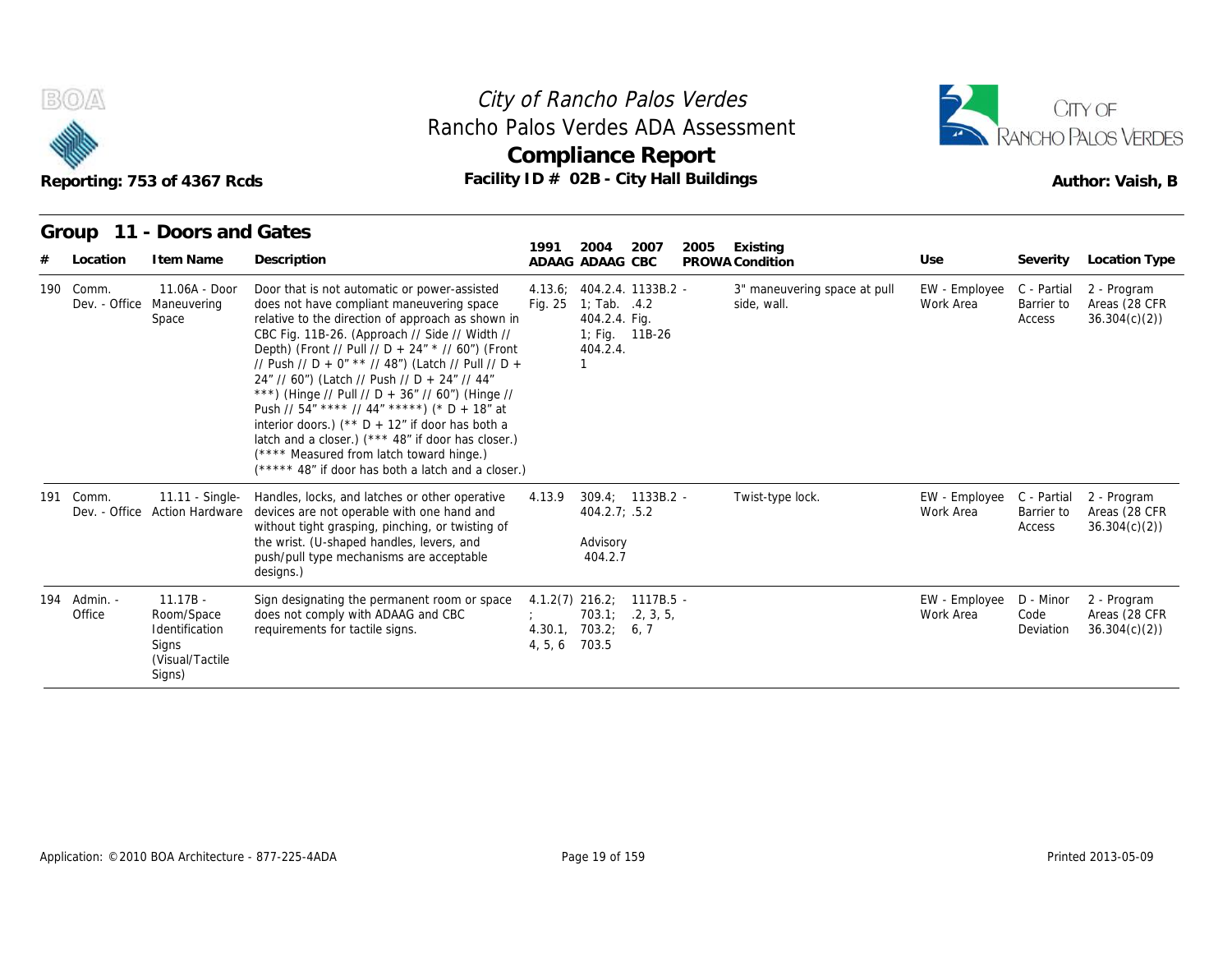



|                                  | Reporting: 753 of 4367 Rcds                                    | City of Rancho Palos Verdes<br>Rancho Palos Verdes ADA Assessment<br><b>Compliance Report</b><br>Facility ID # 02B - City Hall Buildings                                                                                                                                                                                                                                                                                                                                                                                                                                                                                                                                      |        | CITY OF<br>RANCHO PALOS VERDES<br>Author: Vaish, B                                                                |                                                     |      |                             |                            |                                     |                                              |
|----------------------------------|----------------------------------------------------------------|-------------------------------------------------------------------------------------------------------------------------------------------------------------------------------------------------------------------------------------------------------------------------------------------------------------------------------------------------------------------------------------------------------------------------------------------------------------------------------------------------------------------------------------------------------------------------------------------------------------------------------------------------------------------------------|--------|-------------------------------------------------------------------------------------------------------------------|-----------------------------------------------------|------|-----------------------------|----------------------------|-------------------------------------|----------------------------------------------|
| Group<br>Location                | 11 - Doors and Gates<br>I tem Name                             | Description                                                                                                                                                                                                                                                                                                                                                                                                                                                                                                                                                                                                                                                                   | 1991   | 2004<br>ADAAG ADAAG CBC                                                                                           | 2007                                                | 2005 | Existing<br>PROWA Condition | Use                        | Severity                            | Location Type                                |
| 204 Comm.                        | $11.06A - Door$<br>Dev. - Office Maneuvering<br>Space          | Door that is not automatic or power-assisted<br>does not have compliant maneuvering space<br>relative to the direction of approach as shown in<br>CBC Fig. 11B-26. (Approach // Side // Width //<br>Depth) (Front // Pull // D + 24" * // 60") (Front<br>// Push // D + 0" ** // 48") (Latch // Pull // D +<br>24" // 60") (Latch // Push // D + 24" // 44"<br>***) (Hinge // Pull // D + 36" // 60") (Hinge //<br>Push // 54" **** // 44" *****) (* D + 18" at<br>interior doors.) (** $D + 12$ " if door has both a<br>latch and a closer.) (*** 48" if door has closer.)<br>(**** Measured from latch toward hinge.)<br>(***** 48" if door has both a latch and a closer.) |        | 4.13.6: 404.2.4. 1133B.2 -<br>Fig. 25 1; Tab. .4.2<br>404.2.4. Fig.<br>1; Fig. 11B-26<br>404.2.4.<br>$\mathbf{1}$ |                                                     |      | 9 1/4" pull side, CMU wall. | EW - Employee<br>Work Area | C - Partial<br>Barrier to<br>Access | 2 - Program<br>Areas (28 CFR<br>36.304(c)(2) |
| 205 Comm.                        | 11.05A - Clear<br>Dev. - Office Opening - Single-<br>Leaf Door | When the door is open 90 degrees, clear<br>opening width is not at least 32" measured<br>between the face of the door and the doorstop<br>on the latch side.                                                                                                                                                                                                                                                                                                                                                                                                                                                                                                                  | 4.13.5 |                                                                                                                   | 404.2.3 1133B.1 -<br>.1.1.1<br>1133B.2<br>$\cdot$ 2 |      | 26" clear.                  | EW - Employee<br>Work Area | C - Partial<br>Barrier to<br>Access | 2 - Program<br>Areas (28 CFR<br>36.304(c)(2) |
| 206 Comm.<br>Dev. - Office Plate | 11.15A - Kick                                                  | Bottom 10" of door does not have a smooth,<br>uninterrupted surface on the push side to allow<br>the door to be opened by a wheelchair footrest<br>without creating a trap or hazardous condition.<br>(This requirement does not apply to automatic<br>and sliding doors.)                                                                                                                                                                                                                                                                                                                                                                                                    |        | $\Omega$                                                                                                          | 404.2.1 1133B.2 -<br>.6                             |      | $81/2$ ".                   | EW - Employee<br>Work Area | A - Safety<br>Hazard                | 2 - Program<br>Areas (28 CFR<br>36.304(c)(2) |
| 207 Comm.                        | 11.11 - Single-<br>Dev. - Office Action Hardware               | Handles, locks, and latches or other operative<br>devices are not operable with one hand and<br>without tight grasping, pinching, or twisting of<br>the wrist. (U-shaped handles, levers, and<br>push/pull type mechanisms are acceptable<br>designs.)                                                                                                                                                                                                                                                                                                                                                                                                                        | 4.13.9 | 309.4; 1133B.2 -<br>404.2.7; .5.2<br>Advisory<br>404.2.7                                                          |                                                     |      | Twist-type lock.            | EW - Employee<br>Work Area | C - Partial<br>Barrier to<br>Access | 2 - Program<br>Areas (28 CFR<br>36.304(c)(2) |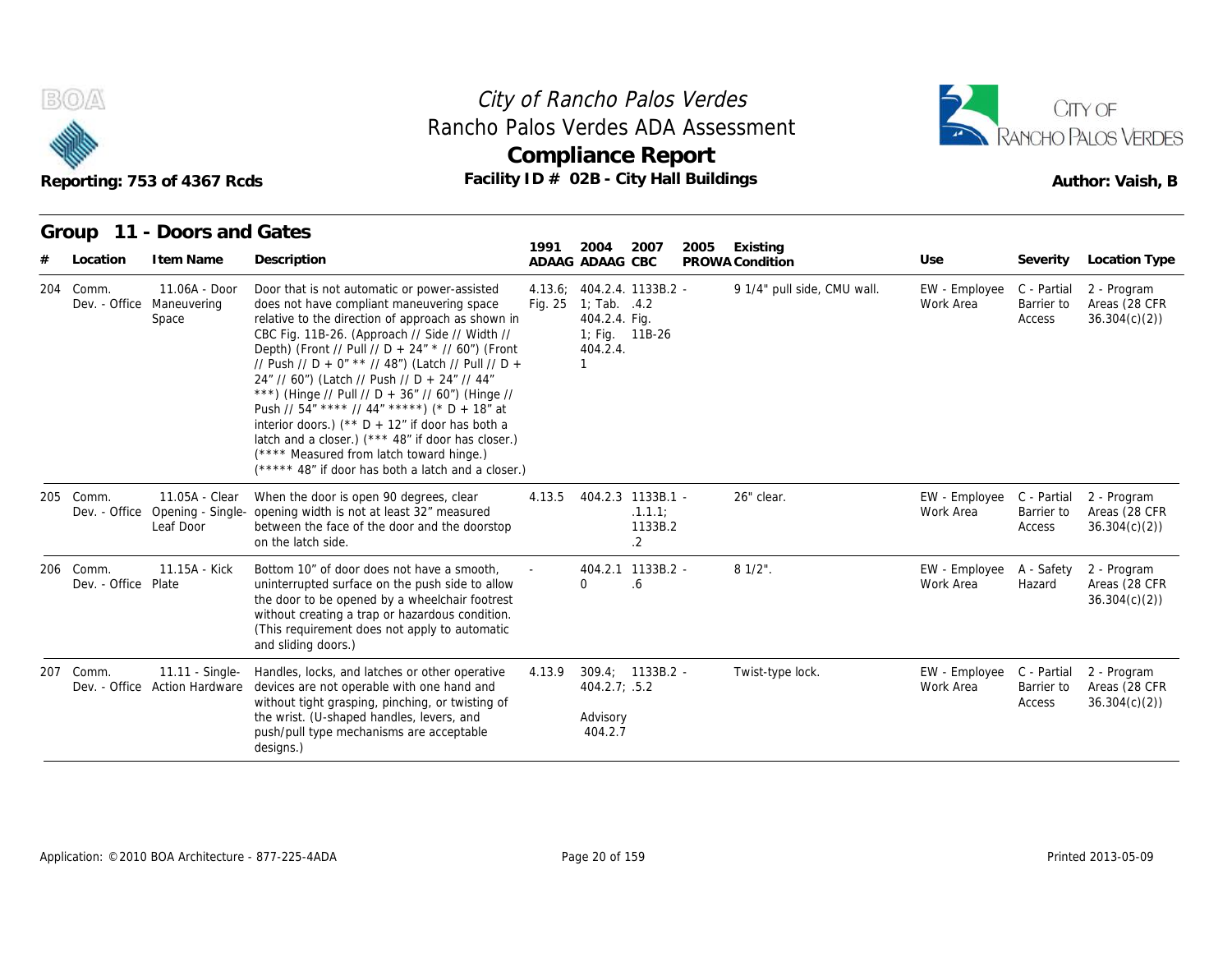



| B(0)                                | Reporting: 753 of 4367 Rcds                      | City of Rancho Palos Verdes<br>Rancho Palos Verdes ADA Assessment<br><b>Compliance Report</b><br>Facility ID # 02B - City Hall Buildings                                                                                                                                                                                                                                                                                                                                                                                                                                                                                                                                      |                    | CITY OF<br>RANCHO PALOS VERDES<br>Author: Vaish, B                                                   |                      |      |                                                        |                             |                                                   |                                              |
|-------------------------------------|--------------------------------------------------|-------------------------------------------------------------------------------------------------------------------------------------------------------------------------------------------------------------------------------------------------------------------------------------------------------------------------------------------------------------------------------------------------------------------------------------------------------------------------------------------------------------------------------------------------------------------------------------------------------------------------------------------------------------------------------|--------------------|------------------------------------------------------------------------------------------------------|----------------------|------|--------------------------------------------------------|-----------------------------|---------------------------------------------------|----------------------------------------------|
| Group<br>Location                   | 11 - Doors and Gates<br>I tem Name               | Description                                                                                                                                                                                                                                                                                                                                                                                                                                                                                                                                                                                                                                                                   | 1991               | 2004<br>ADAAG ADAAG CBC                                                                              | 2007                 | 2005 | Existing<br>PROWA Condition                            | Use                         | Severity                                          | Location Type                                |
| 208 Comm.<br>Dev. - Office Hardware | $11.12 -$<br>Mounting Height                     | Mounting height of all operating hardware is not 4.13.9 -<br>30" min or 44" max, as measured to the<br>highest operable part. (1994 ADA Standards<br>permit a max height of 48"; CBC Standards<br>permit a range of 30" min to 44" max)                                                                                                                                                                                                                                                                                                                                                                                                                                       |                    |                                                                                                      | $1133B.2 -$<br>.5.2  |      | Twist-type lock at 48" AFF.                            | EW - Employee<br>Work Area  | C - Partial<br>Barrier to<br>Access               | 2 - Program<br>Areas (28 CFR<br>36.304(c)(2) |
| 210 Comm.<br>Dev. - Office          | $11.17A -$<br>Providing<br>Room/Space ID<br>Sign | A sign designating the permanent room or space $4.1.2(7)$ 216.2;<br>Recommendation: has not been provided.                                                                                                                                                                                                                                                                                                                                                                                                                                                                                                                                                                    |                    | 703.1:<br>703.2; 1<br>703.5                                                                          | 1117B.5 -<br>.1 item |      |                                                        | EW - Employee<br>Work Area  | E - Non-<br>Mandated<br>Access<br>Improveme<br>nt | 2 - Program<br>Areas (28 CFR<br>36.304(c)(2) |
| 214 Comm.<br>Dev. - Office          | 11.06A - Door<br>Maneuvering<br>Space            | Door that is not automatic or power-assisted<br>does not have compliant maneuvering space<br>relative to the direction of approach as shown in<br>CBC Fig. 11B-26. (Approach // Side // Width //<br>Depth) (Front // Pull // D + 24" * // 60") (Front<br>// Push // D + 0" ** // 48") (Latch // Pull // D +<br>24" // 60") (Latch // Push // D + 24" // 44"<br>***) (Hinge // Pull // D + 36" // 60") (Hinge //<br>Push // 54" **** // 44" *****) (* D + 18" at<br>interior doors.) (** $D + 12$ " if door has both a<br>latch and a closer.) (*** 48" if door has closer.)<br>(**** Measured from latch toward hinge.)<br>(***** 48" if door has both a latch and a closer.) | 4.13.6:<br>Fig. 25 | 404.2.4. 1133B.2 -<br>1; Tab. $4.2$<br>404.2.4. Fig.<br>1; Fig. 11B-26<br>404.2.4.<br>$\overline{1}$ |                      |      | 51" door landing at pull side,<br>non-fixed furniture. | EC - Employee<br>Common Use | C - Partial<br>Barrier to<br>Access               | 2 - Program<br>Areas (28 CFR<br>36.304(c)(2) |
| 215 Comm.                           | 11.11 - Single-<br>Dev. - Office Action Hardware | Handles, locks, and latches or other operative<br>devices are not operable with one hand and<br>without tight grasping, pinching, or twisting of<br>the wrist. (U-shaped handles, levers, and<br>push/pull type mechanisms are acceptable<br>designs.)                                                                                                                                                                                                                                                                                                                                                                                                                        | 4.13.9             | 309.4; 1133B.2 -<br>404.2.7; .5.2<br>Advisory<br>404.2.7                                             |                      |      |                                                        | EC - Employee<br>Common Use | C - Partial<br>Barrier to<br>Access               | 2 - Program<br>Areas (28 CFR<br>36.304(c)(2) |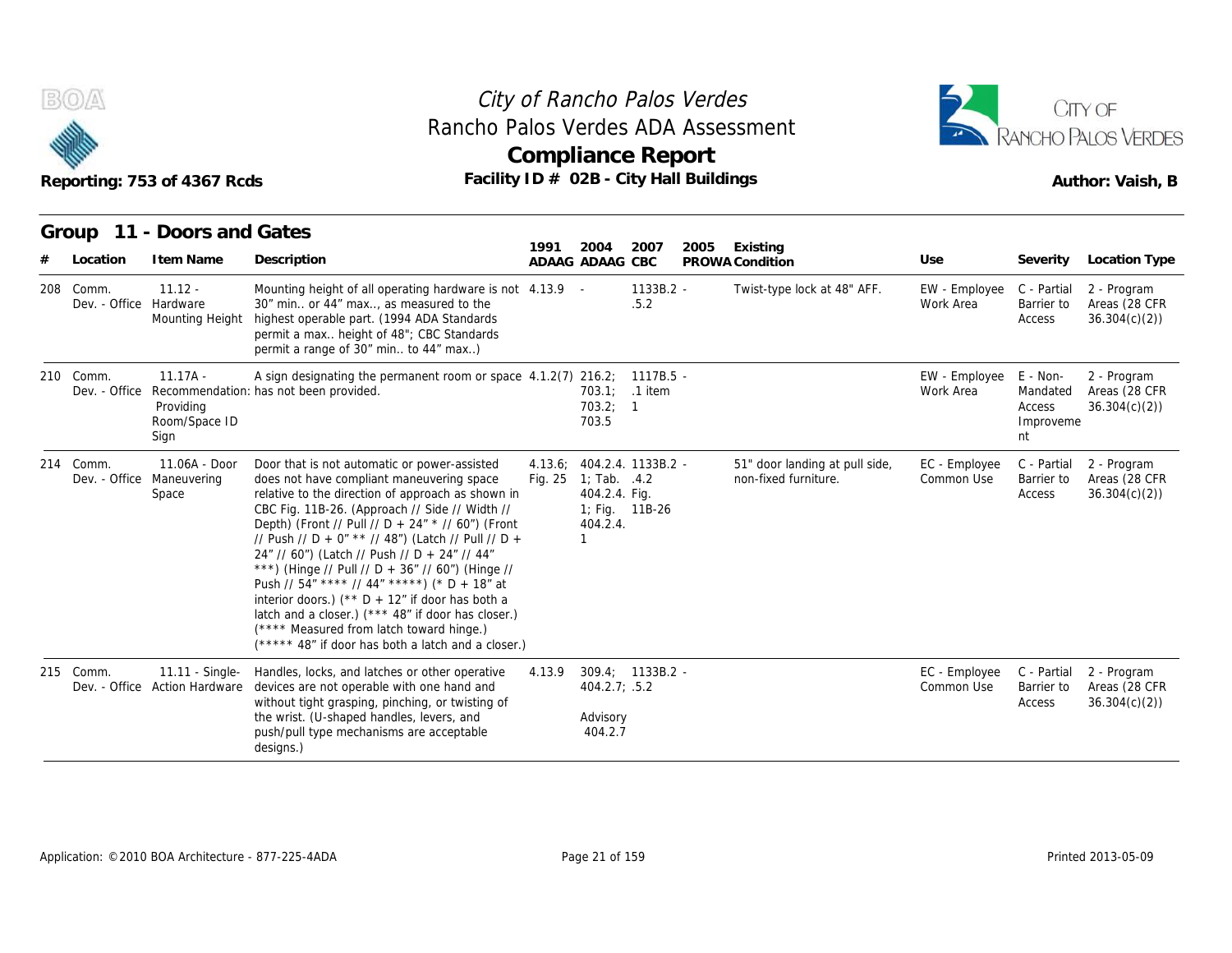

## Reporting: 753 of 4367 Rcds **Facility ID # 02B - City Hall Buildings** Reporting: 753 of 4367 Rcds Author: Vaish, B **Compliance Report** Rancho Palos Verdes ADA Assessment



|           |               | Reporting: 753 of 4367 Rcds                              | Rancho Palos Verdes ADA Assessment<br>Facility ID # 02B - City Hall Buildings                                                                                                                                                                                                                                                                                                                                                                                                                                                                                                                                                                                                         |              | City of Rancho Palos Verdes<br>Compliance Report                                       |                  |      |                                                              |                             |                                                   | CITY OF<br>ANCHO PALOS VERDES<br>Author: Vaish, B               |
|-----------|---------------|----------------------------------------------------------|---------------------------------------------------------------------------------------------------------------------------------------------------------------------------------------------------------------------------------------------------------------------------------------------------------------------------------------------------------------------------------------------------------------------------------------------------------------------------------------------------------------------------------------------------------------------------------------------------------------------------------------------------------------------------------------|--------------|----------------------------------------------------------------------------------------|------------------|------|--------------------------------------------------------------|-----------------------------|---------------------------------------------------|-----------------------------------------------------------------|
| Group     | Location      | 11 - Doors and Gates<br>I tem Name                       | Description                                                                                                                                                                                                                                                                                                                                                                                                                                                                                                                                                                                                                                                                           | 1991         | 2004<br>ADAAG ADAAG CBC                                                                | 2007             | 2005 | Existing<br>PROWA Condition                                  | Use                         | Severity                                          | Location Type                                                   |
| 216 Comm. | Dev. - Office | $11.17A -$<br>Providing<br>Room/Space ID<br>Sign         | A sign designating the permanent room or space $4.1.2(7)$ 216.2; 1178.5 -<br>Recommendation: has not been provided.                                                                                                                                                                                                                                                                                                                                                                                                                                                                                                                                                                   |              | 703.2; 1<br>703.5                                                                      | 703.1; .1 item   |      |                                                              | EC - Employee<br>Common Use | E - Non-<br>Mandated<br>Access<br>Improveme<br>nt | 2 - Program<br>Areas (28 CFR<br>36.304(c)(2)                    |
| 223 Comm. |               | $11.07A -$<br>Dev. - Office Landing - Level<br>and Clear | Floor is not level (slope is greater than 2% in<br>some or all directions). OR Floor is not clear<br>within the required maneuvering space.                                                                                                                                                                                                                                                                                                                                                                                                                                                                                                                                           | 4.13.6; 305; | Fig. 25 404.2.4. .4<br>4                                                               | 1133B.2 -        |      | Non-fixed furniture encroaches<br>door landing at pull side. | EC - Employee<br>Common Use | C - Partial<br>Barrier to<br>Access               | 1 - Access into<br>Facilities (28<br><b>CFR</b><br>36.304(c)(1) |
| 224 Comm. |               | $11.06A - Door$<br>Dev. - Office Maneuvering<br>Space    | Door that is not automatic or power-assisted<br>does not have compliant maneuvering space<br>relative to the direction of approach as shown in<br>CBC Fig. 11B-26. (Approach // Side // Width //<br>Depth) (Front // Pull // D + 24" * // 60") (Front<br>// Push // D + 0" ** // 48") (Latch // Pull // D +<br>24" // 60") (Latch // Push // D + 24" // 44"<br>***) (Hinge // Pull // D + 36" // 60") (Hinge //<br>Push // $54''$ **** // $44''$ *****) (* D + $18''$ at<br>interior doors.) ( $*$ D + 12" if door has both a<br>latch and a closer.) (*** 48" if door has closer.)<br>(**** Measured from latch toward hinge.)<br>(***** 48" if door has both a latch and a closer.) |              | $4.13.6: 404.2.4. 1133B.2 -$<br>Fig. 25 1; Tab. .4.2<br>404.2.4. Fig.<br>404.2.4.<br>1 | 1; Fig. 11B-26   |      | 2 3/4" maneuvering space at<br>pull side.                    | EC - Employee<br>Common Use | C - Partial<br>Barrier to<br>Access               | 2 - Program<br>Areas (28 CFR<br>36.304(c)(2)                    |
| 226 Comm. |               | 11.11 - Single-<br>Dev. - Office Action Hardware         | Handles, locks, and latches or other operative<br>devices are not operable with one hand and<br>without tight grasping, pinching, or twisting of<br>the wrist. (U-shaped handles, levers, and<br>push/pull type mechanisms are acceptable<br>designs.)                                                                                                                                                                                                                                                                                                                                                                                                                                | 4.13.9       | 404.2.7; .5.2<br>Advisory<br>404.2.7                                                   | 309.4; 1133B.2 - |      | Twist-type lock.                                             | EC - Employee<br>Common Use | C - Partial<br>Barrier to<br>Access               | 2 - Program<br>Areas (28 CFR<br>36.304(c)(2)                    |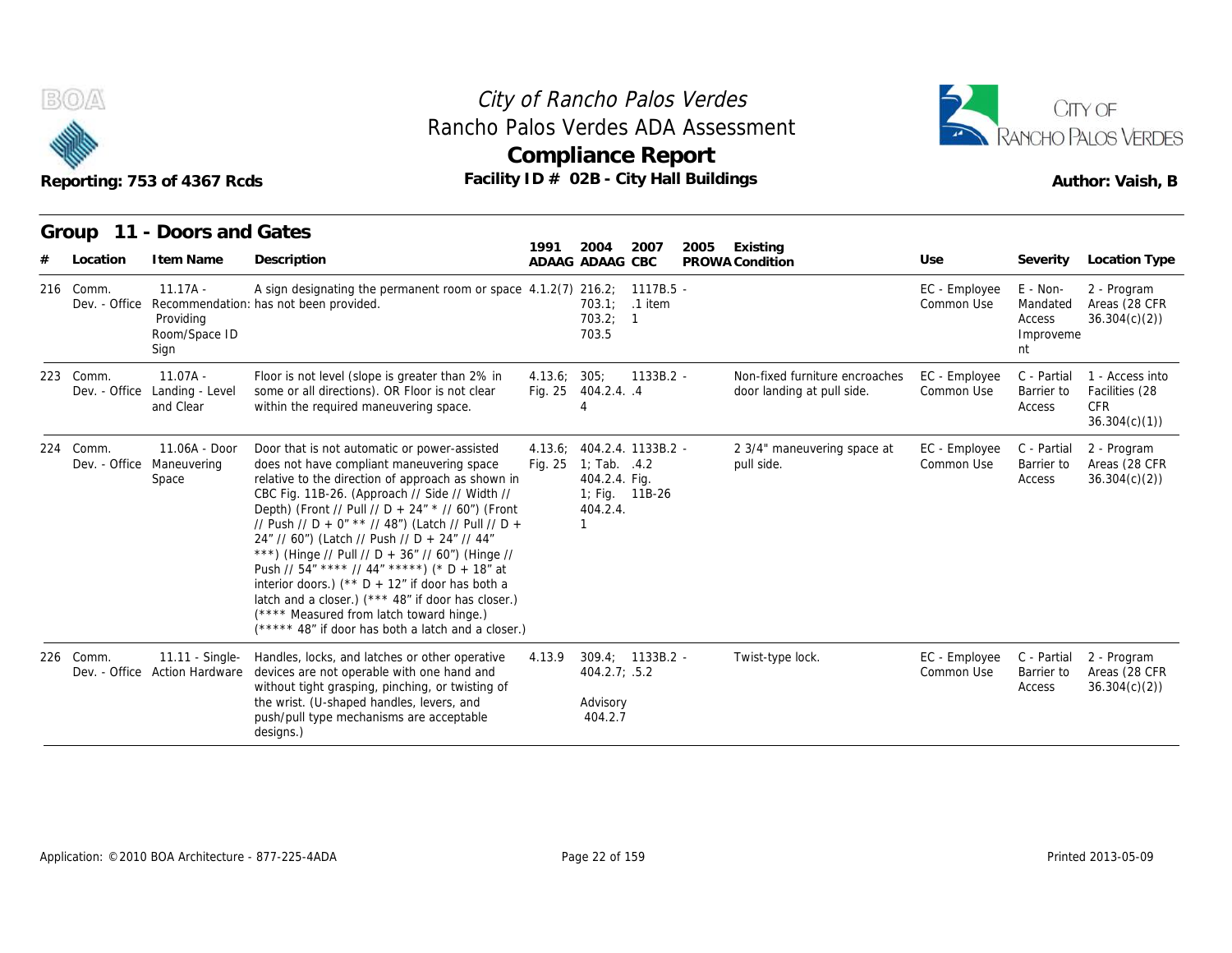

## Reporting: 753 of 4367 Rcds **Facility ID # 02B - City Hall Buildings** Reporting: 753 of 4367 Rcds Author: Vaish, B **Compliance Report** Rancho Palos Verdes ADA Assessment



|     |                                              | Reporting: 753 of 4367 Rcds                      |                                                                                                                                                                                                                                                                                                                                                                                                                                                                                                                                                                                                                                                                               | Rancho Palos Verdes ADA Assessment<br><b>Compliance Report</b><br>Facility ID # 02B - City Hall Buildings |                                                                                 |                             |      |                                                             |                             |                                                   |                                                                 |  |  |  |
|-----|----------------------------------------------|--------------------------------------------------|-------------------------------------------------------------------------------------------------------------------------------------------------------------------------------------------------------------------------------------------------------------------------------------------------------------------------------------------------------------------------------------------------------------------------------------------------------------------------------------------------------------------------------------------------------------------------------------------------------------------------------------------------------------------------------|-----------------------------------------------------------------------------------------------------------|---------------------------------------------------------------------------------|-----------------------------|------|-------------------------------------------------------------|-----------------------------|---------------------------------------------------|-----------------------------------------------------------------|--|--|--|
| #   | Location                                     | Group 11 - Doors and Gates<br>I tem Name         | Description                                                                                                                                                                                                                                                                                                                                                                                                                                                                                                                                                                                                                                                                   | 1991                                                                                                      | 2004<br>ADAAG ADAAG CBC                                                         | 2007                        | 2005 | Existing<br>PROWA Condition                                 | Use                         | Severity                                          | <b>Location Type</b>                                            |  |  |  |
| 234 | Comm.<br>$Dev. -$<br>Conference<br><b>Rm</b> | 11.15B 04AG -<br>Vision Lights                   | Door, gate, or adjacent sidelight, containing one -<br>or more vision lights, does not include at least<br>one vision light mounted with the bottom edge<br>of the glazed panel at 43" max AFF.<br>(Exception: Vision lights with the lowest part<br>more than 66" AFF.)                                                                                                                                                                                                                                                                                                                                                                                                      |                                                                                                           | $404.2.1 -$                                                                     |                             |      | 60" AFF.                                                    | EC - Employee<br>Common Use | C - Partial<br>Barrier to<br>Access               | 1 - Access into<br>Facilities (28<br><b>CFR</b><br>36.304(c)(1) |  |  |  |
|     | 235 Comm.<br>$Dev. -$<br>Conference<br>Rm    | $11.12 -$<br>Hardware<br>Mounting Height         | Mounting height of all operating hardware is not 4.13.9 -<br>30" min or 44" max, as measured to the<br>highest operable part. (1994 ADA Standards<br>permit a max height of 48"; CBC Standards<br>permit a range of 30" min to 44" max)                                                                                                                                                                                                                                                                                                                                                                                                                                       |                                                                                                           |                                                                                 | 1133B.2 -<br>.5.2           |      | 75" to latch.                                               | EC - Employee<br>Common Use | C - Partial<br>Barrier to<br>Access               | 1 - Access into<br>Facilities (28<br>CFR<br>36.304(c)(1)        |  |  |  |
| 237 | Comm.<br>Dev. -<br>Conference<br>Rm          | $11.17A -$<br>Providing<br>Room/Space ID<br>Sign | A sign designating the permanent room or space 4.1.2(7) 216.2;<br>Recommendation: has not been provided.                                                                                                                                                                                                                                                                                                                                                                                                                                                                                                                                                                      |                                                                                                           | 703.2; 1<br>703.5                                                               | 1117B.5 -<br>703.1; .1 item |      |                                                             | EC - Employee<br>Common Use | E - Non-<br>Mandated<br>Access<br>Improveme<br>nt | 2 - Program<br>Areas (28 CFR<br>36.304(c)(2)                    |  |  |  |
| 239 | Comm.<br>$Dev. -$<br>Conference<br>Rm        | 11.06A - Door<br>Maneuvering<br>Space            | Door that is not automatic or power-assisted<br>does not have compliant maneuvering space<br>relative to the direction of approach as shown in<br>CBC Fig. 11B-26. (Approach // Side // Width //<br>Depth) (Front // Pull // D + 24" * // 60") (Front<br>// Push // D + 0" ** // 48") (Latch // Pull // D +<br>24" // 60") (Latch // Push // D + 24" // 44"<br>***) (Hinge // Pull // D + 36" // 60") (Hinge //<br>Push // 54" **** // 44" *****) (* D + 18" at<br>interior doors.) (** $D + 12$ " if door has both a<br>latch and a closer.) (*** 48" if door has closer.)<br>(**** Measured from latch toward hinge.)<br>(***** 48" if door has both a latch and a closer.) |                                                                                                           | 4.13.6; 404.2.4. 1133B.2 -<br>Fig. 25 1; Tab. .4.2<br>404.2.4. Fig.<br>404.2.4. | 1; Fig. 11B-26              |      | 11" maneuvering space at pull<br>side, non-fixed furniture. | EC - Employee<br>Common Use | C - Partial<br>Barrier to<br>Access               | 2 - Program<br>Areas (28 CFR<br>36.304(c)(2)                    |  |  |  |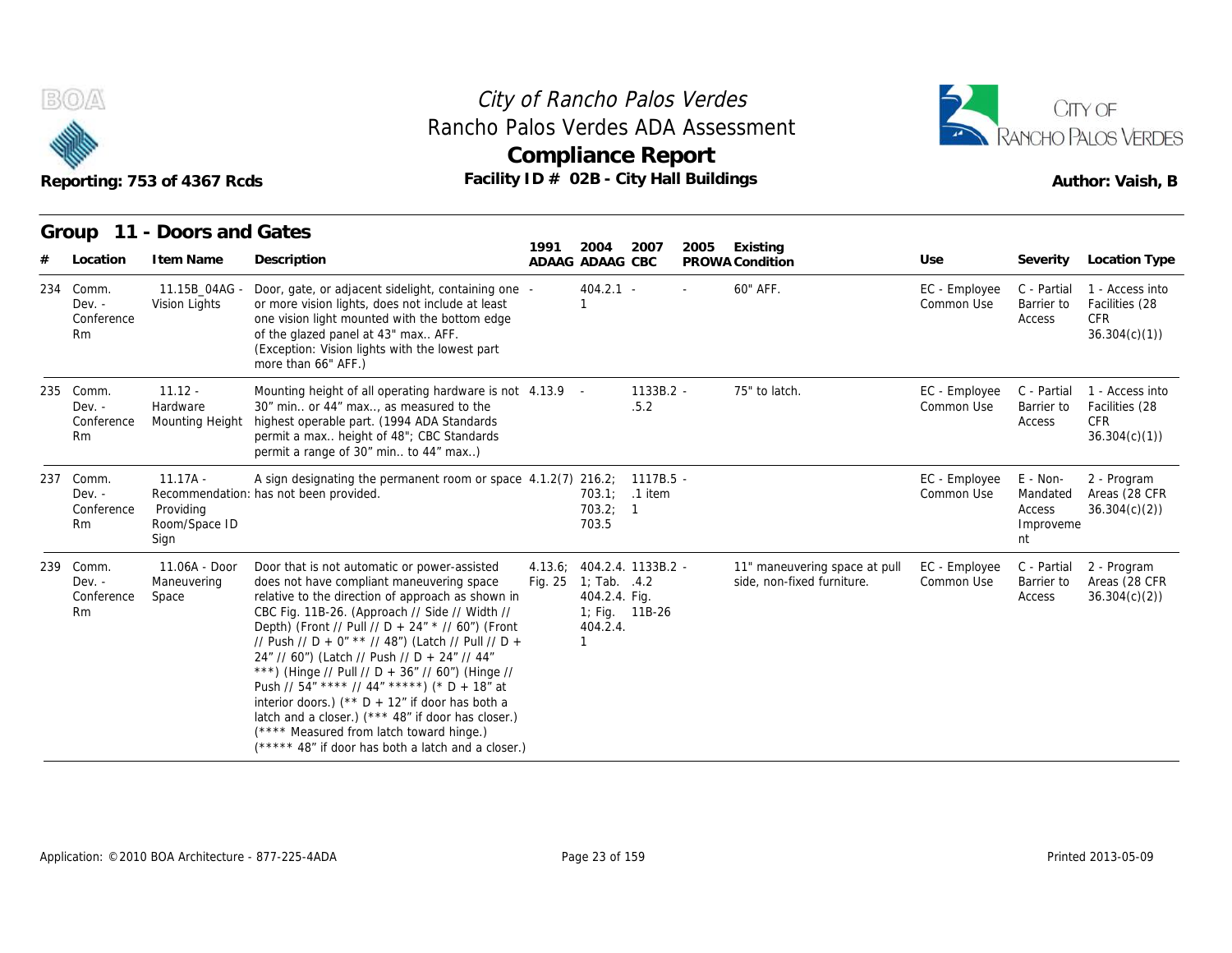



|                                | Reporting: 753 of 4367 Rcds                                      | Rancho Palos Verdes ADA Assessment<br>Facility ID # 02B - City Hall Buildings                                                                                                                                                                                                                                                                                                                                                                                                                                                                                                                                                                                                 | City of Rancho Palos Verdes<br><b>Compliance Report</b> |                                                                                                 | CITY OF<br>RANCHO PALOS VERDES<br>Author: Vaish, B |      |                                                     |                                 |                                                     |                                                                 |
|--------------------------------|------------------------------------------------------------------|-------------------------------------------------------------------------------------------------------------------------------------------------------------------------------------------------------------------------------------------------------------------------------------------------------------------------------------------------------------------------------------------------------------------------------------------------------------------------------------------------------------------------------------------------------------------------------------------------------------------------------------------------------------------------------|---------------------------------------------------------|-------------------------------------------------------------------------------------------------|----------------------------------------------------|------|-----------------------------------------------------|---------------------------------|-----------------------------------------------------|-----------------------------------------------------------------|
| Group<br>Location              | 11 - Doors and Gates<br>I tem Name                               | Description                                                                                                                                                                                                                                                                                                                                                                                                                                                                                                                                                                                                                                                                   | 1991                                                    | 2004<br>ADAAG ADAAG CBC                                                                         | 2007                                               | 2005 | Existing<br>PROWA Condition                         | Use                             | Severity                                            | Location Type                                                   |
| 244 Comm.<br>Dev. - Copy<br>Rm | 11.06A - Door<br>Maneuvering<br>Space                            | Door that is not automatic or power-assisted<br>does not have compliant maneuvering space<br>relative to the direction of approach as shown in<br>CBC Fig. 11B-26. (Approach // Side // Width //<br>Depth) (Front // Pull // D + 24" * // 60") (Front<br>// Push // D + 0" ** // 48") (Latch // Pull // D +<br>24" // 60") (Latch // Push // D + 24" // 44"<br>***) (Hinge // Pull // D + 36" // 60") (Hinge //<br>Push // 54" **** // 44" *****) (* D + 18" at<br>interior doors.) (** $D + 12$ " if door has both a<br>latch and a closer.) (*** 48" if door has closer.)<br>(**** Measured from latch toward hinge.)<br>(***** 48" if door has both a latch and a closer.) |                                                         | 4.13.6; 404.2.4. 1133B.2 -<br>Fig. 25 1; Tab. .4.2<br>404.2.4. Fig.<br>404.2.4.<br>$\mathbf{1}$ | 1; Fig. 11B-26                                     |      | 0" maneuvering space at pull<br>side, copy machine. | EC - Employee<br>Common Use     | C - Partial<br>Barrier to<br>Access                 | 2 - Program<br>Areas (28 CFR<br>36.304(c)(2)                    |
| 245 Comm.<br>Dev. - Copy<br>Rm | $11.17A -$<br>Providing<br>Room/Space ID<br>Sign                 | A sign designating the permanent room or space 4.1.2(7) 216.2; 1117B.5 -<br>Recommendation: has not been provided.                                                                                                                                                                                                                                                                                                                                                                                                                                                                                                                                                            |                                                         | 703.1; .1 item<br>703.2; 1<br>703.5                                                             |                                                    |      |                                                     | $PV -$<br>Public/Visitor<br>Use | $E - Non-$<br>Mandated<br>Access<br>Improveme<br>nt | 2 - Program<br>Areas (28 CFR<br>36.304(c)(2)                    |
| 249 Admin. -<br>Office         | $11.23A -$<br>Mounting<br>Location<br>(Visual/Tactile)<br>Signs) | Sign is not mounted on the wall adjacent to the<br>latch side of the door. OR At double leaf doors,<br>the sign is not placed on the nearest adjacent<br>wall.                                                                                                                                                                                                                                                                                                                                                                                                                                                                                                                | 4.30.6                                                  |                                                                                                 | 703.4.2 1117B.5 -<br>.7                            |      | Mounted on door                                     | EW - Employee<br>Work Area      | C - Partial<br>Barrier to<br>Access                 | 2 - Program<br>Areas (28 CFR<br>36.304(c)(2)                    |
| 259 Comm.<br>Dev. - Copy<br>Rm | 11.15B 04AG -<br>Vision Lights                                   | Door, gate, or adjacent sidelight, containing one -<br>or more vision lights, does not include at least<br>one vision light mounted with the bottom edge<br>of the glazed panel at 43" max AFF.<br>(Exception: Vision lights with the lowest part<br>more than 66" AFF.)                                                                                                                                                                                                                                                                                                                                                                                                      |                                                         | $404.2.1 -$<br>1                                                                                |                                                    |      | 54" AFF.                                            | EC - Employee<br>Common Use     | C - Partial<br>Barrier to<br>Access                 | 1 - Access into<br>Facilities (28<br><b>CFR</b><br>36.304(c)(1) |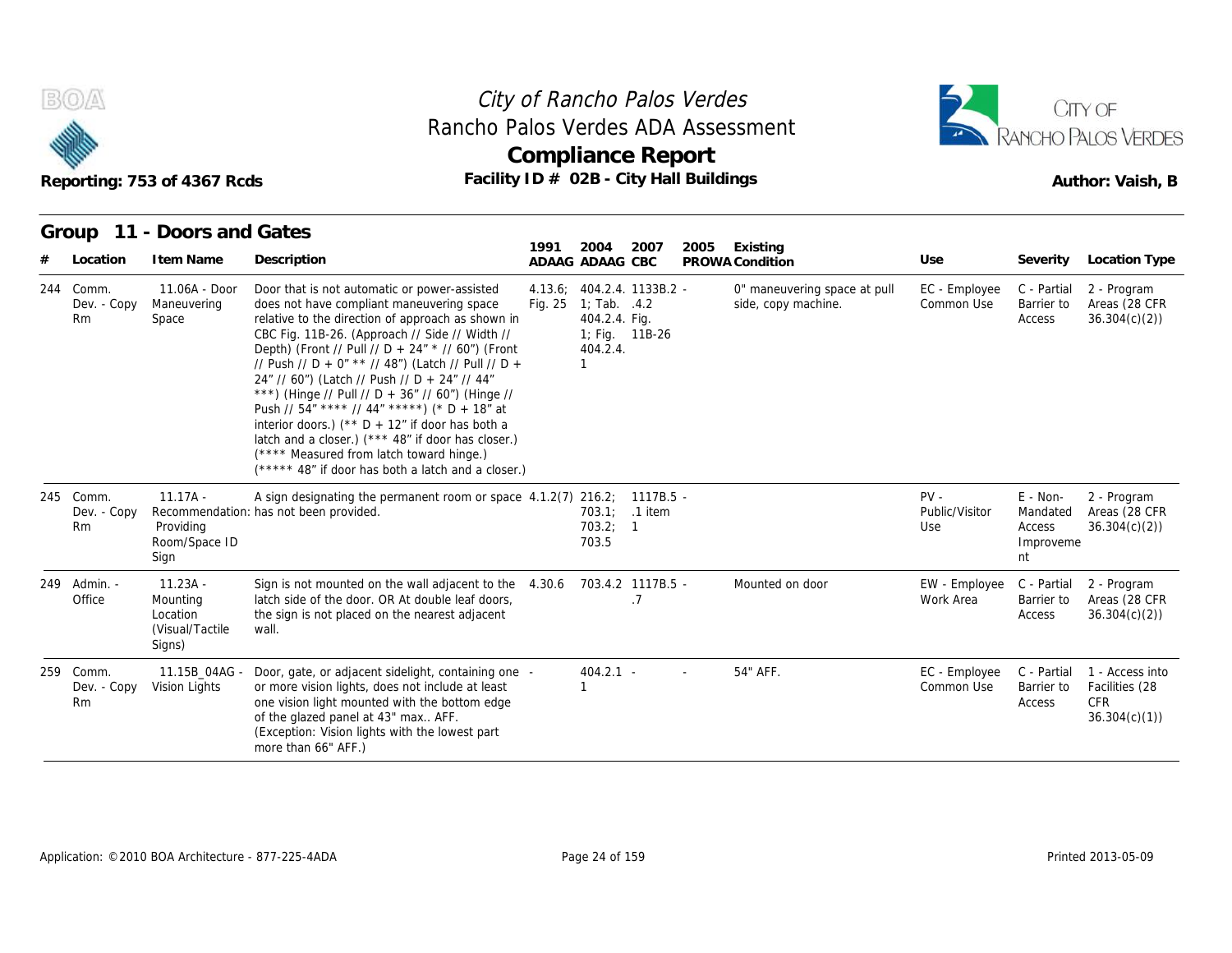



|     |                                      | Reporting: 753 of 4367 Rcds                                                      | Facility ID # 02B - City Hall Buildings                                                                                                                                                                                                                                                                                                                                                                                                                                                                                                                                                                                                                                       | <b>Compliance Report</b> |                                             |                                              |      |                                        |                                        |                                     | Author: Vaish, B                                                |
|-----|--------------------------------------|----------------------------------------------------------------------------------|-------------------------------------------------------------------------------------------------------------------------------------------------------------------------------------------------------------------------------------------------------------------------------------------------------------------------------------------------------------------------------------------------------------------------------------------------------------------------------------------------------------------------------------------------------------------------------------------------------------------------------------------------------------------------------|--------------------------|---------------------------------------------|----------------------------------------------|------|----------------------------------------|----------------------------------------|-------------------------------------|-----------------------------------------------------------------|
|     | Group                                | 11 - Doors and Gates                                                             |                                                                                                                                                                                                                                                                                                                                                                                                                                                                                                                                                                                                                                                                               | 1991                     | 2004                                        | 2007                                         | 2005 | Existing                               |                                        |                                     |                                                                 |
|     | Location                             | I tem Name                                                                       | Description                                                                                                                                                                                                                                                                                                                                                                                                                                                                                                                                                                                                                                                                   |                          | ADAAG ADAAG CBC                             |                                              |      | PROWA Condition                        | Use                                    | Severity                            | Location Type                                                   |
| 261 | Comm.<br>Dev. - Copy<br>Rm           | $11.12 -$<br>Hardware<br>Mounting Height                                         | Mounting height of all operating hardware is not 4.13.9 -<br>30" min or 44" max, as measured to the<br>highest operable part. (1994 ADA Standards<br>permit a max height of 48"; CBC Standards<br>permit a range of 30" min to 44" max)                                                                                                                                                                                                                                                                                                                                                                                                                                       |                          |                                             | $1133B.2 -$<br>.5.2                          |      | Latch lock at 75" AFF.                 | EC - Employee<br>Common Use            | C - Partial<br>Barrier to<br>Access | 1 - Access into<br>Facilities (28<br><b>CFR</b><br>36.304(c)(1) |
|     | 272 Admin. -<br>Central<br>Stairwell | 11.06A - Door<br>Maneuvering<br>Space                                            | Door that is not automatic or power-assisted<br>does not have compliant maneuvering space<br>relative to the direction of approach as shown in<br>CBC Fig. 11B-26. (Approach // Side // Width //<br>Depth) (Front // Pull // D + 24" * // 60") (Front<br>// Push // D + 0" ** // 48") (Latch // Pull // D +<br>24" // 60") (Latch // Push // D + 24" // 44"<br>***) (Hinge // Pull // D + 36" // 60") (Hinge //<br>Push // 54" **** // 44" *****) (* D + 18" at<br>interior doors.) (** $D + 12$ " if door has both a<br>latch and a closer.) (*** 48" if door has closer.)<br>(**** Measured from latch toward hinge.)<br>(***** 48" if door has both a latch and a closer.) | Fig. 25                  | 1; Tab. $.4.2$<br>404.2.4. Fig.<br>404.2.4. | 4.13.6; 404.2.4. 1133B.2 -<br>1; Fig. 11B-26 |      | 42 1/2" deep landing at pull side MS - | Maintenance<br>and Storage<br>Only     | C - Partial<br>Barrier to<br>Access | 2 - Program<br>Areas (28 CFR<br>36.304(c)(2)                    |
|     | 274 Admin. -<br>Open Office          | 11.04 - Gates                                                                    | Gate does not comply with all applicable ADAAG 4.13.3<br>and CBC accessibility requirements for doors.<br>(ADAAG and CBC accessibility requirements for<br>doors apply to gates, including ticket gates.)                                                                                                                                                                                                                                                                                                                                                                                                                                                                     |                          | 404.2;<br>404.3                             | $1133B.1 -$<br>.1.1.4                        |      | 18" wide gate & 26 3/4" toe<br>space.  | EC - Employee<br>Common Use            | A - Safety<br>Hazard                | 2 - Program<br>Areas (28 CFR<br>36.304(c)(2)                    |
|     | 279 Admin. -<br>Office               | $11.17B -$<br>Room/Space<br>Identification<br>Signs<br>(Visual/Tactile<br>Signs) | Sign designating the permanent room or space<br>does not comply with ADAAG and CBC<br>requirements for tactile signs.                                                                                                                                                                                                                                                                                                                                                                                                                                                                                                                                                         | 4, 5, 6 703.5            | $4.1.2(7)$ 216.2;<br>4.30.1, $703.2; 6, 7$  | 1117B.5 -<br>703.1; 2, 3, 5,                 |      |                                        | EW - Employee<br>Work Area             | D - Minor<br>Code<br>Deviation      | 2 - Program<br>Areas (28 CFR<br>36.304(c)(2)                    |
| 280 | Admin.<br>Office                     | $11.23A -$<br>Mounting<br>Location<br>(Visual/Tactile)<br>Signs)                 | Sign is not mounted on the wall adjacent to the 4.30.6 703.4.2 1117B.5 -<br>latch side of the door. OR At double leaf doors,<br>the sign is not placed on the nearest adjacent<br>wall.                                                                                                                                                                                                                                                                                                                                                                                                                                                                                       |                          |                                             | .7                                           |      |                                        | EW - Employee C - Partial<br>Work Area | Barrier to<br>Access                | 2 - Program<br>Areas (28 CFR<br>36.304(c)(2)                    |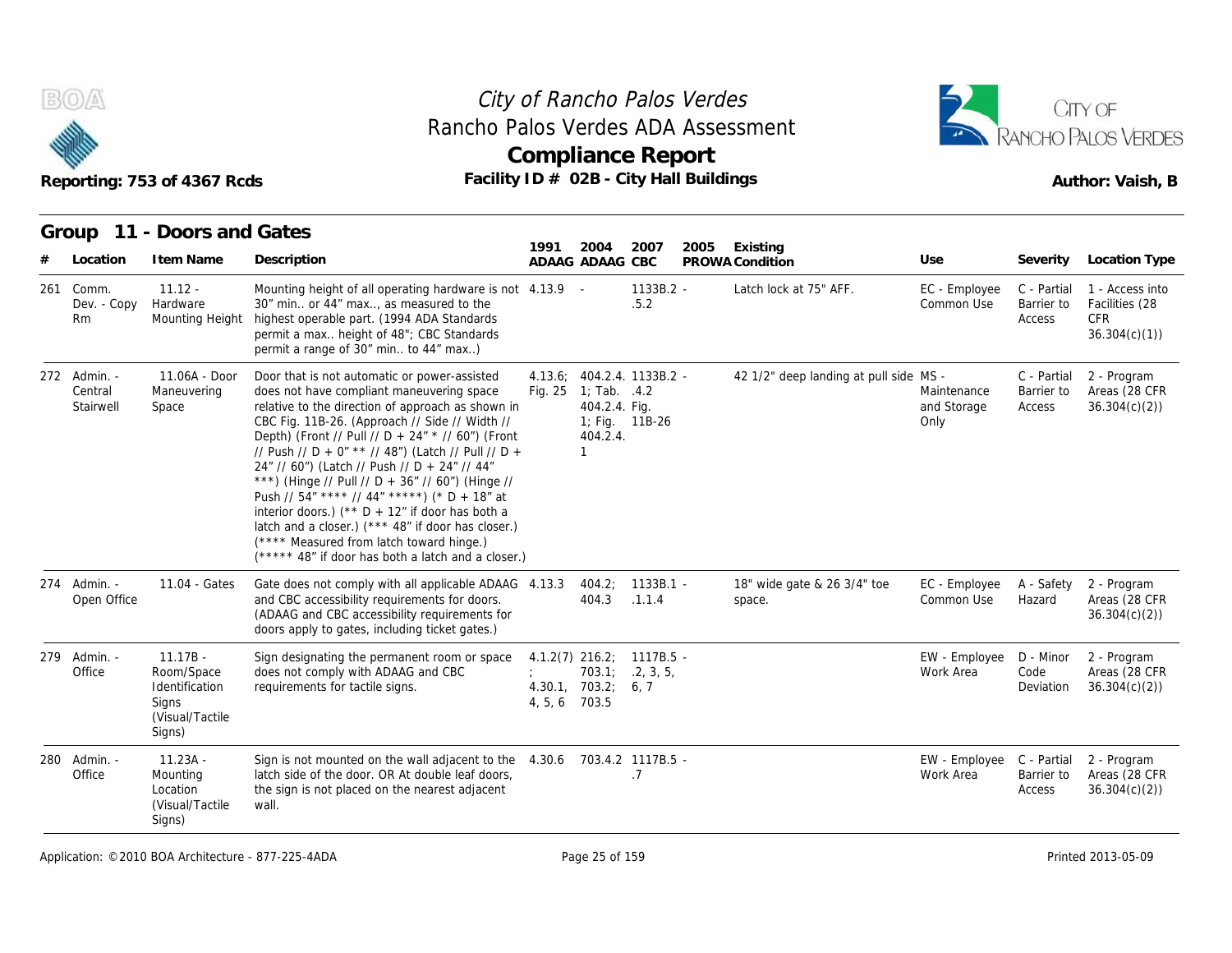

#### Reporting: 753 of 4367 Rcds **Facility ID # 02B - City Hall Buildings** Reporting: 753 of 4367 Rcds Author: Vaish, B City of Rancho Palos Verdes **Compliance Report** Rancho Palos Verdes ADA Assessment



|                        | Reporting: 753 of 4367 Rcds                                                       |                                                                                                                                                                | Rancho Palos Verdes ADA Assessment<br><b>Compliance Report</b><br>Facility ID # 02B - City Hall Buildings |                                     |                            |                                     | CITY OF<br><b>ANCHO PALOS VERDES</b><br>Author: Vaish, B |
|------------------------|-----------------------------------------------------------------------------------|----------------------------------------------------------------------------------------------------------------------------------------------------------------|-----------------------------------------------------------------------------------------------------------|-------------------------------------|----------------------------|-------------------------------------|----------------------------------------------------------|
| Group                  | 11 - Doors and Gates                                                              |                                                                                                                                                                | 2007                                                                                                      |                                     |                            |                                     |                                                          |
| Location               | I tem Name                                                                        | Description                                                                                                                                                    | 1991<br>2004<br>ADAAG ADAAG CBC                                                                           | 2005<br>Existing<br>PROWA Condition | Use                        | Severity                            | Location Type                                            |
| 283 Admin. -<br>Office | $11.17B -$<br>Room/Space<br>Identification<br>Signs<br>(Visual/Tactile<br>Signs)  | Sign designating the permanent room or space<br>does not comply with ADAAG and CBC<br>requirements for tactile signs.                                          | $4.1.2(7)$ 216.2; 1117B.5 -<br>703.1:<br>.2, 3, 5,<br>4.30.1, 703.2;<br>6, 7<br>703.5<br>4, 5, 6          |                                     | EW - Employee<br>Work Area | D - Minor<br>Code<br>Deviation      | 2 - Program<br>Areas (28 CFR<br>36.304(c)(2)             |
| 284 Admin. -<br>Office | $11.23A -$<br>Mounting<br>Location<br>(Visual/Tactile<br>Signs)                   | Sign is not mounted on the wall adjacent to the<br>latch side of the door. OR At double leaf doors,<br>the sign is not placed on the nearest adjacent<br>wall. | 4.30.6<br>703.4.2 1117B.5 -<br>.7                                                                         |                                     | EW - Employee<br>Work Area | C - Partial<br>Barrier to<br>Access | 2 - Program<br>Areas (28 CFR<br>36.304(c)(2)             |
| 287 Admin. -<br>Office | $11.17B -$<br>Room/Space<br>Identification<br>Signs<br>(Visual/Tactile)<br>Signs) | Sign designating the permanent room or space<br>does not comply with ADAAG and CBC<br>requirements for tactile signs.                                          | $4.1.2(7)$ 216.2; 1117B.5 -<br>.2, 3, 5,<br>703.1;<br>4.30.1, 703.2;<br>6, 7<br>4, 5, 6<br>703.5          |                                     | EW - Employee<br>Work Area | D - Minor<br>Code<br>Deviation      | 2 - Program<br>Areas (28 CFR<br>36.304(c)(2)             |
| 288 Admin. -<br>Office | $11.23A -$<br>Mounting<br>Location<br>(Visual/Tactile<br>Signs)                   | Sign is not mounted on the wall adjacent to the<br>latch side of the door. OR At double leaf doors,<br>the sign is not placed on the nearest adjacent<br>wall. | 703.4.2 1117B.5 -<br>4.30.6<br>.7                                                                         |                                     | EW - Employee<br>Work Area | C - Partial<br>Barrier to<br>Access | 2 - Program<br>Areas (28 CFR<br>36.304(c)(2)             |
| 291 Admin. -<br>Office | $11.17B -$<br>Room/Space<br>Identification<br>Signs<br>(Visual/Tactile<br>Signs)  | Sign designating the permanent room or space<br>does not comply with ADAAG and CBC<br>requirements for tactile signs.                                          | $4.1.2(7)$ 216.2;<br>$1117B.5 -$<br>.2, 3, 5,<br>703.1;<br>703.2;<br>6, 7<br>4.30.1,<br>703.5<br>4, 5, 6  |                                     | EW - Employee<br>Work Area | D - Minor<br>Code<br>Deviation      | 2 - Program<br>Areas (28 CFR<br>36.304(c)(2)             |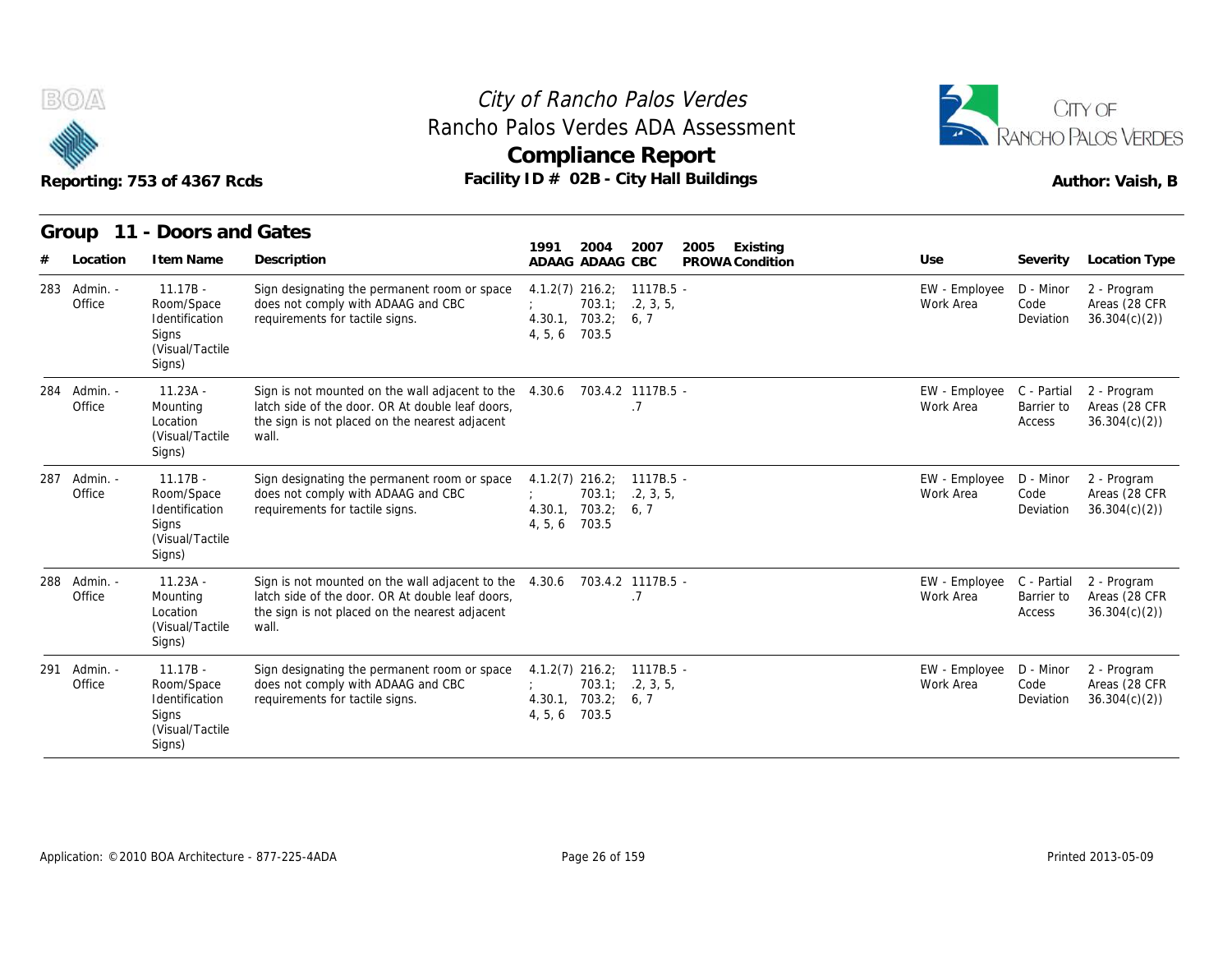

#### Reporting: 753 of 4367 Rcds **Facility ID # 02B - City Hall Buildings** Reporting: 753 of 4367 Rcds Author: Vaish, B City of Rancho Palos Verdes **Compliance Report** Rancho Palos Verdes ADA Assessment



|                        | Reporting: 753 of 4367 Rcds                                                       |                                                                                                                                                                                                                                                                            | City of Rancho Palos Verdes<br><b>Compliance Report</b><br>Facility ID # 02B - City Hall Buildings |                                | Rancho Palos Verdes ADA Assessment |                            |                                     | CITY OF<br>ANCHO PALOS VERDES<br>Author: Vaish, B |
|------------------------|-----------------------------------------------------------------------------------|----------------------------------------------------------------------------------------------------------------------------------------------------------------------------------------------------------------------------------------------------------------------------|----------------------------------------------------------------------------------------------------|--------------------------------|------------------------------------|----------------------------|-------------------------------------|---------------------------------------------------|
|                        | Group 11 - Doors and Gates                                                        |                                                                                                                                                                                                                                                                            | 1991<br>2004                                                                                       | 2007                           | 2005<br>Existing                   |                            |                                     |                                                   |
| Location               | I tem Name                                                                        | Description                                                                                                                                                                                                                                                                | ADAAG ADAAG CBC                                                                                    |                                | PROWA Condition                    | Use                        | Severity                            | <b>Location Type</b>                              |
| 292 Admin. -<br>Office | $11.23A -$<br>Mounting<br>Location<br>(Visual/Tactile<br>Signs)                   | Sign is not mounted on the wall adjacent to the<br>latch side of the door. OR At double leaf doors,<br>the sign is not placed on the nearest adjacent<br>wall.                                                                                                             | 4.30.6                                                                                             | 703.4.2 1117B.5 -<br>.7        |                                    | EW - Employee<br>Work Area | C - Partial<br>Barrier to<br>Access | 2 - Program<br>Areas (28 CFR<br>36.304(c)(2)      |
| 295 Admin. -<br>Office | $11.17B -$<br>Room/Space<br>Identification<br>Signs<br>(Visual/Tactile<br>Signs)  | Sign designating the permanent room or space<br>does not comply with ADAAG and CBC<br>requirements for tactile signs.                                                                                                                                                      | $4.1.2(7)$ 216.2;<br>703.1:<br>4.30.1, 703.2;<br>4, 5, 6 703.5                                     | 1117B.5 -<br>.2, 3, 5,<br>6, 7 |                                    | EW - Employee<br>Work Area | D - Minor<br>Code<br>Deviation      | 2 - Program<br>Areas (28 CFR<br>36.304(c)(2)      |
| 296 Admin. -<br>Office | $11.23A -$<br>Mounting<br>Location<br>(Visual/Tactile<br>Signs)                   | Sign is not mounted on the wall adjacent to the<br>latch side of the door. OR At double leaf doors,<br>the sign is not placed on the nearest adjacent<br>wall.                                                                                                             | 4.30.6                                                                                             | 703.4.2 1117B.5 -<br>.7        |                                    | EW - Employee<br>Work Area | C - Partial<br>Barrier to<br>Access | 2 - Program<br>Areas (28 CFR<br>36.304(c)(2)      |
| 299 Admin. -<br>Office | 11.15A - Kick<br>Plate                                                            | Bottom 10" of door does not have a smooth.<br>uninterrupted surface on the push side to allow<br>the door to be opened by a wheelchair footrest<br>without creating a trap or hazardous condition.<br>(This requirement does not apply to automatic<br>and sliding doors.) | $\Omega$                                                                                           | 404.2.1 1133B.2 -<br>6.6       | Door stop                          | EW - Employee<br>Work Area | A - Safety<br>Hazard                | 2 - Program<br>Areas (28 CFR<br>36.304(c)(2)      |
| 300 Admin. -<br>Office | $11.17B -$<br>Room/Space<br>Identification<br>Signs<br>(Visual/Tactile)<br>Signs) | Sign designating the permanent room or space<br>does not comply with ADAAG and CBC<br>requirements for tactile signs.                                                                                                                                                      | $4.1.2(7)$ 216.2;<br>703.1<br>4.30.1, 703.2;<br>703.5<br>4, 5, 6                                   | 1117B.5 -<br>.2, 3, 5<br>6, 7  |                                    | EW - Employee<br>Work Area | D - Minor<br>Code<br>Deviation      | 2 - Program<br>Areas (28 CFR<br>36.304(c)(2)      |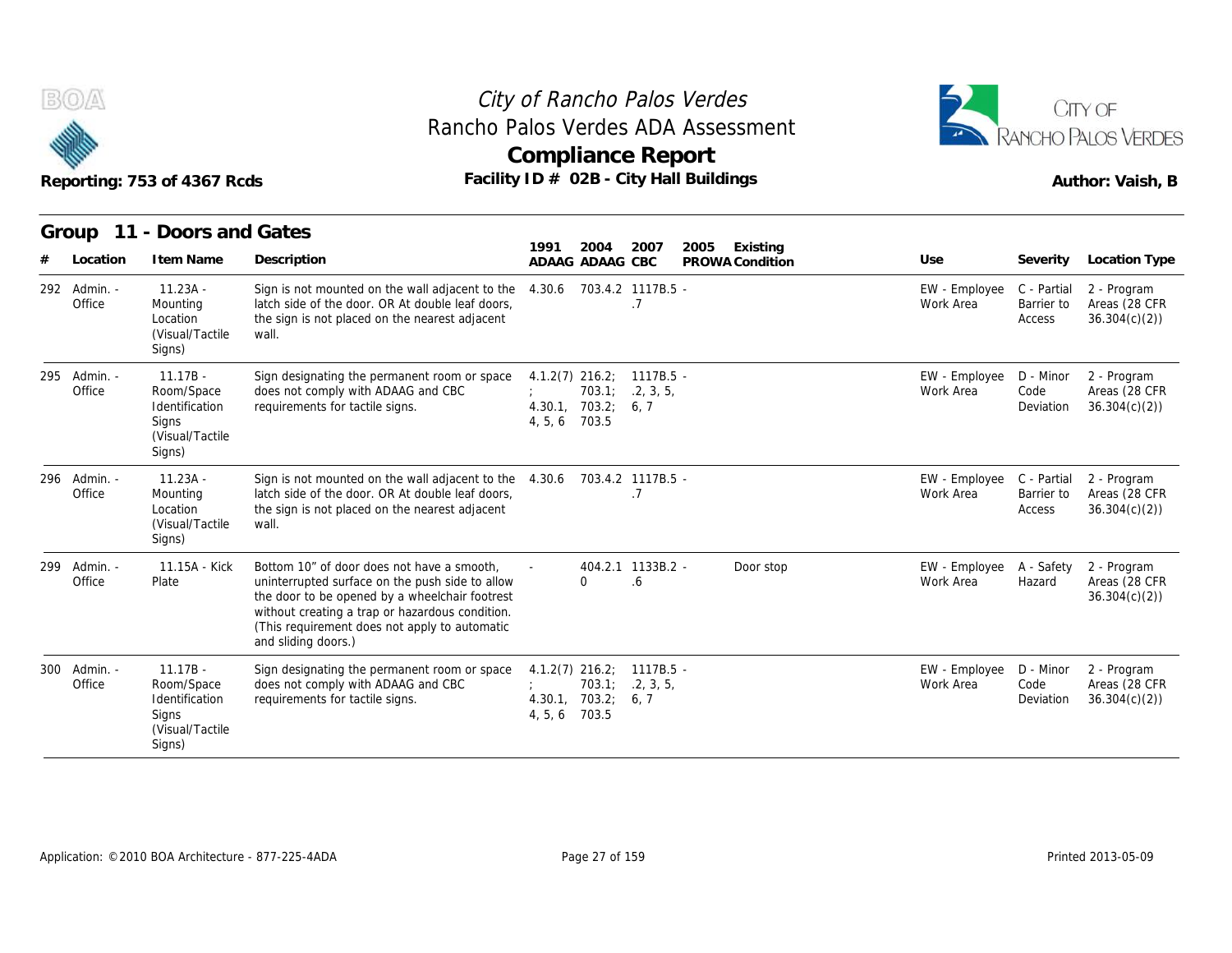



|                           | Reporting: 753 of 4367 Rcds                                                      |                                                                                                                                                                                                                                                        | Rancho Palos Verdes ADA Assessment<br><b>Compliance Report</b><br>Facility ID # 02B - City Hall Buildings |                                     |                                        |                                     | <b>RANCHO PALOS VERDES</b><br>Author: Vaish, B |
|---------------------------|----------------------------------------------------------------------------------|--------------------------------------------------------------------------------------------------------------------------------------------------------------------------------------------------------------------------------------------------------|-----------------------------------------------------------------------------------------------------------|-------------------------------------|----------------------------------------|-------------------------------------|------------------------------------------------|
| Location                  | Group 11 - Doors and Gates<br>I tem Name                                         | Description                                                                                                                                                                                                                                            | 2004<br>2007<br>1991<br>ADAAG ADAAG CBC                                                                   | Existing<br>2005<br>PROWA Condition | Use                                    | Severity                            | <b>Location Type</b>                           |
| 301<br>Admin. -<br>Office | $11.23A -$<br>Mounting<br>Location<br>(Visual/Tactile<br>Signs)                  | Sign is not mounted on the wall adjacent to the<br>latch side of the door. OR At double leaf doors,<br>the sign is not placed on the nearest adjacent<br>wall.                                                                                         | 703.4.2 1117B.5 -<br>4.30.6<br>.7                                                                         |                                     | EW - Employee<br>Work Area             | C - Partial<br>Barrier to<br>Access | 2 - Program<br>Areas (28 CFR<br>36.304(c)(2)   |
| Admin. -<br>304<br>Office | 11.11 - Single-<br><b>Action Hardware</b>                                        | Handles, locks, and latches or other operative<br>devices are not operable with one hand and<br>without tight grasping, pinching, or twisting of<br>the wrist. (U-shaped handles, levers, and<br>push/pull type mechanisms are acceptable<br>designs.) | $309.4: 1133B.2 -$<br>4.13.9<br>404.2.7; .5.2<br>Advisory<br>404.2.7                                      |                                     | EW - Employee<br>Work Area             | C - Partial<br>Barrier to<br>Access | 2 - Program<br>Areas (28 CFR<br>36.304(c)(2)   |
| 305 Admin. -<br>Office    | $11.17B -$<br>Room/Space<br>Identification<br>Signs<br>(Visual/Tactile<br>Signs) | Sign designating the permanent room or space<br>does not comply with ADAAG and CBC<br>requirements for tactile signs.                                                                                                                                  | $4.1.2(7)$ 216.2; 1117B.5 -<br>703.1;<br>.2, 3, 5,<br>4.30.1, 703.2; 6, 7<br>703.5<br>4, 5, 6             |                                     | EW - Employee<br>Work Area             | D - Minor<br>Code<br>Deviation      | 2 - Program<br>Areas (28 CFR<br>36.304(c)(2)   |
| Admin. -<br>306<br>Office | $11.23A -$<br>Mounting<br>Location<br>(Visual/Tactile)<br>Signs)                 | Sign is not mounted on the wall adjacent to the 4.30.6<br>latch side of the door. OR At double leaf doors,<br>the sign is not placed on the nearest adjacent<br>wall.                                                                                  | 703.4.2 1117B.5 -<br>.7                                                                                   |                                     | EW - Employee<br>Work Area             | C - Partial<br>Barrier to<br>Access | 2 - Program<br>Areas (28 CFR<br>36.304(c)(2)   |
| 309<br>Admin. -<br>Office | 11.11 - Single-<br>Action Hardware                                               | Handles, locks, and latches or other operative<br>devices are not operable with one hand and<br>without tight grasping, pinching, or twisting of<br>the wrist. (U-shaped handles, levers, and<br>push/pull type mechanisms are acceptable<br>designs.) | $309.4: 1133B.2 -$<br>4.13.9<br>404.2.7; .5.2<br>Advisory<br>404.2.7                                      |                                     | EW - Employee C - Partial<br>Work Area | Barrier to<br>Access                | 2 - Program<br>Areas (28 CFR<br>36.304(c)(2)   |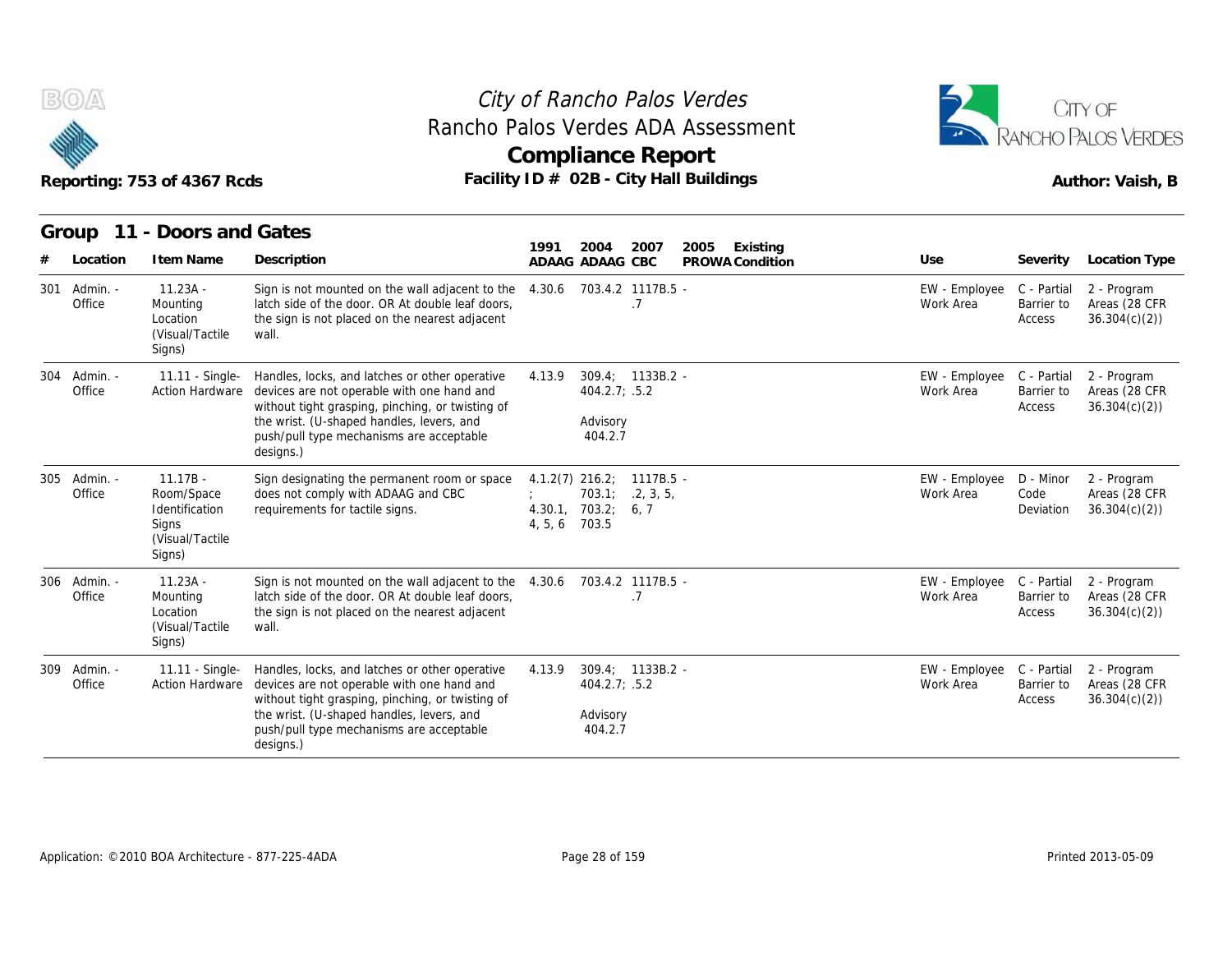

#### Reporting: 753 of 4367 Rcds **Facility ID # 02B - City Hall Buildings** Reporting: 753 of 4367 Rcds Author: Vaish, B City of Rancho Palos Verdes **Compliance Report** Rancho Palos Verdes ADA Assessment



|                        | Reporting: 753 of 4367 Rcds                                                      |                                                                                                                                                                                                                                                                                                                                                                                                                                                                                                                                                                                                                                                                               | Rancho Palos Verdes ADA Assessment<br><b>Compliance Report</b><br>Facility ID # 02B - City Hall Buildings         |              |                 |                            |                                     | RANCHO PALOS VERDES<br>Author: Vaish, B      |
|------------------------|----------------------------------------------------------------------------------|-------------------------------------------------------------------------------------------------------------------------------------------------------------------------------------------------------------------------------------------------------------------------------------------------------------------------------------------------------------------------------------------------------------------------------------------------------------------------------------------------------------------------------------------------------------------------------------------------------------------------------------------------------------------------------|-------------------------------------------------------------------------------------------------------------------|--------------|-----------------|----------------------------|-------------------------------------|----------------------------------------------|
| Group                  | 11 - Doors and Gates                                                             |                                                                                                                                                                                                                                                                                                                                                                                                                                                                                                                                                                                                                                                                               | 2004<br>1991                                                                                                      | 2007<br>2005 | Existing        |                            |                                     |                                              |
| Location               | I tem Name                                                                       | Description                                                                                                                                                                                                                                                                                                                                                                                                                                                                                                                                                                                                                                                                   | ADAAG ADAAG CBC                                                                                                   |              | PROWA Condition | Use                        | Severity                            | Location Type                                |
| 310 Admin. -<br>Office | $11.17B -$<br>Room/Space<br>Identification<br>Signs<br>(Visual/Tactile<br>Signs) | Sign designating the permanent room or space<br>does not comply with ADAAG and CBC<br>requirements for tactile signs.                                                                                                                                                                                                                                                                                                                                                                                                                                                                                                                                                         | $4.1.2(7)$ 216.2; 1117B.5 -<br>703.1; 2, 3, 5,<br>4.30.1, 703.2; 6, 7<br>4, 5, 6 703.5                            |              |                 | EW - Employee<br>Work Area | D - Minor<br>Code<br>Deviation      | 2 - Program<br>Areas (28 CFR<br>36.304(c)(2) |
| 311 Admin. -<br>Office | $11.23A -$<br>Mounting<br>Location<br>(Visual/Tactile)<br>Signs)                 | Sign is not mounted on the wall adjacent to the 4.30.6 703.4.2 1117B.5 -<br>latch side of the door. OR At double leaf doors,<br>the sign is not placed on the nearest adjacent<br>wall.                                                                                                                                                                                                                                                                                                                                                                                                                                                                                       | .7                                                                                                                |              |                 | EW - Employee<br>Work Area | C - Partial<br>Barrier to<br>Access | 2 - Program<br>Areas (28 CFR<br>36.304(c)(2) |
| 314 Admin. -<br>Conf.  | 11.06A - Door<br>Maneuvering<br>Space                                            | Door that is not automatic or power-assisted<br>does not have compliant maneuvering space<br>relative to the direction of approach as shown in<br>CBC Fig. 11B-26. (Approach // Side // Width //<br>Depth) (Front // Pull // D + 24" * // 60") (Front<br>// Push // D + 0" ** // 48") (Latch // Pull // D +<br>24" // 60") (Latch // Push // D + 24" // 44"<br>***) (Hinge // Pull // D + 36" // 60") (Hinge //<br>Push // 54" **** // 44" *****) (* D + 18" at<br>interior doors.) (** $D + 12$ " if door has both a<br>latch and a closer.) (*** 48" if door has closer.)<br>(**** Measured from latch toward hinge.)<br>(***** 48" if door has both a latch and a closer.) | 4.13.6; 404.2.4. 1133B.2 -<br>Fig. 25 1; Tab. .4.2<br>404.2.4. Fig.<br>1; Fig. 11B-26<br>404.2.4.<br>$\mathbf{1}$ |              | 4" push side    | EW - Employee<br>Work Area | C - Partial<br>Barrier to<br>Access | 2 - Program<br>Areas (28 CFR<br>36.304(c)(2) |
| 315 Admin. -<br>Conf.  | 11.11 - Single-<br><b>Action Hardware</b>                                        | Handles, locks, and latches or other operative<br>devices are not operable with one hand and<br>without tight grasping, pinching, or twisting of<br>the wrist. (U-shaped handles, levers, and<br>push/pull type mechanisms are acceptable<br>designs.)                                                                                                                                                                                                                                                                                                                                                                                                                        | $309.4: 1133B.2 -$<br>4.13.9<br>404.2.7; .5.2<br>Advisory<br>404.2.7                                              |              |                 | EW - Employee<br>Work Area | C - Partial<br>Barrier to<br>Access | 2 - Program<br>Areas (28 CFR<br>36.304(c)(2) |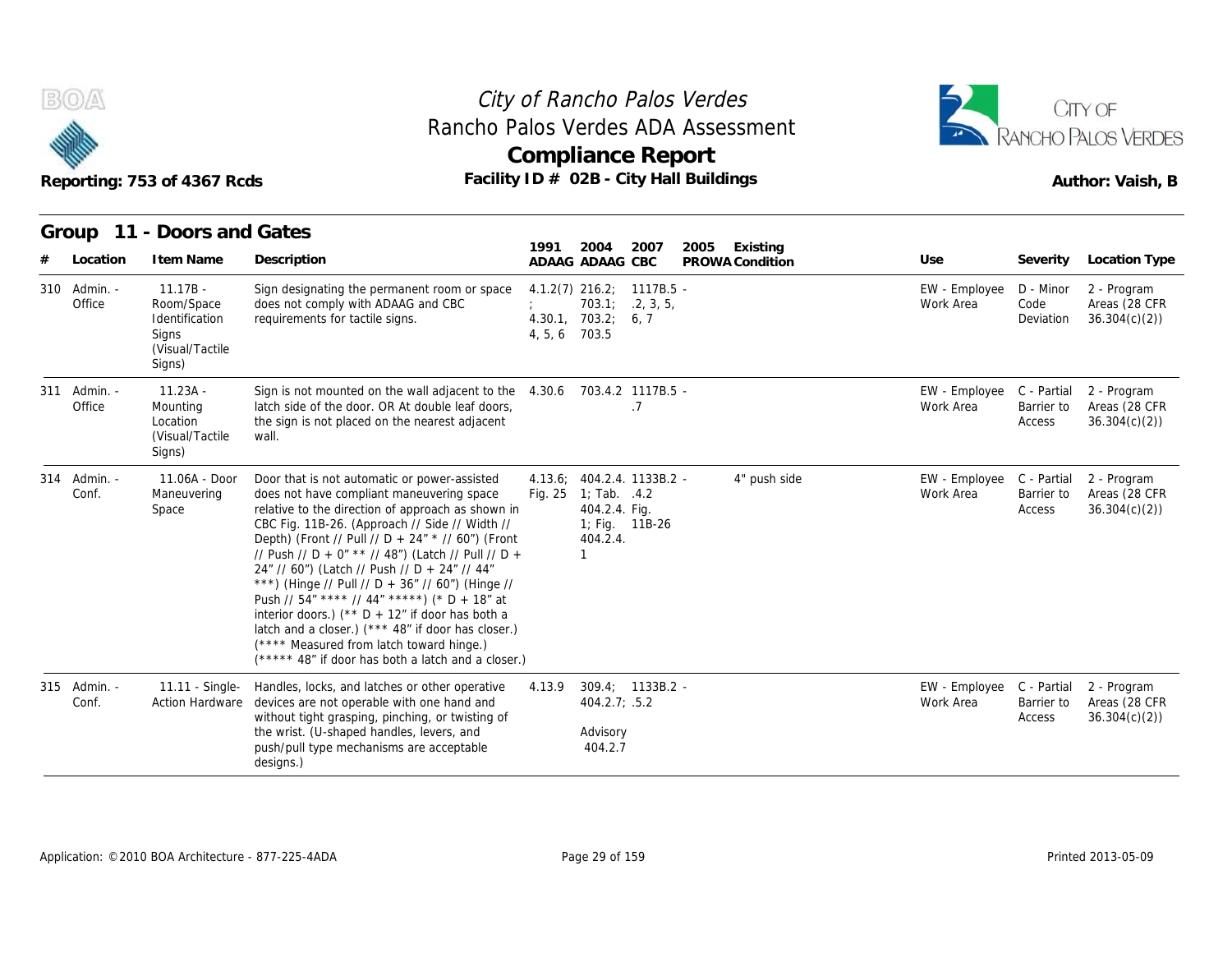



|                       | Reporting: 753 of 4367 Rcds                |                                                                                                                                                                                                                                                                            |        | <b>Compliance Report</b>                                 |                       | City of Rancho Palos Verdes<br>Rancho Palos Verdes ADA Assessment<br>Facility ID # 02B - City Hall Buildings |                                              |                                               | CITY OF<br>ANCHO PALOS VERDES<br>Author: Vaish, B       |
|-----------------------|--------------------------------------------|----------------------------------------------------------------------------------------------------------------------------------------------------------------------------------------------------------------------------------------------------------------------------|--------|----------------------------------------------------------|-----------------------|--------------------------------------------------------------------------------------------------------------|----------------------------------------------|-----------------------------------------------|---------------------------------------------------------|
|                       | Group 11 - Doors and Gates                 |                                                                                                                                                                                                                                                                            |        |                                                          |                       |                                                                                                              |                                              |                                               |                                                         |
| Location              | I tem Name                                 | Description                                                                                                                                                                                                                                                                | 1991   | 2004<br>ADAAG ADAAG CBC                                  | 2007                  | Existing<br>2005<br>PROWA Condition                                                                          | Use                                          |                                               | Severity Location Type                                  |
| 316 Admin. -<br>Conf. | $11.13B -$<br>Hardware<br>Operating Effort | The force required to activate handles, pulls,<br>latches, locks, and other operable parts of door<br>exceeds 5 lbs.                                                                                                                                                       | 4.27.4 | 309.4                                                    | $1117B.6 -$<br>item 4 |                                                                                                              | EW - Employee<br>Work Area                   | <b>or</b><br>Complete<br>Barrier to<br>Access | B - Severe 2 - Program<br>Areas (28 CFR<br>36.304(c)(2) |
| 317 Admin. -<br>Conf. | 11.14 - Closers                            | Door closer is not adjusted so that from an open 4.13.10 404.2.8. 1133B.2 -<br>position of 70 degrees, the door will take at least<br>3 seconds to move to a point 3" from the latch<br>(measured to the leading edge of the door).                                        |        |                                                          | .5.1                  |                                                                                                              | EW - Employee<br>Work Area                   | or<br>Complete<br>Barrier to<br>Access        | B - Severe 2 - Program<br>Areas (28 CFR<br>36.304(c)(2) |
| 318 Admin. -<br>Conf. | 11.15A - Kick<br>Plate                     | Bottom 10" of door does not have a smooth.<br>uninterrupted surface on the push side to allow<br>the door to be opened by a wheelchair footrest<br>without creating a trap or hazardous condition.<br>(This requirement does not apply to automatic<br>and sliding doors.) |        | 404.2.1 1133B.2 -<br>0                                   | 6.6                   |                                                                                                              | EW - Employee<br>Work Area                   | A - Safety<br>Hazard                          | 2 - Program<br>Areas (28 CFR<br>36.304(c)(2)            |
| 320 Admin. -<br>Conf. | 11.11 - Single-                            | Handles, locks, and latches or other operative<br>Action Hardware devices are not operable with one hand and<br>without tight grasping, pinching, or twisting of<br>the wrist. (U-shaped handles, levers, and<br>push/pull type mechanisms are acceptable<br>designs.)     | 4.13.9 | 309.4; 1133B.2 -<br>404.2.7; .5.2<br>Advisory<br>404.2.7 |                       |                                                                                                              | $MS -$<br>Maintenance<br>and Storage<br>Only | C - Partial<br>Barrier to<br>Access           | 4 - Other<br>Areas/Elements<br>(28 CFR<br>36.304(c)(4)  |
| 324 Admin. -<br>Conf. | 11.11 - Single-<br><b>Action Hardware</b>  | Handles, locks, and latches or other operative<br>devices are not operable with one hand and<br>without tight grasping, pinching, or twisting of<br>the wrist. (U-shaped handles, levers, and<br>push/pull type mechanisms are acceptable<br>designs.)                     | 4.13.9 | 309.4; 1133B.2 -<br>404.2.7; .5.2<br>Advisory<br>404.2.7 |                       |                                                                                                              | $MS -$<br>Maintenance<br>and Storage<br>Only | C - Partial<br>Barrier to<br>Access           | 4 - Other<br>Areas/Elements<br>(28 CFR<br>36.304(c)(4)  |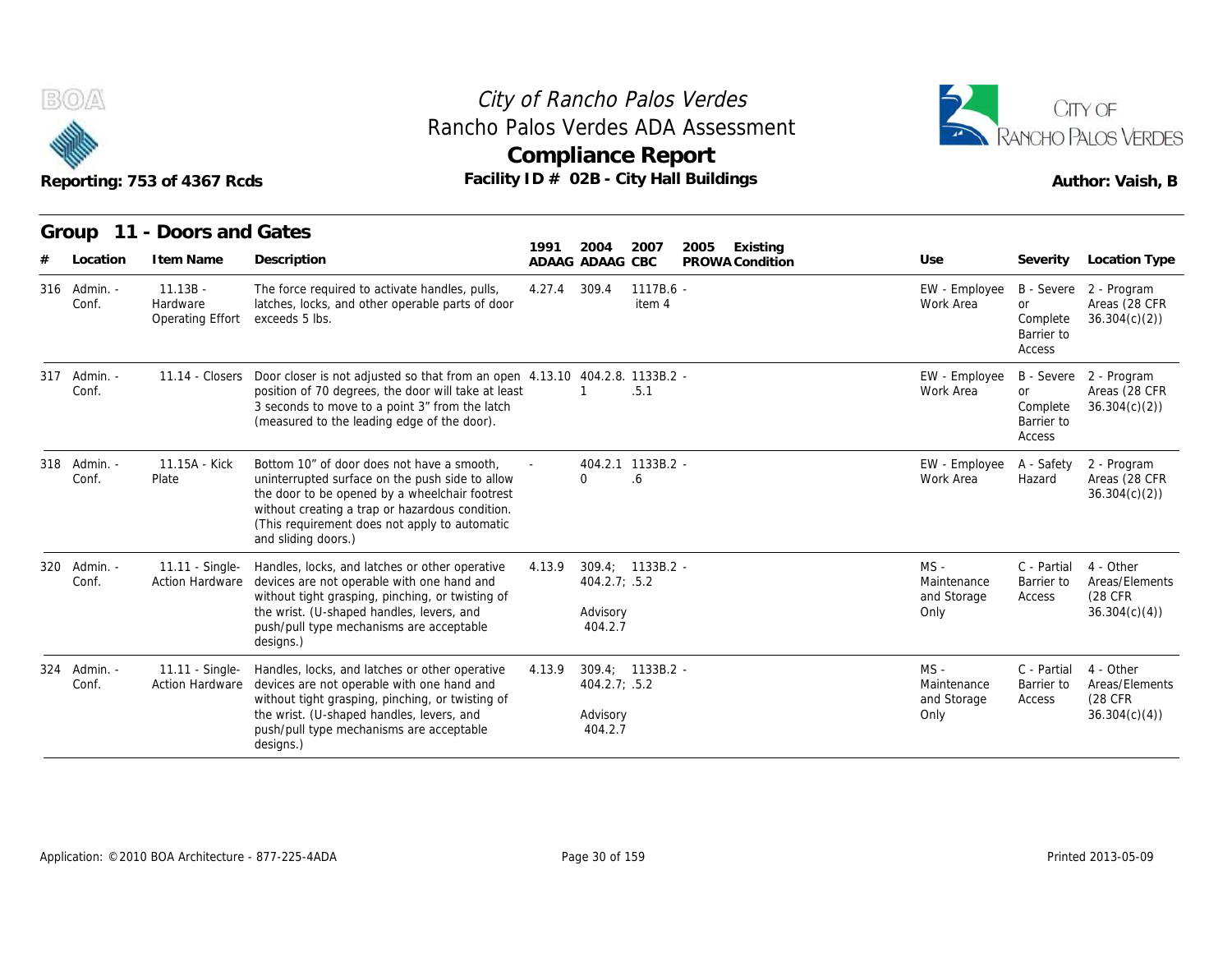

#### Reporting: 753 of 4367 Rcds **Facility ID # 02B - City Hall Buildings** Reporting: 753 of 4367 Rcds Author: Vaish, B City of Rancho Palos Verdes **Compliance Report** Rancho Palos Verdes ADA Assessment



|     |                                              | Reporting: 753 of 4367 Rcds                                         | Rancho Palos Verdes ADA Assessment<br>Facility ID # 02B - City Hall Buildings                                                                                                                                                                                                                                                |                                       |                   | <b>Compliance Report</b>        |      |                 |                             |                                                   | CITY OF<br>RANCHO PALOS VERDES<br>Author: Vaish, B      |
|-----|----------------------------------------------|---------------------------------------------------------------------|------------------------------------------------------------------------------------------------------------------------------------------------------------------------------------------------------------------------------------------------------------------------------------------------------------------------------|---------------------------------------|-------------------|---------------------------------|------|-----------------|-----------------------------|---------------------------------------------------|---------------------------------------------------------|
|     | Group                                        | 11 - Doors and Gates                                                |                                                                                                                                                                                                                                                                                                                              | 1991                                  | 2004              | 2007                            | 2005 | Existing        |                             |                                                   |                                                         |
| #   | Location                                     | I tem Name                                                          | Description                                                                                                                                                                                                                                                                                                                  |                                       | ADAAG ADAAG CBC   |                                 |      | PROWA Condition | Use                         |                                                   | Severity Location Type                                  |
|     | 328 Admin. -                                 | 11.13A - Door<br>East Stairwell Operating Effort                    | The force required to operate door exceeds 5<br>Ibs. (Fire doors may have up to 15 lbs to achieve<br>positive latching).                                                                                                                                                                                                     |                                       |                   | 4.13.11 404.2.9 1133B.2 -<br>.5 |      | 7 lb.           | GS - General<br>Student Use | <b>or</b><br>Complete<br>Barrier to<br>Access     | B - Severe 2 - Program<br>Areas (28 CFR<br>36.304(c)(2) |
|     | 329 Admin. -<br>East Stairwell Plate         | 11.15A - Kick                                                       | Bottom 10" of door does not have a smooth.<br>uninterrupted surface on the push side to allow<br>the door to be opened by a wheelchair footrest<br>without creating a trap or hazardous condition.<br>(This requirement does not apply to automatic<br>and sliding doors.)                                                   |                                       | 0                 | 404.2.1 1133B.2 -<br>.6         |      | Door stop       | GS - General<br>Student Use | A - Safety<br>Hazard                              | 2 - Program<br>Areas (28 CFR<br>36.304(c)(2)            |
|     | 330 Admin. -<br>East Stairwell Vision Lights | 11.15B 04AG -                                                       | Door, gate, or adjacent sidelight, containing one -<br>or more vision lights, does not include at least<br>one vision light mounted with the bottom edge<br>of the glazed panel at 43" max AFF.<br>(Exception: Vision lights with the lowest part<br>more than 66" AFF.)                                                     |                                       | $404.2.1 -$<br>1  |                                 |      | 59 3/4" high    | GS - General<br>Student Use | C - Partial<br>Barrier to<br>Access               | 2 - Program<br>Areas (28 CFR<br>36.304(c)(2)            |
| 331 | Admin - East 11.17A -<br>Stairwell           | Providing<br>Room/Space ID<br>Sign                                  | A sign designating the permanent room or space 4.1.2(7) 216.2; 1117B.5 -<br>Recommendation: has not been provided.                                                                                                                                                                                                           |                                       | 703.2; 1<br>703.5 | 703.1; .1 item                  |      |                 | GS - General<br>Student Use | E - Non-<br>Mandated<br>Access<br>Improveme<br>nt | 2 - Program<br>Areas (28 CFR<br>36.304(c)(2)            |
|     | 332 Admin. -<br>East Stairwell Enclosure /   | 11.20A - Exit<br>Passageway -<br><b>Required Exit</b><br>Route Sign | At exit access door that leads to a grade-level<br>exterior exit by means of an exit enclosure that<br>does not utilize a stair or ramp, or by means of<br>an exit passageway, there is no tactile and CA<br>Braille exit sign with the words "EXIT ROUTE"<br>mounted on the wall adjacent to the latch side<br>of the door. | $4.1.3(16\ 216.4)$<br>); 4.30.1703.2; | 703.3;<br>703.4   | $1011.3 -$<br>item 3            |      |                 | GS - General<br>Student Use | D - Minor<br>Code<br>Deviation                    | 2 - Program<br>Areas (28 CFR<br>36.304(c)(2)            |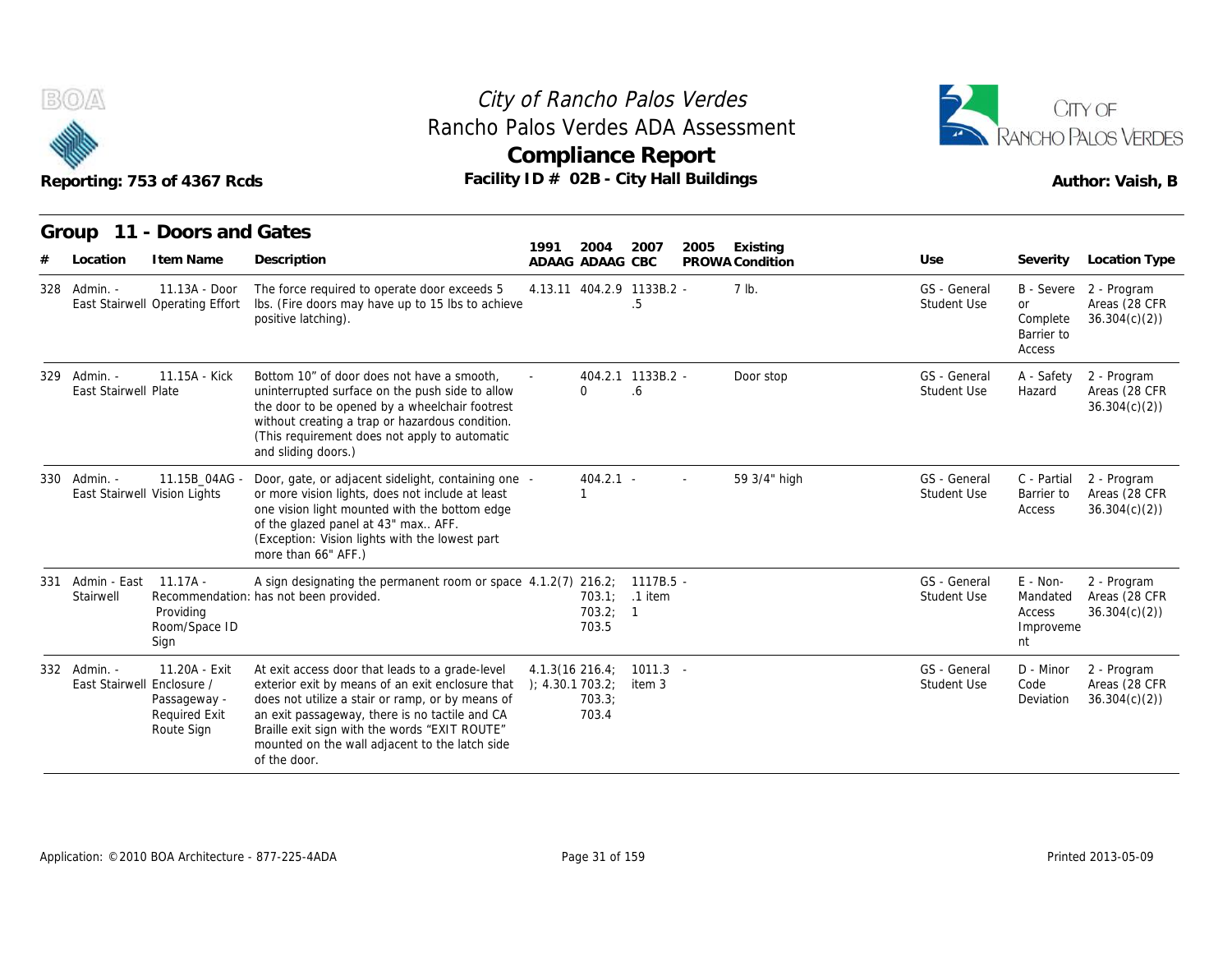



|                                    | Reporting: 753 of 4367 Rcds                       | Rancho Palos Verdes ADA Assessment                                                                                                                                                                                                                     |        | City of Rancho Palos Verdes<br><b>Compliance Report</b><br>Facility ID # 02B - City Hall Buildings |      |                             |                                              |                                               | CITY OF<br>RANCHO PALOS VERDES<br>Author: Vaish, B                         |
|------------------------------------|---------------------------------------------------|--------------------------------------------------------------------------------------------------------------------------------------------------------------------------------------------------------------------------------------------------------|--------|----------------------------------------------------------------------------------------------------|------|-----------------------------|----------------------------------------------|-----------------------------------------------|----------------------------------------------------------------------------|
| Location                           | Group 11 - Doors and Gates<br>I tem Name          | Description                                                                                                                                                                                                                                            | 1991   | 2004<br>2007<br>ADAAG ADAAG CBC                                                                    | 2005 | Existing<br>PROWA Condition | Use                                          | Severity                                      | Location Type                                                              |
| 335 Admin. -                       | 11.11 - Single-<br>East Stairwell Action Hardware | Handles, locks, and latches or other operative<br>devices are not operable with one hand and<br>without tight grasping, pinching, or twisting of<br>the wrist. (U-shaped handles, levers, and<br>push/pull type mechanisms are acceptable<br>designs.) | 4.13.9 | 309.4: 1133B.2 -<br>404.2.7; .5.2<br>Advisory<br>404.2.7                                           |      |                             | $MS -$<br>Maintenance<br>and Storage<br>Only | C - Partial<br>Barrier to<br>Access           | 4 - Other<br>Areas/Elements<br>(28 CFR<br>36.304(c)(4)                     |
| 339 Admin. -<br>East exit<br>doors | 11.13A - Door<br>Operating Effort                 | The force required to operate door exceeds 5<br>Ibs. (Fire doors may have up to 15 lbs to achieve<br>positive latching).                                                                                                                               |        | 4.13.11 404.2.9 1133B.2 -<br>.5                                                                    |      |                             | GS - General<br>Student Use                  | <b>or</b><br>Complete<br>Barrier to<br>Access | B - Severe 1 - Access into<br>Facilities (28<br><b>CFR</b><br>36.304(c)(1) |
| 340 Admin. -<br>East exit<br>doors |                                                   | 11.14 - Closers Door closer is not adjusted so that from an open 4.13.10 404.2.8. 1133B.2 -<br>position of 70 degrees, the door will take at least<br>3 seconds to move to a point 3" from the latch<br>(measured to the leading edge of the door).    |        | .5.1                                                                                               |      | $2.5$ secs.                 | GS - General<br><b>Student Use</b>           | A - Safety<br>Hazard                          | 1 - Access into<br>Facilities (28<br><b>CFR</b><br>36.304(c)(1)            |
| 344 Admin. -                       | 11.11 - Single-<br>East Stairwell Action Hardware | Handles, locks, and latches or other operative<br>devices are not operable with one hand and<br>without tight grasping, pinching, or twisting of<br>the wrist. (U-shaped handles, levers, and<br>push/pull type mechanisms are acceptable<br>designs.) | 4.13.9 | 309.4: 1133B.2 -<br>404.2.7; .5.2<br>Advisory<br>404.2.7                                           |      |                             | $MS -$<br>Maintenance<br>and Storage<br>Only | C - Partial<br>Barrier to<br>Access           | 4 - Other<br>Areas/Elements<br>(28 CFR)<br>36.304(c)(4)                    |
| 354 Admin. -<br>Hallway            | 11.13A - Door<br>Operating Effort                 | The force required to operate door exceeds 5<br>Ibs. (Fire doors may have up to 15 lbs to achieve<br>positive latching).                                                                                                                               |        | 4.13.11 404.2.9 1133B.2 -<br>.5                                                                    |      | 12 LBF.                     | EC - Employee<br>Common Use                  | <b>or</b><br>Complete<br>Barrier to<br>Access | B - Severe 2 - Program<br>Areas (28 CFR<br>36.304(c)(2)                    |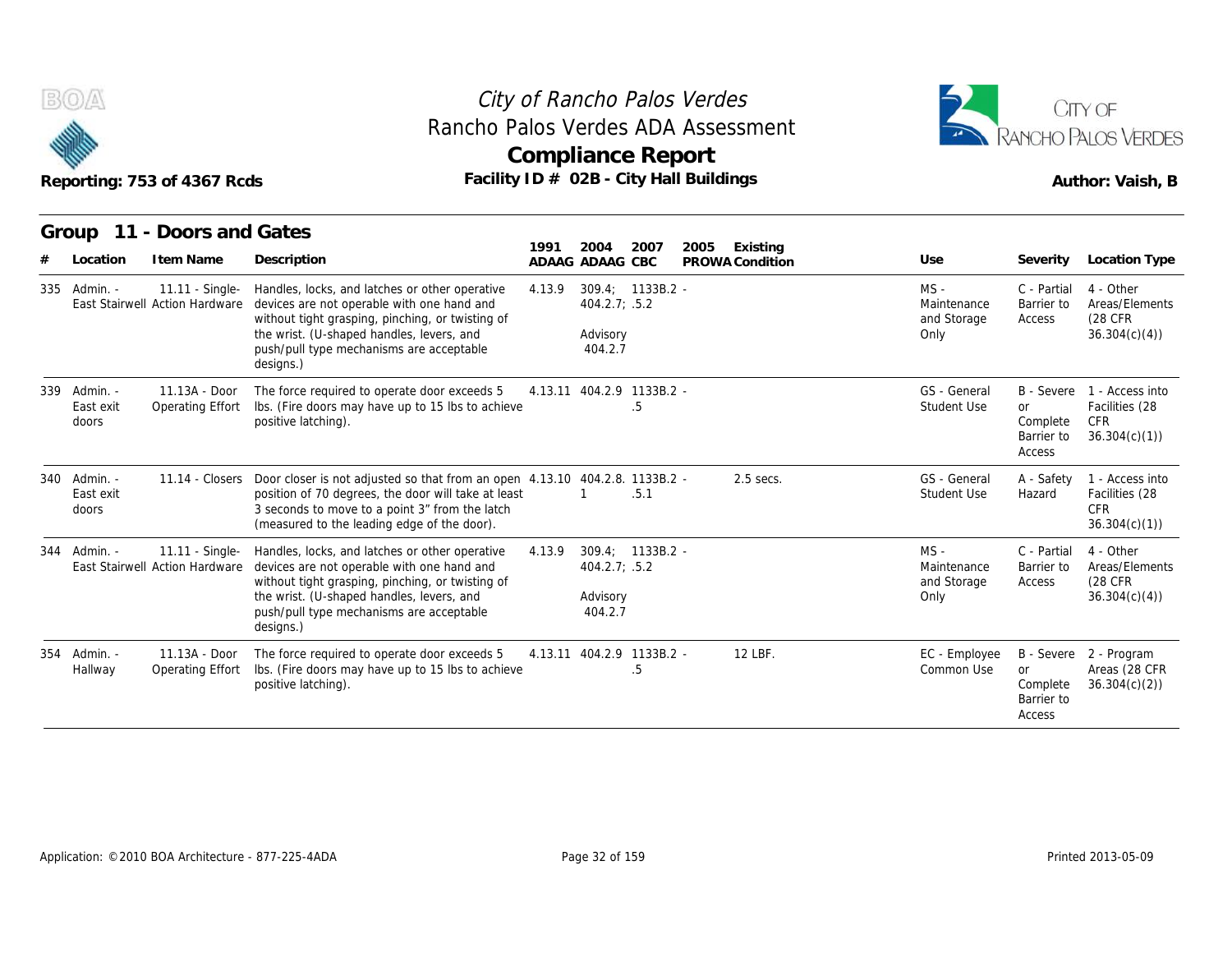

#### Reporting: 753 of 4367 Rcds **Facility ID # 02B - City Hall Buildings** Reporting: 753 of 4367 Rcds Author: Vaish, B City of Rancho Palos Verdes **Compliance Report** Rancho Palos Verdes ADA Assessment



| B(0)/4                  | Reporting: 753 of 4367 Rcds                      |                                                                                                                                                                                                                                                                                                                                                                                                                                                                                                                                                                                                                                                                                                                                                                                                                                                                                          | City of Rancho Palos Verdes<br>Rancho Palos Verdes ADA Assessment<br>Compliance Report<br>Facility ID # 02B - City Hall Buildings |                                     |                             |                                     | CITY OF<br>RANCHO PALOS VERDES<br>Author: Vaish, B |
|-------------------------|--------------------------------------------------|------------------------------------------------------------------------------------------------------------------------------------------------------------------------------------------------------------------------------------------------------------------------------------------------------------------------------------------------------------------------------------------------------------------------------------------------------------------------------------------------------------------------------------------------------------------------------------------------------------------------------------------------------------------------------------------------------------------------------------------------------------------------------------------------------------------------------------------------------------------------------------------|-----------------------------------------------------------------------------------------------------------------------------------|-------------------------------------|-----------------------------|-------------------------------------|----------------------------------------------------|
| Group<br>Location       | 11 - Doors and Gates<br>I tem Name               | Description                                                                                                                                                                                                                                                                                                                                                                                                                                                                                                                                                                                                                                                                                                                                                                                                                                                                              | 1991<br>2004<br>2007<br>ADAAG ADAAG CBC                                                                                           | 2005<br>Existing<br>PROWA Condition | Use                         | Severity                            | <b>Location Type</b>                               |
| 355 Admin. -<br>Hallway | $11.21A -$<br><b>Required Exit</b><br>Route Sign | At exit access door from an interior room or area 4.1.3(16 216.4;<br>that is required to have a visual exit sign, there $\rightarrow$ (4.30.1 703.2)<br>is no tactile and CA Braille exit sign with the<br>words "EXIT ROUTE" mounted on the wall<br>adjacent to the latch side of the door. (Visual<br>exit signs are required when two or more exits<br>are required. Generally, all occupants shall have<br>access to two exits from a floor (CBC Table<br>1019.1). Exceptions: a) Single story building<br>with maximum occupant load of 49 and less<br>than 75 ft travel distance to exit (CBC Table<br>1019.2), and b) Two story building with<br>maximum occupant load of 30 occupants per<br>floor and maximum travel distance of 75 ft to<br>exit. (CBC Table 1019.2). Two exit access doors<br>are required from an office tenant space when<br>the occupant load exceeds 49.) | $1011.3 -$<br>item 4<br>703.3;<br>703.4                                                                                           |                                     | EC - Employee<br>Common Use | C - Partial<br>Barrier to<br>Access | 2 - Program<br>Areas (28 CFR<br>36.304(c)(2)       |
| 356 Admin. -<br>Hallway | 11.11 - Single-<br><b>Action Hardware</b>        | Handles, locks, and latches or other operative<br>devices are not operable with one hand and<br>without tight grasping, pinching, or twisting of<br>the wrist. (U-shaped handles, levers, and<br>push/pull type mechanisms are acceptable<br>designs.)                                                                                                                                                                                                                                                                                                                                                                                                                                                                                                                                                                                                                                   | 309.4; 1133B.2 -<br>4.13.9<br>404.2.7; .5.2<br>Advisory<br>404.2.7                                                                | Twist-type locking mechanism.       | EC - Employee<br>Common Use | C - Partial<br>Barrier to<br>Access | 2 - Program<br>Areas (28 CFR<br>36.304(c)(2)       |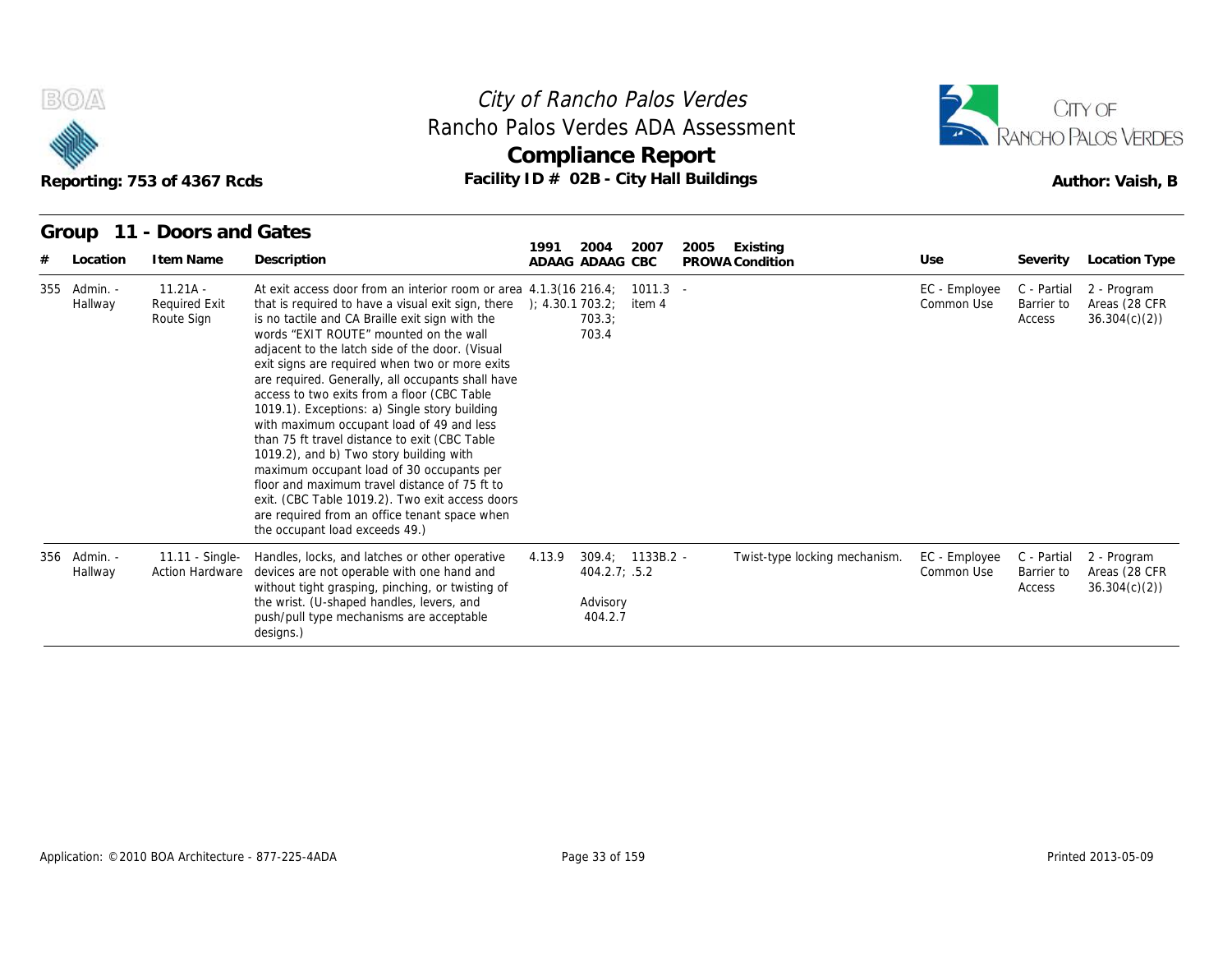



| B(0)/4                    | Reporting: 753 of 4367 Rcds                                                       |                                                                                                                                                                                                                                                                                                                                                                                                                                                                                                                                                                                                                                                                              | City of Rancho Palos Verdes<br>Rancho Palos Verdes ADA Assessment<br><b>Compliance Report</b><br>Facility ID # 02B - City Hall Buildings |                                                                                     |                                          |      |                                                                |                                 |                                        | CITY OF<br>RANCHO PALOS VERDES<br>Author: Vaish, B      |  |  |
|---------------------------|-----------------------------------------------------------------------------------|------------------------------------------------------------------------------------------------------------------------------------------------------------------------------------------------------------------------------------------------------------------------------------------------------------------------------------------------------------------------------------------------------------------------------------------------------------------------------------------------------------------------------------------------------------------------------------------------------------------------------------------------------------------------------|------------------------------------------------------------------------------------------------------------------------------------------|-------------------------------------------------------------------------------------|------------------------------------------|------|----------------------------------------------------------------|---------------------------------|----------------------------------------|---------------------------------------------------------|--|--|
| Group<br>Location         | 11 - Doors and Gates<br>I tem Name                                                | Description                                                                                                                                                                                                                                                                                                                                                                                                                                                                                                                                                                                                                                                                  | 1991                                                                                                                                     | 2004<br>ADAAG ADAAG CBC                                                             | 2007                                     | 2005 | Existing<br>PROWA Condition                                    | Use                             | Severity                               | <b>Location Type</b>                                    |  |  |
| 359 Admin. -<br>Stairwell | $11.06A - Door$<br>Maneuvering<br>Space                                           | Door that is not automatic or power-assisted<br>does not have compliant maneuvering space<br>relative to the direction of approach as shown in<br>CBC Fig. 11B-26. (Approach // Side // Width //<br>Depth) (Front // Pull // D + 24" * // 60") (Front<br>// Push // D + 0" ** // 48") (Latch // Pull // D +<br>24" // 60") (Latch // Push // D + 24" // 44"<br>***) (Hinge // Pull // D + 36" // 60") (Hinge //<br>Push // 54" **** // 44" *****) (* D + 18" at<br>interior doors.) ( $*$ D + 12" if door has both a<br>latch and a closer.) (*** 48" if door has closer.)<br>(**** Measured from latch toward hinge.)<br>(***** 48" if door has both a latch and a closer.) |                                                                                                                                          | Fig. $25 \quad 1$ ; Tab. $.4.2$<br>404.2.4. Fig.<br>1; Fig. 11B-26<br>404.2.4.<br>1 | 4.13.6; 404.2.4. 1133B.2 -               |      | 42 1/2" landing at push side, 51<br>1/2" landing at pull side. | EC - Employee<br>Common Use     | C - Partial<br>Barrier to<br>Access    | 2 - Program<br>Areas (28 CFR<br>36.304(c)(2)            |  |  |
| 360 Admin. -<br>Stairwell | $11.13A - Door$<br><b>Operating Effort</b>                                        | The force required to operate door exceeds 5<br>Ibs. (Fire doors may have up to 15 lbs to achieve<br>positive latching).                                                                                                                                                                                                                                                                                                                                                                                                                                                                                                                                                     |                                                                                                                                          |                                                                                     | 4.13.11 404.2.9 1133B.2 -<br>.5          |      | 6 LBF.                                                         | EC - Employee<br>Common Use     | or<br>Complete<br>Barrier to<br>Access | B - Severe 2 - Program<br>Areas (28 CFR<br>36.304(c)(2) |  |  |
| 361 Admin. -<br>Stairwell | $11.12 -$<br>Hardware<br>Mounting Height                                          | Mounting height of all operating hardware is not 4.13.9 -<br>30" min or 44" max, as measured to the<br>highest operable part. (1994 ADA Standards<br>permit a max height of 48"; CBC Standards<br>permit a range of 30" min to 44" max)                                                                                                                                                                                                                                                                                                                                                                                                                                      |                                                                                                                                          |                                                                                     | 1133B.2 -<br>.5.2                        |      | Key pad at 47 3/4" AFF.                                        | EC - Employee<br>Common Use     | C - Partial<br>Barrier to<br>Access    | 2 - Program<br>Areas (28 CFR<br>36.304(c)(2)            |  |  |
| 373 Admin. -<br>Office    | $11.17B -$<br>Room/Space<br>Identification<br>Signs<br>(Visual/Tactile)<br>Signs) | Sign designating the permanent room or space<br>does not comply with ADAAG and CBC<br>requirements for tactile signs.                                                                                                                                                                                                                                                                                                                                                                                                                                                                                                                                                        | 4, 5, 6                                                                                                                                  | 703.1:<br>4.30.1, 703.2; 6, 7<br>703.5                                              | $4.1.2(7)$ 216.2; 1117B.5 -<br>.2, 3, 5, |      |                                                                | $PV -$<br>Public/Visitor<br>Use | D - Minor<br>Code<br>Deviation         | 2 - Program<br>Areas (28 CFR<br>36.304(c)(2)            |  |  |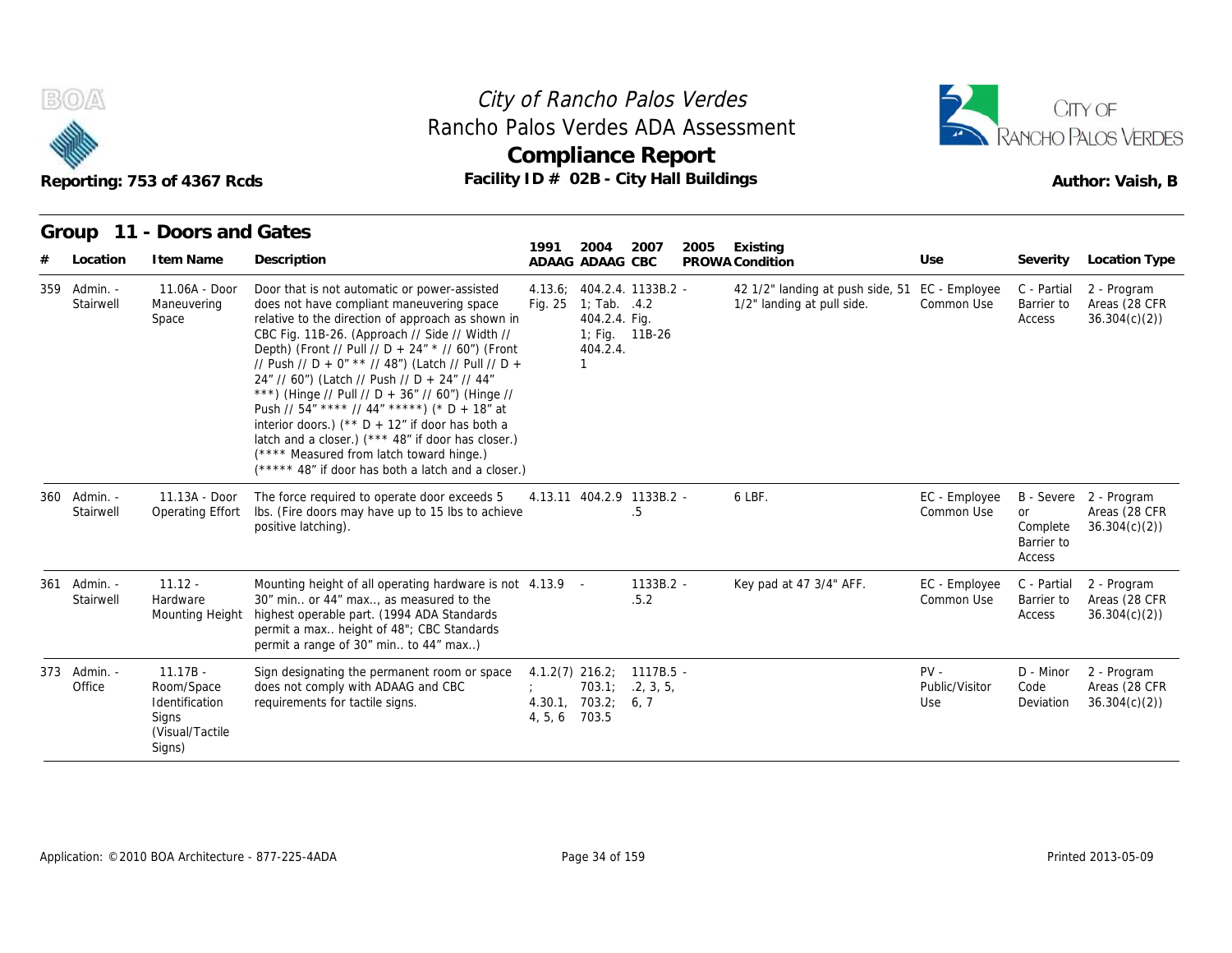



|     |                                 | Reporting: 753 of 4367 Rcds                                      |                                                                                                                                                                                                                                                                            | Rancho Palos Verdes ADA Assessment<br><b>Compliance Report</b><br>Facility ID # 02B - City Hall Buildings |                                                          |           |      |                             |                                 | CITY OF<br>RANCHO PALOS VERDES<br>Author: Vaish, B |                                                         |
|-----|---------------------------------|------------------------------------------------------------------|----------------------------------------------------------------------------------------------------------------------------------------------------------------------------------------------------------------------------------------------------------------------------|-----------------------------------------------------------------------------------------------------------|----------------------------------------------------------|-----------|------|-----------------------------|---------------------------------|----------------------------------------------------|---------------------------------------------------------|
|     | Group                           | 11 - Doors and Gates                                             |                                                                                                                                                                                                                                                                            | 1991                                                                                                      | 2004                                                     | 2007      | 2005 |                             |                                 |                                                    |                                                         |
|     | Location                        | I tem Name                                                       | Description                                                                                                                                                                                                                                                                |                                                                                                           | ADAAG ADAAG CBC                                          |           |      | Existing<br>PROWA Condition | Use                             | Severity                                           | Location Type                                           |
|     | 374 Admin. -<br>Office          | $11.23A -$<br>Mounting<br>Location<br>(Visual/Tactile)<br>Signs) | Sign is not mounted on the wall adjacent to the<br>latch side of the door. OR At double leaf doors,<br>the sign is not placed on the nearest adjacent<br>wall.                                                                                                             | 4.30.6                                                                                                    | 703.4.2 1117B.5 -                                        | .7        |      | On door.                    | $PV -$<br>Public/Visitor<br>Use | C - Partial<br>Barrier to<br>Access                | 2 - Program<br>Areas (28 CFR<br>36.304(c)(2)            |
| 375 | Admin. -<br>Office              | 11.11 - Single-                                                  | Handles, locks, and latches or other operative<br>Action Hardware devices are not operable with one hand and<br>without tight grasping, pinching, or twisting of<br>the wrist. (U-shaped handles, levers, and<br>push/pull type mechanisms are acceptable<br>designs.)     | 4.13.9                                                                                                    | 309.4; 1133B.2 -<br>404.2.7; .5.2<br>Advisory<br>404.2.7 |           |      | Door knob.                  | EC - Employee<br>Common Use     | C - Partial<br>Barrier to<br>Access                | 2 - Program<br>Areas (28 CFR<br>36.304(c)(2)            |
| 411 | Admin. -<br>Women's<br>Restroom | 11.15A - Kick<br>Plate                                           | Bottom 10" of door does not have a smooth.<br>uninterrupted surface on the push side to allow<br>the door to be opened by a wheelchair footrest<br>without creating a trap or hazardous condition.<br>(This requirement does not apply to automatic<br>and sliding doors.) |                                                                                                           | 404.2.1 1133B.2 -<br>$\Omega$                            | .6        |      | Door stop.                  | EC - Employee<br>Common Use     | A - Safety<br>Hazard                               | 2 - Program<br>Areas (28 CFR<br>36.304(c)(2)            |
|     | 425 Admin. -<br>Storage         | 11.30 - Other -<br>Doors and Gates                               | See Additional Comments                                                                                                                                                                                                                                                    |                                                                                                           |                                                          |           |      | Door knob.                  | EC - Employee<br>Common Use     | or<br>Complete<br>Barrier to<br>Access             | B - Severe 2 - Program<br>Areas (28 CFR<br>36.304(c)(2) |
|     | 426 Admin. -<br>Storage         | $11.17A -$<br>Providing<br>Room/Space ID<br>Sign                 | A sign designating the permanent room or space 4.1.2(7) 216.2;<br>Recommendation: has not been provided.                                                                                                                                                                   |                                                                                                           | 703.1; .1 item<br>703.2; 1<br>703.5                      | 1117B.5 - |      |                             | EC - Employee<br>Common Use     | E - Non-<br>Mandated<br>Access<br>Improveme<br>nt  | 2 - Program<br>Areas (28 CFR<br>36.304(c)(2)            |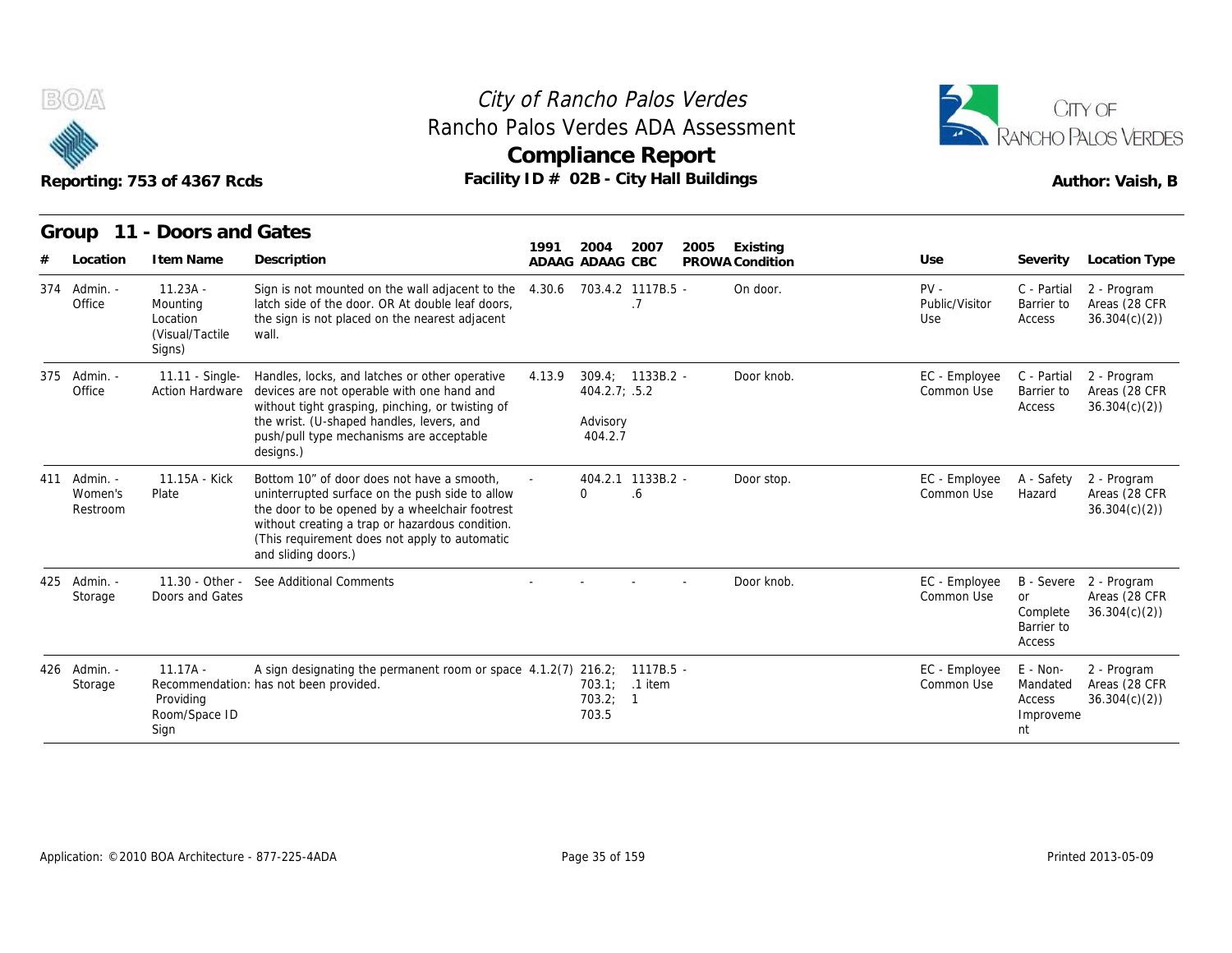



| Reporting: 753 of 4367 Rcds |                         |                                       |                                                                                                                                                                                                                                                                                                                                                                                                                                                                                                                                                                                                                                                                              | City of Rancho Palos Verdes<br>Rancho Palos Verdes ADA Assessment<br><b>Compliance Report</b><br>Facility ID # 02B - City Hall Buildings |                                                                                                                     |      |      |                                          |                                              |                                     | CITY OF<br>RANCHO PALOS VERDES<br>Author: Vaish, B      |
|-----------------------------|-------------------------|---------------------------------------|------------------------------------------------------------------------------------------------------------------------------------------------------------------------------------------------------------------------------------------------------------------------------------------------------------------------------------------------------------------------------------------------------------------------------------------------------------------------------------------------------------------------------------------------------------------------------------------------------------------------------------------------------------------------------|------------------------------------------------------------------------------------------------------------------------------------------|---------------------------------------------------------------------------------------------------------------------|------|------|------------------------------------------|----------------------------------------------|-------------------------------------|---------------------------------------------------------|
|                             | Group                   | 11 - Doors and Gates                  |                                                                                                                                                                                                                                                                                                                                                                                                                                                                                                                                                                                                                                                                              | 1991                                                                                                                                     | 2004                                                                                                                | 2007 | 2005 | Existing                                 |                                              |                                     |                                                         |
|                             | Location                | I tem Name                            | Description                                                                                                                                                                                                                                                                                                                                                                                                                                                                                                                                                                                                                                                                  |                                                                                                                                          | ADAAG ADAAG CBC                                                                                                     |      |      | PROWA Condition                          | Use                                          | Severity                            | Location Type                                           |
|                             | 428 Admin. -<br>Storage | 11.06A - Door<br>Maneuvering<br>Space | Door that is not automatic or power-assisted<br>does not have compliant maneuvering space<br>relative to the direction of approach as shown in<br>CBC Fig. 11B-26. (Approach // Side // Width //<br>Depth) (Front // Pull // D + 24" * // 60") (Front<br>// Push // D + 0" ** // 48") (Latch // Pull // D +<br>24" // 60") (Latch // Push // D + 24" // 44"<br>***) (Hinge // Pull // D + 36" // 60") (Hinge //<br>Push // 54" **** // 44" *****) (* D + 18" at<br>interior doors.) ( $*$ D + 12" if door has both a<br>latch and a closer.) (*** 48" if door has closer.)<br>(**** Measured from latch toward hinge.)<br>(***** 48" if door has both a latch and a closer.) |                                                                                                                                          | 4.13.6; 404.2.4. 1133B.2 -<br>Fig. $25 \quad 1$ ; Tab. $.4.2$<br>404.2.4. Fig.<br>1; Fig. $11B-26$<br>404.2.4.<br>1 |      |      | 14" to non-fixed shelving, pull<br>side. | EC - Employee<br>Common Use                  | C - Partial<br>Barrier to<br>Access | 2 - Program<br>Areas (28 CFR<br>36.304(c)(2)            |
|                             | 429 Admin. -<br>Storage | 11.06A - Door<br>Maneuvering<br>Space | Door that is not automatic or power-assisted<br>does not have compliant maneuvering space<br>relative to the direction of approach as shown in<br>CBC Fig. 11B-26. (Approach // Side // Width //<br>Depth) (Front // Pull // D + 24" * // 60") (Front<br>// Push // D + 0" ** // 48") (Latch // Pull // D +<br>24" // 60") (Latch // Push // D + 24" // 44"<br>***) (Hinge // Pull // D + 36" // 60") (Hinge //<br>Push // 54" **** // 44" *****) (* D + 18" at<br>interior doors.) ( $*$ D + 12" if door has both a<br>latch and a closer.) (*** 48" if door has closer.)<br>(**** Measured from latch toward hinge.)<br>(***** 48" if door has both a latch and a closer.) | Fig. 25                                                                                                                                  | 4.13.6; 404.2.4. 1133B.2 -<br>1; Tab. $.4.2$<br>404.2.4. Fig.<br>1; Fig. 11B-26<br>404.2.4.                         |      |      | 9 3/4" pull side                         | $MS -$<br>Maintenance<br>and Storage<br>Only | C - Partial<br>Barrier to<br>Access | 4 - Other<br>Areas/Elements<br>(28 CFR)<br>36.304(c)(4) |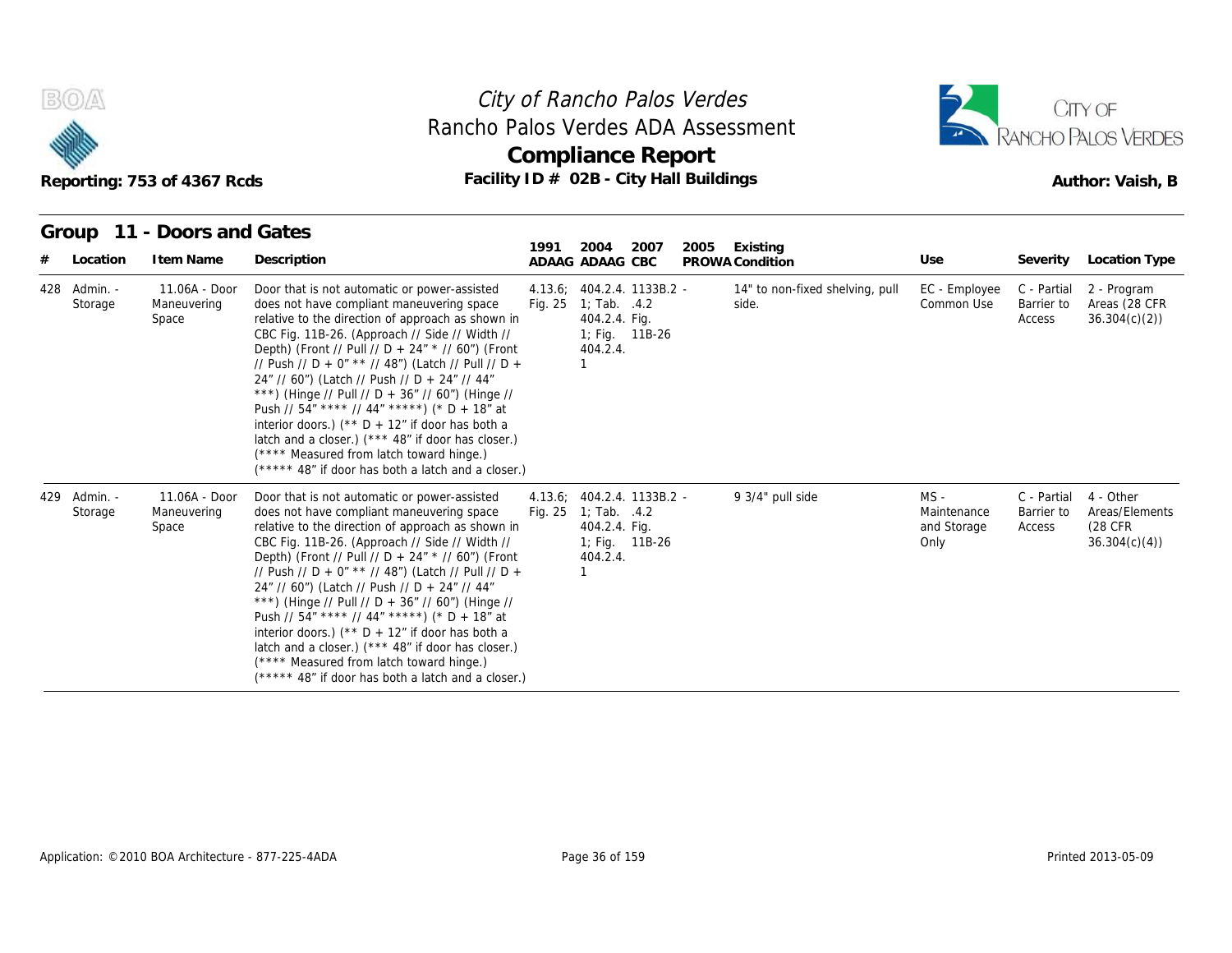



#### **Group 11 - Doors and Gates**

| B(0)                    | Reporting: 753 of 4367 Rcds               | Rancho Palos Verdes ADA Assessment<br>Facility ID # 02B - City Hall Buildings                                                                                                                                                                                                                                                                                                                                                                                                                                                                                                                                                                                                 |         | City of Rancho Palos Verdes<br><b>Compliance Report</b>                                 |                    |      |                             |                             |                                               | CITY OF<br>RANCHO PALOS VERDES<br>Author: Vaish, B      |
|-------------------------|-------------------------------------------|-------------------------------------------------------------------------------------------------------------------------------------------------------------------------------------------------------------------------------------------------------------------------------------------------------------------------------------------------------------------------------------------------------------------------------------------------------------------------------------------------------------------------------------------------------------------------------------------------------------------------------------------------------------------------------|---------|-----------------------------------------------------------------------------------------|--------------------|------|-----------------------------|-----------------------------|-----------------------------------------------|---------------------------------------------------------|
| Group                   | 11 - Doors and Gates                      |                                                                                                                                                                                                                                                                                                                                                                                                                                                                                                                                                                                                                                                                               | 1991    | 2004                                                                                    | 2007               | 2005 |                             |                             |                                               |                                                         |
| Location                | I tem Name                                | Description                                                                                                                                                                                                                                                                                                                                                                                                                                                                                                                                                                                                                                                                   |         | ADAAG ADAAG CBC                                                                         |                    |      | Existing<br>PROWA Condition | Use                         | Severity                                      | Location Type                                           |
| 452 Admin. -<br>Hallway | 11.06A - Door<br>Maneuvering<br>Space     | Door that is not automatic or power-assisted<br>does not have compliant maneuvering space<br>relative to the direction of approach as shown in<br>CBC Fig. 11B-26. (Approach // Side // Width //<br>Depth) (Front // Pull // D + 24" * // 60") (Front<br>// Push // D + 0" ** // 48") (Latch // Pull // D +<br>24" // 60") (Latch // Push // D + 24" // 44"<br>***) (Hinge // Pull // D + 36" // 60") (Hinge //<br>Push // 54" **** // 44" *****) (* D + 18" at<br>interior doors.) ( $*$ D + 12" if door has both a<br>latch and a closer.) (*** 48" if door has closer.)<br>(**** Measured from latch toward hinge.)<br>$(****$ 48" if door has both a latch and a closer.) | Fig. 25 | 4.13.6; 404.2.4. 1133B.2 -<br>1; Tab. .4.2<br>404.2.4. Fig.<br>404.2.4.<br>$\mathbf{1}$ | 1; Fig. 11B-26     |      | 6" at push side             | EC - Employee<br>Common Use | C - Partial<br>Barrier to<br>Access           | 2 - Program<br>Areas (28 CFR<br>36.304(c)(2)            |
| 453 Admin. -<br>Hallway | 11.11 - Single-<br><b>Action Hardware</b> | Handles, locks, and latches or other operative<br>devices are not operable with one hand and<br>without tight grasping, pinching, or twisting of<br>the wrist. (U-shaped handles, levers, and<br>push/pull type mechanisms are acceptable<br>designs.)                                                                                                                                                                                                                                                                                                                                                                                                                        | 4.13.9  | $404.2.7$ ; .5.2<br>Advisory<br>404.2.7                                                 | $309.4: 1133B.2 -$ |      | Lock on lever.              | EC - Employee<br>Common Use | C - Partial<br>Barrier to<br>Access           | 2 - Program<br>Areas (28 CFR<br>36.304(c)(2)            |
| 454 Admin. -<br>Hallway | 11.13A - Door<br>Operating Effort         | The force required to operate door exceeds 5<br>Ibs. (Fire doors may have up to 15 lbs to achieve<br>positive latching).                                                                                                                                                                                                                                                                                                                                                                                                                                                                                                                                                      |         | 4.13.11 404.2.9 1133B.2 -                                                               | .5                 |      | 9 Lb                        | EC - Employee<br>Common Use | <b>or</b><br>Complete<br>Barrier to<br>Access | B - Severe 2 - Program<br>Areas (28 CFR<br>36.304(c)(2) |
| 456 Admin. -<br>Office  | <b>Action Hardware</b>                    | 11.11 - Single- Handles, locks, and latches or other operative<br>devices are not operable with one hand and<br>without tight grasping, pinching, or twisting of<br>the wrist. (U-shaped handles, levers, and<br>push/pull type mechanisms are acceptable<br>designs.)                                                                                                                                                                                                                                                                                                                                                                                                        | 4.13.9  | 404.2.7; .5.2<br>Advisory<br>404.2.7                                                    | $309.4; 1133B.2 -$ |      |                             | EW - Employee<br>Work Area  | C - Partial<br>Barrier to<br>Access           | 2 - Program<br>Areas (28 CFR<br>36.304(c)(2)            |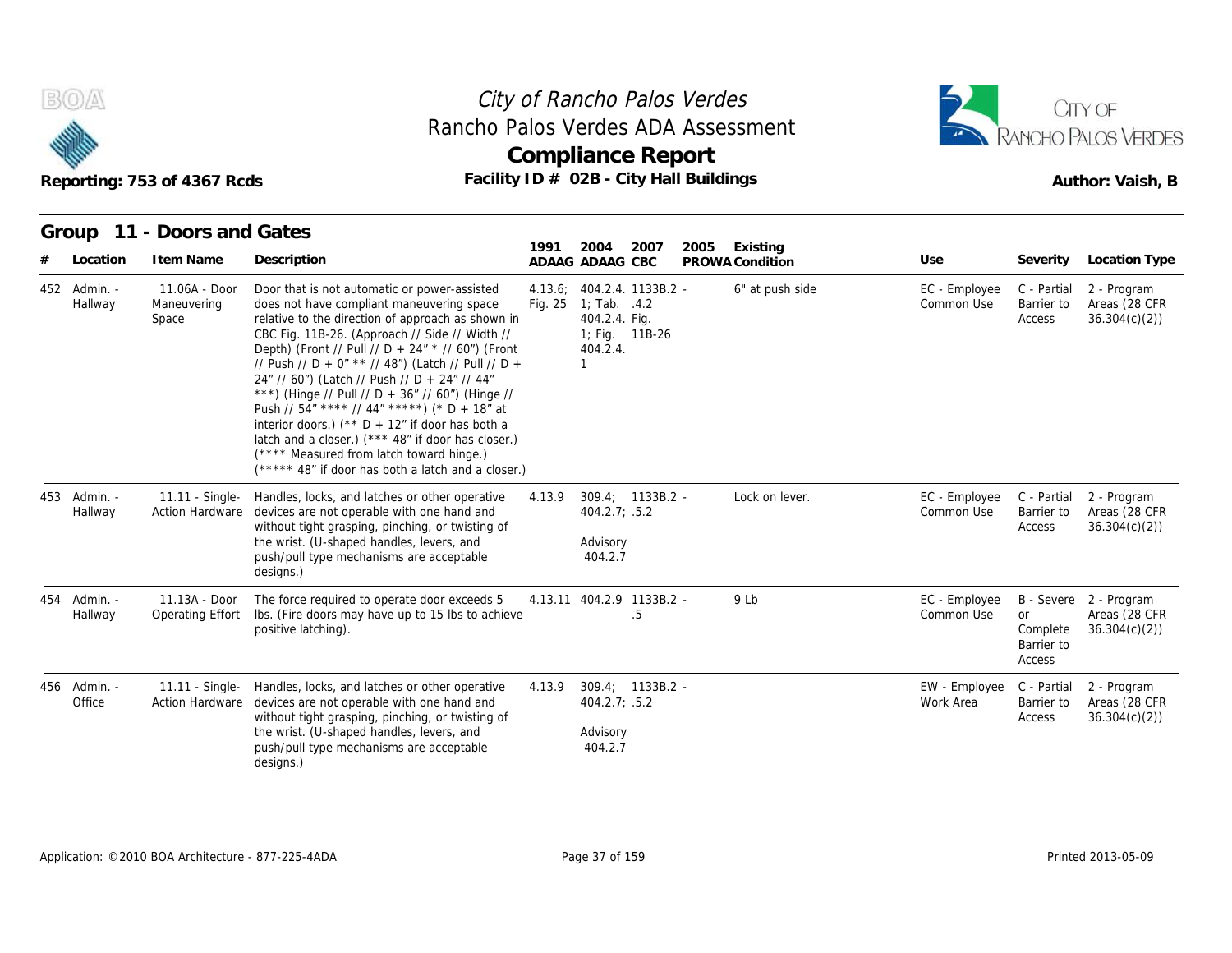



|                              | Reporting: 753 of 4367 Rcds                                                      |                                                                                                                                                                                                                                                                                                                                                                                                                                                                                                                                                                                                                                                                              | Rancho Palos Verdes ADA Assessment<br><b>Compliance Report</b><br>Facility ID # 02B - City Hall Buildings                 |                                     |                             |                                     | RANCHO PALOS VERDES<br>Author: Vaish, B      |
|------------------------------|----------------------------------------------------------------------------------|------------------------------------------------------------------------------------------------------------------------------------------------------------------------------------------------------------------------------------------------------------------------------------------------------------------------------------------------------------------------------------------------------------------------------------------------------------------------------------------------------------------------------------------------------------------------------------------------------------------------------------------------------------------------------|---------------------------------------------------------------------------------------------------------------------------|-------------------------------------|-----------------------------|-------------------------------------|----------------------------------------------|
|                              | Group 11 - Doors and Gates                                                       |                                                                                                                                                                                                                                                                                                                                                                                                                                                                                                                                                                                                                                                                              |                                                                                                                           |                                     |                             |                                     |                                              |
| Location                     | I tem Name                                                                       | Description                                                                                                                                                                                                                                                                                                                                                                                                                                                                                                                                                                                                                                                                  | 1991<br>2004<br>2007<br>ADAAG ADAAG CBC                                                                                   | 2005<br>Existing<br>PROWA Condition | Use                         |                                     | Severity Location Type                       |
| 457 Admin. -<br>Office       | $11.17B -$<br>Room/Space<br>Identification<br>Signs<br>(Visual/Tactile<br>Signs) | Sign designating the permanent room or space<br>does not comply with ADAAG and CBC<br>requirements for tactile signs.                                                                                                                                                                                                                                                                                                                                                                                                                                                                                                                                                        | $4.1.2(7)$ 216.2; 1117B.5 -<br>703.1; 2, 3, 5,<br>4.30.1, 703.2; 6.7<br>4, 5, 6<br>703.5                                  |                                     | EW - Employee<br>Work Area  | D - Minor<br>Code<br>Deviation      | 2 - Program<br>Areas (28 CFR<br>36.304(c)(2) |
| 458 Admin. -<br>Office       | $11.23A -$<br>Mounting<br>Location<br>(Visual/Tactile)<br>Signs)                 | Sign is not mounted on the wall adjacent to the 4.30.6 703.4.2 1117B.5 -<br>latch side of the door. OR At double leaf doors,<br>the sign is not placed on the nearest adjacent<br>wall.                                                                                                                                                                                                                                                                                                                                                                                                                                                                                      | .7                                                                                                                        |                                     | EW - Employee<br>Work Area  | C - Partial<br>Barrier to<br>Access | 2 - Program<br>Areas (28 CFR<br>36.304(c)(2) |
| 462 Admin. - S.<br>Stairwell | 11.06A - Door<br>Maneuvering<br>Space                                            | Door that is not automatic or power-assisted<br>does not have compliant maneuvering space<br>relative to the direction of approach as shown in<br>CBC Fig. 11B-26. (Approach // Side // Width //<br>Depth) (Front // Pull // D + 24" * // 60") (Front<br>// Push // D + 0" ** // 48") (Latch // Pull // D +<br>24" // 60") (Latch // Push // D + 24" // 44"<br>***) (Hinge // Pull // D + 36" // 60") (Hinge //<br>Push // 54" **** // 44" *****) (* D + 18" at<br>interior doors.) ( $*$ D + 12" if door has both a<br>latch and a closer.) (*** 48" if door has closer.)<br>(**** Measured from latch toward hinge.)<br>(***** 48" if door has both a latch and a closer.) | 404.2.4. 1133B.2 -<br>4.13.6:<br>Fig. 25<br>1; Tab. $.4.2$<br>404.2.4. Fig.<br>1; Fig. 11B-26<br>404.2.4.<br>$\mathbf{1}$ | 5" pull side, pipes                 | EC - Employee<br>Common Use | C - Partial<br>Barrier to<br>Access | 2 - Program<br>Areas (28 CFR<br>36.304(c)(2) |
| 463 Admin. - S.<br>Stairwell | 11.11 - Single-<br>Action Hardware                                               | Handles, locks, and latches or other operative<br>devices are not operable with one hand and<br>without tight grasping, pinching, or twisting of<br>the wrist. (U-shaped handles, levers, and<br>push/pull type mechanisms are acceptable<br>designs.)                                                                                                                                                                                                                                                                                                                                                                                                                       | $309.4; 1133B.2 -$<br>4.13.9<br>404.2.7; .5.2<br>Advisory<br>404.2.7                                                      | knob                                | EC - Employee<br>Common Use | C - Partial<br>Barrier to<br>Access | 2 - Program<br>Areas (28 CFR<br>36.304(c)(2) |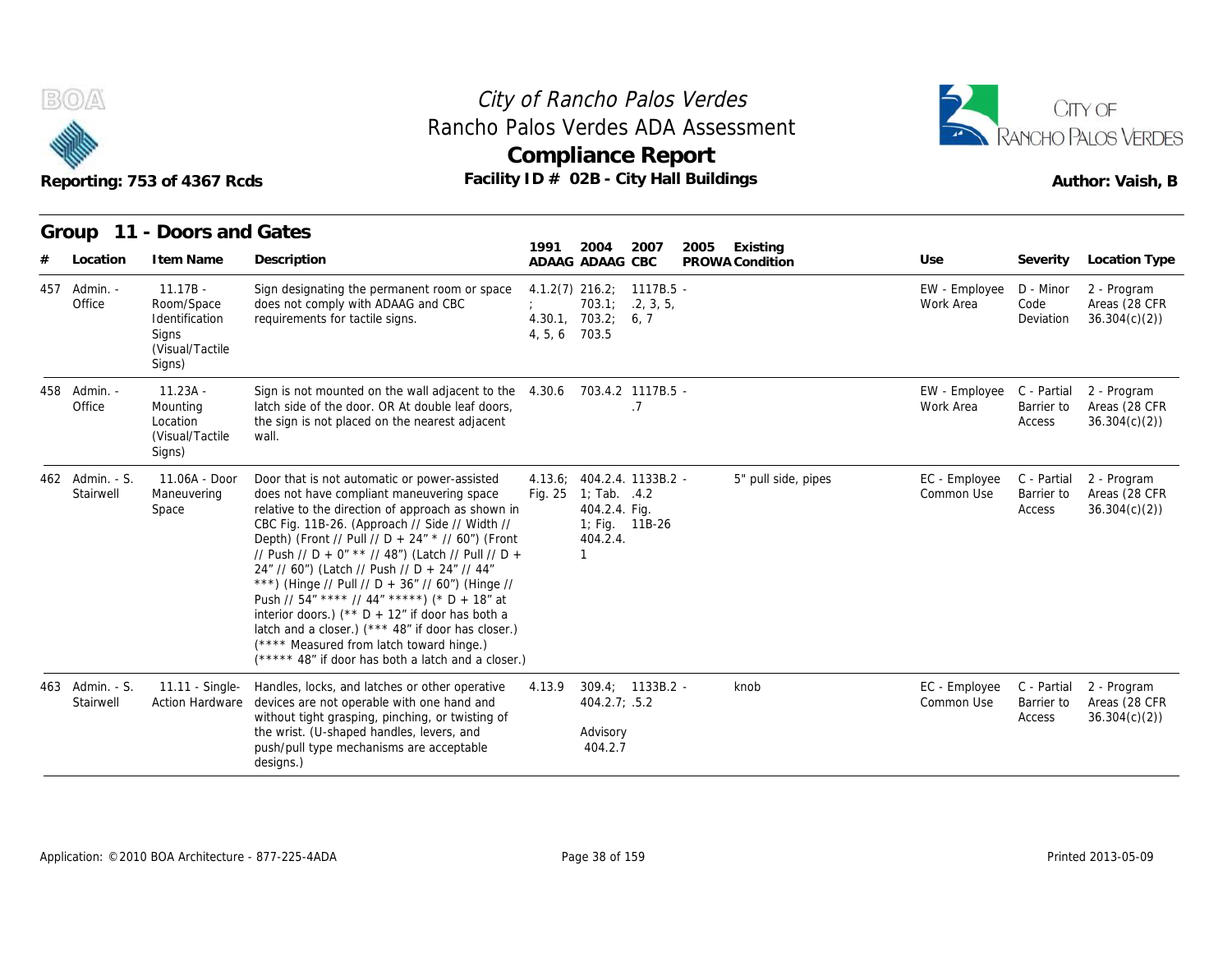



|                              | Reporting: 753 of 4367 Rcds               | Rancho Palos Verdes ADA Assessment<br>Facility ID # 02B - City Hall Buildings                                                                                                                                                                                              |        |                                          | <b>Compliance Report</b>        |      |                 |                                              |                                               | ANCHO PALOS VERDES<br>Author: Vaish, B                  |
|------------------------------|-------------------------------------------|----------------------------------------------------------------------------------------------------------------------------------------------------------------------------------------------------------------------------------------------------------------------------|--------|------------------------------------------|---------------------------------|------|-----------------|----------------------------------------------|-----------------------------------------------|---------------------------------------------------------|
| Group                        | 11 - Doors and Gates                      |                                                                                                                                                                                                                                                                            | 1991   | 2004                                     | 2007                            | 2005 | Existing        |                                              |                                               |                                                         |
| Location                     | I tem Name                                | Description                                                                                                                                                                                                                                                                |        | ADAAG ADAAG CBC                          |                                 |      | PROWA Condition | Use                                          | Severity                                      | Location Type                                           |
| 464 Admin. - S.<br>Stairwell | 11.13A - Door<br>Operating Effort         | The force required to operate door exceeds 5<br>Ibs. (Fire doors may have up to 15 lbs to achieve<br>positive latching).                                                                                                                                                   |        |                                          | 4.13.11 404.2.9 1133B.2 -<br>.5 |      | 6 Lb            | EC - Employee<br>Common Use                  | <b>or</b><br>Complete<br>Barrier to<br>Access | B - Severe 2 - Program<br>Areas (28 CFR<br>36.304(c)(2) |
| 465 Admin. - S.<br>Stairwell | $11.14 - Closers$                         | Door closer is not adjusted so that from an open 4.13.10 404.2.8. 1133B.2 -<br>position of 70 degrees, the door will take at least<br>3 seconds to move to a point 3" from the latch<br>(measured to the leading edge of the door).                                        |        |                                          | .5.1                            |      | 2 sec.          | EC - Employee<br>Common Use                  | A - Safety<br>Hazard                          | 2 - Program<br>Areas (28 CFR<br>36.304(c)(2)            |
| 466 Admin. - S.<br>Stairwell | 11.15A - Kick<br>Plate                    | Bottom 10" of door does not have a smooth.<br>uninterrupted surface on the push side to allow<br>the door to be opened by a wheelchair footrest<br>without creating a trap or hazardous condition.<br>(This requirement does not apply to automatic<br>and sliding doors.) |        | $\Omega$                                 | 404.2.1 1133B.2 -<br>6.6        |      |                 | EC - Employee<br>Common Use                  | A - Safety<br>Hazard                          | 2 - Program<br>Areas (28 CFR<br>36.304(c)(2)            |
| 467 Admin. - S.<br>Stairwell | 11.15B 04AG -<br>Vision Lights            | Door, gate, or adjacent sidelight, containing one -<br>or more vision lights, does not include at least<br>one vision light mounted with the bottom edge<br>of the glazed panel at 43" max AFF.<br>(Exception: Vision lights with the lowest part<br>more than 66" AFF.)   |        | $404.2.1 -$<br>1                         |                                 |      | 59" high        | EC - Employee<br>Common Use                  | C - Partial<br>Barrier to<br>Access           | 2 - Program<br>Areas (28 CFR<br>36.304(c)(2)            |
| 469 Admin. - S.<br>Stairwell | $11.10B -$<br>Threshold -<br>Height       | The threshold at doorway exceeds 1/2" in height. 4.13.8                                                                                                                                                                                                                    |        | Advisory .4.1<br>303.3;<br>Fig.<br>303.3 | $303.3; 1133B.2 -$              |      | $3/4$ " high    | EC - Employee<br>Common Use                  | C - Partial<br>Barrier to<br>Access           | 2 - Program<br>Areas (28 CFR<br>36.304(c)(2)            |
| 470 Admin. -<br>Private Rm.  | 11.11 - Single-<br><b>Action Hardware</b> | Handles, locks, and latches or other operative<br>devices are not operable with one hand and<br>without tight grasping, pinching, or twisting of<br>the wrist. (U-shaped handles, levers, and<br>push/pull type mechanisms are acceptable<br>designs.)                     | 4.13.9 | 404.2.7; .5.2<br>Advisory<br>404.2.7     | $309.4; 1133B.2 -$              |      |                 | $MS -$<br>Maintenance<br>and Storage<br>Only | C - Partial<br>Barrier to<br>Access           | 4 - Other<br>Areas/Elements<br>(28 CFR)<br>36.304(c)(4) |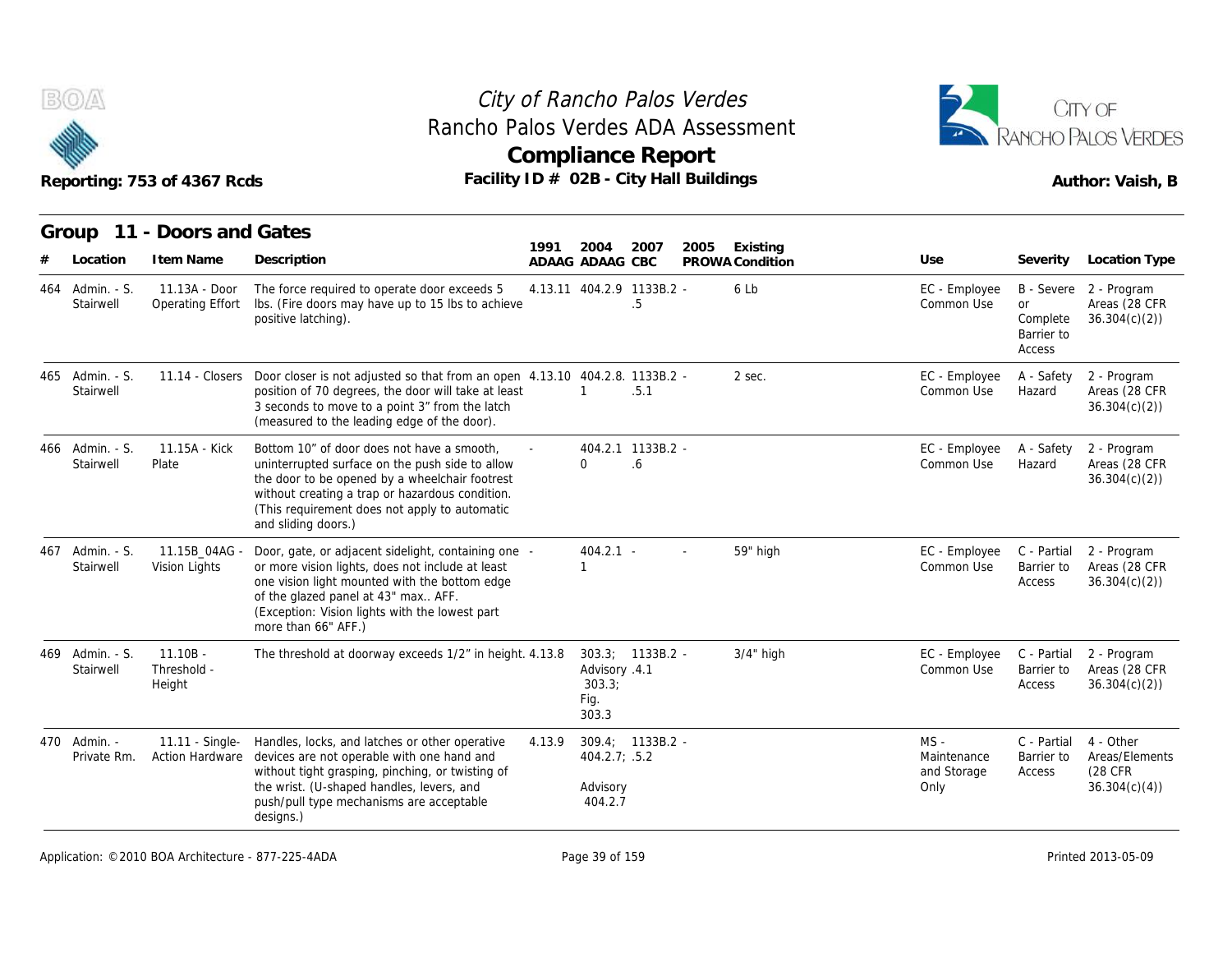



|       |                                                          | Reporting: 753 of 4367 Rcds                                                      | Facility ID # 02B - City Hall Buildings                                                                                                                                                                                                                                    |               |                               |                                        |      |                             |                             |                                                   | Author: Vaish, B                                                |
|-------|----------------------------------------------------------|----------------------------------------------------------------------------------|----------------------------------------------------------------------------------------------------------------------------------------------------------------------------------------------------------------------------------------------------------------------------|---------------|-------------------------------|----------------------------------------|------|-----------------------------|-----------------------------|---------------------------------------------------|-----------------------------------------------------------------|
|       | Location                                                 | Group 11 - Doors and Gates<br>I tem Name                                         | Description                                                                                                                                                                                                                                                                | 1991          | 2004<br>ADAAG ADAAG CBC       | 2007                                   | 2005 | Existing<br>PROWA Condition | Use                         | Severity                                          | Location Type                                                   |
|       | 479 Admin. - S.<br><b>Stairwell Exit</b><br><b>Doors</b> | $11.14 - Closes$                                                                 | Door closer is not adjusted so that from an open 4.13.10 404.2.8. 1133B.2 -<br>position of 70 degrees, the door will take at least<br>3 seconds to move to a point 3" from the latch<br>(measured to the leading edge of the door).                                        |               |                               | .5.1                                   |      | $2.4$ sec.                  | EC - Employee<br>Common Use | A - Safety<br>Hazard                              | 1 - Access into<br>Facilities (28<br><b>CFR</b><br>36.304(c)(1) |
| 480 - | Admin. - S.<br>Stairwell Exit Hardware<br>Doors          | $11.12 -$<br>Mounting Height                                                     | Mounting height of all operating hardware is not 4.13.9 -<br>30" min or 44" max, as measured to the<br>highest operable part. (1994 ADA Standards<br>permit a max height of 48"; CBC Standards<br>permit a range of 30" min to 44" max)                                    |               |                               | 1133B.2 -<br>.5.2                      |      | 47" high push pad           | EC - Employee<br>Common Use | C - Partial<br>Barrier to<br>Access               | 1 - Access into<br>Facilities (28<br><b>CFR</b><br>36.304(c)(1) |
| 490   | Admin.<br>Conference<br>Rm.                              | 11.15A - Kick<br>Plate                                                           | Bottom 10" of door does not have a smooth,<br>uninterrupted surface on the push side to allow<br>the door to be opened by a wheelchair footrest<br>without creating a trap or hazardous condition.<br>(This requirement does not apply to automatic<br>and sliding doors.) |               | $\Omega$                      | 404.2.1 1133B.2 -<br>.6                |      |                             | EC - Employee<br>Common Use | A - Safety<br>Hazard                              | 2 - Program<br>Areas (28 CFR<br>36.304(c)(2)                    |
|       | 494 Admin.<br>Conference<br>Rm.                          | $11.17A -$<br>Providing<br>Room/Space ID<br>Sign                                 | A sign designating the permanent room or space 4.1.2(7) 216.2; 1117B.5 -<br>Recommendation: has not been provided.                                                                                                                                                         |               | 703.2; 1<br>703.5             | 703.1: .1 item                         |      |                             | EC - Employee<br>Common Use | E - Non-<br>Mandated<br>Access<br>Improveme<br>nt | 2 - Program<br>Areas (28 CFR<br>36.304(c)(2)                    |
|       | 498 Admin, Office                                        | $11.17B -$<br>Room/Space<br>Identification<br>Signs<br>(Visual/Tactile<br>Signs) | Sign designating the permanent room or space<br>does not comply with ADAAG and CBC<br>requirements for tactile signs.                                                                                                                                                      | 4, 5, 6 703.5 | 703.1;<br>4.30.1, 703.2; 6, 7 | 4.1.2(7) 216.2; 1117B.5 -<br>.2, 3, 5, |      |                             | EW - Employee<br>Work Area  | D - Minor<br>Code<br>Deviation                    | 2 - Program<br>Areas (28 CFR<br>36.304(c)(2)                    |
|       | 499 Admin, Office                                        | 11.23A -<br>Mounting<br>Location<br>(Visual/Tactile)<br>Signs)                   | Sign is not mounted on the wall adjacent to the 4.30.6 703.4.2 1117B.5 -<br>latch side of the door. OR At double leaf doors,<br>the sign is not placed on the nearest adjacent<br>wall.                                                                                    |               |                               | .7                                     |      |                             | EW - Employee<br>Work Area  | C - Partial<br>Barrier to<br>Access               | 2 - Program<br>Areas (28 CFR<br>36.304(c)(2)                    |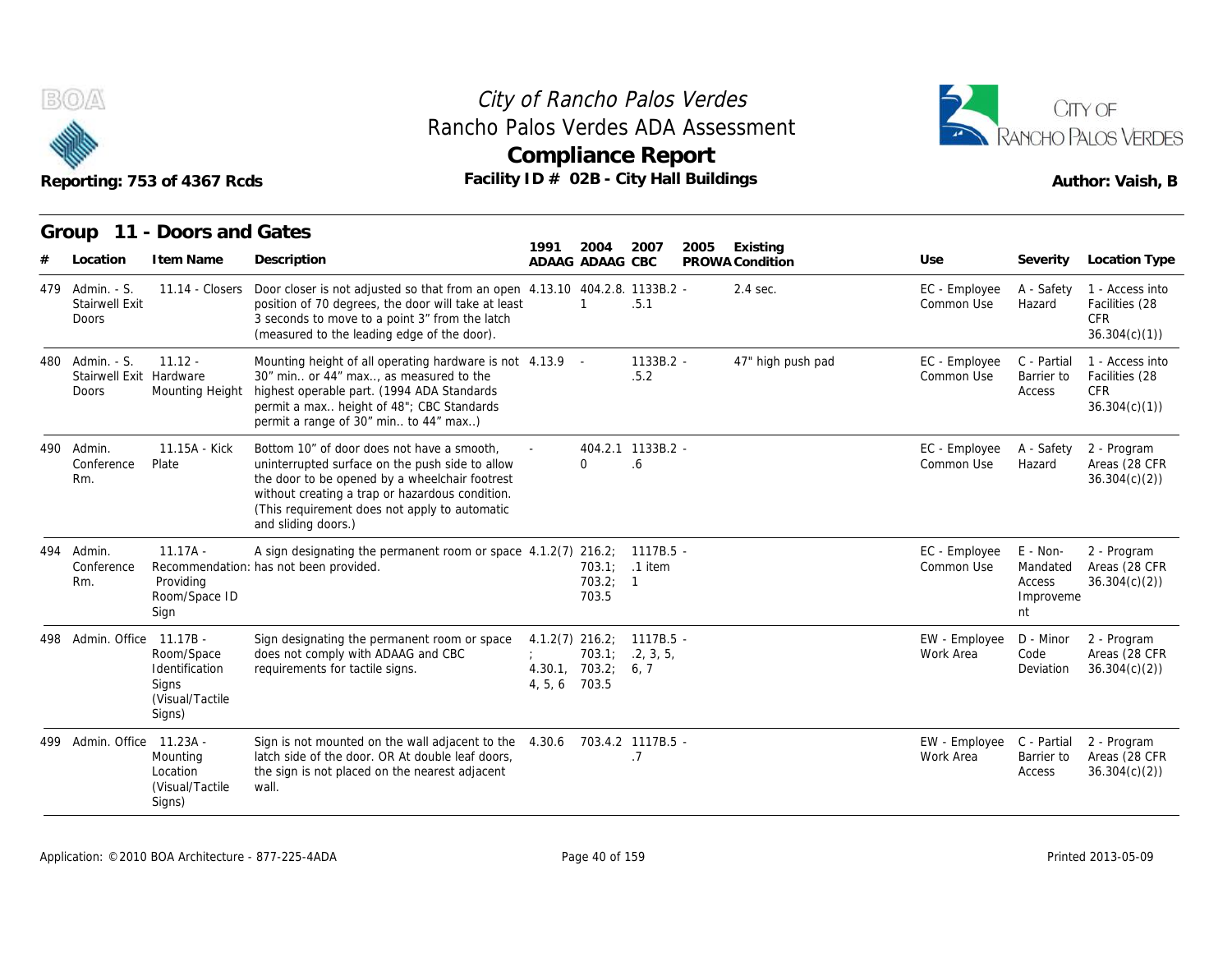



|   | B(0)                               | Reporting: 753 of 4367 Rcds                                 | Rancho Palos Verdes ADA Assessment                                                                                                                                                                                                                                                                                                                                                                                                                                                                                                                                                                                                                                               |        | City of Rancho Palos Verdes<br><b>Compliance Report</b><br>Facility ID # 02B - City Hall Buildings |      |                                                              |                             |                                     | CITY OF<br><b>RANCHO PALOS VERDES</b><br>Author: Vaish, B       |
|---|------------------------------------|-------------------------------------------------------------|----------------------------------------------------------------------------------------------------------------------------------------------------------------------------------------------------------------------------------------------------------------------------------------------------------------------------------------------------------------------------------------------------------------------------------------------------------------------------------------------------------------------------------------------------------------------------------------------------------------------------------------------------------------------------------|--------|----------------------------------------------------------------------------------------------------|------|--------------------------------------------------------------|-----------------------------|-------------------------------------|-----------------------------------------------------------------|
| # | Location                           | Group 11 - Doors and Gates<br>I tem Name                    | Description                                                                                                                                                                                                                                                                                                                                                                                                                                                                                                                                                                                                                                                                      | 1991   | 2004<br>2007<br>ADAAG ADAAG CBC                                                                    | 2005 | Existing<br>PROWA Condition                                  | Use                         | Severity                            | Location Type                                                   |
|   |                                    | 500 Admin. Office 11.11 - Single-<br><b>Action Hardware</b> | Handles, locks, and latches or other operative<br>devices are not operable with one hand and<br>without tight grasping, pinching, or twisting of<br>the wrist. (U-shaped handles, levers, and<br>push/pull type mechanisms are acceptable<br>designs.)                                                                                                                                                                                                                                                                                                                                                                                                                           | 4.13.9 | 309.4; 1133B.2 -<br>404.2.7: .5.2<br>Advisory<br>404.2.7                                           |      | knob                                                         | EW - Employee<br>Work Area  | C - Partial<br>Barrier to<br>Access | 2 - Program<br>Areas (28 CFR<br>36.304(c)(2)                    |
|   | 511 Admin. -<br>Conference<br>Room | 11.11 - Single-<br><b>Action Hardware</b>                   | Handles, locks, and latches or other operative<br>devices are not operable with one hand and<br>without tight grasping, pinching, or twisting of<br>the wrist. (U-shaped handles, levers, and<br>push/pull type mechanisms are acceptable<br>designs.)                                                                                                                                                                                                                                                                                                                                                                                                                           | 4.13.9 | $309.4; 1133B.2 -$<br>404.2.7; .5.2<br>Advisory<br>404.2.7                                         |      | Twist-type locking mechanism.                                | EC - Employee<br>Common Use | C - Partial<br>Barrier to<br>Access | 2 - Program<br>Areas (28 CFR<br>36.304(c)(2)                    |
|   | 515 Admin. -<br>Conference<br>Room | 11.06A - Door<br>Maneuvering<br>Space                       | Door that is not automatic or power-assisted<br>does not have compliant maneuvering space<br>relative to the direction of approach as shown in<br>CBC Fig. 11B-26. (Approach // Side // Width //<br>Depth) (Front // Pull // D + 24" * // 60") (Front<br>// Push // D + 0" ** // 48") (Latch // Pull // D +<br>24" // 60") (Latch // Push // D + 24" // 44"<br>***) (Hinge // Pull // D + 36" // 60") (Hinge //<br>Push // 54" **** // 44" *****) (* D + 18" at<br>interior doors.) ( $*$ $+$ D + 12" if door has both a<br>latch and a closer.) (*** 48" if door has closer.)<br>(**** Measured from latch toward hinge.)<br>(***** 48" if door has both a latch and a closer.) |        | 4.13.6; 404.2.4. 1133B.2 -<br>Fig. 25 1; Tab. .4.2<br>404.2.4. Fig.<br>1; Fig. 11B-26<br>404.2.4.  |      | 48" to large conference table at EC - Employee<br>pull side. | Common Use                  | C - Partial<br>Barrier to<br>Access | 1 - Access into<br>Facilities (28<br><b>CFR</b><br>36.304(c)(1) |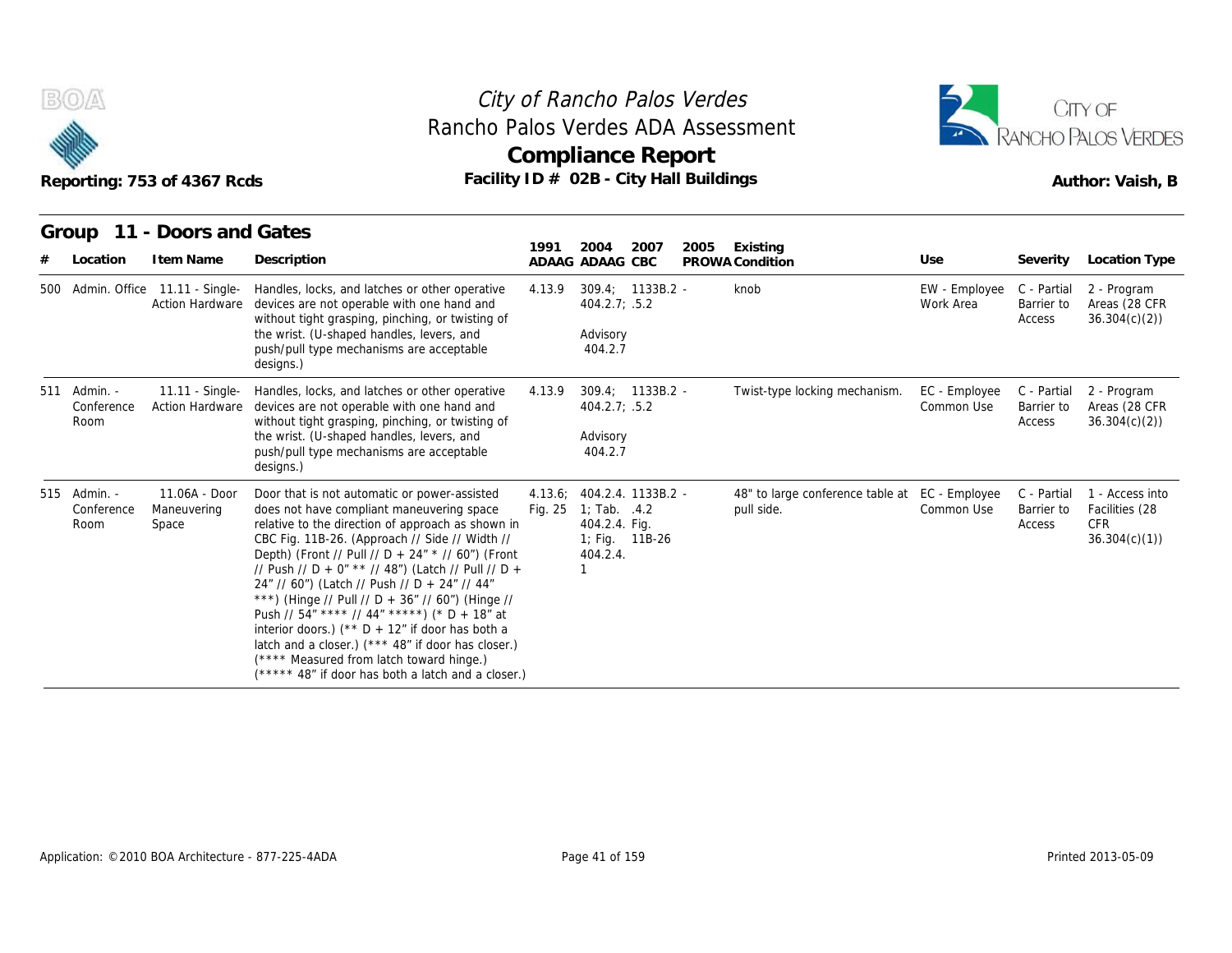



#### **Group 11 - Doors and Gates**

|   |                                      | Reporting: 753 of 4367 Rcds           | Rancho Palos Verdes ADA Assessment<br>Facility ID # 02B - City Hall Buildings                                                                                                                                                                                                                                                                                                                                                                                                                                                                                                                                                                                                      |         | Compliance Report                                                                      |                |      |                                                      |                                 |                                               | <b>RANCHO PALOS VERDES</b><br>Author: Vaish, B          |
|---|--------------------------------------|---------------------------------------|------------------------------------------------------------------------------------------------------------------------------------------------------------------------------------------------------------------------------------------------------------------------------------------------------------------------------------------------------------------------------------------------------------------------------------------------------------------------------------------------------------------------------------------------------------------------------------------------------------------------------------------------------------------------------------|---------|----------------------------------------------------------------------------------------|----------------|------|------------------------------------------------------|---------------------------------|-----------------------------------------------|---------------------------------------------------------|
|   | Group                                | 11 - Doors and Gates                  |                                                                                                                                                                                                                                                                                                                                                                                                                                                                                                                                                                                                                                                                                    | 1991    | 2004                                                                                   | 2007           | 2005 | Existing                                             |                                 |                                               |                                                         |
| # | Location                             | I tem Name                            | Description                                                                                                                                                                                                                                                                                                                                                                                                                                                                                                                                                                                                                                                                        |         | ADAAG ADAAG CBC                                                                        |                |      | PROWA Condition                                      | Use                             |                                               | Severity Location Type                                  |
|   | 520 Admin. -<br>Elevator<br>Platform | 11.06A - Door<br>Maneuvering<br>Space | Door that is not automatic or power-assisted<br>does not have compliant maneuvering space<br>relative to the direction of approach as shown in<br>CBC Fig. 11B-26. (Approach // Side // Width //<br>Depth) (Front // Pull // D + 24" * // 60") (Front<br>// Push // D + 0" ** // 48") (Latch // Pull // D +<br>24" // 60") (Latch // Push // D + 24" // 44"<br>***) (Hinge // Pull // D + 36" // 60") (Hinge //<br>Push // $54''$ **** // $44''$ *****) (* D + 18" at<br>interior doors.) ( $*$ D + 12" if door has both a<br>latch and a closer.) (*** 48" if door has closer.)<br>(**** Measured from latch toward hinge.)<br>(***** 48" if door has both a latch and a closer.) | Fig. 25 | 4.13.6; 404.2.4. 1133B.2 -<br>1; Tab. .4.2<br>404.2.4. Fig.<br>404.2.4.<br>$\mathbf 1$ | 1; Fig. 11B-26 |      | 10" maneuvering space, guard<br>rail.                | $PV -$<br>Public/Visitor<br>Use | C - Partial<br>Barrier to<br>Access           | 2 - Program<br>Areas (28 CFR<br>36.304(c)(2)            |
|   | 521 Admin. -<br>Elevator<br>Platform | 11.13A - Door<br>Operating Effort     | The force required to operate door exceeds 5<br>Ibs. (Fire doors may have up to 15 lbs to achieve<br>positive latching).                                                                                                                                                                                                                                                                                                                                                                                                                                                                                                                                                           |         | 4.13.11 404.2.9 1133B.2 -                                                              | $.5\,$         |      | 10 LBF.                                              | $PV -$<br>Public/Visitor<br>Use | <b>or</b><br>Complete<br>Barrier to<br>Access | B - Severe 2 - Program<br>Areas (28 CFR<br>36.304(c)(2) |
|   | 522 Admin. -<br>Elevator<br>Platform | 11.14 - Closers                       | Door closer is not adjusted so that from an open 4.13.10 404.2.8. 1133B.2 -<br>position of 70 degrees, the door will take at least<br>3 seconds to move to a point 3" from the latch<br>(measured to the leading edge of the door).                                                                                                                                                                                                                                                                                                                                                                                                                                                |         |                                                                                        | .5.1           |      | 1.8 second closer.                                   | $PV -$<br>Public/Visitor<br>Use | A - Safety<br>Hazard                          | 2 - Program<br>Areas (28 CFR<br>36.304(c)(2)            |
|   | 524 Admin. -<br>Elevator<br>Platform | 11.09 - Door<br><b>Series</b>         | Doors in a series do not swing in the same<br>Swings - Doors in direction. OR The doors do not swing away from Fig. 26<br>each other. (2004 ADAAG permits doors to<br>swing towards each other when the clear space<br>between doors is at least 48" plus the width of<br>both doors swinging into the space.)                                                                                                                                                                                                                                                                                                                                                                     |         | 4.13.7; 404.2.6 1133B.2 -<br>Fig.<br>404.2.6                                           | .4.4           |      | 22 1/2" between doors opening<br>toward one another. | $PV -$<br>Public/Visitor<br>Use | C - Partial<br>Barrier to<br>Access           | 2 - Program<br>Areas (28 CFR<br>36.304(c)(2)            |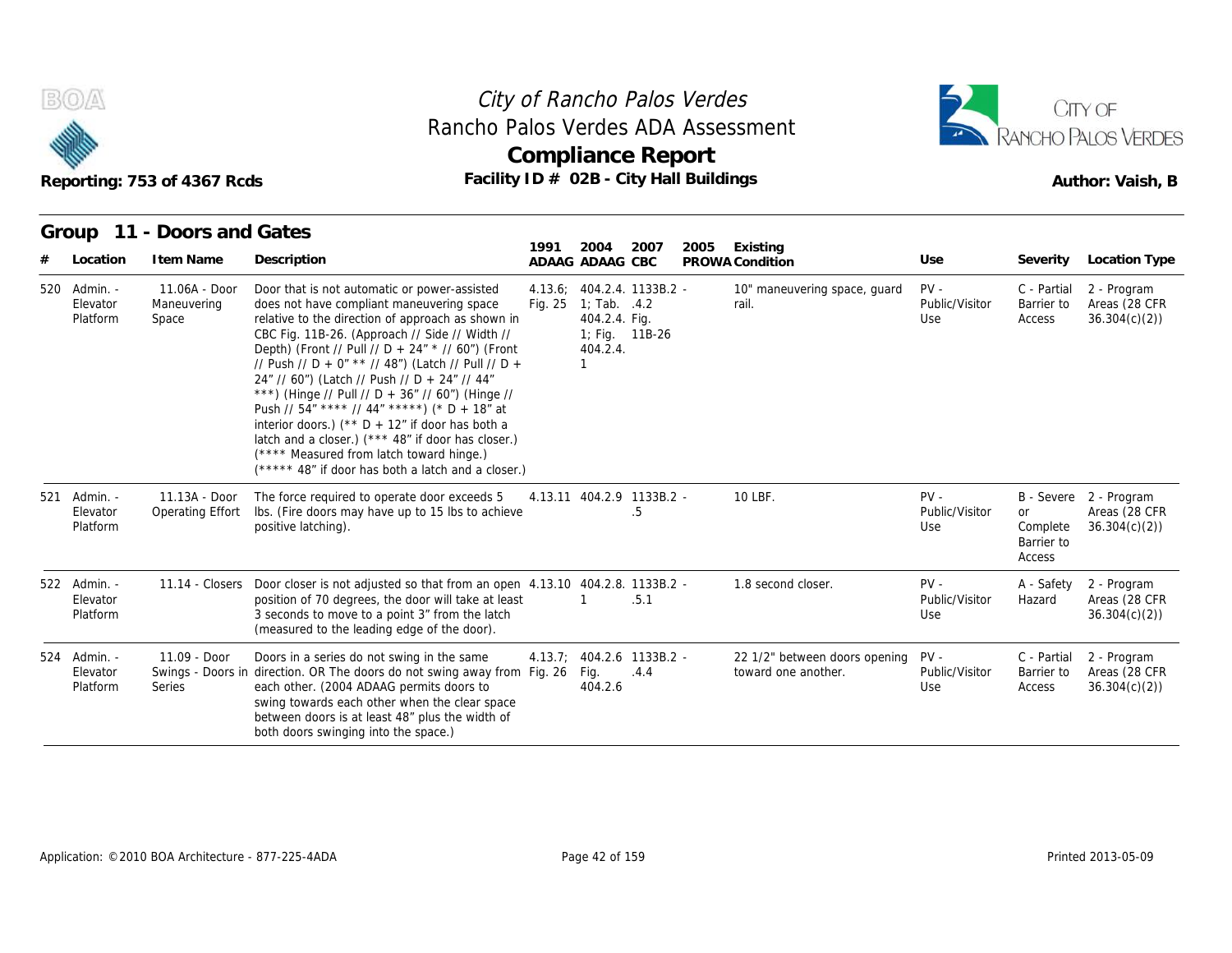



|                                     | Reporting: 753 of 4367 Rcds                      | City of Rancho Palos Verdes<br>Rancho Palos Verdes ADA Assessment<br>Facility ID # 02B - City Hall Buildings                                                                                                                                                               | <b>Compliance Report</b>        |                                                            |         |      |                             |                                 |                                                     | CITY OF<br>ANCHO PALOS VERDES<br>Author: Vaish, B |
|-------------------------------------|--------------------------------------------------|----------------------------------------------------------------------------------------------------------------------------------------------------------------------------------------------------------------------------------------------------------------------------|---------------------------------|------------------------------------------------------------|---------|------|-----------------------------|---------------------------------|-----------------------------------------------------|---------------------------------------------------|
| Group<br>Location                   | 11 - Doors and Gates<br>I tem Name               | Description                                                                                                                                                                                                                                                                | 1991<br>2004<br>ADAAG ADAAG CBC |                                                            | 2007    | 2005 | Existing<br>PROWA Condition | Use                             | Severity                                            | Location Type                                     |
| 529 Admin. -<br>Open Office         | 11.11 - Single-<br><b>Action Hardware</b>        | Handles, locks, and latches or other operative<br>devices are not operable with one hand and<br>without tight grasping, pinching, or twisting of<br>the wrist. (U-shaped handles, levers, and<br>push/pull type mechanisms are acceptable<br>designs.)                     | 4.13.9                          | $309.4: 1133B.2 -$<br>404.2.7; .5.2<br>Advisory<br>404.2.7 |         |      | Door knob.                  | EC - Employee<br>Common Use     | C - Partial<br>Barrier to<br>Access                 | 2 - Program<br>Areas (28 CFR<br>36.304(c)(2)      |
| 539 Admin. -<br>Office              | $11.17A -$<br>Providing<br>Room/Space ID<br>Sign | A sign designating the permanent room or space 4.1.2(7) 216.2; 1117B.5 -<br>Recommendation: has not been provided.                                                                                                                                                         | 703.5                           | 703.1:<br>703.2; 1                                         | .1 item |      |                             | $PV -$<br>Public/Visitor<br>Use | $E - Non-$<br>Mandated<br>Access<br>Improveme<br>nt | 2 - Program<br>Areas (28 CFR<br>36.304(c)(2)      |
| 543 Admin. -<br>Office              | $11.17A -$<br>Providing<br>Room/Space ID<br>Sign | A sign designating the permanent room or space 4.1.2(7) 216.2; 1117B.5 -<br>Recommendation: has not been provided.                                                                                                                                                         | 703.5                           | 703.1; .1 item<br>703.2; 1                                 |         |      |                             | $PV -$<br>Public/Visitor<br>Use | $E - Non-$<br>Mandated<br>Access<br>Improveme<br>nt | 2 - Program<br>Areas (28 CFR<br>36.304(c)(2)      |
| 559 Admin. -<br>Men's<br>Restroom   | 11.15A - Kick<br>Plate                           | Bottom 10" of door does not have a smooth,<br>uninterrupted surface on the push side to allow<br>the door to be opened by a wheelchair footrest<br>without creating a trap or hazardous condition.<br>(This requirement does not apply to automatic<br>and sliding doors.) | $\Omega$                        | 404.2.1 1133B.2 -<br>.6                                    |         |      | Door stop.                  | $PV -$<br>Public/Visitor<br>Use | A - Safety<br>Hazard                                | 2 - Program<br>Areas (28 CFR<br>36.304(c)(2)      |
| 576 Admin. -<br>Women's<br>Restroom | 11.15A - Kick<br>Plate                           | Bottom 10" of door does not have a smooth.<br>uninterrupted surface on the push side to allow<br>the door to be opened by a wheelchair footrest<br>without creating a trap or hazardous condition.<br>(This requirement does not apply to automatic<br>and sliding doors.) | $\Omega$                        | 404.2.1 1133B.2 -<br>.6                                    |         |      | Door stop.                  | $PV -$<br>Public/Visitor<br>Use | A - Safety<br>Hazard                                | 2 - Program<br>Areas (28 CFR<br>36.304(c)(2)      |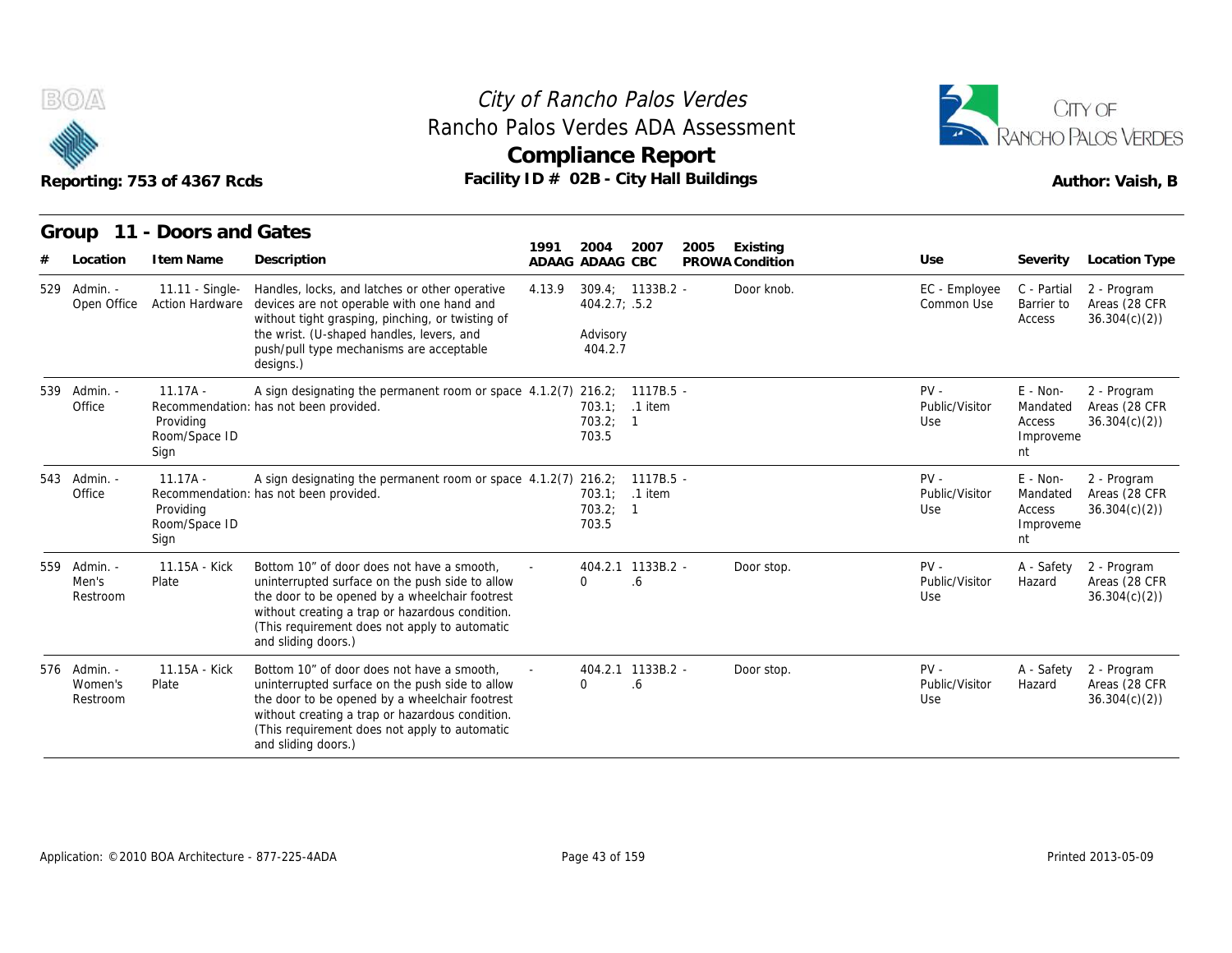



|     |                             | Reporting: 753 of 4367 Rcds               | Facility ID # 02B - City Hall Buildings                                                                                                                                                                                                                                                                                                                                                                                                                                                                                                                                                                                                                                       |         | <b>Compliance Report</b>                                                                  |      |      |                                        |                                 |                                     | Author: Vaish, B                             |
|-----|-----------------------------|-------------------------------------------|-------------------------------------------------------------------------------------------------------------------------------------------------------------------------------------------------------------------------------------------------------------------------------------------------------------------------------------------------------------------------------------------------------------------------------------------------------------------------------------------------------------------------------------------------------------------------------------------------------------------------------------------------------------------------------|---------|-------------------------------------------------------------------------------------------|------|------|----------------------------------------|---------------------------------|-------------------------------------|----------------------------------------------|
|     | Location                    | Group 11 - Doors and Gates<br>I tem Name  | Description                                                                                                                                                                                                                                                                                                                                                                                                                                                                                                                                                                                                                                                                   | 1991    | 2004                                                                                      | 2007 | 2005 | Existing                               | Use                             | Severity                            | Location Type                                |
| 581 | Admin. -<br>Storage<br>Room | 11.11 - Single-<br><b>Action Hardware</b> | Handles, locks, and latches or other operative<br>devices are not operable with one hand and<br>without tight grasping, pinching, or twisting of<br>the wrist. (U-shaped handles, levers, and<br>push/pull type mechanisms are acceptable<br>designs.)                                                                                                                                                                                                                                                                                                                                                                                                                        | 4.13.9  | ADAAG ADAAG CBC<br>309.4; 1133B.2 -<br>404.2.7; .5.2<br>Advisory<br>404.2.7               |      |      | PROWA Condition<br>Door knob and lock. | EC - Employee<br>Common Use     | C - Partial<br>Barrier to<br>Access | 2 - Program<br>Areas (28 CFR<br>36.304(c)(2) |
|     | 582 Admin. -<br>Stairwell   | 11.06A - Door<br>Maneuvering<br>Space     | Door that is not automatic or power-assisted<br>does not have compliant maneuvering space<br>relative to the direction of approach as shown in<br>CBC Fig. 11B-26. (Approach // Side // Width //<br>Depth) (Front // Pull // D + 24" * // 60") (Front<br>// Push // D + 0" ** // 48") (Latch // Pull // D +<br>24" // 60") (Latch // Push // D + 24" // 44"<br>***) (Hinge // Pull // D + 36" // 60") (Hinge //<br>Push // 54" **** // 44" *****) (* D + 18" at<br>interior doors.) (** $D + 12$ " if door has both a<br>latch and a closer.) (*** 48" if door has closer.)<br>(**** Measured from latch toward hinge.)<br>(***** 48" if door has both a latch and a closer.) | Fig. 25 | 4.13.6; 404.2.4. 1133B.2 -<br>1; Tab. .4.2<br>404.2.4. Fig.<br>1; Fig. 11B-26<br>404.2.4. |      |      | 11 1/2" push side, wall.               | $PV -$<br>Public/Visitor<br>Use | C - Partial<br>Barrier to<br>Access | 2 - Program<br>Areas (28 CFR<br>36.304(c)(2) |
|     | 583 Admin. -<br>Stairwell   | 11.11 - Single-<br><b>Action Hardware</b> | Handles, locks, and latches or other operative<br>devices are not operable with one hand and<br>without tight grasping, pinching, or twisting of<br>the wrist. (U-shaped handles, levers, and<br>push/pull type mechanisms are acceptable<br>designs.)                                                                                                                                                                                                                                                                                                                                                                                                                        | 4.13.9  | 309.4; 1133B.2 -<br>404.2.7; .5.2<br>Advisory<br>404.2.7                                  |      |      | Door knob.                             | $PV -$<br>Public/Visitor<br>Use | C - Partial<br>Barrier to<br>Access | 2 - Program<br>Areas (28 CFR<br>36.304(c)(2) |
|     | 584 Admin. -<br>Stairwell   | 11.15A - Kick<br>Plate                    | Bottom 10" of door does not have a smooth,<br>uninterrupted surface on the push side to allow<br>the door to be opened by a wheelchair footrest<br>without creating a trap or hazardous condition.<br>(This requirement does not apply to automatic<br>and sliding doors.)                                                                                                                                                                                                                                                                                                                                                                                                    |         | 404.2.1 1133B.2 -<br>$\Omega$                                                             | .6   |      | Door stop.                             | $PV -$<br>Public/Visitor<br>Use | A - Safety<br>Hazard                | 2 - Program<br>Areas (28 CFR<br>36.304(c)(2) |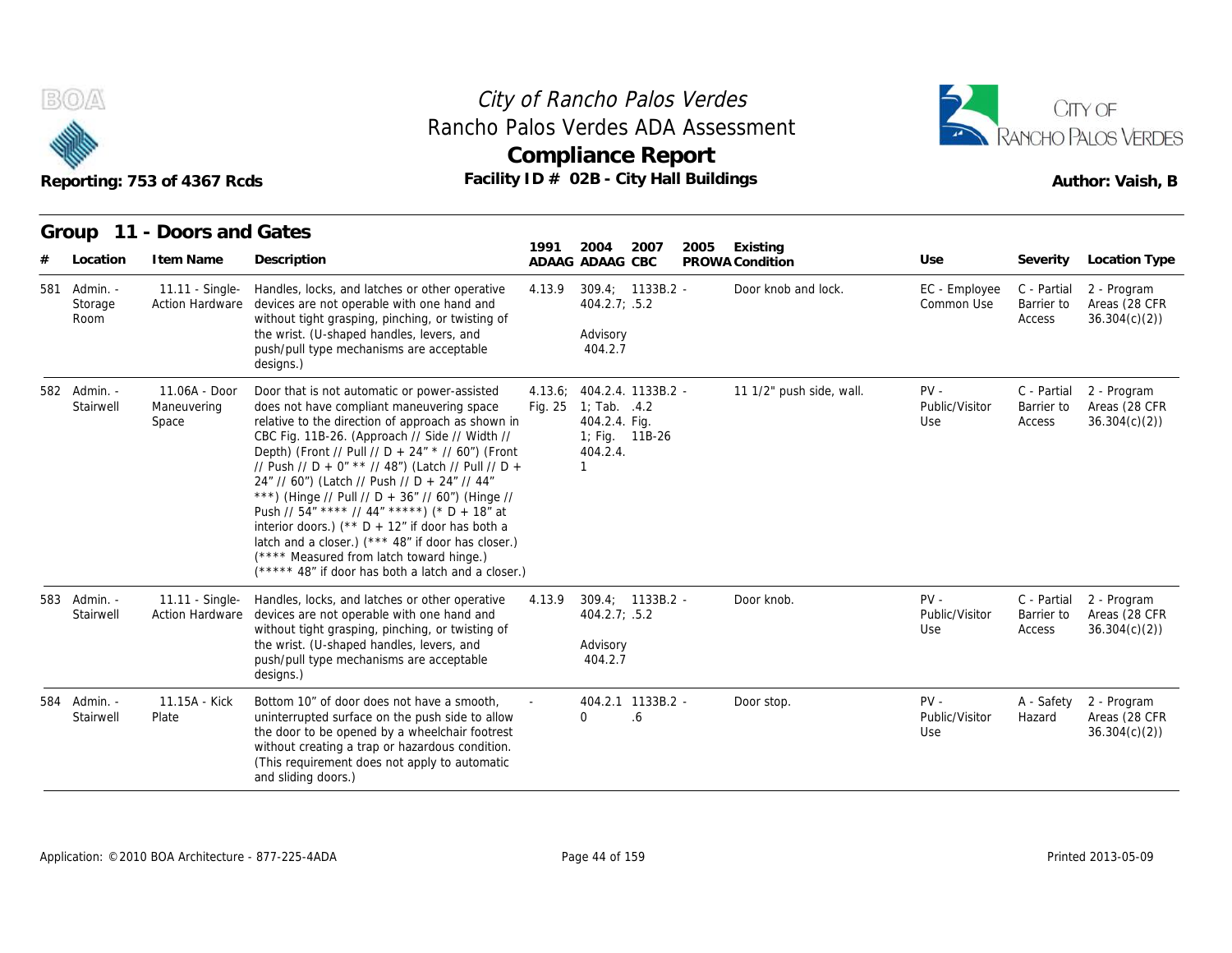



|   |                           | Reporting: 753 of 4367 Rcds                         | Facility ID # 02B - City Hall Buildings                                                                                                                                                                                                                                                                                                                                                                                                                                                                                                                                                                                                                                             |                                       |                                                                              | <b>Compliance Report</b>             |      |                             |                                 |                                               | RANCHO PALOS VERDES<br>Author: Vaish, B                 |
|---|---------------------------|-----------------------------------------------------|-------------------------------------------------------------------------------------------------------------------------------------------------------------------------------------------------------------------------------------------------------------------------------------------------------------------------------------------------------------------------------------------------------------------------------------------------------------------------------------------------------------------------------------------------------------------------------------------------------------------------------------------------------------------------------------|---------------------------------------|------------------------------------------------------------------------------|--------------------------------------|------|-----------------------------|---------------------------------|-----------------------------------------------|---------------------------------------------------------|
| # | Group<br>Location         | 11 - Doors and Gates<br>I tem Name                  | Description                                                                                                                                                                                                                                                                                                                                                                                                                                                                                                                                                                                                                                                                         | 1991                                  | 2004<br>ADAAG ADAAG CBC                                                      | 2007                                 | 2005 | Existing<br>PROWA Condition | Use                             | Severity                                      | Location Type                                           |
|   | 585 Admin. -<br>Stairwell | 11.15B_04AG -<br>Vision Lights                      | Door, gate, or adjacent sidelight, containing one -<br>or more vision lights, does not include at least<br>one vision light mounted with the bottom edge<br>of the glazed panel at 43" max AFF.<br>(Exception: Vision lights with the lowest part<br>more than 66" AFF.)                                                                                                                                                                                                                                                                                                                                                                                                            |                                       | $404.2.1 -$<br>$\mathbf{1}$                                                  |                                      |      | 61" AFF.                    | $PV -$<br>Public/Visitor<br>Use | C - Partial<br>Barrier to<br>Access           | 2 - Program<br>Areas (28 CFR<br>36.304(c)(2)            |
|   | 586 Admin. -<br>Stairwell | 11.13A - Door<br>Operating Effort                   | The force required to operate door exceeds 5<br>Ibs. (Fire doors may have up to 15 lbs to achieve<br>positive latching).                                                                                                                                                                                                                                                                                                                                                                                                                                                                                                                                                            |                                       |                                                                              | 4.13.11 404.2.9 1133B.2 -<br>.5      |      | 6 LBF.                      | $PV -$<br>Public/Visitor<br>Use | <b>or</b><br>Complete<br>Barrier to<br>Access | B - Severe 2 - Program<br>Areas (28 CFR<br>36.304(c)(2) |
|   | 587 Admin. -<br>Stairwell |                                                     | 11.14 - Closers Door closer is not adjusted so that from an open 4.13.10 404.2.8. 1133B.2 -<br>position of 70 degrees, the door will take at least<br>3 seconds to move to a point 3" from the latch<br>(measured to the leading edge of the door).                                                                                                                                                                                                                                                                                                                                                                                                                                 |                                       | 1                                                                            | .5.1                                 |      | 2.5 second closer.          | $PV -$<br>Public/Visitor<br>Use | A - Safety<br>Hazard                          | 2 - Program<br>Areas (28 CFR<br>36.304(c)(2)            |
|   | 588 Admin. -<br>Stairwell | $11.19A -$<br><b>Required Exit</b><br>Stairway Sign | At exit door, identified with an illuminated EXIT<br>sign, leading to an exit stairway, there is no<br>tactile and CA Braille exit sign with the words<br>"EXIT STAIRS UP/DOWN" mounted on the wall<br>adjacent to the latch side of the stairway door.                                                                                                                                                                                                                                                                                                                                                                                                                             | $4.1.3(16\ 216.4)$<br>); 4.30.1703.2; | 703.3;<br>703.4                                                              | $1011.3 -$<br>item 2                 |      |                             | $PV -$<br>Public/Visitor<br>Use | C - Partial<br>Barrier to<br>Access           | 2 - Program<br>Areas (28 CFR<br>36.304(c)(2)            |
|   | 590 Admin. -<br>Hallway   | 11.06A - Door<br>Maneuvering<br>Space               | Door that is not automatic or power-assisted<br>does not have compliant maneuvering space<br>relative to the direction of approach as shown in<br>CBC Fig. 11B-26. (Approach // Side // Width //<br>Depth) (Front // Pull // D + 24" * // 60") (Front<br>// Push // D + 0" ** // 48") (Latch // Pull // D +<br>24" // 60") (Latch // Push // D + 24" // 44"<br>***) (Hinge // Pull // D + 36" // 60") (Hinge //<br>Push // $54"$ **** // $44"$ *****) (* D + $18"$ at<br>interior doors.) (** $D + 12$ " if door has both a<br>latch and a closer.) (*** 48" if door has closer.)<br>(**** Measured from latch toward hinge.)<br>(***** 48" if door has both a latch and a closer.) | 4.13.6;                               | Fig. $25 \quad 1$ ; Tab. $.4.2$<br>404.2.4. Fig.<br>404.2.4.<br>$\mathbf{1}$ | 404.2.4. 1133B.2 -<br>1; Fig. 11B-26 |      | 5" at push and pull side.   | $PV -$<br>Public/Visitor<br>Use | C - Partial<br>Barrier to<br>Access           | 2 - Program<br>Areas (28 CFR<br>36.304(c)(2)            |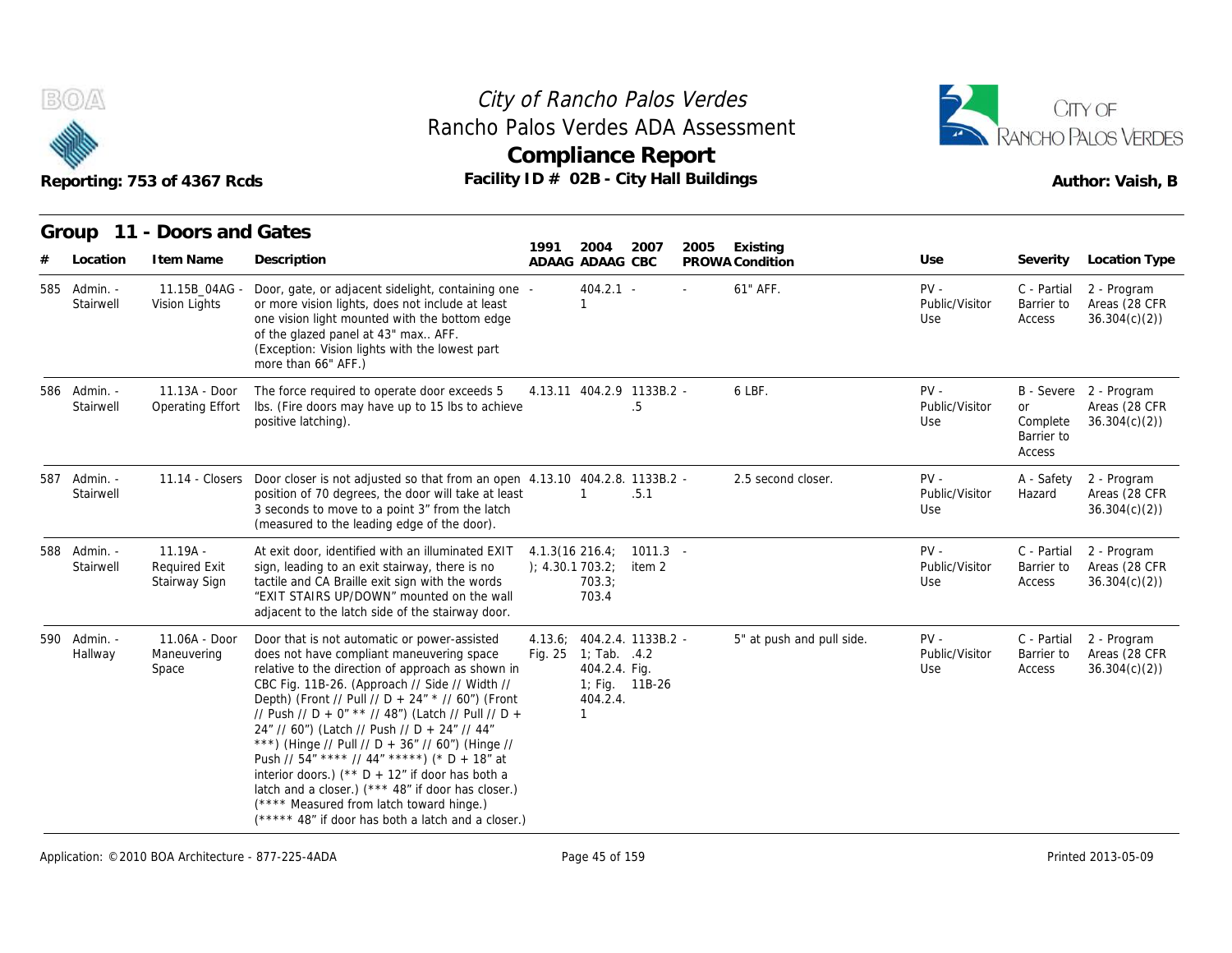



|                                    | Reporting: 753 of 4367 Rcds                      | Facility ID # 02B - City Hall Buildings                                                                                                                                                                                                                |        | <b>Compliance Report</b>             |                       |      |                             |                                 |                                                     | Author: Vaish, B                                        |
|------------------------------------|--------------------------------------------------|--------------------------------------------------------------------------------------------------------------------------------------------------------------------------------------------------------------------------------------------------------|--------|--------------------------------------|-----------------------|------|-----------------------------|---------------------------------|-----------------------------------------------------|---------------------------------------------------------|
| Group<br>Location                  | 11 - Doors and Gates<br>I tem Name               | Description                                                                                                                                                                                                                                            | 1991   | 2004<br>ADAAG ADAAG CBC              | 2007                  | 2005 | Existing<br>PROWA Condition | Use                             | Severity                                            | Location Type                                           |
| 591 Admin. -<br>Hallway            | 11.13A - Door<br>Operating Effort                | The force required to operate door exceeds 5<br>Ibs. (Fire doors may have up to 15 lbs to achieve<br>positive latching).                                                                                                                               |        | 4.13.11 404.2.9 1133B.2 -            | .5                    |      | 6 LBF.                      | $PV -$<br>Public/Visitor<br>Use | <b>or</b><br>Complete<br>Barrier to<br>Access       | B - Severe 2 - Program<br>Areas (28 CFR<br>36.304(c)(2) |
| 592 Admin. -<br>Hallway            | $11.12 -$<br>Hardware<br>Mounting Height         | Mounting height of all operating hardware is not 4.13.9 -<br>30" min or 44" max, as measured to the<br>highest operable part. (1994 ADA Standards<br>permit a max height of 48"; CBC Standards<br>permit a range of 30" min to 44" max)                |        |                                      | $1133B.2 -$<br>.5.2   |      | Keypad at 46" AFF.          | $PV -$<br>Public/Visitor<br>Use | C - Partial<br>Barrier to<br>Access                 | 2 - Program<br>Areas (28 CFR<br>36.304(c)(2)            |
| 593 Admin. -<br>Hallway            | $11.13B -$<br>Hardware<br>Operating Effort       | The force required to activate handles, pulls,<br>latches, locks, and other operable parts of door<br>exceeds 5 lbs.                                                                                                                                   | 4.27.4 | 309.4                                | $1117B.6 -$<br>item 4 |      | 7 LBF.                      | $PV -$<br>Public/Visitor<br>Use | or<br>Complete<br>Barrier to<br>Access              | B - Severe 2 - Program<br>Areas (28 CFR<br>36.304(c)(2) |
| 602 Admin. -<br>Conference<br>Room | $11.17A -$<br>Providing<br>Room/Space ID<br>Sign | A sign designating the permanent room or space 4.1.2(7) 216.2; 1117B.5 -<br>Recommendation: has not been provided.                                                                                                                                     |        | 703.2; 1<br>703.5                    | 703.1: .1 item        |      |                             | $PV -$<br>Public/Visitor<br>Use | E - Non-<br>Mandated<br>Access<br>Improveme<br>nt   | 2 - Program<br>Areas (28 CFR<br>36.304(c)(2)            |
| 607 Admin. -<br>Office             | $11.17A -$<br>Providing<br>Room/Space ID<br>Sign | A sign designating the permanent room or space 4.1.2(7) 216.2; 1117B.5 -<br>Recommendation: has not been provided.                                                                                                                                     |        | 703.2; 1<br>703.5                    | 703.1; .1 item        |      |                             | $PV -$<br>Public/Visitor<br>Use | $E - Non-$<br>Mandated<br>Access<br>Improveme<br>nt | 2 - Program<br>Areas (28 CFR<br>36.304(c)(2)            |
| 613 Admin. -<br>Office             | 11.11 - Single-<br>Action Hardware               | Handles, locks, and latches or other operative<br>devices are not operable with one hand and<br>without tight grasping, pinching, or twisting of<br>the wrist. (U-shaped handles, levers, and<br>push/pull type mechanisms are acceptable<br>designs.) | 4.13.9 | 404.2.7; .5.2<br>Advisory<br>404.2.7 | $309.4: 1133B.2 -$    |      | Door knob.                  | EC - Employee<br>Common Use     | C - Partial<br>Barrier to<br>Access                 | 2 - Program<br>Areas (28 CFR<br>36.304(c)(2)            |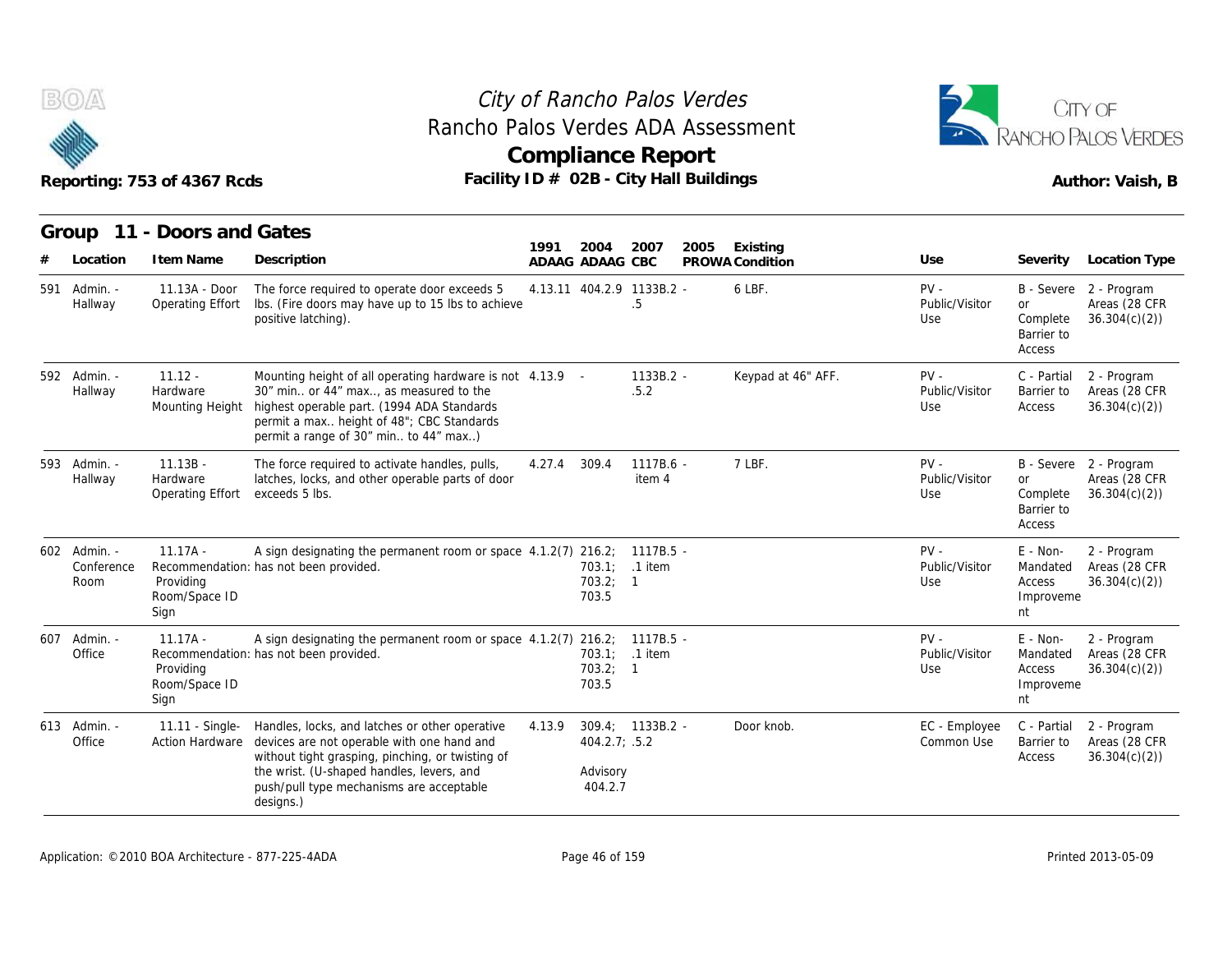



|                        | Reporting: 753 of 4367 Rcds                                                      | Rancho Palos Verdes ADA Assessment<br>Facility ID # 02B - City Hall Buildings                                                                                                                                                                          | Compliance Report                                    |                                                            |                                | City of Rancho Palos Verdes |                                                |                                 |                                                     | CITY OF<br><b>RANCHO PALOS VERDES</b><br>Author: Vaish, B |
|------------------------|----------------------------------------------------------------------------------|--------------------------------------------------------------------------------------------------------------------------------------------------------------------------------------------------------------------------------------------------------|------------------------------------------------------|------------------------------------------------------------|--------------------------------|-----------------------------|------------------------------------------------|---------------------------------|-----------------------------------------------------|-----------------------------------------------------------|
| Group                  | 11 - Doors and Gates                                                             |                                                                                                                                                                                                                                                        |                                                      |                                                            |                                |                             |                                                |                                 |                                                     |                                                           |
| Location               | I tem Name                                                                       | Description                                                                                                                                                                                                                                            | 1991                                                 | 2004<br>ADAAG ADAAG CBC                                    | 2007                           | 2005                        | Existing<br>PROWA Condition                    | Use                             | Severity                                            | <b>Location Type</b>                                      |
| 614 Admin. -<br>Office | $11.17B -$<br>Room/Space<br>Identification<br>Signs<br>(Visual/Tactile<br>Signs) | Sign designating the permanent room or space<br>does not comply with ADAAG and CBC<br>requirements for tactile signs.                                                                                                                                  | $4.1.2(7)$ 216.2;<br>4.30.1, 703.2;<br>4, 5, 6 703.5 | 703.1;                                                     | 1117B.5 -<br>.2, 3, 5,<br>6, 7 |                             |                                                | $PV -$<br>Public/Visitor<br>Use | D - Minor<br>Code<br>Deviation                      | 2 - Program<br>Areas (28 CFR<br>36.304(c)(2)              |
| 615 Admin. -<br>Office | $11.23A -$<br>Mounting<br>Location<br>(Visual/Tactile<br>Signs)                  | Sign is not mounted on the wall adjacent to the<br>latch side of the door. OR At double leaf doors,<br>the sign is not placed on the nearest adjacent<br>wall.                                                                                         | 4.30.6                                               | 703.4.2 1117B.5 -                                          | . 7                            |                             | Mounted on door.                               | $PV -$<br>Public/Visitor<br>Use | C - Partial<br>Barrier to<br>Access                 | 2 - Program<br>Areas (28 CFR<br>36.304(c)(2)              |
| 623 Admin. -<br>Office | 11.11 - Single-<br><b>Action Hardware</b>                                        | Handles, locks, and latches or other operative<br>devices are not operable with one hand and<br>without tight grasping, pinching, or twisting of<br>the wrist. (U-shaped handles, levers, and<br>push/pull type mechanisms are acceptable<br>designs.) | 4.13.9                                               | $309.4: 1133B.2 -$<br>404.2.7; .5.2<br>Advisory<br>404.2.7 |                                |                             | Door knob and twist-type<br>locking mechanism. | EW - Employee<br>Work Area      | C - Partial<br>Barrier to<br>Access                 | 2 - Program<br>Areas (28 CFR<br>36.304(c)(2)              |
| 624 Admin. -<br>Office | $11.17A -$<br>Providing<br>Room/Space ID<br>Sign                                 | A sign designating the permanent room or space 4.1.2(7) 216.2; 1117B.5 -<br>Recommendation: has not been provided.                                                                                                                                     |                                                      | 703.1; .1 item<br>703.2; 1<br>703.5                        |                                |                             |                                                | $PV -$<br>Public/Visitor<br>Use | E - Non-<br>Mandated<br>Access<br>Improveme<br>nt   | 2 - Program<br>Areas (28 CFR<br>36.304(c)(2)              |
| 626 Admin. -<br>Office | $11.17A -$<br>Providing<br>Room/Space ID<br>Sign                                 | A sign designating the permanent room or space 4.1.2(7) 216.2; 1117B.5 -<br>Recommendation: has not been provided.                                                                                                                                     |                                                      | 703.1; .1 item<br>703.2; 1<br>703.5                        |                                |                             |                                                | $PV -$<br>Public/Visitor<br>Use | $E - Non-$<br>Mandated<br>Access<br>Improveme<br>nt | 2 - Program<br>Areas (28 CFR<br>36.304(c)(2)              |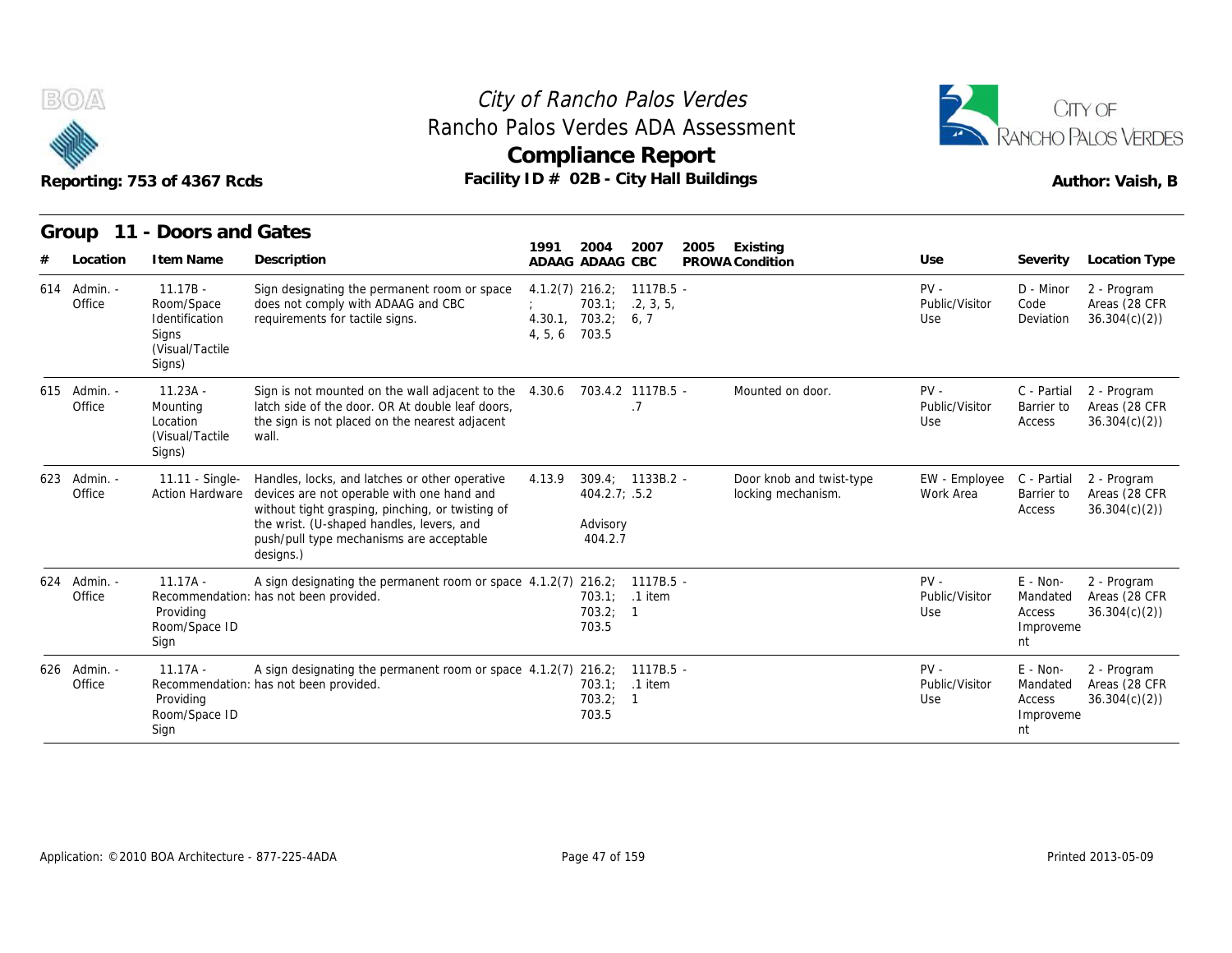



#### **Group 11 - Doors and Gates**

|                        | Reporting: 753 of 4367 Rcds                      | Rancho Palos Verdes ADA Assessment<br>Facility ID # 02B - City Hall Buildings                                                                                                                                                                                                                                                                                                                                                                                                                                                                                                                                                                                                      |      | <b>Compliance Report</b>                                                                                          |      |      |                                           |                                 |                                                     | RANCHO PALOS VERDES<br>Author: Vaish, B       |
|------------------------|--------------------------------------------------|------------------------------------------------------------------------------------------------------------------------------------------------------------------------------------------------------------------------------------------------------------------------------------------------------------------------------------------------------------------------------------------------------------------------------------------------------------------------------------------------------------------------------------------------------------------------------------------------------------------------------------------------------------------------------------|------|-------------------------------------------------------------------------------------------------------------------|------|------|-------------------------------------------|---------------------------------|-----------------------------------------------------|-----------------------------------------------|
|                        | Group 11 - Doors and Gates                       |                                                                                                                                                                                                                                                                                                                                                                                                                                                                                                                                                                                                                                                                                    | 1991 | 2004                                                                                                              | 2007 | 2005 | Existing                                  |                                 |                                                     |                                               |
| Location               | I tem Name                                       | Description                                                                                                                                                                                                                                                                                                                                                                                                                                                                                                                                                                                                                                                                        |      | ADAAG ADAAG CBC                                                                                                   |      |      | PROWA Condition                           | Use                             | Severity                                            | <b>Location Type</b>                          |
| 628 Admin. -<br>Office | 11.06A - Door<br>Maneuvering<br>Space            | Door that is not automatic or power-assisted<br>does not have compliant maneuvering space<br>relative to the direction of approach as shown in<br>CBC Fig. 11B-26. (Approach // Side // Width //<br>Depth) (Front // Pull // D + 24" * // 60") (Front<br>// Push // D + 0" ** // 48") (Latch // Pull // D +<br>24" // 60") (Latch // Push // D + 24" // 44"<br>***) (Hinge // Pull // D + 36" // 60") (Hinge //<br>Push // 54" **** // 44" *****) (* D + 18" at<br>interior doors.) (** $D + 12$ " if door has both a<br>latch and a closer.) (*** 48" if door has closer.)<br>(**** Measured from latch toward hinge.)<br>(***** 48" if door has both a latch and a closer.)      |      | 4.13.6; 404.2.4. 1133B.2 -<br>Fig. $25 \quad 1$ ; Tab. $.4.2$<br>404.2.4. Fig.<br>1; Fig. 11B-26<br>404.2.4.<br>1 |      |      | 2 1/2" pull side, non-fixed<br>furniture. | EW - Employee<br>Work Area      | C - Partial<br>Barrier to<br>Access                 | 2 - Program<br>Areas (28 CFR)<br>36.304(c)(2) |
| 630 Admin. -<br>Office | $11.17A -$<br>Providing<br>Room/Space ID<br>Sign | A sign designating the permanent room or space 4.1.2(7) 216.2; 1117B.5 -<br>Recommendation: has not been provided.                                                                                                                                                                                                                                                                                                                                                                                                                                                                                                                                                                 |      | 703.1; .1 item<br>703.2; 1<br>703.5                                                                               |      |      |                                           | $PV -$<br>Public/Visitor<br>Use | $E - Non-$<br>Mandated<br>Access<br>Improveme<br>nt | 2 - Program<br>Areas (28 CFR<br>36.304(c)(2)  |
| 633 Admin. -<br>Office | 11.06A - Door<br>Maneuvering<br>Space            | Door that is not automatic or power-assisted<br>does not have compliant maneuvering space<br>relative to the direction of approach as shown in<br>CBC Fig. 11B-26. (Approach // Side // Width //<br>Depth) (Front // Pull // D + 24" * // 60") (Front<br>// Push // D + 0" ** // 48") (Latch // Pull // D +<br>24" // 60") (Latch // Push // D + 24" // 44"<br>***) (Hinge // Pull // D + 36" // 60") (Hinge //<br>Push // $54''$ **** // $44''$ *****) (* D + 18" at<br>interior doors.) ( $*$ D + 12" if door has both a<br>latch and a closer.) (*** 48" if door has closer.)<br>(**** Measured from latch toward hinge.)<br>(***** 48" if door has both a latch and a closer.) |      | 4.13.6; 404.2.4. 1133B.2 -<br>Fig. 25 1; Tab. .4.2<br>404.2.4. Fig.<br>1; Fig. 11B-26<br>404.2.4.<br>$\mathbf{1}$ |      |      | 12" pull side, wall.                      | EW - Employee<br>Work Area      | C - Partial<br>Barrier to<br>Access                 | 2 - Program<br>Areas (28 CFR<br>36.304(c)(2)  |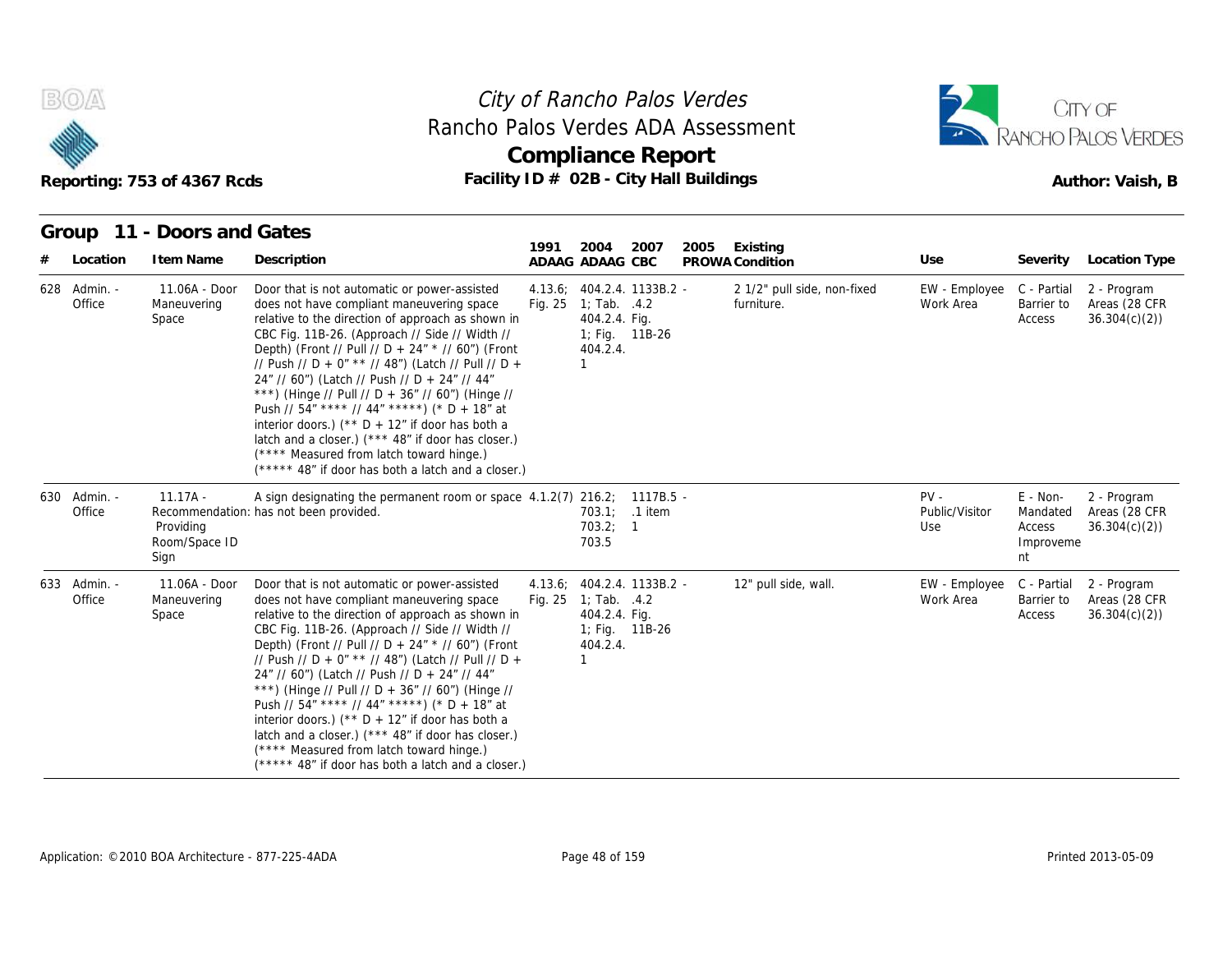



| B(0)/2                 | Reporting: 753 of 4367 Rcds                       | Rancho Palos Verdes ADA Assessment<br>Facility ID # 02B - City Hall Buildings                                                                                                                                                                                                                                                                                                                                                                                                                                                                                                                                                                                                 |                    | <b>Compliance Report</b>                                                                  |                      | City of Rancho Palos Verdes |                                                        |                                 |                                                   | CITY OF<br><b>ANCHO PALOS VERDES</b><br>Author: Vaish, B |
|------------------------|---------------------------------------------------|-------------------------------------------------------------------------------------------------------------------------------------------------------------------------------------------------------------------------------------------------------------------------------------------------------------------------------------------------------------------------------------------------------------------------------------------------------------------------------------------------------------------------------------------------------------------------------------------------------------------------------------------------------------------------------|--------------------|-------------------------------------------------------------------------------------------|----------------------|-----------------------------|--------------------------------------------------------|---------------------------------|---------------------------------------------------|----------------------------------------------------------|
| Location               | Group 11 - Doors and Gates<br>I tem Name          | Description                                                                                                                                                                                                                                                                                                                                                                                                                                                                                                                                                                                                                                                                   | 1991               | 2004<br>ADAAG ADAAG CBC                                                                   | 2007                 | 2005                        | Existing<br>PROWA Condition                            | Use                             | Severity                                          | Location Type                                            |
| 638 Admin. -<br>Office | 11.11 - Single-<br>Action Hardware                | Handles, locks, and latches or other operative<br>devices are not operable with one hand and<br>without tight grasping, pinching, or twisting of<br>the wrist. (U-shaped handles, levers, and<br>push/pull type mechanisms are acceptable<br>designs.)                                                                                                                                                                                                                                                                                                                                                                                                                        | 4.13.9             | 309.4; 1133B.2 -<br>404.2.7; .5.2<br>Advisory<br>404.2.7                                  |                      |                             | Twist-type locking mechanism.                          | EW - Employee<br>Work Area      | C - Partial<br>Barrier to<br>Access               | 2 - Program<br>Areas (28 CFR<br>36.304(c)(2)             |
| 639 Admin. -<br>Office | $11.17A -$<br>Providing<br>Room/Space ID<br>Sign  | A sign designating the permanent room or space $4.1.2(7)$ 216.2;<br>Recommendation: has not been provided.                                                                                                                                                                                                                                                                                                                                                                                                                                                                                                                                                                    |                    | 703.1:<br>703.2; 1<br>703.5                                                               | 1117B.5 -<br>.1 item |                             |                                                        | $PV -$<br>Public/Visitor<br>Use | E - Non-<br>Mandated<br>Access<br>Improveme<br>nt | 2 - Program<br>Areas (28 CFR<br>36.304(c)(2)             |
| 644 Admin. -           | $11.17A -$<br>Providing<br>Room/Space ID<br>Sign  | A sign designating the permanent room or space $4.1.2(7)$ 216.2;<br>Supply Room Recommendation: has not been provided.                                                                                                                                                                                                                                                                                                                                                                                                                                                                                                                                                        |                    | 703.1; .1 item<br>703.2; 1<br>703.5                                                       | $1117B.5 -$          |                             |                                                        | EC - Employee<br>Common Use     | E - Non-<br>Mandated<br>Access<br>Improveme<br>nt | 2 - Program<br>Areas (28 CFR<br>36.304(c)(2)             |
| 646 Admin. -           | 11.06A - Door<br>Supply Room Maneuvering<br>Space | Door that is not automatic or power-assisted<br>does not have compliant maneuvering space<br>relative to the direction of approach as shown in<br>CBC Fig. 11B-26. (Approach // Side // Width //<br>Depth) (Front // Pull // D + 24" * // 60") (Front<br>// Push // D + 0" ** // 48") (Latch // Pull // D +<br>24" // 60") (Latch // Push // D + 24" // 44"<br>***) (Hinge // Pull // D + 36" // 60") (Hinge //<br>Push // 54" **** // 44" *****) (* D + 18" at<br>interior doors.) (** $D + 12$ " if door has both a<br>latch and a closer.) (*** 48" if door has closer.)<br>(**** Measured from latch toward hinge.)<br>(***** 48" if door has both a latch and a closer.) | 4.13.6;<br>Fig. 25 | 404.2.4. 1133B.2 -<br>1; Tab. $.4.2$<br>404.2.4. Fig.<br>1; Fig. 11B-26<br>404.2.4.<br>-1 |                      |                             | 40" deep landing at pull side,<br>non-fixed furniture. | EC - Employee<br>Common Use     | C - Partial<br>Barrier to<br>Access               | 2 - Program<br>Areas (28 CFR<br>36.304(c)(2)             |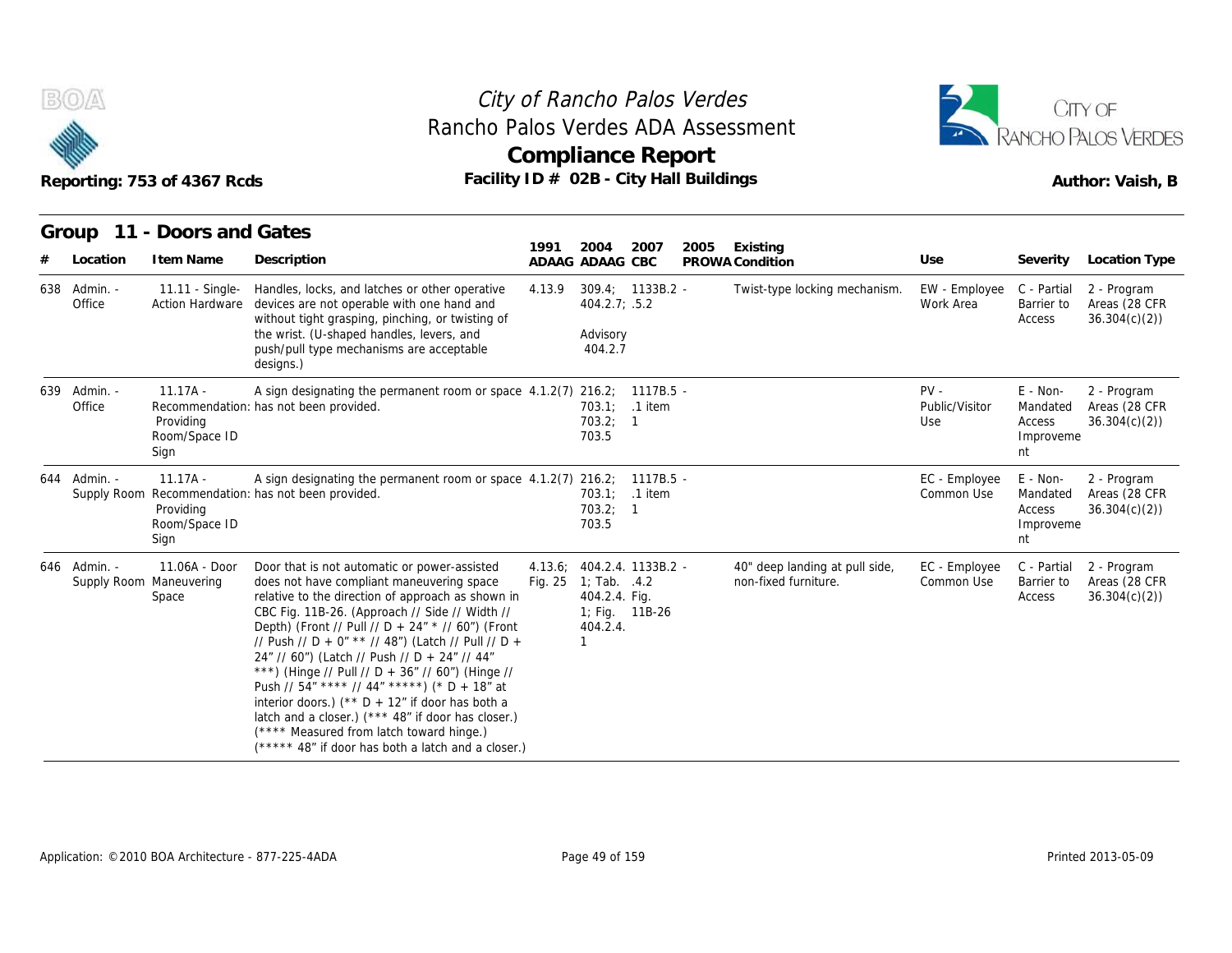



#### **Group 11 - Doors and Gates**

| B(0)                      | Reporting: 753 of 4367 Rcds               | Rancho Palos Verdes ADA Assessment<br>Facility ID # 02B - City Hall Buildings                                                                                                                                                                                                                                                                                                                                                                                                                                                                                                                                                                                                 |         | City of Rancho Palos Verdes<br><b>Compliance Report</b>                                                     |      |      |                                           |                             |                                               | CITY OF<br>RANCHO PALOS VERDES<br>Author: Vaish, B      |
|---------------------------|-------------------------------------------|-------------------------------------------------------------------------------------------------------------------------------------------------------------------------------------------------------------------------------------------------------------------------------------------------------------------------------------------------------------------------------------------------------------------------------------------------------------------------------------------------------------------------------------------------------------------------------------------------------------------------------------------------------------------------------|---------|-------------------------------------------------------------------------------------------------------------|------|------|-------------------------------------------|-----------------------------|-----------------------------------------------|---------------------------------------------------------|
| Group                     | 11 - Doors and Gates                      |                                                                                                                                                                                                                                                                                                                                                                                                                                                                                                                                                                                                                                                                               |         |                                                                                                             |      |      |                                           |                             |                                               |                                                         |
| Location                  | I tem Name                                | Description                                                                                                                                                                                                                                                                                                                                                                                                                                                                                                                                                                                                                                                                   | 1991    | 2004<br>ADAAG ADAAG CBC                                                                                     | 2007 | 2005 | Existing<br>PROWA Condition               | Use                         | Severity                                      | Location Type                                           |
| 651 Admin. -<br>Office    | 11.06A - Door<br>Maneuvering<br>Space     | Door that is not automatic or power-assisted<br>does not have compliant maneuvering space<br>relative to the direction of approach as shown in<br>CBC Fig. 11B-26. (Approach // Side // Width //<br>Depth) (Front // Pull // D + 24" * // 60") (Front<br>// Push // D + 0" ** // 48") (Latch // Pull // D +<br>24" // 60") (Latch // Push // D + 24" // 44"<br>***) (Hinge // Pull // D + 36" // 60") (Hinge //<br>Push // 54" **** // 44" *****) (* D + 18" at<br>interior doors.) (** $D + 12$ " if door has both a<br>latch and a closer.) (*** 48" if door has closer.)<br>(**** Measured from latch toward hinge.)<br>(***** 48" if door has both a latch and a closer.) | Fig. 25 | 4.13.6; 404.2.4. 1133B.2 -<br>1; Tab. $.4.2$<br>404.2.4. Fig.<br>1; Fig. 11B-26<br>404.2.4.<br>$\mathbf{1}$ |      |      | 2 1/2" pull side, non-fixed<br>furniture. | EC - Employee<br>Common Use | C - Partial<br>Barrier to<br>Access           | 2 - Program<br>Areas (28 CFR<br>36.304(c)(2)            |
| 654 Admin. -<br>Stairwell | 11.11 - Single-<br><b>Action Hardware</b> | Handles, locks, and latches or other operative<br>devices are not operable with one hand and<br>without tight grasping, pinching, or twisting of<br>the wrist. (U-shaped handles, levers, and<br>push/pull type mechanisms are acceptable<br>designs.)                                                                                                                                                                                                                                                                                                                                                                                                                        | 4.13.9  | 309.4; 1133B.2 -<br>404.2.7; .5.2<br>Advisory<br>404.2.7                                                    |      |      | Thumb latch.                              | EC - Employee<br>Common Use | C - Partial<br>Barrier to<br>Access           | 2 - Program<br>Areas (28 CFR<br>36.304(c)(2)            |
| 655 Admin. -<br>Stairwell | 11.15A - Kick<br>Plate                    | Bottom 10" of door does not have a smooth,<br>uninterrupted surface on the push side to allow<br>the door to be opened by a wheelchair footrest<br>without creating a trap or hazardous condition.<br>(This requirement does not apply to automatic<br>and sliding doors.)                                                                                                                                                                                                                                                                                                                                                                                                    |         | 404.2.1 1133B.2 -<br>$\Omega$                                                                               | 6.6  |      | Door stop.                                | EC - Employee<br>Common Use | A - Safety<br>Hazard                          | 2 - Program<br>Areas (28 CFR<br>36.304(c)(2)            |
| 656 Admin. -<br>Stairwell | 11.13A - Door<br>Operating Effort         | The force required to operate door exceeds 5<br>Ibs. (Fire doors may have up to 15 lbs to achieve<br>positive latching).                                                                                                                                                                                                                                                                                                                                                                                                                                                                                                                                                      |         | 4.13.11 404.2.9 1133B.2 -                                                                                   | .5   |      | 10 LBF.                                   | EC - Employee<br>Common Use | <b>or</b><br>Complete<br>Barrier to<br>Access | B - Severe 2 - Program<br>Areas (28 CFR<br>36.304(c)(2) |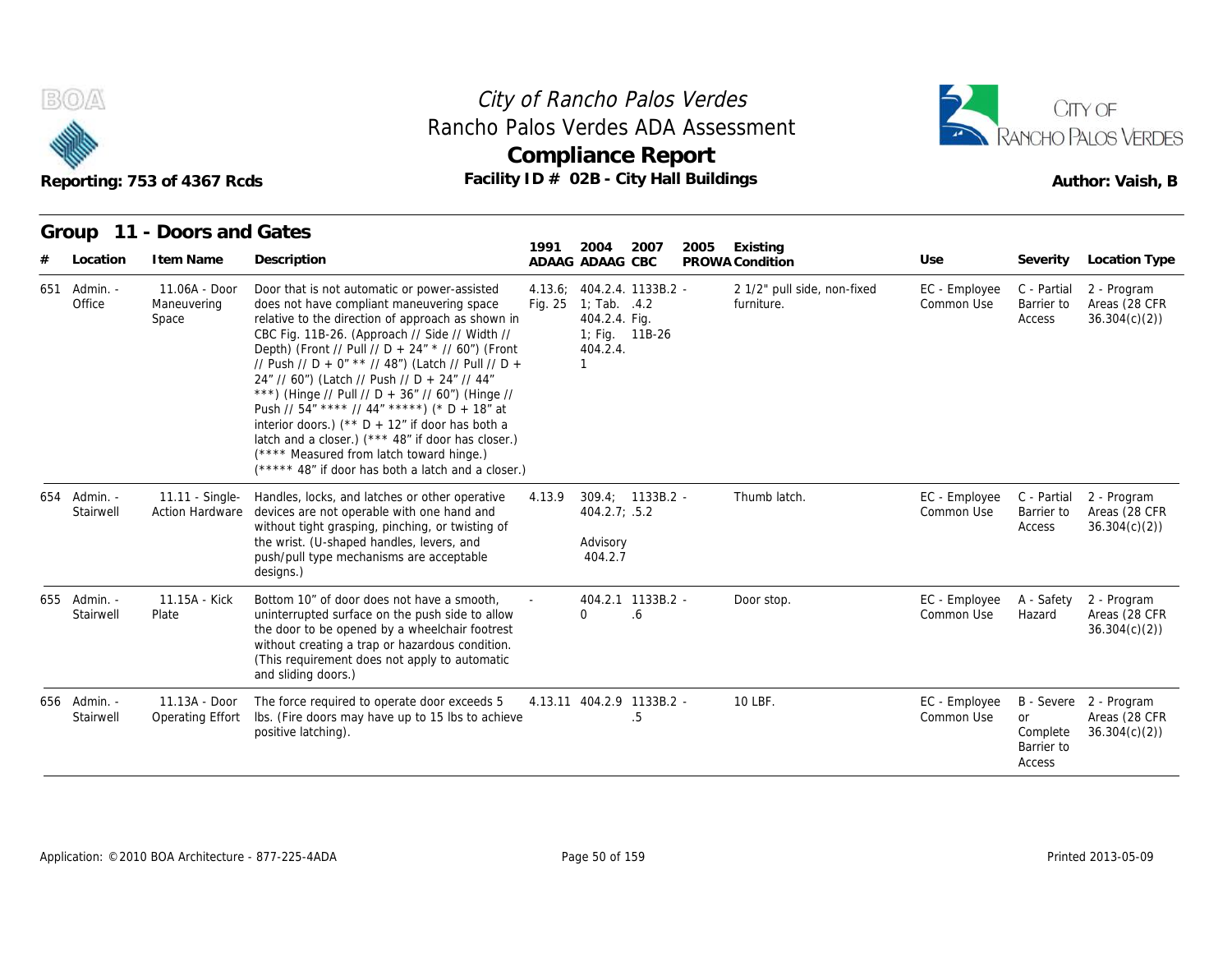



|                           | Reporting: 753 of 4367 Rcds                         | Rancho Palos Verdes ADA Assessment<br>Facility ID # 02B - City Hall Buildings                                                                                                                                                                           | City of Rancho Palos Verdes<br><b>Compliance Report</b> |                                          |                      |      |                                                 |                                 |                                                   | CITY OF<br>ANCHO PALOS VERDES<br>Author: Vaish, B       |
|---------------------------|-----------------------------------------------------|---------------------------------------------------------------------------------------------------------------------------------------------------------------------------------------------------------------------------------------------------------|---------------------------------------------------------|------------------------------------------|----------------------|------|-------------------------------------------------|---------------------------------|---------------------------------------------------|---------------------------------------------------------|
| 11<br>Group               | - Doors and Gates                                   |                                                                                                                                                                                                                                                         |                                                         |                                          |                      |      |                                                 |                                 |                                                   |                                                         |
| Location                  | I tem Name                                          | Description                                                                                                                                                                                                                                             | 1991                                                    | 2004<br>ADAAG ADAAG CBC                  | 2007                 | 2005 | Existing<br>PROWA Condition                     | Use                             | Severity                                          | Location Type                                           |
| 657 Admin. -<br>Stairwell | $11.13B -$<br>Hardware<br>Operating Effort          | The force required to activate handles, pulls,<br>latches, locks, and other operable parts of door<br>exceeds 5 lbs.                                                                                                                                    | 4.27.4                                                  | 309.4                                    | 1117B.6 -<br>item 4  |      | 7 LBF.                                          | EC - Employee<br>Common Use     | <b>or</b><br>Complete<br>Barrier to<br>Access     | B - Severe 2 - Program<br>Areas (28 CFR<br>36.304(c)(2) |
| 659 Admin. -<br>Stairwell | $11.10B -$<br>Threshold -<br>Height                 | The threshold at doorway exceeds 1/2" in height. 4.13.8                                                                                                                                                                                                 |                                                         | Advisory .4.1<br>303.3:<br>Fig.<br>303.3 | 303.3; 1133B.2 -     |      | Change in elevation between<br>1/2" & 3/4" AFF. | EC - Employee<br>Common Use     | C - Partial<br>Barrier to<br>Access               | 2 - Program<br>Areas (28 CFR<br>36.304(c)(2)            |
| 660 Admin. -<br>Stairwell | $11.19A -$<br><b>Required Exit</b><br>Stairway Sign | At exit door, identified with an illuminated EXIT<br>sign, leading to an exit stairway, there is no<br>tactile and CA Braille exit sign with the words<br>"EXIT STAIRS UP/DOWN" mounted on the wall<br>adjacent to the latch side of the stairway door. | $4.1.3(16\ 216.4)$<br>); 4.30.1703.2;                   | 703.3;<br>703.4                          | $1011.3 -$<br>item 2 |      |                                                 | EC - Employee<br>Common Use     | C - Partial<br>Barrier to<br>Access               | 2 - Program<br>Areas (28 CFR<br>36.304(c)(2)            |
| 661 Admin. -<br>Hallway   | 11.11 - Single-<br><b>Action Hardware</b>           | Handles, locks, and latches or other operative<br>devices are not operable with one hand and<br>without tight grasping, pinching, or twisting of<br>the wrist. (U-shaped handles, levers, and<br>push/pull type mechanisms are acceptable<br>designs.)  | 4.13.9                                                  | $404.2.7$ ; .5.2<br>Advisory<br>404.2.7  | 309.4; 1133B.2 -     |      | Door knob.                                      | $PV -$<br>Public/Visitor<br>Use | C - Partial<br>Barrier to<br>Access               | 2 - Program<br>Areas (28 CFR<br>36.304(c)(2)            |
| 664 Admin. -<br>Office    | $11.17A -$<br>Providing<br>Room/Space ID<br>Sign    | A sign designating the permanent room or space 4.1.2(7) 216.2; 1117B.5 -<br>Recommendation: has not been provided.                                                                                                                                      |                                                         | 703.2; 1<br>703.5                        | 703.1; .1 item       |      |                                                 | $PV -$<br>Public/Visitor<br>Use | E - Non-<br>Mandated<br>Access<br>Improveme<br>nt | 2 - Program<br>Areas (28 CFR<br>36.304(c)(2)            |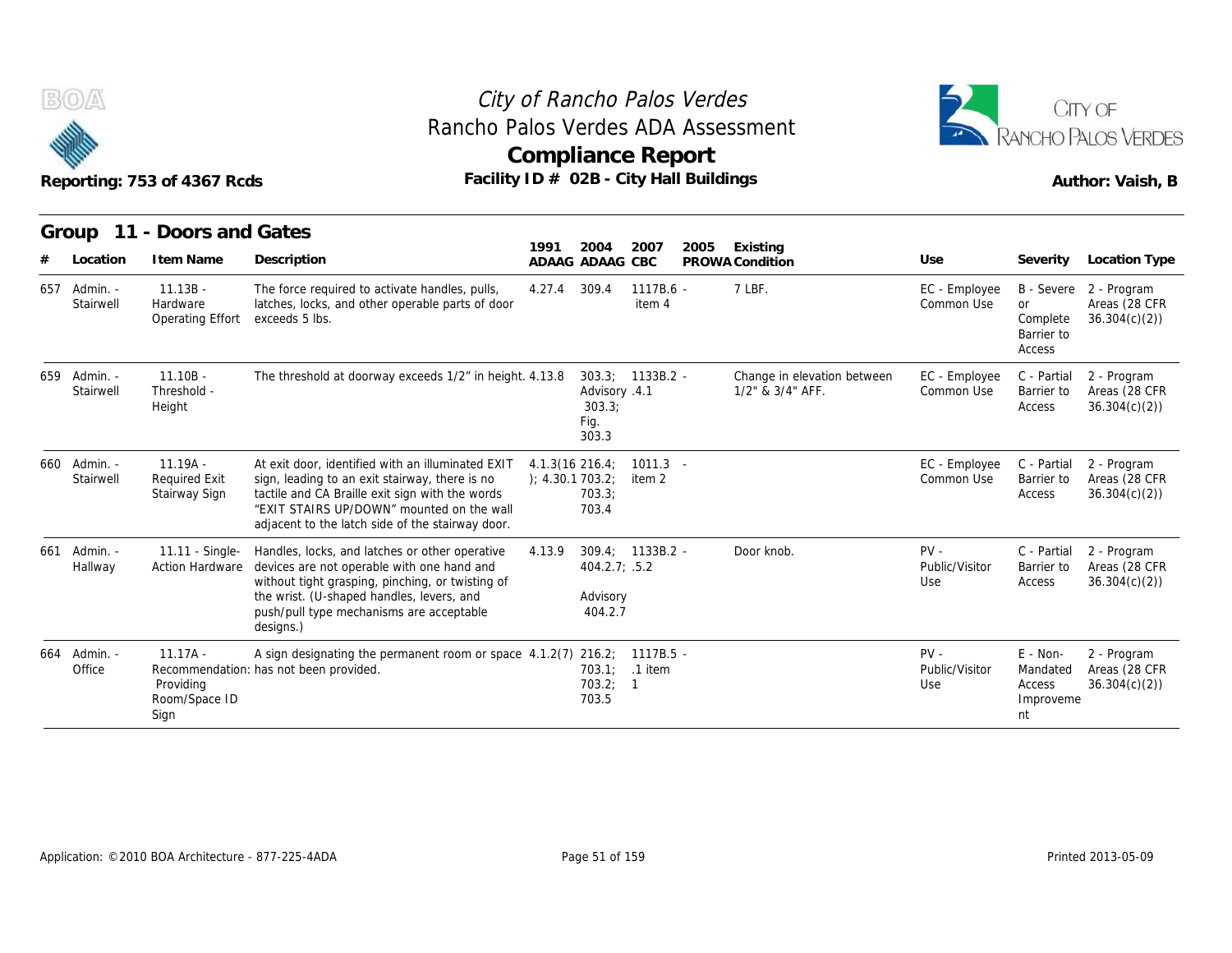



#### **Group 11 - Doors and Gates**

|                                    | Reporting: 753 of 4367 Rcds               | Rancho Palos Verdes ADA Assessment<br>Facility ID # 02B - City Hall Buildings                                                                                                                                                                                                                                                                                                                                                                                                                                                                                                                                                                                                 |                    | <b>Compliance Report</b>                                                                            |                         |      |                                                           |                                 |                                     | CITY OF<br>RANCHO PALOS VERDES<br>Author: Vaish, B       |
|------------------------------------|-------------------------------------------|-------------------------------------------------------------------------------------------------------------------------------------------------------------------------------------------------------------------------------------------------------------------------------------------------------------------------------------------------------------------------------------------------------------------------------------------------------------------------------------------------------------------------------------------------------------------------------------------------------------------------------------------------------------------------------|--------------------|-----------------------------------------------------------------------------------------------------|-------------------------|------|-----------------------------------------------------------|---------------------------------|-------------------------------------|----------------------------------------------------------|
|                                    | Group 11 - Doors and Gates                |                                                                                                                                                                                                                                                                                                                                                                                                                                                                                                                                                                                                                                                                               |                    |                                                                                                     |                         |      |                                                           |                                 |                                     |                                                          |
| Location                           | I tem Name                                | Description                                                                                                                                                                                                                                                                                                                                                                                                                                                                                                                                                                                                                                                                   | 1991               | 2004<br>ADAAG ADAAG CBC                                                                             | 2007                    | 2005 | Existing<br>PROWA Condition                               | Use                             | Severity                            | Location Type                                            |
| 665 Admin. -<br>Office             | 11.06A - Door<br>Maneuvering<br>Space     | Door that is not automatic or power-assisted<br>does not have compliant maneuvering space<br>relative to the direction of approach as shown in<br>CBC Fig. 11B-26. (Approach // Side // Width //<br>Depth) (Front // Pull // D + 24" * // 60") (Front<br>// Push // D + 0" ** // 48") (Latch // Pull // D +<br>24" // 60") (Latch // Push // D + 24" // 44"<br>***) (Hinge // Pull // D + 36" // 60") (Hinge //<br>Push // 54" **** // 44" *****) (* D + 18" at<br>interior doors.) (** $D + 12$ " if door has both a<br>latch and a closer.) (*** 48" if door has closer.)<br>(**** Measured from latch toward hinge.)<br>(***** 48" if door has both a latch and a closer.) | 4.13.6;<br>Fig. 25 | 404.2.4. 1133B.2 -<br>1; Tab. $.4.2$<br>404.2.4. Fig.<br>1; Fig. 11B-26<br>404.2.4.<br>$\mathbf{1}$ |                         |      | Non-fixed furniture encroaches<br>door maneuvering space. | $PV -$<br>Public/Visitor<br>Use | C - Partial<br>Barrier to<br>Access | 2 - Program<br>Areas (28 CFR<br>36.304(c)(2)             |
| 668 Admin. -<br>Office             | 11.11 - Single-<br><b>Action Hardware</b> | Handles, locks, and latches or other operative<br>devices are not operable with one hand and<br>without tight grasping, pinching, or twisting of<br>the wrist. (U-shaped handles, levers, and<br>push/pull type mechanisms are acceptable<br>designs.)                                                                                                                                                                                                                                                                                                                                                                                                                        | 4.13.9             | $309.4: 1133B.2 -$<br>404.2.7; .5.2<br>Advisory<br>404.2.7                                          |                         |      | Twist-type lock.                                          | $PV -$<br>Public/Visitor<br>Use | C - Partial<br>Barrier to<br>Access | 2 - Program<br>Areas (28 CFR<br>36.304(c)(2)             |
| 677 Admin. -<br>Office             | 11.11 - Single-<br><b>Action Hardware</b> | Handles, locks, and latches or other operative<br>devices are not operable with one hand and<br>without tight grasping, pinching, or twisting of<br>the wrist. (U-shaped handles, levers, and<br>push/pull type mechanisms are acceptable<br>designs.)                                                                                                                                                                                                                                                                                                                                                                                                                        | 4.13.9             | $309.4: 1133B.2 -$<br>404.2.7; .5.2<br>Advisory<br>404.2.7                                          |                         |      | Accessible hardware not<br>provided.                      | EC - Employee<br>Common Use     | Barrier to<br>Access                | C - Partial 2 - Program<br>Areas (28 CFR<br>36.304(c)(2) |
| 704 Admin. -<br>Unisex<br>Restroom | 11.15A - Kick<br>Plate                    | Bottom 10" of door does not have a smooth,<br>uninterrupted surface on the push side to allow<br>the door to be opened by a wheelchair footrest<br>without creating a trap or hazardous condition.<br>(This requirement does not apply to automatic<br>and sliding doors.)                                                                                                                                                                                                                                                                                                                                                                                                    |                    | $\Omega$                                                                                            | 404.2.1 1133B.2 -<br>.6 |      | Door stop.                                                | EC - Employee<br>Common Use     | A - Safety<br>Hazard                | 2 - Program<br>Areas (28 CFR<br>36.304(c)(2)             |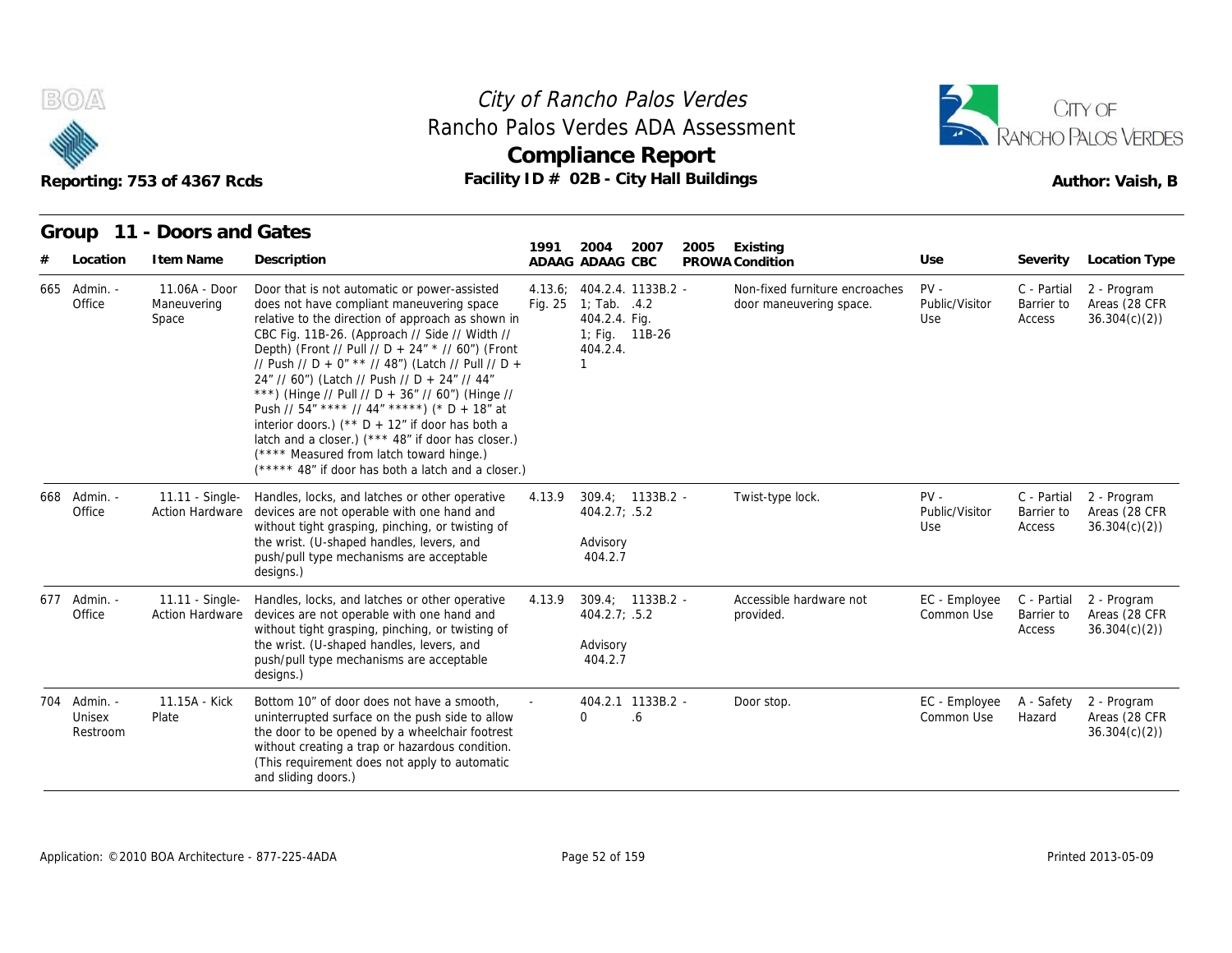



|                                   | Reporting: 753 of 4367 Rcds                      | Rancho Palos Verdes ADA Assessment<br>Facility ID # 02B - City Hall Buildings                                                                                                                                                                                                                                                                                                                                                                                                                                                                                                                                                                                                 |         | <b>Compliance Report</b>                                                      |                          |      |                                          |                                 |                                                   | CITY OF<br>RANCHO PALOS VERDES<br>Author: Vaish, B |
|-----------------------------------|--------------------------------------------------|-------------------------------------------------------------------------------------------------------------------------------------------------------------------------------------------------------------------------------------------------------------------------------------------------------------------------------------------------------------------------------------------------------------------------------------------------------------------------------------------------------------------------------------------------------------------------------------------------------------------------------------------------------------------------------|---------|-------------------------------------------------------------------------------|--------------------------|------|------------------------------------------|---------------------------------|---------------------------------------------------|----------------------------------------------------|
| Location                          | Group 11 - Doors and Gates<br>I tem Name         | Description                                                                                                                                                                                                                                                                                                                                                                                                                                                                                                                                                                                                                                                                   | 1991    | 2004                                                                          | 2007                     | 2005 | Existing                                 | Use                             | Severity                                          | <b>Location Type</b>                               |
| 706 Admin. -<br>Server Room Plate | 11.15A - Kick                                    | Bottom 10" of door does not have a smooth.<br>uninterrupted surface on the push side to allow<br>the door to be opened by a wheelchair footrest<br>without creating a trap or hazardous condition.<br>(This requirement does not apply to automatic<br>and sliding doors.)                                                                                                                                                                                                                                                                                                                                                                                                    |         | ADAAG ADAAG CBC<br>$\Omega$                                                   | 404.2.1 1133B.2 -<br>6.6 |      | PROWA Condition<br>Vent at 4 1/2" AFF.   | EC - Employee<br>Common Use     | A - Safety<br>Hazard                              | 2 - Program<br>Areas (28 CFR<br>36.304(c)(2)       |
| 707 Admin. -<br>Office            | $11.17A -$<br>Providing<br>Room/Space ID<br>Sign | A sign designating the permanent room or space 4.1.2(7) 216.2; 1117B.5 -<br>Recommendation: has not been provided.                                                                                                                                                                                                                                                                                                                                                                                                                                                                                                                                                            |         | 703.2; 1<br>703.5                                                             | 703.1; .1 item           |      |                                          | $PV -$<br>Public/Visitor<br>Use | E - Non-<br>Mandated<br>Access<br>Improveme<br>nt | 2 - Program<br>Areas (28 CFR<br>36.304(c)(2)       |
| 708 Admin. -<br>Office            | 11.11 - Single-<br><b>Action Hardware</b>        | Handles, locks, and latches or other operative<br>devices are not operable with one hand and<br>without tight grasping, pinching, or twisting of<br>the wrist. (U-shaped handles, levers, and<br>push/pull type mechanisms are acceptable<br>designs.)                                                                                                                                                                                                                                                                                                                                                                                                                        | 4.13.9  | $404.2.7$ ; .5.2<br>Advisory<br>404.2.7                                       | 309.4; 1133B.2 -         |      | Twist-type locking mechanism.            | EW - Employee<br>Work Area      | C - Partial<br>Barrier to<br>Access               | 2 - Program<br>Areas (28 CFR<br>36.304(c)(2)       |
| 710 Admin. -<br>Office            | 11.06A - Door<br>Maneuvering<br>Space            | Door that is not automatic or power-assisted<br>does not have compliant maneuvering space<br>relative to the direction of approach as shown in<br>CBC Fig. 11B-26. (Approach // Side // Width //<br>Depth) (Front // Pull // D + 24" * // 60") (Front<br>// Push // D + 0" ** // 48") (Latch // Pull // D +<br>24" // 60") (Latch // Push // D + 24" // 44"<br>***) (Hinge // Pull // D + 36" // 60") (Hinge //<br>Push // 54" **** // 44" *****) (* D + 18" at<br>interior doors.) (** $D + 12$ " if door has both a<br>latch and a closer.) (*** 48" if door has closer.)<br>(**** Measured from latch toward hinge.)<br>(***** 48" if door has both a latch and a closer.) | Fig. 25 | 4.13.6; 404.2.4. 1133B.2 -<br>1; Tab. .4.2<br>404.2.4. Fig.<br>404.2.4.<br>-1 | 1; Fig. 11B-26           |      | 7" to non-fixed furniture, pull<br>side. | EW - Employee<br>Work Area      | C - Partial<br>Barrier to<br>Access               | 2 - Program<br>Areas (28 CFR<br>36.304(c)(2)       |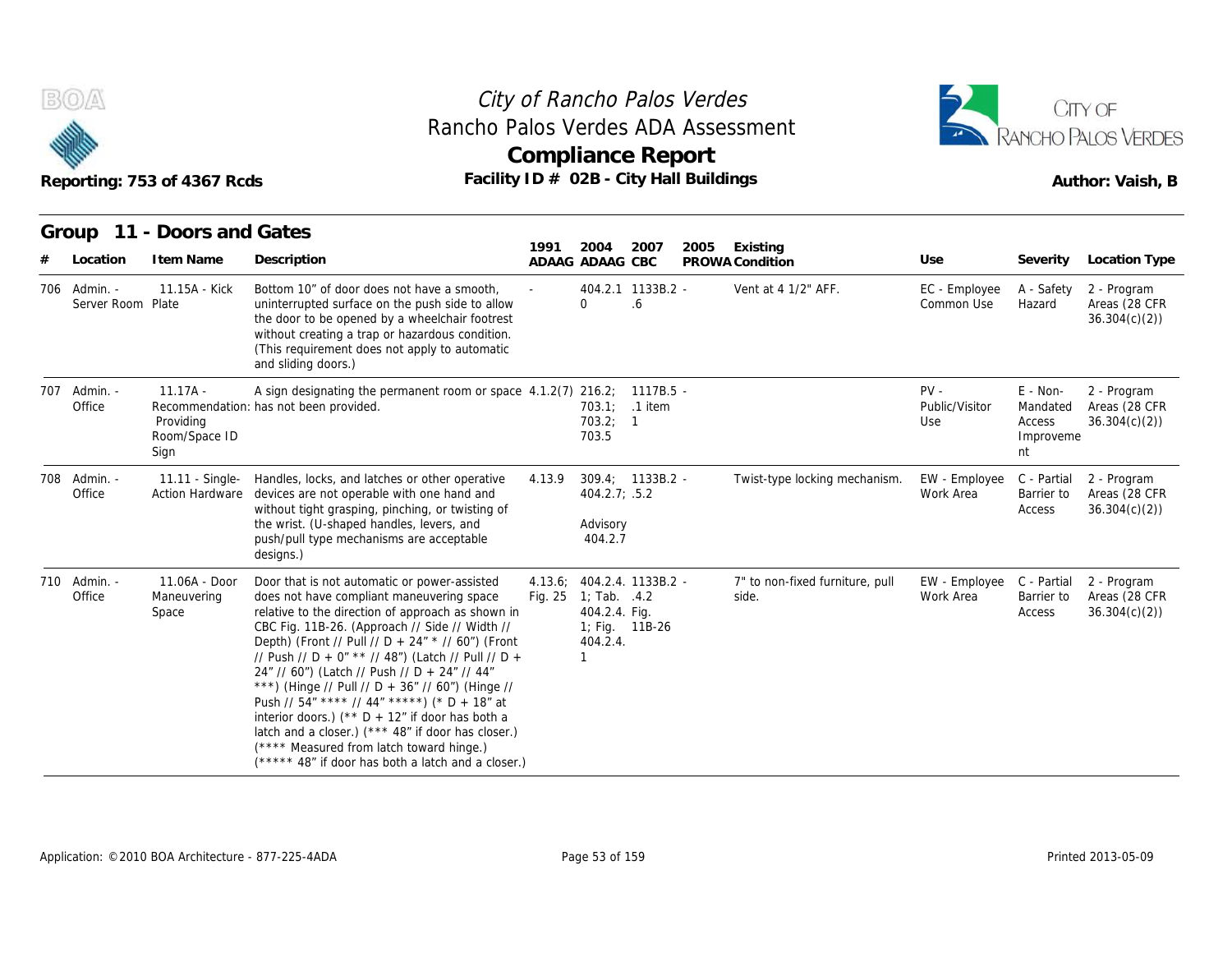



#### **Group 11 - Doors and Gates**

|                        | Reporting: 753 of 4367 Rcds                      | Rancho Palos Verdes ADA Assessment<br>Facility ID # 02B - City Hall Buildings                                                                                                                                                                                                                                                                                                                                                                                                                                                                                                                                                                                                  |                    | <b>Compliance Report</b>                                                                            |                    |      |                                           |                                 |                                                   | RANCHO PALOS VERDES<br>Author: Vaish, B      |
|------------------------|--------------------------------------------------|--------------------------------------------------------------------------------------------------------------------------------------------------------------------------------------------------------------------------------------------------------------------------------------------------------------------------------------------------------------------------------------------------------------------------------------------------------------------------------------------------------------------------------------------------------------------------------------------------------------------------------------------------------------------------------|--------------------|-----------------------------------------------------------------------------------------------------|--------------------|------|-------------------------------------------|---------------------------------|---------------------------------------------------|----------------------------------------------|
| Location               | Group 11 - Doors and Gates<br>I tem Name         | Description                                                                                                                                                                                                                                                                                                                                                                                                                                                                                                                                                                                                                                                                    | 1991               | 2004<br>ADAAG ADAAG CBC                                                                             | 2007               | 2005 | Existing<br>PROWA Condition               | Use                             | Severity                                          | Location Type                                |
| 714 Admin. -<br>Office | $11.17A -$<br>Providing<br>Room/Space ID<br>Sign | A sign designating the permanent room or space 4.1.2(7) 216.2; 1117B.5 -<br>Recommendation: has not been provided.                                                                                                                                                                                                                                                                                                                                                                                                                                                                                                                                                             |                    | 703.2; 1<br>703.5                                                                                   | 703.1; .1 item     |      |                                           | $PV -$<br>Public/Visitor<br>Use | E - Non-<br>Mandated<br>Access<br>Improveme<br>nt | 2 - Program<br>Areas (28 CFR<br>36.304(c)(2) |
| 716 Admin. -<br>Office | <b>Action Hardware</b>                           | 11.11 - Single- Handles, locks, and latches or other operative<br>devices are not operable with one hand and<br>without tight grasping, pinching, or twisting of<br>the wrist. (U-shaped handles, levers, and<br>push/pull type mechanisms are acceptable<br>designs.)                                                                                                                                                                                                                                                                                                                                                                                                         | 4.13.9             | 404.2.7; .5.2<br>Advisory<br>404.2.7                                                                | $309.4: 1133B.2 -$ |      | Twist-type locking mechanism.             | EW - Employee<br>Work Area      | C - Partial<br>Barrier to<br>Access               | 2 - Program<br>Areas (28 CFR<br>36.304(c)(2) |
| 717 Admin. -<br>Office | 11.06A - Door<br>Maneuvering<br>Space            | Door that is not automatic or power-assisted<br>does not have compliant maneuvering space<br>relative to the direction of approach as shown in<br>CBC Fig. 11B-26. (Approach // Side // Width //<br>Depth) (Front // Pull // D + 24" * // 60") (Front<br>// Push // D + 0" ** // 48") (Latch // Pull // D +<br>24" // 60") (Latch // Push // D + 24" // 44"<br>***) (Hinge // Pull // D + 36" // 60") (Hinge //<br>Push // 54" **** // 44" *****) (* D + 18" at<br>interior doors.) (** $D + 12$ " if door has both a<br>latch and a closer.) (*** 48" if door has closer.)<br>(**** Measured from latch toward hinge.)<br>$(****$ 48" if door has both a latch and a closer.) | 4.13.6;<br>Fig. 25 | 404.2.4. 1133B.2 -<br>1; Tab. $.4.2$<br>404.2.4. Fig.<br>1; Fig. 11B-26<br>404.2.4.<br>$\mathbf{1}$ |                    |      | 11" to non-fixed furniture, pull<br>side. | EW - Employee<br>Work Area      | C - Partial<br>Barrier to<br>Access               | 2 - Program<br>Areas (28 CFR<br>36.304(c)(2) |
| 726 Admin. -<br>Office | 11.11 - Single-<br>Action Hardware               | Handles, locks, and latches or other operative<br>devices are not operable with one hand and<br>without tight grasping, pinching, or twisting of<br>the wrist. (U-shaped handles, levers, and<br>push/pull type mechanisms are acceptable<br>designs.)                                                                                                                                                                                                                                                                                                                                                                                                                         | 4.13.9             | 404.2.7; .5.2<br>Advisory<br>404.2.7                                                                | $309.4; 1133B.2 -$ |      | Twist-type locking mechanism.             | EC - Employee<br>Common Use     | C - Partial<br>Barrier to<br>Access               | 2 - Program<br>Areas (28 CFR<br>36.304(c)(2) |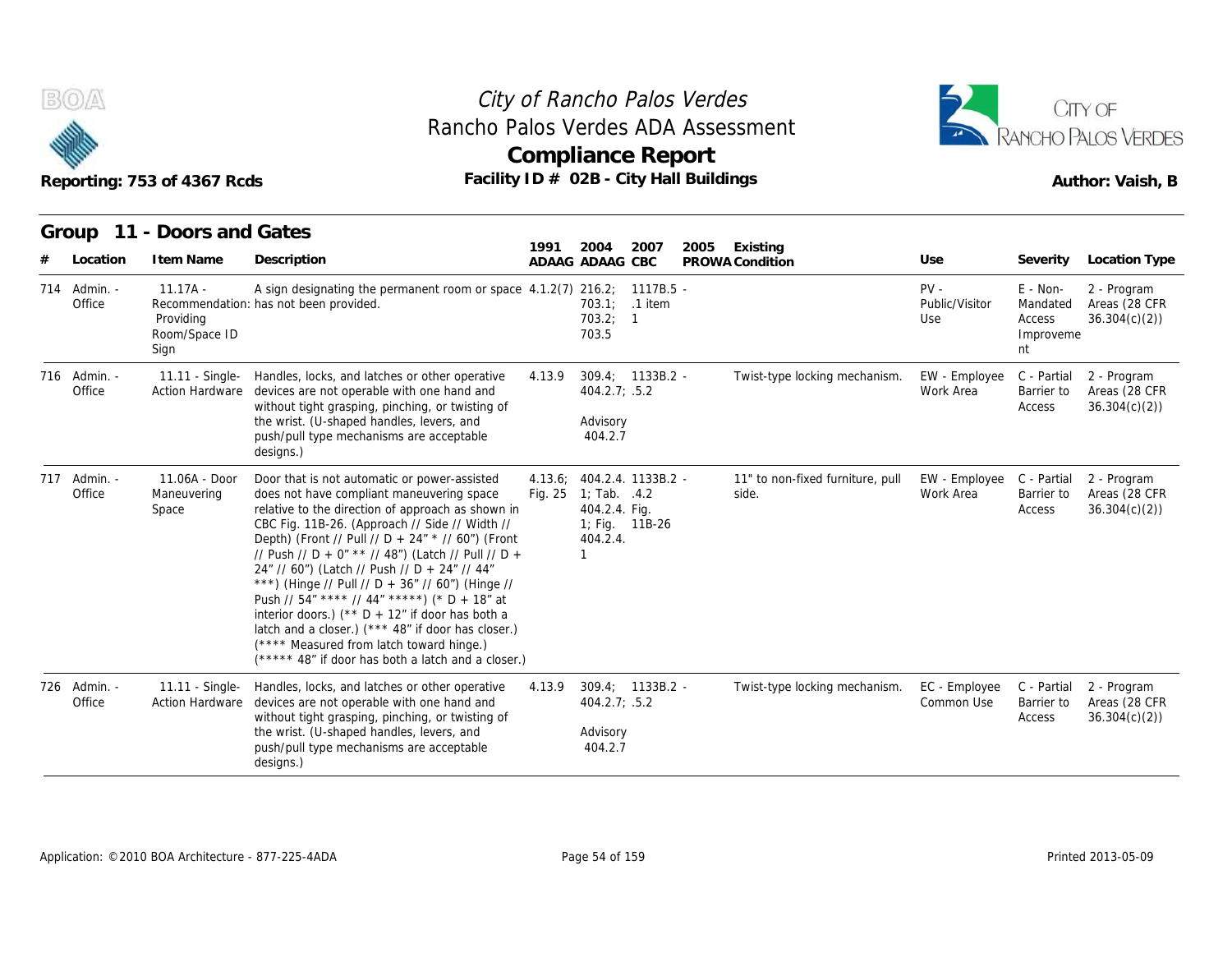



| B(0)/A                    | Reporting: 753 of 4367 Rcds                      | Rancho Palos Verdes ADA Assessment<br>Facility ID # 02B - City Hall Buildings                                                                                                                                                                                                                                                                                                                                                                                                                                                                                                                                                                                                 |      | City of Rancho Palos Verdes<br><b>Compliance Report</b>                         |                         |      |                             |                                 |                                                     | CITY OF<br><b>RANCHO PALOS VERDES</b><br>Author: Vaish, B |
|---------------------------|--------------------------------------------------|-------------------------------------------------------------------------------------------------------------------------------------------------------------------------------------------------------------------------------------------------------------------------------------------------------------------------------------------------------------------------------------------------------------------------------------------------------------------------------------------------------------------------------------------------------------------------------------------------------------------------------------------------------------------------------|------|---------------------------------------------------------------------------------|-------------------------|------|-----------------------------|---------------------------------|-----------------------------------------------------|-----------------------------------------------------------|
|                           | Group 11 - Doors and Gates                       |                                                                                                                                                                                                                                                                                                                                                                                                                                                                                                                                                                                                                                                                               |      |                                                                                 |                         |      |                             |                                 |                                                     |                                                           |
| Location<br>#             | I tem Name                                       | Description                                                                                                                                                                                                                                                                                                                                                                                                                                                                                                                                                                                                                                                                   | 1991 | 2004<br>ADAAG ADAAG CBC                                                         | 2007                    | 2005 | Existing<br>PROWA Condition | Use                             |                                                     | Severity Location Type                                    |
| 727 Admin. -<br>Office    | 11.15A - Kick<br>Plate                           | Bottom 10" of door does not have a smooth.<br>uninterrupted surface on the push side to allow<br>the door to be opened by a wheelchair footrest<br>without creating a trap or hazardous condition.<br>(This requirement does not apply to automatic<br>and sliding doors.)                                                                                                                                                                                                                                                                                                                                                                                                    |      | $\Omega$                                                                        | 404.2.1 1133B.2 -<br>.6 |      | Door stop.                  | EC - Employee<br>Common Use     | A - Safety<br>Hazard                                | 2 - Program<br>Areas (28 CFR<br>36.304(c)(2)              |
| 728 Admin. -<br>Office    | $11.17A -$<br>Providing<br>Room/Space ID<br>Sign | A sign designating the permanent room or space 4.1.2(7) 216.2; 1117B.5 -<br>Recommendation: has not been provided.                                                                                                                                                                                                                                                                                                                                                                                                                                                                                                                                                            |      | 703.2; 1<br>703.5                                                               | 703.1: .1 item          |      |                             | $PV -$<br>Public/Visitor<br>Use | $E - Non-$<br>Mandated<br>Access<br>Improveme<br>nt | 2 - Program<br>Areas (28 CFR<br>36.304(c)(2)              |
| 734 Admin. -<br>Stairwell | 11.15A - Kick<br>Plate                           | Bottom 10" of door does not have a smooth,<br>uninterrupted surface on the push side to allow<br>the door to be opened by a wheelchair footrest<br>without creating a trap or hazardous condition.<br>(This requirement does not apply to automatic<br>and sliding doors.)                                                                                                                                                                                                                                                                                                                                                                                                    |      | 0                                                                               | 404.2.1 1133B.2 -<br>.6 |      | Door stop.                  | $PV -$<br>Public/Visitor<br>Use | A - Safety<br>Hazard                                | 2 - Program<br>Areas (28 CFR<br>36.304(c)(2)              |
| 735 Admin. -<br>Stairwell | 11.06A - Door<br>Maneuvering<br>Space            | Door that is not automatic or power-assisted<br>does not have compliant maneuvering space<br>relative to the direction of approach as shown in<br>CBC Fig. 11B-26. (Approach // Side // Width //<br>Depth) (Front // Pull // D + 24" * // 60") (Front<br>// Push // D + 0" ** // 48") (Latch // Pull // D +<br>24" // 60") (Latch // Push // D + 24" // 44"<br>***) (Hinge // Pull // D + 36" // 60") (Hinge //<br>Push // 54" **** // 44" *****) (* D + 18" at<br>interior doors.) (** $D + 12$ " if door has both a<br>latch and a closer.) (*** 48" if door has closer.)<br>(**** Measured from latch toward hinge.)<br>(***** 48" if door has both a latch and a closer.) |      | 4.13.6; 404.2.4. 1133B.2 -<br>Fig. 25 1; Tab. .4.2<br>404.2.4. Fig.<br>404.2.4. | 1; Fig. 11B-26          |      | 10" to wall, push side.     | $PV -$<br>Public/Visitor<br>Use | C - Partial<br>Barrier to<br>Access                 | 2 - Program<br>Areas (28 CFR<br>36.304(c)(2)              |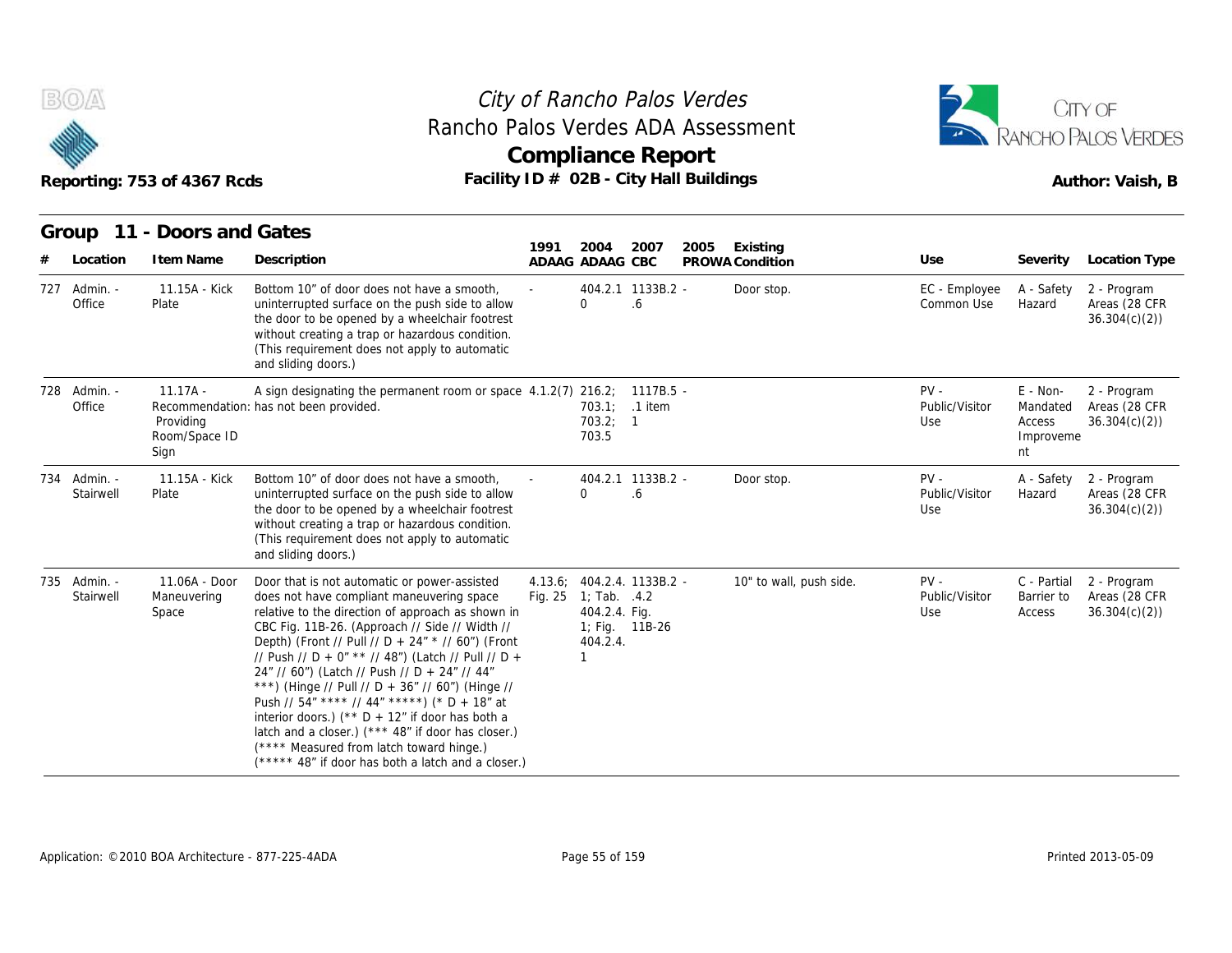



|   |                           | Reporting: 753 of 4367 Rcds                         | Facility ID # 02B - City Hall Buildings                                                                                                                                                                                                                                  |        |                                                          | <b>Compliance Report</b>        |      |                               |                                 |                                                     | <b>RANCHO PALOS VERDES</b><br>Author: Vaish, B          |
|---|---------------------------|-----------------------------------------------------|--------------------------------------------------------------------------------------------------------------------------------------------------------------------------------------------------------------------------------------------------------------------------|--------|----------------------------------------------------------|---------------------------------|------|-------------------------------|---------------------------------|-----------------------------------------------------|---------------------------------------------------------|
|   |                           | Group 11 - Doors and Gates                          |                                                                                                                                                                                                                                                                          | 1991   | 2004                                                     | 2007                            | 2005 | Existing                      |                                 |                                                     |                                                         |
| # | Location                  | I tem Name                                          | Description                                                                                                                                                                                                                                                              |        | ADAAG ADAAG CBC                                          |                                 |      | PROWA Condition               | Use                             | Severity                                            | Location Type                                           |
|   | 737 Admin. -<br>Stairwell | 11.13A - Door<br>Operating Effort                   | The force required to operate door exceeds 5<br>Ibs. (Fire doors may have up to 15 lbs to achieve<br>positive latching).                                                                                                                                                 |        |                                                          | 4.13.11 404.2.9 1133B.2 -<br>.5 |      | 12 LBF.                       | $PV -$<br>Public/Visitor<br>Use | <b>or</b><br>Complete<br>Barrier to<br>Access       | B - Severe 2 - Program<br>Areas (28 CFR<br>36.304(c)(2) |
|   | 738 Admin. -<br>Stairwell | 11.15B_04AG -<br>Vision Lights                      | Door, gate, or adjacent sidelight, containing one -<br>or more vision lights, does not include at least<br>one vision light mounted with the bottom edge<br>of the glazed panel at 43" max AFF.<br>(Exception: Vision lights with the lowest part<br>more than 66" AFF.) |        | 404.2.1 -<br>$\mathbf{1}$                                |                                 |      | 59 3/4" AFF.                  | $PV -$<br>Public/Visitor<br>Use | C - Partial<br>Barrier to<br>Access                 | 2 - Program<br>Areas (28 CFR<br>36.304(c)(2)            |
|   | 739 Admin. -<br>Stairwell | $11.19A -$<br><b>Required Exit</b><br>Stairway Sign | At exit door, identified with an illuminated EXIT<br>sign, leading to an exit stairway, there is no<br>tactile and CA Braille exit sign with the words<br>"EXIT STAIRS UP/DOWN" mounted on the wall<br>adjacent to the latch side of the stairway door.                  |        | $4.1.3(16\ 216.4)$<br>): 4.30.1703.2:<br>703.3;<br>703.4 | $1011.3 -$<br>item 2            |      |                               | $PV -$<br>Public/Visitor<br>Use | C - Partial<br>Barrier to<br>Access                 | 2 - Program<br>Areas (28 CFR<br>36.304(c)(2)            |
|   | 740 Admin. -<br>Stairwell | $11.10B -$<br>Threshold -<br>Height                 | The threshold at doorway exceeds 1/2" in height. 4.13.8                                                                                                                                                                                                                  |        | Advisory .4.1<br>303.3;<br>Fig.<br>303.3                 | $303.3; 1133B.2 -$              |      | 3/4" change in level.         | $PV -$<br>Public/Visitor<br>Use | C - Partial<br>Barrier to<br>Access                 | 2 - Program<br>Areas (28 CFR<br>36.304(c)(2)            |
|   | 742 Admin. -<br>Office    | Action Hardware                                     | 11.11 - Single- Handles, locks, and latches or other operative<br>devices are not operable with one hand and<br>without tight grasping, pinching, or twisting of<br>the wrist. (U-shaped handles, levers, and<br>push/pull type mechanisms are acceptable<br>designs.)   | 4.13.9 | $404.2.7$ ; .5.2<br>Advisory<br>404.2.7                  | $309.4; 1133B.2 -$              |      | Twist-type locking mechanism. | EW - Employee<br>Work Area      | C - Partial<br>Barrier to<br>Access                 | 2 - Program<br>Areas (28 CFR<br>36.304(c)(2)            |
|   | 743 Admin. -<br>Office    | $11.17A -$<br>Providing<br>Room/Space ID<br>Sign    | A sign designating the permanent room or space 4.1.2(7) 216.2; 1117B.5 -<br>Recommendation: has not been provided.                                                                                                                                                       |        | 703.2; 1<br>703.5                                        | 703.1; .1 item                  |      |                               | $PV -$<br>Public/Visitor<br>Use | $E - Non-$<br>Mandated<br>Access<br>Improveme<br>nt | 2 - Program<br>Areas (28 CFR<br>36.304(c)(2)            |

Application: ©2010 BOA Architecture - 877-225-4ADA Page 56 of 159 Printed 2013-05-09 Printed 2013-05-09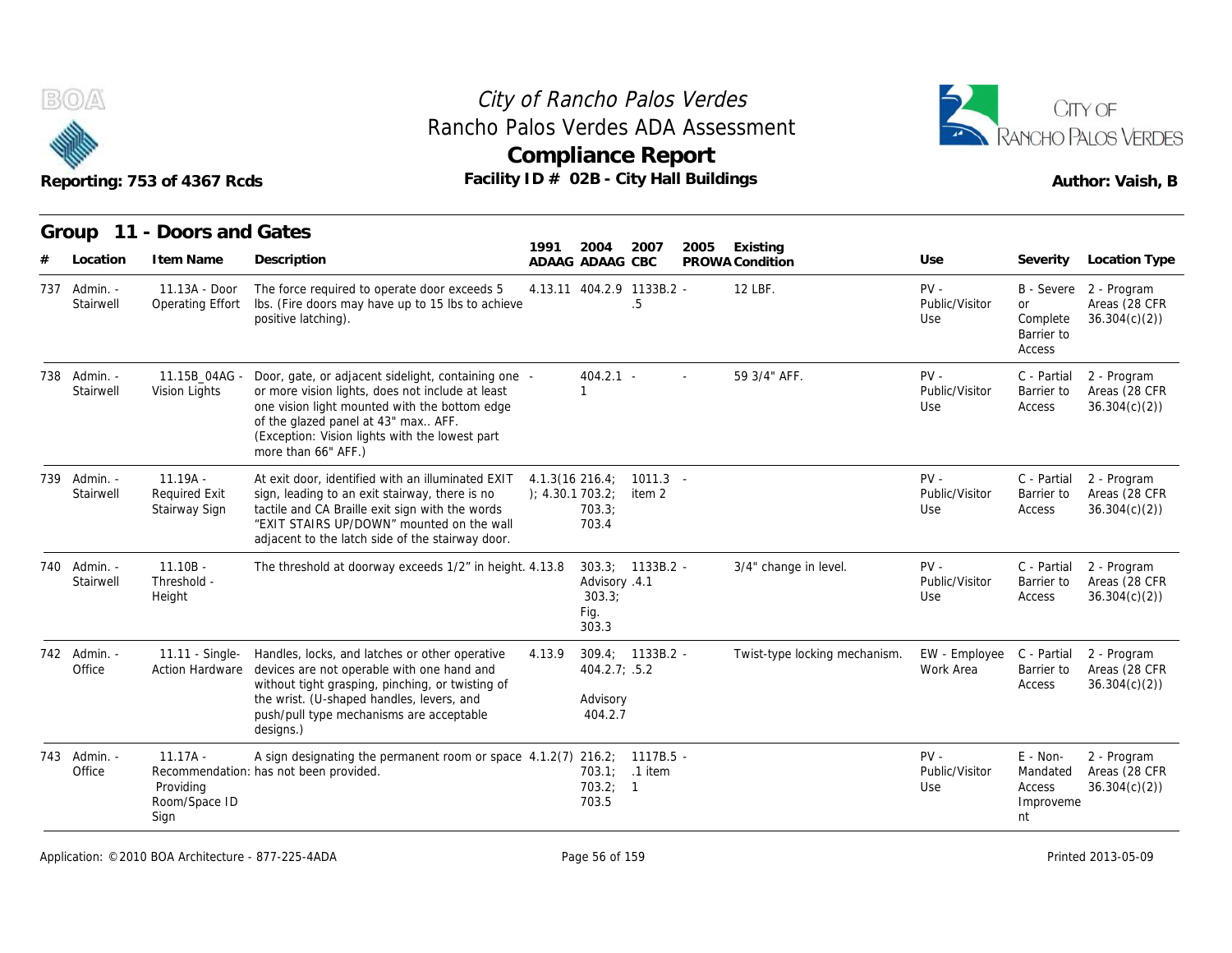|     | B(0)                          |                                                               | Rancho Palos Verdes ADA Assessment                                                                                   | City of Rancho Palos Verdes |                         |                    |      |                                                                        |                                 |                                                      | CITY OF<br>RANCHO PALOS VERDES                                  |
|-----|-------------------------------|---------------------------------------------------------------|----------------------------------------------------------------------------------------------------------------------|-----------------------------|-------------------------|--------------------|------|------------------------------------------------------------------------|---------------------------------|------------------------------------------------------|-----------------------------------------------------------------|
|     |                               | Reporting: 753 of 4367 Rcds                                   | Facility ID # 02B - City Hall Buildings                                                                              | <b>Compliance Report</b>    |                         |                    |      |                                                                        |                                 |                                                      | Author: Vaish, B                                                |
|     |                               | Group 11 - Doors and Gates                                    |                                                                                                                      |                             |                         |                    |      |                                                                        |                                 |                                                      |                                                                 |
|     | Location                      | I tem Name                                                    | Description                                                                                                          | 1991                        | 2004<br>ADAAG ADAAG CBC | 2007               | 2005 | Existing<br>PROWA Condition                                            | Use                             | Severity                                             | Location Type                                                   |
|     |                               |                                                               |                                                                                                                      |                             |                         |                    |      | Number of Key Notes for Group 11 - Doors and Gates:                    |                                 |                                                      | 199                                                             |
|     | Group                         |                                                               | 18 - Dressing, Fitting and Locker Rooms                                                                              |                             |                         |                    |      |                                                                        |                                 |                                                      |                                                                 |
|     | Location                      | I tem Name                                                    | Description                                                                                                          | 1991<br>ADAAG ADAAG CBC     | 2004                    | 2007               | 2005 | Existing<br>PROWA Condition                                            | Use                             | Severity                                             | Location Type                                                   |
| 450 | - Admin.<br>Unisex<br>Restrm. | 18.05B - Fixed<br><b>Bench Size</b>                           | Fixed bench is not 24" wide and 48" long.                                                                            | 4.35.4                      | 903.3                   | 1117B.8 -          |      | 15"x37" bench                                                          | EC - Employee<br>Common Use     | B - Severe<br>or<br>Complete<br>Barrier to<br>Access | 3 - Restroom<br>Facilities (28<br>CFR<br>36.304(c)(3)           |
|     |                               |                                                               |                                                                                                                      |                             |                         |                    |      | Number of Key Notes for Group 18 - Dressing, Fitting and Locker Rooms: |                                 |                                                      | 1                                                               |
|     | Group                         | 13 - Elevators                                                |                                                                                                                      | 1991                        | 2004                    | 2007               | 2005 | Existing                                                               |                                 |                                                      |                                                                 |
|     | Location                      | I tem Name                                                    | Description                                                                                                          |                             | ADAAG ADAAG CBC         |                    |      | PROWA Condition                                                        | Use                             | Severity                                             | Location Type                                                   |
| 267 | - Admin<br>Elevator           | 13.04A - Call<br>Buttons -<br>Mounting Height                 | The hallway call buttons are not centered at 42" 4.10.3<br>above the floor.                                          |                             | 308;<br>407.2.1. .10    | $1116B.1 -$        |      | 42 1/4" high at 1st flr. & 41 1/2" PV -<br>at 2nd flr.                 | Public/Visitor<br>Use           | C - Partial<br>Barrier to<br>Access                  | 1 - Access into<br>Facilities (28<br><b>CFR</b><br>36.304(c)(1) |
|     |                               |                                                               |                                                                                                                      |                             |                         |                    |      |                                                                        |                                 |                                                      |                                                                 |
| 268 | - Admin.<br>Elevator          | 13.05B - Call<br>Buttons -<br>Internal<br><b>Illumination</b> | The hall call buttons are not internally<br>illuminated with a white light over the entire<br>surface of the button. |                             |                         | $1116B.1 -$<br>.10 |      | illuminated w/ red light                                               | $PV -$<br>Public/Visitor<br>Use | C - Partial<br>Barrier to<br>Access                  | 1 - Access into<br>Facilities (28<br><b>CFR</b><br>36.304(c)(1) |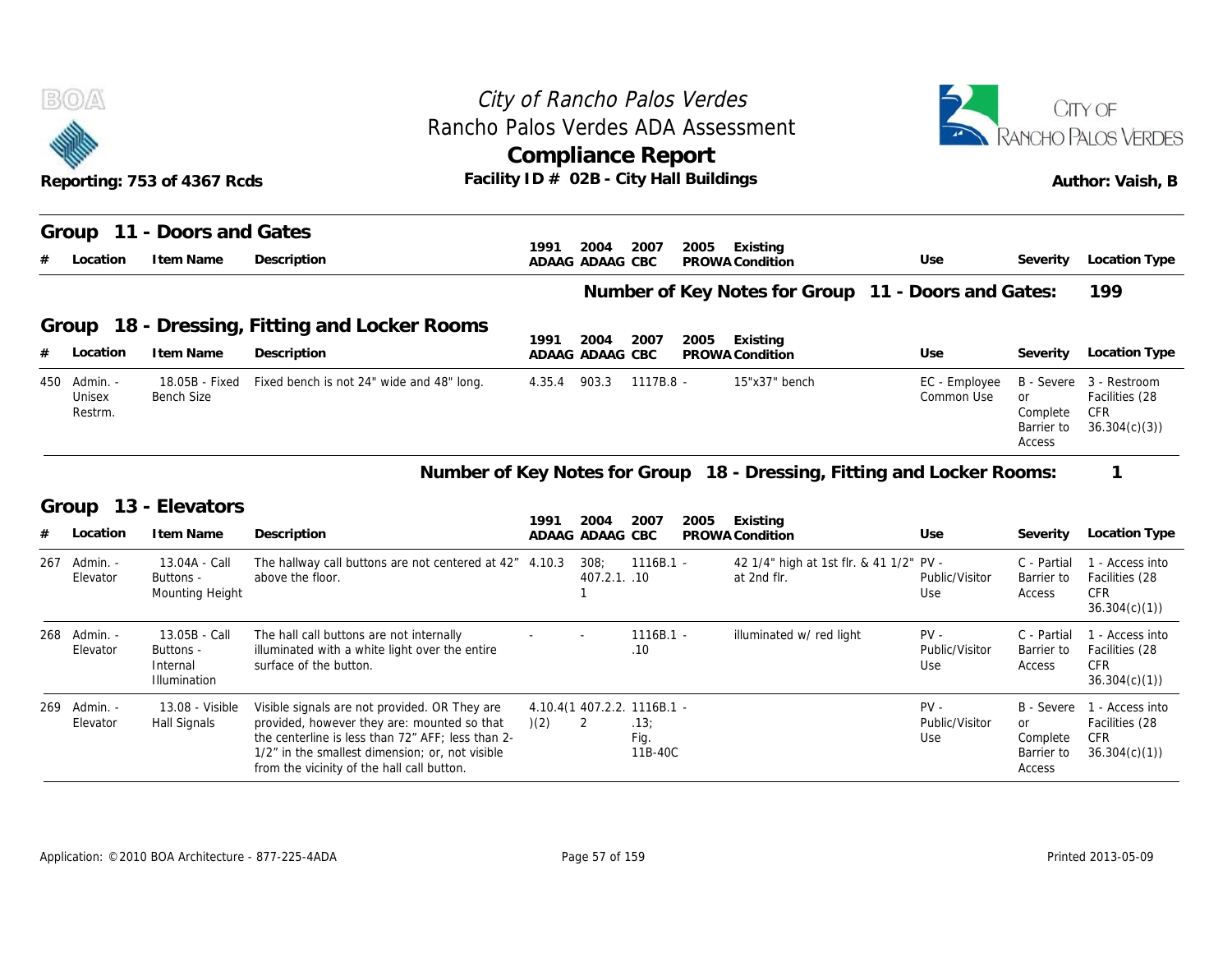



| <b>BOA</b><br>Reporting: 753 of 4367 Rcds |                                                |                                                                                                          |                                 | City of Rancho Palos Verdes<br>Rancho Palos Verdes ADA Assessment<br><b>Compliance Report</b><br>Facility ID # 02B - City Hall Buildings |                                             |                                 |                                                      | CITY OF<br>RANCHO PALOS VERDES<br>Author: Vaish, B              |
|-------------------------------------------|------------------------------------------------|----------------------------------------------------------------------------------------------------------|---------------------------------|------------------------------------------------------------------------------------------------------------------------------------------|---------------------------------------------|---------------------------------|------------------------------------------------------|-----------------------------------------------------------------|
| Group<br>Location                         | 13 - Elevators<br>I tem Name                   | Description                                                                                              | 1991<br>2004<br>ADAAG ADAAG CBC | 2007<br>2005                                                                                                                             | Existing<br>PROWA Condition                 | Use                             | Severity                                             | Location Type                                                   |
| Admin. -<br>270<br>Elevator               | 13.10 - Door<br>Jamb Signs -<br><b>Braille</b> | California Grade 2 Braille is not placed below the 4.30.4<br>corresponding raised characters or symbols. | 703.3                           | $1116B.1 -$<br>.14:<br>1117B.5<br>.6                                                                                                     | Braille space to wide at 1st &<br>2nd floor | $PV -$<br>Public/Visitor<br>Use | B - Severe<br>or<br>Complete<br>Barrier to<br>Access | 1 - Access into<br>Facilities (28<br><b>CFR</b><br>36.304(c)(1) |
| Admin. -<br>271<br>Elevator               | $13.16A -$<br>Handrail                         | There is no handrail installed at $32''$ AFF $(+/-1'')$ . -                                              |                                 | $1116B.1 -$<br>.11                                                                                                                       | 31" AFF.                                    | $PV -$<br>Public/Visitor<br>Use | A - Safety<br>Hazard                                 | 1 - Access into<br>Facilities (28<br><b>CFR</b><br>36.304(c)(1) |
|                                           |                                                |                                                                                                          |                                 |                                                                                                                                          | Number of Key Notes for Group               | 13 - Elevators:                 |                                                      | 5                                                               |
| Group                                     |                                                | 10 - Entrances and Exits                                                                                 | 2004<br>1991                    | 2007                                                                                                                                     |                                             |                                 |                                                      |                                                                 |
| Location                                  | I tem Name                                     | Description                                                                                              | ADAAG ADAAG CBC                 | 2005                                                                                                                                     | Existing<br>PROWA Condition                 | Use                             | Severity                                             | Location Type                                                   |
| Ch. 33 -<br>Office                        | $10.02 -$<br>Entrance Sign                     | Accessible entrance is not identified by an ISA.                                                         | 28 CFR 216.6<br>35 1630         | $1117B.5 -$<br>812                                                                                                                       |                                             | $PV -$<br>Public/Visitor        | C - Partial                                          | 1 - Access into<br>Barrier to Facilities (28                    |

#### **Number of Key Notes for Group 13 - Elevators: 5**

#### **Group 10 - Entrances and Exits**

|   |                          |                                       |                                                                                                                                                                                                                                                                                                                                                                                                                                                                                                                                                                                                                                                                              |                                |                                                              |                                     |      |                               |                                 | Access                              |                                                                 |
|---|--------------------------|---------------------------------------|------------------------------------------------------------------------------------------------------------------------------------------------------------------------------------------------------------------------------------------------------------------------------------------------------------------------------------------------------------------------------------------------------------------------------------------------------------------------------------------------------------------------------------------------------------------------------------------------------------------------------------------------------------------------------|--------------------------------|--------------------------------------------------------------|-------------------------------------|------|-------------------------------|---------------------------------|-------------------------------------|-----------------------------------------------------------------|
|   | 271 Admin. -<br>Elevator | $13.16A -$<br>Handrail                | There is no handrail installed at $32''$ AFF $(+/-1'')$ . -                                                                                                                                                                                                                                                                                                                                                                                                                                                                                                                                                                                                                  |                                |                                                              | $1116B.1 -$<br>.11                  |      | 31" AFF.                      | $PV -$<br>Public/Visitor<br>Use | A - Safety<br>Hazard                | 1 - Access into<br>Facilities (28<br><b>CFR</b><br>36.304(c)(1) |
|   |                          |                                       |                                                                                                                                                                                                                                                                                                                                                                                                                                                                                                                                                                                                                                                                              |                                |                                                              |                                     |      | Number of Key Notes for Group | 13 - Elevators:                 |                                     | 5                                                               |
|   | Group                    | 10 - Entrances and Exits              |                                                                                                                                                                                                                                                                                                                                                                                                                                                                                                                                                                                                                                                                              | 1991                           | 2004                                                         | 2007                                | 2005 | Existing                      |                                 |                                     |                                                                 |
| # | Location                 | I tem Name                            | Description                                                                                                                                                                                                                                                                                                                                                                                                                                                                                                                                                                                                                                                                  |                                | ADAAG ADAAG CBC                                              |                                     |      | PROWA Condition               | Use                             | Severity                            | Location Type                                                   |
|   | Ch. 33 -<br>Office       | $10.02 -$<br>Entrance Sign            | Accessible entrance is not identified by an ISA.                                                                                                                                                                                                                                                                                                                                                                                                                                                                                                                                                                                                                             | 28 CFR 216.6<br>35.163(<br>b)1 |                                                              | 1117B.5 -<br>.8.1.2                 |      |                               | $PV -$<br>Public/Visitor<br>Use | C - Partial<br>Barrier to<br>Access | 1 - Access into<br>Facilities (28<br><b>CFR</b><br>36.304(c)(1) |
|   | Ch. 33 -<br>Office       | 10.06A - Door<br>Maneuvering<br>Space | Door that is not automatic or power-assisted<br>does not have compliant maneuvering space<br>relative to the direction of approach as shown in<br>CBC Fig. 11B-26. (Approach // Side // Width //<br>Depth) (Front // Pull // D + 24" * // 60") (Front<br>// Push // D + 0" ** // 48") (Latch // Pull // D +<br>24" // 60") (Latch // Push // D + 24" // 44"<br>***) (Hinge // Pull // D + 36" // 60") (Hinge //<br>Push // 54" **** // 44" *****) (* D + 18" at<br>interior doors.) ( $*$ D + 12" if door has both a<br>latch and a closer.) (*** 48" if door has closer.)<br>(**** Measured from latch toward hinge.)<br>(***** 48" if door has both a latch and a closer.) | Fig. 25                        | 1:<br>Tab.404 Fig.<br>$.2.4.1; 11B-26$<br>Fig. 404.<br>2.4.1 | 4.13.6; 404.2.4. 1133B.2 -<br>.4.2: |      | 4" non-fixed desk, pull side. | $PV -$<br>Public/Visitor<br>Use | C - Partial<br>Barrier to<br>Access | 1 - Access into<br>Facilities (28<br>CFR.<br>36.304(c)(1)       |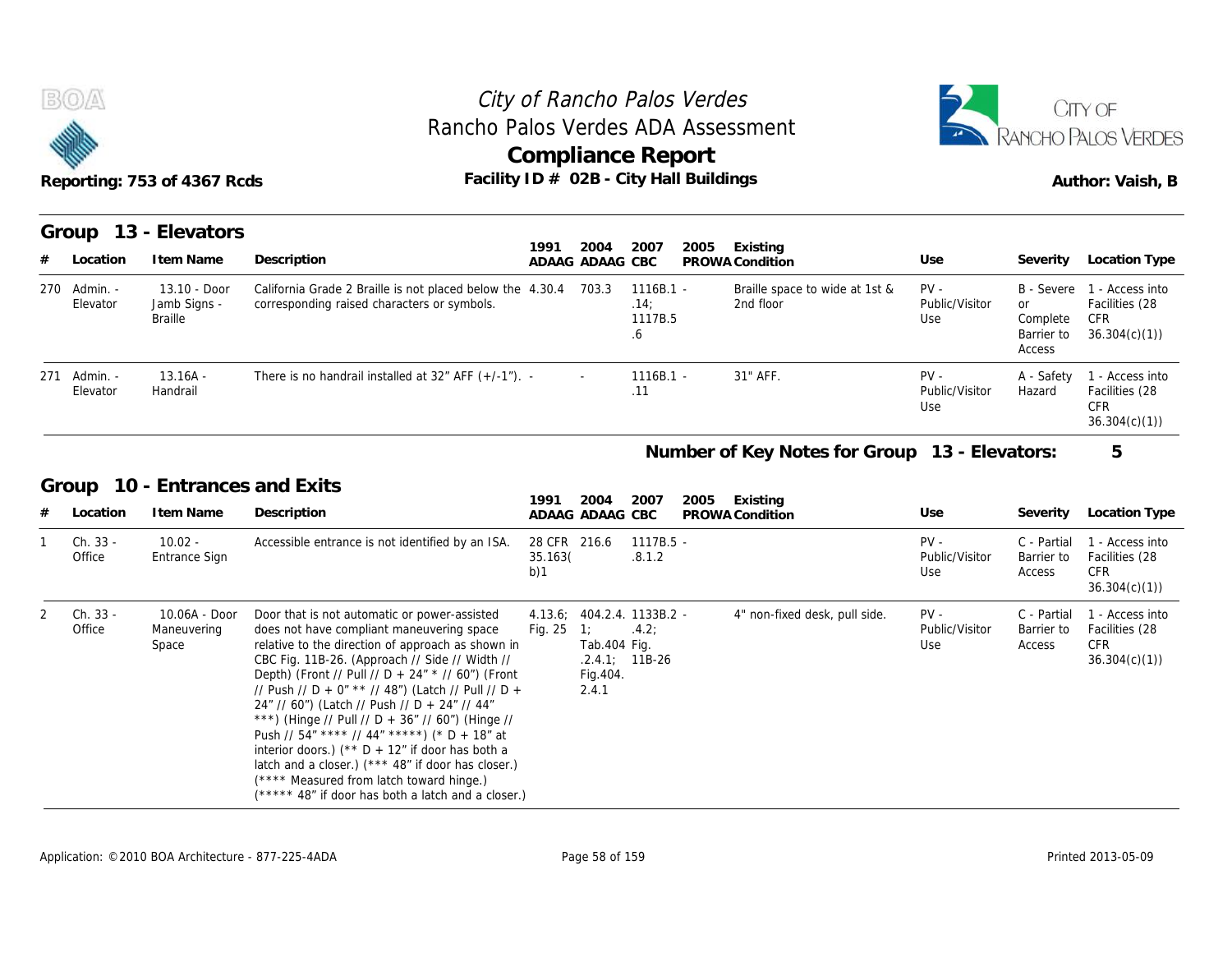



|                                    | Reporting: 753 of 4367 Rcds                     |                                                                                                                                                                                                                                                                            | Rancho Palos Verdes ADA Assessment<br><b>Compliance Report</b><br>Facility ID # 02B - City Hall Buildings |                                         |                                 |                                                             | RANCHO PALOS VERDES<br>Author: Vaish, B                         |
|------------------------------------|-------------------------------------------------|----------------------------------------------------------------------------------------------------------------------------------------------------------------------------------------------------------------------------------------------------------------------------|-----------------------------------------------------------------------------------------------------------|-----------------------------------------|---------------------------------|-------------------------------------------------------------|-----------------------------------------------------------------|
| Group<br>Location                  | 10 - Entrances and Exits<br>I tem Name          | Description                                                                                                                                                                                                                                                                | 1991<br>2004<br>2007<br>ADAAG ADAAG CBC                                                                   | 2005<br>Existing<br>PROWA Condition     | Use                             | Severity                                                    | Location Type                                                   |
| Ch. 33 -<br>3<br>Office            | Changes in<br>Level - Threshold less.           | 10.09A - > $1/4$ " Where threshold is $1/4$ " min to $1/2$ " max in<br>height, change in level is not beveled at 1:2 or                                                                                                                                                    | $303.3; 1133B.2 -$<br>4.13.8<br>Advisory .4.1<br>303.3;<br>Fig.<br>303.3                                  |                                         | $PV -$<br>Public/Visitor<br>Use | C - Partial<br>Barrier to<br>Access                         | 1 - Access into<br>Facilities (28<br><b>CFR</b><br>36.304(c)(1) |
| Ch. 33 -<br>Office                 | $10.13A -$<br><b>Required Exit</b><br>Door Sign | At grade level exterior exit door, there is no<br>tactile and CA Braille exit sign with the word<br>"EXIT" mounted on the wall adjacent to the<br>latch side of the door.                                                                                                  | $4.1.3(16\ 216.4)$<br>$1011.3 -$<br>); 4.30.1703.2;<br>item 1<br>703.3:<br>703.4                          |                                         | $PV -$<br>Public/Visitor<br>Use | C - Partial<br>Barrier to<br>Access                         | 1 - Access into<br>Facilities (28<br><b>CFR</b><br>36.304(c)(1) |
| Ch. 33 -<br>26<br><b>Back Door</b> | $10.13A -$<br><b>Required Exit</b><br>Door Sign | At grade level exterior exit door, there is no<br>tactile and CA Braille exit sign with the word<br>"EXIT" mounted on the wall adjacent to the<br>latch side of the door.                                                                                                  | $4.1.3(16\ 216.4)$<br>$1011.3 -$<br>); 4.30.1703.2;<br>item 1<br>703.3;<br>703.4                          |                                         | $PV -$<br>Public/Visitor<br>Use | C - Partial<br>Barrier to<br>Access                         | 1 - Access into<br>Facilities (28<br><b>CFR</b><br>36.304(c)(1) |
| Ch. 33 -<br>27<br><b>Back Door</b> | $10.11B -$<br>Hardware<br>Operating Effort      | The force required to activate handles, pulls,<br>latches, locks, and other operable parts of door<br>exceeds 5 lbs.                                                                                                                                                       | 309.4<br>$1117B.6 -$<br>4.27.4<br>item 4                                                                  | 10 & 16 LBF.                            | $PV -$<br>Public/Visitor<br>Use | B - Severe<br><b>or</b><br>Complete<br>Barrier to<br>Access | 1 - Access into<br>Facilities (28<br>CFR<br>36.304(c)(1)        |
| Ch. 33 -<br>28<br><b>Back Door</b> | 10.08 - Kick<br>Plate                           | Bottom 10" of door does not have a smooth,<br>uninterrupted surface on the push side to allow<br>the door to be opened by a wheelchair footrest<br>without creating a trap or hazardous condition.<br>(This requirement does not apply to automatic<br>and sliding doors.) | 404.2.1 1133B.2 -<br>6.6<br>0                                                                             | Panic rods obstruct kick plate<br>area. | $PV -$<br>Public/Visitor<br>Use | A - Safety<br>Hazard                                        | 1 - Access into<br>Facilities (28<br><b>CFR</b><br>36.304(c)(1) |
| Ch. 33 -<br>68<br>Storage          | 10.05 - Clear<br>Door Opening                   | When the door is open 90 degrees, clear<br>opening width is not at least 32" measured<br>between the face of the door and the doorstop<br>on the latch side.                                                                                                               | 404.2.3; 1133B.1 -<br>4.13.5<br>Fig.<br>.1.1.1<br>404.2.3 1133B.2<br>.2                                   | 28" clear opening.                      | $PV -$<br>Public/Visitor<br>Use | C - Partial<br>Barrier to<br>Access                         | 1 - Access into<br>Facilities (28<br><b>CFR</b><br>36.304(c)(1) |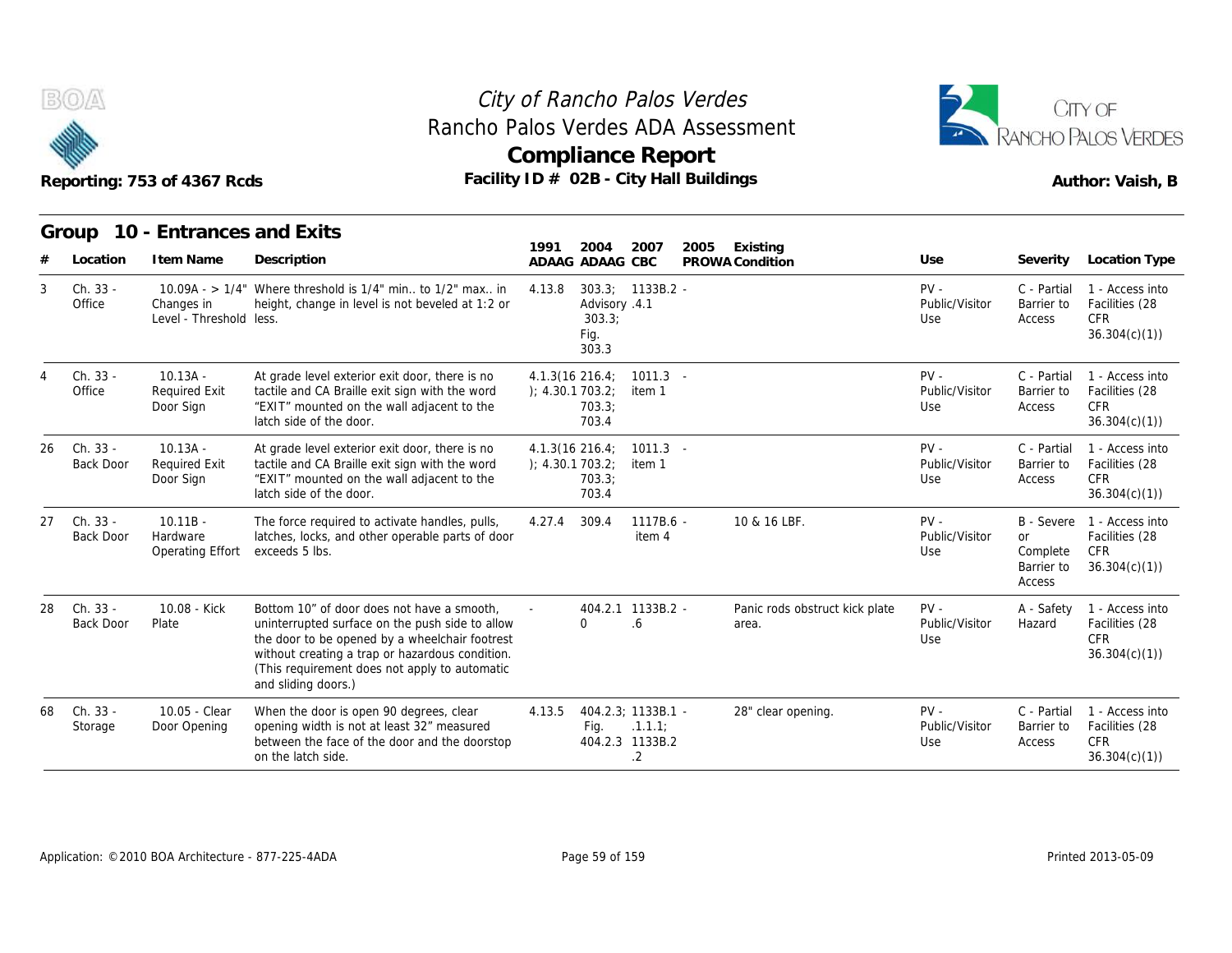



| Reporting: 753 of 4367 Rcds<br>10 - Entrances and Exits<br>Group |                                |                                                 | Facility ID # 02B - City Hall Buildings                                                                                                                                                                                                                                    |                                    | <b>Compliance Report</b>                 |                          |      |                                             |                                 | RANCHO PALOS VERDES<br>Author: Vaish, B                     |                                                                            |
|------------------------------------------------------------------|--------------------------------|-------------------------------------------------|----------------------------------------------------------------------------------------------------------------------------------------------------------------------------------------------------------------------------------------------------------------------------|------------------------------------|------------------------------------------|--------------------------|------|---------------------------------------------|---------------------------------|-------------------------------------------------------------|----------------------------------------------------------------------------|
|                                                                  |                                |                                                 |                                                                                                                                                                                                                                                                            | 1991                               | 2004                                     | 2007                     | 2005 | Existing                                    |                                 |                                                             |                                                                            |
|                                                                  | Location                       | I tem Name                                      | Description                                                                                                                                                                                                                                                                |                                    | ADAAG ADAAG CBC                          |                          |      | PROWA Condition                             | Use                             | Severity                                                    | Location Type                                                              |
| 69                                                               | Ch. 33 -<br>Storage            | 10.08 - Kick<br>Plate                           | Bottom 10" of door does not have a smooth,<br>uninterrupted surface on the push side to allow<br>the door to be opened by a wheelchair footrest<br>without creating a trap or hazardous condition.<br>(This requirement does not apply to automatic<br>and sliding doors.) |                                    | $\Omega$                                 | 404.2.1 1133B.2 -<br>6.6 |      | Door stops and latch at kick<br>plate area. | $PV -$<br>Public/Visitor<br>Use | A - Safety<br>Hazard                                        | 1 - Access into<br>Facilities (28<br><b>CFR</b><br>36.304(c)(1)            |
| 70                                                               | Ch. 33 -<br>Storage            | $10.09B -$<br>Threshold -<br>Height             | The threshold at doorway exceeds 1/2" in height. 4.13.8                                                                                                                                                                                                                    |                                    | Advisory .4.1<br>303.3:<br>Fig.<br>303.3 | $303.3$ ; $1133B.2$ -    |      | 1" change in level.                         | $PV -$<br>Public/Visitor<br>Use | C - Partial<br>Barrier to<br>Access                         | 1 - Access into<br>Facilities (28<br><b>CFR</b><br>36.304(c)(1)            |
| 73                                                               | Comm.<br>$Dev. -$<br>Entrance  | $10.13A -$<br><b>Required Exit</b><br>Door Sign | At grade level exterior exit door, there is no<br>tactile and CA Braille exit sign with the word<br>"EXIT" mounted on the wall adjacent to the<br>latch side of the door.                                                                                                  | 4.1.3(16 216.4;<br>); 4.30.1703.2; | 703.3;<br>703.4                          | $1011.3 -$<br>item 1     |      |                                             | $PV -$<br>Public/Visitor<br>Use | C - Partial<br>Barrier to<br>Access                         | 1 - Access into<br>Facilities (28<br><b>CFR</b><br>36.304(c)(1)            |
| 74                                                               | Comm.<br>$Dev. -$<br>Vestibule | <b>Building</b><br>Entrances and<br>Exits       | 10.16 - Other - See Additional Comments                                                                                                                                                                                                                                    |                                    |                                          |                          |      | Motorized door actuator not<br>functioning. | $PV -$<br>Public/Visitor<br>Use | C - Partial<br>Barrier to<br>Access                         | 1 - Access into<br>Facilities (28<br>CFR.<br>36.304(c)(1)                  |
| 75                                                               | Comm.<br>$Dev. -$<br>Vestibule | 10.11A - Door<br>Operating Effort               | The force required to operate door exceeds 5<br>Ibs. (Fire doors may have up to 15 lbs to achieve<br>positive latching).                                                                                                                                                   |                                    | 4.13.11 404.2.9 1133B.2 -                | .5                       |      | 6 LBF.                                      | $PV -$<br>Public/Visitor<br>Use | B - Severe<br><b>or</b><br>Complete<br>Barrier to<br>Access | 1 - Access into<br>Facilities (28<br><b>CFR</b><br>36.304(c)(1)            |
| 76                                                               | Comm.<br>$Dev. -$<br>Vestibule | $10.11B -$<br>Hardware<br>Operating Effort      | The force required to activate handles, pulls,<br>latches, locks, and other operable parts of door<br>exceeds 5 lbs.                                                                                                                                                       | 4.27.4                             | 309.4                                    | 1117B.6 -<br>item 4      |      | 15 LBF.                                     | $PV -$<br>Public/Visitor<br>Use | <b>or</b><br>Complete<br>Barrier to<br>Access               | B - Severe 1 - Access into<br>Facilities (28<br><b>CFR</b><br>36.304(c)(1) |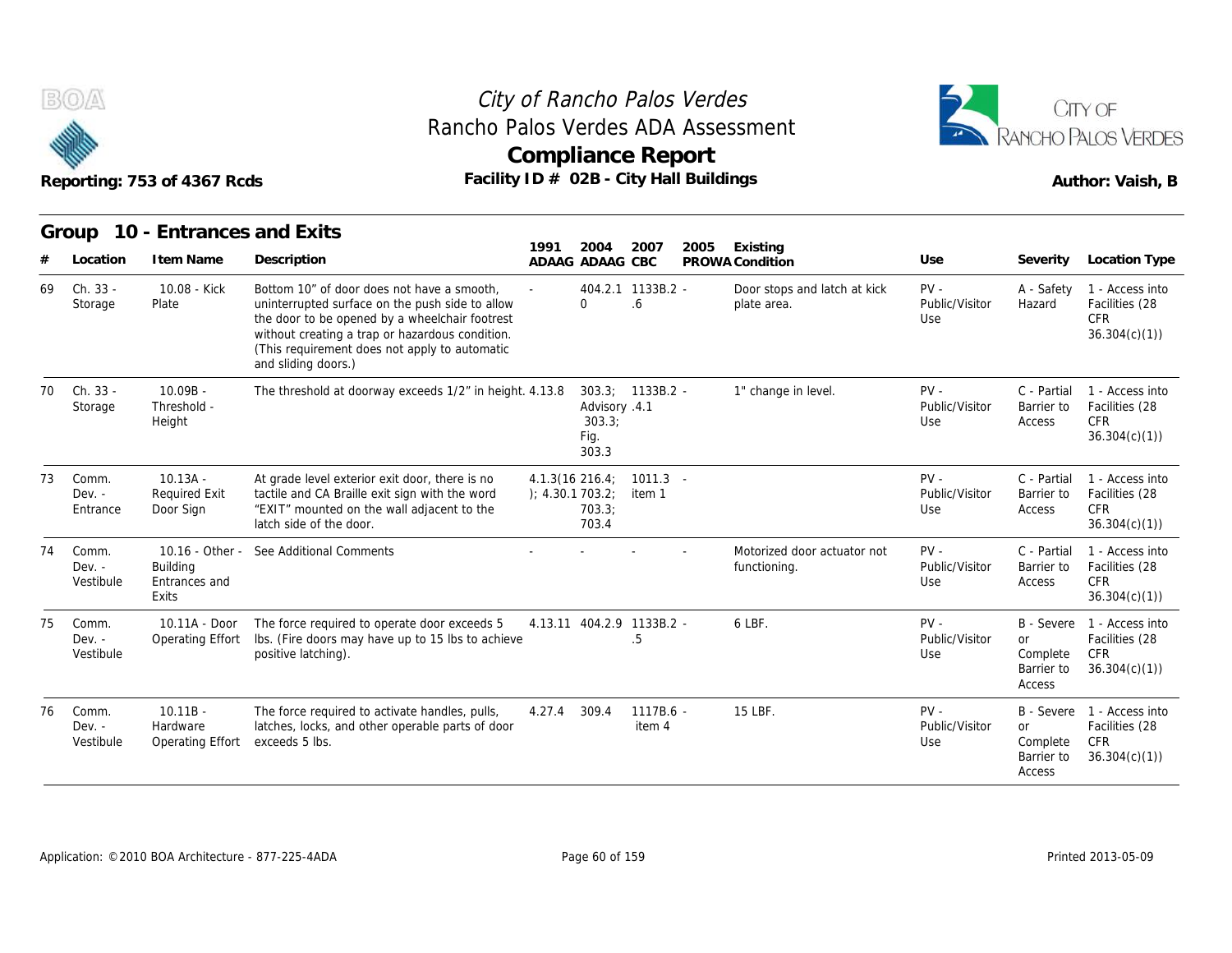



|     |                                  | Reporting: 753 of 4367 Rcds                       | Facility ID # 02B - City Hall Buildings                                                                                                                                                                                                                                    | <b>Compliance Report</b>           |                 |                         |      |                 |                                 |                                                             | Author: Vaish, B                                                |
|-----|----------------------------------|---------------------------------------------------|----------------------------------------------------------------------------------------------------------------------------------------------------------------------------------------------------------------------------------------------------------------------------|------------------------------------|-----------------|-------------------------|------|-----------------|---------------------------------|-------------------------------------------------------------|-----------------------------------------------------------------|
|     | Group                            | 10 - Entrances and Exits                          |                                                                                                                                                                                                                                                                            | 1991                               | 2004            | 2007                    | 2005 | Existing        |                                 |                                                             |                                                                 |
|     | Location                         | I tem Name                                        | Description                                                                                                                                                                                                                                                                |                                    | ADAAG ADAAG CBC |                         |      | PROWA Condition | Use                             | Severity                                                    | Location Type                                                   |
| 77  | Comm.<br>$Dev. -$<br>Vestibule   | 10.08 - Kick<br>Plate                             | Bottom 10" of door does not have a smooth,<br>uninterrupted surface on the push side to allow<br>the door to be opened by a wheelchair footrest<br>without creating a trap or hazardous condition.<br>(This requirement does not apply to automatic<br>and sliding doors.) |                                    | $\Omega$        | 404.2.1 1133B.2 -<br>.6 |      | Door stop.      | $PV -$<br>Public/Visitor<br>Use | A - Safety<br>Hazard                                        | 1 - Access into<br>Facilities (28<br><b>CFR</b><br>36.304(c)(1) |
|     | 195 Comm.<br>Dev. - Back<br>Door | $10.13A -$<br><b>Required Exit</b><br>Door Sign   | At grade level exterior exit door, there is no<br>tactile and CA Braille exit sign with the word<br>"EXIT" mounted on the wall adjacent to the<br>latch side of the door.                                                                                                  | 4.1.3(16.216.4)<br>); 4.30.1703.2; | 703.3;<br>703.4 | $1011.3 -$<br>item 1    |      |                 | EC - Employee<br>Common Use     | C - Partial<br>Barrier to<br>Access                         | 1 - Access into<br>Facilities (28<br><b>CFR</b><br>36.304(c)(1) |
| 196 | Comm.<br>Dev. - Back<br>Door     | 10.11A - Door<br>Operating Effort                 | The force required to operate door exceeds 5<br>Ibs. (Fire doors may have up to 15 lbs to achieve<br>positive latching).                                                                                                                                                   | 4.13.11 404.2.9 1133B.2 -          |                 | .5                      |      | 7 LBF.          | EC - Employee<br>Common Use     | <b>B</b> - Severe<br>or<br>Complete<br>Barrier to<br>Access | 1 - Access into<br>Facilities (28<br><b>CFR</b><br>36.304(c)(1) |
| 198 | Comm.<br>Dev. - Back<br>Door     | $10.11B -$<br>Hardware<br><b>Operating Effort</b> | The force required to activate handles, pulls,<br>latches, locks, and other operable parts of door<br>exceeds 5 lbs.                                                                                                                                                       | 4.27.4                             | 309.4           | 1117B.6 -<br>item 4     |      | 11 LBF.         | EC - Employee<br>Common Use     | B - Severe<br>or<br>Complete<br>Barrier to<br>Access        | 1 - Access into<br>Facilities (28<br><b>CFR</b><br>36.304(c)(1) |
| 199 | Comm.<br>Dev. - Back<br>Door     | 10.08 - Kick<br>Plate                             | Bottom 10" of door does not have a smooth.<br>uninterrupted surface on the push side to allow<br>the door to be opened by a wheelchair footrest<br>without creating a trap or hazardous condition.<br>(This requirement does not apply to automatic<br>and sliding doors.) |                                    | $\Omega$        | 404.2.1 1133B.2 -<br>.6 |      | Door stop.      | EC - Employee<br>Common Use     | A - Safety<br>Hazard                                        | 1 - Access into<br>Facilities (28<br><b>CFR</b><br>36.304(c)(1) |
| 200 | Comm.<br>Dev. - Back<br>Door     | $10.02 -$<br><b>Entrance Sign</b>                 | Accessible entrance is not identified by an ISA.                                                                                                                                                                                                                           | 28 CFR 216.6<br>35.163(<br>b)1     |                 | 1117B.5 -<br>.8.1.2     |      |                 | EC - Employee<br>Common Use     | C - Partial<br>Barrier to<br>Access                         | 1 - Access into<br>Facilities (28<br><b>CFR</b><br>36.304(c)(1) |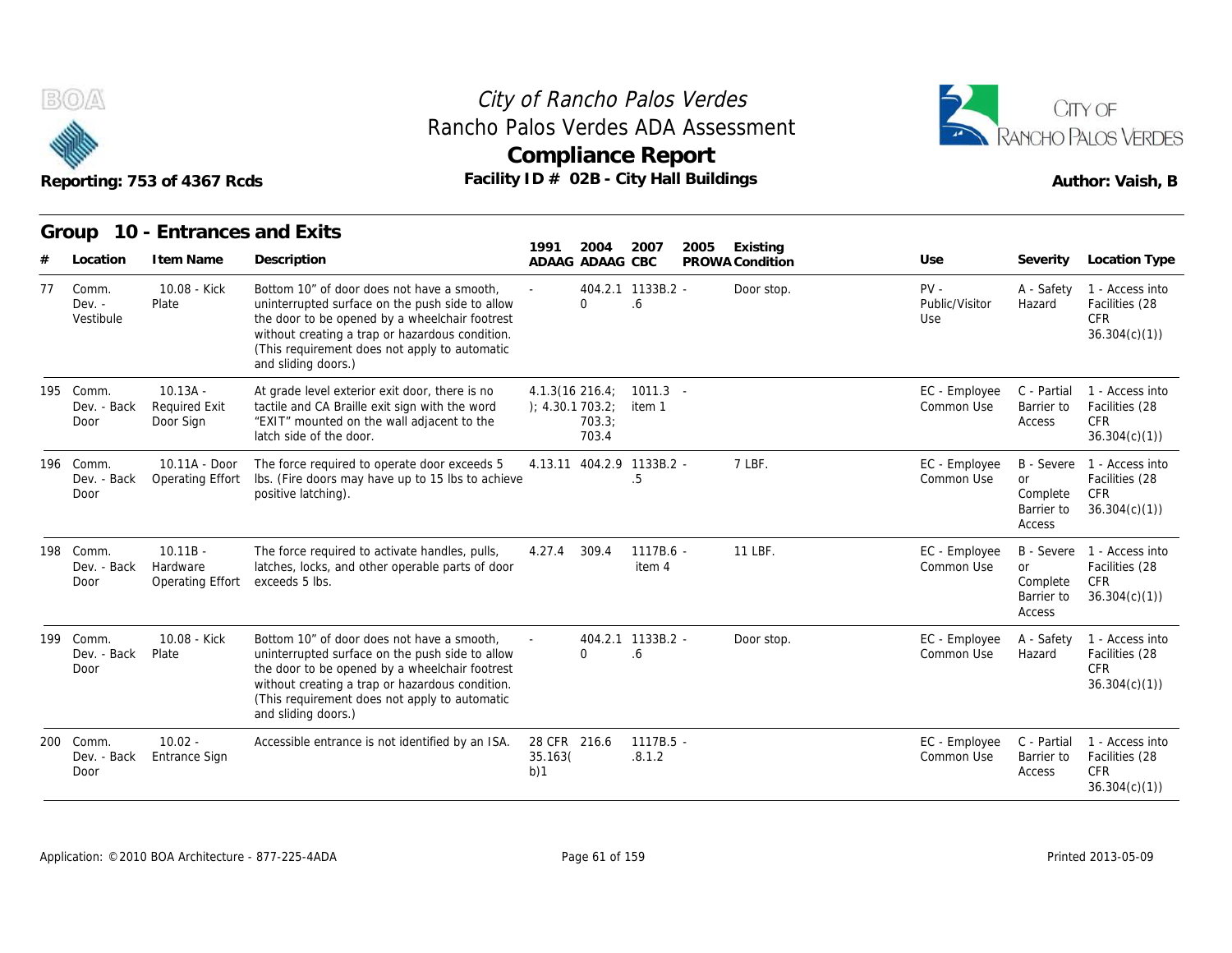



|     |                                                   | Reporting: 753 of 4367 Rcds                     | Rancho Palos Verdes ADA Assessment<br>Facility ID # 02B - City Hall Buildings                                                                                                                                                                                              | <b>Compliance Report</b>              |                            |                                 |      |                             |                             |                                        | RANCHO PALOS VERDES<br>Author: Vaish, B                                    |
|-----|---------------------------------------------------|-------------------------------------------------|----------------------------------------------------------------------------------------------------------------------------------------------------------------------------------------------------------------------------------------------------------------------------|---------------------------------------|----------------------------|---------------------------------|------|-----------------------------|-----------------------------|----------------------------------------|----------------------------------------------------------------------------|
|     | Group                                             | 10 - Entrances and Exits                        |                                                                                                                                                                                                                                                                            |                                       |                            |                                 |      |                             |                             |                                        |                                                                            |
|     | Location                                          | I tem Name                                      | Description                                                                                                                                                                                                                                                                | 1991                                  | 2004<br>ADAAG ADAAG CBC    | 2007                            | 2005 | Existing<br>PROWA Condition | Use                         | Severity                               | Location Type                                                              |
| 229 | Comm.<br>$Dev. -$<br>Conference<br><b>Rm</b>      | $10.13A -$<br><b>Required Exit</b><br>Door Sign | At grade level exterior exit door, there is no<br>tactile and CA Braille exit sign with the word<br>"EXIT" mounted on the wall adjacent to the<br>latch side of the door.                                                                                                  | $4.1.3(16\ 216.4)$<br>); 4.30.1703.2; | 703.3;<br>703.4            | $1011.3 -$<br>item 1            |      |                             | EC - Employee<br>Common Use | C - Partial<br>Barrier to<br>Access    | 1 - Access into<br>Facilities (28<br><b>CFR</b><br>36.304(c)(1)            |
|     | 230 Comm.<br>$Dev. -$<br>Conference<br>Rm         | $10.02 -$<br>Entrance Sign                      | Accessible entrance is not identified by an ISA.                                                                                                                                                                                                                           | 28 CFR 216.6<br>35.163(<br>b)1        |                            | $1117B.5 -$<br>.8.1.2           |      |                             | EC - Employee<br>Common Use | C - Partial<br>Barrier to<br>Access    | 1 - Access into<br>Facilities (28<br><b>CFR</b><br>36.304(c)(1)            |
| 231 | Comm.<br>$Dev. -$<br>Conference<br><b>Rm</b>      | $10.11B -$<br>Hardware<br>Operating Effort      | The force required to activate handles, pulls,<br>latches, locks, and other operable parts of door<br>exceeds 5 lbs.                                                                                                                                                       | 4.27.4                                | 309.4                      | $1117B.6 -$<br>item 4           |      | 16 LBF.                     | EC - Employee<br>Common Use | or<br>Complete<br>Barrier to<br>Access | B - Severe 1 - Access into<br>Facilities (28<br><b>CFR</b><br>36.304(c)(1) |
| 232 | Comm.<br>$Dev. -$<br>Conference<br>R <sub>m</sub> | 10.05 - Clear<br>Door Opening                   | When the door is open 90 degrees, clear<br>opening width is not at least 32" measured<br>between the face of the door and the doorstop<br>on the latch side.                                                                                                               | 4.13.5                                | 404.2.3; 1133B.1 -<br>Fig. | .1.1.1<br>404.2.3 1133B.2<br>.2 |      | 28" clear.                  | EC - Employee<br>Common Use | C - Partial<br>Barrier to<br>Access    | 1 - Access into<br>Facilities (28<br><b>CFR</b><br>36.304(c)(1)            |
| 233 | Comm.<br>$Dev. -$<br>Conference<br>Rm             | 10.08 - Kick<br>Plate                           | Bottom 10" of door does not have a smooth,<br>uninterrupted surface on the push side to allow<br>the door to be opened by a wheelchair footrest<br>without creating a trap or hazardous condition.<br>(This requirement does not apply to automatic<br>and sliding doors.) |                                       | $\Omega$                   | 404.2.1 1133B.2 -<br>.6         |      | Door stop.                  | EC - Employee<br>Common Use | A - Safety<br>Hazard                   | 1 - Access into<br>Facilities (28<br><b>CFR</b><br>36.304(c)(1)            |
|     | 236 Comm.<br>$Dev. -$<br>Conference<br><b>Rm</b>  | 10.08 - Kick<br>Plate                           | Bottom 10" of door does not have a smooth,<br>uninterrupted surface on the push side to allow<br>the door to be opened by a wheelchair footrest<br>without creating a trap or hazardous condition.<br>(This requirement does not apply to automatic<br>and sliding doors.) |                                       | $\Omega$                   | 404.2.1 1133B.2 -<br>.6         |      | Latch.                      | EC - Employee<br>Common Use | A - Safety<br>Hazard                   | 1 - Access into<br>Facilities (28<br><b>CFR</b><br>36.304(c)(1)            |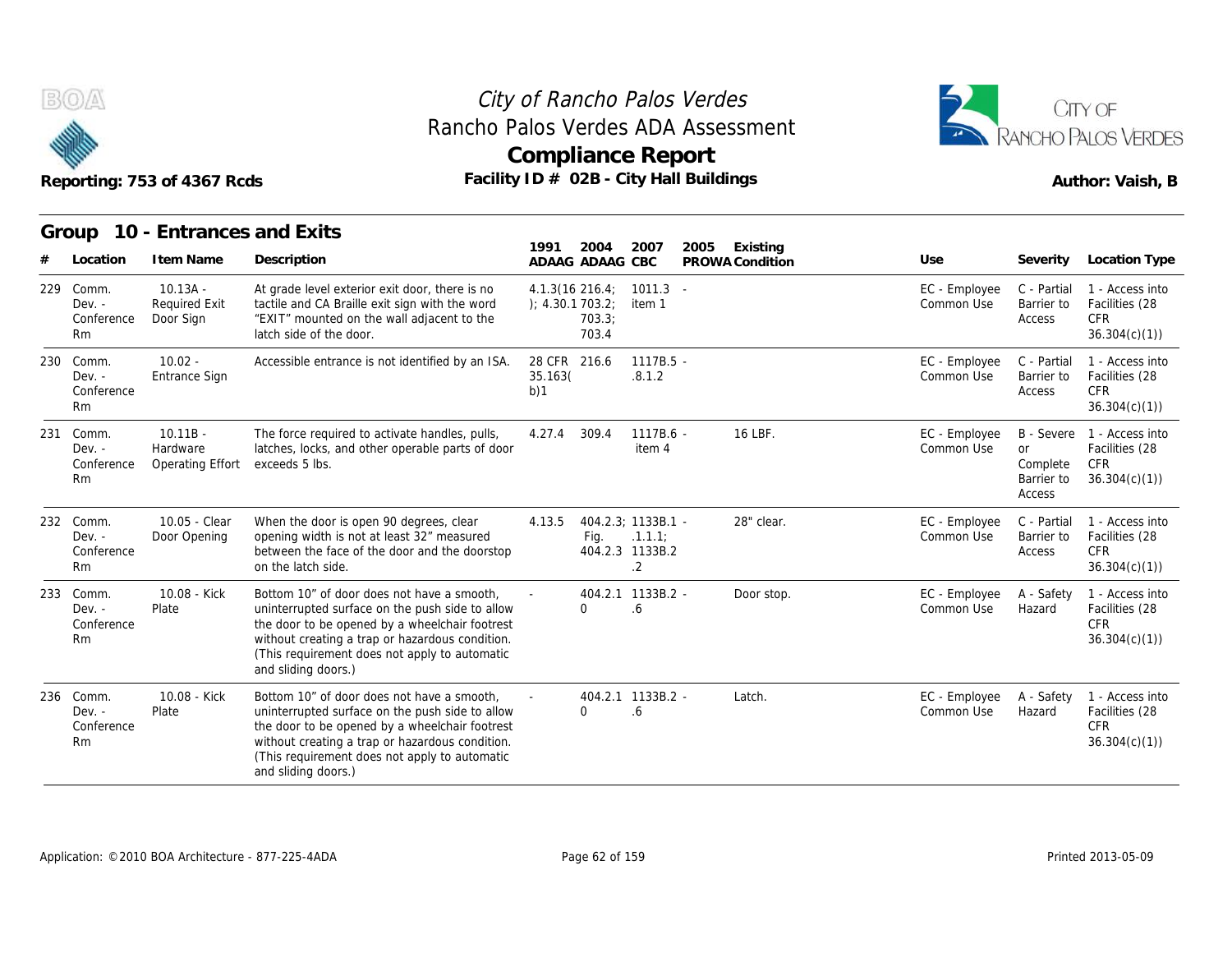



#### **Group 10 - Entrances and Exits**

| B(0)/2                                | Reporting: 753 of 4367 Rcds                |                                                                                                                                                                                                                                                                            |                                | <b>Compliance Report</b>             |                                                       | City of Rancho Palos Verdes<br>Rancho Palos Verdes ADA Assessment<br>Facility ID $#$ 02B - City Hall Buildings |                             |                                                      | CITY OF<br>ANCHO PALOS VERDES<br>Author: Vaish, B                          |
|---------------------------------------|--------------------------------------------|----------------------------------------------------------------------------------------------------------------------------------------------------------------------------------------------------------------------------------------------------------------------------|--------------------------------|--------------------------------------|-------------------------------------------------------|----------------------------------------------------------------------------------------------------------------|-----------------------------|------------------------------------------------------|----------------------------------------------------------------------------|
| Group<br>Location                     | 10 - Entrances and Exits<br>I tem Name     | Description                                                                                                                                                                                                                                                                | 1991                           | 2004<br>ADAAG ADAAG CBC              | 2007                                                  | 2005<br>Existing<br>PROWA Condition                                                                            | Use                         | Severity                                             | Location Type                                                              |
| 250 Comm.<br>Dev. - Copy<br>Rm        | $10.02 -$<br>Entrance Sign                 | Accessible entrance is not identified by an ISA.                                                                                                                                                                                                                           | 28 CFR 216.6<br>35.163(<br>b)1 |                                      | $1117B.5 -$<br>.8.1.2                                 |                                                                                                                | EC - Employee<br>Common Use | C - Partial<br>Barrier to<br>Access                  | 1 - Access into<br>Facilities (28<br><b>CFR</b><br>36.304(c)(1)            |
| 251 Comm.<br>Dev. - Copy<br><b>Rm</b> | 10.05 - Clear<br>Door Opening              | When the door is open 90 degrees, clear<br>opening width is not at least 32" measured<br>between the face of the door and the doorstop<br>on the latch side.                                                                                                               | 4.13.5                         | Fig.                                 | 404.2.3; 1133B.1 -<br>.1.1.1<br>404.2.3 1133B.2<br>.2 | 28" clear.                                                                                                     | EC - Employee<br>Common Use | C - Partial<br>Barrier to<br>Access                  | 1 - Access into<br>Facilities (28<br><b>CFR</b><br>36.304(c)(1)            |
| 253 Comm.<br>Dev. - Copy<br>Rm        | 10.08 - Kick<br>Plate                      | Bottom 10" of door does not have a smooth,<br>uninterrupted surface on the push side to allow<br>the door to be opened by a wheelchair footrest<br>without creating a trap or hazardous condition.<br>(This requirement does not apply to automatic<br>and sliding doors.) |                                | $\Omega$                             | 404.2.1 1133B.2 -<br>6.6                              | Door stop.                                                                                                     | EC - Employee<br>Common Use | A - Safety<br>Hazard                                 | 1 - Access into<br>Facilities (28<br><b>CFR</b><br>36.304(c)(1)            |
| 255 Comm.<br>Dev. - Copy<br>Rm        | 10.10 - Single-<br>Action Hardware         | Handles, locks, and latches or other operative<br>devices are not operable with one hand and<br>without tight grasping, pinching, or twisting of<br>the wrist. (U-shaped handles, levers, and<br>push/pull type mechanisms are acceptable<br>designs.)                     | 4.13.9                         | 404.2.7; .5.2<br>Advisory<br>404.2.7 | $309.4; 1133B.2 -$                                    | Thumb latch.                                                                                                   | EC - Employee<br>Common Use | B - Severe<br>or<br>Complete<br>Barrier to<br>Access | 1 - Access into<br>Facilities (28<br>CFR<br>36.304(c)(1)                   |
| 256 Comm.<br>Dev. - Copy<br><b>Rm</b> | $10.11B -$<br>Hardware<br>Operating Effort | The force required to activate handles, pulls,<br>latches, locks, and other operable parts of door<br>exceeds 5 lbs.                                                                                                                                                       | 4.27.4                         | 309.4                                | 1117B.6 -<br>item 4                                   | 6 LBF.                                                                                                         | EC - Employee<br>Common Use | <b>or</b><br>Complete<br>Barrier to<br>Access        | B - Severe 1 - Access into<br>Facilities (28<br><b>CFR</b><br>36.304(c)(1) |
| 257 Comm.<br>Dev. - Copy<br>Rm        | 10.11A - Door<br>Operating Effort          | The force required to operate door exceeds 5<br>Ibs. (Fire doors may have up to 15 lbs to achieve<br>positive latching).                                                                                                                                                   |                                | 4.13.11 404.2.9 1133B.2 -            | .5                                                    | 9 LBF.                                                                                                         | EC - Employee<br>Common Use | <b>or</b><br>Complete<br>Barrier to<br>Access        | B - Severe 1 - Access into<br>Facilities (28<br>CFR<br>36.304(c)(1)        |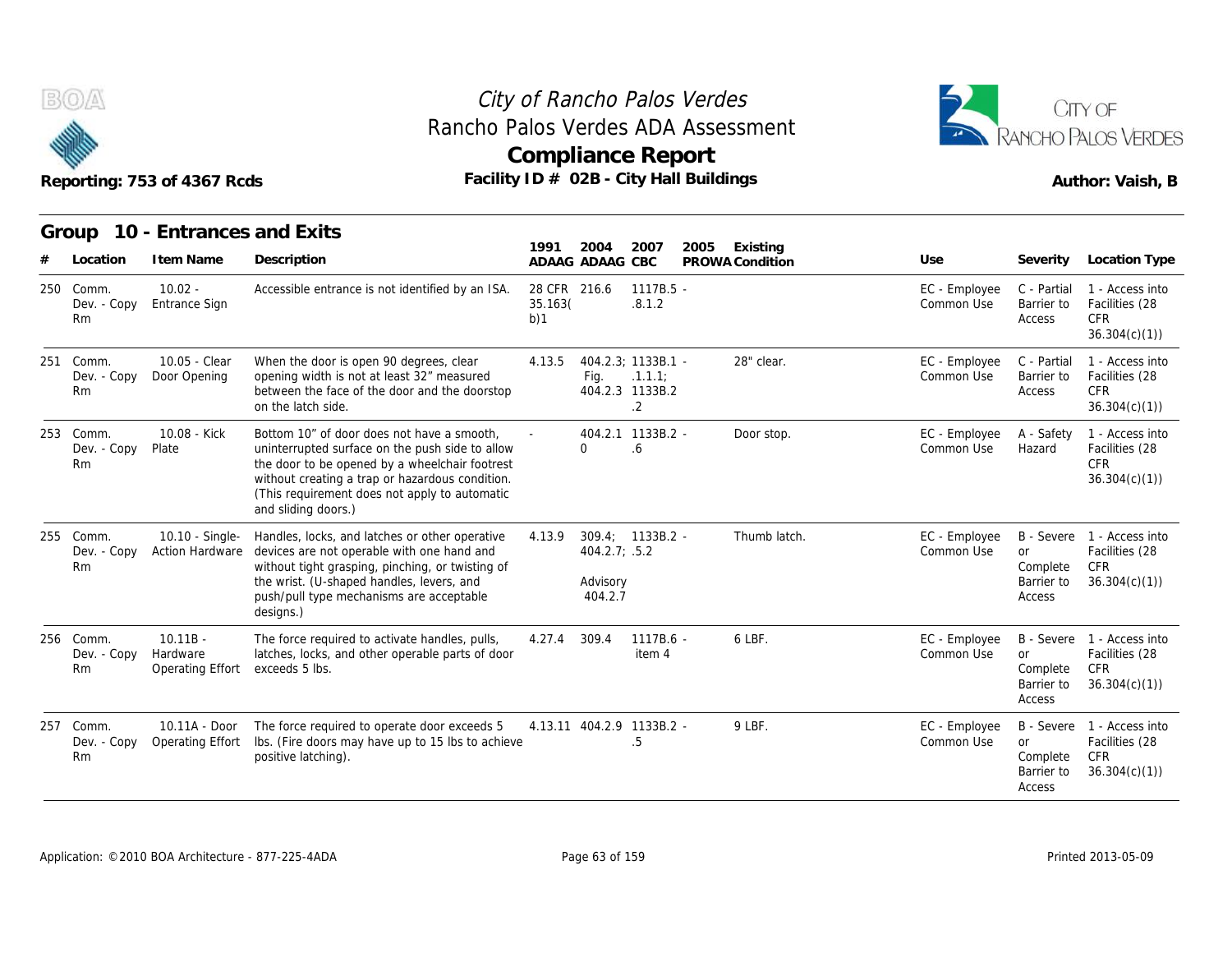



EC - Employee C - Partial Common Use Barrier to

Access

C - Partial 1 - Access into Barrier to Facilities (28

CFR 36.304(c)(1))

#### **Group 10 - Entrances and Exits Italy**<br> **Item Name Description**<br> **Item Name** Description<br> **IO.13A - At grade level exterior exit door, there is<br>
<b>IRequired Exit**<br> **Iterlie and CA Braille exit sign with the w 1991 ADAAG 2004 ADAAG CBC PROWA 2007 2005 Existing # Location Condition Use Severity Location Type** 10.13A - Required Exit Door Sign "EXIT" mounted on the wall adjacent to the At grade level exterior exit door, there is no tactile and CA Braille exit sign with the word latch side of the door. 4.1.3(16 ); 4.30.1 216.4; 1011.3 703.2; item 1 703.3; 703.4 BOA<br>
Reporting: 753 of 4<br>
Group 10 - Ent<br>
# Location Item I<br>
258 Comm. 10.13<br>
Dev. - Copy Require<br>
Rm Door S Dev. - Copy Rm Door Sign 10.10 - Single-Handles, locks, and latches or other operative Dev. - Copy Action Hardware devices are not operable with one hand and without tight grasping, pinching, or twisting of the wrist. (U-shaped handles, levers, and push/pull type mechanisms are acceptable 1991 2004 2007 20<br>
1991 2004 2007 20<br>
ADAAG ADAAG CBC PP<br>
4.1.3(16 216.4; 1011.3 -<br>
4.30.1 703.2; item 1<br>
703.3; 703.4<br>
4.13.9 309.4; 1133B.2 -<br>
404.2.7; .5.2 404.2.7; .5.2 Advisory 404.2.7 309.4; 1133B.2 - Pinching latch lock. Buildings<br>
2005 Existing<br>
PROWA Condition<br>
Lise Severity<br>
EC - Employee C - Partial<br>
Common Use Barrier to<br>
Access<br>
Pinching latch lock.<br>
EC - Employee B - Severe<br>
Common Use or<br>
Common Use or<br>
Common Use Severity<br>
Common Reporting: 753 of 4<br>
Group 10 - Ent<br>
# Location Item I<br>
258 Comm. 10.13<br>
Dev. - Copy Require<br>
Rm Door S<br>
260 Comm. 10.10<br>
Dev. - Copy Action<br>
Rm Rm without ADARG ADARG CE<br>
Accessible evel exterior exit door, there is no<br>  $4.1.3(16 \t216.4; 10 \t216.4; 10 \t216.4; 120 \t217"$  mounted on the wall adjacent to the<br>  $-703.3$ <br>
Handles, locks, and latches or other operative<br>  $-703.4$ <br>
H ADAAG CBC PROWA CONDITION<br>216.4; 1011.3 -<br>703.2; item 1<br>703.3;<br>309.4; 1133B.2 - Pinching latch<br>404.2.7; .5.2<br>Advisory<br>404.2.7<br>216.6 1117B.5 - .8.1.2 External Trem two<br>
258 Comm. 10.13A<br>
Dev. - Copy Required<br>
Rm Door Sig<br>
260 Comm. 10.10<br>
Dev. - Copy Action H<br>
Rm<br>
336 Admin. - 10.02<br>
East exit Entrance<br>
doors

|     |                                            |                                            | iqiuli siya vi tila yuvi .                                                                                                                                                                                                                             |                                | 700.4                                |                                 |                                       |                             |                                                                    | 30.304(6)(1)                                                    |
|-----|--------------------------------------------|--------------------------------------------|--------------------------------------------------------------------------------------------------------------------------------------------------------------------------------------------------------------------------------------------------------|--------------------------------|--------------------------------------|---------------------------------|---------------------------------------|-----------------------------|--------------------------------------------------------------------|-----------------------------------------------------------------|
|     | 260 Comm.<br>Dev. - Copy<br><b>Rm</b>      | 10.10 - Single-<br><b>Action Hardware</b>  | Handles, locks, and latches or other operative<br>devices are not operable with one hand and<br>without tight grasping, pinching, or twisting of<br>the wrist. (U-shaped handles, levers, and<br>push/pull type mechanisms are acceptable<br>designs.) | 4.13.9                         | 404.2.7; .5.2<br>Advisory<br>404.2.7 | 309.4; 1133B.2 -                | Pinching latch lock.                  | EC - Employee<br>Common Use | B - Severe<br><b>or</b><br>Complete<br>Barrier to<br>Access        | 1 - Access into<br>Facilities (28<br><b>CFR</b><br>36.304(c)(1) |
| 336 | Admin. -<br>East exit<br>doors             | $10.02 -$<br>Entrance Sign                 | Accessible entrance is not identified by an ISA.                                                                                                                                                                                                       | 28 CFR 216.6<br>35.163(<br>b)1 |                                      | $1117B.5 -$<br>.8.1.2           |                                       | GS - General<br>Student Use | C - Partial<br>Barrier to<br>Access                                | 1 - Access into<br>Facilities (28<br><b>CFR</b><br>36.304(c)(1) |
| 337 | Admin. -<br>East exit<br>doors             | $10.07A -$<br>Landing - Level<br>and Clear | Floor is not level (slope is greater than 2% in<br>some or all directions). OR Floor is not clear<br>within the required maneuvering space.                                                                                                            | 4.13.6;<br>Fig. 25             | 305;<br>404.2.4. .4                  | $1133B.2 -$                     | 3.0% @ threshold & 2.7% at<br>landing | GS - General<br>Student Use | C - Partial<br>Barrier to<br>Access                                | 1 - Access into<br>Facilities (28<br><b>CFR</b><br>36.304(c)(1) |
|     | 338 Admin. -<br>East exit<br>doors         | 10.11A - Door<br>Operating Effort          | The force required to operate door exceeds 5<br>Ibs. (Fire doors may have up to 15 lbs to achieve<br>positive latching).                                                                                                                               |                                |                                      | 4.13.11 404.2.9 1133B.2 -<br>.5 | 10 lbs.                               | GS - General<br>Student Use | <b>B</b> - Severe<br><b>or</b><br>Complete<br>Barrier to<br>Access | 1 - Access into<br>Facilities (28<br><b>CFR</b><br>36.304(c)(1) |
|     | 473 Admin. - S.<br>Stairwell Exit<br>Doors | $10.02 -$<br>Entrance Sign                 | Accessible entrance is not identified by an ISA.                                                                                                                                                                                                       | 28 CFR 216.6<br>35.163(<br>b)1 |                                      | $1117B.5 -$<br>.8.1.2           |                                       | EC - Employee<br>Common Use | C - Partial<br>Barrier to<br>Access                                | 1 - Access into<br>Facilities (28<br><b>CFR</b><br>36.304(c)(1) |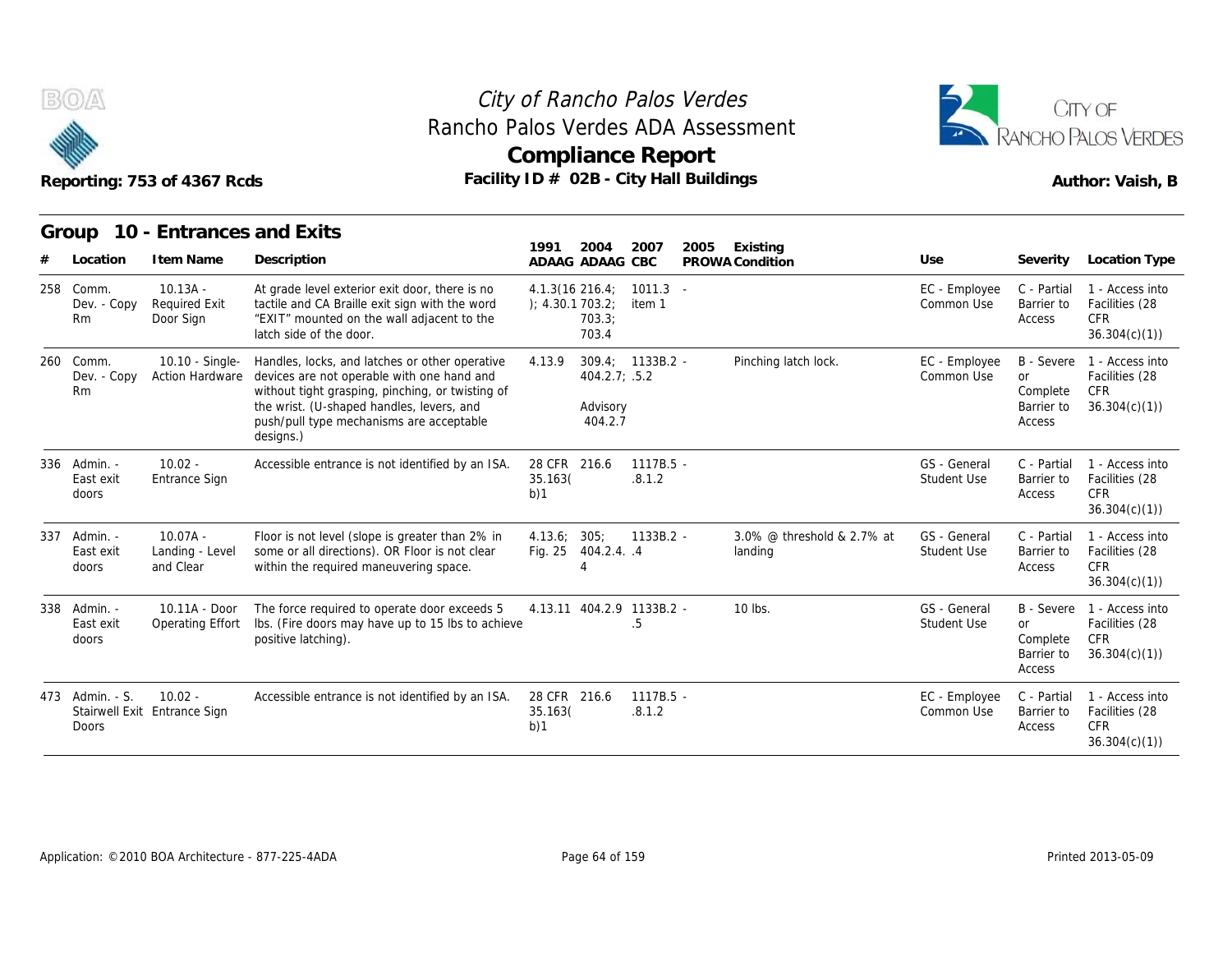



|     | B(0)                                                          | Reporting: 753 of 4367 Rcds                             | Rancho Palos Verdes ADA Assessment<br>Facility ID # 02B - City Hall Buildings                                                                                                                                                                         |                 |                                          | City of Rancho Palos Verdes<br><b>Compliance Report</b> |      |                                                                     |                             |           |                                                | CITY OF<br>RANCHO PALOS VERDES<br>Author: Vaish, B                  |
|-----|---------------------------------------------------------------|---------------------------------------------------------|-------------------------------------------------------------------------------------------------------------------------------------------------------------------------------------------------------------------------------------------------------|-----------------|------------------------------------------|---------------------------------------------------------|------|---------------------------------------------------------------------|-----------------------------|-----------|------------------------------------------------|---------------------------------------------------------------------|
|     |                                                               | Group 10 - Entrances and Exits                          |                                                                                                                                                                                                                                                       | 1991            | 2004                                     | 2007                                                    |      | Existing                                                            |                             |           |                                                |                                                                     |
|     | Location                                                      | I tem Name                                              | Description                                                                                                                                                                                                                                           | ADAAG ADAAG CBC |                                          |                                                         | 2005 | PROWA Condition                                                     | Use                         |           | Severity                                       | <b>Location Type</b>                                                |
|     | 475 Admin. - S.<br>Stairwell Exit Threshold -<br><b>Doors</b> | $10.09B -$<br>Height                                    | The threshold at doorway exceeds 1/2" in height. 4.13.8                                                                                                                                                                                               |                 | Advisory .4.1<br>303.3:<br>Fig.<br>303.3 | 303.3; 1133B.2 -                                        |      | 1 1/2" high                                                         | EC - Employee<br>Common Use |           | C - Partial<br>Barrier to<br>Access            | 1 - Access into<br>Facilities (28<br><b>CFR</b><br>36.304(c)(1)     |
|     | 476 Admin. - S.<br>Doors                                      | 10.11A - Door<br>Stairwell Exit Operating Effort        | The force required to operate door exceeds 5<br>Ibs. (Fire doors may have up to 15 lbs to achieve<br>positive latching).                                                                                                                              |                 |                                          | 4.13.11 404.2.9 1133B.2 -<br>.5                         |      | 8 Lb. x2                                                            | EC - Employee<br>Common Use | <b>or</b> | B - Severe<br>Complete<br>Barrier to<br>Access | 1 - Access into<br>Facilities (28<br>CFR<br>36.304(c)(1)            |
| 477 | Admin. - S.<br>Stairwell Exit Hardware<br>Doors               | $10.11B -$<br>Operating Effort                          | The force required to activate handles, pulls,<br>latches, locks, and other operable parts of door<br>exceeds 5 lbs.                                                                                                                                  | 4.27.4          | 309.4                                    | 1117B.6 -<br>item 4                                     |      | 8 Lb. x 2                                                           | EC - Employee<br>Common Use | or        | Complete<br>Barrier to<br>Access               | B - Severe 1 - Access into<br>Facilities (28<br>CFR<br>36.304(c)(1) |
|     | 478 Admin. - S.<br>Doors                                      | $10.13A -$<br>Stairwell Exit Required Exit<br>Door Sign | At grade level exterior exit door, there is no<br>tactile and CA Braille exit sign with the word<br>"EXIT" mounted on the wall adjacent to the<br>latch side of the door.                                                                             | ); 4.30.1703.2; | $4.1.3(16\ 216.4)$<br>703.3;<br>703.4    | $1011.3 -$<br>item 1                                    |      |                                                                     | EC - Employee<br>Common Use |           | C - Partial<br>Barrier to<br>Access            | 1 - Access into<br>Facilities (28<br><b>CFR</b><br>36.304(c)(1)     |
|     |                                                               |                                                         |                                                                                                                                                                                                                                                       |                 |                                          |                                                         |      | Number of Key Notes for Group 10 - Entrances and Exits:             |                             |           |                                                | 42                                                                  |
|     | Group                                                         |                                                         | 12A - Interior Accessible Route                                                                                                                                                                                                                       |                 |                                          |                                                         |      |                                                                     |                             |           |                                                |                                                                     |
|     | Location                                                      | I tem Name                                              | Description                                                                                                                                                                                                                                           | 1991            | 2004<br>ADAAG ADAAG CBC                  | 2007                                                    | 2005 | Existing<br>PROWA Condition                                         | Use                         |           | Severity                                       | <b>Location Type</b>                                                |
| 161 | Comm.<br>Dev. -<br>Cashier                                    |                                                         | 12A.03 - U-Turn Where the accessible route of travel makes a U- Fig. 7(b) 403.5.2; Fig 11B- -<br>turn around an obstacle which is less than 48"<br>wide, the pathway width does not increase to at<br>least 42" on the approaches or 48" in the turn. |                 | Fig.<br>403.5.2<br>(a)                   | 5E                                                      |      | Non-fixed furniture does not<br>provide adequate "U-Turn"<br>space. | EW - Employee<br>Work Area  |           | C - Partial<br>Barrier to<br>Access            | 2 - Program<br>Areas (28 CFR<br>36.304(c)(2)                        |

**Number of Key Notes for Group 12A - Interior Accessible Route: 1**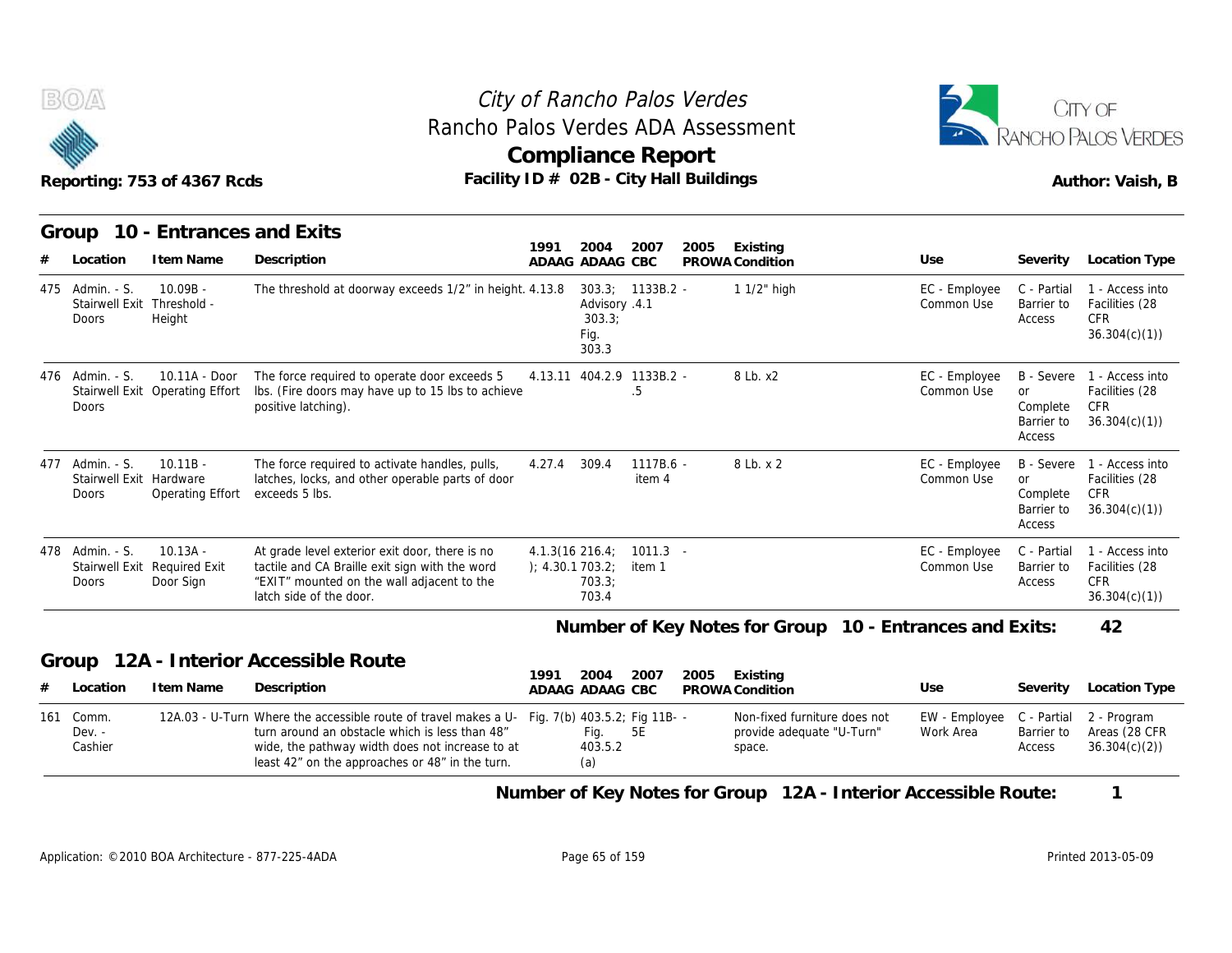



|    |                    | Reporting: 753 of 4367 Rcds         | Facility ID # 02B - City Hall Buildings                                                                                                                                                                                                                                                   | Compliance Report                                                |                         |                                                                                    |      |                                                |                                 |                                     | Author: Vaish, B                                                |
|----|--------------------|-------------------------------------|-------------------------------------------------------------------------------------------------------------------------------------------------------------------------------------------------------------------------------------------------------------------------------------------|------------------------------------------------------------------|-------------------------|------------------------------------------------------------------------------------|------|------------------------------------------------|---------------------------------|-------------------------------------|-----------------------------------------------------------------|
|    | Group<br>Location  | 14 - Rooms and Spaces<br>I tem Name | Description                                                                                                                                                                                                                                                                               | 1991                                                             | 2004<br>ADAAG ADAAG CBC | 2007                                                                               | 2005 | Existing<br>PROWA Condition                    | Use                             | Severity                            | Location Type                                                   |
|    | Ch. 33 -<br>Office | 14.31 - Head<br>Room                | Clear head room is at less than 80" within the<br>pedestrian circulation area, including the<br>accessible route of travel.                                                                                                                                                               | 4.4.2                                                            | 307.2:<br>Fig.<br>307.2 | $1133B.8 -$<br>.6.2                                                                |      | Door jamb at 77 3/4" AFF.                      | $PV -$<br>Public/Visitor<br>Use | A - Safety<br>Hazard                | 1 - Access into<br>Facilities (28<br><b>CFR</b><br>36.304(c)(1) |
| ጸ  | Ch. 33 -<br>Office | 14.32A - Reach<br>Range - Controls  | Controls, dispensers, and similar devices are not 4.1.3(13 -<br>between 9" and 54" AFF when the clear floor<br>space allows a parallel approach. OR They are<br>not between 15" and 48" AFF when the clear<br>floor space allows only a forward approach.                                 | $\cdot$<br>4.27.3;<br>4.2.5:<br>$4.2.6$ :<br>Fig. 5;<br>Fig. $6$ |                         | $1117B.6 -$<br>(3)<br>1118.5;<br>1118.6:<br>Fig.<br>$11B-5C$ :<br>Fig.<br>11B-5D   |      | Coat hook at 72" AFF.                          | $PV -$<br>Public/Visitor<br>Use | C - Partial<br>Barrier to<br>Access | 2 - Program<br>Areas (28 CFR<br>36.304(c)(2)                    |
| Q  | Ch. 33 -<br>Office | Range - Controls                    | 14.32A - Reach Controls, dispensers, and similar devices are not 4.1.3(13 -<br>between 9" and 54" AFF when the clear floor<br>space allows a parallel approach. OR They are<br>not between 15" and 48" AFF when the clear<br>floor space allows only a forward approach.                  | $\cdot$<br>4.27.3<br>4.2.5:<br>$4.2.6$ :<br>Fig. 5;<br>Fig. $6$  |                         | 1117B.6 -<br>$(3)$ ;<br>1118.5:<br>1118.6;<br>Fig.<br>$11B-5C$<br>Fig.<br>11B-5D   |      | Security alarm at 57 1/4" AFF.                 | $PV -$<br>Public/Visitor<br>Use | C - Partial<br>Barrier to<br>Access | 2 - Program<br>Areas (28 CFR<br>36.304(c)(2)                    |
| 10 | Ch. 33 -<br>Office |                                     | 14.32A - Reach Controls, dispensers, and similar devices are not 4.1.3(13 -<br>Range - Controls between 9" and 54" AFF when the clear floor<br>space allows a parallel approach. OR They are<br>not between 15" and 48" AFF when the clear<br>floor space allows only a forward approach. | $\cdot$<br>4.27.3<br>4.2.5:<br>$4.2.6$ ;<br>Fig. $5$ ;<br>Fig. 6 |                         | 1117B.6 -<br>$(3)$ ;<br>1118.5:<br>1118.6:<br>Fig.<br>$11B-5C$ ;<br>Fig.<br>11B-5D |      | 3 power outlets and 1 data port<br>at 12" AFF. | $PV -$<br>Public/Visitor<br>Use | C - Partial<br>Barrier to<br>Access | 2 - Program<br>Areas (28 CFR<br>36.304(c)(2)                    |
| 11 | Ch. 33 -<br>Office | 14.23B - Floor<br>Surface           | Accessible route surfaces are not stable, firm<br>and slip-resistant.                                                                                                                                                                                                                     | 4.5.1                                                            | Advisory<br>302.1       | $302.1$ ; $1124B.1$                                                                |      | Floor mat.                                     | $PV -$<br>Public/Visitor<br>Use | A - Safety<br>Hazard                | 2 - Program<br>Areas (28 CFR<br>36.304(c)(2)                    |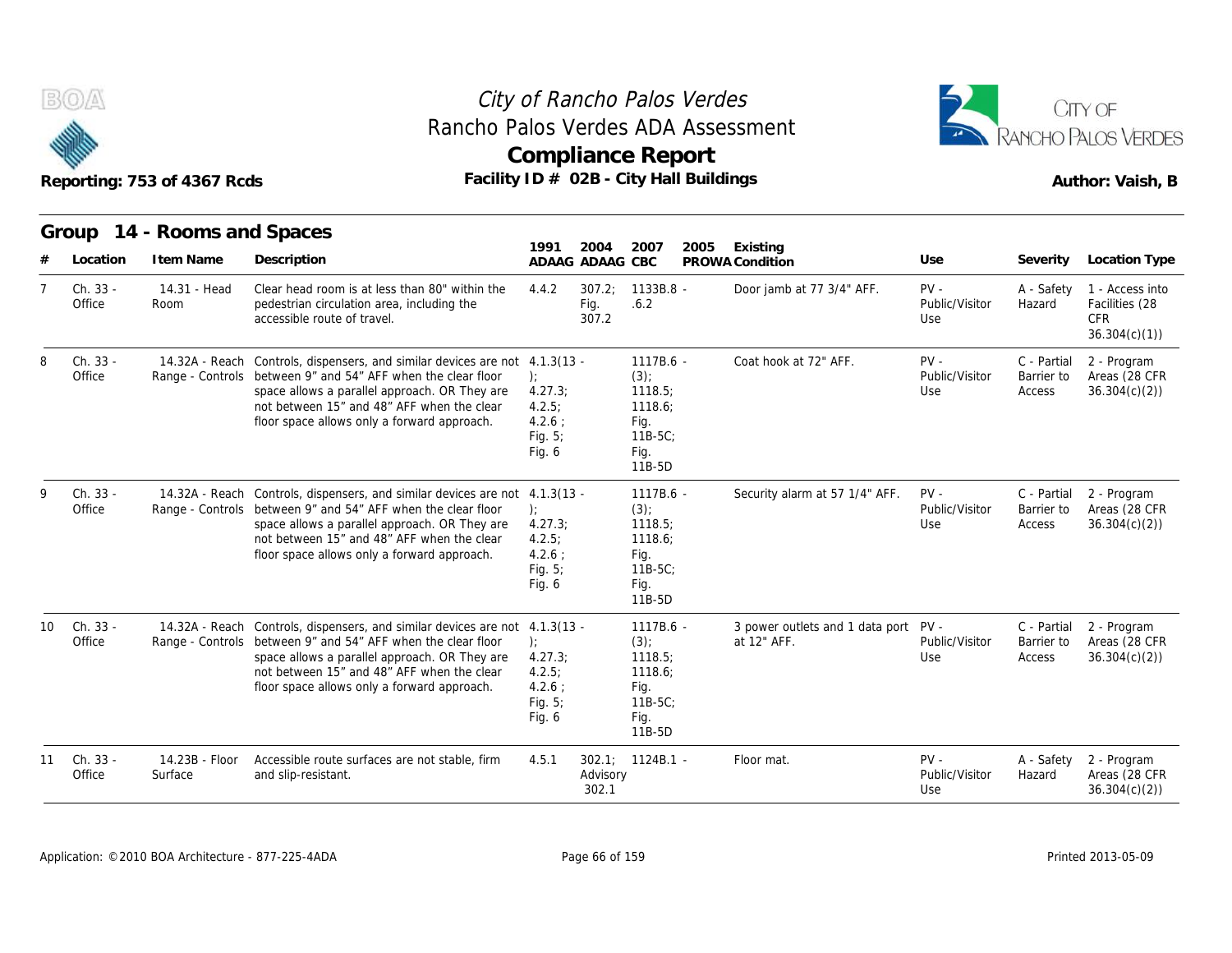



|                  |                              | Reporting: 753 of 4367 Rcds | Rancho Palos Verdes ADA Assessment<br>Facility ID # 02B - City Hall Buildings                                                                                                                                                                                                             | <b>Compliance Report</b>                                      |                            |                                                                                |      |                                                     |                                 |                                     | CITY OF<br>RANCHO PALOS VERDES<br>Author: Vaish, B |
|------------------|------------------------------|-----------------------------|-------------------------------------------------------------------------------------------------------------------------------------------------------------------------------------------------------------------------------------------------------------------------------------------|---------------------------------------------------------------|----------------------------|--------------------------------------------------------------------------------|------|-----------------------------------------------------|---------------------------------|-------------------------------------|----------------------------------------------------|
|                  |                              | Group 14 - Rooms and Spaces |                                                                                                                                                                                                                                                                                           | 1991                                                          | 2004                       | 2007                                                                           | 2005 | Existing                                            |                                 |                                     |                                                    |
|                  | Location                     | I tem Name                  | Description                                                                                                                                                                                                                                                                               |                                                               | ADAAG ADAAG CBC            |                                                                                |      | PROWA Condition                                     | Use                             | Severity                            | Location Type                                      |
| 12 <sup>12</sup> | Ch. 33 -<br>Back Room        | 14.31 - Head<br>Room        | Clear head room is at less than 80" within the<br>pedestrian circulation area, including the<br>accessible route of travel.                                                                                                                                                               | 4.4.2                                                         | 307.2:<br>Fig.<br>307.2    | $1133B.8 -$<br>.6.2                                                            |      | Door jamb at 79 1/2" AFF.                           | $PV -$<br>Public/Visitor<br>Use | A - Safety<br>Hazard                | 2 - Program<br>Areas (28 CFR<br>36.304(c)(2)       |
| 13               | Ch. 33 -<br>Back Room        | 14.23B - Floor<br>Surface   | Accessible route surfaces are not stable, firm<br>and slip-resistant.                                                                                                                                                                                                                     | 4.5.1                                                         | 302.1<br>Advisory<br>302.1 | $1124B.1 -$                                                                    |      | Mat.                                                | $PV -$<br>Public/Visitor<br>Use | A - Safety<br>Hazard                | 2 - Program<br>Areas (28 CFR<br>36.304(c)(2)       |
| 14               | Ch. 33 -<br><b>Back Room</b> |                             | 14.32A - Reach Controls, dispensers, and similar devices are not 4.1.3(13 -<br>Range - Controls between 9" and 54" AFF when the clear floor<br>space allows a parallel approach. OR They are<br>not between 15" and 48" AFF when the clear<br>floor space allows only a forward approach. | 4.27.3<br>4.2.5:<br>4.2.6:<br>Fig. $5$ ;<br>Fig. 6            |                            | $1117B.6 -$<br>(3)<br>1118.5:<br>1118.6;<br>Fig.<br>11B-5C;<br>Fig.<br>11B-5D  |      | 3 power outlets and 1 data port PV -<br>at 11" AFF. | Public/Visitor<br>Use           | C - Partial<br>Barrier to<br>Access | 2 - Program<br>Areas (28 CFR<br>36.304(c)(2)       |
| 15               | Ch. 33 -<br><b>Back Room</b> |                             | 14.32A - Reach Controls, dispensers, and similar devices are not 4.1.3(13 -<br>Range - Controls between 9" and 54" AFF when the clear floor<br>space allows a parallel approach. OR They are<br>not between 15" and 48" AFF when the clear<br>floor space allows only a forward approach. | $\cdot$<br>4.27.3<br>4.2.5:<br>4.2.6:<br>Fig. $5$ ;<br>Fig. 6 |                            | 1117B.6 -<br>$(3)$ ;<br>1118.5<br>1118.6:<br>Fig.<br>11B-5C;<br>Fig.<br>11B-5D |      | Coat hook at 69" AFF.                               | $PV -$<br>Public/Visitor<br>Use | C - Partial<br>Barrier to<br>Access | 2 - Program<br>Areas (28 CFR<br>36.304(c)(2)       |
| 19.              | Ch. 33 -<br>Sound Stage Room | 14.31 - Head                | Clear head room is at less than 80" within the<br>pedestrian circulation area, including the<br>accessible route of travel.                                                                                                                                                               | 4.4.2                                                         | 307.2:<br>Fig.<br>307.2    | 1133B.8 -<br>.6.2                                                              |      | Door jamb at 79 1/2" AFF.                           | $PV -$<br>Public/Visitor<br>Use | A - Safety<br>Hazard                | 2 - Program<br>Areas (28 CFR<br>36.304(c)(2)       |

| 19 | Ch. 33 -<br>Sound Stage Room | 14.31 - Head | Clear head room is at less than 80" within the<br>pedestrian circulation area, including the<br>accessible route of travel. | 4.4.2 | 307.2:<br>Fia.<br>307.2 | 1133B.8 -<br>.6.2 | Door jamb at 79 1/2" AFF. | $PV -$<br>Public/Visitor<br>Use | A - Safet<br>Hazard |
|----|------------------------------|--------------|-----------------------------------------------------------------------------------------------------------------------------|-------|-------------------------|-------------------|---------------------------|---------------------------------|---------------------|
|    |                              |              |                                                                                                                             |       |                         |                   |                           |                                 |                     |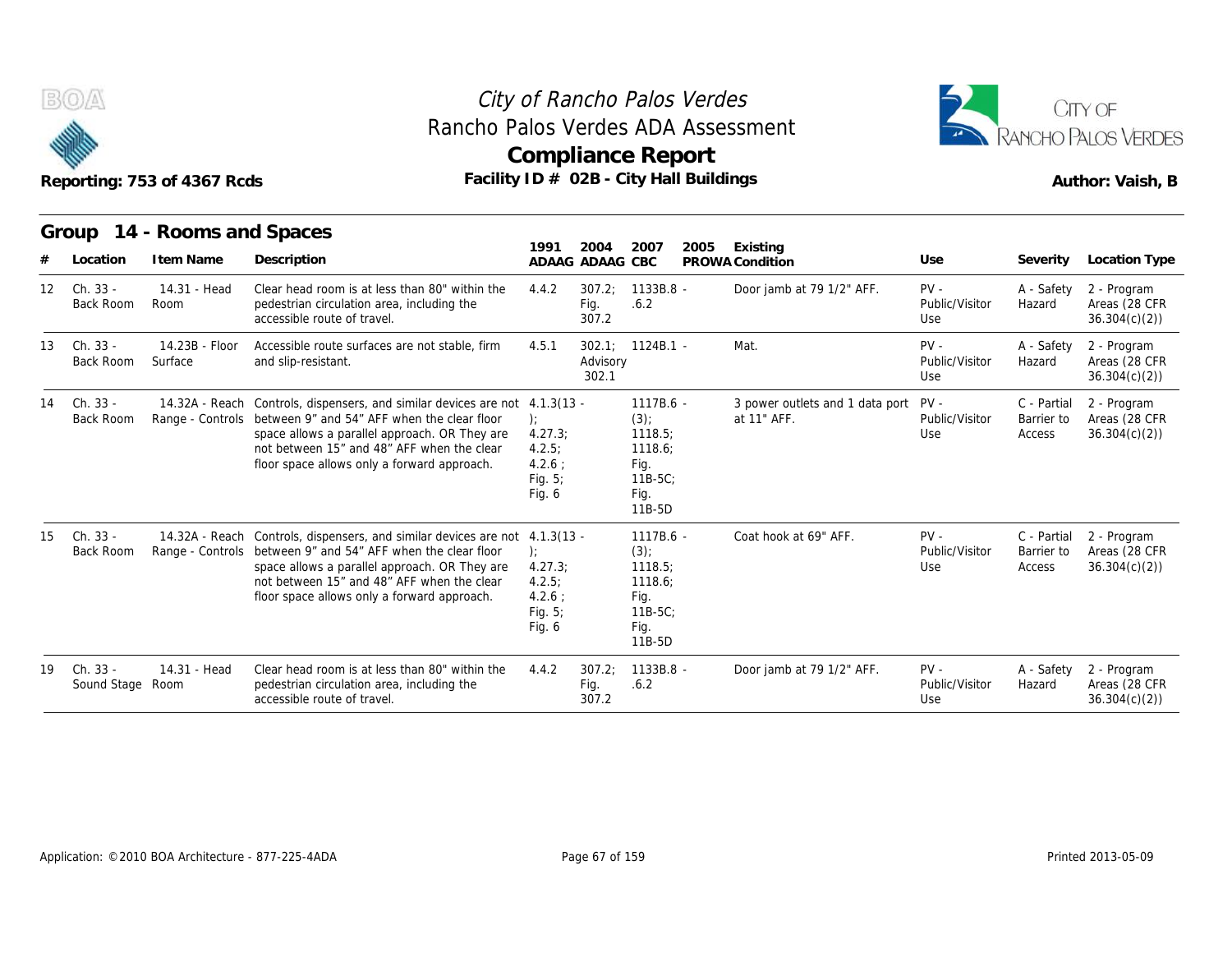



|    |                                 | Reporting: 753 of 4367 Rcds          | Facility ID # 02B - City Hall Buildings                                                                                                                                                                                                                                                   |                                                                    |                         | <b>Compliance Report</b>                                                         |      |                            |                                 |                                                             | RANCHO PALOS VERDES<br>Author: Vaish, B      |
|----|---------------------------------|--------------------------------------|-------------------------------------------------------------------------------------------------------------------------------------------------------------------------------------------------------------------------------------------------------------------------------------------|--------------------------------------------------------------------|-------------------------|----------------------------------------------------------------------------------|------|----------------------------|---------------------------------|-------------------------------------------------------------|----------------------------------------------|
|    |                                 | Group 14 - Rooms and Spaces          |                                                                                                                                                                                                                                                                                           | 1991                                                               | 2004                    | 2007                                                                             | 2005 | Existing                   |                                 |                                                             |                                              |
|    | Location                        | I tem Name                           | Description                                                                                                                                                                                                                                                                               |                                                                    | ADAAG ADAAG             | CBC                                                                              |      | PROWA Condition            | Use                             | Severity                                                    | Location Type                                |
| 20 | Ch. 33 -<br>Sound Stage         |                                      | 14.32A - Reach Controls, dispensers, and similar devices are not 4.1.3(13 -<br>Range - Controls between 9" and 54" AFF when the clear floor<br>space allows a parallel approach. OR They are<br>not between 15" and 48" AFF when the clear<br>floor space allows only a forward approach. | 4.27.3;<br>4.2.5:<br>4.2.6:<br>Fig. 5;<br>Fig. 6                   |                         | 1117B.6 -<br>$(3)$ ;<br>1118.5<br>1118.6;<br>Fig.<br>$11B-5C$<br>Fig.<br>11B-5D  |      | Thermostat at 62 1/2" AFF. | $PV -$<br>Public/Visitor<br>Use | C - Partial<br>Barrier to<br>Access                         | 2 - Program<br>Areas (28 CFR<br>36.304(c)(2) |
| 21 | Ch. 33 -<br>Sound Stage Surface | 14.23B - Floor                       | Accessible route surfaces are not stable, firm<br>and slip-resistant.                                                                                                                                                                                                                     | 4.5.1                                                              | Advisory<br>302.1       | $302.1$ ; $1124B.1$ -                                                            |      | Floor mat.                 | $PV -$<br>Public/Visitor<br>Use | A - Safety<br>Hazard                                        | 2 - Program<br>Areas (28 CFR<br>36.304(c)(2) |
| 25 | Ch. 33 -<br>Back Door           | $14.35 -$<br>Controls -<br>Operation | The controls are not accessible. (Accessible<br>controls shall be operable with one hand, and<br>without tight grasping, pinching, or twisting of<br>the wrist, and the force to operate the controls<br>shall be no greater than 5 lbs.)                                                 | 4.27.4                                                             | 309.4                   | 1117B.6 -<br>(4)                                                                 |      | Twist-type thermostat.     | $PV -$<br>Public/Visitor<br>Use | B - Severe<br><b>or</b><br>Complete<br>Barrier to<br>Access | 2 - Program<br>Areas (28 CFR<br>36.304(c)(2) |
| 30 | Ch. 33 -<br>Storage             | 14.31 - Head<br>Room                 | Clear head room is at less than 80" within the<br>pedestrian circulation area, including the<br>accessible route of travel.                                                                                                                                                               | 4.4.2                                                              | 307.2:<br>Fig.<br>307.2 | 1133B.8 -<br>.6.2                                                                |      | Door jamb at 79 7/8" AFF.  | $PV -$<br>Public/Visitor<br>Use | A - Safety<br>Hazard                                        | 2 - Program<br>Areas (28 CFR<br>36.304(c)(2) |
| 33 | Ch. 33 -<br>Control Room Room   | 14.31 - Head                         | Clear head room is at less than 80" within the<br>pedestrian circulation area, including the<br>accessible route of travel.                                                                                                                                                               | 4.4.2                                                              | 307.2;<br>Fig.<br>307.2 | $1133B.8 -$<br>.6.2                                                              |      | Door jamb at 79 1/4" AFF.  | $PV -$<br>Public/Visitor<br>Use | A - Safety<br>Hazard                                        | 2 - Program<br>Areas (28 CFR<br>36.304(c)(2) |
| 35 | Ch. 33 -                        | Control Room Range - Controls        | 14.32A - Reach Controls, dispensers, and similar devices are not 4.1.3(13 -<br>between 9" and 54" AFF when the clear floor<br>space allows a parallel approach. OR They are<br>not between 15" and 48" AFF when the clear<br>floor space allows only a forward approach.                  | $\cdot$<br>4.27.3<br>4.2.5:<br>$4.2.6$ :<br>Fig. $5$ ;<br>Fig. $6$ |                         | 1117B.6 -<br>$(3)$ ;<br>1118.5;<br>1118.6;<br>Fig.<br>$11B-5C$<br>Fig.<br>11B-5D |      | 6 power outlets at 6" AFF. | $PV -$<br>Public/Visitor<br>Use | C - Partial<br>Barrier to<br>Access                         | 2 - Program<br>Areas (28 CFR<br>36.304(c)(2) |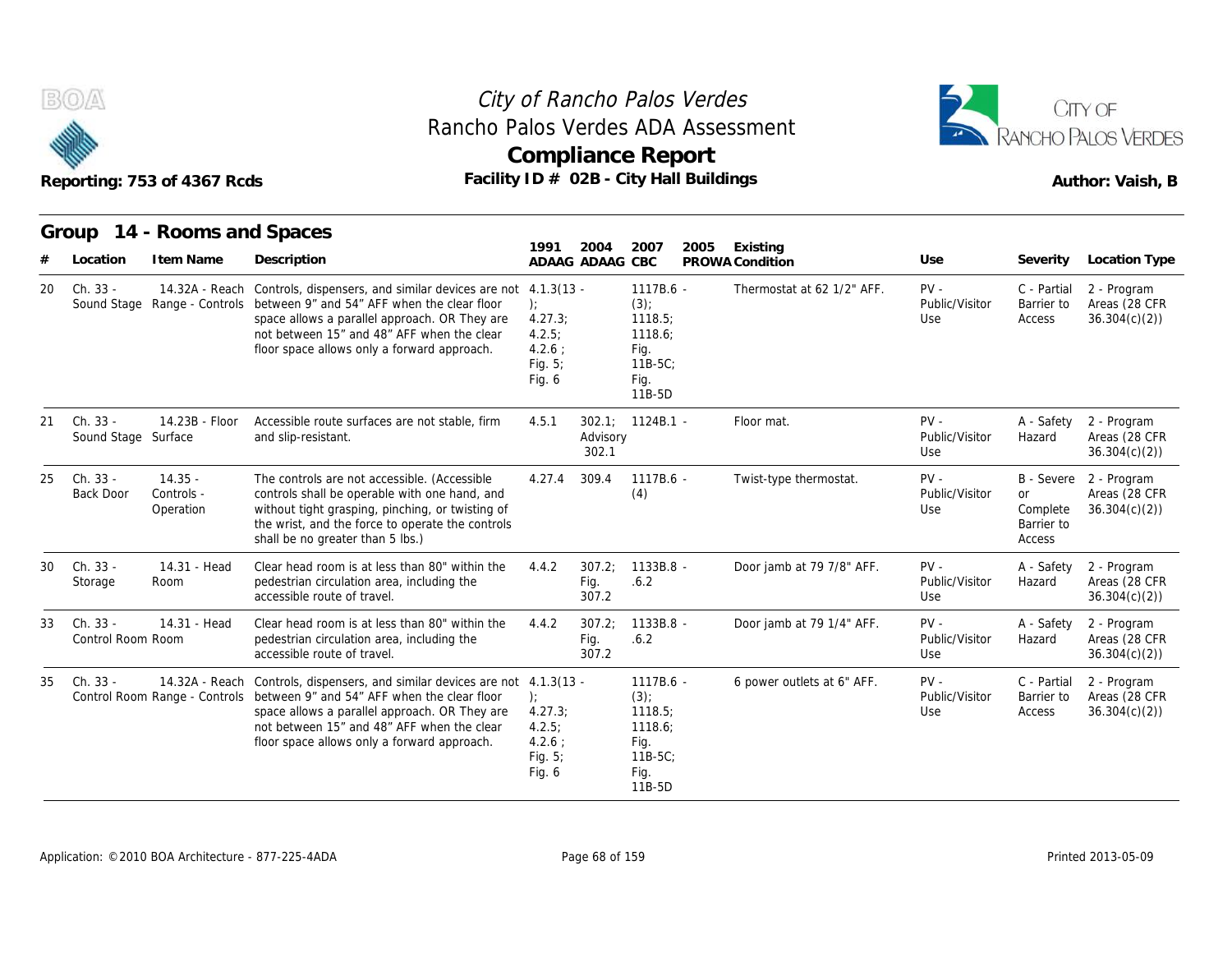



|    | Reporting: 753 of 4367 Rcds                               |                                                                                                                                                                                                                                                                                                        |                                                                   |                         | <b>Compliance Report</b><br>Facility ID # 02B - City Hall Buildings                |                                               |                                 |                                     | Author: Vaish, B                             |
|----|-----------------------------------------------------------|--------------------------------------------------------------------------------------------------------------------------------------------------------------------------------------------------------------------------------------------------------------------------------------------------------|-------------------------------------------------------------------|-------------------------|------------------------------------------------------------------------------------|-----------------------------------------------|---------------------------------|-------------------------------------|----------------------------------------------|
|    | Group 14 - Rooms and Spaces                               |                                                                                                                                                                                                                                                                                                        | 1991                                                              | 2004                    | 2007<br>2005                                                                       | Existing                                      |                                 |                                     |                                              |
|    | I tem Name<br>Location                                    | Description                                                                                                                                                                                                                                                                                            |                                                                   | ADAAG ADAAG CBC         |                                                                                    | PROWA Condition                               | Use                             | Severity                            | Location Type                                |
| 36 | Ch. 33 -<br>$14.21B - 36"$<br>Control Room Width Standard | The accessible route of travel is not at least 36"<br>wide where the occupancy load is $<$ 10. (For a<br>depth of 24" max, clear opening width may be $7(a)(b)$<br>reduced to 32" min) (Doorways are compliant<br>when the door, open 90 degrees, affords a clear<br>opening width of at least 32".)   | 4.3.3:<br>Fig.                                                    | Fig.<br>403.5.1         | 403.5.1: 1133B.3 -<br>$\cdot$ 1                                                    | 24" clearance due to non-fixed<br>furniture.  | $PV -$<br>Public/Visitor<br>Use | C - Partial<br>Barrier to<br>Access | 2 - Program<br>Areas (28 CFR<br>36.304(c)(2) |
| 37 | Ch. 33 -<br>14.32A - Reach                                | Controls, dispensers, and similar devices are not 4.1.3(13 -<br>Control Room Range - Controls between 9" and 54" AFF when the clear floor<br>space allows a parallel approach. OR They are<br>not between 15" and 48" AFF when the clear<br>floor space allows only a forward approach.                | $\cdot$<br>4.27.3;<br>4.2.5:<br>$4.2.6$ :<br>Fig. $5$ ;<br>Fig. 6 |                         | $1117B.6 -$<br>$(3)$ ;<br>1118.5;<br>1118.6:<br>Fig.<br>11B-5C:<br>Fig.<br>11B-5D  | 2 shelves at 57" AFF.                         | $PV -$<br>Public/Visitor<br>Use | C - Partial<br>Barrier to<br>Access | 2 - Program<br>Areas (28 CFR<br>36.304(c)(2) |
| 38 | Ch. 33 -                                                  | 14.32A - Reach Controls, dispensers, and similar devices are not 4.1.3(13 -<br>Control Room Range - Controls between 9" and 54" AFF when the clear floor<br>space allows a parallel approach. OR They are<br>not between 15" and 48" AFF when the clear<br>floor space allows only a forward approach. | $\cdot$<br>4.27.3;<br>4.2.5:<br>$4.2.6$ :<br>Fig. $5$ ;<br>Fig. 6 |                         | 1117B.6 -<br>$(3)$ ;<br>1118.5:<br>1118.6;<br>Fig.<br>$11B-5C$ :<br>Fig.<br>11B-5D | Observation window sill at 46<br>$1/2$ " AFF. | $PV -$<br>Public/Visitor<br>Use | C - Partial<br>Barrier to<br>Access | 2 - Program<br>Areas (28 CFR<br>36.304(c)(2) |
| 42 | Ch. 33 -                                                  | 14.32A - Reach Controls, dispensers, and similar devices are not 4.1.3(13 -<br>Control Room Range - Controls between 9" and 54" AFF when the clear floor<br>space allows a parallel approach. OR They are<br>not between 15" and 48" AFF when the clear<br>floor space allows only a forward approach. | ):<br>4.27.3;<br>4.2.5:<br>$4.2.6$ :<br>Fig. $5$ ;<br>Fig. 6      |                         | 1117B.6 -<br>(3)<br>1118.5:<br>1118.6;<br>Fig.<br>$11B-5C$ :<br>Fig.<br>11B-5D     | Coat hook at 63" AFF.                         | $PV -$<br>Public/Visitor<br>Use | C - Partial<br>Barrier to<br>Access | 2 - Program<br>Areas (28 CFR<br>36.304(c)(2) |
| 43 | Ch. 33 -<br>14.31 - Head<br>Control Room Room             | Clear head room is at less than 80" within the<br>pedestrian circulation area, including the<br>accessible route of travel.                                                                                                                                                                            | 4.4.2                                                             | 307.2:<br>Fig.<br>307.2 | 1133B.8 -<br>.6.2                                                                  | Door jamb at 79 3/4" AFF.                     | $PV -$<br>Public/Visitor<br>Use | A - Safety<br>Hazard                | 2 - Program<br>Areas (28 CFR<br>36.304(c)(2) |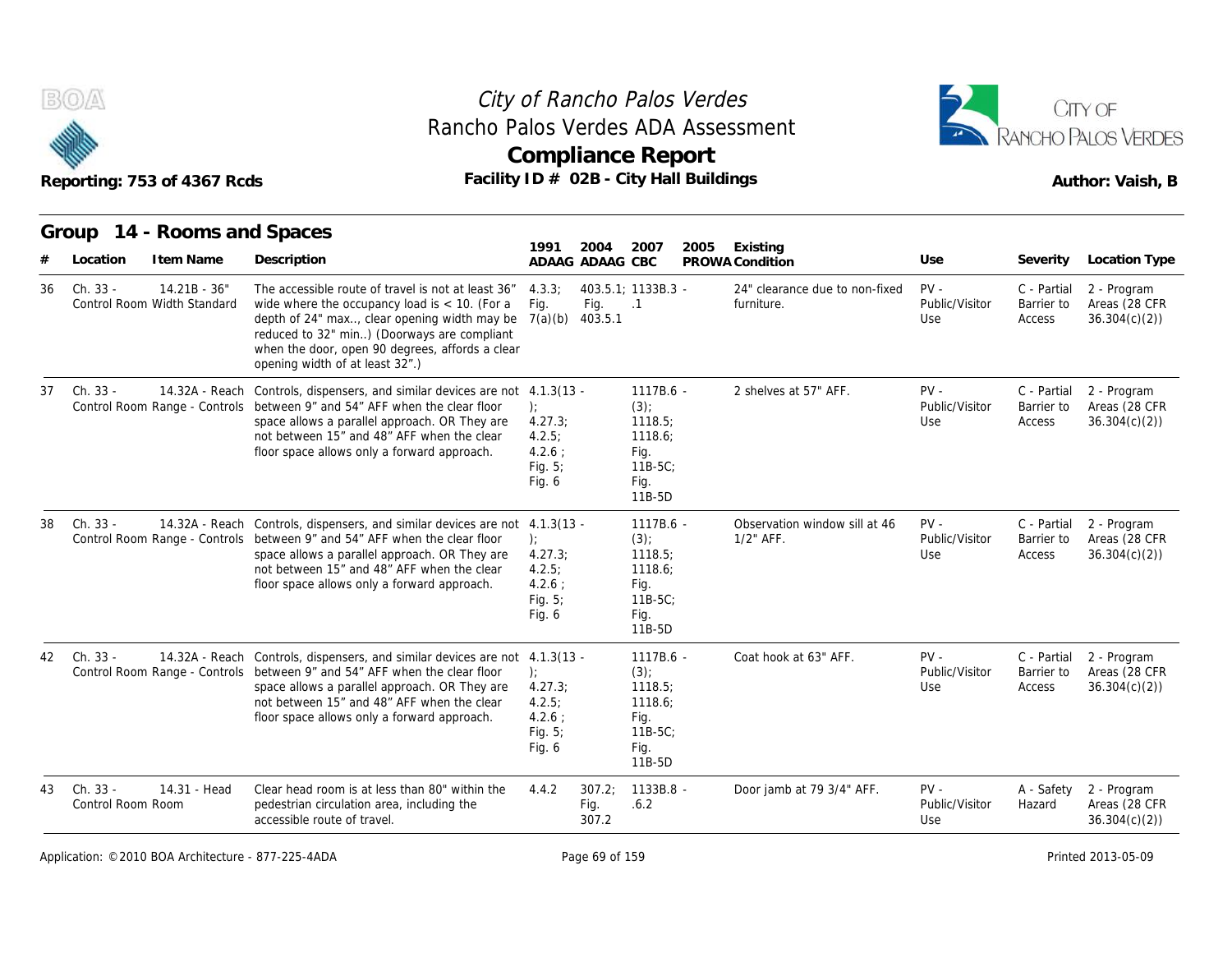



# Reporting: 753 of 4367 Rcds **Facility ID # 02B - City Hall Buildings** Reporting: 753 of 4367 Rcds Author: Vaish, B

|    | B(0)                                                  | Reporting: 753 of 4367 Rcds                        | Rancho Palos Verdes ADA Assessment                                                                                                                                                                                                                                                            |        |                         | City of Rancho Palos Verdes<br><b>Compliance Report</b><br>Facility ID $#$ 02B - City Hall Buildings |                                                               |                                 |                                               | CITY OF<br>RANCHO PALOS VERDES<br>Author: Vaish, B              |
|----|-------------------------------------------------------|----------------------------------------------------|-----------------------------------------------------------------------------------------------------------------------------------------------------------------------------------------------------------------------------------------------------------------------------------------------|--------|-------------------------|------------------------------------------------------------------------------------------------------|---------------------------------------------------------------|---------------------------------|-----------------------------------------------|-----------------------------------------------------------------|
|    | Group                                                 | 14 - Rooms and Spaces                              |                                                                                                                                                                                                                                                                                               |        |                         |                                                                                                      |                                                               |                                 |                                               |                                                                 |
|    | Location                                              | I tem Name                                         | Description                                                                                                                                                                                                                                                                                   | 1991   | 2004<br>ADAAG ADAAG CBC | 2007<br>2005                                                                                         | Existing<br>PROWA Condition                                   | Use                             | Severity                                      | <b>Location Type</b>                                            |
| 47 | Ch. 33 -<br>Restroom                                  | 14.31 - Head<br>Room                               | Clear head room is at less than 80" within the<br>pedestrian circulation area, including the<br>accessible route of travel.                                                                                                                                                                   | 4.4.2  | 307.2<br>Fig.<br>307.2  | 1133B.8 -<br>.6.2                                                                                    | Door jamb at 77" AFF & Closer<br>at 71" AFF.                  | $PV -$<br>Public/Visitor<br>Use | A - Safety<br>Hazard                          | 3 - Restroom<br>Facilities (28<br>CFR.<br>36.304(c)(3)          |
| 58 | Ch. 33 -<br>Restroom                                  | 14.30A - Wall-<br>Mounted<br>Protruding<br>Objects | Wall-mounted object(s) with leading edges<br>between 27 and 80" from the floor project more<br>than 4" into the pathway. (Wall mounted objects<br>with leading edges at or below 27" may project<br>any amount as long as the required clear width<br>of an accessible route is not reduced.) | 4.4.1  | 307.2:<br>Fig.<br>307.2 | $1133B.8 -$<br>.6.1                                                                                  | PTD protrudes 10" at 45" AFF.                                 | $PV -$<br>Public/Visitor<br>Use | A - Safety<br>Hazard                          | 3 - Restroom<br>Facilities (28<br><b>CFR</b><br>36.304(c)(3)    |
| 71 | Ch. 33 -<br>Storage                                   | 14.31 - Head<br>Room                               | Clear head room is at less than 80" within the<br>pedestrian circulation area, including the<br>accessible route of travel.                                                                                                                                                                   | 4.4.2  | 307.2<br>Fig.<br>307.2  | $1133B.8 -$<br>.6.2                                                                                  | Door jamb at 78 1/2" AFF.                                     | $PV -$<br>Public/Visitor<br>Use | A - Safety<br>Hazard                          | 1 - Access into<br>Facilities (28<br><b>CFR</b><br>36.304(c)(1) |
| 72 | Comm.<br>$Dev. -$<br>Entrance                         | 14.23B - Floor<br>Surface                          | Accessible route surfaces are not stable, firm<br>and slip-resistant.                                                                                                                                                                                                                         | 4.5.1  | Advisory<br>302.1       | $302.1: 1124B.1 -$                                                                                   | Unsecured floor mat.                                          | $PV -$<br>Public/Visitor<br>Use | A - Safety<br>Hazard                          | 2 - Program<br>Areas (28 CFR<br>36.304(c)(2)                    |
|    | 138 Comm.<br>$Dev. -$<br>Women's<br>Staff<br>Restroom | 14.30A - Wall-<br>Mounted<br>Protruding<br>Objects | Wall-mounted object(s) with leading edges<br>between 27 and 80" from the floor project more<br>than 4" into the pathway. (Wall mounted objects<br>with leading edges at or below 27" may project<br>any amount as long as the required clear width<br>of an accessible route is not reduced.) | 4.4.1  | 307.2;<br>Fig.<br>307.2 | 1133B.8 -<br>.6.1                                                                                    | Feminine napkin dispenser<br>protrudes 6 3/4" at 29 3/4" AFF. | $PV -$<br>Public/Visitor<br>Use | A - Safety<br>Hazard                          | 2 - Program<br>Areas (28 CFR<br>36.304(c)(2)                    |
|    | 141 Comm.<br>$Dev. -$<br>Planning<br>Dept. Counter    | 14.29C -<br>Counter - Knee<br>Space Depth          | Where seating for persons in wheelchairs is<br>provided at table or counter, knee space is less<br>than 19" deep.                                                                                                                                                                             | 4.32.3 | Fig.<br>306.3           | 306.3.2; 1122B.3 -<br>$\div$ Fig.<br>11B-13                                                          | 3/4" knee depth at employee<br>side.                          | $PV -$<br>Public/Visitor<br>Use | <b>or</b><br>Complete<br>Barrier to<br>Access | B - Severe 2 - Program<br>Areas (28 CFR<br>36.304(c)(2)         |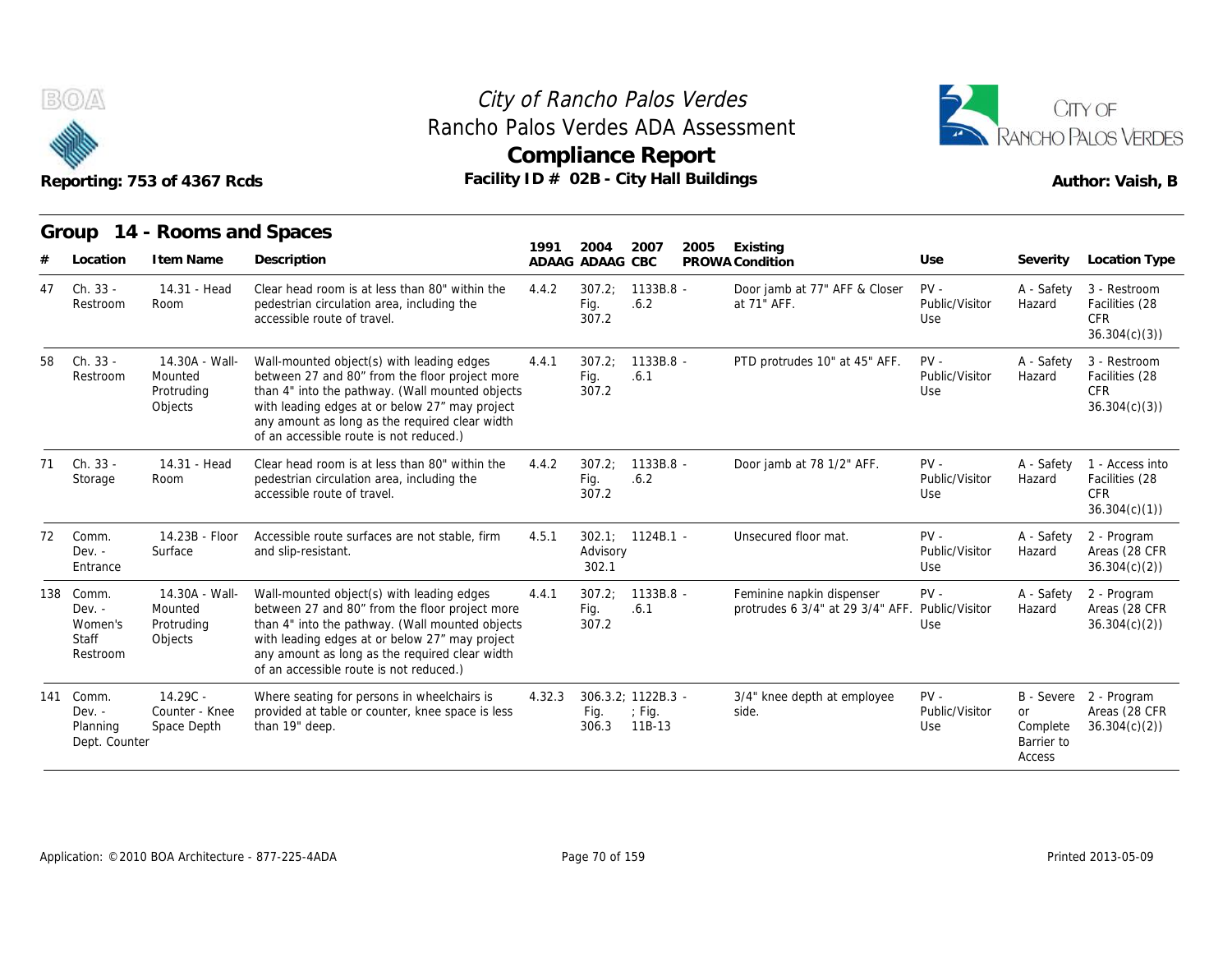



|     | Rancho Palos Verdes ADA Assessment<br>Facility ID # 02B - City Hall Buildings<br>Reporting: 753 of 4367 Rcds |                                              |                                                                                                                                                                                                                                                                                         |                                                            |                         | City of Rancho Palos Verdes<br><b>Compliance Report</b>                     |      |                                                    | CITY OF<br>RANCHO PALOS VERDES<br>Author: Vaish, B |                                                             |                                              |
|-----|--------------------------------------------------------------------------------------------------------------|----------------------------------------------|-----------------------------------------------------------------------------------------------------------------------------------------------------------------------------------------------------------------------------------------------------------------------------------------|------------------------------------------------------------|-------------------------|-----------------------------------------------------------------------------|------|----------------------------------------------------|----------------------------------------------------|-------------------------------------------------------------|----------------------------------------------|
|     | Group                                                                                                        | 14 - Rooms and Spaces                        |                                                                                                                                                                                                                                                                                         | 1991                                                       | 2004                    | 2007                                                                        | 2005 | Existing                                           |                                                    |                                                             |                                              |
|     | Location                                                                                                     | I tem Name                                   | Description                                                                                                                                                                                                                                                                             |                                                            | ADAAG ADAAG CBC         |                                                                             |      | PROWA Condition                                    | Use                                                | Severity                                                    | <b>Location Type</b>                         |
|     | 142 Comm.                                                                                                    | 14.32A - Reach                               | Controls, dispensers, and similar devices are not 4.1.3(13 -<br>Dev. - Lobby Range - Controls between 9" and 54" AFF when the clear floor<br>space allows a parallel approach. OR They are<br>not between 15" and 48" AFF when the clear<br>floor space allows only a forward approach. | $\cdot$<br>4.27.3;<br>4.2.5<br>4.2.6:<br>Fig. 5;<br>Fig. 6 |                         | 1117B.6 -<br>(3)<br>1118.5;<br>1118.6;<br>Fig.<br>11B-5C:<br>Fig.<br>11B-5D |      | Security pad at 59 1/2" AFF.                       | $PV -$<br>Public/Visitor<br>Use                    | C - Partial<br>Barrier to<br>Access                         | 2 - Program<br>Areas (28 CFR<br>36.304(c)(2) |
|     | 146 Comm.<br>Dev. - Office Room                                                                              | 14.31 - Head                                 | Clear head room is at less than 80" within the<br>pedestrian circulation area, including the<br>accessible route of travel.                                                                                                                                                             | 4.4.2                                                      | 307.2:<br>Fig.<br>307.2 | 1133B.8 -<br>.6.2                                                           |      | Door jamb at 76 3/4" AFF.                          | EC - Employee<br>Common Use                        | A - Safety<br>Hazard                                        | 2 - Program<br>Areas (28 CFR<br>36.304(c)(2) |
|     | 148 Comm.<br>Dev. - Office Surface                                                                           | 14.23B - Floor                               | Accessible route surfaces are not stable, firm<br>and slip-resistant.                                                                                                                                                                                                                   | 4.5.1                                                      | Advisory<br>302.1       | $302.1$ ; $1124B.1$ -                                                       |      | Floor mats.                                        | EW - Employee<br>Work Area                         | A - Safety<br>Hazard                                        | 2 - Program<br>Areas (28 CFR<br>36.304(c)(2) |
|     | 152 Comm.<br>$Dev. -$<br>Computer<br>Station                                                                 | $14.29A -$<br>Counter - Knee<br>Space Height | Where seating for persons in wheelchairs is<br>provided at table or counter, knee space is less<br>than 27" high.                                                                                                                                                                       | 4.32.3                                                     | Fig.<br>306.3           | 306.3.1: 1122B.3 -<br>$\div$ Fig.<br>11B-13                                 |      | 41 3/4" to top of counter at<br>computer stations. | EC - Employee<br>Common Use                        | <b>B</b> - Severe<br>or<br>Complete<br>Barrier to<br>Access | 2 - Program<br>Areas (28 CFR<br>36.304(c)(2) |
| 153 | Comm.<br>$Dev. -$<br>Computer<br>Station                                                                     | 14.23B - Floor<br>Surface                    | Accessible route surfaces are not stable, firm<br>and slip-resistant.                                                                                                                                                                                                                   | 4.5.1                                                      | Advisory<br>302.1       | $302.1: 1124B.1 -$                                                          |      | Floor mat.                                         | EC - Employee<br>Common Use                        | A - Safety<br>Hazard                                        | 2 - Program<br>Areas (28 CFR<br>36.304(c)(2) |
|     | 154 Comm.<br>Dev. - Open<br>Office                                                                           | $14.29C -$<br>Counter - Knee<br>Space Depth  | Where seating for persons in wheelchairs is<br>provided at table or counter, knee space is less<br>than 19" deep.                                                                                                                                                                       | 4.32.3                                                     | Fig.<br>306.3           | 306.3.2; 1122B.3 -<br>$\div$ Fig.<br>11B-13                                 |      | 1/2" knee depth at employee<br>side.               | EC - Employee<br>Common Use                        | B - Severe<br><b>or</b><br>Complete<br>Barrier to<br>Access | 2 - Program<br>Areas (28 CFR<br>36.304(c)(2) |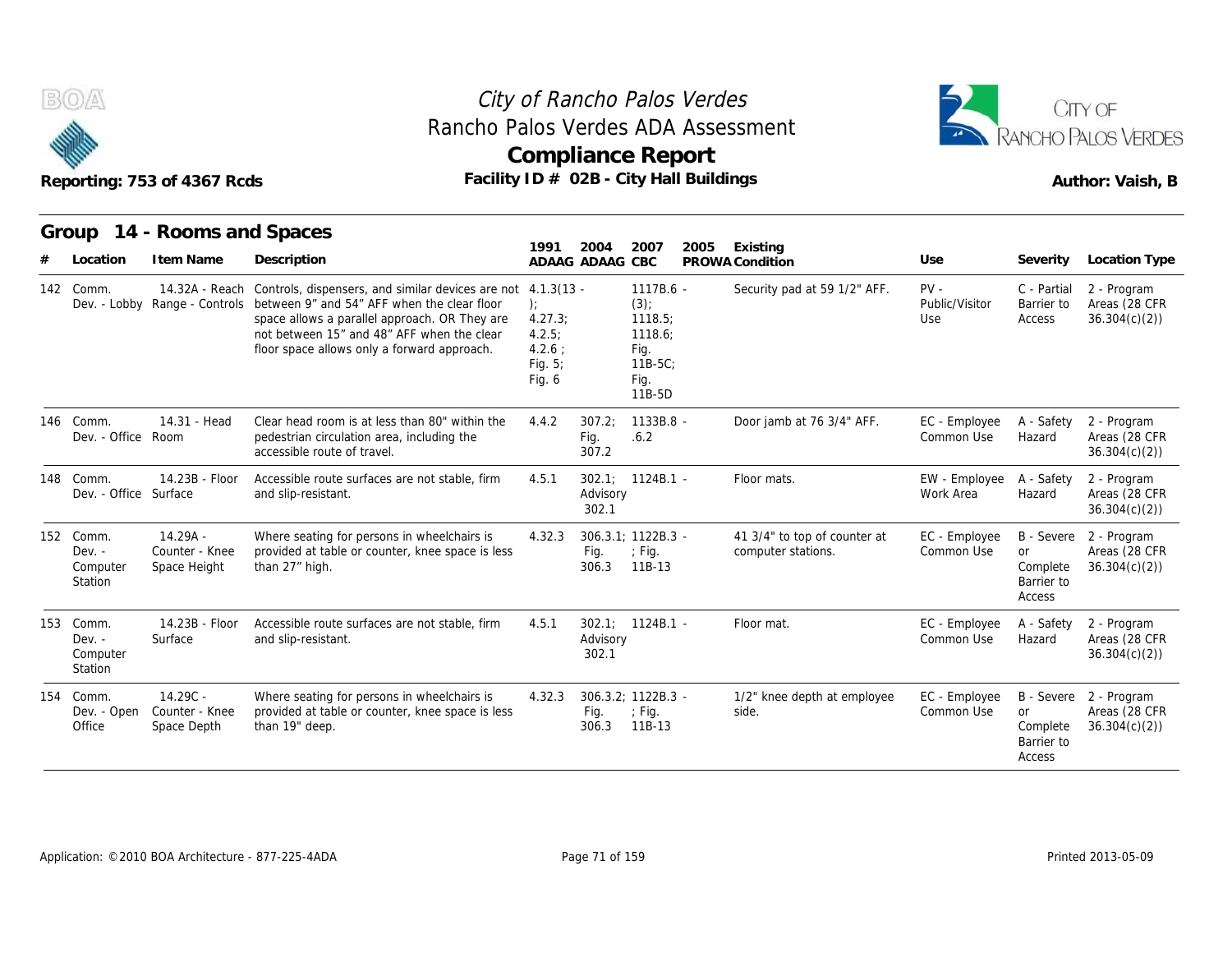



| Reporting: 753 of 4367 Rcds |                                            |                                     |                                                                                                                                                                                                                                                                                            |                                                                | <b>Compliance Report</b><br>Facility ID # 02B - City Hall Buildings |                                                                                  |      |                                        |                                        | Author: Vaish, B                    |                                              |  |  |
|-----------------------------|--------------------------------------------|-------------------------------------|--------------------------------------------------------------------------------------------------------------------------------------------------------------------------------------------------------------------------------------------------------------------------------------------|----------------------------------------------------------------|---------------------------------------------------------------------|----------------------------------------------------------------------------------|------|----------------------------------------|----------------------------------------|-------------------------------------|----------------------------------------------|--|--|
|                             | Group<br>Location                          | 14 - Rooms and Spaces<br>I tem Name | Description                                                                                                                                                                                                                                                                                | 1991                                                           | 2004<br>ADAAG ADAAG CBC                                             | 2007                                                                             | 2005 | Existing<br>PROWA Condition            | Use                                    | Severity                            | Location Type                                |  |  |
|                             | 155 Comm.<br>Dev. - Open<br>Office         | $14.21B - 36"$<br>Width Standard    | The accessible route of travel is not at least 36"<br>wide where the occupancy load is $<$ 10. (For a<br>depth of 24" max, clear opening width may be<br>reduced to 32" min) (Doorways are compliant<br>when the door, open 90 degrees, affords a clear<br>opening width of at least 32".) | 4.3.3:<br>Fig.<br>7(a)(b)                                      | Fig.<br>403.5.1                                                     | 403.5.1; 1133B.3 -<br>$\cdot$ 1                                                  |      | 35 1/2" non-fixed furniture.           | EW - Employee C - Partial<br>Work Area | Barrier to<br>Access                | 2 - Program<br>Areas (28 CFR<br>36.304(c)(2) |  |  |
|                             | 156 Comm.<br>Dev. - Open Surface<br>Office | 14.23B - Floor                      | Accessible route surfaces are not stable, firm<br>and slip-resistant.                                                                                                                                                                                                                      | 4.5.1                                                          | Advisory<br>302.1                                                   | $302.1$ ; $1124B.1$ -                                                            |      | Floor mat.                             | EW - Employee A - Safety<br>Work Area  | Hazard                              | 2 - Program<br>Areas (28 CFR<br>36.304(c)(2) |  |  |
|                             | 163 Comm.<br>Dev. - Open<br>Office         | 14.23B - Floor<br>Surface           | Accessible route surfaces are not stable, firm<br>and slip-resistant.                                                                                                                                                                                                                      | 4.5.1                                                          | Advisory<br>302.1                                                   | $302.1: 1124B.1 -$                                                               |      | Floor mat.                             | EW - Employee A - Safety<br>Work Area  | Hazard                              | 2 - Program<br>Areas (28 CFR<br>36.304(c)(2) |  |  |
| 164                         | Comm.<br>$Dev. -$<br>Hallway               | 14.32A - Reach                      | Controls, dispensers, and similar devices are not 4.1.3(13 -<br>Range - Controls between 9" and 54" AFF when the clear floor<br>space allows a parallel approach. OR They are<br>not between 15" and 48" AFF when the clear<br>floor space allows only a forward approach.                 | ):<br>4.27.3;<br>4.2.5:<br>$4.2.6$ :<br>Fig. $5$ ;<br>Fig. 6   |                                                                     | 1117B.6 -<br>(3)<br>1118.5:<br>1118.6:<br>Fig.<br>$11B-5C$ :<br>Fig.<br>11B-5D   |      | Key lockbox at 58" AFF.                | EW - Employee<br>Work Area             | C - Partial<br>Barrier to<br>Access | 2 - Program<br>Areas (28 CFR<br>36.304(c)(2) |  |  |
|                             | 168 Comm.<br>Dev. - Office Surface         | 14.23B - Floor                      | Accessible route surfaces are not stable, firm<br>and slip-resistant.                                                                                                                                                                                                                      | 4.5.1                                                          | Advisory<br>302.1                                                   | $302.1$ ; $1124B.1$ -                                                            |      | Floor mat.                             | EW - Employee A - Safety<br>Work Area  | Hazard                              | 2 - Program<br>Areas (28 CFR<br>36.304(c)(2) |  |  |
|                             | 170 Comm.                                  | Dev. - Office Range - Controls      | 14.32A - Reach Controls, dispensers, and similar devices are not 4.1.3(13 -<br>between 9" and 54" AFF when the clear floor<br>space allows a parallel approach. OR They are<br>not between 15" and 48" AFF when the clear<br>floor space allows only a forward approach.                   | $\cdot$<br>4.27.3;<br>4.2.5:<br>$4.2.6$ ;<br>Fig. 5;<br>Fig. 6 |                                                                     | 1117B.6 -<br>$(3)$ ;<br>1118.5:<br>1118.6;<br>Fig.<br>$11B-5C$<br>Fig.<br>11B-5D |      | Power outlets at less than 15"<br>AFF. | EC - Employee<br>Common Use            | C - Partial<br>Barrier to<br>Access | 2 - Program<br>Areas (28 CFR<br>36.304(c)(2) |  |  |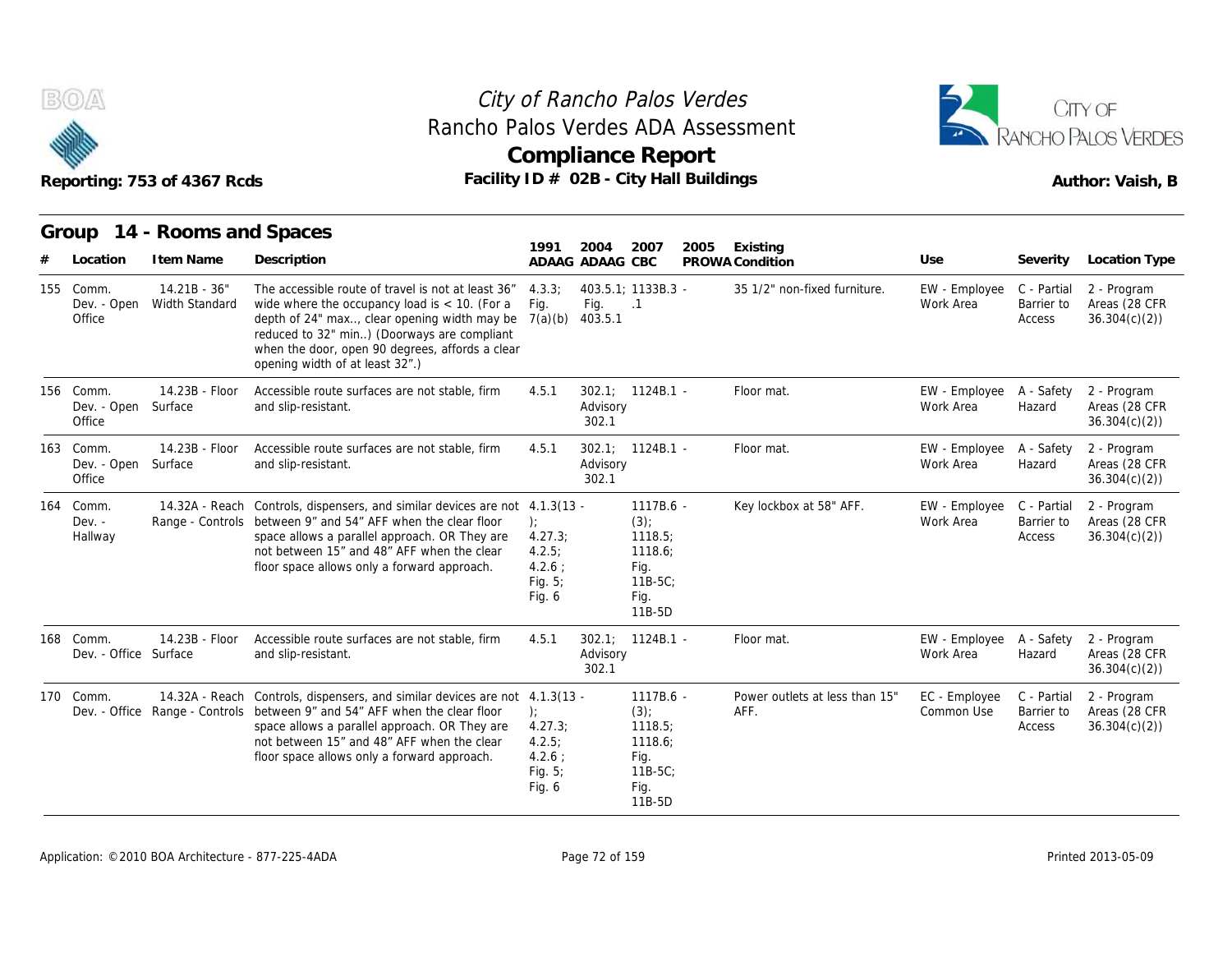



|                                             | Reporting: 753 of 4367 Rcds                        | Rancho Palos Verdes ADA Assessment<br>Facility $ID \# O2B - City Hall Buildings$                                                                                                                                                                                                                        |                                                                | <b>Compliance Report</b>                   |                                                                                  |      |                                                           | <b>RANCHO PALOS VERDES</b><br>Author: Vaish, B |                                     |                                                               |  |
|---------------------------------------------|----------------------------------------------------|---------------------------------------------------------------------------------------------------------------------------------------------------------------------------------------------------------------------------------------------------------------------------------------------------------|----------------------------------------------------------------|--------------------------------------------|----------------------------------------------------------------------------------|------|-----------------------------------------------------------|------------------------------------------------|-------------------------------------|---------------------------------------------------------------|--|
| Group                                       | 14 - Rooms and Spaces                              |                                                                                                                                                                                                                                                                                                         | 1991                                                           | 2004                                       | 2007                                                                             | 2005 | Existing                                                  |                                                |                                     |                                                               |  |
| Location<br>172 Comm.<br>Dev. - Office Room | I tem Name<br>14.31 - Head                         | Description<br>Clear head room is at less than 80" within the<br>pedestrian circulation area, including the<br>accessible route of travel.                                                                                                                                                              | 4.4.2                                                          | ADAAG ADAAG CBC<br>307.2;<br>Fig.<br>307.2 | $1133B.8 -$<br>.6.2                                                              |      | PROWA Condition<br>Door jamb at 79 3/4" AFF.              | Use<br>EC - Employee<br>Common Use             | Severity<br>A - Safety<br>Hazard    | Location Type<br>2 - Program<br>Areas (28 CFR<br>36.304(c)(2) |  |
| 174 Comm.                                   |                                                    | 14.32A - Reach Controls, dispensers, and similar devices are not 4.1.3(13 -<br>Dev. - Office Range - Controls between 9" and 54" AFF when the clear floor<br>space allows a parallel approach. OR They are<br>not between 15" and 48" AFF when the clear<br>floor space allows only a forward approach. | $\cdot$<br>4.27.3;<br>4.2.5:<br>4.2.6:<br>Fig. 5;<br>Fig. 6    |                                            | 1117B.6 -<br>(3)<br>1118.5;<br>1118.6;<br>Fig.<br>$11B-5C$<br>Fig.<br>11B-5D     |      | Coat hook at 67" AFF.                                     | EC - Employee<br>Common Use                    | C - Partial<br>Barrier to<br>Access | 2 - Program<br>Areas (28 CFR<br>36.304(c)(2)                  |  |
| 176 Comm.<br>Dev. - Office Surface          | 14.23B - Floor                                     | Accessible route surfaces are not stable, firm<br>and slip-resistant.                                                                                                                                                                                                                                   | 4.5.1                                                          | Advisory<br>302.1                          | $302.1$ ; $1124B.1$ -                                                            |      | Floor mat.                                                | EW - Employee<br>Work Area                     | A - Safety<br>Hazard                | 2 - Program<br>Areas (28 CFR<br>36.304(c)(2)                  |  |
| 177 Comm.                                   | 14.32A - Reach<br>Dev. - Office Range - Controls   | Controls, dispensers, and similar devices are not 4.1.3(13 -<br>between 9" and 54" AFF when the clear floor<br>space allows a parallel approach. OR They are<br>not between 15" and 48" AFF when the clear<br>floor space allows only a forward approach.                                               | $\cdot$<br>4.27.3;<br>4.2.5:<br>$4.2.6$ :<br>Fig. 5;<br>Fig. 6 |                                            | 1117B.6 -<br>$(3)$ ;<br>1118.5;<br>1118.6:<br>Fig.<br>$11B-5C$<br>Fig.<br>11B-5D |      | 4 power outlets and 1 data port<br>between 12" & 14" AFF. | EC - Employee<br>Common Use                    | C - Partial<br>Barrier to<br>Access | 2 - Program<br>Areas (28 CFR<br>36.304(c)(2)                  |  |
| 178 Comm.<br>Dev. - Office                  | 14.30A - Wall-<br>Mounted<br>Protruding<br>Objects | Wall-mounted object(s) with leading edges<br>between 27 and 80" from the floor project more<br>than 4" into the pathway. (Wall mounted objects<br>with leading edges at or below 27" may project<br>any amount as long as the required clear width<br>of an accessible route is not reduced.)           | 4.4.1                                                          | 307.2;<br>Fig.<br>307.2                    | 1133B.8 -<br>.6.1                                                                |      | Shelf-type desk protrudes 13<br>1/2" at 28 3/4" AFF.      | EC - Employee<br>Common Use                    | A - Safety<br>Hazard                | 2 - Program<br>Areas (28 CFR<br>36.304(c)(2)                  |  |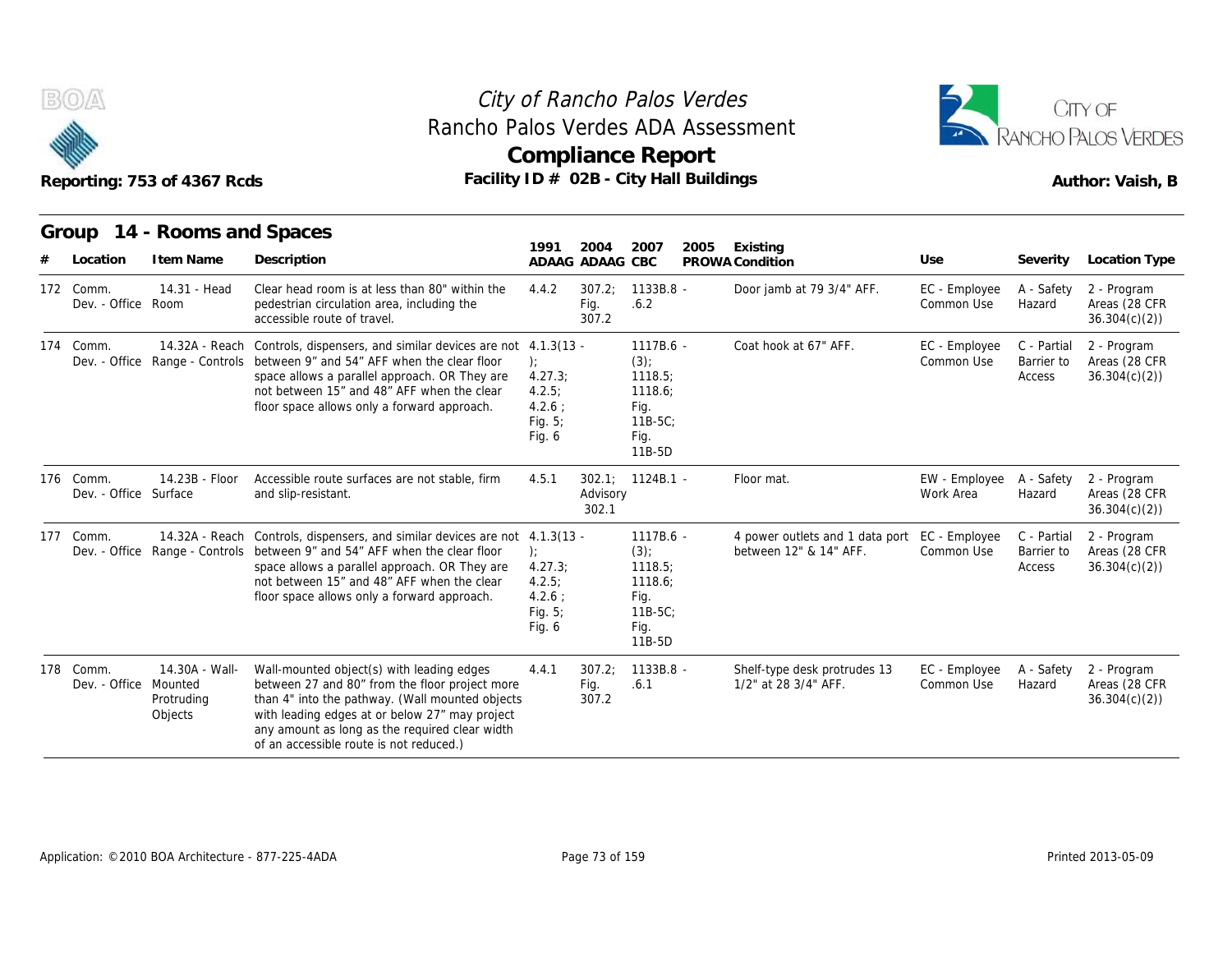



|     |                                    | Reporting: 753 of 4367 Rcds                  | Facility ID # 02B - City Hall Buildings                                                                                                                                                                                                                                                                 |                                                               |                         | <b>Compliance Report</b>                                                         |      |                              |                                        |                                               | Author: Vaish, B                                        |
|-----|------------------------------------|----------------------------------------------|---------------------------------------------------------------------------------------------------------------------------------------------------------------------------------------------------------------------------------------------------------------------------------------------------------|---------------------------------------------------------------|-------------------------|----------------------------------------------------------------------------------|------|------------------------------|----------------------------------------|-----------------------------------------------|---------------------------------------------------------|
|     | Location                           | Group 14 - Rooms and Spaces<br>I tem Name    | Description                                                                                                                                                                                                                                                                                             | 1991                                                          | 2004<br>ADAAG ADAAG CBC | 2007                                                                             | 2005 | Existing<br>PROWA Condition  | Use                                    | Severity                                      | Location Type                                           |
|     | 179 Comm.<br>Dev. - Office         | $14.29A -$<br>Counter - Knee<br>Space Height | Where seating for persons in wheelchairs is<br>provided at table or counter, knee space is less<br>than 27" high.                                                                                                                                                                                       | 4.32.3                                                        | Fig.<br>306.3           | 306.3.1; 1122B.3 -<br>$;$ Fig.<br>11B-13                                         |      | Knee space at 26 3/4".       | EW - Employee<br>Work Area             | <b>or</b><br>Complete<br>Barrier to<br>Access | B - Severe 2 - Program<br>Areas (28 CFR<br>36.304(c)(2) |
|     | 183 Comm.                          | Dev. - Office Range - Controls               | 14.32A - Reach Controls, dispensers, and similar devices are not 4.1.3(13 -<br>between 9" and 54" AFF when the clear floor<br>space allows a parallel approach. OR They are<br>not between 15" and 48" AFF when the clear<br>floor space allows only a forward approach.                                | 4.27.3;<br>4.2.5:<br>$4.2.6$ :<br>Fig. 5;<br>Fig. 6           |                         | 1117B.6 -<br>$(3)$ ;<br>1118.5;<br>1118.6;<br>Fig.<br>$11B-5C$<br>Fig.<br>11B-5D |      | Coat hook at 72" AFF.        | EW - Employee<br>Work Area             | C - Partial<br>Barrier to<br>Access           | 2 - Program<br>Areas (28 CFR<br>36.304(c)(2)            |
| 184 | Comm.                              |                                              | 14.32A - Reach Controls, dispensers, and similar devices are not 4.1.3(13 -<br>Dev. - Office Range - Controls between 9" and 54" AFF when the clear floor<br>space allows a parallel approach. OR They are<br>not between 15" and 48" AFF when the clear<br>floor space allows only a forward approach. | $\cdot$<br>4.27.3<br>4.2.5:<br>$4.2.6$ :<br>Fig. 5;<br>Fig. 6 |                         | 1117B.6 -<br>$(3)$ ;<br>1118.5:<br>1118.6:<br>Fig.<br>11B-5C;<br>Fig.<br>11B-5D  |      | Power outlet at 13 1/2" AFF. | EW - Employee C - Partial<br>Work Area | Barrier to<br>Access                          | 2 - Program<br>Areas (28 CFR<br>36.304(c)(2)            |
|     | 187 Comm.<br>Dev. - Office Surface | 14.23B - Floor                               | Accessible route surfaces are not stable, firm<br>and slip-resistant.                                                                                                                                                                                                                                   | 4.5.1                                                         | Advisory<br>302.1       | $302.1$ ; $1124B.1$ -                                                            |      | Floor mat.                   | EW - Employee<br>Work Area             | A - Safety<br>Hazard                          | 2 - Program<br>Areas (28 CFR<br>36.304(c)(2)            |
|     | 188 Comm.                          |                                              | 14.32A - Reach Controls, dispensers, and similar devices are not 4.1.3(13 -<br>Dev. - Office Range - Controls between 9" and 54" AFF when the clear floor<br>space allows a parallel approach. OR They are<br>not between 15" and 48" AFF when the clear<br>floor space allows only a forward approach. | $\cdot$<br>4.27.3<br>4.2.5:<br>$4.2.6$ :<br>Fig. 5;<br>Fig. 6 |                         | 1117B.6 -<br>$(3)$ ;<br>1118.5;<br>1118.6;<br>Fig.<br>$11B-5C$<br>Fig.<br>11B-5D |      | Coat hook at 69 1/2" AFF.    | EW - Employee C - Partial<br>Work Area | Barrier to<br>Access                          | 2 - Program<br>Areas (28 CFR<br>36.304(c)(2)            |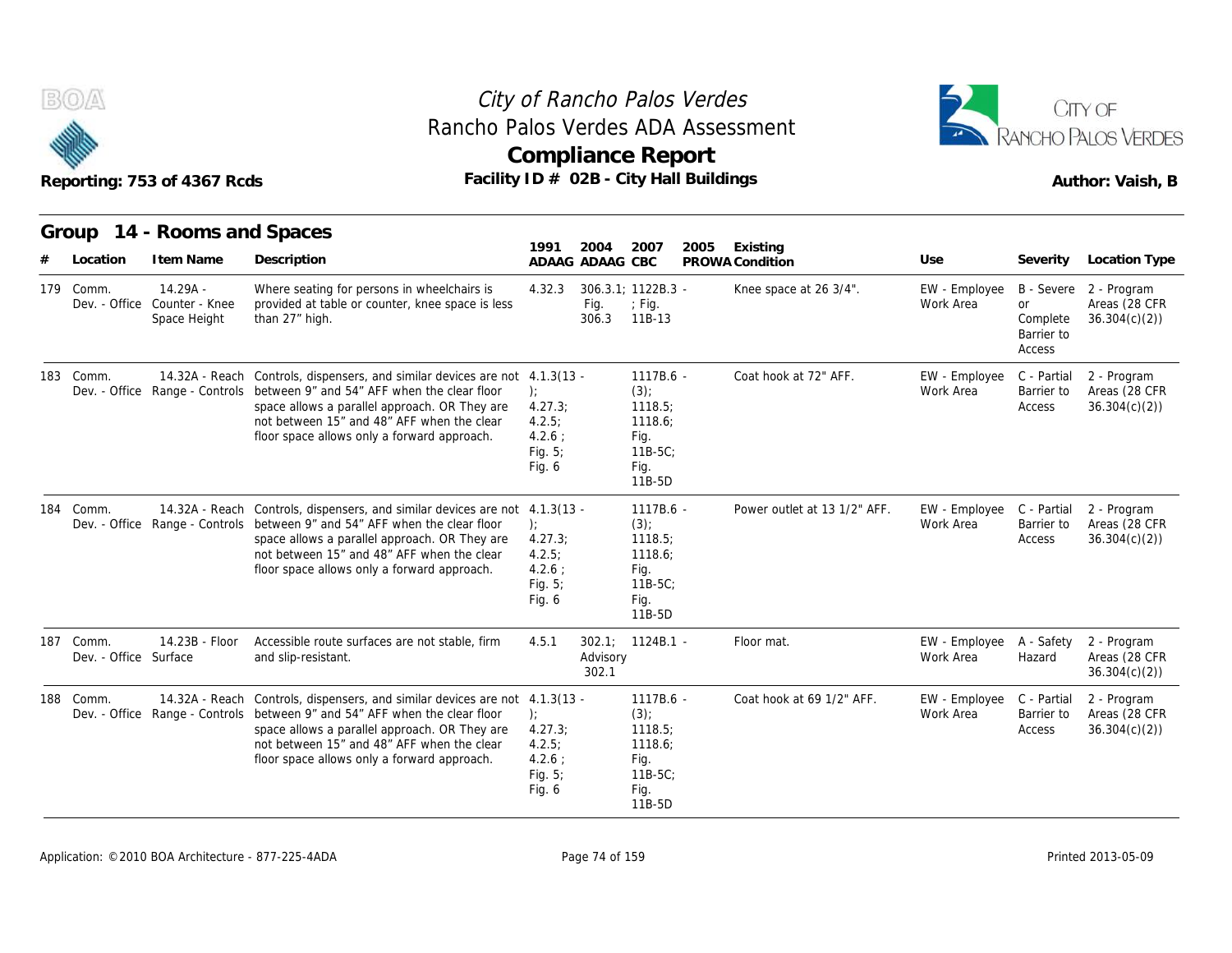



## Reporting: 753 of 4367 Rcds **Facility ID # 02B - City Hall Buildings** Reporting: 753 of 4367 Rcds Author: Vaish, B

**Group 14 - Rooms and Spaces Item Name State Search Control Control Control Control Control Control Control Control Control Control Control Control Control Control Control Control Control Control Control Control Control Control Control Control Contro 1991 ADAAG 2004 ADAAG CBC PROWA 2007 2005 Existing # Location Condition Use Severity Location Type** 14.23B - Floor Surface and slip-resistant. Accessible route surfaces are not stable, firm 4.5.1 of *Rancho Palos V*<br>
los Verdes ADA A<br>
pmpliance Repo<br>
D # 02B - City Hall B<br>
ADAAG ADAAG CBC PP<br>
ADAAG ADAAG CBC PP<br>
4.5.1 302.1; 1124B.1 - Advisory<br>
302.1 Advisory 302.1 **1124B.1 - Floor mat.**<br> **1124B.1 - Floor mat.**<br> **1124B.1 - Floor mat.**<br> **1124B.1 - Floor mat.**<br> **1124B.1 - Floor mat.**<br> **1124B.1 - Floor mat.**<br> **1124B.1 - Floor mat.**<br> **1124B.1 - Floor mat.**<br> **1124B.1 - Floor mat.**<br> **1124B** Work Area Hazard A - Safety 2 - Program Hazard Areas (28 CFR 36.304(c)(2)) Dev. - Office Surface 14.31 - Head Room pedestrian circulation area, including the Clear head room is at less than 80" within the  $4.4.2$  307.2; 1133B.8 accessible route of travel. 9 1991 2004 2007 2007<br>
4.5.1 2004 2007 2007<br>
4.5.1 302.1; 1124B.1<br>
4.4.2 307.2; 1133B.8<br>
516.2 307.2<br>
4.4.2 307.2; 1133B.8<br>
516.2 307.2 Fig. .6.2 307.2 Door jamb at 79 1/2" AFF. OT<br>
Buildings<br>
2005 Existing<br>
PROWA Condition<br>
- Floor mat.<br>
EW - Employee A - Safety<br>
Work Area<br>
- Door jamb at 79 1/2" AFF. EW - Employee A - Safety<br>
Work Area<br>
- Work Area<br>
- Work Area<br>
- Work Area<br>
- Mazard Work Area Hazard A - Safety 2 - Program Hazard Areas (28 CFR 36.304(c)(2)) Reporting: 753 of 4<br>
Group 14 - Roc<br>
# Location Item I<br>
192 Comm. 14.23<br>
Dev. - Office Surface<br>
193 Comm. 14.31<br>
Dev. - Office Room Dev. - Office Room 14.23B - Floor Surface and slip-resistant. Accessible route surfaces are not stable, firm  $4.5.1$  302.1; 1124B.1 -1991 2004 2007 20<br>
ADAAG ADAAG CBC PP<br>
4.5.1 302.1; 1124B.1<br>
Advisory<br>
302.1<br>
4.4.2 307.2; 1133B.8<br>
Fig. .6.2<br>
307.2<br>
4.5.1 302.1; 1124B.1<br>
Advisory<br>
302.1<br>
302.1; 1124B.1<br>
Advisory<br>
302.1 Advisory 302.1 2007 2005 Existing<br>
CBC PROWACondition Use Severity<br>
1124B.1 - Floor mat. EW - Employee A - Safety<br>
Work Area Hazard<br>
1133B.8 - Door jamb at 79 1/2" AFF. EW - Employee A - Safety<br>
1124B.1 - Floor mat. EC - Employee A - Saf Common Use A - Safety 2 - Program Hazard Areas (28 CFR 36.304(c)(2)) Group 14 - Roc<br>
# Location Item I<br>
192 Comm. 14.23<br>
Dev. - Office Surface<br>
193 Comm. 14.31<br>
Dev. - Office Room<br>
197 Comm. 14.23<br>
Dev. - Back Surface<br>
Door Dev. - Back Surface Door 14.32A - Reach Controls, dispensers, and similar devices are not 4.1.3(13 Dev. - Back Range - Controls between 9" and 54" AFF when the clear floor ); space allows a parallel approach. OR They are not between 15" and 48" AFF when the clear floor space allows only a forward approach. ); the contract of  $\mathbf{r}$ 4.27.3; 4.2.5; 4.2.6 ; Fig. 5; Fig. 6 ADAAG CBC PROWA Condition<br>
302.1; 1124B.1 - Floor mat.<br>
Advisory<br>
302.1<br>
307.2; 1133B.8 - Door jamb at<br>
Fig. .6.2<br>
307.2<br>
302.1; 1124B.1 - Floor mat.<br>
Advisory<br>
302.1<br>
- 1117B.6 - Light switch a<br>
(3);<br>
1118.5;<br>
1118.6 (3); 1118.5; 1118.6; Fig. 11B-5C; Fig. 11B-5D EXECTIVE<br>
Floor mat.<br>
EW - Employee A - Safety<br>
Work Area Hazard<br>
Door jamb at 79 1/2" AFF.<br>
EW - Employee A - Safety<br>
Work Area Hazard<br>
Hazard<br>
- Floor mat.<br>
EC - Employee A - Safety<br>
Common Use Hazard<br>
- Light switch at Common Use Barrier to C - Partial 2 - Program Barrier to Areas (28 CFR Access 36.304(c)(2)) 4 Location Term<br>
192 Comm. 14.23<br>
Dev. - Office Surface<br>
193 Comm. 14.31<br>
Dev. - Office Room<br>
197 Comm. 14.23<br>
Dev. - Back Surface<br>
Door<br>
201 Comm. 14.32<br>
Dev. - Back Range<br>
Door Door 14.31 - Head Room pedestrian circulation area, including the Clear head room is at less than 80" within the  $4.4.2$  307.2: 1133B.8 accessible route of travel. 4.5.1 302.1; 1124B.1<br>
Advisory<br>
302.1<br>
4.1.3(13 - 1117B.6 -<br>
3.3): 1118.5;<br>
4.27.3; 1118.5;<br>
4.2.5; 1118.6;<br>
4.2.6 ; Fig. 11B-5C;<br>
Fig. 6 Fig. 11B-5D<br>
4.4.2 307.2; 1133B.8 -<br>
Fig. 6.2<br>
307.2 Fig. .6.2 307.2 Door jamb at 76 3/4" AFF. - Floor mat. EC - Employee A - Safety<br>
Common Use Hazard<br>
- Light switch at 62" AFF. EC - Employee C - Partial<br>
Common Use Barrier to<br>
Access<br>
- Door jamb at 76 3/4" AFF. EW - Employee A - Safety<br>
Work Area Hazard Work Area Hazard A - Safety 2 - Program Hazard Areas (28 CFR 36.304(c)(2)) 197 Comm. 14.23<br>
Dev. - Back Surface<br>
Door<br>
201 Comm. 14.32<br>
Dev. - Back Range<br>
Door<br>
203 Comm. 14.31<br>
Dev. - Office Room Dev. - Office 14.23B - Floor Surface and slip-resistant. Accessible route surfaces are not stable, firm 4.5.1 302.1; 1124B.1 -4.1.3(13 - 1117B.6 -<br>
(3): (3): (3):<br>
4.27.3; 1118.5;<br>
4.2.6; 1118.6;<br>
Fig. 5; 1118-5C;<br>
Fig. 6 Fig. 11B-5D<br>
4.4.2 307.2; 1133B.8 -<br>
Fig. 6.2 307.2<br>
4.5.1 302.1; 1124B.1 -<br>
Advisory<br>
302.1 Advisory 302.1 1117B.6 - Light switch at 62" AFF. EC - Employee C - Partial<br>
1118.5; Common Use Barrier to<br>
1118.6; Access<br>
1118.6; Access<br>
1118.5C;<br>
1118-5C;<br>
1118-5C;<br>
1118-5C;<br>
1133B.8 - Door jamb at 76 3/4" AFF. EW - Employee A - Saf Work Area Hazard A - Safety 2 - Program Hazard Areas (28 CFR 36.304(c)(2)) 201 Comm. 14.32<br>
Dev. - Back Range<br>
Door<br>
203 Comm. 14.31<br>
Dev. - Office Room<br>
209 Comm. 14.23<br>
Dev. - Office Surface Dev. - Office Surface 14.32A - Reach Controls, dispensers, and similar devices are not 4.1.3(13 Dev. - Office Range - Controls between 9" and 54" AFF when the clear floor ); space allows a parallel approach. OR They are not between 15" and 48" AFF when the clear floor space allows only a forward approach. ); the contract of  $\mathbf{r}$ 4.27.3; 4.2.5; 4.2.6 ; Fig. 5; Fig. 6 Fig.<br>
Fig.<br>
11B-5C;<br>
Fig.<br>
11B-5D<br>
307.2;<br>
1133B.8 Door jamb at<br>
Fig. .6.2<br>
302.1;<br>
1124B.1 Floor mat.<br>
Advisory<br>
302.1<br>
1117B.6 Coat hook at<br>
(3);<br>
1117B.6 Coat hook at<br>
(3);<br>
1118.5;<br>
1118.5;<br>
1118.6;  $(3)$ ; 1118.5; 1118.6; Fig. 11B-5C; Fig. 11B-5D - Door jamb at 76 3/4" AFF. EW - Employee A - Safety<br>Work Area Hazard<br>- Floor mat. EW - Employee A - Safety<br>Work Area Hazard<br>- Coat hook at 75" AFF. EW - Employee C - Partial<br>Work Area Barrier to<br>Access Work Area Barrier to C - Partial 2 - Program Barrier to Areas (28 CFR Access 36.304(c)(2)) 203 Comm. 14.31<br>
Dev. - Office Room<br>
209 Comm. 14.23<br>
Dev. - Office Surface<br>
211 Comm. 14.32<br>
Dev. - Office Range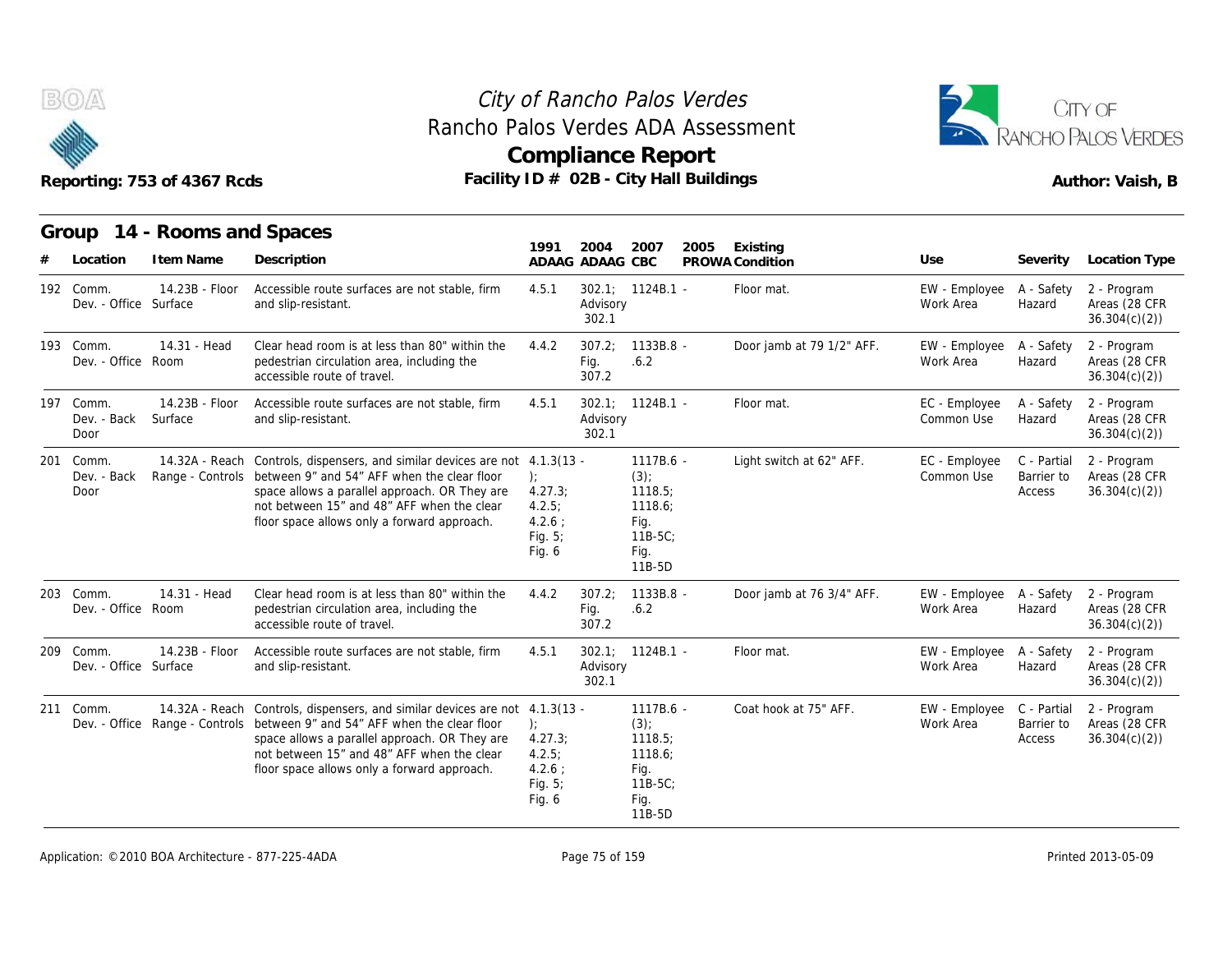

# Rancho Palos Verdes ADA Assessment



|                                           | Reporting: 753 of 4367 Rcds                        | Facility ID # 02B - City Hall Buildings                                                                                                                                                                                                                                                       |                           | <b>Compliance Report</b> |                                  |      |                                                       |                             |                                                             | Author: Vaish, B                             |
|-------------------------------------------|----------------------------------------------------|-----------------------------------------------------------------------------------------------------------------------------------------------------------------------------------------------------------------------------------------------------------------------------------------------|---------------------------|--------------------------|----------------------------------|------|-------------------------------------------------------|-----------------------------|-------------------------------------------------------------|----------------------------------------------|
| Group<br>Location                         | 14 - Rooms and Spaces<br>I tem Name                | Description                                                                                                                                                                                                                                                                                   | 1991                      | 2004<br>ADAAG ADAAG CBC  | 2007                             | 2005 | Existing<br>PROWA Condition                           | Use                         | Severity                                                    | Location Type                                |
| 213 Comm.<br>Dev. - Office Room           | 14.31 - Head                                       | Clear head room is at less than 80" within the<br>pedestrian circulation area, including the<br>accessible route of travel.                                                                                                                                                                   | 4.4.2                     | 307.2:<br>Fig.<br>307.2  | $1133B.8 -$<br>.6.2              |      | Door jamb at 77 1/4" AFF.                             | EC - Employee<br>Common Use | A - Safety<br>Hazard                                        | 2 - Program<br>Areas (28 CFR<br>36.304(c)(2) |
| 218 Comm.<br>Dev. - Break Sink<br>Room    | 14.37 - Kitchen                                    | Sink does not provide accessible knee clearance 4.24.3<br>(i.e. at least 27" high, 30" wide, and 19" deep).                                                                                                                                                                                   |                           | 305:<br>306:<br>606.2    | $1115B.4 -$<br>.7(2)<br>1122B.4  |      |                                                       | EC - Employee<br>Common Use | B - Severe<br><b>or</b><br>Complete<br>Barrier to<br>Access | 2 - Program<br>Areas (28 CFR<br>36.304(c)(2) |
| 221 Comm.<br>$Dev. -$<br>Hallway          | 14.30A - Wall-<br>Mounted<br>Protruding<br>Objects | Wall-mounted object(s) with leading edges<br>between 27 and 80" from the floor project more<br>than 4" into the pathway. (Wall mounted objects<br>with leading edges at or below 27" may project<br>any amount as long as the required clear width<br>of an accessible route is not reduced.) | 4.4.1                     | 307.2:<br>Fig.<br>307.2  | $1133B.8 -$<br>.6.1              |      | Fire extinguisher protrudes 4<br>3/4" at 39 1/4" AFF. | EC - Employee<br>Common Use | A - Safety<br>Hazard                                        | 2 - Program<br>Areas (28 CFR<br>36.304(c)(2) |
| 225 Comm.<br>Dev. - Office Room           | 14.31 - Head                                       | Clear head room is at less than 80" within the<br>pedestrian circulation area, including the<br>accessible route of travel.                                                                                                                                                                   | 4.4.2                     | 307.2:<br>Fig.<br>307.2  | 1133B.8 -<br>.6.2                |      | Door jamb at 79" AFF.                                 | EC - Employee<br>Common Use | A - Safety<br>Hazard                                        | 2 - Program<br>Areas (28 CFR<br>36.304(c)(2) |
| 227 Comm.                                 | $14.21B - 36"$<br>Dev. - Office Width Standard     | The accessible route of travel is not at least 36"<br>wide where the occupancy load is $<$ 10. (For a<br>depth of 24" max, clear opening width may be<br>reduced to 32" min) (Doorways are compliant<br>when the door, open 90 degrees, affords a clear<br>opening width of at least 32".)    | 4.3.3:<br>Fig.<br>7(a)(b) | Fig.<br>403.5.1          | 403.5.1; 1133B.3 -<br>$\cdot$ .1 |      | 33" clear.                                            | EC - Employee<br>Common Use | C - Partial<br>Barrier to<br>Access                         | 2 - Program<br>Areas (28 CFR<br>36.304(c)(2) |
| 228 Comm.<br>Dev. - Office Surface        | 14.23B - Floor                                     | Accessible route surfaces are not stable, firm<br>and slip-resistant.                                                                                                                                                                                                                         | 4.5.1                     | Advisory<br>302.1        | $302.1$ ; $1124B.1$ -            |      | Floor mat.                                            | EW - Employee<br>Work Area  | A - Safety<br>Hazard                                        | 2 - Program<br>Areas (28 CFR<br>36.304(c)(2) |
| 238 Comm.<br>$Dev. -$<br>Conference<br>Rm | 14.31 - Head<br>Room                               | Clear head room is at less than 80" within the<br>pedestrian circulation area, including the<br>accessible route of travel.                                                                                                                                                                   | 4.4.2                     | 307.2;<br>Fig.<br>307.2  | $1133B.8 -$<br>.6.2              |      | Door jamb at 79" AFF.                                 | EC - Employee<br>Common Use | A - Safety<br>Hazard                                        | 2 - Program<br>Areas (28 CFR<br>36.304(c)(2) |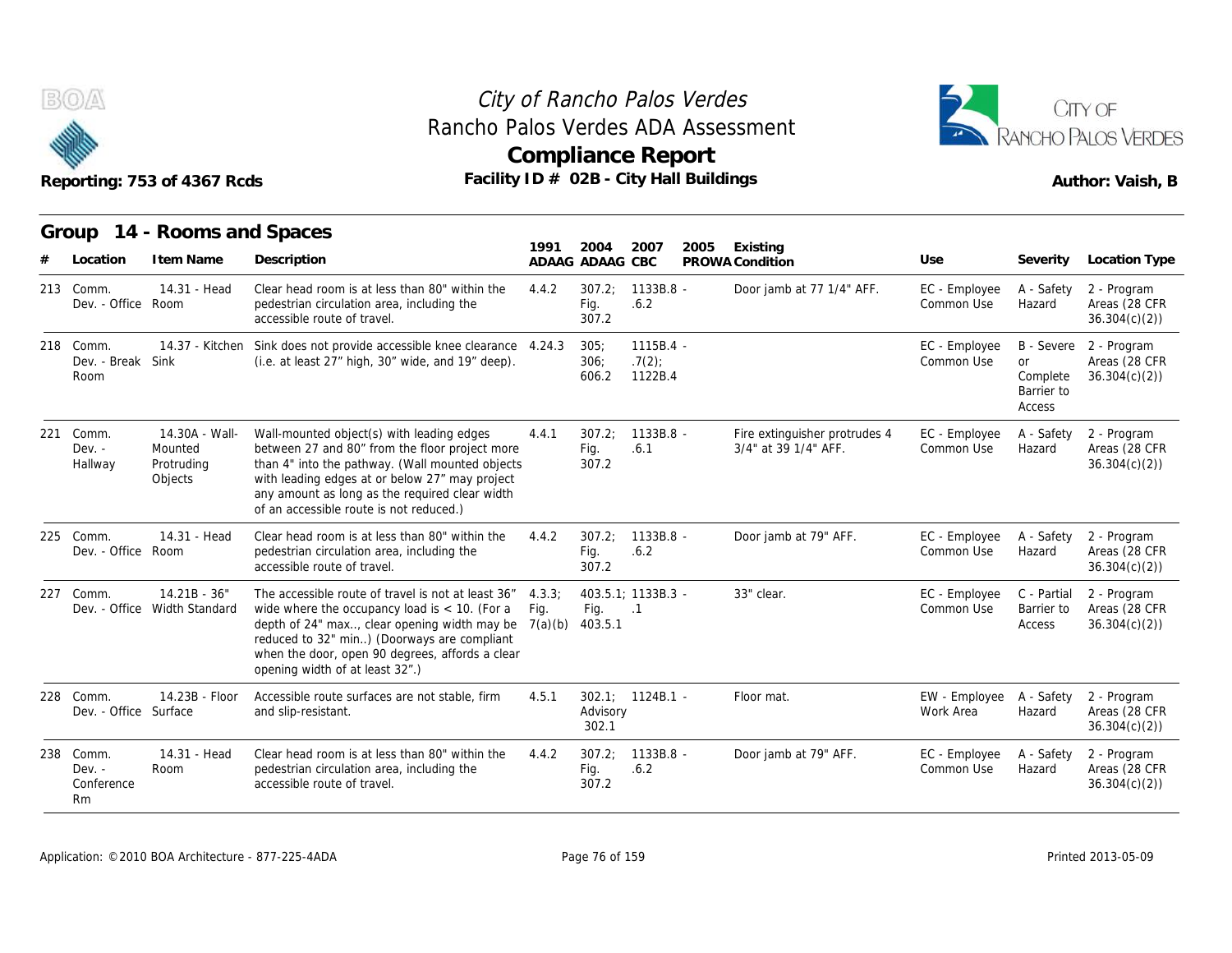

#### Reporting: 753 of 4367 Rcds **Facility ID # 02B - City Hall Buildings** Reporting: 753 of 4367 Rcds Author: Vaish, B City of Rancho Palos Verdes **Compliance Report** Rancho Palos Verdes ADA Assessment



|     |                                           | Reporting: 753 of 4367 Rcds                                   | Facility ID # 02B - City Hall Buildings                                                                                                                                                                                                                                                                                                                                                                                                                                                                               |                                                                   | <b>Compliance Report</b>                   |                                                                                  |      |                                                  |                             |                                               | Author: Vaish, B                                        |
|-----|-------------------------------------------|---------------------------------------------------------------|-----------------------------------------------------------------------------------------------------------------------------------------------------------------------------------------------------------------------------------------------------------------------------------------------------------------------------------------------------------------------------------------------------------------------------------------------------------------------------------------------------------------------|-------------------------------------------------------------------|--------------------------------------------|----------------------------------------------------------------------------------|------|--------------------------------------------------|-----------------------------|-----------------------------------------------|---------------------------------------------------------|
|     |                                           | Group 14 - Rooms and Spaces                                   |                                                                                                                                                                                                                                                                                                                                                                                                                                                                                                                       | 1991                                                              | 2004                                       | 2007                                                                             | 2005 | Existing                                         |                             |                                               |                                                         |
|     | Location                                  | I tem Name                                                    | Description                                                                                                                                                                                                                                                                                                                                                                                                                                                                                                           |                                                                   | ADAAG ADAAG CBC                            |                                                                                  |      | PROWA Condition                                  | Use                         | Severity                                      | Location Type                                           |
|     | 242 Comm.<br>$Dev. -$<br>Conference<br>Rm | $14.21A - 44"$<br>Width Standard                              | The accessible route of travel is not at least 44"<br>wide where the occupancy load is $\geq 10$ . (For a<br>depth of 24" max, clear opening width may be<br>reduced to 32" min) (Doorways are compliant<br>when the door, open 90 degrees, affords a clear<br>opening width of at least 32".)                                                                                                                                                                                                                        | 4.3.3:<br>Fig.<br>7(a)(b)                                         | Fig.<br>403.5.1                            | 403.5.1: 1133B.3 -<br>$\cdot$ 1                                                  |      | 21" clear around conference<br>table and chairs. | EC - Employee<br>Common Use | C - Partial<br>Barrier to<br>Access           | 2 - Program<br>Areas (28 CFR<br>36.304(c)(2)            |
|     | 243 Comm.<br>Dev. - Copy<br>Rm            | 14.31 - Head<br>Room                                          | Clear head room is at less than 80" within the<br>pedestrian circulation area, including the<br>accessible route of travel.                                                                                                                                                                                                                                                                                                                                                                                           | 4.4.2                                                             | 307.2;<br>Fig.<br>307.2                    | 1133B.8 -<br>.6.2                                                                |      | Door jamb at 79 1/8" AFF.                        | EC - Employee<br>Common Use | A - Safety<br>Hazard                          | 2 - Program<br>Areas (28 CFR<br>36.304(c)(2)            |
|     | 246 Comm.<br>Dev. - Copy<br>Rm            | $14.28 -$<br>Fixed/Built-in<br>Seating, Tables<br>or Counters | At fixed or built-in seating, tables, or counters in 4.1.3(18 226.1; 1122B.1 -<br>public or common employee areas, less than 5%);<br>of the provided seating spaces are wheelchair<br>accessible and have a 30" by 48" clear space<br>which overlaps an accessible route of travel.<br>(Wheelchair accessible seating spaces are<br>between 28" - 34" high and with knee space<br>measuring at least 27" high, 30" wide, and 19"<br>deep.) (These elements include study carrels<br>and student laboratory stations.) | 4.32.1;<br>4.32.4                                                 | Advisory<br>226.1<br>305:<br>306:<br>902.2 |                                                                                  |      | 42 1/2" to counter top, 0" knee<br>space.        | EC - Employee<br>Common Use | <b>or</b><br>Complete<br>Barrier to<br>Access | B - Severe 2 - Program<br>Areas (28 CFR<br>36.304(c)(2) |
| 247 | Comm.<br>Dev. - Copy<br>Rm                | 14.32A - Reach                                                | Controls, dispensers, and similar devices are not 4.1.3(13 -<br>Range - Controls between 9" and 54" AFF when the clear floor<br>space allows a parallel approach. OR They are<br>not between 15" and 48" AFF when the clear<br>floor space allows only a forward approach.                                                                                                                                                                                                                                            | $\cdot$<br>4.27.3;<br>4.2.5:<br>$4.2.6$ :<br>Fig. $5$ ;<br>Fig. 6 |                                            | 1117B.6 -<br>$(3)$ ;<br>1118.5;<br>1118.6;<br>Fig.<br>$11B-5C$<br>Fig.<br>11B-5D |      | First aid kit at 73" AFF.                        | EC - Employee<br>Common Use | C - Partial<br>Barrier to<br>Access           | 2 - Program<br>Areas (28 CFR<br>36.304(c)(2)            |
|     | 252 Admin. -<br>Office                    | 14.31 - Head<br>Room                                          | Clear head room is at less than 80" within the<br>pedestrian circulation area, including the<br>accessible route of travel.                                                                                                                                                                                                                                                                                                                                                                                           | 4.4.2                                                             | 307.2;<br>Fig.<br>307.2                    | 1133B.8 -<br>.6.2                                                                |      | 77 1/2" at door                                  | EW - Employee<br>Work Area  | A - Safety<br>Hazard                          | 2 - Program<br>Areas (28 CFR<br>36.304(c)(2)            |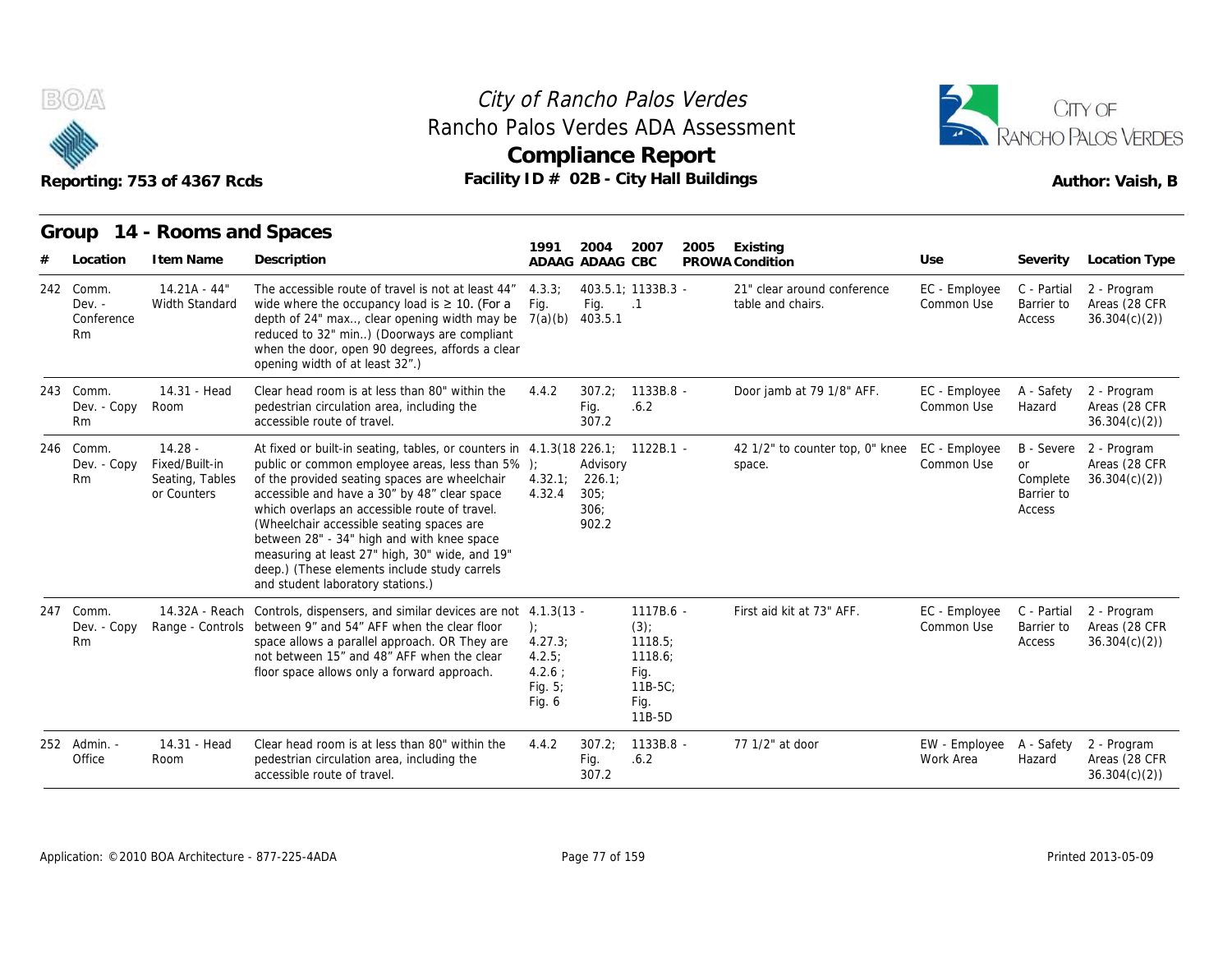



|     |                                |                                                               | Rancho Palos Verdes ADA Assessment<br><b>Compliance Report</b><br>Facility ID # 02B - City Hall Buildings<br>Reporting: 753 of 4367 Rcds                                                                                                                                                                                                                                                                                                                                                                               |                                                           |                                             |                                                                                  |      |                             |                                 |                                                      | CITY OF<br>RANCHO PALOS VERDES<br>Author: Vaish, B      |
|-----|--------------------------------|---------------------------------------------------------------|------------------------------------------------------------------------------------------------------------------------------------------------------------------------------------------------------------------------------------------------------------------------------------------------------------------------------------------------------------------------------------------------------------------------------------------------------------------------------------------------------------------------|-----------------------------------------------------------|---------------------------------------------|----------------------------------------------------------------------------------|------|-----------------------------|---------------------------------|------------------------------------------------------|---------------------------------------------------------|
|     | Location                       | Group 14 - Rooms and Spaces<br>I tem Name                     | Description                                                                                                                                                                                                                                                                                                                                                                                                                                                                                                            | 1991<br>ADAAG ADAAG CBC                                   | 2004                                        | 2007                                                                             | 2005 | Existing<br>PROWA Condition | Use                             | Severity                                             | <b>Location Type</b>                                    |
| 254 | Admin. -<br>Office             |                                                               | 14.32A - Reach Controls, dispensers, and similar devices are not 4.1.3(13 -<br>Range - Controls between 9" and 54" AFF when the clear floor<br>space allows a parallel approach. OR They are<br>not between 15" and 48" AFF when the clear<br>floor space allows only a forward approach.                                                                                                                                                                                                                              | ):<br>4.27.3;<br>4.2.5:<br>$4.2.6$ ;<br>Fig. 5;<br>Fig. 6 |                                             | $1117B.6 -$<br>(3)<br>1118.5;<br>1118.6;<br>Fig.<br>$11B-5C$<br>Fig.<br>$11B-5D$ |      | 2 data, 1 power strip.      | EW - Employee<br>Work Area      | C - Partial<br>Barrier to<br>Access                  | 2 - Program<br>Areas (28 CFR<br>36.304(c)(2)            |
|     | 262 Comm.<br>Dev. - Copy<br>Rm | 14.23B - Floor<br>Surface                                     | Accessible route surfaces are not stable, firm<br>and slip-resistant.                                                                                                                                                                                                                                                                                                                                                                                                                                                  | 4.5.1                                                     | Advisory<br>302.1                           | 302.1; 1124B.1 -                                                                 |      | Floor mat.                  | EC - Employee<br>Common Use     | A - Safety<br>Hazard                                 | 2 - Program<br>Areas (28 CFR<br>36.304(c)(2)            |
|     | 263 Admin. -<br>Reception      | 14.23B - Floor<br>Surface                                     | Accessible route surfaces are not stable, firm<br>and slip-resistant.                                                                                                                                                                                                                                                                                                                                                                                                                                                  | 4.5.1                                                     | Advisory<br>302.1                           | $302.1$ ; $1124B.1$ -                                                            |      | 2 floor mats                | $PV -$<br>Public/Visitor<br>Use | A - Safety<br>Hazard                                 | 2 - Program<br>Areas (28 CFR<br>36.304(c)(2)            |
| 264 | Admin. -<br>Reception          | $14.35 -$<br>Controls -<br>Operation                          | The controls are not accessible. (Accessible<br>controls shall be operable with one hand, and<br>without tight grasping, pinching, or twisting of<br>the wrist, and the force to operate the controls<br>shall be no greater than 5 lbs.)                                                                                                                                                                                                                                                                              | 4.27.4                                                    | 309.4                                       | 1117B.6 -<br>(4)                                                                 |      | 2 twist type thermostat     | EW - Employee<br>Work Area      | B - Severe<br>or<br>Complete<br>Barrier to<br>Access | 2 - Program<br>Areas (28 CFR<br>36.304(c)(2)            |
| 265 | Admin. -<br>Reception          | $14.28 -$<br>Fixed/Built-in<br>Seating, Tables<br>or Counters | At fixed or built-in seating, tables, or counters in 4.1.3(18 226.1; 1122B.1 -<br>public or common employee areas, less than 5% );<br>of the provided seating spaces are wheelchair<br>accessible and have a 30" by 48" clear space<br>which overlaps an accessible route of travel.<br>(Wheelchair accessible seating spaces are<br>between 28" - 34" high and with knee space<br>measuring at least 27" high, 30" wide, and 19"<br>deep.) (These elements include study carrels<br>and student laboratory stations.) | 4.32.1;<br>4.32.4                                         | Advisory<br>226.1;<br>305:<br>306;<br>902.2 |                                                                                  |      |                             | $PV -$<br>Public/Visitor<br>Use | or<br>Complete<br>Barrier to<br>Access               | B - Severe 2 - Program<br>Areas (28 CFR<br>36.304(c)(2) |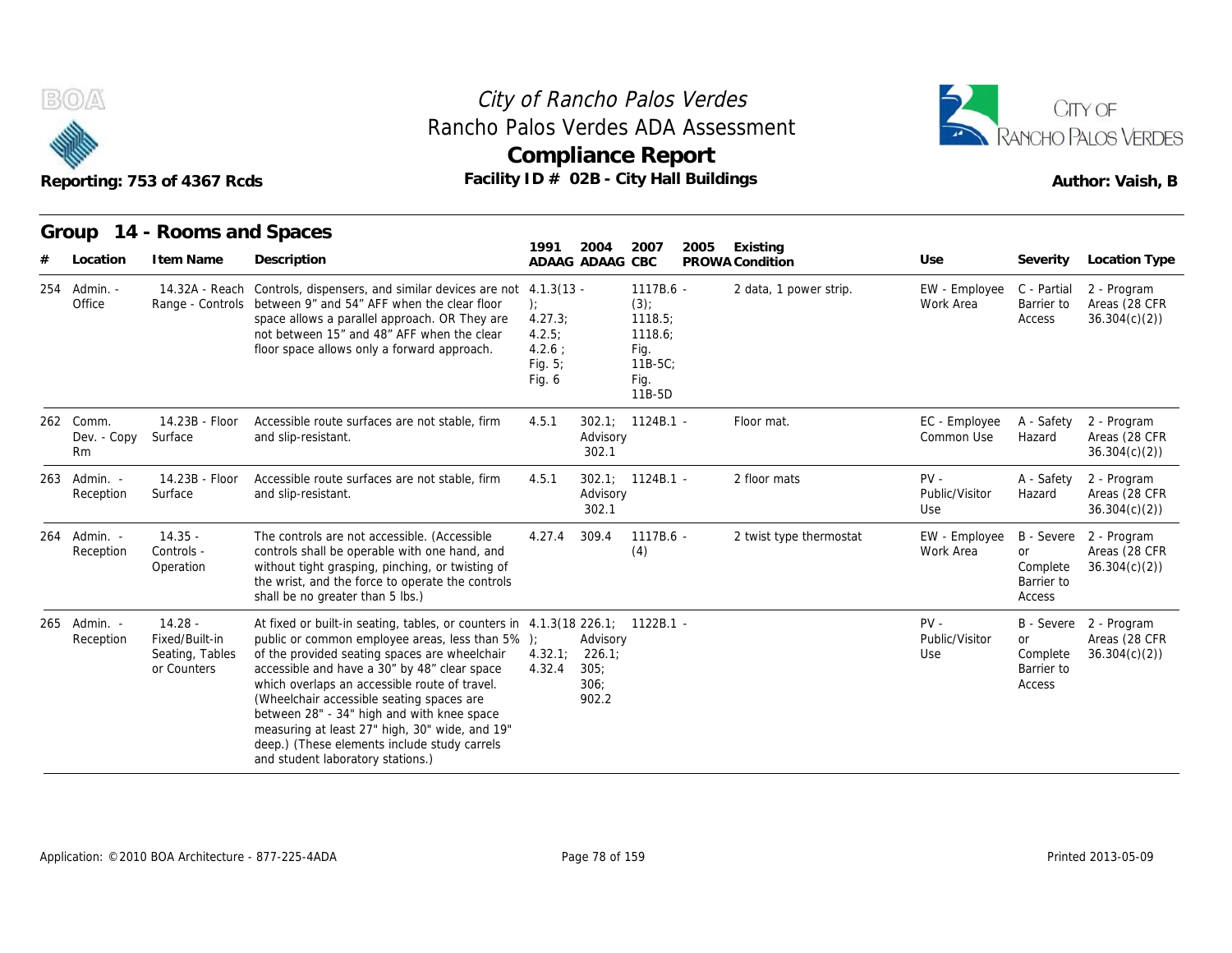



|                                      | Reporting: 753 of 4367 Rcds                                   |                                                                                                                                                                                                                                                                                                                                                                                                                                                                                                                        |                                                                |                                   | <b>Compliance Report</b><br>Facility ID # 02B - City Hall Buildings              |                             |                                              |                                                             | Author: Vaish, B                                        |
|--------------------------------------|---------------------------------------------------------------|------------------------------------------------------------------------------------------------------------------------------------------------------------------------------------------------------------------------------------------------------------------------------------------------------------------------------------------------------------------------------------------------------------------------------------------------------------------------------------------------------------------------|----------------------------------------------------------------|-----------------------------------|----------------------------------------------------------------------------------|-----------------------------|----------------------------------------------|-------------------------------------------------------------|---------------------------------------------------------|
| Group<br>Location                    | 14 - Rooms and Spaces<br>I tem Name                           | Description                                                                                                                                                                                                                                                                                                                                                                                                                                                                                                            | 1991<br>ADAAG ADAAG CBC                                        | 2004                              | 2007<br>2005                                                                     | Existing<br>PROWA Condition | Use                                          | Severity                                                    | Location Type                                           |
| 266 Admin. -<br>Reception            | Range - Controls                                              | 14.32A - Reach Controls, dispensers, and similar devices are not 4.1.3(13 -<br>between 9" and 54" AFF when the clear floor<br>space allows a parallel approach. OR They are<br>not between 15" and 48" AFF when the clear<br>floor space allows only a forward approach.                                                                                                                                                                                                                                               | $\cdot$<br>4.27.3;<br>4.2.5:<br>4.2.6:<br>Fig. $5$ ;<br>Fig. 6 |                                   | 1117B.6 -<br>$(3)$ ;<br>1118.5;<br>1118.6;<br>Fig.<br>$11B-5C$<br>Fig.<br>11B-5D | 68" high brochures.         | $PV -$<br>Public/Visitor<br>Use              | C - Partial<br>Barrier to<br>Access                         | 2 - Program<br>Areas (28 CFR<br>36.304(c)(2)            |
| 273 Admin. -<br>Central<br>Stairwell | 14.31 - Head<br>Room                                          | Clear head room is at less than 80" within the<br>pedestrian circulation area, including the<br>accessible route of travel.                                                                                                                                                                                                                                                                                                                                                                                            | 4.4.2                                                          | 307.2:<br>Fig.<br>307.2           | $1133B.8 -$<br>.6.2                                                              | 78 1/2" at door             | $MS -$<br>Maintenance<br>and Storage<br>Only | A - Safety<br>Hazard                                        | 2 - Program<br>Areas (28 CFR<br>36.304(c)(2)            |
| 275 Admin. -<br>Open Office          | $14.35 -$<br>Controls -<br>Operation                          | The controls are not accessible. (Accessible<br>controls shall be operable with one hand, and<br>without tight grasping, pinching, or twisting of<br>the wrist, and the force to operate the controls<br>shall be no greater than 5 lbs.)                                                                                                                                                                                                                                                                              | 4.27.4                                                         | 309.4                             | 1117B.6 -<br>(4)                                                                 | Twist type thermostat       | EC - Employee<br>Common Use                  | <b>B</b> - Severe<br>or<br>Complete<br>Barrier to<br>Access | 2 - Program<br>Areas (28 CFR<br>36.304(c)(2)            |
| 276 Admin. -<br>Open Office          | $14.28 -$<br>Fixed/Built-in<br>Seating, Tables<br>or Counters | At fixed or built-in seating, tables, or counters in 4.1.3(18 226.1; 1122B.1 -<br>public or common employee areas, less than 5% );<br>of the provided seating spaces are wheelchair<br>accessible and have a 30" by 48" clear space<br>which overlaps an accessible route of travel.<br>(Wheelchair accessible seating spaces are<br>between 28" - 34" high and with knee space<br>measuring at least 27" high, 30" wide, and 19"<br>deep.) (These elements include study carrels<br>and student laboratory stations.) | 4.32.1; 226.1;<br>4.32.4                                       | Advisory<br>305:<br>306:<br>902.2 |                                                                                  |                             | EC - Employee<br>Common Use                  | <b>or</b><br>Complete<br>Barrier to<br>Access               | B - Severe 2 - Program<br>Areas (28 CFR<br>36.304(c)(2) |
| 277 Admin. -<br>Open Office          | 14.29B -<br>Counter - Knee<br>Space Width                     | Where seating for persons in wheelchairs is<br>provided at table or counter, knee space is less<br>than 30" wide.                                                                                                                                                                                                                                                                                                                                                                                                      | 4.32.3                                                         | Fig.<br>306.3                     | 306.3.5; 1122B.3 -<br>$;$ Fig.<br>11B-13                                         | 20" wide                    | EC - Employee<br>Common Use                  | or<br>Complete<br>Barrier to<br>Access                      | B - Severe 2 - Program<br>Areas (28 CFR<br>36.304(c)(2) |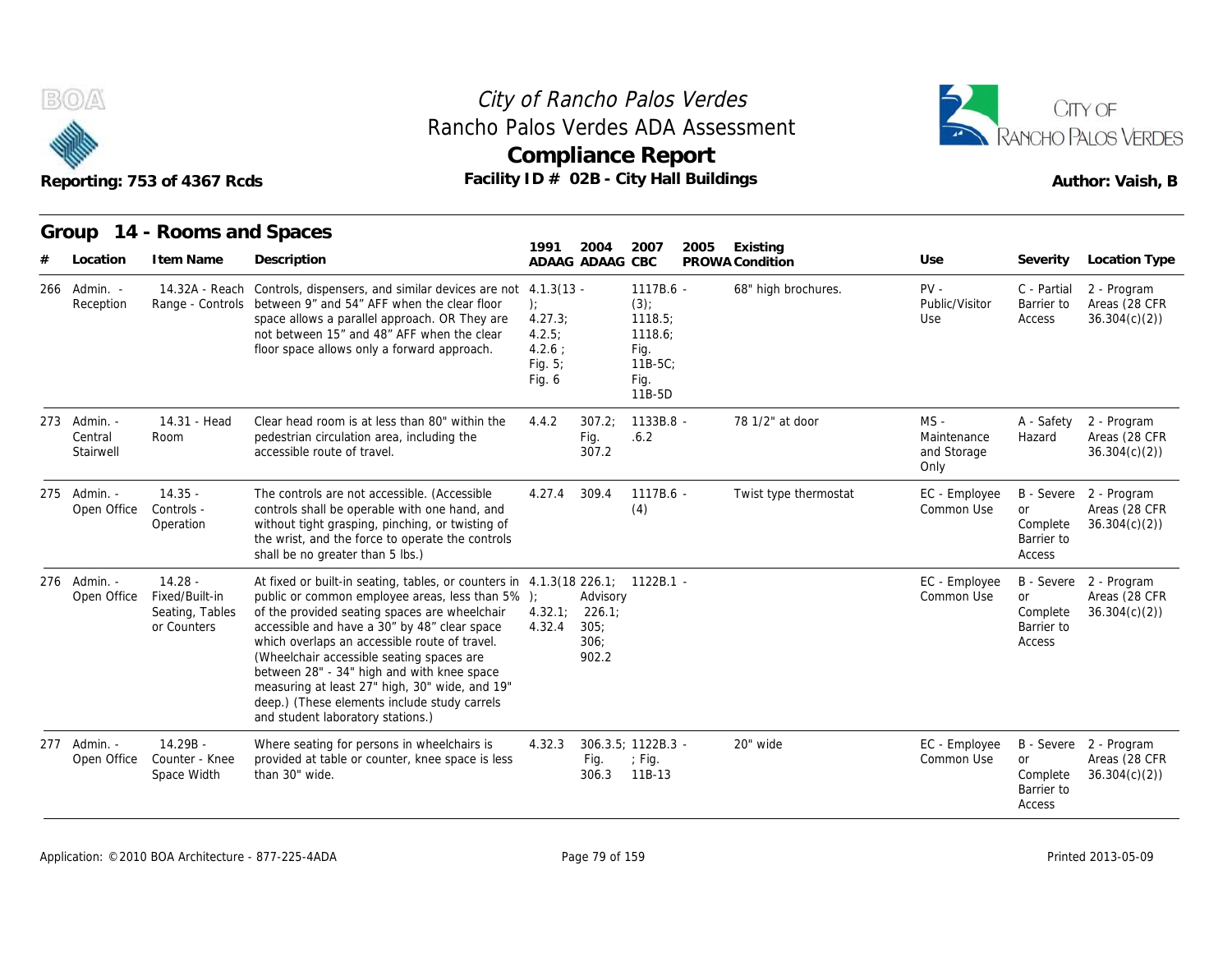



|     |                             | Reporting: 753 of 4367 Rcds | Rancho Palos Verdes ADA Assessment<br>Facility ID # 02B - City Hall Buildings                                                                                                                                                                                                             |                                                                                |                         | <b>Compliance Report</b>                                                        |      |                  |                                        |                                     | RANCHO PALOS VERDES<br>Author: Vaish, B      |
|-----|-----------------------------|-----------------------------|-------------------------------------------------------------------------------------------------------------------------------------------------------------------------------------------------------------------------------------------------------------------------------------------|--------------------------------------------------------------------------------|-------------------------|---------------------------------------------------------------------------------|------|------------------|----------------------------------------|-------------------------------------|----------------------------------------------|
|     |                             | Group 14 - Rooms and Spaces |                                                                                                                                                                                                                                                                                           | 1991                                                                           | 2004                    | 2007                                                                            | 2005 | Existing         |                                        |                                     |                                              |
|     | Location                    | I tem Name                  | Description                                                                                                                                                                                                                                                                               | ADAAG ADAAG CBC                                                                |                         |                                                                                 |      | PROWA Condition  | Use                                    | Severity                            | Location Type                                |
|     | 278 Admin. -<br>Open Office |                             | 14.32A - Reach Controls, dispensers, and similar devices are not<br>Range - Controls between 9" and 54" AFF when the clear floor<br>space allows a parallel approach. OR They are<br>not between 15" and 48" AFF when the clear<br>floor space allows only a forward approach.            | $4.1.3(13 -$<br>$\cdot$<br>4.27.3;<br>4.2.5:<br>4.2.6:<br>Fig. $5$ ;<br>Fig. 6 |                         | 1117B.6 -<br>$(3)$ ;<br>1118.5;<br>1118.6:<br>Fig.<br>11B-5C;<br>Fig.<br>11B-5D |      | 12" high outlets | EC - Employee<br>Common Use            | C - Partial<br>Barrier to<br>Access | 2 - Program<br>Areas (28 CFR<br>36.304(c)(2) |
| 281 | Admin. -<br>Office          | 14.31 - Head<br>Room        | Clear head room is at less than 80" within the<br>pedestrian circulation area, including the<br>accessible route of travel.                                                                                                                                                               | 4.4.2                                                                          | 307.2:<br>Fig.<br>307.2 | 1133B.8 -<br>.6.2                                                               |      |                  | EW - Employee A - Safety<br>Work Area  | Hazard                              | 2 - Program<br>Areas (28 CFR<br>36.304(c)(2) |
|     | 282 Admin. -<br>Office      |                             | 14.32A - Reach Controls, dispensers, and similar devices are not 4.1.3(13 -<br>Range - Controls between 9" and 54" AFF when the clear floor<br>space allows a parallel approach. OR They are<br>not between 15" and 48" AFF when the clear<br>floor space allows only a forward approach. | $\cdot$<br>4.27.3<br>4.2.5;<br>$4.2.6$ :<br>Fig. $5$ ;<br>Fig. 6               |                         | 1117B.6 -<br>(3)<br>1118.5<br>1118.6;<br>Fig.<br>11B-5C;<br>Fig.<br>11B-5D      |      |                  | EW - Employee C - Partial<br>Work Area | Barrier to<br>Access                | 2 - Program<br>Areas (28 CFR<br>36.304(c)(2) |
|     | 285 Admin. -<br>Office      | 14.31 - Head<br>Room        | Clear head room is at less than 80" within the<br>pedestrian circulation area, including the<br>accessible route of travel.                                                                                                                                                               | 4.4.2                                                                          | 307.2:<br>Fig.<br>307.2 | 1133B.8 -<br>.6.2                                                               |      |                  | EW - Employee<br>Work Area             | A - Safety<br>Hazard                | 2 - Program<br>Areas (28 CFR<br>36.304(c)(2) |
|     | 286 Admin. -<br>Office      |                             | 14.32A - Reach Controls, dispensers, and similar devices are not 4.1.3(13 -<br>Range - Controls between 9" and 54" AFF when the clear floor<br>space allows a parallel approach. OR They are<br>not between 15" and 48" AFF when the clear<br>floor space allows only a forward approach. | $\cdot$<br>4.27.3;<br>4.2.5:<br>$4.2.6$ :<br>Fig. 5;<br>Fig. 6                 |                         | 1117B.6 -<br>$(3)$ ;<br>1118.5;<br>1118.6;<br>Fig.<br>11B-5C;<br>Fig.<br>11B-5D |      |                  | EW - Employee<br>Work Area             | C - Partial<br>Barrier to<br>Access | 2 - Program<br>Areas (28 CFR<br>36.304(c)(2) |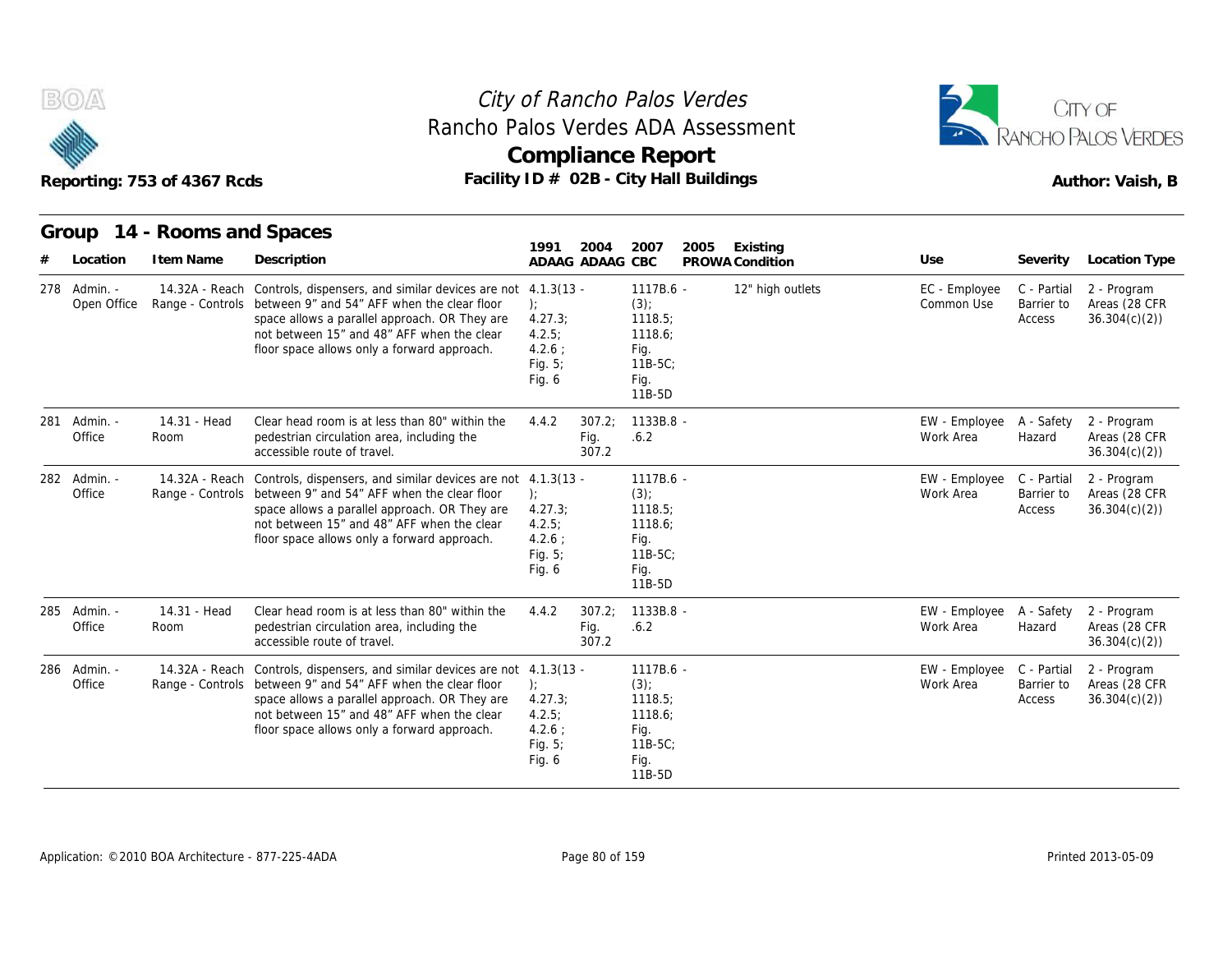



|     |                        | Reporting: 753 of 4367 Rcds |                                                                                                                                                                                                                                                                            |                                                                  |                         | <b>Compliance Report</b>                                                         | Rancho Palos Verdes ADA Assessment<br>Facility ID # 02B - City Hall Buildings |                                       |                                     | <b>RANCHO PALOS VERDES</b><br>Author: Vaish, B |
|-----|------------------------|-----------------------------|----------------------------------------------------------------------------------------------------------------------------------------------------------------------------------------------------------------------------------------------------------------------------|------------------------------------------------------------------|-------------------------|----------------------------------------------------------------------------------|-------------------------------------------------------------------------------|---------------------------------------|-------------------------------------|------------------------------------------------|
|     |                        | Group 14 - Rooms and Spaces |                                                                                                                                                                                                                                                                            | 1991                                                             | 2004                    | 2007                                                                             | 2005<br>Existing                                                              |                                       |                                     |                                                |
|     | Location               | I tem Name                  | Description                                                                                                                                                                                                                                                                | ADAAG ADAAG CBC                                                  |                         |                                                                                  | PROWA Condition                                                               | Use                                   | Severity                            | Location Type                                  |
| 289 | Admin. -<br>Office     | 14.31 - Head<br>Room        | Clear head room is at less than 80" within the<br>pedestrian circulation area, including the<br>accessible route of travel.                                                                                                                                                | 4.4.2                                                            | 307.2:<br>Fig.<br>307.2 | $1133B.8 -$<br>.6.2                                                              |                                                                               | EW - Employee<br>Work Area            | A - Safety<br>Hazard                | 2 - Program<br>Areas (28 CFR<br>36.304(c)(2)   |
| 290 | Admin. -<br>Office     | 14.32A - Reach              | Controls, dispensers, and similar devices are not 4.1.3(13 -<br>Range - Controls between 9" and 54" AFF when the clear floor<br>space allows a parallel approach. OR They are<br>not between 15" and 48" AFF when the clear<br>floor space allows only a forward approach. | $\cdot$<br>4.27.3<br>4.2.5<br>4.2.6:<br>Fig. 5;<br>Fig. 6        |                         | 1117B.6 -<br>$(3)$ ;<br>1118.5;<br>1118.6;<br>Fig.<br>$11B-5C$<br>Fig.<br>11B-5D |                                                                               | EW - Employee<br>Work Area            | C - Partial<br>Barrier to<br>Access | 2 - Program<br>Areas (28 CFR<br>36.304(c)(2)   |
|     | 293 Admin. -<br>Office | 14.31 - Head<br>Room        | Clear head room is at less than 80" within the<br>pedestrian circulation area, including the<br>accessible route of travel.                                                                                                                                                | 4.4.2                                                            | 307.2:<br>Fig.<br>307.2 | 1133B.8 -<br>.6.2                                                                |                                                                               | EW - Employee<br>Work Area            | A - Safety<br>Hazard                | 2 - Program<br>Areas (28 CFR<br>36.304(c)(2)   |
| 294 | Admin. -<br>Office     | 14.32A - Reach              | Controls, dispensers, and similar devices are not 4.1.3(13 -<br>Range - Controls between 9" and 54" AFF when the clear floor<br>space allows a parallel approach. OR They are<br>not between 15" and 48" AFF when the clear<br>floor space allows only a forward approach. | $\cdot$<br>4.27.3<br>4.2.5:<br>$4.2.6$ :<br>Fig. $5$ ;<br>Fig. 6 |                         | 1117B.6 -<br>$(3)$ ;<br>1118.5:<br>1118.6:<br>Fig.<br>$11B-5C$<br>Fig.<br>11B-5D |                                                                               | EW - Employee<br>Work Area            | C - Partial<br>Barrier to<br>Access | 2 - Program<br>Areas (28 CFR<br>36.304(c)(2)   |
| 297 | - Admin.<br>Office     | 14.31 - Head<br>Room        | Clear head room is at less than 80" within the<br>pedestrian circulation area, including the<br>accessible route of travel.                                                                                                                                                | 4.4.2                                                            | 307.2:<br>Fig.<br>307.2 | 1133B.8 -<br>.6.2                                                                |                                                                               | EW - Employee A - Safety<br>Work Area | Hazard                              | 2 - Program<br>Areas (28 CFR<br>36.304(c)(2)   |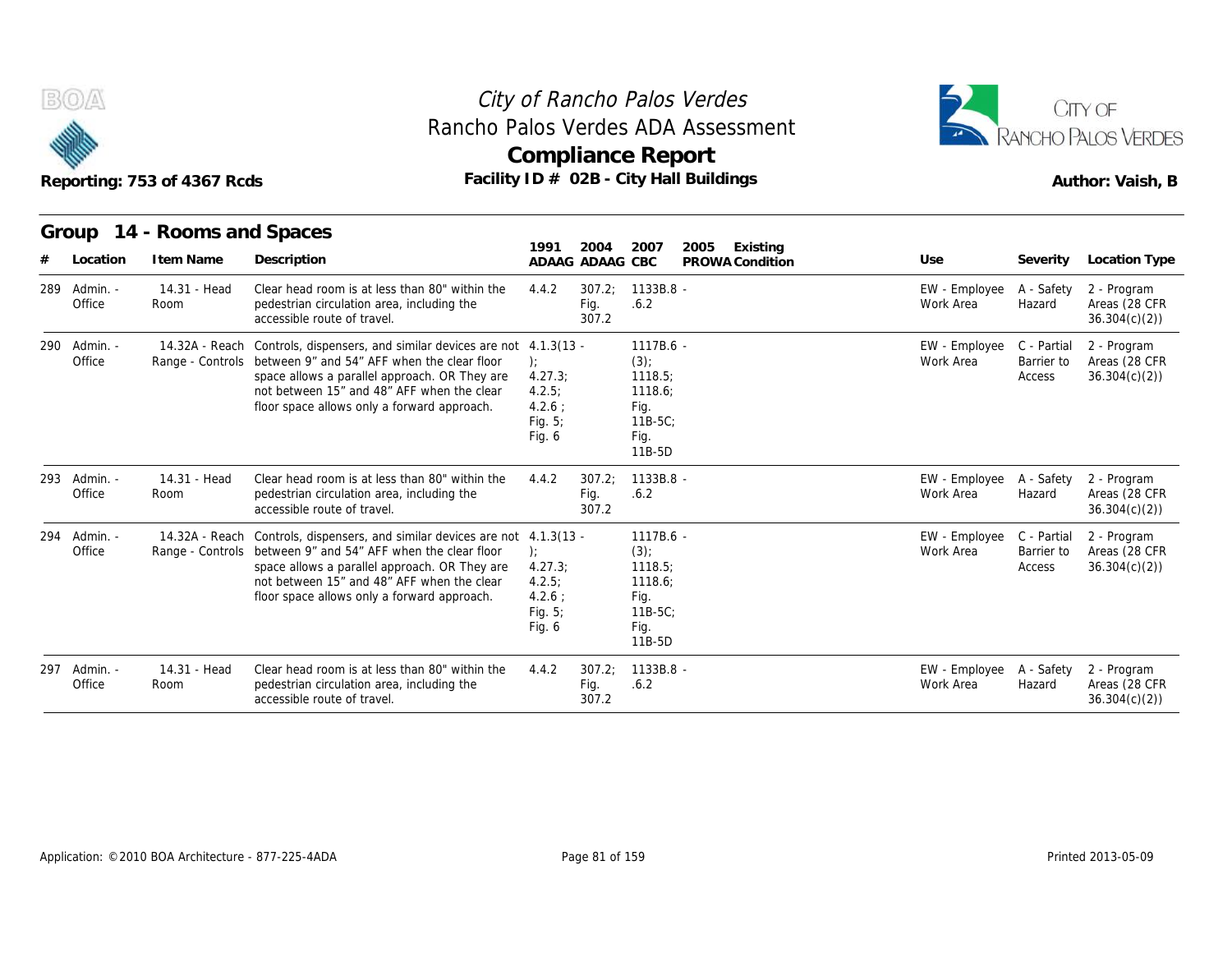



|     |                        | Reporting: 753 of 4367 Rcds | Facility ID # 02B - City Hall Buildings                                                                                                                                                                                                                                                   | <b>Compliance Report</b>                                          |                         |                                                                                  |      |                 |                                 |                                        |                                     | Author: Vaish, B                             |
|-----|------------------------|-----------------------------|-------------------------------------------------------------------------------------------------------------------------------------------------------------------------------------------------------------------------------------------------------------------------------------------|-------------------------------------------------------------------|-------------------------|----------------------------------------------------------------------------------|------|-----------------|---------------------------------|----------------------------------------|-------------------------------------|----------------------------------------------|
|     |                        | Group 14 - Rooms and Spaces |                                                                                                                                                                                                                                                                                           | 1991                                                              | 2004                    | 2007                                                                             | 2005 | Existing        |                                 |                                        |                                     |                                              |
|     | Location               | I tem Name                  | Description                                                                                                                                                                                                                                                                               | ADAAG ADAAG CBC                                                   |                         |                                                                                  |      | PROWA Condition |                                 | Use                                    | Severity                            | Location Type                                |
|     | 298 Admin. -<br>Office |                             | 14.32A - Reach Controls, dispensers, and similar devices are not 4.1.3(13 -<br>Range - Controls between 9" and 54" AFF when the clear floor<br>space allows a parallel approach. OR They are<br>not between 15" and 48" AFF when the clear<br>floor space allows only a forward approach. | $\cdot$<br>4.27.3<br>4.2.5:<br>$4.2.6$ :<br>Fig. 5;<br>Fig. 6     |                         | 1117B.6 -<br>$(3)$ ;<br>1118.5:<br>1118.6;<br>Fig.<br>$11B-5C$<br>Fig.<br>11B-5D |      | 3 outlets.      |                                 | EW - Employee<br>Work Area             | C - Partial<br>Barrier to<br>Access | 2 - Program<br>Areas (28 CFR<br>36.304(c)(2) |
|     | 302 Admin. -<br>Office | 14.31 - Head<br>Room        | Clear head room is at less than 80" within the<br>pedestrian circulation area, including the<br>accessible route of travel.                                                                                                                                                               | 4.4.2                                                             | 307.2:<br>Fig.<br>307.2 | 1133B.8 -<br>.6.2                                                                |      |                 |                                 | EW - Employee<br>Work Area             | A - Safety<br>Hazard                | 2 - Program<br>Areas (28 CFR<br>36.304(c)(2) |
| 303 | Admin. -<br>Office     |                             | 14.32A - Reach Controls, dispensers, and similar devices are not 4.1.3(13 -<br>Range - Controls between 9" and 54" AFF when the clear floor<br>space allows a parallel approach. OR They are<br>not between 15" and 48" AFF when the clear<br>floor space allows only a forward approach. | $\cdot$<br>4.27.3<br>4.2.5:<br>$4.2.6$ :<br>Fig. $5$ ;<br>Fig. 6  |                         | 1117B.6 -<br>$(3)$ ;<br>1118.5;<br>1118.6:<br>Fig.<br>$11B-5C$<br>Fig.<br>11B-5D |      | 3 outlets       |                                 | EW - Employee<br>Work Area             | C - Partial<br>Barrier to<br>Access | 2 - Program<br>Areas (28 CFR<br>36.304(c)(2) |
| 307 | Admin. -<br>Office     |                             | 14.32A - Reach Controls, dispensers, and similar devices are not 4.1.3(13 -<br>Range - Controls between 9" and 54" AFF when the clear floor<br>space allows a parallel approach. OR They are<br>not between 15" and 48" AFF when the clear<br>floor space allows only a forward approach. | $\cdot$<br>4.27.3;<br>4.2.5:<br>$4.2.6$ :<br>Fig. $5$ ;<br>Fig. 6 |                         | 1117B.6 -<br>$(3)$ ;<br>1118.5;<br>1118.6;<br>Fig.<br>$11B-5C$<br>Fig.<br>11B-5D |      |                 | 3 outlet & 3 Data, 1 thermostat | EW - Employee C - Partial<br>Work Area | Barrier to<br>Access                | 2 - Program<br>Areas (28 CFR<br>36.304(c)(2) |
|     | 308 Admin. -<br>Office | 14.31 - Head<br>Room        | Clear head room is at less than 80" within the<br>pedestrian circulation area, including the<br>accessible route of travel.                                                                                                                                                               | 4.4.2                                                             | 307.2;<br>Fig.<br>307.2 | 1133B.8 -<br>.6.2                                                                |      |                 |                                 | EW - Employee<br>Work Area             | A - Safety<br>Hazard                | 2 - Program<br>Areas (28 CFR<br>36.304(c)(2) |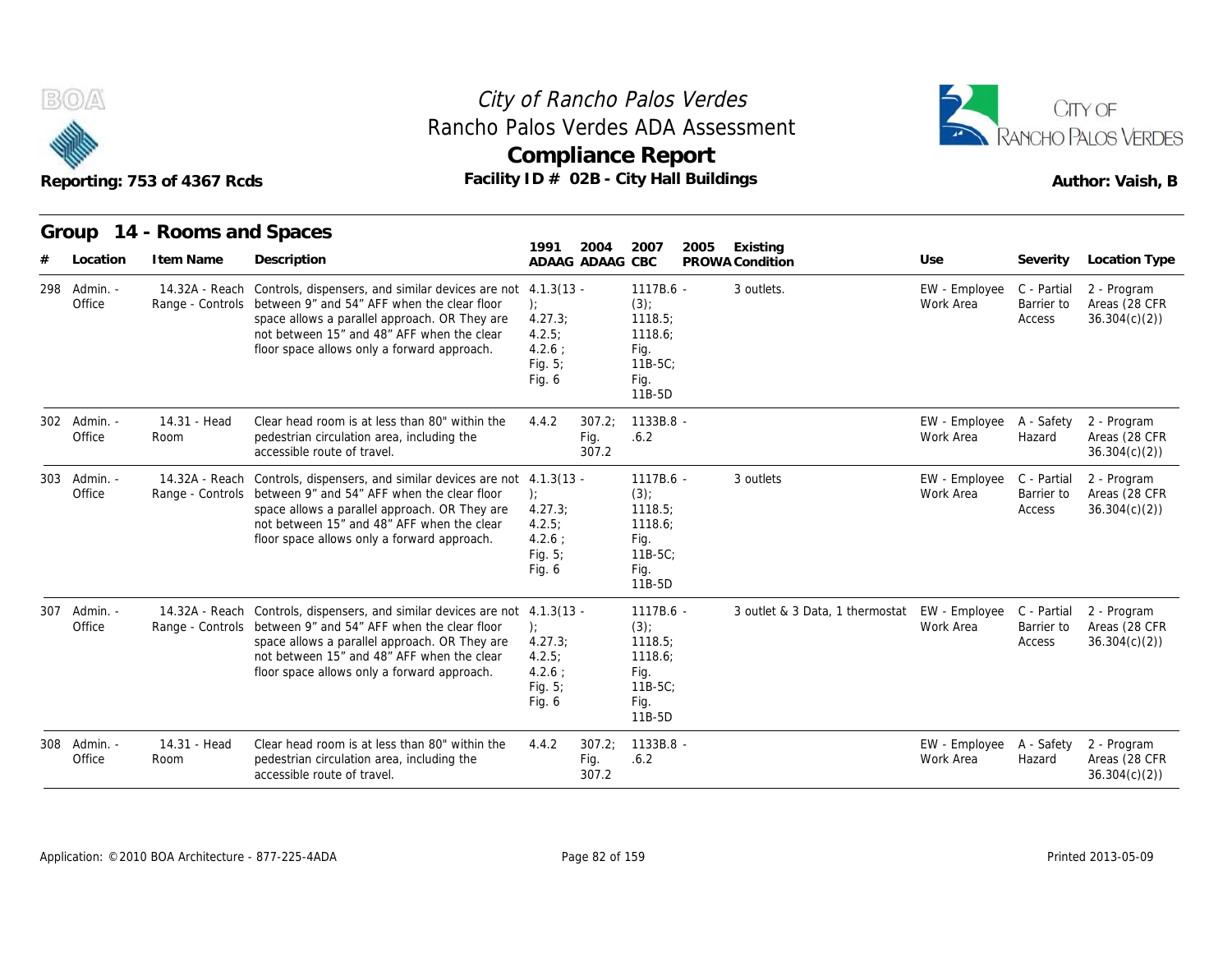



|     |                        | Reporting: 753 of 4367 Rcds                        | Rancho Palos Verdes ADA Assessment                                                                                                                                                                                                                                                            |                                                                 |                         | <b>Compliance Report</b><br>Facility $ID \# O2B - City Hall Buildings$             |                                         |                             |                                     | RANCHO PALOS VERDES<br>Author: Vaish, B      |
|-----|------------------------|----------------------------------------------------|-----------------------------------------------------------------------------------------------------------------------------------------------------------------------------------------------------------------------------------------------------------------------------------------------|-----------------------------------------------------------------|-------------------------|------------------------------------------------------------------------------------|-----------------------------------------|-----------------------------|-------------------------------------|----------------------------------------------|
|     | Group<br>Location      | 14 - Rooms and Spaces<br>I tem Name                | Description                                                                                                                                                                                                                                                                                   | 1991<br>ADAAG ADAAG CBC                                         | 2004                    | 2007<br>2005                                                                       | Existing<br>PROWA Condition             | Use                         | Severity                            | Location Type                                |
|     | 312 Admin. -<br>Office |                                                    | 14.32A - Reach Controls, dispensers, and similar devices are not 4.1.3(13 -<br>Range - Controls between 9" and 54" AFF when the clear floor<br>space allows a parallel approach. OR They are<br>not between 15" and 48" AFF when the clear<br>floor space allows only a forward approach.     | $\cdot$<br>4.27.3;<br>4.2.5:<br>4.2.6:<br>Fig. $5$ ;<br>Fig. 6  |                         | 1117B.6 -<br>$(3)$ ;<br>1118.5<br>1118.6;<br>Fig.<br>$11B-5C$<br>Fig.<br>11B-5D    | 3 outlet & 3 data                       | EW - Employee<br>Work Area  | C - Partial<br>Barrier to<br>Access | 2 - Program<br>Areas (28 CFR<br>36.304(c)(2) |
|     | 313 Admin. -<br>Office | 14.31 - Head<br>Room                               | Clear head room is at less than 80" within the<br>pedestrian circulation area, including the<br>accessible route of travel.                                                                                                                                                                   | 4.4.2                                                           | 307.2;<br>Fig.<br>307.2 | 1133B.8 -<br>.6.2                                                                  |                                         | EW - Employee<br>Work Area  | A - Safety<br>Hazard                | 2 - Program<br>Areas (28 CFR<br>36.304(c)(2) |
|     | 319 Admin. -<br>Conf.  | 14.31 - Head<br>Room                               | Clear head room is at less than 80" within the<br>pedestrian circulation area, including the<br>accessible route of travel.                                                                                                                                                                   | 4.4.2                                                           | 307.2:<br>Fig.<br>307.2 | 1133B.8 -<br>.6.2                                                                  | 79" high at door                        | EW - Employee<br>Work Area  | A - Safety<br>Hazard                | 2 - Program<br>Areas (28 CFR<br>36.304(c)(2) |
| 321 | Admin. -<br>Conf.      | 14.30A - Wall-<br>Mounted<br>Protruding<br>Objects | Wall-mounted object(s) with leading edges<br>between 27 and 80" from the floor project more<br>than 4" into the pathway. (Wall mounted objects<br>with leading edges at or below 27" may project<br>any amount as long as the required clear width<br>of an accessible route is not reduced.) | 4.4.1                                                           | 307.2<br>Fig.<br>307.2  | 1133B.8 -<br>.6.1                                                                  | 16" deep at 31" high audio<br>equipment | EC - Employee<br>Common Use | A - Safety<br>Hazard                | 2 - Program<br>Areas (28 CFR<br>36.304(c)(2) |
|     | 322 Admin. -<br>Conf.  |                                                    | 14.32A - Reach Controls, dispensers, and similar devices are not 4.1.3(13 -<br>Range - Controls between 9" and 54" AFF when the clear floor<br>space allows a parallel approach. OR They are<br>not between 15" and 48" AFF when the clear<br>floor space allows only a forward approach.     | $\cdot$<br>4.27.3<br>4.2.5;<br>$4.2.6$ :<br>Fig. 5;<br>Fig. $6$ |                         | $1117B.6 -$<br>$(3)$ ;<br>1118.5;<br>1118.6;<br>Fig.<br>$11B-5C$<br>Fig.<br>11B-5D | 5 outlets, 4 data, 3 audio              | EC - Employee<br>Common Use | C - Partial<br>Barrier to<br>Access | 2 - Program<br>Areas (28 CFR<br>36.304(c)(2) |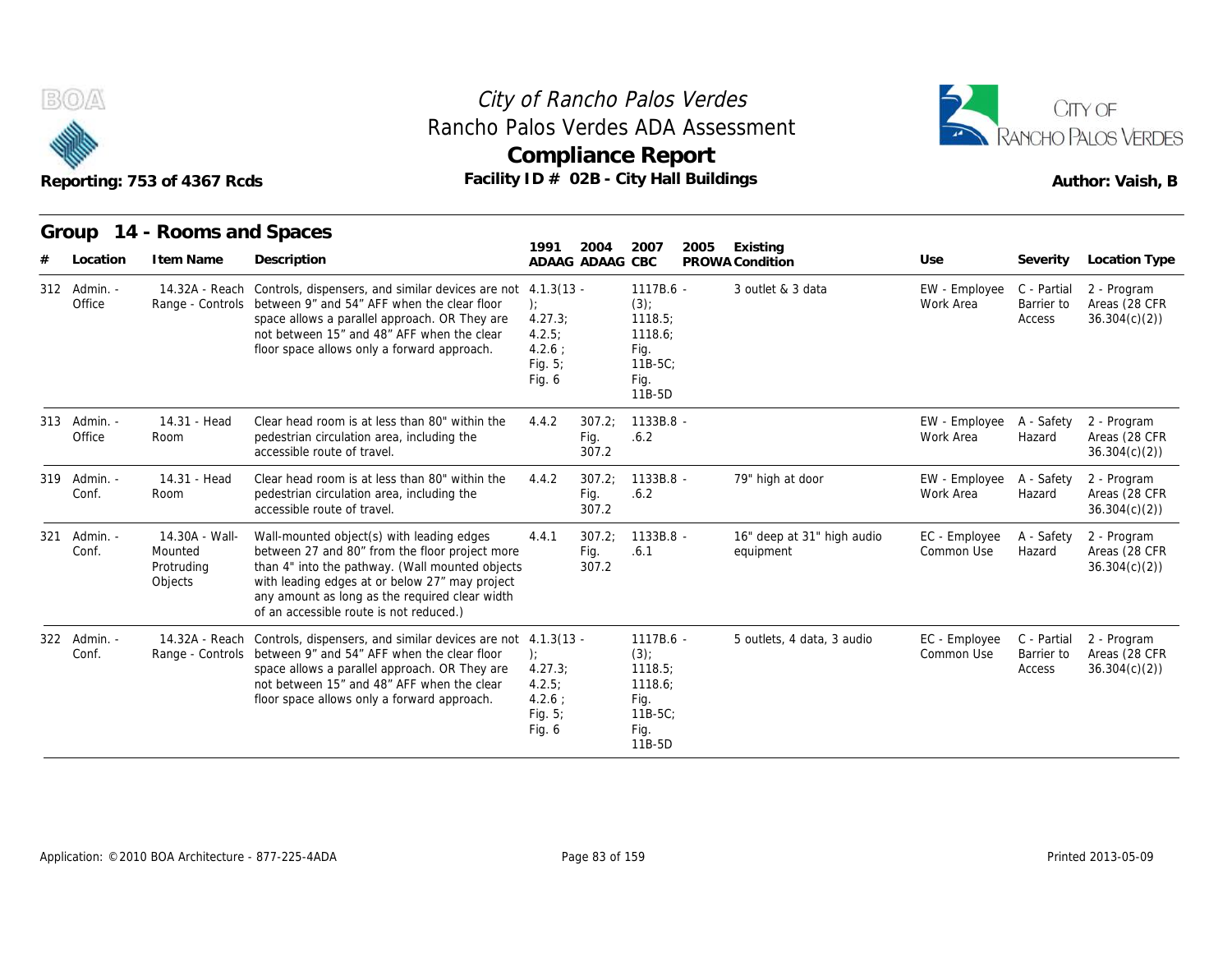



|     |                                     | Reporting: 753 of 4367 Rcds                        | Facility ID # 02B - City Hall Buildings                                                                                                                                                                                                                                                       |                                                                | <b>Compliance Report</b> |                                                                             |      |                           |                                              |                                               | Author: Vaish, B                                                |
|-----|-------------------------------------|----------------------------------------------------|-----------------------------------------------------------------------------------------------------------------------------------------------------------------------------------------------------------------------------------------------------------------------------------------------|----------------------------------------------------------------|--------------------------|-----------------------------------------------------------------------------|------|---------------------------|----------------------------------------------|-----------------------------------------------|-----------------------------------------------------------------|
|     |                                     | Group 14 - Rooms and Spaces                        |                                                                                                                                                                                                                                                                                               | 1991                                                           | 2004                     | 2007                                                                        | 2005 | Existing                  |                                              |                                               |                                                                 |
|     | Location                            | I tem Name                                         | Description                                                                                                                                                                                                                                                                                   |                                                                | ADAAG ADAAG CBC          |                                                                             |      | PROWA Condition           | Use                                          | Severity                                      | Location Type                                                   |
| 323 | Admin. -<br>Conf.                   | $14.35 -$<br>Controls -<br>Operation               | The controls are not accessible. (Accessible<br>controls shall be operable with one hand, and<br>without tight grasping, pinching, or twisting of<br>the wrist, and the force to operate the controls<br>shall be no greater than 5 lbs.)                                                     | 4.27.4                                                         | 309.4                    | 1117B.6 -<br>(4)                                                            |      | twist type thermostat     | EC - Employee<br>Common Use                  | <b>or</b><br>Complete<br>Barrier to<br>Access | B - Severe 2 - Program<br>Areas (28 CFR<br>36.304(c)(2)         |
|     | 326 Admin. -<br>Conf.               | 14.30A - Wall-<br>Mounted<br>Protruding<br>Objects | Wall-mounted object(s) with leading edges<br>between 27 and 80" from the floor project more<br>than 4" into the pathway. (Wall mounted objects<br>with leading edges at or below 27" may project<br>any amount as long as the required clear width<br>of an accessible route is not reduced.) | 4.4.1                                                          | 307.2:<br>Fig.<br>307.2  | 1133B.8 -<br>.6.1                                                           |      | 4" at 53" high LCD screen | GS - General<br><b>Student Use</b>           | A - Safety<br>Hazard                          | 2 - Program<br>Areas (28 CFR<br>36.304(c)(2)                    |
| 327 | Admin. -<br>Conf.                   | 14.32A - Reach                                     | Controls, dispensers, and similar devices are not 4.1.3(13 -<br>Range - Controls between 9" and 54" AFF when the clear floor<br>space allows a parallel approach. OR They are<br>not between 15" and 48" AFF when the clear<br>floor space allows only a forward approach.                    | $\cdot$<br>4.27.3;<br>4.2.5:<br>4.2.6:<br>Fig. $5$ ;<br>Fig. 6 |                          | 1117B.6 -<br>(3)<br>1118.5;<br>1118.6;<br>Fig.<br>11B-5C;<br>Fig.<br>11B-5D |      |                           | GS - General<br><b>Student Use</b>           | C - Partial<br>Barrier to<br>Access           | 2 - Program<br>Areas (28 CFR<br>36.304(c)(2)                    |
|     | 333 Admin. -<br>East Stairwell Room | 14.31 - Head                                       | Clear head room is at less than 80" within the<br>pedestrian circulation area, including the<br>accessible route of travel.                                                                                                                                                                   | 4.4.2                                                          | 307.2:<br>Fig.<br>307.2  | 1133B.8 -<br>.6.2                                                           |      | 79" at door               | GS - General<br>Student Use                  | A - Safety<br>Hazard                          | 2 - Program<br>Areas (28 CFR<br>36.304(c)(2)                    |
|     | 334 Admin. -<br>East Stairwell Room | 14.31 - Head                                       | Clear head room is at less than 80" within the<br>pedestrian circulation area, including the<br>accessible route of travel.                                                                                                                                                                   | 4.4.2                                                          | 307.2;<br>Fig.<br>307.2  | 1133B.8 -<br>.6.2                                                           |      | 78 1/2" at door           | $MS -$<br>Maintenance<br>and Storage<br>Only | A - Safety<br>Hazard                          | 4 - Other<br>Areas/Elements<br>(28 CFR)<br>36.304(c)(4)         |
| 341 | - Admin.<br>East exit<br>doors      | 14.23B - Floor<br>Surface                          | Accessible route surfaces are not stable, firm<br>and slip-resistant.                                                                                                                                                                                                                         | 4.5.1                                                          | Advisory<br>302.1        | $302.1: 1124B.1 -$                                                          |      | 2 floor mats              | GS - General<br>Student Use                  | A - Safety<br>Hazard                          | 1 - Access into<br>Facilities (28<br><b>CFR</b><br>36.304(c)(1) |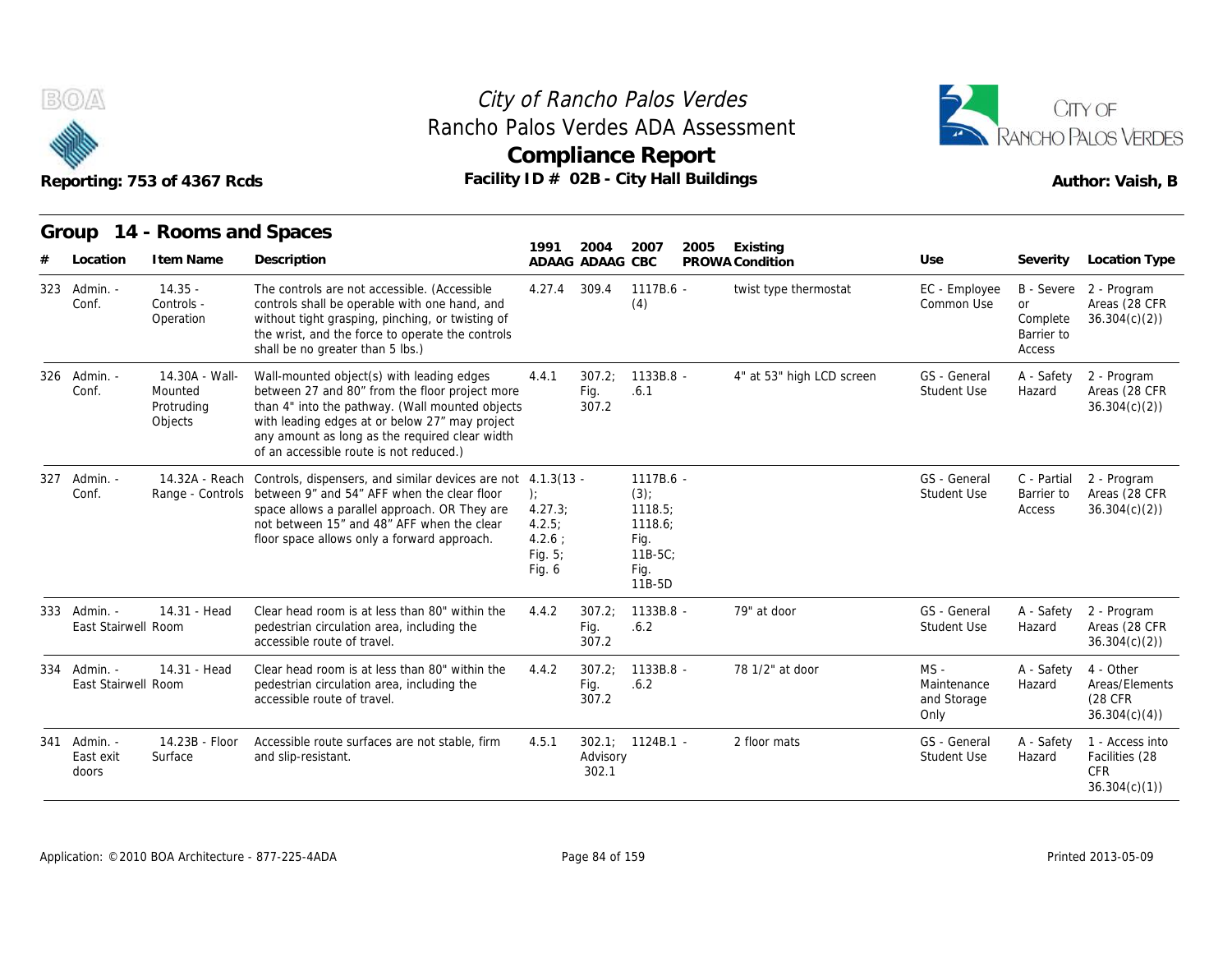

### **Compliance Report** Rancho Palos Verdes ADA Assessment



|                                    | Reporting: 753 of 4367 Rcds               |                                                                                                                                                                                                                                                                                           |                                                               |                         | Rancho Palos Verdes ADA Assessment<br><b>Compliance Report</b><br>Facility ID # 02B - City Hall Buildings |                                                                 |                                              |                                     | RANCHO PALOS VERDES<br>Author: Vaish, B                         |
|------------------------------------|-------------------------------------------|-------------------------------------------------------------------------------------------------------------------------------------------------------------------------------------------------------------------------------------------------------------------------------------------|---------------------------------------------------------------|-------------------------|-----------------------------------------------------------------------------------------------------------|-----------------------------------------------------------------|----------------------------------------------|-------------------------------------|-----------------------------------------------------------------|
| Location                           | Group 14 - Rooms and Spaces<br>I tem Name | Description                                                                                                                                                                                                                                                                               | 1991                                                          | 2004<br>ADAAG ADAAG CBC | 2007<br>2005                                                                                              | Existing<br>PROWA Condition                                     | Use                                          | Severity                            | Location Type                                                   |
| 342 Admin. -<br>East exit<br>doors | 14.31 - Head<br>Room                      | Clear head room is at less than 80" within the<br>pedestrian circulation area, including the<br>accessible route of travel.                                                                                                                                                               | 4.4.2                                                         | 307.2:<br>Fig.<br>307.2 | 1133B.8 -<br>.6.2                                                                                         | 78 1/2" at doors                                                | GS - General<br>Student Use                  | A - Safety<br>Hazard                | 1 - Access into<br>Facilities (28<br><b>CFR</b><br>36.304(c)(1) |
| 345 Admin - East<br>Stairwell      | 14.31 - Head<br>Room                      | Clear head room is at less than 80" within the<br>pedestrian circulation area, including the<br>accessible route of travel.                                                                                                                                                               | 4.4.2                                                         | 307.2:<br>Fig.<br>307.2 | $1133B.8 -$<br>.6.2                                                                                       | 78 1/2" at door                                                 | $MS -$<br>Maintenance<br>and Storage<br>Only | A - Safety<br>Hazard                | 4 - Other<br>Areas/Elements<br>(28 CFR)<br>36.304(c)(4)         |
| 357 Admin. -<br>Hallway            | Range - Controls                          | 14.32A - Reach Controls, dispensers, and similar devices are not 4.1.3(13 -<br>between 9" and 54" AFF when the clear floor<br>space allows a parallel approach. OR They are<br>not between 15" and 48" AFF when the clear<br>floor space allows only a forward approach.                  | $\cdot$<br>4.27.3<br>4.2.5:<br>4.2.6:<br>Fig. $5$ ;<br>Fig. 6 |                         | 1117B.6 -<br>$(3)$ ;<br>1118.5;<br>1118.6;<br>Fig.<br>$11B-5C$<br>Fig.<br>11B-5D                          | First aid kit at 65" AFF &<br>infection control kit at 78" AFF. | EC - Employee<br>Common Use                  | C - Partial<br>Barrier to<br>Access | 2 - Program<br>Areas (28 CFR<br>36.304(c)(2)                    |
| 358 Admin. -<br>Hallway            |                                           | 14.32A - Reach Controls, dispensers, and similar devices are not 4.1.3(13 -<br>Range - Controls between 9" and 54" AFF when the clear floor<br>space allows a parallel approach. OR They are<br>not between 15" and 48" AFF when the clear<br>floor space allows only a forward approach. | $\cdot$<br>4.27.3<br>4.2.5:<br>4.2.6:<br>Fig. $5$ ;<br>Fig. 6 |                         | $1117B.6 -$<br>(3)<br>1118.5;<br>1118.6;<br>Fig.<br>$11B-5C$<br>Fig.<br>11B-5D                            | Security pad at 61 1/2" AFF.                                    | EC - Employee<br>Common Use                  | C - Partial<br>Barrier to<br>Access | 2 - Program<br>Areas (28 CFR<br>36.304(c)(2)                    |
| 362 Admin. -<br>Stairwell          | 14.31 - Head<br>Room                      | Clear head room is at less than 80" within the<br>pedestrian circulation area, including the<br>accessible route of travel.                                                                                                                                                               | 4.4.2                                                         | 307.2;<br>Fig.<br>307.2 | $1133B.8 -$<br>.6.2                                                                                       | Door jamb at 78 3/4" AFF.                                       | EC - Employee<br>Common Use                  | A - Safety<br>Hazard                | 2 - Program<br>Areas (28 CFR<br>36.304(c)(2)                    |
| 372 Admin. -<br>Office             | 14.31 - Head<br>Room                      | Clear head room is at less than 80" within the<br>pedestrian circulation area, including the<br>accessible route of travel.                                                                                                                                                               | 4.4.2                                                         | 307.2;<br>Fig.<br>307.2 | $1133B.8 -$<br>.6.2                                                                                       | Door jamb at 77 1/2" AFF.                                       | EC - Employee<br>Common Use                  | A - Safety<br>Hazard                | 2 - Program<br>Areas (28 CFR<br>36.304(c)(2)                    |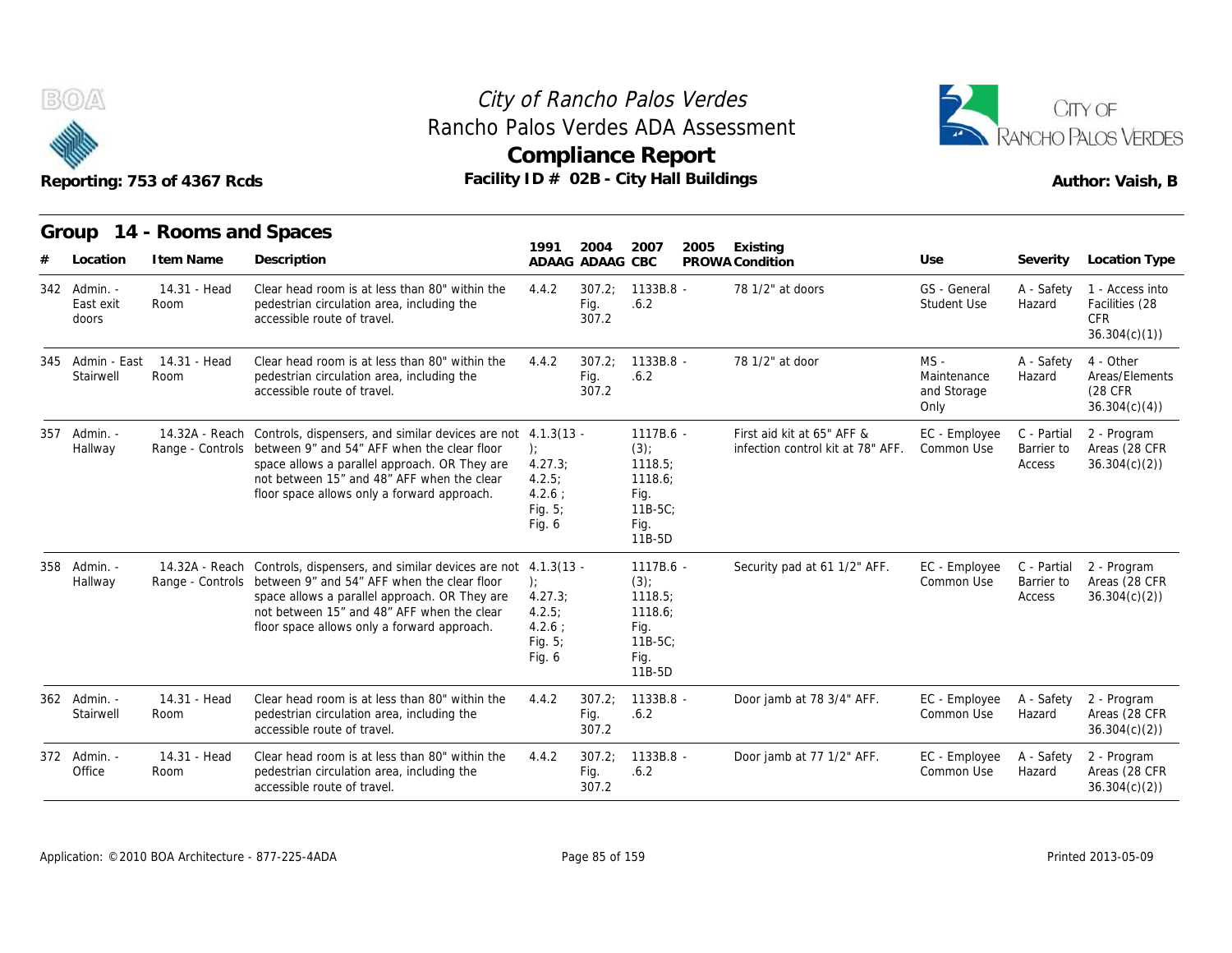



|     |                                     | Reporting: 753 of 4367 Rcds                        |                                                                                                                                                                                                                                                                                               |                                                                                  |                         | <b>Compliance Report</b><br>Facility ID # 02B - City Hall Buildings                |      |                             |                                        |                                     | Author: Vaish, B                             |
|-----|-------------------------------------|----------------------------------------------------|-----------------------------------------------------------------------------------------------------------------------------------------------------------------------------------------------------------------------------------------------------------------------------------------------|----------------------------------------------------------------------------------|-------------------------|------------------------------------------------------------------------------------|------|-----------------------------|----------------------------------------|-------------------------------------|----------------------------------------------|
|     | Group<br>Location                   | 14 - Rooms and Spaces<br>I tem Name                | Description                                                                                                                                                                                                                                                                                   | 1991                                                                             | 2004<br>ADAAG ADAAG CBC | 2007                                                                               | 2005 | Existing<br>PROWA Condition | Use                                    | Severity                            | <b>Location Type</b>                         |
|     | 376 Admin. -<br>Office              |                                                    | 14.32A - Reach Controls, dispensers, and similar devices are not 4.1.3(13 -<br>Range - Controls between 9" and 54" AFF when the clear floor<br>space allows a parallel approach. OR They are<br>not between 15" and 48" AFF when the clear<br>floor space allows only a forward approach.     | $\cdot$<br>4.27.3;<br>4.2.5:<br>4.2.6:<br>Fig. $5$ ;<br>Fig. 6                   |                         | 1117B.6 -<br>$(3)$ ;<br>1118.5;<br>1118.6;<br>Fig.<br>$11B-5C$ ;<br>Fig.<br>11B-5D |      | 5 power outlets.            | EW - Employee C - Partial<br>Work Area | Barrier to<br>Access                | 2 - Program<br>Areas (28 CFR<br>36.304(c)(2) |
| 393 | - Admin.<br>Men's<br>Restroom       | 14.30A - Wall-<br>Mounted<br>Protruding<br>Objects | Wall-mounted object(s) with leading edges<br>between 27 and 80" from the floor project more<br>than 4" into the pathway. (Wall mounted objects<br>with leading edges at or below 27" may project<br>any amount as long as the required clear width<br>of an accessible route is not reduced.) | 4.4.1                                                                            | 307.2:<br>Fig.<br>307.2 | 1133B.8 -<br>.6.1                                                                  |      | P.T.D. protrudes 5"         | EC - Employee<br>Common Use            | A - Safety<br>Hazard                | 2 - Program<br>Areas (28 CFR<br>36.304(c)(2) |
| 395 | Admin. -<br>Men's<br>Restroom       | 14.31 - Head<br>Room                               | Clear head room is at less than 80" within the<br>pedestrian circulation area, including the<br>accessible route of travel.                                                                                                                                                                   | 4.4.2                                                                            | 307.2:<br>Fig.<br>307.2 | 1133B.8 -<br>.6.2                                                                  |      | Door jamb at 77 1/2" AFF.   | EC - Employee<br>Common Use            | A - Safety<br>Hazard                | 2 - Program<br>Areas (28 CFR<br>36.304(c)(2) |
|     | 413 Admin. -<br>Women's<br>Restroom | $14.27 - 1/2"$<br>Changes in Level                 | Ramps or elevators are not used for changes in<br>level greater than 1/2". (Lifts may only be used<br>in certain limited situations.)                                                                                                                                                         | ; 4.5.2 406                                                                      |                         | $4.1.3(5)$ 303.4; 1124B.2 -                                                        |      | 3/4" change in level,       | EC - Employee<br>Common Use            | C - Partial<br>Barrier to<br>Access | 2 - Program<br>Areas (28 CFR<br>36.304(c)(2) |
|     | 414 Admin. -<br>Women's<br>Restroom | 14.31 - Head<br>Room                               | Clear head room is at less than 80" within the<br>pedestrian circulation area, including the<br>accessible route of travel.                                                                                                                                                                   | 4.4.2                                                                            | 307.2;<br>Fig.<br>307.2 | 1133B.8 -<br>.6.2                                                                  |      | Door jamb at 77 1/2" AFF.   | EC - Employee<br>Common Use            | A - Safety<br>Hazard                | 2 - Program<br>Areas (28 CFR<br>36.304(c)(2) |
|     | 420 Admin. -<br>Hallway             | 14.32A - Reach                                     | Controls, dispensers, and similar devices are not<br>Range - Controls between 9" and 54" AFF when the clear floor<br>space allows a parallel approach. OR They are<br>not between 15" and 48" AFF when the clear<br>floor space allows only a forward approach.                               | $4.1.3(13 -$<br>$\cdot$<br>4.27.3<br>4.2.5;<br>$4.2.6$ ;<br>Fig. $5$ ;<br>Fig. 6 |                         | 1117B.6 -<br>$(3)$ ;<br>1118.5;<br>1118.6;<br>Fig.<br>$11B-5C$<br>Fig.<br>$11B-5D$ |      |                             | EC - Employee<br>Common Use            | C - Partial<br>Barrier to<br>Access | 2 - Program<br>Areas (28 CFR<br>36.304(c)(2) |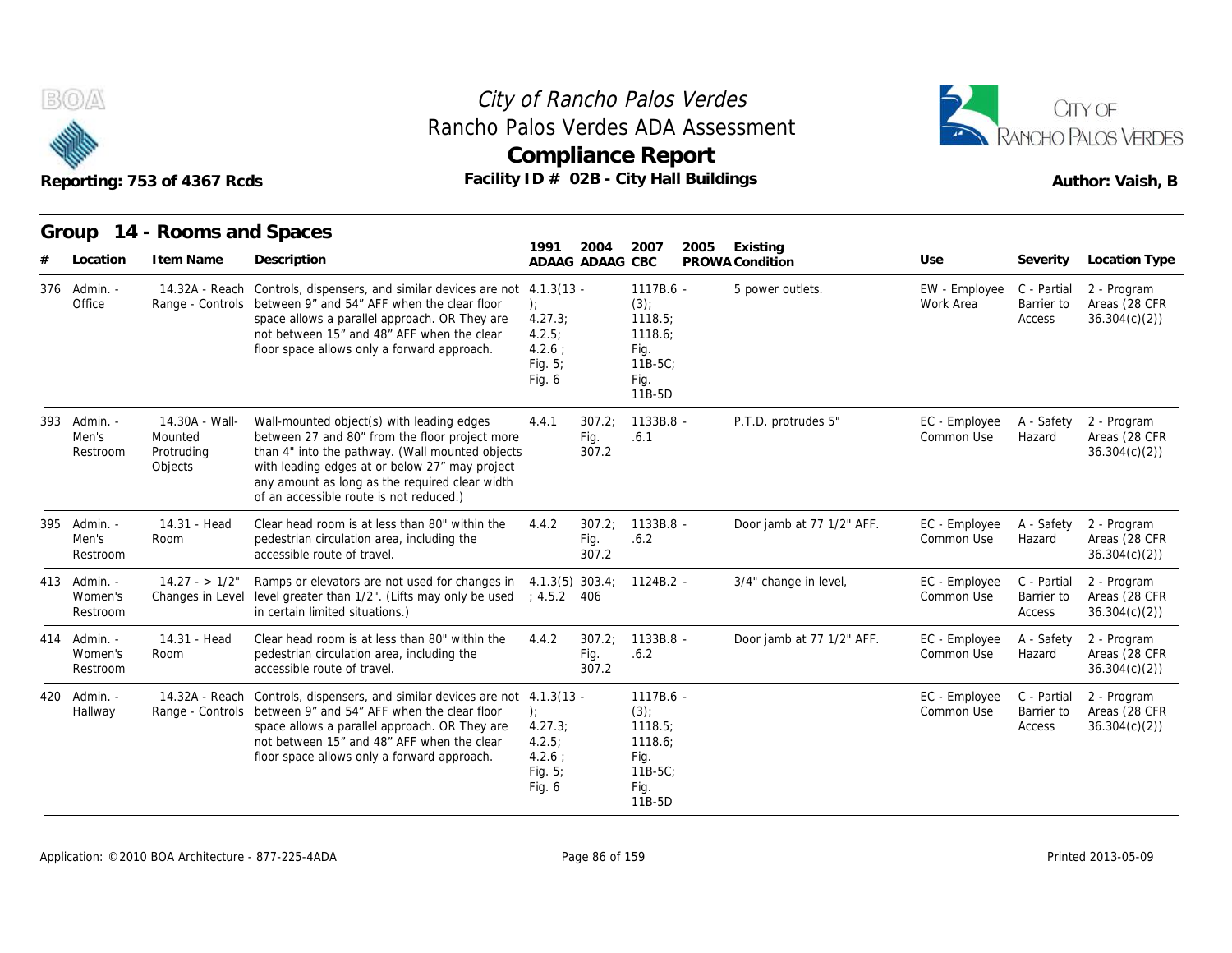



|     |                               | Reporting: 753 of 4367 Rcds         | Rancho Palos Verdes ADA Assessment                                                                                                                                                                                                                                                        |                                                                   |                                | <b>Compliance Report</b><br>Facility ID # 02B - City Hall Buildings             |      |                             |                                              |                                               | CITY OF<br>RANCHO PALOS VERDES<br>Author: Vaish, B           |
|-----|-------------------------------|-------------------------------------|-------------------------------------------------------------------------------------------------------------------------------------------------------------------------------------------------------------------------------------------------------------------------------------------|-------------------------------------------------------------------|--------------------------------|---------------------------------------------------------------------------------|------|-----------------------------|----------------------------------------------|-----------------------------------------------|--------------------------------------------------------------|
|     | Group<br>Location             | 14 - Rooms and Spaces<br>I tem Name | Description                                                                                                                                                                                                                                                                               | 1991                                                              | 2004<br>ADAAG ADAAG CBC        | 2007                                                                            | 2005 | Existing<br>PROWA Condition | Use                                          | Severity                                      | <b>Location Type</b>                                         |
|     | 421 Admin. -<br>Hallway       | 14.23B - Floor<br>Surface           | Accessible route surfaces are not stable, firm<br>and slip-resistant.                                                                                                                                                                                                                     | 4.5.1                                                             | Advisory<br>302.1              | $302.1$ ; $1124B.1$ -                                                           |      | Floor mat.                  | EC - Employee<br>Common Use                  | A - Safety<br>Hazard                          | 2 - Program<br>Areas (28 CFR<br>36.304(c)(2)                 |
|     | 423 Admin. -<br>Hallway       |                                     | 14.32A - Reach Controls, dispensers, and similar devices are not 4.1.3(13 -<br>Range - Controls between 9" and 54" AFF when the clear floor<br>space allows a parallel approach. OR They are<br>not between 15" and 48" AFF when the clear<br>floor space allows only a forward approach. | $\cdot$<br>4.27.3;<br>4.2.5:<br>$4.2.6$ ;<br>Fig. $5$ ;<br>Fig. 6 |                                | 1117B.6 -<br>$(3)$ ;<br>1118.5;<br>1118.6;<br>Fig.<br>11B-5C;<br>Fig.<br>11B-5D |      | 4 power outlets at 13" AFF. | EC - Employee<br>Common Use                  | C - Partial<br>Barrier to<br>Access           | 2 - Program<br>Areas (28 CFR<br>36.304(c)(2)                 |
|     | 424 Admin. -<br>Storage       | $14.02 -$<br>Accessible Route       | Accessible routes of travel do not connect the<br>room or space to an accessible entrance within<br>the building or facility.                                                                                                                                                             |                                                                   | $4.3.2(3)$ Advisory<br>206.2.4 | 4.1.3(1) 206.2.4; 1114B.1 -<br>.2                                               |      | 5 3/4" change in level.     | EC - Employee<br>Common Use                  | <b>or</b><br>Complete<br>Barrier to<br>Access | B - Severe 2 - Program<br>Areas (28 CFR<br>36.304(c)(2)      |
|     | 427 Admin. -<br>Storage       | 14.31 - Head<br>Room                | Clear head room is at less than 80" within the<br>pedestrian circulation area, including the<br>accessible route of travel.                                                                                                                                                               | 4.4.2                                                             | 307.2<br>Fig.<br>307.2         | 1133B.8 -<br>.6.2                                                               |      | Door jamb at 77 1/4" AFF.   | EC - Employee<br>Common Use                  | A - Safety<br>Hazard                          | 2 - Program<br>Areas (28 CFR<br>36.304(c)(2)                 |
|     | 430 Admin. -<br>Storage       | 14.31 - Head<br>Room                | Clear head room is at less than 80" within the<br>pedestrian circulation area, including the<br>accessible route of travel.                                                                                                                                                               | 4.4.2                                                             | 307.2<br>Fig.<br>307.2         | 1133B.8 -<br>.6.2                                                               |      | 77 1/2" at door             | $MS -$<br>Maintenance<br>and Storage<br>Only | A - Safety<br>Hazard                          | 4 - Other<br>Areas/Elements<br>(28 CFR)<br>36.304(c)(4)      |
| 447 | - Admin.<br>Unisex<br>Restrm. | 14.23B - Floor<br>Surface           | Accessible route surfaces are not stable, firm<br>and slip-resistant.                                                                                                                                                                                                                     | 4.5.1                                                             | Advisory<br>302.1              | $302.1: 1124B.1 -$                                                              |      | 2 mats                      | EC - Employee<br>Common Use                  | A - Safety<br>Hazard                          | 3 - Restroom<br>Facilities (28<br><b>CFR</b><br>36.301(c)(3) |

A - Safety 3 - Restroom Hazard Facilities (28 CFR 36.304(c)(3))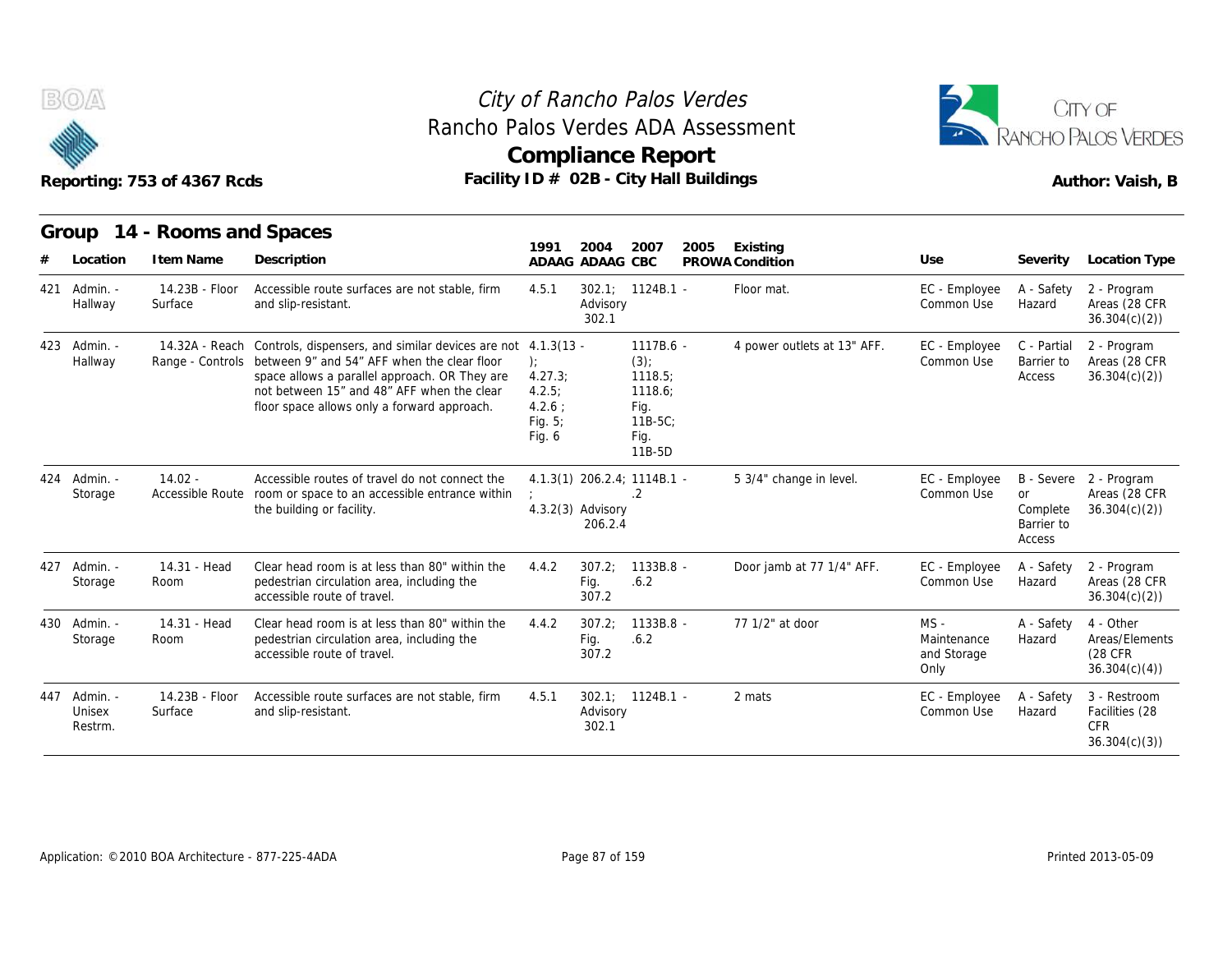



|     |                               | Reporting: 753 of 4367 Rcds          |                                                                                                                                                                                                                                                                            |                                                                                   |                         | <b>Compliance Report</b><br>Facility ID # 02B - City Hall Buildings                |      |                                                    |                             |                                               | Author: Vaish, B                                             |
|-----|-------------------------------|--------------------------------------|----------------------------------------------------------------------------------------------------------------------------------------------------------------------------------------------------------------------------------------------------------------------------|-----------------------------------------------------------------------------------|-------------------------|------------------------------------------------------------------------------------|------|----------------------------------------------------|-----------------------------|-----------------------------------------------|--------------------------------------------------------------|
|     | Group<br>Location             | 14 - Rooms and Spaces<br>I tem Name  | Description                                                                                                                                                                                                                                                                | 1991<br>ADAAG ADAAG CBC                                                           | 2004                    | 2007                                                                               | 2005 | Existing<br>PROWA Condition                        | Use                         | Severity                                      | Location Type                                                |
| 448 | Admin. -<br>Unisex<br>Restrm. | 14.32A - Reach                       | Controls, dispensers, and similar devices are not<br>Range - Controls between 9" and 54" AFF when the clear floor<br>space allows a parallel approach. OR They are<br>not between 15" and 48" AFF when the clear<br>floor space allows only a forward approach.            | $4.1.3(13 -$<br>$\cdot$<br>4.27.3;<br>4.2.5:<br>$4.2.6$ :<br>Fig. $5$ ;<br>Fig. 6 |                         | 1117B.6 -<br>$(3)$ ;<br>1118.5;<br>1118.6;<br>Fig.<br>$11B-5C$<br>Fig.<br>11B-5D   |      | 53" high power switch                              | EC - Employee<br>Common Use | C - Partial<br>Barrier to<br>Access           | 3 - Restroom<br>Facilities (28<br><b>CFR</b><br>36.304(c)(3) |
| 451 | - Admin.<br>Unisex<br>Restrm. | 14.31 - Head<br>Room                 | Clear head room is at less than 80" within the<br>pedestrian circulation area, including the<br>accessible route of travel.                                                                                                                                                | 4.4.2                                                                             | 307.2;<br>Fig.<br>307.2 | 1133B.8 -<br>.6.2                                                                  |      | 77 1/2" at door                                    | EC - Employee<br>Common Use | A - Safety<br>Hazard                          | 3 - Restroom<br>Facilities (28<br><b>CFR</b><br>36.304(c)(3) |
|     | 455 Admin. -<br>Hallway       | 14.31 - Head<br>Room                 | Clear head room is at less than 80" within the<br>pedestrian circulation area, including the<br>accessible route of travel.                                                                                                                                                | 4.4.2                                                                             | 307.2:<br>Fig.<br>307.2 | $1133B.8 -$<br>.6.2                                                                |      | 77 1/2" at door                                    | EC - Employee<br>Common Use | A - Safety<br>Hazard                          | 2 - Program<br>Areas (28 CFR<br>36.304(c)(2)                 |
| 459 | Admin. -<br>Office            | 14.31 - Head<br>Room                 | Clear head room is at less than 80" within the<br>pedestrian circulation area, including the<br>accessible route of travel.                                                                                                                                                | 4.4.2                                                                             | 307.2;<br>Fig.<br>307.2 | 1133B.8 -<br>.6.2                                                                  |      |                                                    | EW - Employee<br>Work Area  | A - Safety<br>Hazard                          | 2 - Program<br>Areas (28 CFR<br>36.304(c)(2)                 |
| 460 | - Admin.<br>Office            | 14.32A - Reach                       | Controls, dispensers, and similar devices are not 4.1.3(13 -<br>Range - Controls between 9" and 54" AFF when the clear floor<br>space allows a parallel approach. OR They are<br>not between 15" and 48" AFF when the clear<br>floor space allows only a forward approach. | $\cdot$<br>4.27.3;<br>4.2.5:<br>$4.2.6$ :<br>Fig. 5;<br>Fig. 6                    |                         | 1117B.6 -<br>$(3)$ ;<br>1118.5;<br>1118.6;<br>Fig.<br>$11B-5C$ ;<br>Fig.<br>11B-5D |      | 1 outlet, 1 power strip, & 57"<br>high thermostat. | EW - Employee<br>Work Area  | C - Partial<br>Barrier to<br>Access           | 2 - Program<br>Areas (28 CFR<br>36.304(c)(2)                 |
| 461 | Admin.<br>Office              | $14.35 -$<br>Controls -<br>Operation | The controls are not accessible. (Accessible<br>controls shall be operable with one hand, and<br>without tight grasping, pinching, or twisting of<br>the wrist, and the force to operate the controls<br>shall be no greater than 5 lbs.)                                  | 4.27.4                                                                            | 309.4                   | 1117B.6 -<br>(4)                                                                   |      |                                                    | EW - Employee<br>Work Area  | <b>or</b><br>Complete<br>Barrier to<br>Access | B - Severe 2 - Program<br>Areas (28 CFR<br>36.304(c)(2)      |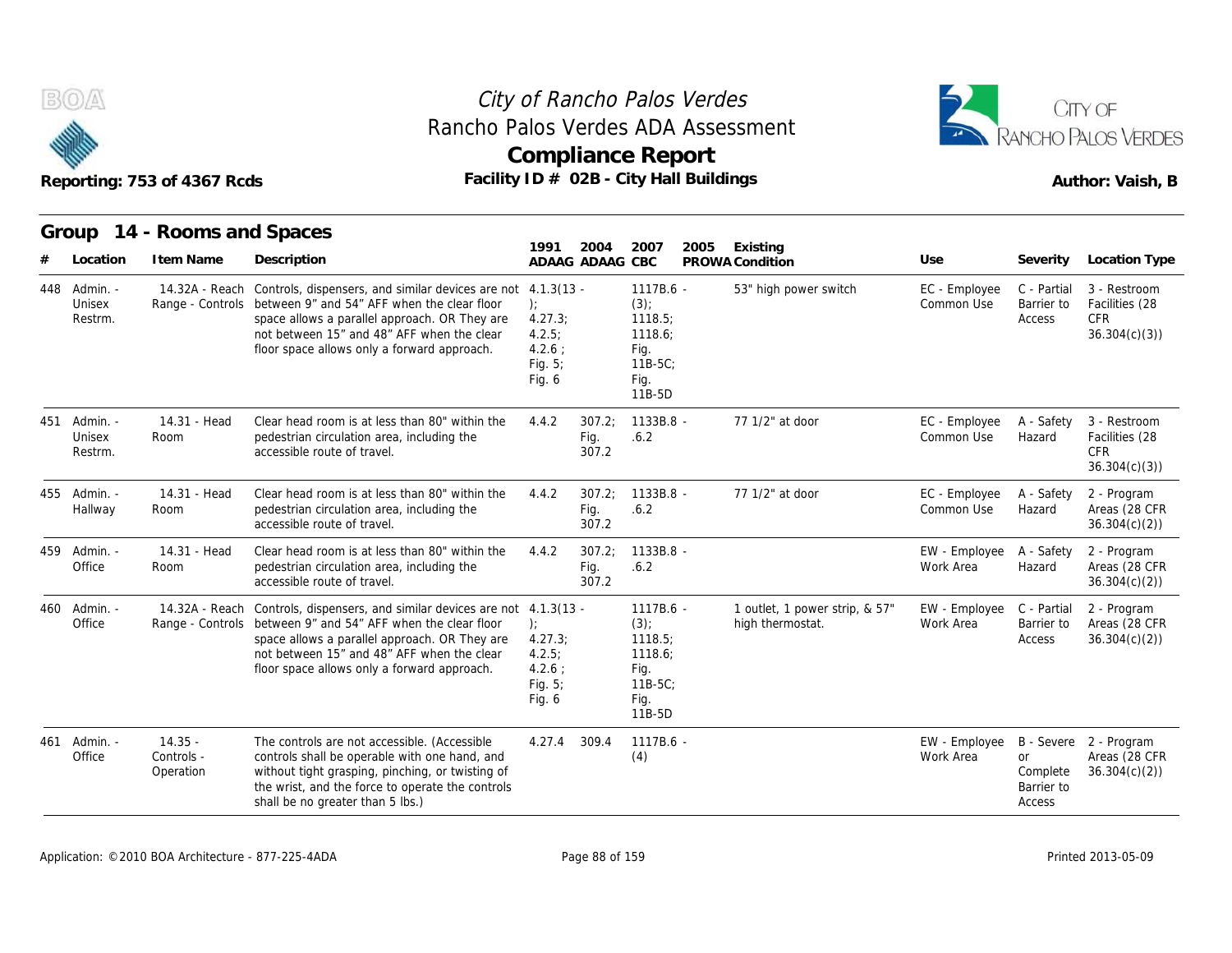



|     |                                                           | Reporting: 753 of 4367 Rcds | Facility ID # 02B - City Hall Buildings                                                                                                                                                                                                                                                                  |                                                                   |                         | <b>Compliance Report</b>                                                           |      |                            |                             |                                     | Author: Vaish, B                                                |
|-----|-----------------------------------------------------------|-----------------------------|----------------------------------------------------------------------------------------------------------------------------------------------------------------------------------------------------------------------------------------------------------------------------------------------------------|-------------------------------------------------------------------|-------------------------|------------------------------------------------------------------------------------|------|----------------------------|-----------------------------|-------------------------------------|-----------------------------------------------------------------|
|     |                                                           | Group 14 - Rooms and Spaces |                                                                                                                                                                                                                                                                                                          | 1991                                                              | 2004                    | 2007                                                                               | 2005 | Existing                   |                             |                                     |                                                                 |
|     | Location                                                  | I tem Name                  | Description                                                                                                                                                                                                                                                                                              | ADAAG ADAAG CBC                                                   |                         |                                                                                    |      | PROWA Condition            | Use                         | Severity                            | Location Type                                                   |
|     | 468 Admin. - S.<br>Stairwell                              | 14.31 - Head<br>Room        | Clear head room is at less than 80" within the<br>pedestrian circulation area, including the<br>accessible route of travel.                                                                                                                                                                              | 4.4.2                                                             | 307.2:<br>Fig.<br>307.2 | $1133B.8 -$<br>.6.2                                                                |      | 77 1/2" high               | EC - Employee<br>Common Use | A - Safety<br>Hazard                | 2 - Program<br>Areas (28 CFR<br>36.304(c)(2)                    |
| 471 | Admin. - S.<br>Doors                                      |                             | 14.32A - Reach Controls, dispensers, and similar devices are not 4.1.3(13 -<br>Stairwell Exit Range - Controls between 9" and 54" AFF when the clear floor<br>space allows a parallel approach. OR They are<br>not between 15" and 48" AFF when the clear<br>floor space allows only a forward approach. | $\cdot$<br>4.27.3;<br>4.2.5:<br>$4.2.6$ :<br>Fig. $5$ ;<br>Fig. 6 |                         | 1117B.6 -<br>$(3)$ ;<br>1118.5;<br>1118.6;<br>Fig.<br>$11B-5C$ ;<br>Fig.<br>11B-5D |      | 65 3/4" high Security Pad. | EC - Employee<br>Common Use | C - Partial<br>Barrier to<br>Access | 1 - Access into<br>Facilities (28<br><b>CFR</b><br>36.304(c)(1) |
|     | 472 Admin. - S.<br>Stairwell Exit Surface<br><b>Doors</b> | 14.23B - Floor              | Accessible route surfaces are not stable, firm<br>and slip-resistant.                                                                                                                                                                                                                                    | 4.5.1                                                             | Advisory<br>302.1       | 302.1; 1124B.1 -                                                                   |      | Floor Mat                  | EC - Employee<br>Common Use | A - Safety<br>Hazard                | 1 - Access into<br>Facilities (28<br><b>CFR</b><br>36.304(c)(1) |
|     | 474 Admin. - S.<br>Stairwell Exit Room<br>Doors           | 14.31 - Head                | Clear head room is at less than 80" within the<br>pedestrian circulation area, including the<br>accessible route of travel.                                                                                                                                                                              | 4.4.2                                                             | 307.2:<br>Fig.<br>307.2 | 1133B.8 -<br>.6.2                                                                  |      | 78 1/4" at door            | EC - Employee<br>Common Use | A - Safety<br>Hazard                | 1 - Access into<br>Facilities (28<br><b>CFR</b><br>36.304(c)(1) |
| 491 | Admin.<br>Conference<br>Rm.                               | 14.23B - Floor<br>Surface   | Accessible route surfaces are not stable, firm<br>and slip-resistant.                                                                                                                                                                                                                                    | 4.5.1                                                             | Advisory<br>302.1       | $302.1$ ; $1124B.1$ -                                                              |      | Floor mat                  | EC - Employee<br>Common Use | A - Safety<br>Hazard                | 2 - Program<br>Areas (28 CFR<br>36.304(c)(2)                    |
|     | 492 Admin.<br>Conference<br>Rm.                           | 14.32A - Reach              | Controls, dispensers, and similar devices are not 4.1.3(13 -<br>Range - Controls between 9" and 54" AFF when the clear floor<br>space allows a parallel approach. OR They are<br>not between 15" and 48" AFF when the clear<br>floor space allows only a forward approach.                               | $\cdot$<br>4.27.3;<br>4.2.5:<br>4.2.6:<br>Fig. $5$ ;<br>Fig. 6    |                         | 1117B.6 -<br>$(3)$ ;<br>1118.5;<br>1118.6;<br>Fig.<br>11B-5C;<br>Fig.<br>$11B-5D$  |      | 4 outlets                  | EC - Employee<br>Common Use | C - Partial<br>Barrier to<br>Access | 2 - Program<br>Areas (28 CFR<br>36.304(c)(2)                    |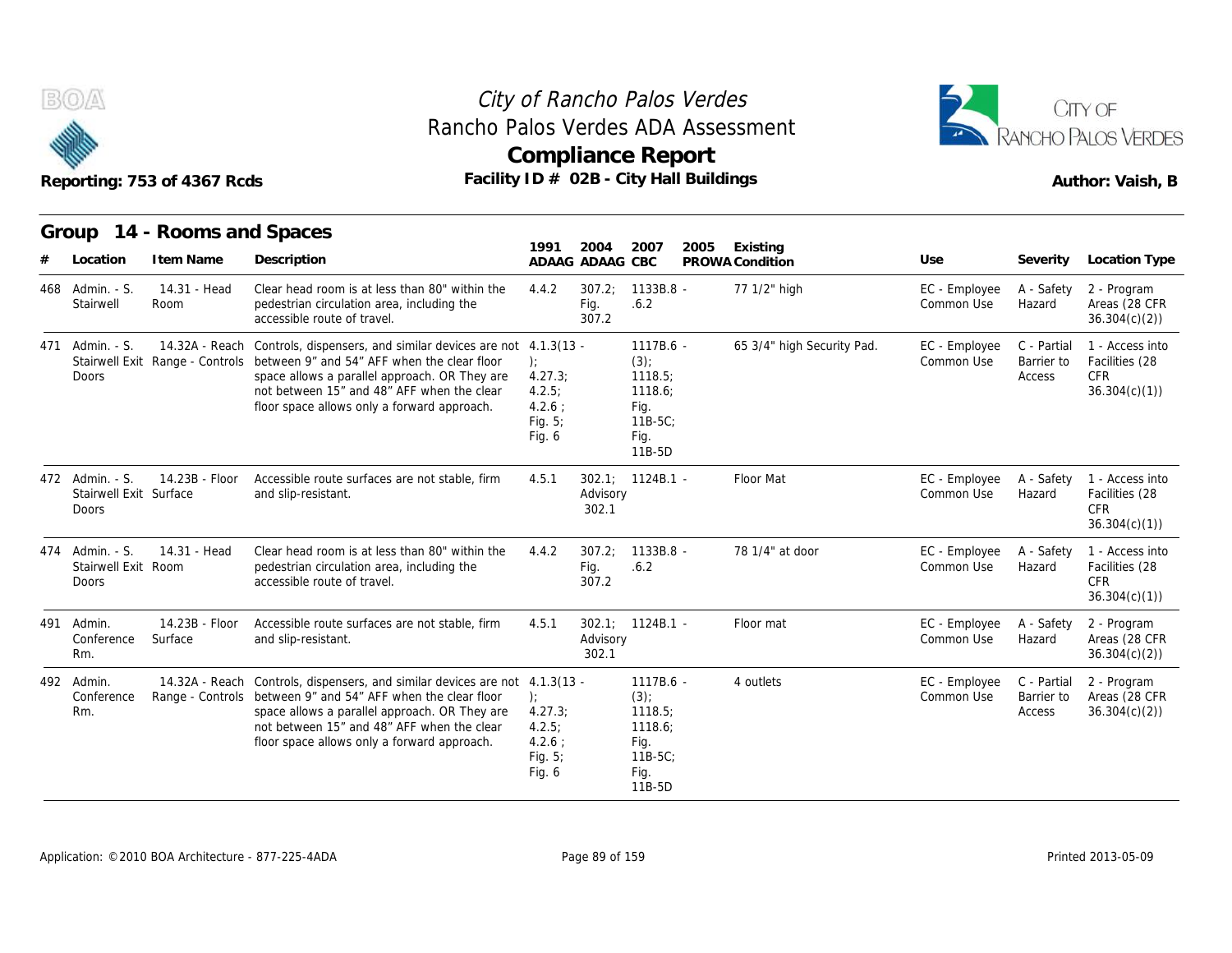

# Rancho Palos Verdes ADA Assessment



|                                 | Reporting: 753 of 4367 Rcds                        | Rancho Palos Verdes ADA Assessment                                                                                                                                                                                                                                                                                                                     |                                                               |                                                        | <b>Compliance Report</b><br>Facility ID # 02B - City Hall Buildings                |                                                    |                             | ANCHO PALOS VERDES<br>Author: Vaish, B |                                              |
|---------------------------------|----------------------------------------------------|--------------------------------------------------------------------------------------------------------------------------------------------------------------------------------------------------------------------------------------------------------------------------------------------------------------------------------------------------------|---------------------------------------------------------------|--------------------------------------------------------|------------------------------------------------------------------------------------|----------------------------------------------------|-----------------------------|----------------------------------------|----------------------------------------------|
| Group<br>Location               | 14 - Rooms and Spaces<br>I tem Name                | Description                                                                                                                                                                                                                                                                                                                                            | 1991                                                          | 2004<br>ADAAG ADAAG CBC                                | 2007<br>2005                                                                       | Existing<br>PROWA Condition                        | Use                         | Severity                               | <b>Location Type</b>                         |
| 495 Admin.<br>Conference<br>Rm. | 14.31 - Head<br>Room                               | Clear head room is at less than 80" within the<br>pedestrian circulation area, including the<br>accessible route of travel.                                                                                                                                                                                                                            | 4.4.2                                                         | 307.2:<br>Fig.<br>307.2                                | $1133B.8 -$<br>.6.2                                                                | 77 1/2" at door                                    | EC - Employee<br>Common Use | A - Safety<br>Hazard                   | 2 - Program<br>Areas (28 CFR<br>36.304(c)(2) |
| 496 Admin. S.<br>Corridor       | 14.30A - Wall-<br>Mounted<br>Protruding<br>Objects | Wall-mounted object(s) with leading edges<br>between 27 and 80" from the floor project more<br>than 4" into the pathway. (Wall mounted objects<br>with leading edges at or below 27" may project<br>any amount as long as the required clear width<br>of an accessible route is not reduced.)                                                          | 4.4.1                                                         | 307.2:<br>Fig.<br>307.2                                | $1133B.8 -$<br>.6.1                                                                | 11 1/4" at 47 1/2" high<br><b>Blueprint hanger</b> | EC - Employee<br>Common Use | A - Safety<br>Hazard                   | 2 - Program<br>Areas (28 CFR<br>36.304(c)(2) |
| 497 Admin. Office 14.33 -       | Electrical<br><b>Switches</b>                      | The grip of the operating handle of electrical<br>controls or switches intended to be used by<br>occupants of the room or area is not centered at 4.27.3;<br>48" above the floor or working platform. (This<br>requirement applies to controls for lighting and<br>receptacle outlets, appliances, and cooling,<br>heating and ventilating equipment.) | ):<br>4.2.5<br>$4.2.6$ ;<br>Fig. 5;<br>Fig. 6                 | Fig.<br>308.2.1<br>308.3.1<br>Fig.<br>308.3.1<br>309.3 | 4.1.3(13 308.2.1; 1117B.6 -<br>(5.1)                                               | Thermostat twist type.                             | EW - Employee<br>Work Area  | C - Partial<br>Barrier to<br>Access    | 2 - Program<br>Areas (28 CFR<br>36.304(c)(2) |
|                                 | 501 Admin. Office 14.23B - Floor<br>Surface        | Accessible route surfaces are not stable, firm<br>and slip-resistant.                                                                                                                                                                                                                                                                                  | 4.5.1                                                         | Advisory<br>302.1                                      | $302.1: 1124B.1 -$                                                                 | 3 floor mats                                       | EW - Employee<br>Work Area  | A - Safety<br>Hazard                   | 2 - Program<br>Areas (28 CFR<br>36.304(c)(2) |
|                                 |                                                    | 502 Admin. Office 14.32A - Reach Controls, dispensers, and similar devices are not 4.1.3(13 -<br>Range - Controls between 9" and 54" AFF when the clear floor<br>space allows a parallel approach. OR They are<br>not between 15" and 48" AFF when the clear<br>floor space allows only a forward approach.                                            | $\cdot$<br>4.27.3;<br>4.2.5<br>$4.2.6$ :<br>Fig. 5;<br>Fig. 6 |                                                        | $1117B.6 -$<br>$(3)$ ;<br>1118.5:<br>1118.6:<br>Fig.<br>$11B-5C$<br>Fig.<br>11B-5D | 3 outlets                                          | EW - Employee<br>Work Area  | C - Partial<br>Barrier to<br>Access    | 2 - Program<br>Areas (28 CFR<br>36.304(c)(2) |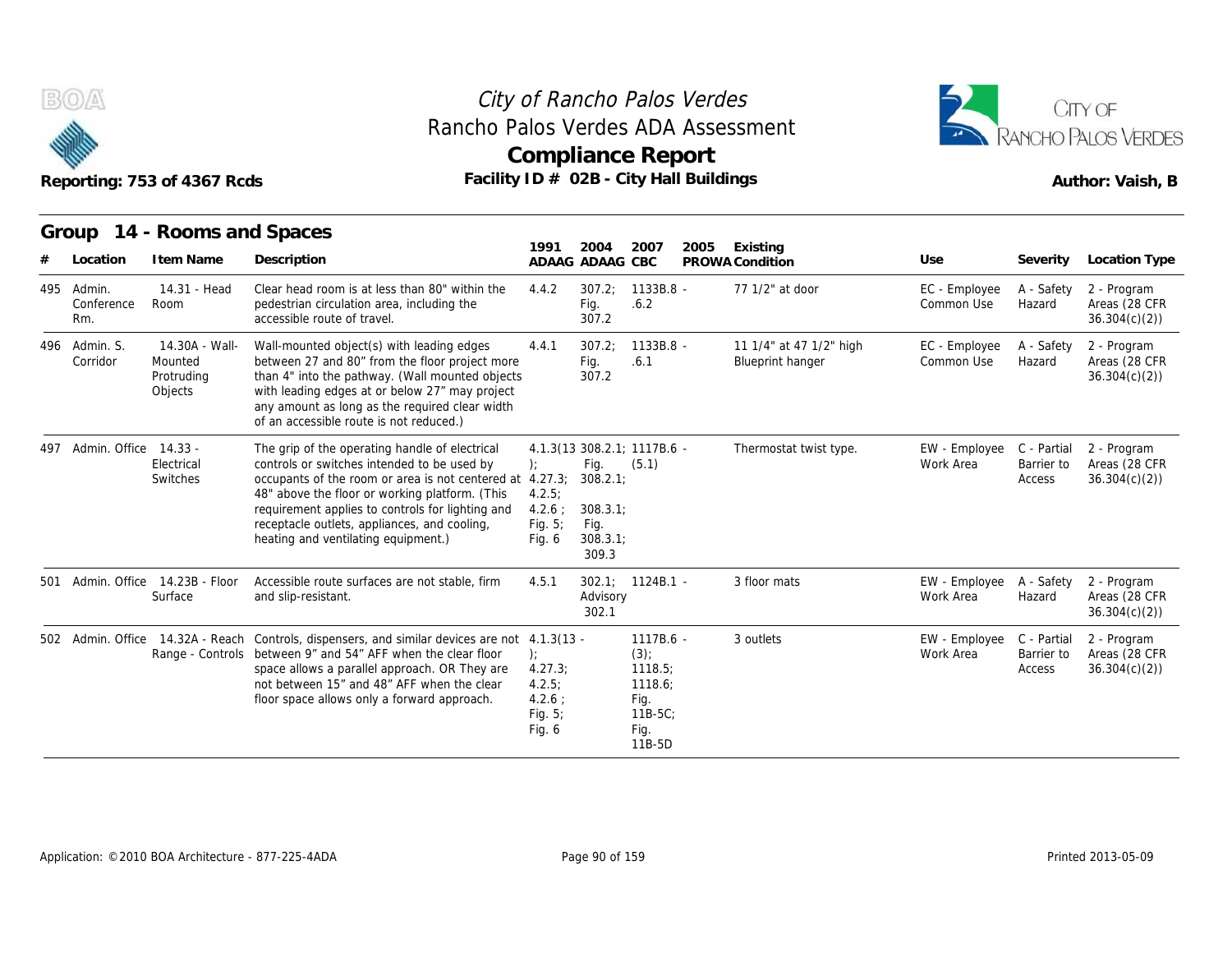



| Rancho Palos Verdes ADA Assessment<br>Reporting: 753 of 4367 Rcds |                                                    |                                                                                                                                                                                                                                                                                               |                                                                               |                         | City of Rancho Palos Verdes<br><b>Compliance Report</b><br>Facility ID # 02B - City Hall Buildings |      |                                                                | CITY OF<br>RANCHO PALOS VERDES<br>Author: Vaish, B |                                     |                                              |
|-------------------------------------------------------------------|----------------------------------------------------|-----------------------------------------------------------------------------------------------------------------------------------------------------------------------------------------------------------------------------------------------------------------------------------------------|-------------------------------------------------------------------------------|-------------------------|----------------------------------------------------------------------------------------------------|------|----------------------------------------------------------------|----------------------------------------------------|-------------------------------------|----------------------------------------------|
| Group<br>Location                                                 | 14 - Rooms and Spaces<br>I tem Name                | Description                                                                                                                                                                                                                                                                                   | 1991                                                                          | 2004<br>ADAAG ADAAG CBC | 2007                                                                                               | 2005 | Existing<br>PROWA Condition                                    | Use                                                | Severity                            | Location Type                                |
| 503 Admin, Office                                                 |                                                    | 14.32A - Reach Controls, dispensers, and similar devices are not<br>Range - Controls between 9" and 54" AFF when the clear floor<br>space allows a parallel approach. OR They are<br>not between 15" and 48" AFF when the clear<br>floor space allows only a forward approach.                | $4.1.3(13 -$<br>$\cdot$<br>4.27.3;<br>4.2.5<br>$4.2.6$ :<br>Fig. 5;<br>Fig. 6 |                         | 1117B.6 -<br>$(3)$ ;<br>1118.5;<br>1118.6:<br>Fig.<br>$11B-5C$<br>Fig.<br>11B-5D                   |      | 53" high panel                                                 | EW - Employee<br>Work Area                         | C - Partial<br>Barrier to<br>Access | 2 - Program<br>Areas (28 CFR<br>36.304(c)(2) |
| 504 Admin.<br>Receptionist                                        | 14.31 - Head<br>Room                               | Clear head room is at less than 80" within the<br>pedestrian circulation area, including the<br>accessible route of travel.                                                                                                                                                                   | 4.4.2                                                                         | 307.2:<br>Fig.<br>307.2 | $1133B.8 -$<br>.6.2                                                                                |      | 77 1/2" at door                                                | EC - Employee<br>Common Use                        | A - Safety<br>Hazard                | 2 - Program<br>Areas (28 CFR<br>36.304(c)(2) |
| 505 Admin. -<br>Hallway                                           | 14.31 - Head<br>Room                               | Clear head room is at less than 80" within the<br>pedestrian circulation area, including the<br>accessible route of travel.                                                                                                                                                                   | 4.4.2                                                                         | 307.2:<br>Fig.<br>307.2 | $1133B.8 -$<br>.6.2                                                                                |      | Door jamb at 77 1/2" AFF.                                      | EC - Employee<br>Common Use                        | A - Safety<br>Hazard                | 2 - Program<br>Areas (28 CFR<br>36.304(c)(2) |
| 506 Admin. S.<br>Corridor                                         | 14.32A - Reach                                     | Controls, dispensers, and similar devices are not 4.1.3(13 -<br>Range - Controls between 9" and 54" AFF when the clear floor<br>space allows a parallel approach. OR They are<br>not between 15" and 48" AFF when the clear<br>floor space allows only a forward approach.                    | ):<br>4.27.3<br>4.2.5<br>4.2.6:<br>Fig. $5$ ;<br>Fig. 6                       |                         | 1117B.6 -<br>$(3)$ ;<br>1118.5;<br>1118.6;<br>Fig.<br>$11B-5C$<br>Fig.<br>11B-5D                   |      | 2 outlets.                                                     | EC - Employee<br>Common Use                        | C - Partial<br>Barrier to<br>Access | 2 - Program<br>Areas (28 CFR<br>36.304(c)(2) |
| 508 Admin. -<br>Office                                            | 14.30A - Wall-<br>Mounted<br>Protruding<br>Objects | Wall-mounted object(s) with leading edges<br>between 27 and 80" from the floor project more<br>than 4" into the pathway. (Wall mounted objects<br>with leading edges at or below 27" may project<br>any amount as long as the required clear width<br>of an accessible route is not reduced.) | 4.4.1                                                                         | 307.2:<br>Fig.<br>307.2 | 1133B.8 -<br>.6.1                                                                                  |      | Shelf-type desk protrudes 31" at EW - Employee<br>29 1/2" AFF. | Work Area                                          | A - Safety<br>Hazard                | 2 - Program<br>Areas (28 CFR<br>36.304(c)(2) |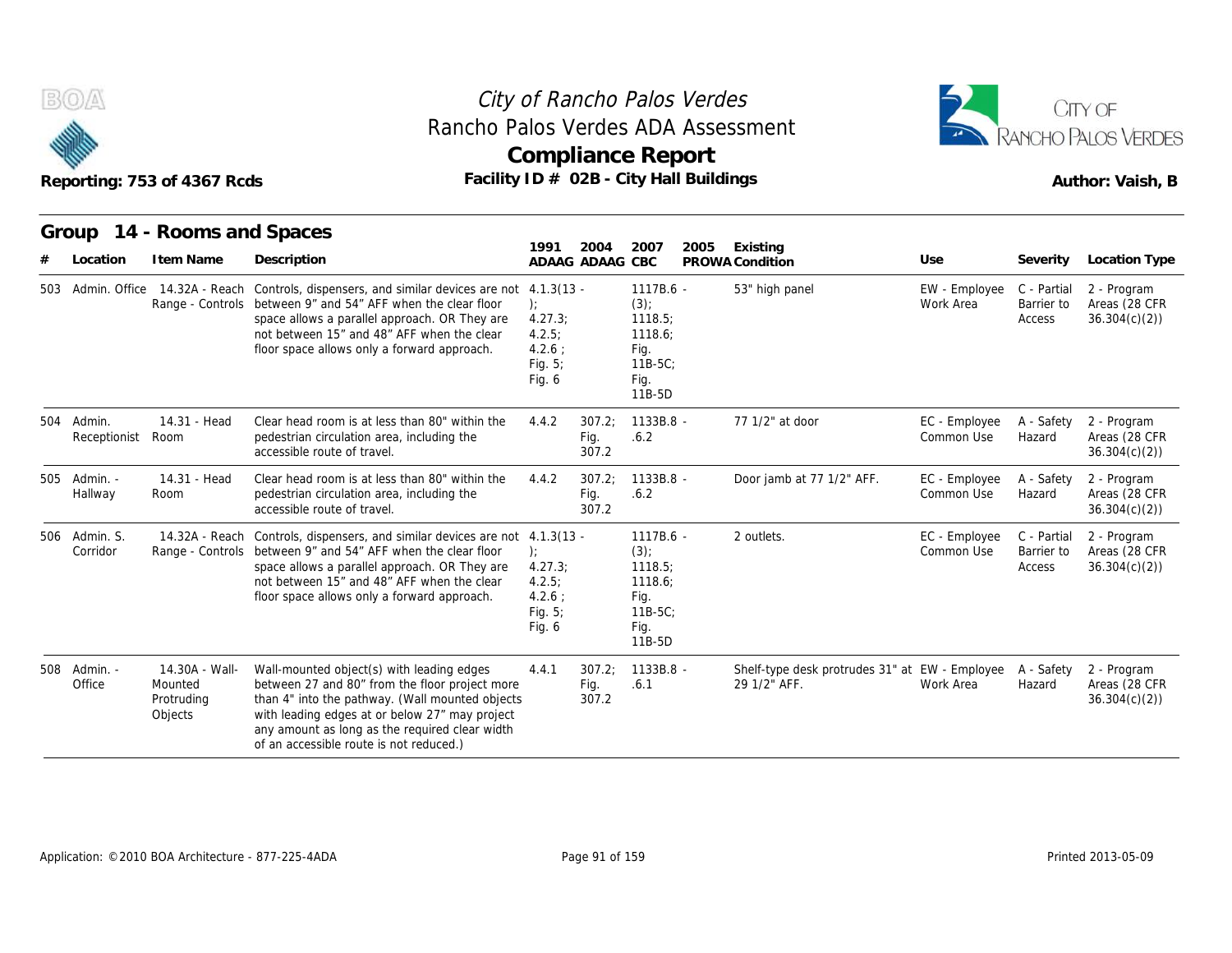



|                                    | Reporting: 753 of 4367 Rcds          | Facility ID # 02B - City Hall Buildings                                                                                                                                                                                                                                                                                                                  |                                                              |                         | <b>Compliance Report</b>                                                           |      |                                |                                 |                                               | Author: Vaish, B                                        |
|------------------------------------|--------------------------------------|----------------------------------------------------------------------------------------------------------------------------------------------------------------------------------------------------------------------------------------------------------------------------------------------------------------------------------------------------------|--------------------------------------------------------------|-------------------------|------------------------------------------------------------------------------------|------|--------------------------------|---------------------------------|-----------------------------------------------|---------------------------------------------------------|
|                                    | Group 14 - Rooms and Spaces          |                                                                                                                                                                                                                                                                                                                                                          | 1991                                                         | 2004                    | 2007                                                                               | 2005 | Existing                       |                                 |                                               |                                                         |
| Location                           | I tem Name                           | Description                                                                                                                                                                                                                                                                                                                                              |                                                              | ADAAG ADAAG CBC         |                                                                                    |      | PROWA Condition                | Use                             | Severity                                      | Location Type                                           |
| 509 Admin. -<br>Office             |                                      | 14.32A - Reach Controls, dispensers, and similar devices are not 4.1.3(13 -<br>Range - Controls between 9" and 54" AFF when the clear floor<br>space allows a parallel approach. OR They are<br>not between 15" and 48" AFF when the clear<br>floor space allows only a forward approach.                                                                | ):<br>4.27.3;<br>4.2.5;<br>$4.2.6$ :<br>Fig. $5$ ;<br>Fig. 6 |                         | 1117B.6 -<br>$(3)$ ;<br>1118.5;<br>1118.6;<br>Fig.<br>$11B-5C$ ;<br>Fig.<br>11B-5D |      | 1 power outlet at 13 1/2" AFF. | EW - Employee<br>Work Area      | C - Partial<br>Barrier to<br>Access           | 2 - Program<br>Areas (28 CFR<br>36.304(c)(2)            |
| 510 Admin. -<br>Conference<br>Room | 14.31 - Head<br>Room                 | Clear head room is at less than 80" within the<br>pedestrian circulation area, including the<br>accessible route of travel.                                                                                                                                                                                                                              | 4.4.2                                                        | 307.2;<br>Fig.<br>307.2 | 1133B.8 -<br>.6.2                                                                  |      | Door jamb at 77 1/2" AFF.      | $PV -$<br>Public/Visitor<br>Use | A - Safety<br>Hazard                          | 2 - Program<br>Areas (28 CFR<br>36.304(c)(2)            |
| 512 Admin. -<br>Conference<br>Room | 14.32A - Reach                       | Controls, dispensers, and similar devices are not 4.1.3(13 -<br>Range - Controls between 9" and 54" AFF when the clear floor<br>space allows a parallel approach. OR They are<br>not between 15" and 48" AFF when the clear<br>floor space allows only a forward approach.                                                                               | ):<br>4.27.3<br>4.2.5;<br>$4.2.6$ :<br>Fig. 5;<br>Fig. 6     |                         | 1117B.6 -<br>$(3)$ ;<br>1118.5;<br>1118.6;<br>Fig.<br>$11B-5C$ ;<br>Fig.<br>11B-5D |      | 1 power outlet, 2 data ports.  | EC - Employee<br>Common Use     | C - Partial<br>Barrier to<br>Access           | 2 - Program<br>Areas (28 CFR<br>36.304(c)(2)            |
| 513 Admin. -<br>Conference<br>Room | $14.35 -$<br>Controls -<br>Operation | The controls are not accessible. (Accessible<br>controls shall be operable with one hand, and<br>without tight grasping, pinching, or twisting of<br>the wrist, and the force to operate the controls<br>shall be no greater than 5 lbs.)                                                                                                                | 4.27.4                                                       | 309.4                   | 1117B.6 -<br>(4)                                                                   |      | Twist-type thermostat.         | EC - Employee<br>Common Use     | <b>or</b><br>Complete<br>Barrier to<br>Access | B - Severe 2 - Program<br>Areas (28 CFR<br>36.304(c)(2) |
| 517 Admin. -<br>Copy Room          | $14.36A -$<br>Counter Height         | Where provided in public or common use areas, 4.32.4<br>countertops are not between 28" - 34" high.<br>(Common use areas are those interior and<br>exterior rooms, spaces, or elements that are<br>made available for the use of a restricted group<br>of people (for example, the occupants of an<br>office building, or the guests of such occupants). |                                                              | 902.3                   | 1122B.4 -                                                                          |      | Counter top at 38" AFF.        | EC - Employee<br>Common Use     | C - Partial<br>Barrier to<br>Access           | 2 - Program<br>Areas (28 CFR<br>36.304(c)(2)            |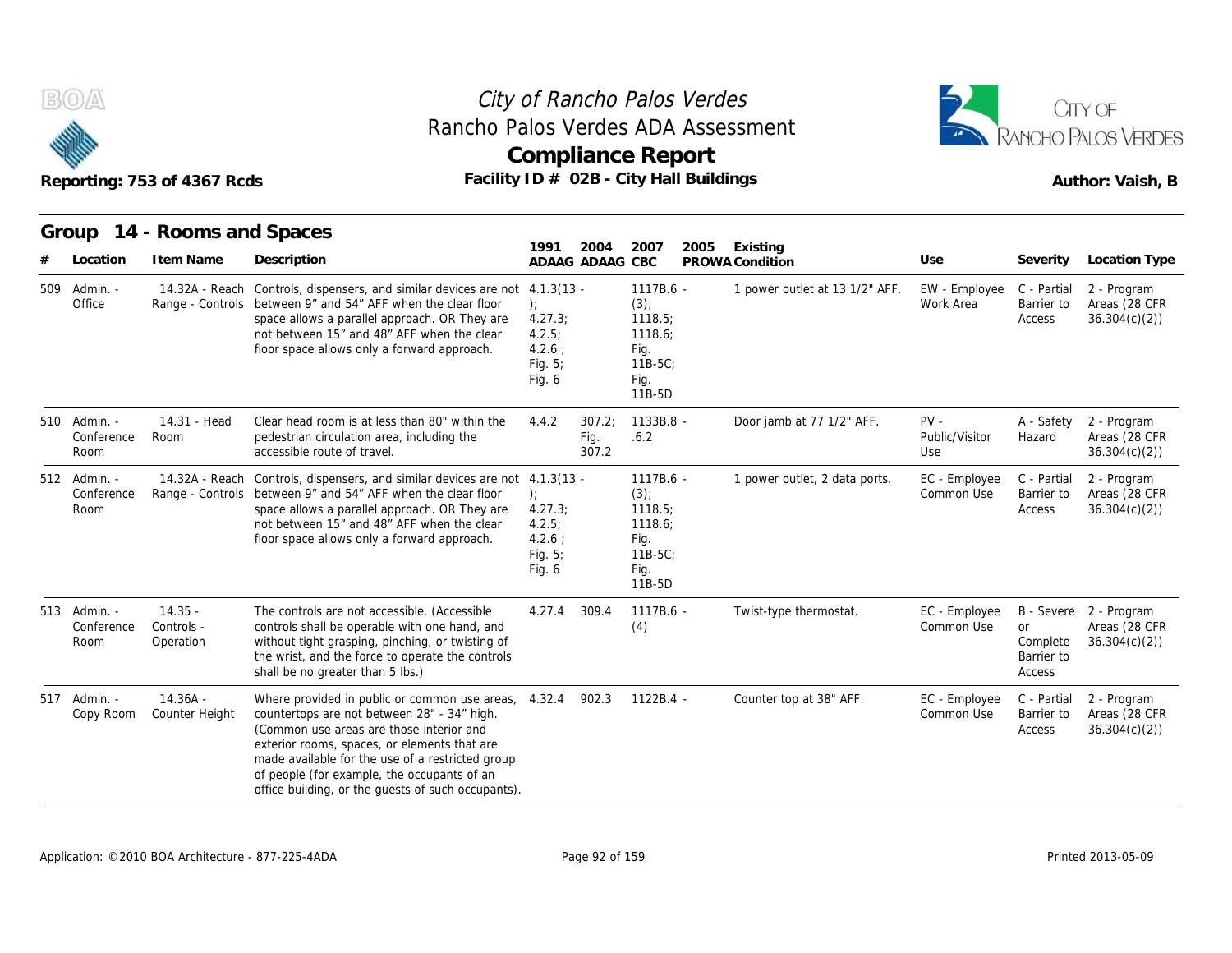



|                                       | Reporting: 753 of 4367 Rcds                        | Facility ID # 02B - City Hall Buildings                                                                                                                                                                                                                                                   |                                                                   |                          | <b>Compliance Report</b>                                                         |      |                                                                         |                                    |                                                    | RANCHO PALOS VERDES<br>Author: Vaish, B                                  |
|---------------------------------------|----------------------------------------------------|-------------------------------------------------------------------------------------------------------------------------------------------------------------------------------------------------------------------------------------------------------------------------------------------|-------------------------------------------------------------------|--------------------------|----------------------------------------------------------------------------------|------|-------------------------------------------------------------------------|------------------------------------|----------------------------------------------------|--------------------------------------------------------------------------|
|                                       | Group 14 - Rooms and Spaces                        |                                                                                                                                                                                                                                                                                           | 1991                                                              | 2004                     | 2007                                                                             | 2005 | Existing                                                                |                                    |                                                    |                                                                          |
| Location<br>518 Admin. -<br>Copy Room | I tem Name<br>$14.35 -$<br>Controls -<br>Operation | Description<br>The controls are not accessible. (Accessible<br>controls shall be operable with one hand, and<br>without tight grasping, pinching, or twisting of<br>the wrist, and the force to operate the controls<br>shall be no greater than 5 lbs.)                                  | 4.27.4                                                            | ADAAG ADAAG CBC<br>309.4 | 1117B.6 -<br>(4)                                                                 |      | PROWA Condition<br>Twist-type thermostat.                               | Use<br>EC - Employee<br>Common Use | Severity<br>or<br>Complete<br>Barrier to<br>Access | Location Type<br>B - Severe 2 - Program<br>Areas (28 CFR<br>36.304(c)(2) |
| 519 Admin. -<br>Copy Room             | 14.32A - Reach                                     | Controls, dispensers, and similar devices are not 4.1.3(13 -<br>Range - Controls between 9" and 54" AFF when the clear floor<br>space allows a parallel approach. OR They are<br>not between 15" and 48" AFF when the clear<br>floor space allows only a forward approach.                | $\cdot$<br>4.27.3;<br>4.2.5:<br>$4.2.6$ :<br>Fig. $5$ ;<br>Fig. 6 |                          | 1117B.6 -<br>$(3)$ ;<br>1118.5;<br>1118.6;<br>Fig.<br>$11B-5C$<br>Fig.<br>11B-5D |      | Storage box at 67" AFF & mail<br>bin at 60" AFF.                        | EC - Employee<br>Common Use        | C - Partial<br>Barrier to<br>Access                | 2 - Program<br>Areas (28 CFR<br>36.304(c)(2)                             |
| 523 Admin. -<br>Elevator<br>Platform  | 14.31 - Head<br>Room                               | Clear head room is at less than 80" within the<br>pedestrian circulation area, including the<br>accessible route of travel.                                                                                                                                                               | 4.4.2                                                             | 307.2;<br>Fig.<br>307.2  | 1133B.8 -<br>.6.2                                                                |      | Door jamb at 78" AFF.                                                   | $PV -$<br>Public/Visitor<br>Use    | A - Safety<br>Hazard                               | 2 - Program<br>Areas (28 CFR<br>36.304(c)(2)                             |
| 525 Admin. -<br>Open Office           |                                                    | 14.32A - Reach Controls, dispensers, and similar devices are not 4.1.3(13 -<br>Range - Controls between 9" and 54" AFF when the clear floor<br>space allows a parallel approach. OR They are<br>not between 15" and 48" AFF when the clear<br>floor space allows only a forward approach. | $\cdot$<br>4.27.3;<br>4.2.5:<br>$4.2.6$ ;<br>Fig. 5;<br>Fig. 6    |                          | 1117B.6 -<br>$(3)$ ;<br>1118.5;<br>1118.6;<br>Fig.<br>11B-5C:<br>Fig.<br>11B-5D  |      | 4 power outlets and 7 data ports EC - Employee<br>at less than 15" AFF. | Common Use                         | C - Partial<br>Barrier to<br>Access                | 2 - Program<br>Areas (28 CFR<br>36.304(c)(2)                             |
| 526 Admin. -<br>Open Office           | $14.35 -$<br>Controls -<br>Operation               | The controls are not accessible. (Accessible<br>controls shall be operable with one hand, and<br>without tight grasping, pinching, or twisting of<br>the wrist, and the force to operate the controls<br>shall be no greater than 5 lbs.)                                                 | 4.27.4                                                            | 309.4                    | 1117B.6 -<br>(4)                                                                 |      | Twist-type thermostat.                                                  | EC - Employee<br>Common Use        | or<br>Complete<br>Barrier to<br>Access             | B - Severe 2 - Program<br>Areas (28 CFR<br>36.304(c)(2)                  |
| 527 Admin. -<br>Open Office           | 14.23B - Floor<br>Surface                          | Accessible route surfaces are not stable, firm<br>and slip-resistant.                                                                                                                                                                                                                     | 4.5.1                                                             | Advisory<br>302.1        | $302.1: 1124B.1 -$                                                               |      | Floor mat.                                                              | $PV -$<br>Public/Visitor<br>Use    | A - Safety<br>Hazard                               | 2 - Program<br>Areas (28 CFR<br>36.304(c)(2)                             |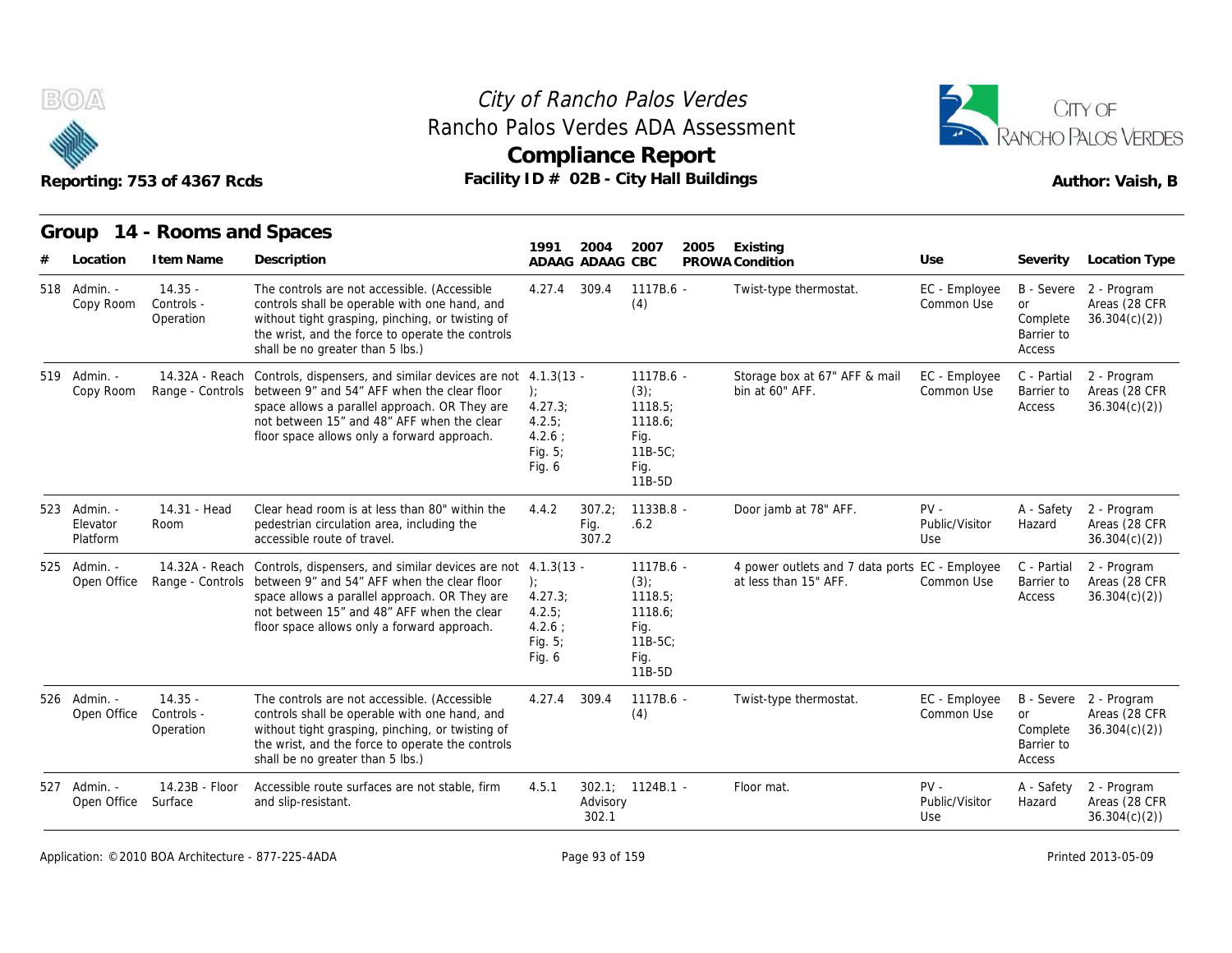

# Rancho Palos Verdes ADA Assessment



|                             | Reporting: 753 of 4367 Rcds          |                                                                                                                                                                                                                                                                                           | Rancho Palos Verdes ADA Assessment<br><b>Compliance Report</b><br>Facility ID # 02B - City Hall Buildings |                         |                                                                              |      |                                          |                                 |                                                             |                                                         |  |
|-----------------------------|--------------------------------------|-------------------------------------------------------------------------------------------------------------------------------------------------------------------------------------------------------------------------------------------------------------------------------------------|-----------------------------------------------------------------------------------------------------------|-------------------------|------------------------------------------------------------------------------|------|------------------------------------------|---------------------------------|-------------------------------------------------------------|---------------------------------------------------------|--|
| Group                       | 14 - Rooms and Spaces                |                                                                                                                                                                                                                                                                                           | 1991                                                                                                      |                         |                                                                              |      |                                          |                                 |                                                             |                                                         |  |
| Location                    | I tem Name                           | Description                                                                                                                                                                                                                                                                               | ADAAG ADAAG CBC                                                                                           | 2004                    | 2007                                                                         | 2005 | Existing<br>PROWA Condition              | Use                             | Severity                                                    | <b>Location Type</b>                                    |  |
| 528 Admin. -<br>Open Office | 14.31 - Head<br>Room                 | Clear head room is at less than 80" within the<br>pedestrian circulation area, including the<br>accessible route of travel.                                                                                                                                                               | 4.4.2                                                                                                     | 307.2;<br>Fig.<br>307.2 | 1133B.8 -<br>.6.2                                                            |      | Door jamb at 79" AFF.                    | $PV -$<br>Public/Visitor<br>Use | A - Safety<br>Hazard                                        | 2 - Program<br>Areas (28 CFR<br>36.304(c)(2)            |  |
| 530 Admin. -<br>Open Office | 14.31 - Head<br>Room                 | Clear head room is at less than 80" within the<br>pedestrian circulation area, including the<br>accessible route of travel.                                                                                                                                                               | 4.4.2                                                                                                     | 307.2<br>Fig.<br>307.2  | 1133B.8 -<br>.6.2                                                            |      | Door jamb at 79" AFF.                    | EC - Employee<br>Common Use     | A - Safety<br>Hazard                                        | 2 - Program<br>Areas (28 CFR<br>36.304(c)(2)            |  |
| 532 Admin. -<br>Open Office | $14.35 -$<br>Controls -<br>Operation | The controls are not accessible. (Accessible<br>controls shall be operable with one hand, and<br>without tight grasping, pinching, or twisting of<br>the wrist, and the force to operate the controls<br>shall be no greater than 5 lbs.)                                                 | 4.27.4                                                                                                    | 309.4                   | 1117B.6 -<br>(4)                                                             |      | Twist-type thermostat.                   | EC - Employee<br>Common Use     | <b>B</b> - Severe<br>or<br>Complete<br>Barrier to<br>Access | 2 - Program<br>Areas (28 CFR<br>36.304(c)(2)            |  |
| 533 Admin. -<br>Open Office | 14.23B - Floor<br>Surface            | Accessible route surfaces are not stable, firm<br>and slip-resistant.                                                                                                                                                                                                                     | 4.5.1                                                                                                     | Advisory<br>302.1       | $302.1$ ; $1124B.1$ -                                                        |      | Floor mat.                               | EC - Employee<br>Common Use     | A - Safety<br>Hazard                                        | 2 - Program<br>Areas (28 CFR<br>36.304(c)(2)            |  |
| 534 Admin. -<br>Open Office |                                      | 14.32A - Reach Controls, dispensers, and similar devices are not 4.1.3(13 -<br>Range - Controls between 9" and 54" AFF when the clear floor<br>space allows a parallel approach. OR They are<br>not between 15" and 48" AFF when the clear<br>floor space allows only a forward approach. | ):<br>4.27.3;<br>4.2.5:<br>$4.2.6$ :<br>Fig. 5;<br>Fig. 6                                                 |                         | 1117B.6 -<br>(3)<br>1118.5;<br>1118.6;<br>Fig.<br>$11B-5C$<br>Fig.<br>11B-5D |      | 5 power outlets at less than 15"<br>AFF. | EC - Employee<br>Common Use     | C - Partial<br>Barrier to<br>Access                         | 2 - Program<br>Areas (28 CFR<br>36.304(c)(2)            |  |
| 535 Admin. -<br>Open Office | $14.35 -$<br>Controls -<br>Operation | The controls are not accessible. (Accessible<br>controls shall be operable with one hand, and<br>without tight grasping, pinching, or twisting of<br>the wrist, and the force to operate the controls<br>shall be no greater than 5 lbs.)                                                 | 4.27.4                                                                                                    | 309.4                   | 1117B.6 -<br>(4)                                                             |      | Twist-type thermostat.                   | EC - Employee<br>Common Use     | <b>or</b><br>Complete<br>Barrier to<br>Access               | B - Severe 2 - Program<br>Areas (28 CFR<br>36.304(c)(2) |  |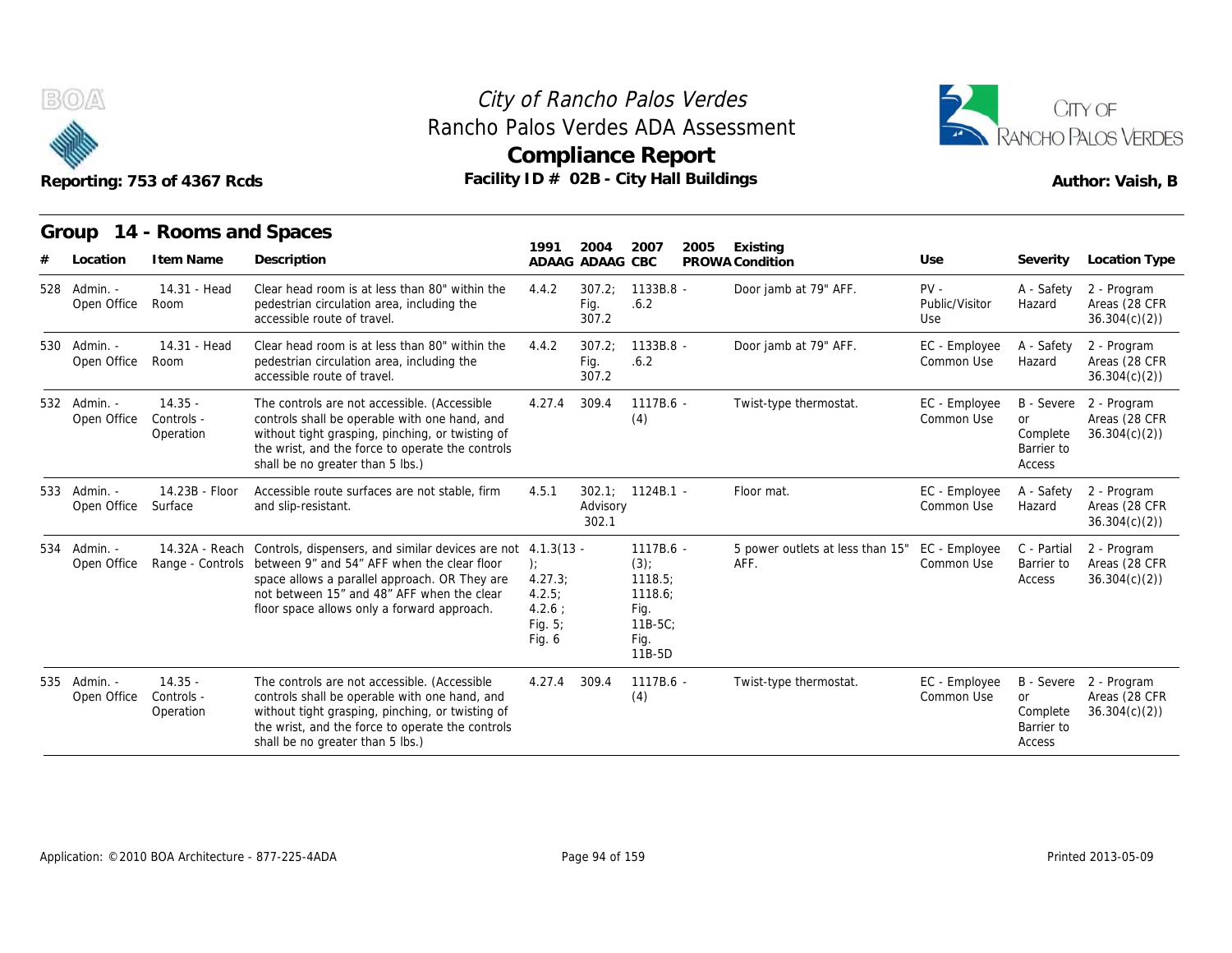



|     |                             | Reporting: 753 of 4367 Rcds               | Facility ID # 02B - City Hall Buildings                                                                                                                                                                                                                                                   |                                                               |                         | <b>Compliance Report</b>                                                           |      |                                                |                                 |                                     | Author: Vaish, B                             |
|-----|-----------------------------|-------------------------------------------|-------------------------------------------------------------------------------------------------------------------------------------------------------------------------------------------------------------------------------------------------------------------------------------------|---------------------------------------------------------------|-------------------------|------------------------------------------------------------------------------------|------|------------------------------------------------|---------------------------------|-------------------------------------|----------------------------------------------|
|     | Location                    | Group 14 - Rooms and Spaces<br>I tem Name | Description                                                                                                                                                                                                                                                                               | 1991                                                          | 2004<br>ADAAG ADAAG     | 2007<br>CBC                                                                        | 2005 | Existing<br>PROWA Condition                    | Use                             | Severity                            | Location Type                                |
|     | 536 Admin. -<br>Open Office |                                           | 14.32A - Reach Controls, dispensers, and similar devices are not 4.1.3(13 -<br>Range - Controls between 9" and 54" AFF when the clear floor<br>space allows a parallel approach. OR They are<br>not between 15" and 48" AFF when the clear<br>floor space allows only a forward approach. | ):<br>4.27.3<br>4.2.5;<br>$4.2.6$ :<br>Fig. 5;<br>Fig. 6      |                         | $1117B.6 -$<br>$(3)$ ;<br>1118.5;<br>1118.6;<br>Fig.<br>$11B-5C$<br>Fig.<br>11B-5D |      | Coat hook above required reach<br>range limit. | EW - Employee<br>Work Area      | C - Partial<br>Barrier to<br>Access | 2 - Program<br>Areas (28 CFR<br>36.304(c)(2) |
|     | 537 Admin. -<br>Open Office | 14.23B - Floor<br>Surface                 | Accessible route surfaces are not stable, firm<br>and slip-resistant.                                                                                                                                                                                                                     | 4.5.1                                                         | Advisory<br>302.1       | $302.1$ ; $1124B.1$ -                                                              |      | Floor mat.                                     | EW - Employee<br>Work Area      | A - Safety<br>Hazard                | 2 - Program<br>Areas (28 CFR<br>36.304(c)(2) |
|     | 538 Admin. -<br>Open Office |                                           | 14.32A - Reach Controls, dispensers, and similar devices are not 4.1.3(13 -<br>Range - Controls between 9" and 54" AFF when the clear floor<br>space allows a parallel approach. OR They are<br>not between 15" and 48" AFF when the clear<br>floor space allows only a forward approach. | ):<br>4.27.3<br>4.2.5<br>$4.2.6$ :<br>Fig. 5;<br>Fig. 6       |                         | 1117B.6 -<br>$(3)$ ;<br>1118.5;<br>1118.6:<br>Fig.<br>$11B-5C$ :<br>Fig.<br>11B-5D |      | Power outlet at 14" AFF.                       | EC - Employee<br>Common Use     | C - Partial<br>Barrier to<br>Access | 2 - Program<br>Areas (28 CFR<br>36.304(c)(2) |
|     | 540 Admin.<br>Office        |                                           | 14.32A - Reach Controls, dispensers, and similar devices are not 4.1.3(13 -<br>Range - Controls between 9" and 54" AFF when the clear floor<br>space allows a parallel approach. OR They are<br>not between 15" and 48" AFF when the clear<br>floor space allows only a forward approach. | $\cdot$<br>4.27.3;<br>4.2.5<br>$4.2.6$ :<br>Fig. 5;<br>Fig. 6 |                         | $1117B.6 -$<br>(3)<br>1118.5;<br>1118.6;<br>Fig.<br>$11B-5C$ ;<br>Fig.<br>11B-5D   |      | 1 power outlet, 1 data port at<br>11" AFF.     | EW - Employee<br>Work Area      | C - Partial<br>Barrier to<br>Access | 2 - Program<br>Areas (28 CFR<br>36.304(c)(2) |
| 541 | Admin.<br>Office            | 14.31 - Head<br>Room                      | Clear head room is at less than 80" within the<br>pedestrian circulation area, including the<br>accessible route of travel.                                                                                                                                                               | 4.4.2                                                         | 307.2:<br>Fig.<br>307.2 | 1133B.8 -<br>.6.2                                                                  |      |                                                | $PV -$<br>Public/Visitor<br>Use | A - Safety<br>Hazard                | 2 - Program<br>Areas (28 CFR<br>36.304(c)(2) |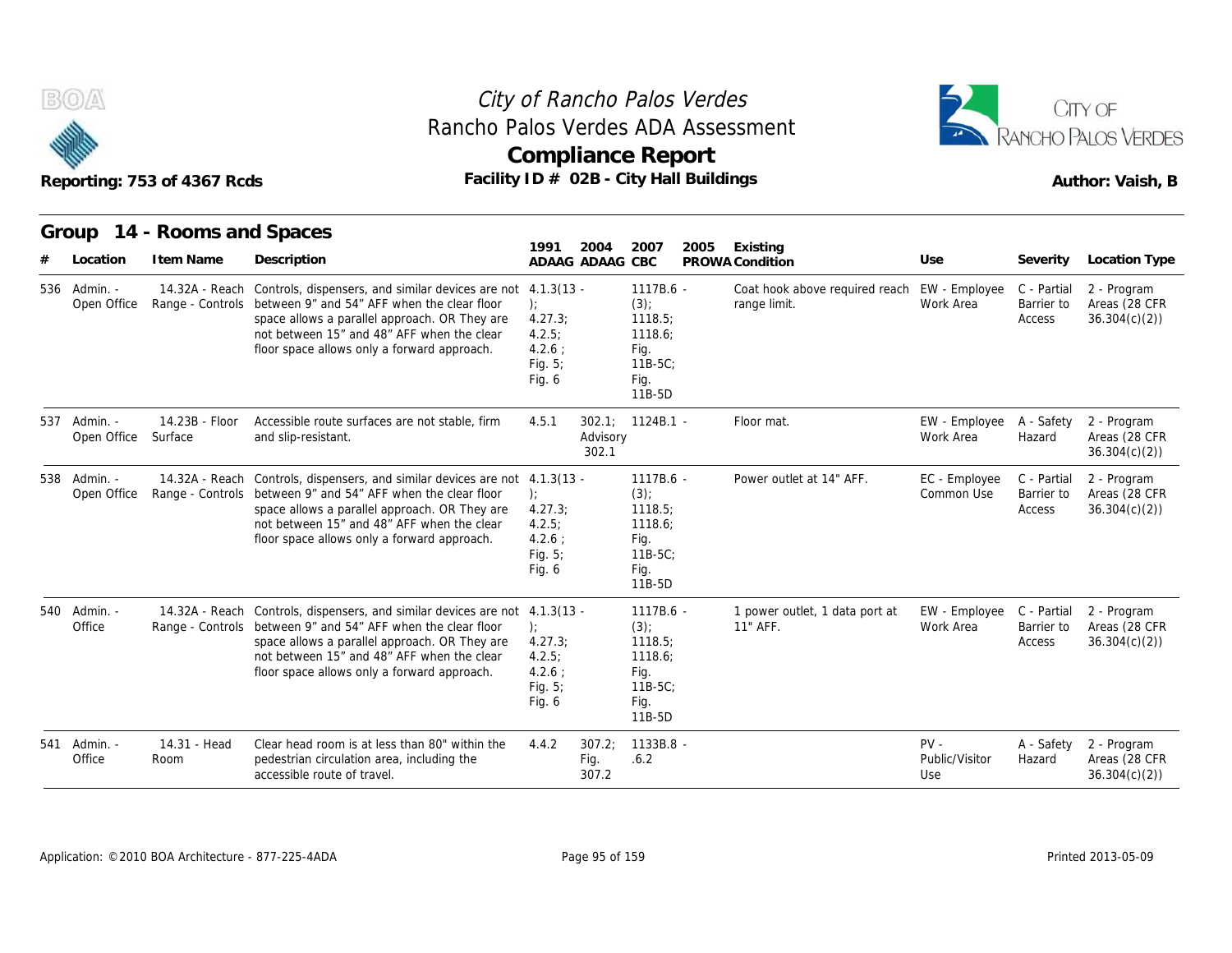



## Reporting: 753 of 4367 Rcds **Facility ID # 02B - City Hall Buildings** Reporting: 753 of 4367 Rcds Author: Vaish, B **Group 14 - Rooms and Spaces Item Name State Search State Search State State State State State State State State State State State State Controls, dispensers, and similar devices**<br> **Item Name Description**<br> **I4.32A - Reach Controls, dispensers, and si**

| B(0)                                | Reporting: 753 of 4367 Rcds          |                                                                                                                                                                                                                                                |                                                                              |                         | City of Rancho Palos Verdes<br>Rancho Palos Verdes ADA Assessment<br><b>Compliance Report</b><br>Facility ID # 02B - City Hall Buildings |                                                        |                                 | CITY OF<br><b>RANCHO PALOS VERDES</b><br>Author: Vaish, B |                                                         |  |
|-------------------------------------|--------------------------------------|------------------------------------------------------------------------------------------------------------------------------------------------------------------------------------------------------------------------------------------------|------------------------------------------------------------------------------|-------------------------|------------------------------------------------------------------------------------------------------------------------------------------|--------------------------------------------------------|---------------------------------|-----------------------------------------------------------|---------------------------------------------------------|--|
| Group                               | 14 - Rooms and Spaces                |                                                                                                                                                                                                                                                | 1991                                                                         | 2004                    | 2007<br>2005                                                                                                                             | Existing                                               |                                 |                                                           |                                                         |  |
| Location                            | I tem Name                           | Description                                                                                                                                                                                                                                    |                                                                              | ADAAG ADAAG CBC         |                                                                                                                                          | PROWA Condition                                        | Use                             | Severity                                                  | Location Type                                           |  |
| 542 Admin. -<br>Hallway             | 14.32A - Reach<br>Range - Controls   | Controls, dispensers, and similar devices are not<br>between 9" and 54" AFF when the clear floor<br>space allows a parallel approach. OR They are<br>not between 15" and 48" AFF when the clear<br>floor space allows only a forward approach. | $4.1.3(13 -$<br>):<br>4.27.3;<br>4.2.5;<br>$4.2.6$ :<br>Fig. $5$ ;<br>Fig. 6 |                         | $1117B.6 -$<br>$(3)$ ;<br>1118.5;<br>1118.6;<br>Fig.<br>$11B-5C$<br>Fig.<br>11B-5D                                                       | Key lock box at 64" AFF, mail<br>box at 62" AFF.       | EC - Employee<br>Common Use     | C - Partial<br>Barrier to<br>Access                       | 2 - Program<br>Areas (28 CFR<br>36.304(c)(2)            |  |
| 544 Admin. -<br>Office              | $14.35 -$<br>Controls -<br>Operation | The controls are not accessible. (Accessible<br>controls shall be operable with one hand, and<br>without tight grasping, pinching, or twisting of<br>the wrist, and the force to operate the controls<br>shall be no greater than 5 lbs.)      | 4.27.4                                                                       | 309.4                   | 1117B.6 -<br>(4)                                                                                                                         | Twist-type thermostat.                                 | EW - Employee<br>Work Area      | <b>or</b><br>Complete<br>Barrier to<br>Access             | B - Severe 2 - Program<br>Areas (28 CFR<br>36.304(c)(2) |  |
| 545 Admin. -<br>Office              | 14.31 - Head<br>Room                 | Clear head room is at less than 80" within the<br>pedestrian circulation area, including the<br>accessible route of travel.                                                                                                                    | 4.4.2                                                                        | 307.2:<br>Fig.<br>307.2 | 1133B.8 -<br>.6.2                                                                                                                        | Door jamb at 79 1/2" AFF.                              | $PV -$<br>Public/Visitor<br>Use | A - Safety<br>Hazard                                      | 2 - Program<br>Areas (28 CFR<br>36.304(c)(2)            |  |
| 561 Admin. -<br>Men's<br>Restroom   | 14.31 - Head<br>Room                 | Clear head room is at less than 80" within the<br>pedestrian circulation area, including the<br>accessible route of travel.                                                                                                                    | 4.4.2                                                                        | 307.2:<br>Fig.<br>307.2 | 1133B.8 -<br>.6.2                                                                                                                        | Door jamb at 79 1/2" AFF.                              | $PV -$<br>Public/Visitor<br>Use | A - Safety<br>Hazard                                      | 2 - Program<br>Areas (28 CFR<br>36.304(c)(2)            |  |
| 578 Admin. -<br>Women's<br>Restroom | 14.31 - Head<br>Room                 | Clear head room is at less than 80" within the<br>pedestrian circulation area, including the<br>accessible route of travel.                                                                                                                    | 4.4.2                                                                        | 307.2:<br>Fig.<br>307.2 | 1133B.8 -<br>.6.2                                                                                                                        | Door jamb at 79 1/2" AFF.                              | $PV -$<br>Public/Visitor<br>Use | A - Safety<br>Hazard                                      | 2 - Program<br>Areas (28 CFR<br>36.304(c)(2)            |  |
| 579 Admin. -<br>Women's<br>Restroom | $14.27 - 1/2"$<br>Changes in Level   | Ramps or elevators are not used for changes in<br>level greater than 1/2". (Lifts may only be used<br>in certain limited situations.)                                                                                                          | : 4.5.2 406                                                                  |                         | $4.1.3(5)$ 303.4; 1124B.2 -                                                                                                              | 1/2" change in level from carpet<br>to vinyl flooring. | $PV -$<br>Public/Visitor<br>Use | C - Partial<br>Barrier to<br>Access                       | 2 - Program<br>Areas (28 CFR<br>36.304(c)(2)            |  |
| 589 Admin. -<br>Stairwell           | 14.31 - Head<br>Room                 | Clear head room is at less than 80" within the<br>pedestrian circulation area, including the<br>accessible route of travel.                                                                                                                    | 4.4.2                                                                        | 307.2;<br>Fig.<br>307.2 | 1133B.8 -<br>.6.2                                                                                                                        | Door jamb at 78 1/2" AFF.                              | $PV -$<br>Public/Visitor<br>Use | A - Safety<br>Hazard                                      | 2 - Program<br>Areas (28 CFR<br>36.304(c)(2)            |  |
|                                     |                                      |                                                                                                                                                                                                                                                |                                                                              |                         |                                                                                                                                          |                                                        |                                 |                                                           |                                                         |  |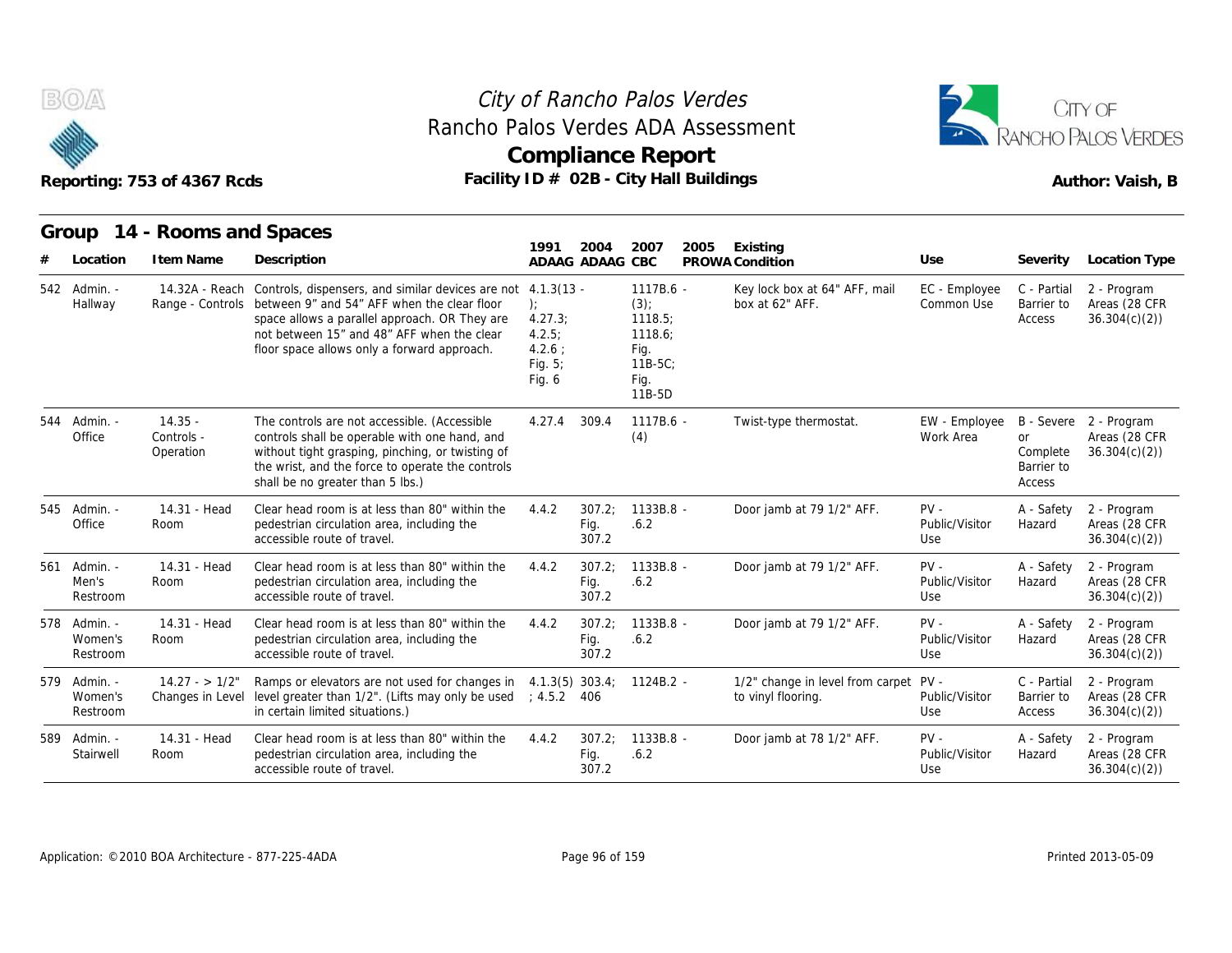

#### Reporting: 753 of 4367 Rcds **Facility ID # 02B - City Hall Buildings** Reporting: 753 of 4367 Rcds Author: Vaish, B City of Rancho Palos Verdes **Compliance Report** Rancho Palos Verdes ADA Assessment



|                            | Reporting: 753 of 4367 Rcds          |                                                                                                                                                                                                                                                                                            |                                                                |                         | <b>Compliance Report</b><br>Facility ID # 02B - City Hall Buildings                |                                                       |                             |                                               | Author: Vaish, B                                        |
|----------------------------|--------------------------------------|--------------------------------------------------------------------------------------------------------------------------------------------------------------------------------------------------------------------------------------------------------------------------------------------|----------------------------------------------------------------|-------------------------|------------------------------------------------------------------------------------|-------------------------------------------------------|-----------------------------|-----------------------------------------------|---------------------------------------------------------|
| Group<br>Location          | 14 - Rooms and Spaces<br>I tem Name  | Description                                                                                                                                                                                                                                                                                | 1991                                                           | 2004<br>ADAAG ADAAG CBC | 2007<br>2005                                                                       | Existing<br>PROWA Condition                           | Use                         | Severity                                      | Location Type                                           |
| 595 Admin. -<br>Break Room | $14.21B - 36"$<br>Width Standard     | The accessible route of travel is not at least 36"<br>wide where the occupancy load is $<$ 10. (For a<br>depth of 24" max, clear opening width may be<br>reduced to 32" min) (Doorways are compliant<br>when the door, open 90 degrees, affords a clear<br>opening width of at least 32".) | 4.3.3:<br>Fig.<br>7(a)(b)                                      | Fig.<br>403.5.1         | 403.5.1; 1133B.3 -<br>$\cdot$ .1                                                   | 31 1/2" clear, non-fixed<br>partitions.               | EC - Employee<br>Common Use | C - Partial<br>Barrier to<br>Access           | 2 - Program<br>Areas (28 CFR<br>36.304(c)(2)            |
| 596 Admin. -<br>Break Room | $14.35 -$<br>Controls -<br>Operation | The controls are not accessible. (Accessible<br>controls shall be operable with one hand, and<br>without tight grasping, pinching, or twisting of<br>the wrist, and the force to operate the controls<br>shall be no greater than 5 lbs.)                                                  | 4.27.4                                                         | 309.4                   | $1117B.6 -$<br>(4)                                                                 | Twist-type thermostat.                                | EC - Employee<br>Common Use | <b>or</b><br>Complete<br>Barrier to<br>Access | B - Severe 2 - Program<br>Areas (28 CFR<br>36.304(c)(2) |
| 597 Admin. -<br>Break Room | 14.37 - Kitchen<br>Sink              | Sink does not provide accessible knee clearance 4.24.3<br>(i.e. at least 27" high, 30" wide, and 19" deep).                                                                                                                                                                                |                                                                | 305:<br>306:<br>606.2   | $1115B.4 -$<br>.7(2)<br>1122B.4                                                    | Knee space not provided.                              | EC - Employee<br>Common Use | <b>or</b><br>Complete<br>Barrier to<br>Access | B - Severe 2 - Program<br>Areas (28 CFR<br>36.304(c)(2) |
| 599 Admin. -<br>Break Room |                                      | 14.32A - Reach Controls, dispensers, and similar devices are not 4.1.3(13 -<br>Range - Controls between 9" and 54" AFF when the clear floor<br>space allows a parallel approach. OR They are<br>not between 15" and 48" AFF when the clear<br>floor space allows only a forward approach.  | ):<br>4.27.3;<br>4.2.5:<br>$4.2.6$ :<br>Fig. $5$ ;<br>Fig. 6   |                         | 1117B.6 -<br>$(3)$ ;<br>1118.5;<br>1118.6:<br>Fig.<br>$11B-5C$ ;<br>Fig.<br>11B-5D | 2 power outlets, 1 data port at<br>less than 15" AFF. | EC - Employee<br>Common Use | C - Partial<br>Barrier to<br>Access           | 2 - Program<br>Areas (28 CFR<br>36.304(c)(2)            |
| 600 Admin. -<br>Break Room |                                      | 14.32A - Reach Controls, dispensers, and similar devices are not 4.1.3(13 -<br>Range - Controls between 9" and 54" AFF when the clear floor<br>space allows a parallel approach. OR They are<br>not between 15" and 48" AFF when the clear<br>floor space allows only a forward approach.  | $\cdot$<br>4.27.3;<br>4.2.5;<br>4.2.6:<br>Fig. $5$ ;<br>Fig. 6 |                         | $1117B.6 -$<br>$(3)$ ;<br>1118.5:<br>1118.6;<br>Fig.<br>11B-5C;<br>Fig.<br>11B-5D  | Vending machine coin slot at<br>67" AFF.              | EC - Employee<br>Common Use | C - Partial<br>Barrier to<br>Access           | 2 - Program<br>Areas (28 CFR<br>36.304(c)(2)            |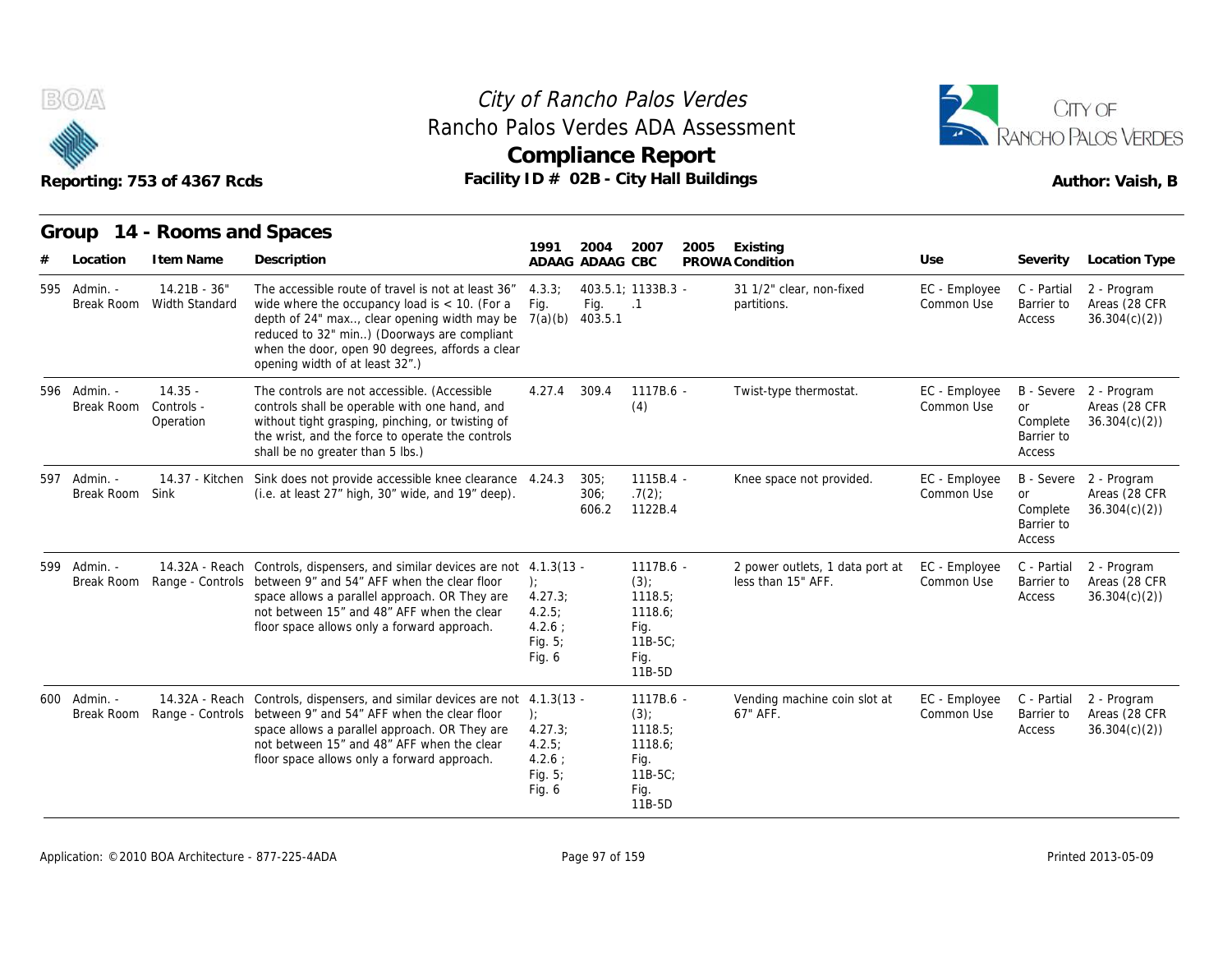

### **Compliance Report** Rancho Palos Verdes ADA Assessment



|     |                                    | Reporting: 753 of 4367 Rcds                        | Rancho Palos Verdes ADA Assessment<br>Facility ID # 02B - City Hall Buildings                                                                                                                                                                                                                 |                                                                  | <b>Compliance Report</b> |                                                                                 | City of Rancho Palos Verdes |                                         |                                 |                                                      | CITY OF<br><b>RANCHO PALOS VERDES</b><br>Author: Vaish, B |
|-----|------------------------------------|----------------------------------------------------|-----------------------------------------------------------------------------------------------------------------------------------------------------------------------------------------------------------------------------------------------------------------------------------------------|------------------------------------------------------------------|--------------------------|---------------------------------------------------------------------------------|-----------------------------|-----------------------------------------|---------------------------------|------------------------------------------------------|-----------------------------------------------------------|
|     |                                    | Group 14 - Rooms and Spaces                        |                                                                                                                                                                                                                                                                                               | 1991                                                             | 2004                     | 2007                                                                            | 2005                        | Existing                                |                                 |                                                      |                                                           |
|     | Location                           | I tem Name                                         | Description                                                                                                                                                                                                                                                                                   |                                                                  | ADAAG ADAAG CBC          |                                                                                 |                             | PROWA Condition                         | Use                             | Severity                                             | Location Type                                             |
| 601 | Admin. -<br>Conference<br>Room     | 14.31 - Head<br>Room                               | Clear head room is at less than 80" within the<br>pedestrian circulation area, including the<br>accessible route of travel.                                                                                                                                                                   | 4.4.2                                                            | 307.2:<br>Fig.<br>307.2  | 1133B.8 -<br>.6.2                                                               |                             | Door jamb at 79 1/4" AFF.               | $PV -$<br>Public/Visitor<br>Use | A - Safety<br>Hazard                                 | 2 - Program<br>Areas (28 CFR<br>36.304(c)(2)              |
| 603 | Admin. -<br>Conference<br>Room     | $14.35 -$<br>Controls -<br>Operation               | The controls are not accessible. (Accessible<br>controls shall be operable with one hand, and<br>without tight grasping, pinching, or twisting of<br>the wrist, and the force to operate the controls<br>shall be no greater than 5 lbs.)                                                     | 4.27.4                                                           | 309.4                    | $1117B.6 -$<br>(4)                                                              |                             | Twist-type thermostat.                  | EC - Employee<br>Common Use     | B - Severe<br>or<br>Complete<br>Barrier to<br>Access | 2 - Program<br>Areas (28 CFR<br>36.304(c)(2)              |
| 604 | Admin. -<br>Conference<br>Room     | 14.30A - Wall-<br>Mounted<br>Protruding<br>Objects | Wall-mounted object(s) with leading edges<br>between 27 and 80" from the floor project more<br>than 4" into the pathway. (Wall mounted objects<br>with leading edges at or below 27" may project<br>any amount as long as the required clear width<br>of an accessible route is not reduced.) | 4.4.1                                                            | 307.2:<br>Fig.<br>307.2  | 1133B.8 -<br>.6.1                                                               |                             | Flat screen TV protrudes at 54"<br>AFF. | $PV -$<br>Public/Visitor<br>Use | A - Safety<br>Hazard                                 | 2 - Program<br>Areas (28 CFR<br>36.304(c)(2)              |
|     | 606 Admin. -<br>Conference<br>Room | 14.32A - Reach                                     | Controls, dispensers, and similar devices are not 4.1.3(13 -<br>Range - Controls between 9" and 54" AFF when the clear floor<br>space allows a parallel approach. OR They are<br>not between 15" and 48" AFF when the clear<br>floor space allows only a forward approach.                    | $\cdot$<br>4.27.3<br>4.2.5:<br>$4.2.6$ :<br>Fig. $5$ ;<br>Fig. 6 |                          | 1117B.6 -<br>$(3)$ ;<br>1118.5<br>1118.6:<br>Fig.<br>$11B-5C$<br>Fig.<br>11B-5D |                             | 6 power outlets, 3 data ports.          | $PV -$<br>Public/Visitor<br>Use | C - Partial<br>Barrier to<br>Access                  | 2 - Program<br>Areas (28 CFR<br>36.304(c)(2)              |
|     | 608 Admin. -<br>Office             | 14.31 - Head<br>Room                               | Clear head room is at less than 80" within the<br>pedestrian circulation area, including the<br>accessible route of travel.                                                                                                                                                                   | 4.4.2                                                            | 307.2:<br>Fig.<br>307.2  | 1133B.8 -<br>.6.2                                                               |                             | Door jamb at 79 1/2" AFF.               | EC - Employee<br>Common Use     | A - Safety<br>Hazard                                 | 2 - Program<br>Areas (28 CFR<br>36.304(c)(2)              |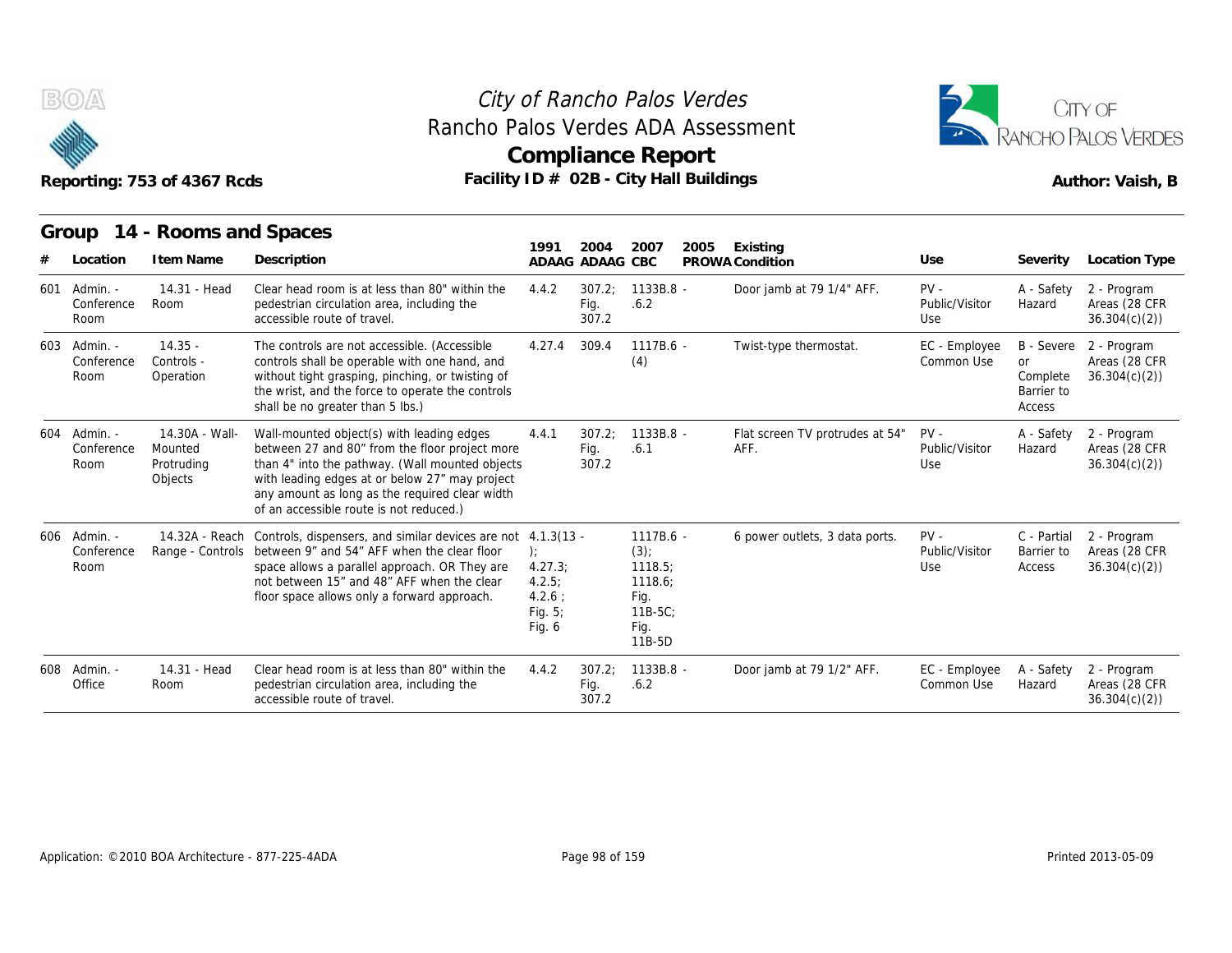



| B(0)                   |          | Reporting: 753 of 4367 Rcds          | Rancho Palos Verdes ADA Assessment<br>Facility ID # 02B - City Hall Buildings                                                                                                                                                                                 | City of Rancho Palos Verdes<br><b>Compliance Report</b>                     |                         |                                                                              | CITY OF<br>PANCHO PALOS VERDES<br>Author: Vaish, B |                                 |                                               |                                                         |
|------------------------|----------|--------------------------------------|---------------------------------------------------------------------------------------------------------------------------------------------------------------------------------------------------------------------------------------------------------------|-----------------------------------------------------------------------------|-------------------------|------------------------------------------------------------------------------|----------------------------------------------------|---------------------------------|-----------------------------------------------|---------------------------------------------------------|
|                        |          | Group 14 - Rooms and Spaces          |                                                                                                                                                                                                                                                               |                                                                             |                         |                                                                              |                                                    |                                 |                                               |                                                         |
|                        | Location | I tem Name                           | Description                                                                                                                                                                                                                                                   | 1991                                                                        | 2004<br>ADAAG ADAAG CBC | 2007<br>2005                                                                 | Existing<br>PROWA Condition                        | Use                             | Severity                                      | Location Type                                           |
| 609 Admin. -<br>Office |          | Range - Controls                     | 14.32A - Reach Controls, dispensers, and similar devices are not<br>between 9" and 54" AFF when the clear floor<br>space allows a parallel approach. OR They are<br>not between 15" and 48" AFF when the clear<br>floor space allows only a forward approach. | $4.1.3(13 -$<br>):<br>4.27.3;<br>4.2.5<br>$4.2.6$ :<br>Fig. $5$ ;<br>Fig. 6 |                         | 1117B.6 -<br>(3)<br>1118.5;<br>1118.6;<br>Fig.<br>$11B-5C$<br>Fig.<br>11B-5D | 1 power outlet, 2 data ports.                      | EW - Employee<br>Work Area      | C - Partial<br>Barrier to<br>Access           | 2 - Program<br>Areas (28 CFR<br>36.304(c)(2)            |
| 610 Admin. -<br>Office |          | $14.35 -$<br>Controls -<br>Operation | The controls are not accessible. (Accessible<br>controls shall be operable with one hand, and<br>without tight grasping, pinching, or twisting of<br>the wrist, and the force to operate the controls<br>shall be no greater than 5 lbs.)                     | 4.27.4                                                                      | 309.4                   | $1117B.6 -$<br>(4)                                                           | Twist-type thermostat.                             | EW - Employee<br>Work Area      | <b>or</b><br>Complete<br>Barrier to<br>Access | B - Severe 2 - Program<br>Areas (28 CFR<br>36.304(c)(2) |
| 611 Admin. -<br>Office |          | 14.23B - Floor<br>Surface            | Accessible route surfaces are not stable, firm<br>and slip-resistant.                                                                                                                                                                                         | 4.5.1                                                                       | Advisory<br>302.1       | 302.1; 1124B.1 -                                                             | Floor mat.                                         | EW - Employee<br>Work Area      | A - Safety<br>Hazard                          | 2 - Program<br>Areas (28 CFR<br>36.304(c)(2)            |
| 612 Admin. -<br>Office |          | 14.31 - Head<br>Room                 | Clear head room is at less than 80" within the<br>pedestrian circulation area, including the<br>accessible route of travel.                                                                                                                                   | 4.4.2                                                                       | 307.2<br>Fig.<br>307.2  | $1133B.8 -$<br>.6.2                                                          | Door jamb at 79 1/4" AFF.                          | EC - Employee<br>Common Use     | A - Safety<br>Hazard                          | 2 - Program<br>Areas (28 CFR<br>36.304(c)(2)            |
| 616 Admin. -<br>Office |          | 14.31 - Head<br>Room                 | Clear head room is at less than 80" within the<br>pedestrian circulation area, including the<br>accessible route of travel.                                                                                                                                   | 4.4.2                                                                       | 307.2;<br>Fig.<br>307.2 | 1133B.8 -<br>.6.2                                                            | Door jamb at 79 5/8" AFF.                          | $PV -$<br>Public/Visitor<br>Use | A - Safety<br>Hazard                          | 2 - Program<br>Areas (28 CFR<br>36.304(c)(2)            |
| 617 Admin. -<br>Office |          | 14.32A - Reach<br>Range - Controls   | Controls, dispensers, and similar devices are not 4.1.3(13 -<br>between 9" and 54" AFF when the clear floor<br>space allows a parallel approach. OR They are<br>not between 15" and 48" AFF when the clear<br>floor space allows only a forward approach.     | $\cdot$<br>4.27.3;<br>4.2.5:<br>$4.2.6$ :<br>Fig. $5$ ;<br>Fig. 6           |                         | $1117B.6 -$<br>$(3)$ ;<br>1118.5;<br>1118.6:<br>Fig.<br>11B-5C;<br>Fig.      | 4 power outlets, 1 data port.                      | EW - Employee<br>Work Area      | C - Partial<br>Barrier to<br>Access           | 2 - Program<br>Areas (28 CFR<br>36.304(c)(2)            |

11B-5D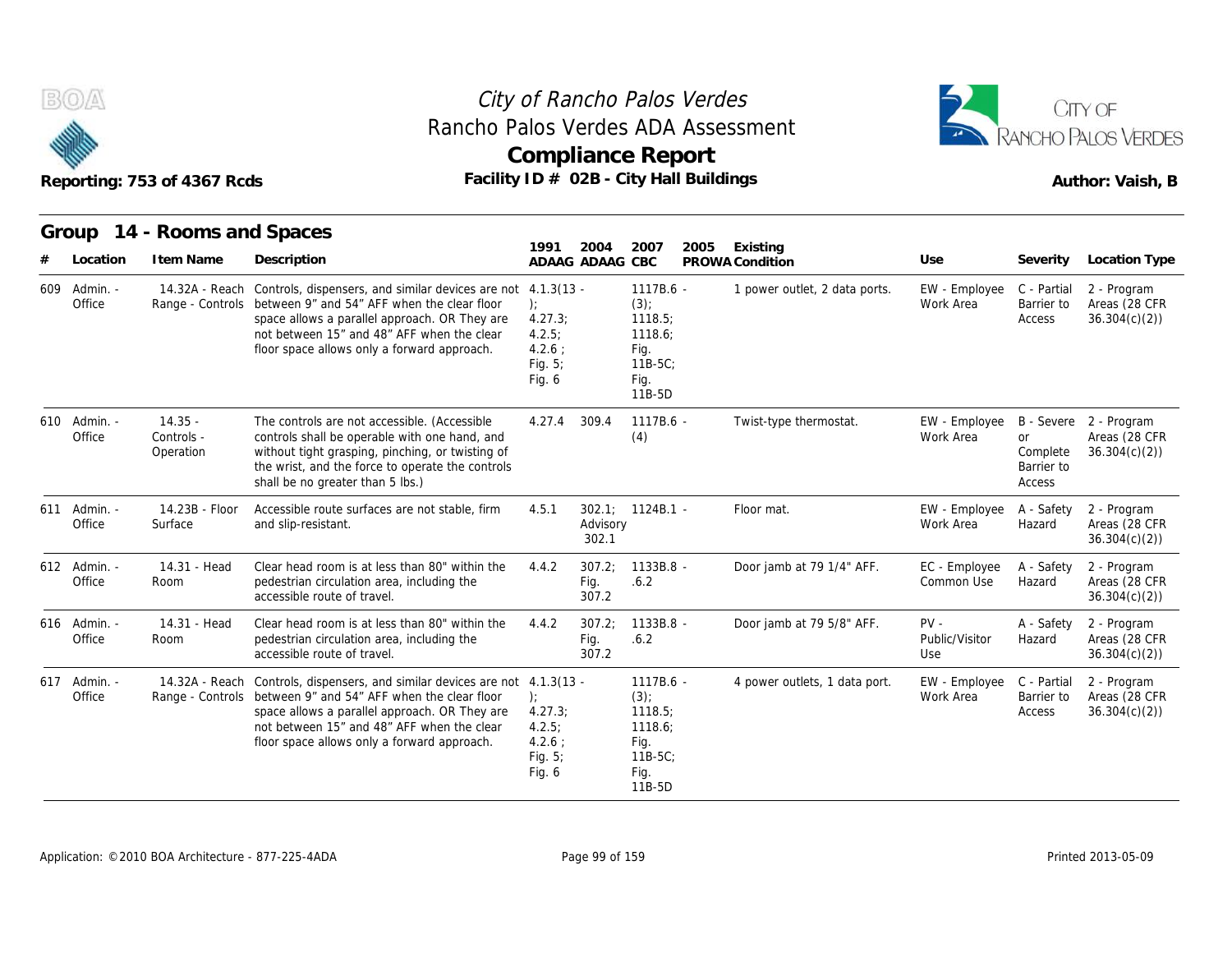



|     |                        | Reporting: 753 of 4367 Rcds          |                                                                                                                                                                                                                                                                                           | <b>Compliance Report</b><br>Facility ID # 02B - City Hall Buildings |                                                                                    |      |                                             | Author: Vaish, B                       |                                                      |                                              |  |
|-----|------------------------|--------------------------------------|-------------------------------------------------------------------------------------------------------------------------------------------------------------------------------------------------------------------------------------------------------------------------------------------|---------------------------------------------------------------------|------------------------------------------------------------------------------------|------|---------------------------------------------|----------------------------------------|------------------------------------------------------|----------------------------------------------|--|
|     |                        | Group 14 - Rooms and Spaces          |                                                                                                                                                                                                                                                                                           | 1991<br>2004                                                        | 2007                                                                               | 2005 | Existing                                    |                                        |                                                      |                                              |  |
|     | Location               | I tem Name                           | Description                                                                                                                                                                                                                                                                               | ADAAG ADAAG CBC                                                     |                                                                                    |      | PROWA Condition                             | Use                                    | Severity                                             | Location Type                                |  |
|     | 618 Admin. -<br>Office |                                      | 14.32A - Reach Controls, dispensers, and similar devices are not 4.1.3(13 -<br>Range - Controls between 9" and 54" AFF when the clear floor<br>space allows a parallel approach. OR They are<br>not between 15" and 48" AFF when the clear<br>floor space allows only a forward approach. | $\cdot$<br>4.27.3;<br>4.2.5:<br>4.2.6:<br>Fig. 5;<br>Fig. 6         | 1117B.6 -<br>$(3)$ ;<br>1118.5;<br>1118.6;<br>Fig.<br>$11B-5C$<br>Fig.<br>11B-5D   |      | Coat hook at 65" AFF.                       | EW - Employee<br>Work Area             | C - Partial<br>Barrier to<br>Access                  | 2 - Program<br>Areas (28 CFR<br>36.304(c)(2) |  |
| 619 | Admin. -<br>Office     |                                      | 14.32A - Reach Controls, dispensers, and similar devices are not 4.1.3(13 -<br>Range - Controls between 9" and 54" AFF when the clear floor<br>space allows a parallel approach. OR They are<br>not between 15" and 48" AFF when the clear<br>floor space allows only a forward approach. | $\cdot$<br>4.27.3;<br>4.2.5:<br>$4.2.6$ :<br>Fig. 5;<br>Fig. 6      | $1117B.6 -$<br>$(3)$ ;<br>1118.5;<br>1118.6;<br>Fig.<br>$11B-5C$<br>Fig.<br>11B-5D |      | 4 power outlets, 1 data port at<br>11" AFF. | EW - Employee C - Partial<br>Work Area | Barrier to<br>Access                                 | 2 - Program<br>Areas (28 CFR<br>36.304(c)(2) |  |
|     | 620 Admin. -<br>Office | 14.23B - Floor<br>Surface            | Accessible route surfaces are not stable, firm<br>and slip-resistant.                                                                                                                                                                                                                     | 4.5.1<br>Advisory<br>302.1                                          | $302.1: 1124B.1 -$                                                                 |      | Floor mat.                                  | EW - Employee<br>Work Area             | A - Safety<br>Hazard                                 | 2 - Program<br>Areas (28 CFR<br>36.304(c)(2) |  |
| 621 | Admin. -<br>Office     | $14.35 -$<br>Controls -<br>Operation | The controls are not accessible. (Accessible<br>controls shall be operable with one hand, and<br>without tight grasping, pinching, or twisting of<br>the wrist, and the force to operate the controls<br>shall be no greater than 5 lbs.)                                                 | 309.4<br>4.27.4                                                     | $1117B.6 -$<br>(4)                                                                 |      | Twist-type thermostat.                      | EW - Employee<br>Work Area             | B - Severe<br>or<br>Complete<br>Barrier to<br>Access | 2 - Program<br>Areas (28 CFR<br>36.304(c)(2) |  |
|     | 622 Admin. -<br>Office |                                      | 14.32A - Reach Controls, dispensers, and similar devices are not 4.1.3(13 -<br>Range - Controls between 9" and 54" AFF when the clear floor<br>space allows a parallel approach. OR They are<br>not between 15" and 48" AFF when the clear<br>floor space allows only a forward approach. | $\cdot$<br>4.27.3<br>4.2.5:<br>$4.2.6$ ;<br>Fig. $5$ ;<br>Fig. 6    | 1117B.6 -<br>(3)<br>1118.5;<br>1118.6:<br>Fig.<br>$11B-5C$<br>Fig.                 |      | Coat hook.                                  | EW - Employee<br>Work Area             | C - Partial<br>Barrier to<br>Access                  | 2 - Program<br>Areas (28 CFR<br>36.304(c)(2) |  |

11B-5D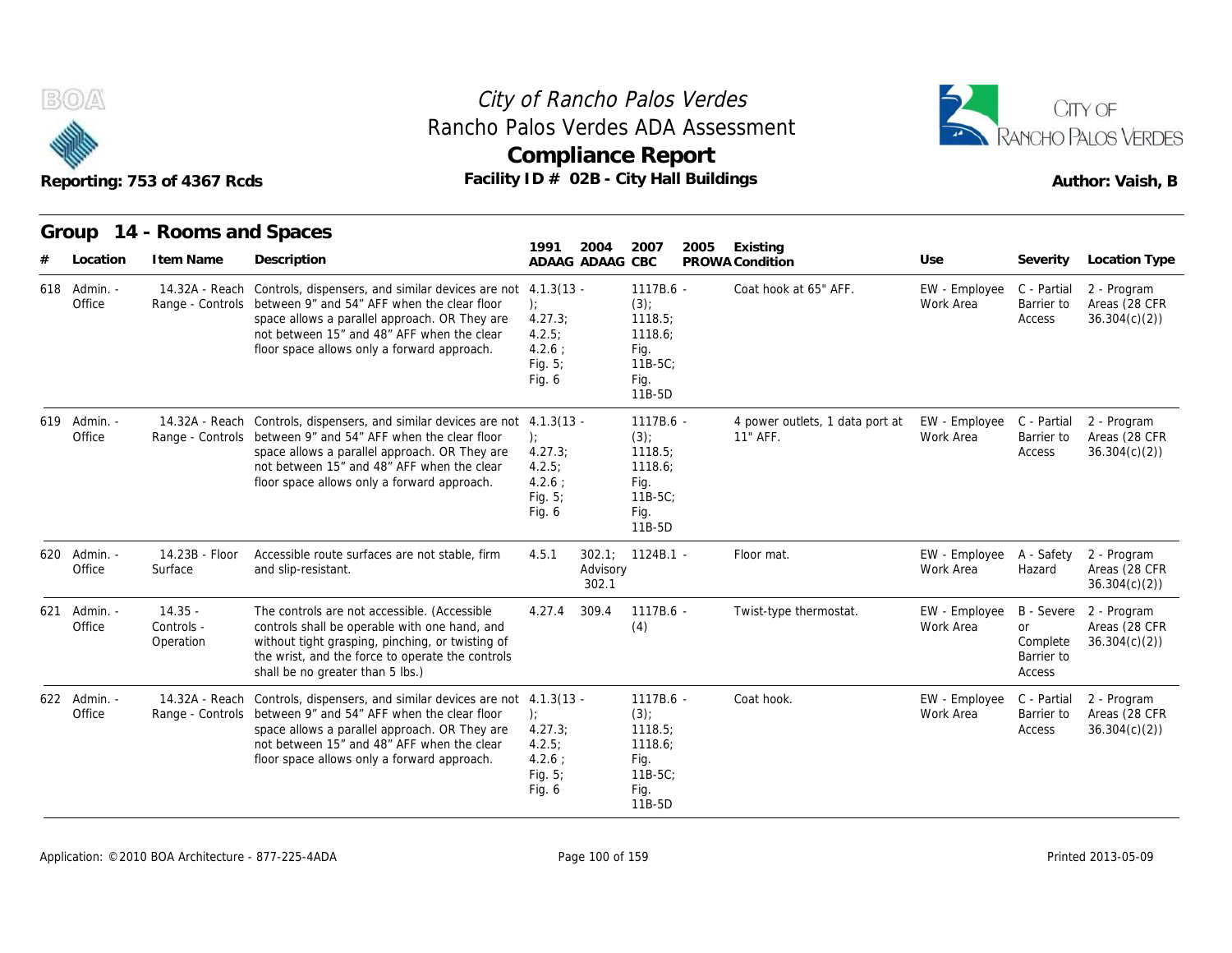

### **Compliance Report** Rancho Palos Verdes ADA Assessment



|                        | Reporting: 753 of 4367 Rcds          |                                                                                                                                                                                                                                                                            |                                                                              |                         | <b>Compliance Report</b><br>Facility ID # 02B - City Hall Buildings              | RANCHO PAI OS VERDES<br>Author: Vaish, B |                                 |                                        |                                                         |
|------------------------|--------------------------------------|----------------------------------------------------------------------------------------------------------------------------------------------------------------------------------------------------------------------------------------------------------------------------|------------------------------------------------------------------------------|-------------------------|----------------------------------------------------------------------------------|------------------------------------------|---------------------------------|----------------------------------------|---------------------------------------------------------|
| Group<br>Location      | 14 - Rooms and Spaces<br>I tem Name  | Description                                                                                                                                                                                                                                                                | 1991                                                                         | 2004<br>ADAAG ADAAG CBC | 2007<br>2005                                                                     | Existing<br>PROWA Condition              | Use                             | Severity                               | Location Type                                           |
| 625 Admin. -<br>Office | 14.31 - Head<br>Room                 | Clear head room is at less than 80" within the<br>pedestrian circulation area, including the<br>accessible route of travel.                                                                                                                                                | 4.4.2                                                                        | 307.2;<br>Fig.<br>307.2 | 1133B.8 -<br>.6.2                                                                | Door jamb at 79" AFF.                    | $PV -$<br>Public/Visitor<br>Use | A - Safety<br>Hazard                   | 2 - Program<br>Areas (28 CFR<br>36.304(c)(2)            |
| 627 Admin. -<br>Office | 14.32A - Reach                       | Controls, dispensers, and similar devices are not 4.1.3(13 -<br>Range - Controls between 9" and 54" AFF when the clear floor<br>space allows a parallel approach. OR They are<br>not between 15" and 48" AFF when the clear<br>floor space allows only a forward approach. | ):<br>4.27.3<br>4.2.5:<br>4.2.6:<br>Fig. $5$ ;<br>Fig. 6                     |                         | $1117B.6 -$<br>(3)<br>1118.5;<br>1118.6:<br>Fig.<br>$11B-5C$ ;<br>Fig.<br>11B-5D | 2 power outlets, 1 data port.            | EW - Employee<br>Work Area      | C - Partial<br>Barrier to<br>Access    | 2 - Program<br>Areas (28 CFR<br>36.304(c)(2)            |
| 629 Admin. -<br>Office | 14.31 - Head<br>Room                 | Clear head room is at less than 80" within the<br>pedestrian circulation area, including the<br>accessible route of travel.                                                                                                                                                | 4.4.2                                                                        | 307.2:<br>Fig.<br>307.2 | $1133B.8 -$<br>.6.2                                                              | Door jamb at 79 1/4" AFF.                | $PV -$<br>Public/Visitor<br>Use | A - Safety<br>Hazard                   | 2 - Program<br>Areas (28 CFR<br>36.304(c)(2)            |
| 631 Admin. -<br>Office | Range - Controls                     | 14.32A - Reach Controls, dispensers, and similar devices are not<br>between 9" and 54" AFF when the clear floor<br>space allows a parallel approach. OR They are<br>not between 15" and 48" AFF when the clear<br>floor space allows only a forward approach.              | $4.1.3(13 -$<br>):<br>4.27.3;<br>4.2.5:<br>$4.2.6$ :<br>Fig. $5$ ;<br>Fig. 6 |                         | 1117B.6 -<br>(3)<br>1118.5;<br>1118.6;<br>Fig.<br>$11B-5C$ :<br>Fig.<br>11B-5D   | 3 power outlets.                         | EW - Employee<br>Work Area      | C - Partial<br>Barrier to<br>Access    | 2 - Program<br>Areas (28 CFR<br>36.304(c)(2)            |
| 632 Admin. -<br>Office | 14.31 - Head<br>Room                 | Clear head room is at less than 80" within the<br>pedestrian circulation area, including the<br>accessible route of travel.                                                                                                                                                | 4.4.2                                                                        | 307.2<br>Fig.<br>307.2  | 1133B.8 -<br>.6.2                                                                | Door jamb at 79 1/4" AFF.                | $PV -$<br>Public/Visitor<br>Use | A - Safety<br>Hazard                   | 2 - Program<br>Areas (28 CFR<br>36.304(c)(2)            |
| 634 Admin. -<br>Office | $14.35 -$<br>Controls -<br>Operation | The controls are not accessible. (Accessible<br>controls shall be operable with one hand, and<br>without tight grasping, pinching, or twisting of<br>the wrist, and the force to operate the controls<br>shall be no greater than 5 lbs.)                                  | 4.27.4                                                                       | 309.4                   | 1117B.6 -<br>(4)                                                                 | Twist-type thermostat.                   | EW - Employee<br>Work Area      | or<br>Complete<br>Barrier to<br>Access | B - Severe 2 - Program<br>Areas (28 CFR<br>36.304(c)(2) |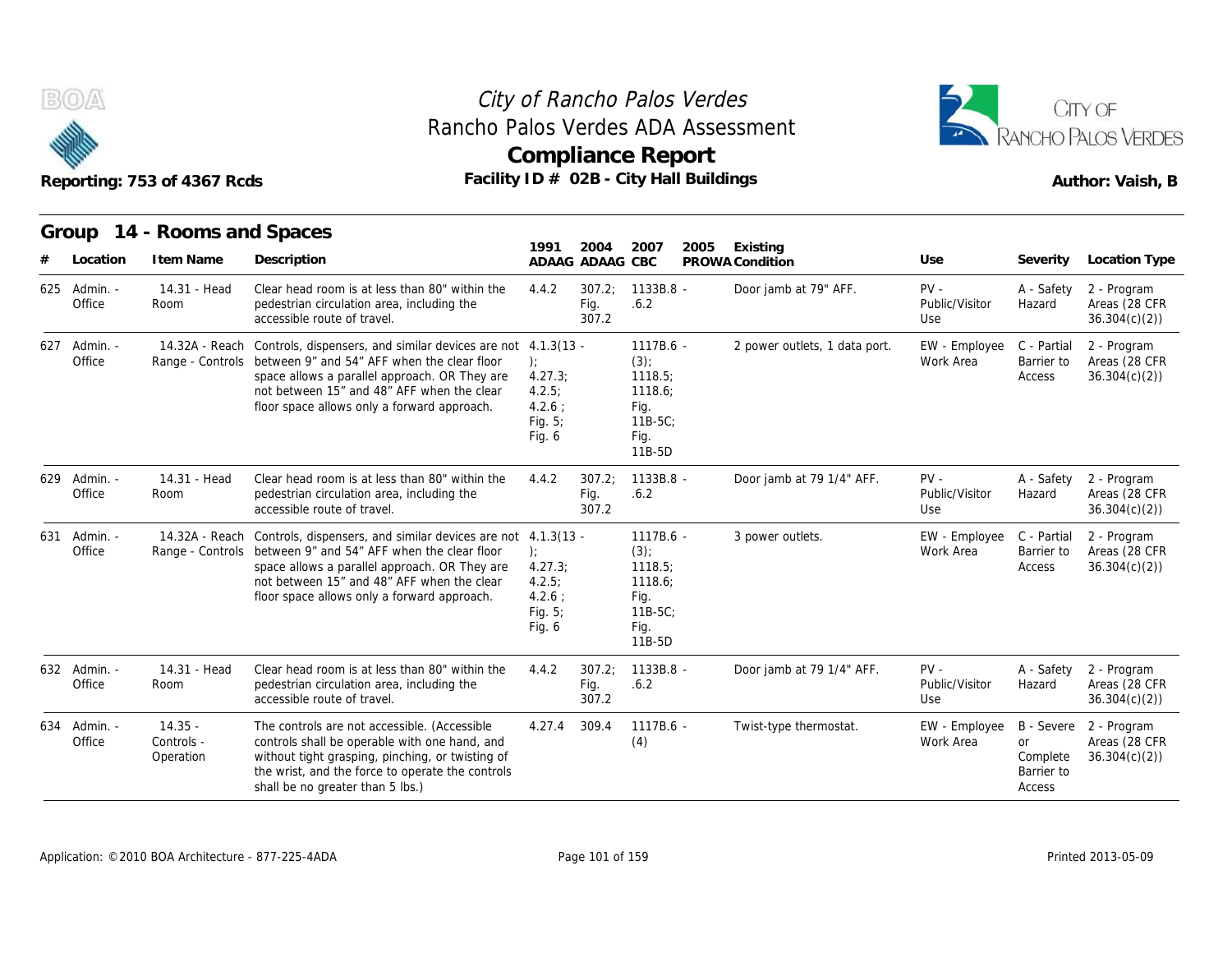

### **Compliance Report** Rancho Palos Verdes ADA Assessment



|                        | Reporting: 753 of 4367 Rcds          |                                                                                                                                                                                                                                                           |                                                               |                         | <b>Compliance Report</b><br>Facility ID # 02B - City Hall Buildings                  |                                | Author: Vaish, B                |                                               |                                                         |  |
|------------------------|--------------------------------------|-----------------------------------------------------------------------------------------------------------------------------------------------------------------------------------------------------------------------------------------------------------|---------------------------------------------------------------|-------------------------|--------------------------------------------------------------------------------------|--------------------------------|---------------------------------|-----------------------------------------------|---------------------------------------------------------|--|
| Group<br>Location      | 14 - Rooms and Spaces<br>I tem Name  | Description                                                                                                                                                                                                                                               | 1991                                                          | 2004<br>ADAAG ADAAG CBC | 2007<br>2005                                                                         | Existing<br>PROWA Condition    | Use                             | Severity                                      | Location Type                                           |  |
| 635 Admin. -<br>Office | 14.23B - Floor<br>Surface            | Accessible route surfaces are not stable, firm<br>and slip-resistant.                                                                                                                                                                                     | 4.5.1                                                         | Advisory<br>302.1       | $302.1$ ; $1124B.1$ -                                                                | Floor mat.                     | EW - Employee<br>Work Area      | A - Safety<br>Hazard                          | 2 - Program<br>Areas (28 CFR<br>36.304(c)(2)            |  |
| 636 Admin. -<br>Office | 14.32A - Reach<br>Range - Controls   | Controls, dispensers, and similar devices are not 4.1.3(13 -<br>between 9" and 54" AFF when the clear floor<br>space allows a parallel approach. OR They are<br>not between 15" and 48" AFF when the clear<br>floor space allows only a forward approach. | $\cdot$<br>4.27.3<br>4.2.5:<br>4.2.6:<br>Fig. $5$ ;<br>Fig. 6 |                         | $1117B.6 -$<br>$(3)$ ;<br>1118.5:<br>1118.6:<br>Fig.<br>$11B-5C$ ;<br>Fig.<br>11B-5D | Coat hook at 71" AFF.          | EW - Employee<br>Work Area      | C - Partial<br>Barrier to<br>Access           | 2 - Program<br>Areas (28 CFR<br>36.304(c)(2)            |  |
| 637 Admin. -<br>Office | 14.31 - Head<br>Room                 | Clear head room is at less than 80" within the<br>pedestrian circulation area, including the<br>accessible route of travel.                                                                                                                               | 4.4.2                                                         | 307.2:<br>Fig.<br>307.2 | $1133B.8 -$<br>.6.2                                                                  | Door jamb at 79 1/2" AFF.      | EC - Employee<br>Common Use     | A - Safety<br>Hazard                          | 2 - Program<br>Areas (28 CFR<br>36.304(c)(2)            |  |
| 640 Admin. -<br>Office | 14.31 - Head<br>Room                 | Clear head room is at less than 80" within the<br>pedestrian circulation area, including the<br>accessible route of travel.                                                                                                                               | 4.4.2                                                         | 307.2;<br>Fig.<br>307.2 | $1133B.8 -$<br>.6.2                                                                  | Door jamb at 79 1/4" AFF.      | $PV -$<br>Public/Visitor<br>Use | A - Safety<br>Hazard                          | 2 - Program<br>Areas (28 CFR<br>36.304(c)(2)            |  |
| 641 Admin. -<br>Office | 14.32A - Reach<br>Range - Controls   | Controls, dispensers, and similar devices are not 4.1.3(13 -<br>between 9" and 54" AFF when the clear floor<br>space allows a parallel approach. OR They are<br>not between 15" and 48" AFF when the clear<br>floor space allows only a forward approach. | $\cdot$<br>4.27.3<br>4.2.5:<br>4.2.6:<br>Fig. 5;<br>Fig. $6$  |                         | $1117B.6 -$<br>$(3)$ ;<br>1118.5;<br>1118.6;<br>Fig.<br>$11B-5C$<br>Fig.<br>11B-5D   | 6 power outlets, 3 data ports. | EC - Employee<br>Common Use     | C - Partial<br>Barrier to<br>Access           | 2 - Program<br>Areas (28 CFR<br>36.304(c)(2)            |  |
| 642 Admin. -<br>Office | $14.35 -$<br>Controls -<br>Operation | The controls are not accessible. (Accessible<br>controls shall be operable with one hand, and<br>without tight grasping, pinching, or twisting of<br>the wrist, and the force to operate the controls<br>shall be no greater than 5 lbs.)                 | 4.27.4 309.4                                                  |                         | 1117B.6 -<br>(4)                                                                     | Twist-type thermostat.         | EC - Employee<br>Common Use     | <b>or</b><br>Complete<br>Barrier to<br>Access | B - Severe 2 - Program<br>Areas (28 CFR<br>36.304(c)(2) |  |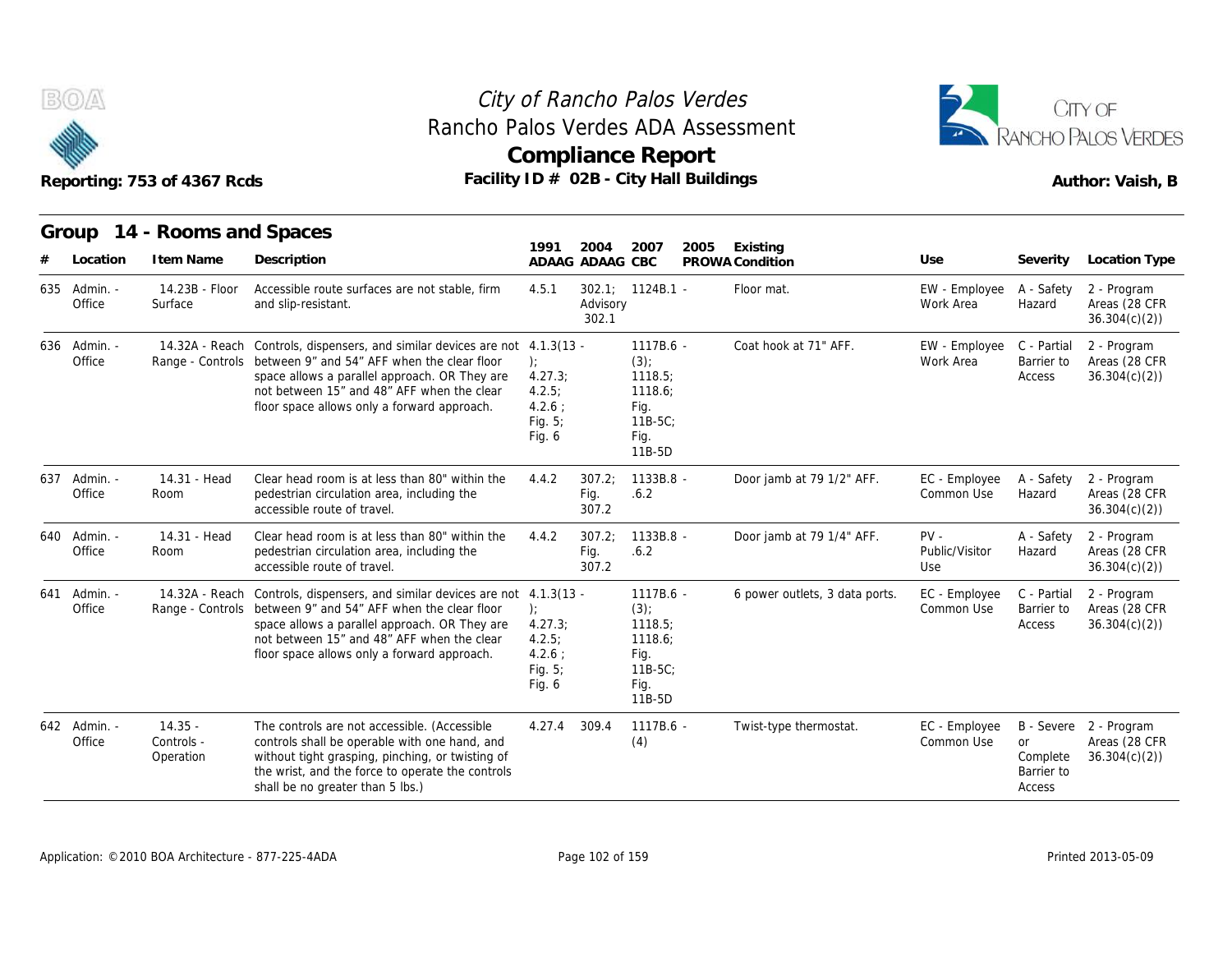

# Rancho Palos Verdes ADA Assessment



|                                  | Reporting: 753 of 4367 Rcds        | Rancho Palos Verdes ADA Assessment<br>Facility ID # 02B - City Hall Buildings                                                                                                                                                                             |                                                                            |                            | City of Rancho Palos Verdes<br>Compliance Report                                   |      | CITY OF<br>ANCHO PALOS VERDES<br>Author: Vaish, B                            |                             |                                     |                                              |
|----------------------------------|------------------------------------|-----------------------------------------------------------------------------------------------------------------------------------------------------------------------------------------------------------------------------------------------------------|----------------------------------------------------------------------------|----------------------------|------------------------------------------------------------------------------------|------|------------------------------------------------------------------------------|-----------------------------|-------------------------------------|----------------------------------------------|
| Group                            | 14 - Rooms and Spaces              |                                                                                                                                                                                                                                                           | 1991                                                                       | 2004                       | 2007                                                                               | 2005 | Existing                                                                     |                             |                                     |                                              |
| Location                         | I tem Name                         | Description                                                                                                                                                                                                                                               |                                                                            | ADAAG ADAAG CBC            |                                                                                    |      | PROWA Condition                                                              | Use                         | Severity                            | Location Type                                |
| 643 Admin. -<br>Office           | 14.23B - Floor<br>Surface          | Accessible route surfaces are not stable, firm<br>and slip-resistant.                                                                                                                                                                                     | 4.5.1                                                                      | 302.1<br>Advisory<br>302.1 | $1124B.1 -$                                                                        |      | Floor mat.                                                                   | EW - Employee<br>Work Area  | A - Safety<br>Hazard                | 2 - Program<br>Areas (28 CFR<br>36.304(c)(2) |
| 645 Admin. -<br>Supply Room Room | 14.31 - Head                       | Clear head room is at less than 80" within the<br>pedestrian circulation area, including the<br>accessible route of travel.                                                                                                                               | 4.4.2                                                                      | 307.2;<br>Fig.<br>307.2    | 1133B.8 -<br>.6.2                                                                  |      | Door jamb at 79 1/4" AFF.                                                    | EC - Employee<br>Common Use | A - Safety<br>Hazard                | 2 - Program<br>Areas (28 CFR<br>36.304(c)(2) |
| 647 Admin. -<br>Copy Room        | 14.31 - Head<br>Room               | Clear head room is at less than 80" within the<br>pedestrian circulation area, including the<br>accessible route of travel.                                                                                                                               | 4.4.2                                                                      | 307.2:<br>Fig.<br>307.2    | 1133B.8 -<br>.6.2                                                                  |      | Door jamb at 77" AFF.                                                        | EC - Employee<br>Common Use | A - Safety<br>Hazard                | 2 - Program<br>Areas (28 CFR<br>36.304(c)(2) |
| 648 Admin. -<br>Copy Room        | 14.32A - Reach<br>Range - Controls | Controls, dispensers, and similar devices are not 4.1.3(13 -<br>between 9" and 54" AFF when the clear floor<br>space allows a parallel approach. OR They are<br>not between 15" and 48" AFF when the clear<br>floor space allows only a forward approach. | $\mathcal{E}$<br>4.27.3:<br>4.2.5<br>$4.2.6$ :<br>Fig. $5$ ;<br>Fig. 6     |                            | $1117B.6 -$<br>$(3)$ ;<br>1118.5:<br>1118.6;<br>Fig.<br>$11B-5C$<br>Fig.<br>11B-5D |      | First aid kit at 66 1/2" AFF and<br>infection control kit at 77 1/2"<br>AFF. | EC - Employee<br>Common Use | C - Partial<br>Barrier to<br>Access | 2 - Program<br>Areas (28 CFR<br>36.304(c)(2) |
| 649 Admin. -<br>Copy Room        | 14.32A - Reach<br>Range - Controls | Controls, dispensers, and similar devices are not<br>between 9" and 54" AFF when the clear floor<br>space allows a parallel approach. OR They are<br>not between 15" and 48" AFF when the clear<br>floor space allows only a forward approach.            | $4.1.3(13 -$<br>):<br>4.27.3<br>4.2.5<br>$4.2.6$ :<br>Fig. $5$ ;<br>Fig. 6 |                            | 1117B.6 -<br>(3)<br>1118.5;<br>1118.6;<br>Fig.<br>$11B-5C$<br>Fig.<br>11B-5D       |      | 2 power outlets at 11" AFF.                                                  | EC - Employee<br>Common Use | C - Partial<br>Barrier to<br>Access | 2 - Program<br>Areas (28 CFR<br>36.304(c)(2) |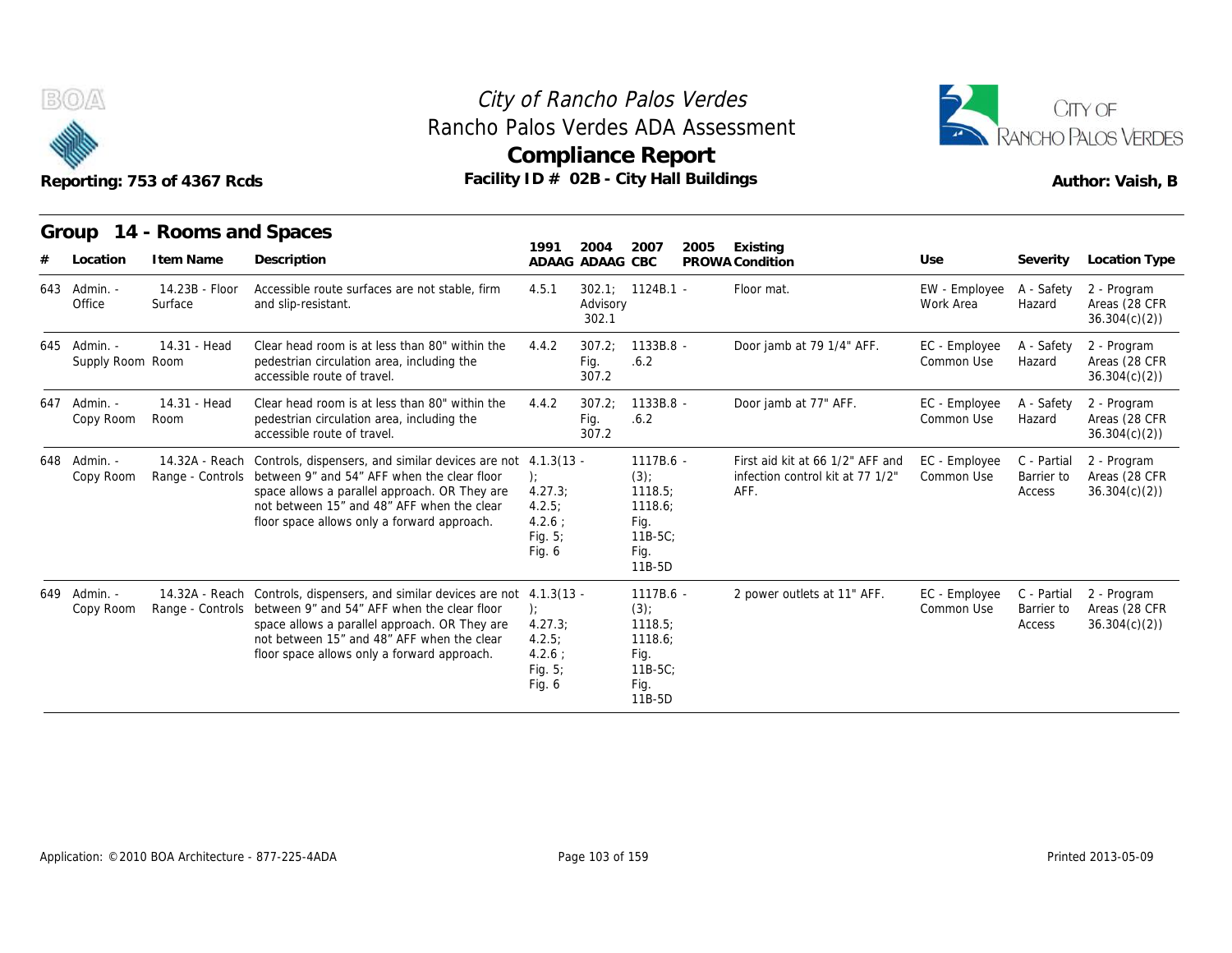



|     |                           | Reporting: 753 of 4367 Rcds        | Rancho Palos Verdes ADA Assessment<br>Facility ID # 02B - City Hall Buildings                                                                                                                                                                                            | <b>Compliance Report</b>                                          |                         |                                                                                   |      |                                                                             | RANCHO PALOS VERDES<br>Author: Vaish, B |                                     |                                              |  |
|-----|---------------------------|------------------------------------|--------------------------------------------------------------------------------------------------------------------------------------------------------------------------------------------------------------------------------------------------------------------------|-------------------------------------------------------------------|-------------------------|-----------------------------------------------------------------------------------|------|-----------------------------------------------------------------------------|-----------------------------------------|-------------------------------------|----------------------------------------------|--|
|     |                           | Group 14 - Rooms and Spaces        |                                                                                                                                                                                                                                                                          | 1991                                                              | 2004                    | 2007                                                                              | 2005 | Existing                                                                    |                                         |                                     |                                              |  |
|     | Location                  | I tem Name                         | Description                                                                                                                                                                                                                                                              |                                                                   | ADAAG ADAAG CBC         |                                                                                   |      | PROWA Condition                                                             | Use                                     | Severity                            | Location Type                                |  |
| 650 | - Admin.<br>Copy Room     | 14.32A - Reach<br>Range - Controls | Controls, dispensers, and similar devices are not 4.1.3(13 -<br>between 9" and 54" AFF when the clear floor<br>space allows a parallel approach. OR They are<br>not between 15" and 48" AFF when the clear<br>floor space allows only a forward approach.                | $\cdot$<br>4.27.3;<br>4.2.5:<br>$4.2.6$ :<br>Fig. $5$ ;<br>Fig. 6 |                         | 1117B.6 -<br>$(3)$ ;<br>1118.5:<br>1118.6:<br>Fig.<br>$11B-5C$<br>Fig.<br>11B-5D  |      | Phone at 61 1/2" AFF behind<br>obstruction and alarm key pad<br>at 64" AFF. | EC - Employee<br>Common Use             | C - Partial<br>Barrier to<br>Access | 2 - Program<br>Areas (28 CFR<br>36.304(c)(2) |  |
|     | 653 Admin. -<br>Hallway   | Range - Controls                   | 14.32A - Reach Controls, dispensers, and similar devices are not 4.1.3(13 -<br>between 9" and 54" AFF when the clear floor<br>space allows a parallel approach. OR They are<br>not between 15" and 48" AFF when the clear<br>floor space allows only a forward approach. | 4.27.3;<br>4.2.5:<br>4.2.6:<br>Fig. $5$ ;<br>Fig. 6               |                         | 1117B.6 -<br>$(3)$ ;<br>1118.5<br>1118.6:<br>Fig.<br>$11B-5C$ :<br>Fig.<br>11B-5D |      | Security pad at 61" AFF.                                                    | EC - Employee<br>Common Use             | C - Partial<br>Barrier to<br>Access | 2 - Program<br>Areas (28 CFR<br>36.304(c)(2) |  |
|     | 658 Admin. -<br>Stairwell | 14.31 - Head<br>Room               | Clear head room is at less than 80" within the<br>pedestrian circulation area, including the<br>accessible route of travel.                                                                                                                                              | 4.4.2                                                             | 307.2:<br>Fig.<br>307.2 | $1133B.8 -$<br>.6.2                                                               |      | Door jamb at 77 1/2" AFF.                                                   | EC - Employee<br>Common Use             | A - Safety<br>Hazard                | 2 - Program<br>Areas (28 CFR<br>36.304(c)(2) |  |
|     | 662 Admin. -<br>Hallway   | 14.31 - Head<br>Room               | Clear head room is at less than 80" within the<br>pedestrian circulation area, including the<br>accessible route of travel.                                                                                                                                              | 4.4.2                                                             | 307.2;<br>Fig.<br>307.2 | 1133B.8 -<br>.6.2                                                                 |      | Door jamb at 79" AFF.                                                       | $PV -$<br>Public/Visitor<br>Use         | A - Safety<br>Hazard                | 2 - Program<br>Areas (28 CFR<br>36.304(c)(2) |  |
|     | 663 Admin. -<br>Hallway   | Range - Controls                   | 14.32A - Reach Controls, dispensers, and similar devices are not 4.1.3(13 -<br>between 9" and 54" AFF when the clear floor<br>space allows a parallel approach. OR They are<br>not between 15" and 48" AFF when the clear<br>floor space allows only a forward approach. | $\cdot$<br>4.27.3<br>4.2.5:<br>4.2.6:<br>Fig. $5$ ;<br>Fig. 6     |                         | 1117B.6 -<br>$(3)$ ;<br>1118.5<br>1118.6;<br>Fig.<br>$11B-5C$<br>Fig.<br>11B-5D   |      | 2 power outlets at 11" AFF.                                                 | EC - Employee<br>Common Use             | C - Partial<br>Barrier to<br>Access | 2 - Program<br>Areas (28 CFR<br>36.304(c)(2) |  |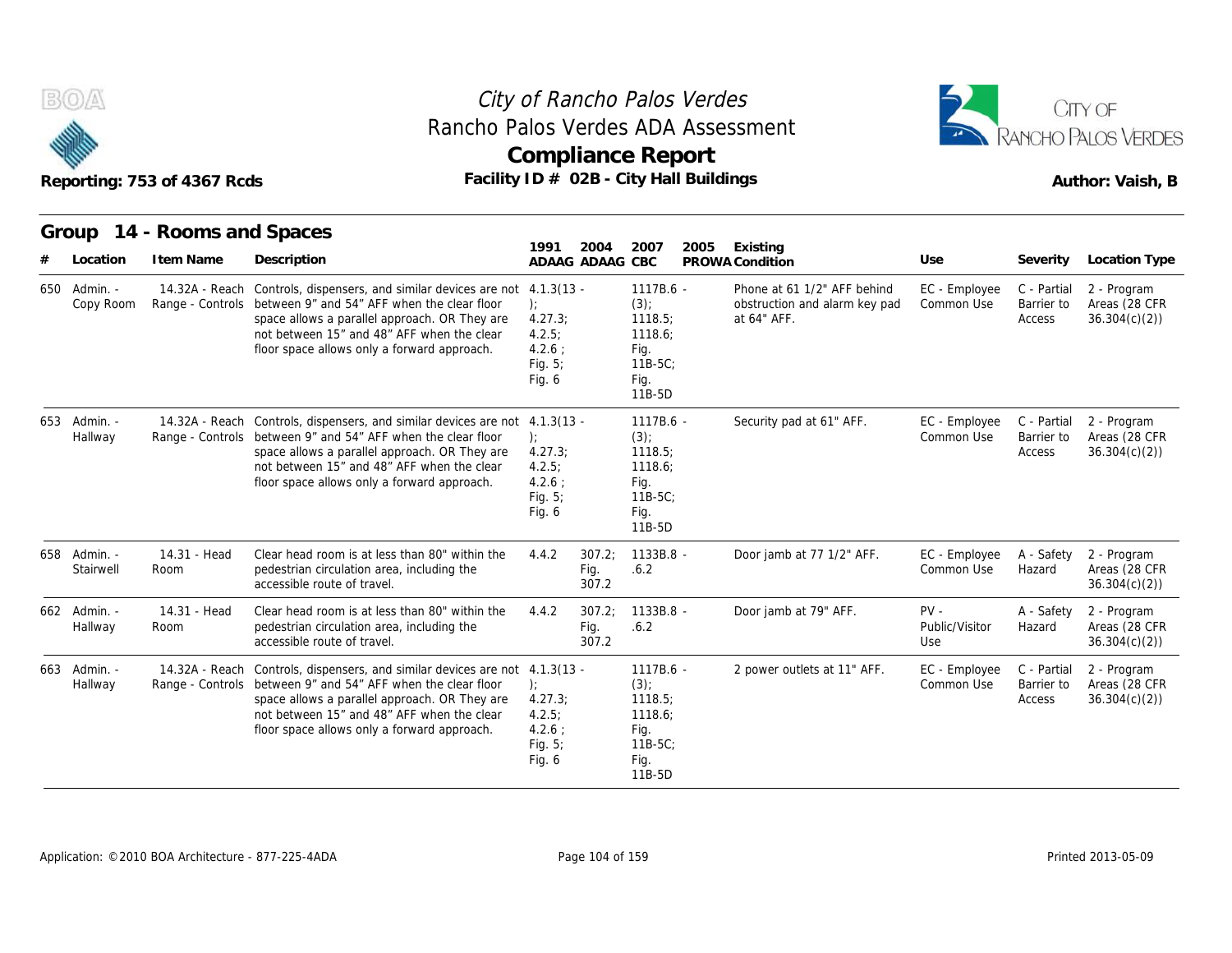



**Group 14 - Rooms and Spaces Item Name State Searce Searce State Search Search State Search Search Search Search Search Search Search Search Search Search Search Search Search Search Search Search Search Search Search Search Search Search Search Sear 1991 ADAAG 2004 ADAAG CBC PROWA 2007 2005 Existing # Location Condition Use Severity Location Type** 14.31 - Head Room pedestrian circulation area, including the Clear head room is at less than 80" within the  $4.4.2$  307.2: accessible route of travel. of *Rancho Palos V*<br>
los Verdes ADA A<br>
pmpliance Repo<br>
D # 02B - City Hall B<br>
ADAAG ADAAG CBC PP<br>
ADAAG ADAAG CBC PP<br>
4.4.2 307.2; 1133B.8 - Fig. .6.2<br>
307.2 Fig. .6.2 307.2 1133B.8 - Door jamb at 78 3/8" AFF. Verdes<br>
Assessment<br>
ort<br>
Buildings<br>
2005 Existing<br>
PROWA Condition<br>
Door jamb at 78 3/8" AFF. PV - Public/Visitor<br>
Use<br>
Door jamb at 78 3/8" AFF. PV - Public/Visitor Public/Visitor Use A - Safety 2 - Program Hazard Areas (28 CFR 36.304(c)(2)) Office Room 14.31 - Head Room pedestrian circulation area, including the Clear head room is at less than 80" within the  $4.4.2$  307.2; accessible route of travel. 9 1991 2004 2007 2007<br>
4.4.2 307.2; 1133B.8<br>
4.4.2 307.2; 1133B.8<br>
5ig. .6.2<br>
4.4.2 307.2; 1133B.8<br>
5ig. .6.2<br>
5ig. .6.2<br>
5ig. .6.2<br>
5ig. .6.2<br>
307.2 Fig. .6.2 307.2 1133B.8 - Door jamb at 77" AFF. OT<br>
Buildings<br>
2005 Existing<br>
PROWA Condition Use<br>
- Door jamb at 78 3/8" AFF. PV - Public/Visitor<br>
Use<br>
- Door jamb at 77" AFF. PV - Public/Visitor<br>
Use<br>
- Public/Visitor<br>
Use Public/Visitor Use A - Safety 2 - Program Hazard Areas (28 CFR 36.304(c)(2)) Reporting: 753 of 43<br>
Group 14 - Root<br>
# Location Item N<br>
666 Admin. - 14.31<br>
667 Admin. - 14.31<br>
667 Admin. - 14.31<br>
667 Admin. - 14.31<br>
667 Admin. - 14.31 Office Room 14.35 - Office Controls - contr Operation without tight grasping, pinching, or twisting of The controls are not accessible. (Accessible controls shall be operable with one hand, and the wrist, and the force to operate the controls shall be no greater than 5 lbs.) 1991 2004 2007 2005 Existing<br>
ADAAG ADAAG CBC PROWA Condition<br>
4.4.2 307.2; 1133B.8 Door jamb at<br>
Fig. 6.2<br>
4.4.2 307.2; 1133B.8 Door jamb at<br>
Fig. 6.2<br>
307.2<br>
4.27.4 309.4 1117B.6 Twist-type th<br>
(4) (4) 2005 Existing<br>
PROWA Condition<br>
- Door jamb at 78 3/8" AFF. PV - A - Safety<br>
- Door jamb at 77" AFF. PV - A - Safety<br>
- Door jamb at 77" AFF. PV - A - Safety<br>
- Twist-type thermostat. EC - Employee B - Severe<br>
- Twist-type Common Use B - Severe or Complete 36.304(c)(2)) Barrier to Access 2 - Program Areas (28 CFR Group 14 - Root<br>
# Location Item N<br>
666 Admin. - 14.31<br>
667 Admin. - 14.31<br>
667 Admin. - 14.31<br>
669 Admin. - 14.35<br>
669 Admin. - 14.35<br>
669 Admin. - 14.35<br>
669 Admin. - 14.35<br>
669 Admin. - 14.35<br>
669 Admin. - 14.35<br>
60 Der 14.32A - Reach Controls, dispensers, and similar devices are not 4.1.3(13 Office Sange - Controls between 9" and 54" AFF when the clear floor (b): space allows a parallel approach. OR They are not between 15" and 48" AFF when the clear floor space allows only a forward approach. ); 4.27.3; 4.2.5;  $4.2.6:$ Fig. 5; Fig. 6 Sol.2, 11356.6 - Door jamb at<br>Fig. 6.2<br>307.2<br>307.2 - 1133B.8 - Door jamb at<br>Fig. 6.2<br>307.2<br>309.4 - 1117B.6 - Twist-type th<br>(4)<br>- 1117B.6 - 3 power outle<br>(3);<br>118.5;<br>1118.6 - 3 power outle  $(3)$ ; 1118.5; 1118.6; Fig. 11B-5C; Fig. 11B-5D - Boor jamb at 76 376 AFF.<br>
Public/Visitor Hazard<br>
Use<br>
- Door jamb at 77" AFF.<br>
PV - A - Safety<br>
Public/Visitor Hazard<br>
Use<br>
- Twist-type thermostat. EC - Employee B - Severe<br>
Common Use or<br>
Complete<br>
Barrier to<br>
Access<br> Common Use Barrier to C - Partial 2 - Program Barrier to Areas (28 CFR Access 36.304(c)(2)) 667 Admin. - 14.31<br>
14.31<br>
667 Admin. - 14.31<br>
669 Admin. - 14.35<br>
669 Admin. - 14.35<br>
669 Admin. - 14.32<br>
670 Admin. - 14.32A<br>
670 Admin. - 14.32A<br>
670 Admin. - 14.32A<br>
670 Admin. - 14.32A 14.23B - Floor Surface and slip-resistant. Accessible route surfaces are not stable, firm 4.5.1 302.1; 1124B.1 -4.1.3(13 - 1117B.6 -<br>
(.)<br>
4.27.3; 1118.5;<br>
4.2.5; 1118.6;<br>
4.2.6 ; 1118.6;<br>
Fig. 5; 118-5C;<br>
Fig. 6 Fig. 118-5D<br>
4.5.1 302.1; 1124B.1 - Advisory<br>
302.1 Advisory 302.1 Community Complete<br>
Complete<br>
Barrier to<br>
1117B.6 - 3 power outlets, 3 data ports. EC - Employee C - Partial<br>
23):<br>
1118.5;<br>
1118.5;<br>
1118.6;<br>
Fig.<br>
1118.5C;<br>
Fig.<br>
1118.5C;<br>
Fig.<br>
1124B.1 - Floor mat. EW - Employee A - Sa Work Area Hazard A - Safety 2 - Program Hazard Areas (28 CFR 36.304(c)(2)) Some<br>
Speratic<br>
Operatic<br>
Operatic<br>
Operatic<br>
Office Range -<br>
Admin. - 14.23B<br>
Office Surface Office Surface 14.32A - Reach Controls, dispensers, and similar devices are not Office Sange - Controls between 9" and 54" AFF when the clear floor (b): space allows a parallel approach. OR They are not between 15" and 48" AFF when the clear floor space allows only a forward approach.  $1117B.6 -$ ); the contract of  $\mathbf{r}$ 4.27.3; 4.2.5;  $4.2.6:$ Fig. 5; Fig. 6 - 1117B.6 - 3 power outle<br>
(3);<br>
1118.5;<br>
1118.6;<br>
Fig. 11B-5C;<br>
Fig. 11B-5D<br>
302.1; 1124B.1 - Floor mat.<br>
Advisory<br>
302.1<br>
- 1117B.6 - Coat hook at<br>
(3);<br>
1118.5;<br>
1118.5;<br>
1118.5;  $(3)$ : 1118.5; 1118.6; Fig. 11B-5C; Fig. 11B-5D - 3 power outlets, 3 data ports. EC - Employee C - Partial<br>
Common Use Barrier to<br>
Access<br>
- Floor mat. EW - Employee A - Safety<br>
Work Area Hazard<br>
- Coat hook at 70" AFF. EC - Employee C - Partial<br>
Common Use Barrier to<br> Common Use Barrier to C - Partial 2 - Program Barrier to Areas (28 CFR Access 36.304(c)(2)) 14.324<br>
670 Admin. - 14.328<br>
671 Admin. - 14.238<br>
672 Admin. - 14.324<br>
672 Admin. - 14.324<br>
672 Admin. - 14.324<br>
676 Range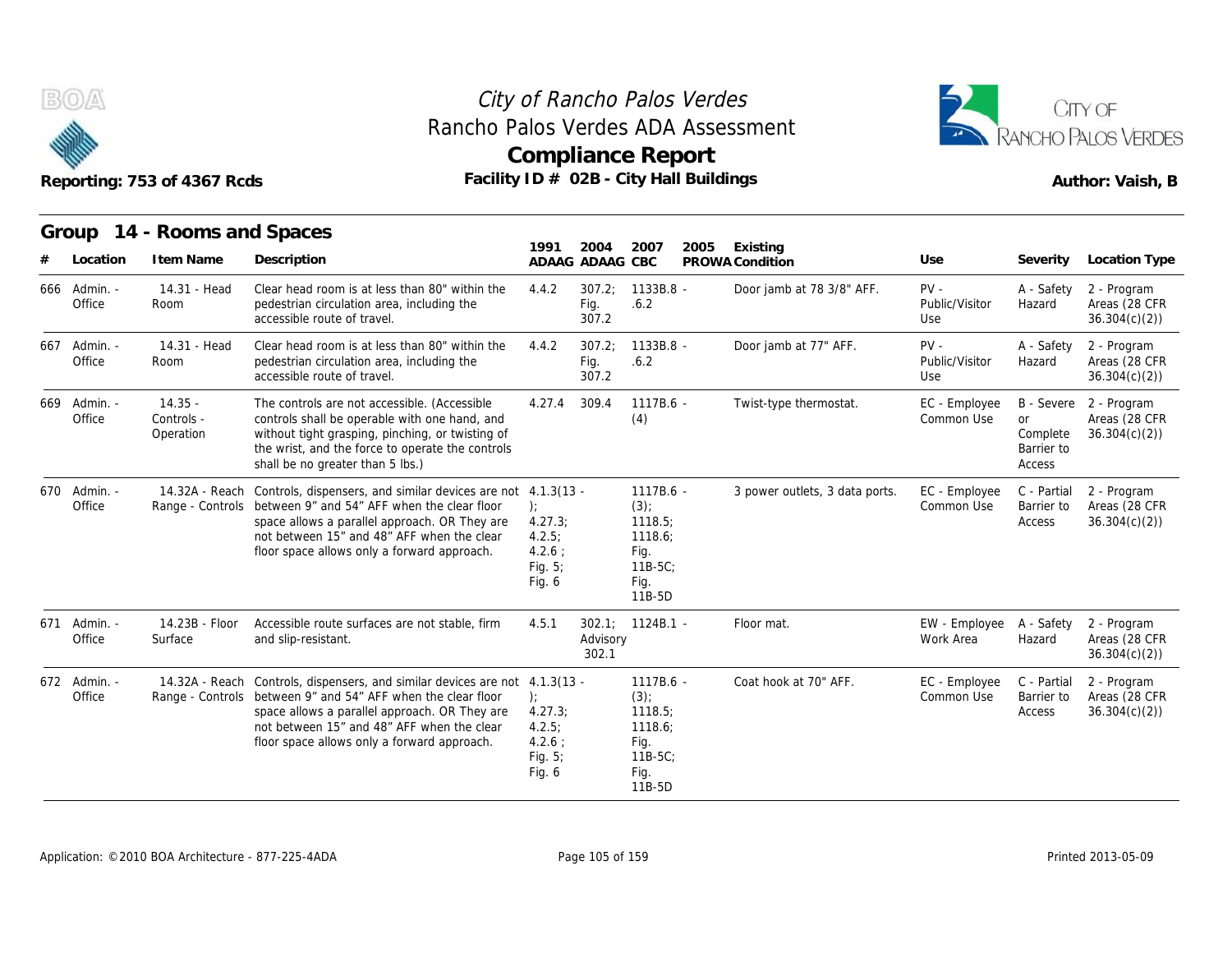

# Rancho Palos Verdes ADA Assessment



|                            | Reporting: 753 of 4367 Rcds                     |                                                                                                                                                                                                                                                                                                                                                                   |        |                                | <b>Compliance Report</b><br>Facility ID # 02B - City Hall Buildings | Author: Vaish, B                                       |                                 |                                                             |                                                         |
|----------------------------|-------------------------------------------------|-------------------------------------------------------------------------------------------------------------------------------------------------------------------------------------------------------------------------------------------------------------------------------------------------------------------------------------------------------------------|--------|--------------------------------|---------------------------------------------------------------------|--------------------------------------------------------|---------------------------------|-------------------------------------------------------------|---------------------------------------------------------|
| Group<br>Location          | 14 - Rooms and Spaces<br>I tem Name             | Description                                                                                                                                                                                                                                                                                                                                                       | 1991   | 2004<br>ADAAG ADAAG CBC        | 2007<br>2005                                                        | Existing<br>PROWA Condition                            | Use                             | Severity                                                    | Location Type                                           |
| 673 Admin. -<br>Hallway    | 14.31 - Head<br>Room                            | Clear head room is at less than 80" within the<br>pedestrian circulation area, including the<br>accessible route of travel.                                                                                                                                                                                                                                       | 4.4.2  | 307.2;<br>Fig.<br>307.2        | 1133B.8 -<br>.6.2                                                   | Door jamb at 79" AFF.                                  | $PV -$<br>Public/Visitor<br>Use | A - Safety<br>Hazard                                        | 2 - Program<br>Areas (28 CFR<br>36.304(c)(2)            |
| 674 Admin. -<br>Office     | 14.31 - Head<br>Room                            | Clear head room is at less than 80" within the<br>pedestrian circulation area, including the<br>accessible route of travel.                                                                                                                                                                                                                                       | 4.4.2  | 307.2;<br>Fig.<br>307.2        | 1133B.8 -<br>.6.2                                                   | Door jamb at 76 3/4" AFF.                              | $PV -$<br>Public/Visitor<br>Use | A - Safety<br>Hazard                                        | 2 - Program<br>Areas (28 CFR<br>36.304(c)(2)            |
| 675 Admin. -<br>Office     | $14.35 -$<br>Controls -<br>Operation            | The controls are not accessible. (Accessible<br>controls shall be operable with one hand, and<br>without tight grasping, pinching, or twisting of<br>the wrist, and the force to operate the controls<br>shall be no greater than 5 lbs.)                                                                                                                         | 4.27.4 | 309.4                          | 1117B.6 -<br>(4)                                                    | Twist-type thermostat.                                 | EC - Employee<br>Common Use     | or<br>Complete<br>Barrier to<br>Access                      | B - Severe 2 - Program<br>Areas (28 CFR<br>36.304(c)(2) |
| 676 Admin. -<br>Office     | $14.02 -$<br>Accessible Route                   | Accessible routes of travel do not connect the<br>room or space to an accessible entrance within<br>the building or facility.                                                                                                                                                                                                                                     |        | $4.3.2(3)$ Advisory<br>206.2.4 | 4.1.3(1) 206.2.4; 1114B.1 -<br>$\cdot$ 2                            | 6" change in level between<br>office and storage room. | EC - Employee<br>Common Use     | B - Severe<br><b>or</b><br>Complete<br>Barrier to<br>Access | 2 - Program<br>Areas (28 CFR<br>36.304(c)(2)            |
| 678 Admin. -<br>Office     | 14.23B - Floor<br>Surface                       | Accessible route surfaces are not stable, firm<br>and slip-resistant.                                                                                                                                                                                                                                                                                             | 4.5.1  | Advisory<br>302.1              | $302.1$ ; $1124B.1$ -                                               | Floor mat.                                             | EW - Employee<br>Work Area      | A - Safety<br>Hazard                                        | 2 - Program<br>Areas (28 CFR<br>36.304(c)(2)            |
| 679 Admin. -<br>Break Room | $14.36B -$<br>Kitchen<br>Counter/Sink<br>Height | Where provided in public or common use areas, 4.24.2<br>countertops and sinks are not mounted at 34"<br>AFF. max(Common use areas are those interior<br>and exterior rooms, spaces, or elements that are<br>made available for the use of a restricted group<br>of people (for example, the occupants of an<br>office building, or the quests of such occupants). |        | 212.3;<br>606.3                | $1115B.4 -$<br>.7(2)<br>1122B.4                                     | Counter top at 36" AFF.                                | EC - Employee<br>Common Use     | C - Partial<br>Barrier to<br>Access                         | 2 - Program<br>Areas (28 CFR<br>36.304(c)(2)            |
| 680 Admin. -<br>Break Room | 14.37 - Kitchen<br>Sink                         | Sink does not provide accessible knee clearance 4.24.3<br>(i.e. at least 27" high, 30" wide, and 19" deep).                                                                                                                                                                                                                                                       |        | 305:<br>306;<br>606.2          | $1115B.4 -$<br>.7(2)<br>1122B.4                                     | Knee space not provided.                               | EC - Employee<br>Common Use     | <b>or</b><br>Complete<br>Barrier to<br>Access               | B - Severe 2 - Program<br>Areas (28 CFR<br>36.304(c)(2) |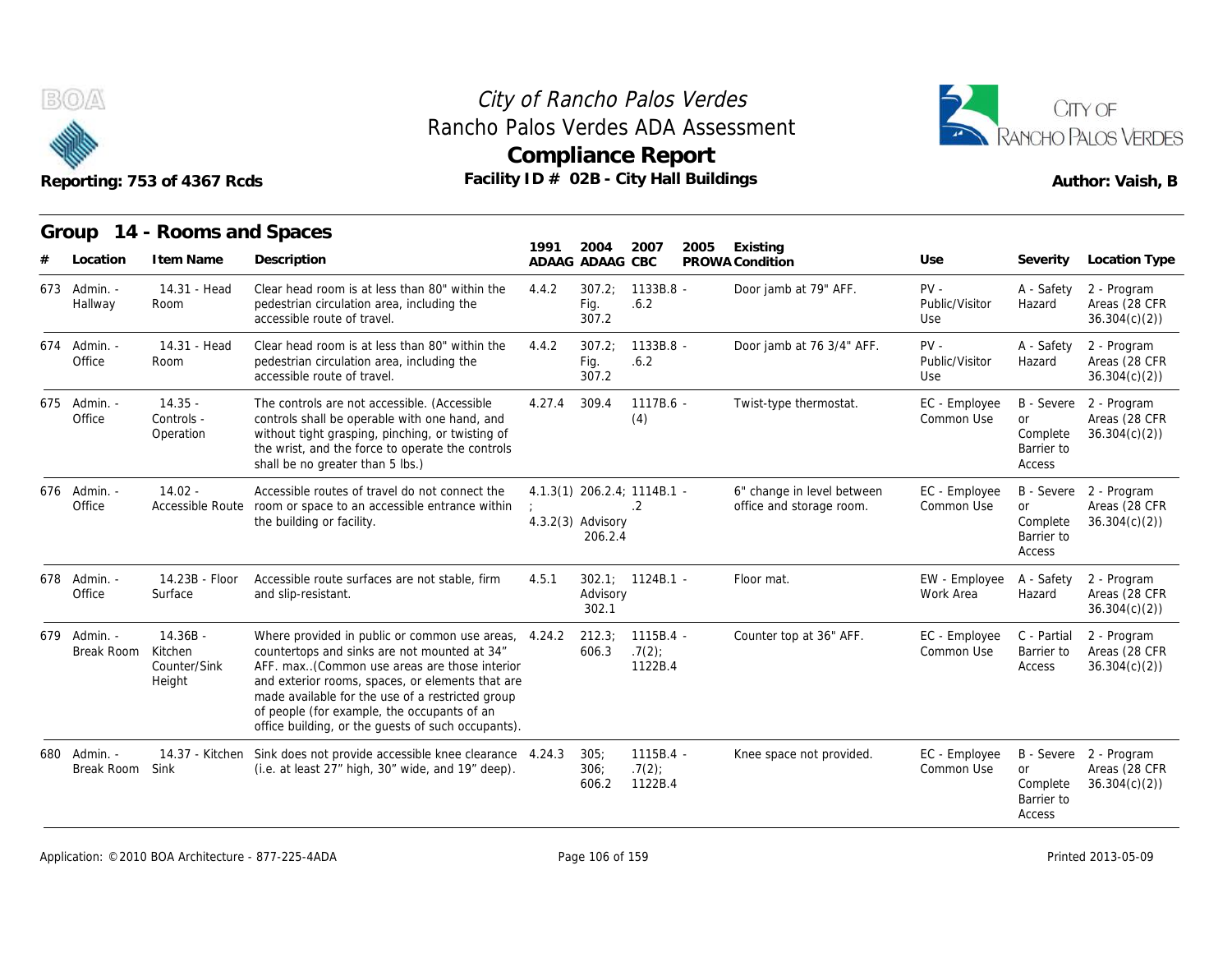



|     |                                    | Reporting: 753 of 4367 Rcds          | Rancho Palos Verdes ADA Assessment<br>Facility ID # 02B - City Hall Buildings                                                                                                                                                                                                             |                                                           | <b>Compliance Report</b> |                                                                                  | RANCHO PALOS VERDES<br>Author: Vaish, B |                                                      |                             |                                                      |                                                         |
|-----|------------------------------------|--------------------------------------|-------------------------------------------------------------------------------------------------------------------------------------------------------------------------------------------------------------------------------------------------------------------------------------------|-----------------------------------------------------------|--------------------------|----------------------------------------------------------------------------------|-----------------------------------------|------------------------------------------------------|-----------------------------|------------------------------------------------------|---------------------------------------------------------|
|     |                                    | Group 14 - Rooms and Spaces          |                                                                                                                                                                                                                                                                                           |                                                           |                          |                                                                                  |                                         |                                                      |                             |                                                      |                                                         |
|     | Location                           | I tem Name                           | Description                                                                                                                                                                                                                                                                               | 1991                                                      | 2004<br>ADAAG ADAAG CBC  | 2007                                                                             | 2005                                    | Existing<br>PROWA Condition                          | Use                         | Severity                                             | Location Type                                           |
| 681 | Admin. -<br>Break Room             | $14.35 -$<br>Controls -<br>Operation | The controls are not accessible. (Accessible<br>controls shall be operable with one hand, and<br>without tight grasping, pinching, or twisting of<br>the wrist, and the force to operate the controls<br>shall be no greater than 5 lbs.)                                                 | 4.27.4                                                    | 309.4                    | 1117B.6 -<br>(4)                                                                 |                                         | Non-compliant faucet controls.                       | EC - Employee<br>Common Use | or<br>Complete<br>Barrier to<br>Access               | B - Severe 2 - Program<br>Areas (28 CFR<br>36.304(c)(2) |
| 683 | - Admin.<br>Break Room             |                                      | 14.32A - Reach Controls, dispensers, and similar devices are not 4.1.3(13 -<br>Range - Controls between 9" and 54" AFF when the clear floor<br>space allows a parallel approach. OR They are<br>not between 15" and 48" AFF when the clear<br>floor space allows only a forward approach. | ):<br>4.27.3;<br>4.2.5:<br>$4.2.6$ :<br>Fig. 5;<br>Fig. 6 |                          | 1117B.6 -<br>$(3)$ ;<br>1118.5;<br>1118.6:<br>Fig.<br>$11B-5C$<br>Fig.<br>11B-5D |                                         | Microwave at 64 1/2" AFF.                            | EC - Employee<br>Common Use | C - Partial<br>Barrier to<br>Access                  | 2 - Program<br>Areas (28 CFR<br>36.304(c)(2)            |
| 684 | Admin. -<br>Break Room             | $14.35 -$<br>Controls -<br>Operation | The controls are not accessible. (Accessible<br>controls shall be operable with one hand, and<br>without tight grasping, pinching, or twisting of<br>the wrist, and the force to operate the controls<br>shall be no greater than 5 lbs.)                                                 | 4.27.4                                                    | 309.4                    | 1117B.6 -<br>(4)                                                                 |                                         | Non-compliant controls at stove. EC - Employee       | Common Use                  | <b>or</b><br>Complete<br>Barrier to<br>Access        | B - Severe 2 - Program<br>Areas (28 CFR<br>36.304(c)(2) |
|     | 685 Admin. -<br>Break Room         | 14.31 - Head<br>Room                 | Clear head room is at less than 80" within the<br>pedestrian circulation area, including the<br>accessible route of travel.                                                                                                                                                               | 4.4.2                                                     | 307.2;<br>Fig.<br>307.2  | $1133B.8 -$<br>.6.2                                                              |                                         | Upper cabinets at 72" AFF.                           | EC - Employee<br>Common Use | A - Safety<br>Hazard                                 | 2 - Program<br>Areas (28 CFR<br>36.304(c)(2)            |
|     | 686 Admin. -<br>Unisex<br>Restroom | 14.31 - Head<br>Room                 | Clear head room is at less than 80" within the<br>pedestrian circulation area, including the<br>accessible route of travel.                                                                                                                                                               | 4.4.2                                                     | 307.2:<br>Fig.<br>307.2  | 1133B.8 -<br>.6.2                                                                |                                         | Door jamb at 79 1/2" AFF.                            | EC - Employee<br>Common Use | A - Safety<br>Hazard                                 | 2 - Program<br>Areas (28 CFR<br>36.304(c)(2)            |
| 703 | - Admin.<br>Unisex<br>Restroom     | $14.35 -$<br>Controls -<br>Operation | The controls are not accessible. (Accessible<br>controls shall be operable with one hand, and<br>without tight grasping, pinching, or twisting of<br>the wrist, and the force to operate the controls<br>shall be no greater than 5 lbs.)                                                 | 4.27.4                                                    | 309.4                    | $1117B.6 -$<br>(4)                                                               |                                         | Lights above mirror require<br>grasping to power on. | EC - Employee<br>Common Use | B - Severe<br>or<br>Complete<br>Barrier to<br>Access | 2 - Program<br>Areas (28 CFR<br>36.304(c)(2)            |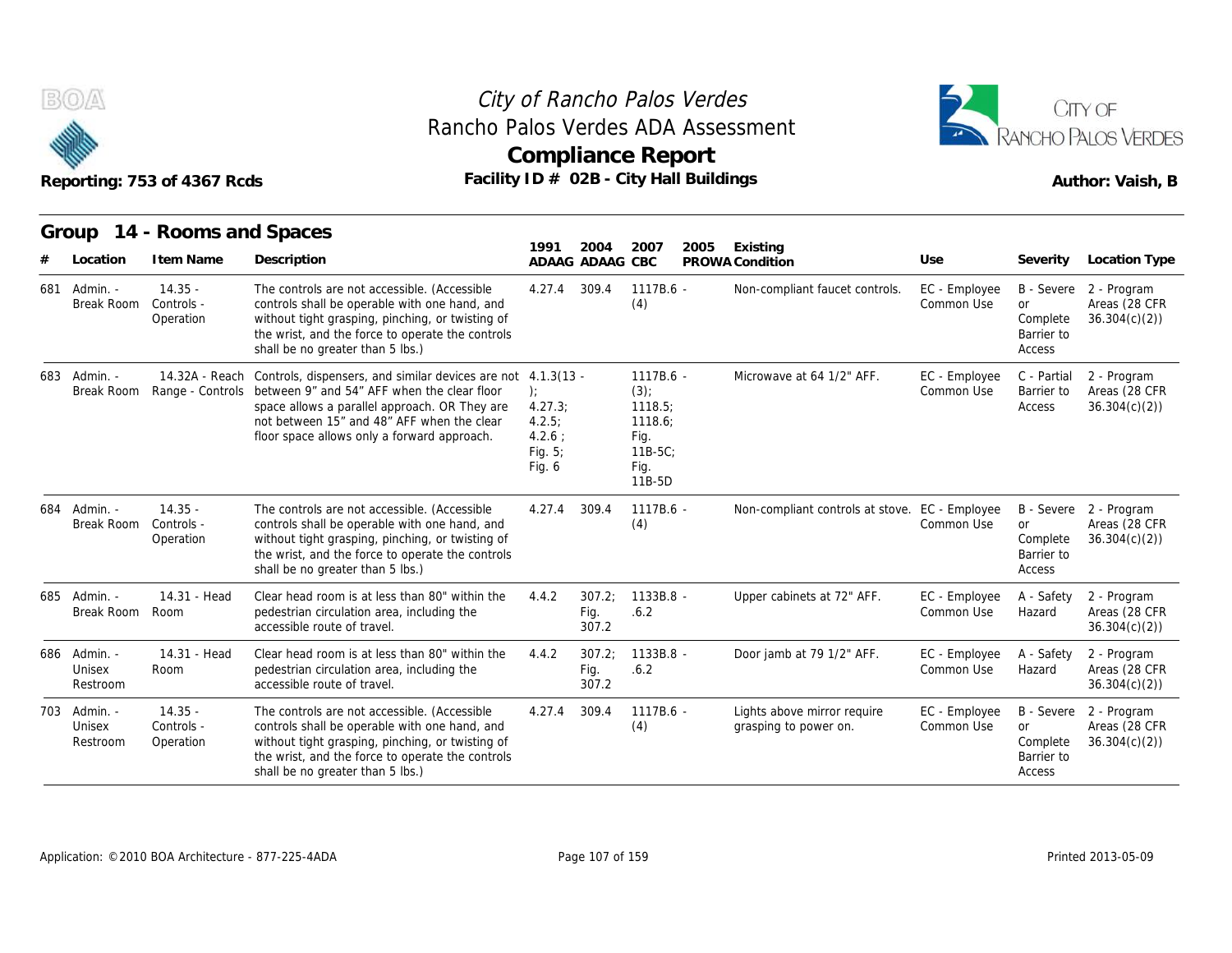

### **Compliance Report** Rancho Palos Verdes ADA Assessment



|       |                                  | Reporting: 753 of 4367 Rcds         | Rancho Palos Verdes ADA Assessment<br>Facility ID # 02B - City Hall Buildings                                                                                                                                                                                                             | <b>Compliance Report</b>                                            |                         |                                                                                  | RANCHO PALOS VERDES<br>Author: Vaish, B       |                                 |                                     |                                              |
|-------|----------------------------------|-------------------------------------|-------------------------------------------------------------------------------------------------------------------------------------------------------------------------------------------------------------------------------------------------------------------------------------------|---------------------------------------------------------------------|-------------------------|----------------------------------------------------------------------------------|-----------------------------------------------|---------------------------------|-------------------------------------|----------------------------------------------|
| Group | Location                         | 14 - Rooms and Spaces<br>I tem Name | Description                                                                                                                                                                                                                                                                               | 1991                                                                | 2004<br>ADAAG ADAAG CBC | 2007<br>2005                                                                     | Existing<br>PROWA Condition                   | Use                             | Severity                            | Location Type                                |
|       | 705 Admin. -<br>Server Room Room | 14.31 - Head                        | Clear head room is at less than 80" within the<br>pedestrian circulation area, including the<br>accessible route of travel                                                                                                                                                                | 4.4.2                                                               | 307.2:<br>Fig.<br>307.2 | $1133B.8 -$<br>.6.2                                                              | Door jamb at 77 1/4" AFF.                     | EC - Employee<br>Common Use     | A - Safety<br>Hazard                | 2 - Program<br>Areas (28 CFR<br>36.304(c)(2) |
|       | 709 Admin. -<br>Office           |                                     | 14.32A - Reach Controls, dispensers, and similar devices are not 4.1.3(13 -<br>Range - Controls between 9" and 54" AFF when the clear floor<br>space allows a parallel approach. OR They are<br>not between 15" and 48" AFF when the clear<br>floor space allows only a forward approach. | $\cdot$<br>4.27.3;<br>4.2.5:<br>$4.2.6$ :<br>Fig. $5$ ;<br>Fig. 6   |                         | 1117B.6 -<br>$(3)$ ;<br>1118.5;<br>1118.6;<br>Fig.<br>$11B-5C$<br>Fig.<br>11B-5D | Coat hook at 67" AFF.                         | EW - Employee<br>Work Area      | C - Partial<br>Barrier to<br>Access | 2 - Program<br>Areas (28 CFR<br>36.304(c)(2) |
|       | 711 Admin. -<br>Office           |                                     | 14.32A - Reach Controls, dispensers, and similar devices are not 4.1.3(13 -<br>Range - Controls between 9" and 54" AFF when the clear floor<br>space allows a parallel approach. OR They are<br>not between 15" and 48" AFF when the clear<br>floor space allows only a forward approach. | $\cdot$<br>4.27.3<br>4.2.5:<br>$4.2.6$ :<br>Fig. $5$ ;<br>Fig. $6$  |                         | 1117B.6 -<br>$(3)$ ;<br>1118.5<br>1118.6:<br>Fig.<br>$11B-5C$<br>Fig.<br>11B-5D  | 2 power outlets.                              | EW - Employee<br>Work Area      | C - Partial<br>Barrier to<br>Access | 2 - Program<br>Areas (28 CFR<br>36.304(c)(2) |
|       | 712 Admin. -<br>Office           |                                     | 14.32A - Reach Controls, dispensers, and similar devices are not 4.1.3(13 -<br>Range - Controls between 9" and 54" AFF when the clear floor<br>space allows a parallel approach. OR They are<br>not between 15" and 48" AFF when the clear<br>floor space allows only a forward approach. | $\cdot$<br>4.27.3;<br>4.2.5:<br>$4.2.6$ :<br>Fig. $5$ ;<br>Fig. $6$ |                         | $1117B.6 -$<br>(3)<br>1118.5<br>1118.6;<br>Fig.<br>$11B-5C$<br>Fig.<br>11B-5D    | Dry erase board at 51 1/2" AFF. EW - Employee | Work Area                       | C - Partial<br>Barrier to<br>Access | 2 - Program<br>Areas (28 CFR<br>36.304(c)(2) |
|       | 713 Admin. -<br>Office           | 14.31 - Head<br>Room                | Clear head room is at less than 80" within the<br>pedestrian circulation area, including the<br>accessible route of travel.                                                                                                                                                               | 4.4.2                                                               | 307.2;<br>Fig.<br>307.2 | $1133B.8 -$<br>.6.2                                                              | Door jamb at 76 3/4" AFF.                     | $PV -$<br>Public/Visitor<br>Use | A - Safety<br>Hazard                | 2 - Program<br>Areas (28 CFR<br>36.304(c)(2) |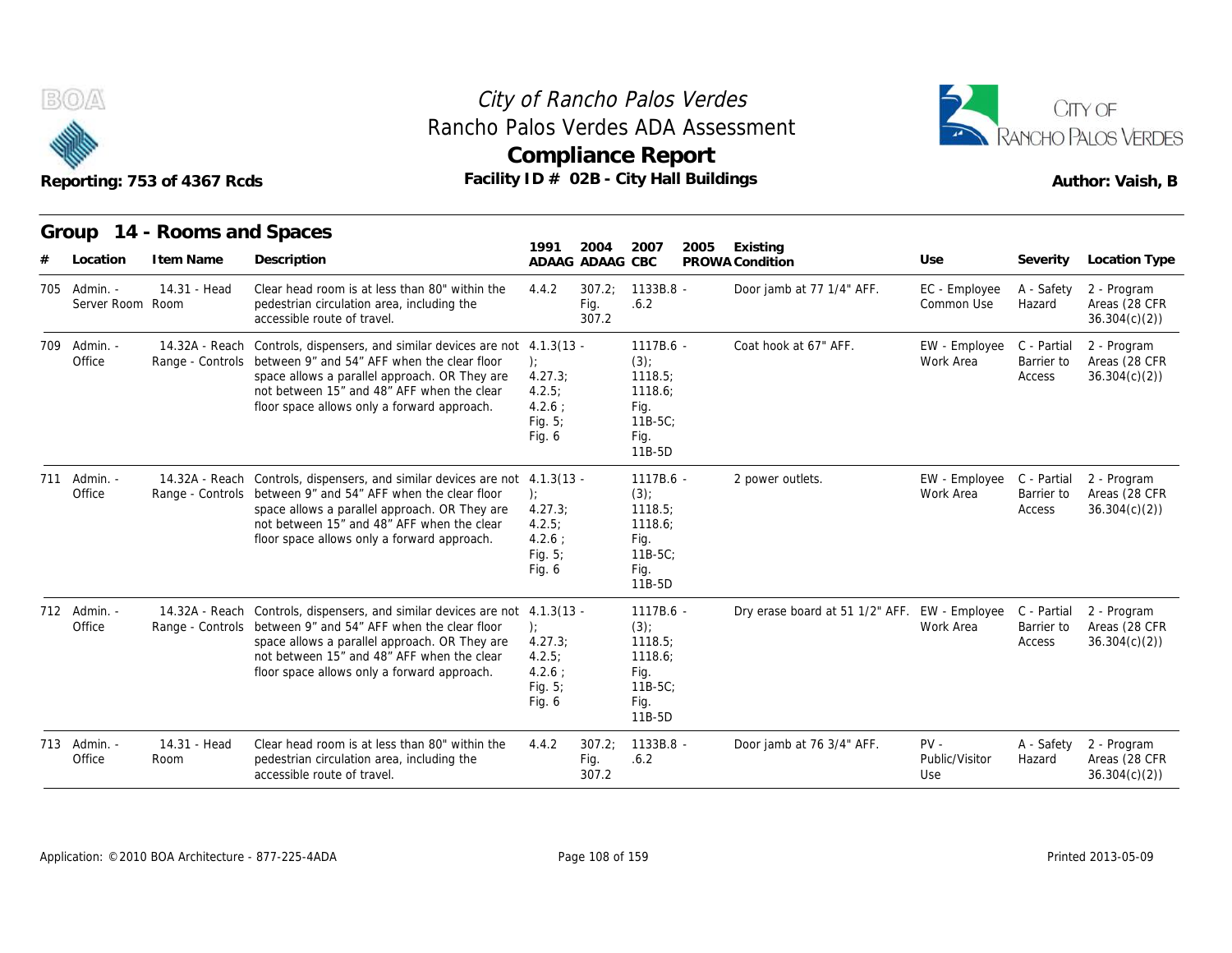

### **Compliance Report** Rancho Palos Verdes ADA Assessment



| RAILIU FAIUS VEI UES ADA ASSESSITIEI |  |
|--------------------------------------|--|
| Compliance Report                    |  |
| $F_{\alpha\alpha}$                   |  |

|     |                         | Reporting: 753 of 4367 Rcds          | Rancho Palos Verdes ADA Assessment<br>Facility $ID \# O2B - City Hall Buildings$                                                                                                                                                                                                          | <b>Compliance Report</b>                                              |                         |                                                                                 |      |                                |                                 |                                                             | CITY OF<br><b>RANCHO PALOS VERDES</b><br>Author: Vaish, B |
|-----|-------------------------|--------------------------------------|-------------------------------------------------------------------------------------------------------------------------------------------------------------------------------------------------------------------------------------------------------------------------------------------|-----------------------------------------------------------------------|-------------------------|---------------------------------------------------------------------------------|------|--------------------------------|---------------------------------|-------------------------------------------------------------|-----------------------------------------------------------|
|     | Group                   | 14 - Rooms and Spaces                |                                                                                                                                                                                                                                                                                           | 1991                                                                  | 2004                    | 2007                                                                            | 2005 | Existing                       |                                 |                                                             |                                                           |
|     | Location                | I tem Name                           | Description                                                                                                                                                                                                                                                                               |                                                                       | ADAAG ADAAG CBC         |                                                                                 |      | PROWA Condition                | Use                             | Severity                                                    | Location Type                                             |
|     | 715 Admin. -<br>Office  | 14.31 - Head<br>Room                 | Clear head room is at less than 80" within the<br>pedestrian circulation area, including the<br>accessible route of travel.                                                                                                                                                               | 4.4.2                                                                 | 307.2:<br>Fig.<br>307.2 | $1133B.8 -$<br>.6.2                                                             |      | Door jamb at 77" AFF.          | $PV -$<br>Public/Visitor<br>Use | A - Safety<br>Hazard                                        | 2 - Program<br>Areas (28 CFR<br>36.304(c)(2)              |
|     | 718 Admin. -<br>Office  |                                      | 14.32A - Reach Controls, dispensers, and similar devices are not 4.1.3(13 -<br>Range - Controls between 9" and 54" AFF when the clear floor<br>space allows a parallel approach. OR They are<br>not between 15" and 48" AFF when the clear<br>floor space allows only a forward approach. | $\mathcal{E}$<br>4.27.3<br>4.2.5:<br>$4.2.6$ ;<br>Fig. 5;<br>Fig. $6$ |                         | 1117B.6 -<br>$(3)$ ;<br>1118.5<br>1118.6;<br>Fig.<br>11B-5C:<br>Fig.<br>11B-5D  |      | 1 power outlet at 6 1/2" AFF.  | EW - Employee<br>Work Area      | C - Partial<br>Barrier to<br>Access                         | 2 - Program<br>Areas (28 CFR<br>36.304(c)(2)              |
|     | 719 Admin. -<br>Office  | 14.23B - Floor<br>Surface            | Accessible route surfaces are not stable, firm<br>and slip-resistant.                                                                                                                                                                                                                     | 4.5.1                                                                 | Advisory<br>302.1       | 302.1; 1124B.1 -                                                                |      | Floor mat.                     | EW - Employee<br>Work Area      | A - Safety<br>Hazard                                        | 2 - Program<br>Areas (28 CFR<br>36.304(c)(2)              |
| 720 | - Admin.<br>Office      | $14.35 -$<br>Controls -<br>Operation | The controls are not accessible. (Accessible<br>controls shall be operable with one hand, and<br>without tight grasping, pinching, or twisting of<br>the wrist, and the force to operate the controls<br>shall be no greater than 5 lbs.)                                                 | 4.27.4                                                                | 309.4                   | $1117B.6 -$<br>(4)                                                              |      | Twist-type thermostat.         | EC - Employee<br>Common Use     | <b>B</b> - Severe<br>or<br>Complete<br>Barrier to<br>Access | 2 - Program<br>Areas (28 CFR<br>36.304(c)(2)              |
|     | 721 Admin. -<br>Hallway | Range - Controls                     | 14.32A - Reach Controls, dispensers, and similar devices are not 4.1.3(13 -<br>between 9" and 54" AFF when the clear floor<br>space allows a parallel approach. OR They are<br>not between 15" and 48" AFF when the clear<br>floor space allows only a forward approach.                  | $\cdot$<br>4.27.3;<br>4.2.5:<br>$4.2.6$ ;<br>Fig. $5$ ;<br>Fig. 6     |                         | 1117B.6 -<br>$(3)$ ;<br>1118.5;<br>1118.6;<br>Fig.<br>11B-5C;<br>Fig.<br>11B-5D |      | 3 power outlets at 9 1/2" AFF. | EC - Employee<br>Common Use     | C - Partial<br>Barrier to<br>Access                         | 2 - Program<br>Areas (28 CFR<br>36.304(c)(2)              |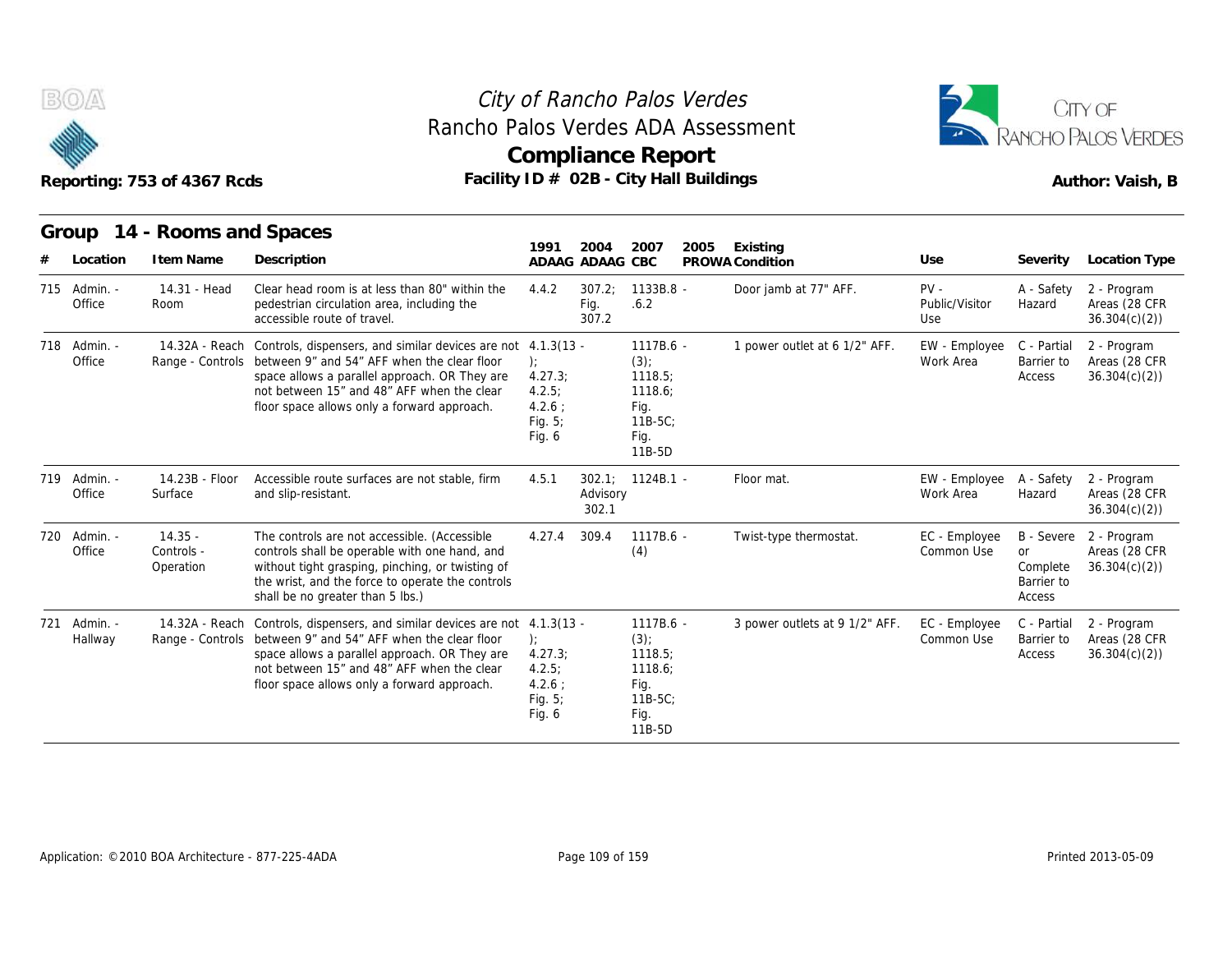



# Reporting: 753 of 4367 Rcds **Facility ID # 02B - City Hall Buildings** Reporting: 753 of 4367 Rcds Author: Vaish, B

**Group 14 - Rooms and Spaces Item Name State Search State Search State State State State State State State State State State State State Controls, dispensers, and similar devices**<br> **Item Name Description**<br> **I4.32A - Reach Controls, dispensers, and si 1991 ADAAG 2004 ADAAG CBC PROWA 2007 2005 Existing # Location Condition Use Severity Location Type** 14.32A - Reach Controls, dispensers, and similar devices are not 4.1.3(13 Hallway Range - Controls between 9" and 54" AFF when the clear floor ); space allows a parallel approach. OR They are not between 15" and 48" AFF when the clear floor space allows only a forward approach. ); 4.27.3; 4.2.5; 4.2.6 ; Fig. 5; Fig. 6 Cho Palos Verdes<br>
erdes ADA Assessment<br>
ance Report<br>
2B - City Hall Buildings<br>
2004 2007 2005 Existing<br>
ADAAG CBC PROWA Condition<br>
- 1117B.6 - Bottom of bo<br>
(3);<br>
1118.5;<br>
1118.6: (3); 1118.5; 1118.6; Fig. 11B-5C; Fig. 11B-5D Verdes<br>
Ort<br>
Drive Continuitings<br>
PROWA Condition<br>
- Bottom of board at 54 1/2" AFF. EC - Employee C - Partial<br>
Common Use Barrier to<br>
Access Common Use Barrier to C - Partial 2 - Program Barrier to Areas (28 CFR Access 36.304(c)(2)) 14.32A - Reach Controls, dispensers, and similar devices are not Office The Range - Controls between 9" and 54" AFF when the clear floor (b); space allows a parallel approach. OR They are not between 15" and 48" AFF when the clear floor space allows only a forward approach.  $1117B.6 -$ ); the contract of  $\mathbf{r}$ 4.27.3; 4.2.5; 4.2.6 ; Fig. 5; Fig. 6 2004 2007 2005 Existing<br>
ADAAG CBC PROWA Condition<br>
- 1117B.6 - Bottom of bo<br>
(3);<br>
1118.5;<br>
1118.6;<br>
Fig. 11B-5C;<br>
Fig. 11B-5D<br>
- 1117B.6 - Coat hook at<br>
(3);<br>
1118.5;<br>
1117B.6 - Coat hook at<br>
(3);<br>
1118.5;  $(3)$ : 1118.5; 1118.6; Fig. 11B-5C; Fig. 11B-5D 2005 Existing<br>
PROWA Condition Use Severity<br>
Bottom of board at 54 1/2" AFF. EC - Employee C - Partial<br>
Common Use Barrier to<br>
Access<br>
Coat hook at 71" AFF. EC - Employee C - Partial<br>
Common Use Barrier to<br>
Access Common Use Barrier to C - Partial 2 - Program Barrier to Areas (28 CFR Access 36.304(c)(2)) Group 14 - Root<br>
# Location Item N<br>
723 Admin. - 14.32A<br>
Hallway Range -<br>
724 Admin. - 14.32A<br>
Office Range - 14.31 - Head Room pedestrian circulation area, including the Clear head room is at less than 80" within the 4.4.2 307.2; accessible route of travel. Fig. 5;<br>
Fig. 5;<br>
118-5C;<br>
Fig. 6<br>
118-5D<br>
117B.6 -<br>
117B.6 -<br>
4.1.3(13 -<br>
1117B.6 -<br>
3);<br>
4.27.3;<br>
1118.5;<br>
1118.6;<br>
4.2.6 ;<br>
1118.6;<br>
Fig. 5;<br>
118.5C;<br>
Fig. 5;<br>
118.5C;<br>
Fig. 118.5C;<br>
Fig. 118-5C;<br>
Fig. 118-5D<br>
4.4.2 307 Fig. .6.2 307.2 1133B.8 - Door jamb at 76 3/4" AFF. - Coat hook at 71" AFF. EC - Employee<br>
Common Use<br>
Poor jamb at 76 3/4" AFF. PV - Public/Visitor<br>
Door jamb at 76 3/4" AFF. PV - Public/Visitor<br>
Use Public/Visitor Hazard Use A - Safety 2 - Program Hazard Areas (28 CFR 36.304(c)(2)) 724 Admin. - 14.324<br>
Office Range -<br>
725 Admin. - 14.31<br>
Office Room Office Room 14.35 - Office Controls - contr Operation without tight grasping, pinching, or twisting of The controls are not accessible. (Accessible controls shall be operable with one hand, and the wrist, and the force to operate the controls shall be no greater than 5 lbs.) 4.1.3(13 - 1117B.6 - Coat hook at<br>
(3):<br>
4.27.3; 1118.5;<br>
4.2.5; 1118.6;<br>
4.2.6; Fig.<br>
Fig. 6 Fig.<br>
11B-5C;<br>
Fig. 6 Fig.<br>
11B-5D<br>
4.4.2 307.2; 1133B.8 - Door jamb at<br>
Fig. 6.2<br>
307.2<br>
4.27.4 309.4 1117B.6 - Twist-type th<br> (4) - Coat hook at 71" AFF.<br>
EC - Employee C - Partial<br>
Common Use Barrier to<br>
Access<br>
- Door jamb at 76 3/4" AFF.<br>
PV - A - Safety<br>
Public/Visitor Hazard<br>
Use<br>
- Twist-type thermostat.<br>
EC - Employee B - Severe<br>
Common Use or Common Use B - Severe or Complete 2 - Program Barrier to Access Areas (28 CFR 36.304(c)(2)) 14.324<br>
Office Range -<br>
Office Range -<br>
725 Admin. - 14.31<br>
Office Room<br>
729 Admin. - 14.35<br>
Office Controls<br>
Operation 14.32A - Reach Controls, dispensers, and similar devices are not 4.1.3(13 Office The Range - Controls between 9" and 54" AFF when the clear floor (b); space allows a parallel approach. OR They are not between 15" and 48" AFF when the clear floor space allows only a forward approach. ); the contract of  $\mathbf{r}$ 4.27.3; 4.2.5; 4.2.6 ; Fig. 5; Fig. 6 Fig.<br>
Fig.<br>
118-5D<br>
307.2; 1133B.8 - Door jamb at<br>
Fig. .6.2<br>
309.4 1117B.6 - Twist-type th<br>
(4)<br>
- 1117B.6 - Thermostat a<br>
(3); 1118.6;<br>
1118.5;<br>
1118.6  $(3)$ : 1118.5; 1118.6; Fig. 11B-5C; Fig. 11B-5D - Door jamb at 76 3/4" AFF. PV - Public/Visi<br>Use<br>- Twist-type thermostat. EC - Emple<br>- Thermostat at 58" AFF behind EC - Emple<br>- Thermostat at 58" AFF behind EC - Emple<br>- Common L obstruction. EC - Employee Common Use Barrier to C - Partial 2 - Program Barrier to Areas (28 CFR Access 36.304(c)(2)) T25 Admin. - 14.31<br>
Office Room<br>
729 Admin. - 14.35<br>
Office Controls<br>
Operatic<br>
730 Admin. - 14.32A<br>
Office Range -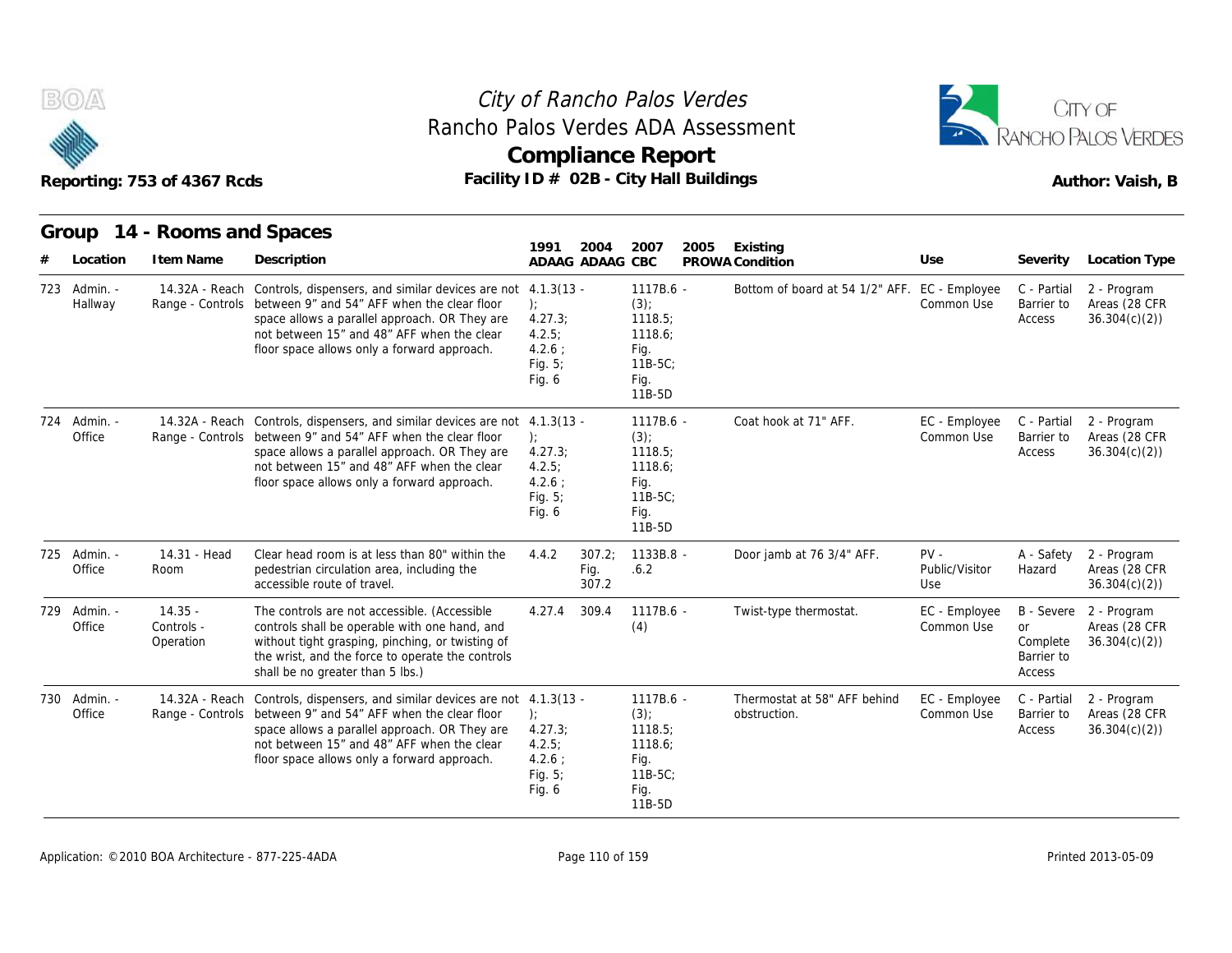



|     |                           | Reporting: 753 of 4367 Rcds               | Rancho Palos Verdes ADA Assessment<br>Facility ID # 02B - City Hall Buildings                                                                                                                                                                  |                                                                                  |                         | <b>Compliance Report</b>                                                          |      |                                            |                                 |                                     | CITY OF<br>PANCHO PALOS VERDES<br>Author: Vaish, B |
|-----|---------------------------|-------------------------------------------|------------------------------------------------------------------------------------------------------------------------------------------------------------------------------------------------------------------------------------------------|----------------------------------------------------------------------------------|-------------------------|-----------------------------------------------------------------------------------|------|--------------------------------------------|---------------------------------|-------------------------------------|----------------------------------------------------|
|     | Location                  | Group 14 - Rooms and Spaces<br>I tem Name | Description                                                                                                                                                                                                                                    | 1991                                                                             | 2004<br>ADAAG ADAAG CBC | 2007                                                                              | 2005 | Existing<br>PROWA Condition                | Use                             | Severity                            | Location Type                                      |
| 731 | Admin. -<br>Office        | 14.32A - Reach<br>Range - Controls        | Controls, dispensers, and similar devices are not<br>between 9" and 54" AFF when the clear floor<br>space allows a parallel approach. OR They are<br>not between 15" and 48" AFF when the clear<br>floor space allows only a forward approach. | $4.1.3(13 -$<br>$\cdot$<br>4.27.3;<br>4.2.5:<br>4.2.6:<br>Fig. $5$ ;<br>Fig. $6$ |                         | 1117B.6 -<br>$(3)$ ;<br>1118.5<br>1118.6;<br>Fig.<br>$11B-5C$ :<br>Fig.<br>11B-5D |      | 3 power outlets, 1 data port at<br>7" AFF. | EC - Employee<br>Common Use     | C - Partial<br>Barrier to<br>Access | 2 - Program<br>Areas (28 CFR<br>36.304(c)(2)       |
|     | 732 Admin. -<br>Office    | 14.23B - Floor<br>Surface                 | Accessible route surfaces are not stable, firm<br>and slip-resistant.                                                                                                                                                                          | 4.5.1                                                                            | Advisory<br>302.1       | 302.1: 1124B.1                                                                    |      | Floor mat.                                 | EW - Employee<br>Work Area      | A - Safety<br>Hazard                | 2 - Program<br>Areas (28 CFR<br>36.304(c)(2)       |
|     | 733 Admin. -<br>Stairwell | 14.31 - Head<br>Room                      | Clear head room is at less than 80" within the<br>pedestrian circulation area, including the<br>accessible route of travel.                                                                                                                    | 4.4.2                                                                            | 307.2:<br>Fig.<br>307.2 | 1133B.8 -<br>.6.2                                                                 |      | Door jamb at 77 1/4" AFF.                  | $PV -$<br>Public/Visitor<br>Use | A - Safety<br>Hazard                | 2 - Program<br>Areas (28 CFR<br>36.304(c)(2)       |
|     | 736 Admin. -<br>Stairwell | 14.23B - Floor<br>Surface                 | Accessible route surfaces are not stable, firm<br>and slip-resistant.                                                                                                                                                                          | 4.5.1                                                                            | Advisory<br>302.1       | $302.1$ ; $1124B.1$ -                                                             |      | Floor mat.                                 | $PV -$<br>Public/Visitor<br>Use | A - Safety<br>Hazard                | 2 - Program<br>Areas (28 CFR<br>36.304(c)(2)       |
| 741 | Admin. -<br>Stairwell     | 14.32A - Reach<br>Range - Controls        | Controls, dispensers, and similar devices are not<br>between 9" and 54" AFF when the clear floor<br>space allows a parallel approach. OR They are<br>not between 15" and 48" AFF when the clear<br>floor space allows only a forward approach. | $4.1.3(13 -$<br>$\cdot$<br>4.27.3;<br>4.2.5:<br>4.2.6:<br>Fig. $5$ ;<br>Fig. 6   |                         | 1117B.6 -<br>(3)<br>1118.5<br>1118.6;<br>Fig.<br>$11B-5C$<br>Fig.<br>11B-5D       |      | 1 power outlet at 7" AFF.                  | EC - Employee<br>Common Use     | C - Partial<br>Barrier to<br>Access | 2 - Program<br>Areas (28 CFR<br>36.304(c)(2)       |
|     | 744 Admin. -<br>Office    | 14.31 - Head<br>Room                      | Clear head room is at less than 80" within the<br>pedestrian circulation area, including the<br>accessible route of travel.                                                                                                                    | 4.4.2                                                                            | 307.2:<br>Fig.<br>307.2 | 1133B.8 -<br>.6.2                                                                 |      | Door jamb at 77" AFF.                      | $PV -$<br>Public/Visitor<br>Use | A - Safety<br>Hazard                | 2 - Program<br>Areas (28 CFR<br>36.304(c)(2)       |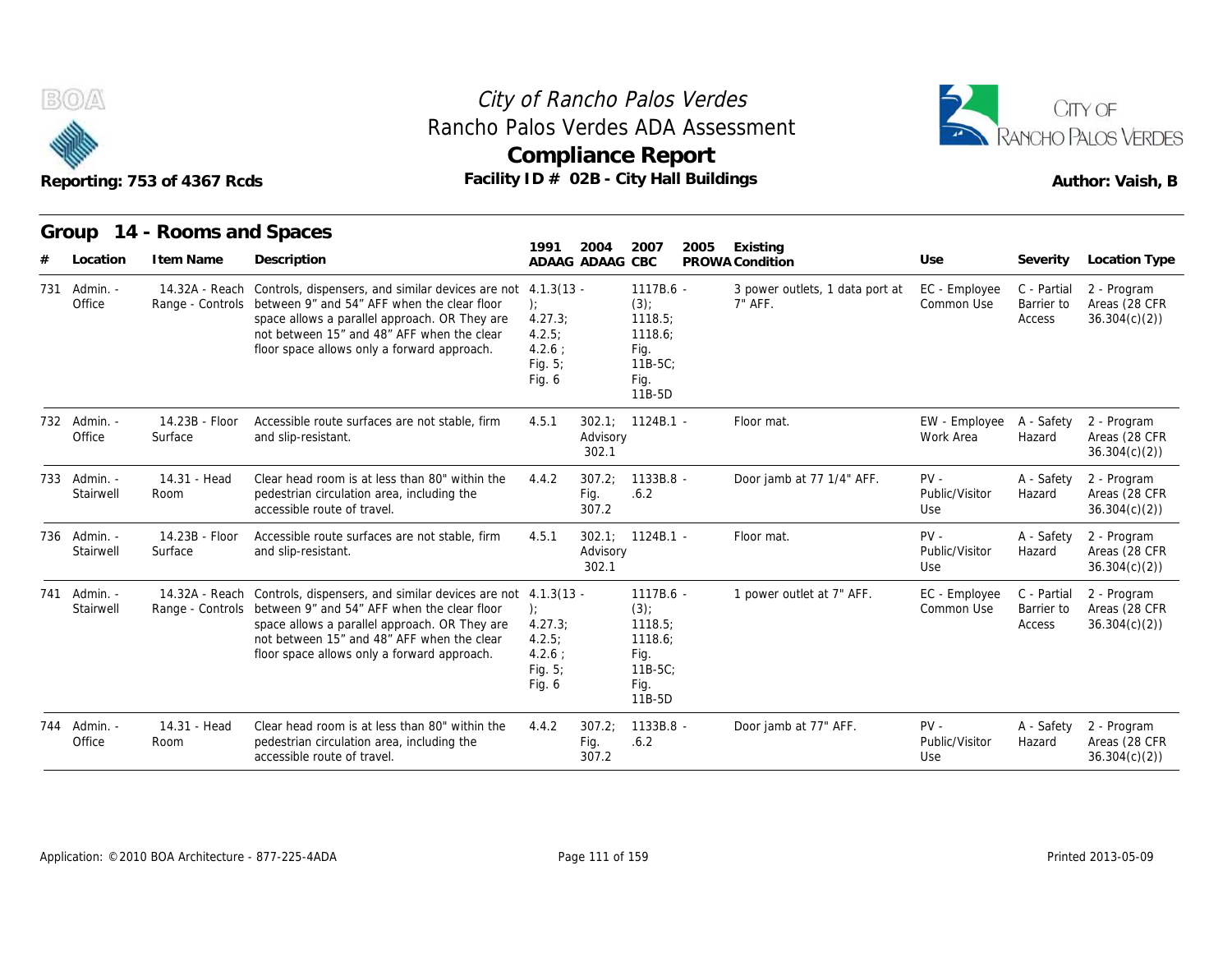



|     |                        | Reporting: 753 of 4367 Rcds          |                                                                                                                                                                                                                                                                            |                                                                |                         | <b>Compliance Report</b><br>Facility ID # 02B - City Hall Buildings                |                                            |                                 |                                        | Author: Vaish, B                                        |
|-----|------------------------|--------------------------------------|----------------------------------------------------------------------------------------------------------------------------------------------------------------------------------------------------------------------------------------------------------------------------|----------------------------------------------------------------|-------------------------|------------------------------------------------------------------------------------|--------------------------------------------|---------------------------------|----------------------------------------|---------------------------------------------------------|
|     | Group<br>Location      | 14 - Rooms and Spaces<br>I tem Name  | Description                                                                                                                                                                                                                                                                | 1991                                                           | 2004<br>ADAAG ADAAG CBC | 2007<br>2005                                                                       | Existing<br>PROWA Condition                | Use                             | Severity                               | Location Type                                           |
| 745 | - Admin.<br>Office     | 14.32A - Reach                       | Controls, dispensers, and similar devices are not 4.1.3(13 -<br>Range - Controls between 9" and 54" AFF when the clear floor<br>space allows a parallel approach. OR They are<br>not between 15" and 48" AFF when the clear<br>floor space allows only a forward approach. | $\cdot$<br>4.27.3;<br>4.2.5:<br>$4.2.6$ :<br>Fig. 5;<br>Fig. 6 |                         | 1117B.6 -<br>$(3)$ ;<br>1118.5;<br>1118.6;<br>Fig.<br>$11B-5C$ ;<br>Fig.<br>11B-5D | 3 power outlets at 7" AFF.                 | EW - Employee<br>Work Area      | C - Partial<br>Barrier to<br>Access    | 2 - Program<br>Areas (28 CFR<br>36.304(c)(2)            |
|     | 746 Admin. -<br>Office | $14.35 -$<br>Controls -<br>Operation | The controls are not accessible. (Accessible<br>controls shall be operable with one hand, and<br>without tight grasping, pinching, or twisting of<br>the wrist, and the force to operate the controls<br>shall be no greater than 5 lbs.)                                  | 4.27.4                                                         | 309.4                   | 1117B.6 -<br>(4)                                                                   | Twist-type thermostat.                     | EW - Employee<br>Work Area      | or<br>Complete<br>Barrier to<br>Access | B - Severe 2 - Program<br>Areas (28 CFR<br>36.304(c)(2) |
| 747 | - Admin.<br>Office     | 14.31 - Head<br>Room                 | Clear head room is at less than 80" within the<br>pedestrian circulation area, including the<br>accessible route of travel.                                                                                                                                                | 4.4.2                                                          | 307.2;<br>Fig.<br>307.2 | 1133B.8 -<br>.6.2                                                                  | Door jamb at 76 1/2" AFF.                  | $PV -$<br>Public/Visitor<br>Use | A - Safety<br>Hazard                   | 2 - Program<br>Areas (28 CFR<br>36.304(c)(2)            |
|     | 748 Admin. -<br>Office | 14.23B - Floor<br>Surface            | Accessible route surfaces are not stable, firm<br>and slip-resistant.                                                                                                                                                                                                      | 4.5.1                                                          | Advisory<br>302.1       | $302.1$ ; $1124B.1$ -                                                              | Floor mat.                                 | EC - Employee<br>Common Use     | A - Safety<br>Hazard                   | 2 - Program<br>Areas (28 CFR<br>36.304(c)(2)            |
| 749 | Admin. -<br>Office     | Range - Controls                     | 14.32A - Reach Controls, dispensers, and similar devices are not 4.1.3(13 -<br>between 9" and 54" AFF when the clear floor<br>space allows a parallel approach. OR They are<br>not between 15" and 48" AFF when the clear<br>floor space allows only a forward approach.   | $\cdot$<br>4.27.3;<br>4.2.5:<br>4.2.6:<br>Fig. $5$ ;<br>Fig. 6 |                         | 1117B.6 -<br>$(3)$ ;<br>1118.5;<br>1118.6;<br>Fig.<br>$11B-5C$<br>Fig.<br>11B-5D   | 3 power outlets, 1 data port at<br>9" AFF. | EC - Employee<br>Common Use     | C - Partial<br>Barrier to<br>Access    | 2 - Program<br>Areas (28 CFR<br>36.304(c)(2)            |
|     | 750 Admin. -<br>Office | $14.35 -$<br>Controls -<br>Operation | The controls are not accessible. (Accessible<br>controls shall be operable with one hand, and<br>without tight grasping, pinching, or twisting of<br>the wrist, and the force to operate the controls<br>shall be no greater than 5 lbs.)                                  | 4.27.4                                                         | 309.4                   | 1117B.6 -<br>(4)                                                                   | Twist-type thermostat.                     | EC - Employee<br>Common Use     | or<br>Complete<br>Barrier to<br>Access | B - Severe 2 - Program<br>Areas (28 CFR<br>36.304(c)(2) |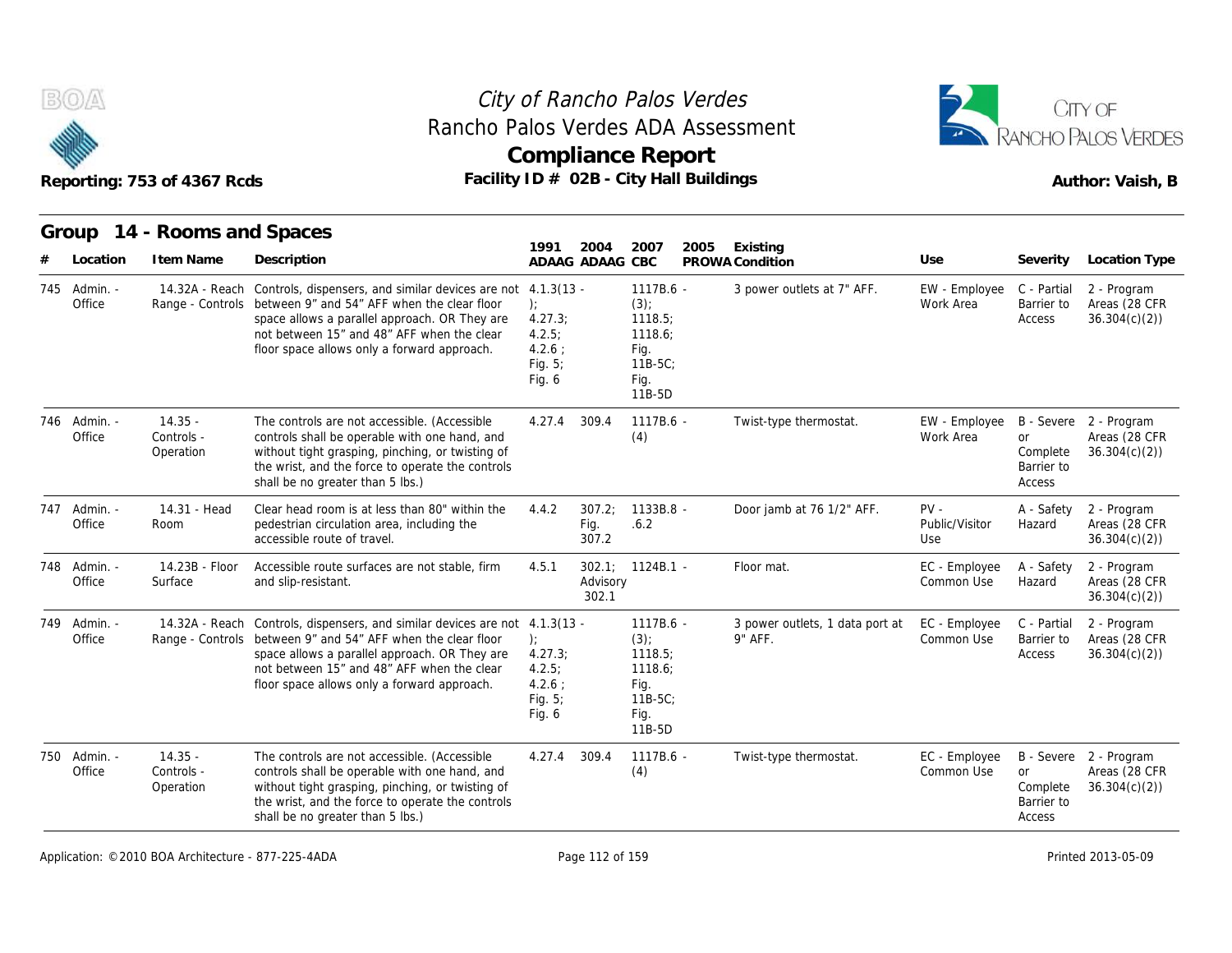



|                            | Reporting: 753 of 4367 Rcds                                        | Rancho Palos Verdes ADA Assessment<br>Facility ID # 02B - City Hall Buildings                                                                                                                                                                                                                                                                                             |                                                     |                         | City of Rancho Palos Verdes<br><b>Compliance Report</b>                            |      | CITY OF<br>RANCHO PALOS VERDES<br>Author: Vaish, B   |                                 |                                        |                                                         |
|----------------------------|--------------------------------------------------------------------|---------------------------------------------------------------------------------------------------------------------------------------------------------------------------------------------------------------------------------------------------------------------------------------------------------------------------------------------------------------------------|-----------------------------------------------------|-------------------------|------------------------------------------------------------------------------------|------|------------------------------------------------------|---------------------------------|----------------------------------------|---------------------------------------------------------|
| Group                      | 14 - Rooms and Spaces                                              |                                                                                                                                                                                                                                                                                                                                                                           | 1991                                                | 2004                    | 2007                                                                               | 2005 | Existing                                             |                                 |                                        |                                                         |
| Location                   | I tem Name                                                         | Description                                                                                                                                                                                                                                                                                                                                                               |                                                     | ADAAG ADAAG CBC         |                                                                                    |      | PROWA Condition                                      | Use                             | Severity                               | Location Type                                           |
| - Admin.<br>751<br>Office  |                                                                    | 14.32A - Reach Controls, dispensers, and similar devices are not 4.1.3(13 -<br>Range - Controls between 9" and 54" AFF when the clear floor<br>space allows a parallel approach. OR They are<br>not between 15" and 48" AFF when the clear<br>floor space allows only a forward approach.                                                                                 | 4.27.3;<br>4.2.5:<br>4.2.6:<br>Fig. $5$ ;<br>Fig. 6 |                         | $1117B.6 -$<br>$(3)$ ;<br>1118.5;<br>1118.6;<br>Fig.<br>$11B-5C$<br>Fig.<br>11B-5D |      | Thermostat at 60" AFF.                               | EC - Employee<br>Common Use     | C - Partial<br>Barrier to<br>Access    | 2 - Program<br>Areas (28 CFR<br>36.304(c)(2)            |
| 752 Admin. -<br>Office     | 14.31 - Head<br>Room                                               | Clear head room is at less than 80" within the<br>pedestrian circulation area, including the<br>accessible route of travel.                                                                                                                                                                                                                                               | 4.4.2                                               | 307.2<br>Fig.<br>307.2  | 1133B.8 -<br>.6.2                                                                  |      | Door jamb at 76 1/2" AFF.                            | $PV -$<br>Public/Visitor<br>Use | A - Safety<br>Hazard                   | 2 - Program<br>Areas (28 CFR<br>36.304(c)(2)            |
| 753 Admin. -<br>Office     | 14.23B - Floor<br>Surface                                          | Accessible route surfaces are not stable, firm<br>and slip-resistant.                                                                                                                                                                                                                                                                                                     | 4.5.1                                               | Advisory<br>302.1       | 302.1; 1124B.1 -                                                                   |      | Floor mat.                                           | EW - Employee<br>Work Area      | A - Safety<br>Hazard                   | 2 - Program<br>Areas (28 CFR<br>36.304(c)(2)            |
|                            |                                                                    |                                                                                                                                                                                                                                                                                                                                                                           |                                                     |                         |                                                                                    |      | Number of Key Notes for Group 14 - Rooms and Spaces: |                                 |                                        | 265                                                     |
| Group                      | 08 - Stairs                                                        |                                                                                                                                                                                                                                                                                                                                                                           |                                                     |                         |                                                                                    |      |                                                      |                                 |                                        |                                                         |
| Location                   | I tem Name                                                         | Description                                                                                                                                                                                                                                                                                                                                                               | 1991                                                | 2004<br>ADAAG ADAAG CBC | 2007                                                                               | 2005 | Existing<br>PROWA Condition                          | Use                             | Severity                               | <b>Location Type</b>                                    |
| 346 Admin. -<br>East Stair | $08.04B -$<br><b>Interior Stairs -</b><br>Color Strip<br>Standards | Contrasting color strips are not compliant. (At<br>interior stairs, CBC Standards require a solid<br>contrasting color strip 2" wide parallel to and not<br>more than 1" away from the nosing on the<br>upper approach and the lower tread of the<br>stairway. The strip shall be of material that is at<br>least as slip resistant as the other treads of the<br>stair.) |                                                     |                         | 1133B.4 -<br>.4                                                                    |      | 43" x 4                                              | EC - Employee<br>Common Use     | or<br>Complete<br>Barrier to<br>Access | B - Severe 2 - Program<br>Areas (28 CFR<br>36.304(c)(2) |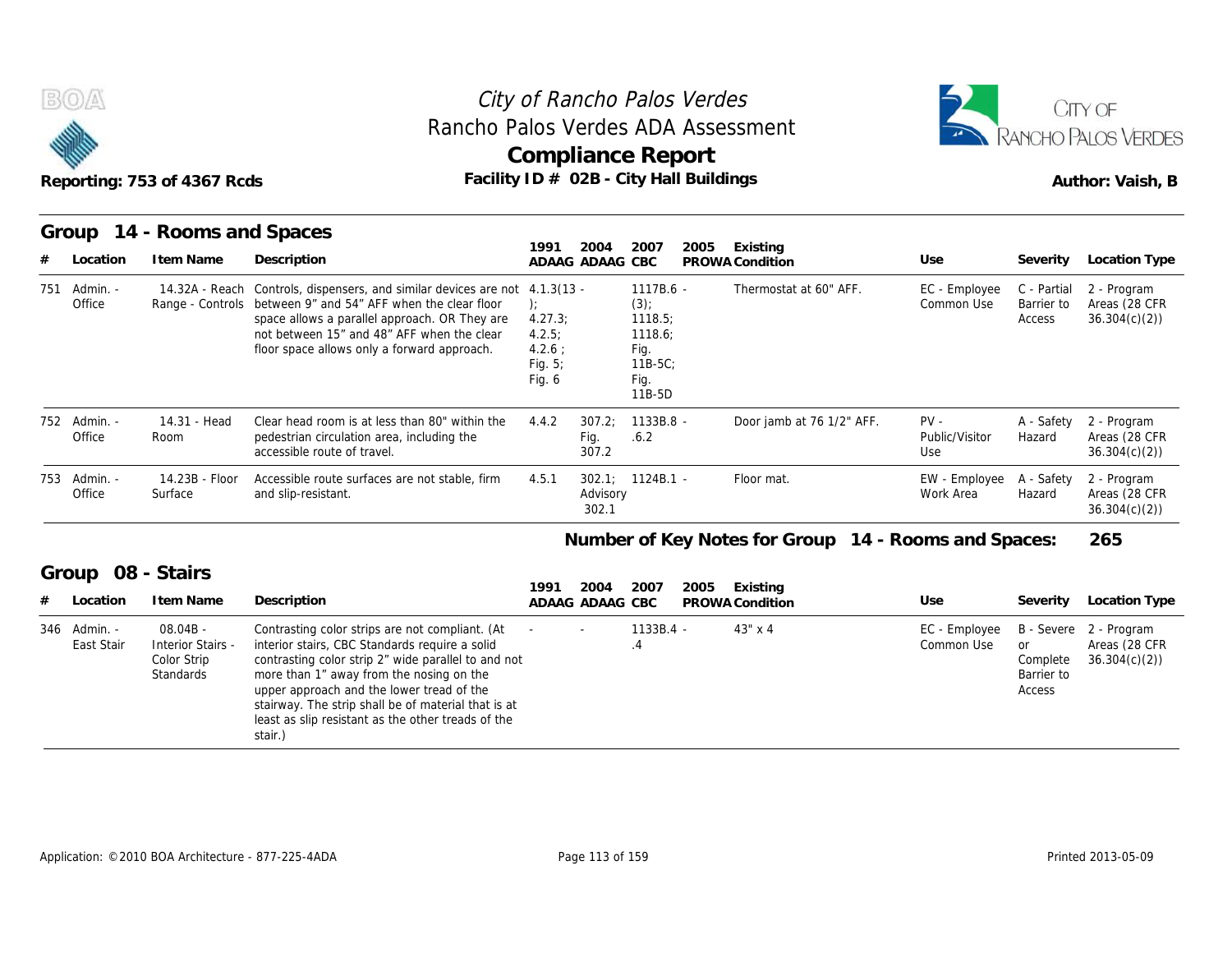

## **Compliance Report** Rancho Palos Verdes ADA Assessment



|                                        | Reporting: 753 of 4367 Rcds                                     |                                                                                                                                                                                                                                                                                                                                                                                                                                                                                                                                                                    | City of Rancho Palos Verdes<br>Rancho Palos Verdes ADA Assessment<br><b>Compliance Report</b><br>Facility ID # 02B - City Hall Buildings |                  |                             |                                     | CITY OF<br><b>RANCHO PALOS VERDES</b><br>Author: Vaish, B |
|----------------------------------------|-----------------------------------------------------------------|--------------------------------------------------------------------------------------------------------------------------------------------------------------------------------------------------------------------------------------------------------------------------------------------------------------------------------------------------------------------------------------------------------------------------------------------------------------------------------------------------------------------------------------------------------------------|------------------------------------------------------------------------------------------------------------------------------------------|------------------|-----------------------------|-------------------------------------|-----------------------------------------------------------|
| Group 08 - Stairs                      | I tem Name                                                      | Description                                                                                                                                                                                                                                                                                                                                                                                                                                                                                                                                                        | 2007<br>1991<br>2004                                                                                                                     | 2005<br>Existing | Use                         | Severity                            | Location Type                                             |
| Location<br>347 Admin. -<br>East Stair | 08.09A -<br>Handrail<br>Extensions - Top<br>Landing             | At ends of handrails, less than 12" of handrail<br>extends beyond the top nosing. (Top and<br>bottom handrail extensions are important safety<br>features for persons with balance problems and<br>must extend in the direction of the stair run to<br>permit the intended use.) (Per ADA/CBC<br>Standards, in existing buildings and facilities, full<br>extension of handrails at stairs shall not be<br>required in alterations where such extensions<br>would be hazardous or impossible due to plan<br>configuration.)                                        | ADAAG ADAAG CBC<br>4.9.4(2) 505.10; 1133B.4 -<br>505.10. .2.2<br>2; Fig.<br>505.10.<br>2                                                 | PROWA Condition  | EC - Employee<br>Common Use | C - Partial<br>Barrier to<br>Access | 2 - Program<br>Areas (28 CFR<br>36.304(c)(2)              |
| 348 Admin. -<br>East Stair             | 08.09B -<br>Handrail<br>Extensions -<br>Bottom Landing          | At ends of handrails, less than 12" plus the tread 4.9.4(2) 505.10; 1133B.4 -<br>width extends beyond the bottom nosing. (Top<br>and bottom handrail extensions are important<br>safety features for persons with balance<br>problems and must extend in the direction of the<br>stair run to permit the intended use.) (Per<br>ADA/CBC Standards, in existing buildings and<br>facilities, full extension of handrails at stairs shall<br>not be required in alterations where such<br>extensions would be hazardous or impossible<br>due to plan configuration.) | 505.10. .2.2<br>$3$ ; Fig.<br>505.10.<br>3                                                                                               |                  | EC - Employee<br>Common Use | C - Partial<br>Barrier to<br>Access | 2 - Program<br>Areas (28 CFR<br>36.304(c)(2)              |
| 349 Admin. -<br>East Stair             | 08.09E -<br>Handrails -<br>Height above<br><b>Stair Nosings</b> | The tops of handrails are not between 34" and<br>38" above the stair nosings.                                                                                                                                                                                                                                                                                                                                                                                                                                                                                      | 4.9.4(5) 505.4; 1133B.4 -<br>Advisory .2.1<br>505.4;<br>Fig.<br>505.4                                                                    |                  | EC - Employee<br>Common Use | C - Partial<br>Barrier to<br>Access | 2 - Program<br>Areas (28 CFR<br>36.304(c)(2)              |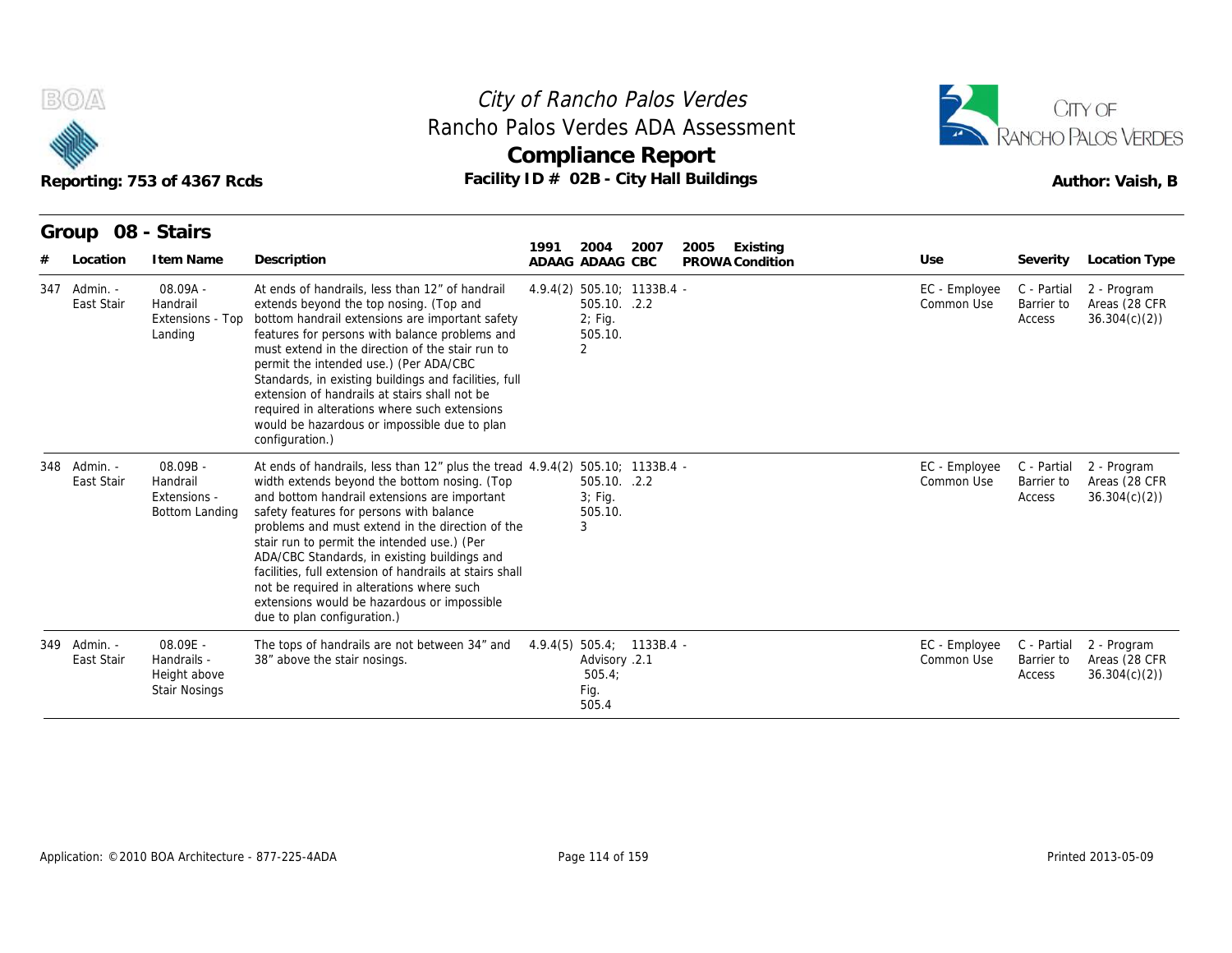



| B(0)/4 |                            | Reporting: 753 of 4367 Rcds                                        | Rancho Palos Verdes ADA Assessment<br>Facility ID # 02B - City Hall Buildings                                                                                                                                                                                                                                                                                                      | City of Rancho Palos Verdes<br><b>Compliance Report</b> |                                                    |                       |      |                             |                             |                                               | CITY OF<br>ANCHO PALOS VERDES<br>Author: Vaish, B       |
|--------|----------------------------|--------------------------------------------------------------------|------------------------------------------------------------------------------------------------------------------------------------------------------------------------------------------------------------------------------------------------------------------------------------------------------------------------------------------------------------------------------------|---------------------------------------------------------|----------------------------------------------------|-----------------------|------|-----------------------------|-----------------------------|-----------------------------------------------|---------------------------------------------------------|
|        | Group<br>Location          | 08 - Stairs<br>I tem Name                                          | Description                                                                                                                                                                                                                                                                                                                                                                        | 1991<br>ADAAG ADAAG CBC                                 | 2004                                               | 2007                  | 2005 | Existing<br>PROWA Condition | Use                         | Severity                                      | Location Type                                           |
|        | 350 Admin. -<br>East Stair | 08.10A - Profile<br>of Handrails                                   | The diameter of the handrail is not between 1-<br>1/4" and 1-1/2" in cross-sectional nomin.al<br>dimension. OR The shape does not provide an<br>equivalent gripping surface (equivalent gripping<br>surfaces are 4" to 6-1/4" in perimeter, and 2-<br>1/4" max in any direction). (Note: Standard<br>pipe sizes designated by the industry as 1-1/4"<br>to 1-1/2" are acceptable). | 4.9.4:<br>4.26.2                                        | $505.7.1: 1133B.4 -$<br>505.7.2<br>Fig.<br>505.7.2 | .2.6                  |      | 2" dia.                     | EC - Employee<br>Common Use | C - Partial<br>Barrier to<br>Access           | 2 - Program<br>Areas (28 CFR<br>36.304(c)(2)            |
|        | 351 Admin. -<br>East Stair | $08.10B -$<br>Clearance                                            | The clear space between handrails and walls is<br>not 1-1/2" absolute. (ADA/CBC Standards apply<br>an absolute dimension of 1-1/2", which provides<br>knuckle clearance while generally disallowing<br>entrapment of the forearm or elbow.)                                                                                                                                        | 4.9.5(3) 505.5                                          |                                                    | 1133B.4 -<br>.2.5     |      | 2" clr.                     | EC - Employee<br>Common Use | C - Partial<br>Barrier to<br>Access           | 2 - Program<br>Areas (28 CFR<br>36.304(c)(2)            |
|        | 352 Admin. -<br>East Stair | $08.11A - 48"$<br>Stairway Width<br>Standard                       | Stairway serving an area of rescue assistance is 4.3.11.3 -<br>less than 48" wide between handrails.                                                                                                                                                                                                                                                                               |                                                         |                                                    | $1007.3: -$<br>1007.6 |      | 35" wide.                   | EC - Employee<br>Common Use | A - Safety<br>Hazard                          | 2 - Program<br>Areas (28 CFR<br>36.304(c)(2)            |
|        | 353 Admin. -<br>East Stair |                                                                    | 08.13A - Guards Where drop exceeds 30", a min 42" high guard 4.8.7<br>has not been provided as a vertical barrier along<br>the open edges of ramp or landing to prevent<br>persons from falling off the open edge.                                                                                                                                                                 |                                                         | 505.1<br>505.1<br>Advisory .7                      | $1013: -$<br>1133B.5  |      |                             | EC - Employee<br>Common Use | A - Safety<br>Hazard                          | 2 - Program<br>Areas (28 CFR<br>36.304(c)(2)            |
|        | 363 Admin. -<br>Stairwell  | $08.04B -$<br><b>Interior Stairs -</b><br>Color Strip<br>Standards | Contrasting color strips are not compliant. (At<br>interior stairs, CBC Standards require a solid<br>contrasting color strip 2" wide parallel to and not<br>more than 1" away from the nosing on the<br>upper approach and the lower tread of the<br>stairway. The strip shall be of material that is at<br>least as slip resistant as the other treads of the<br>stair.)          |                                                         |                                                    | $1133B.4 -$<br>4.4    |      | 46" X 4.                    | EC - Employee<br>Common Use | <b>or</b><br>Complete<br>Barrier to<br>Access | B - Severe 2 - Program<br>Areas (28 CFR<br>36.304(c)(2) |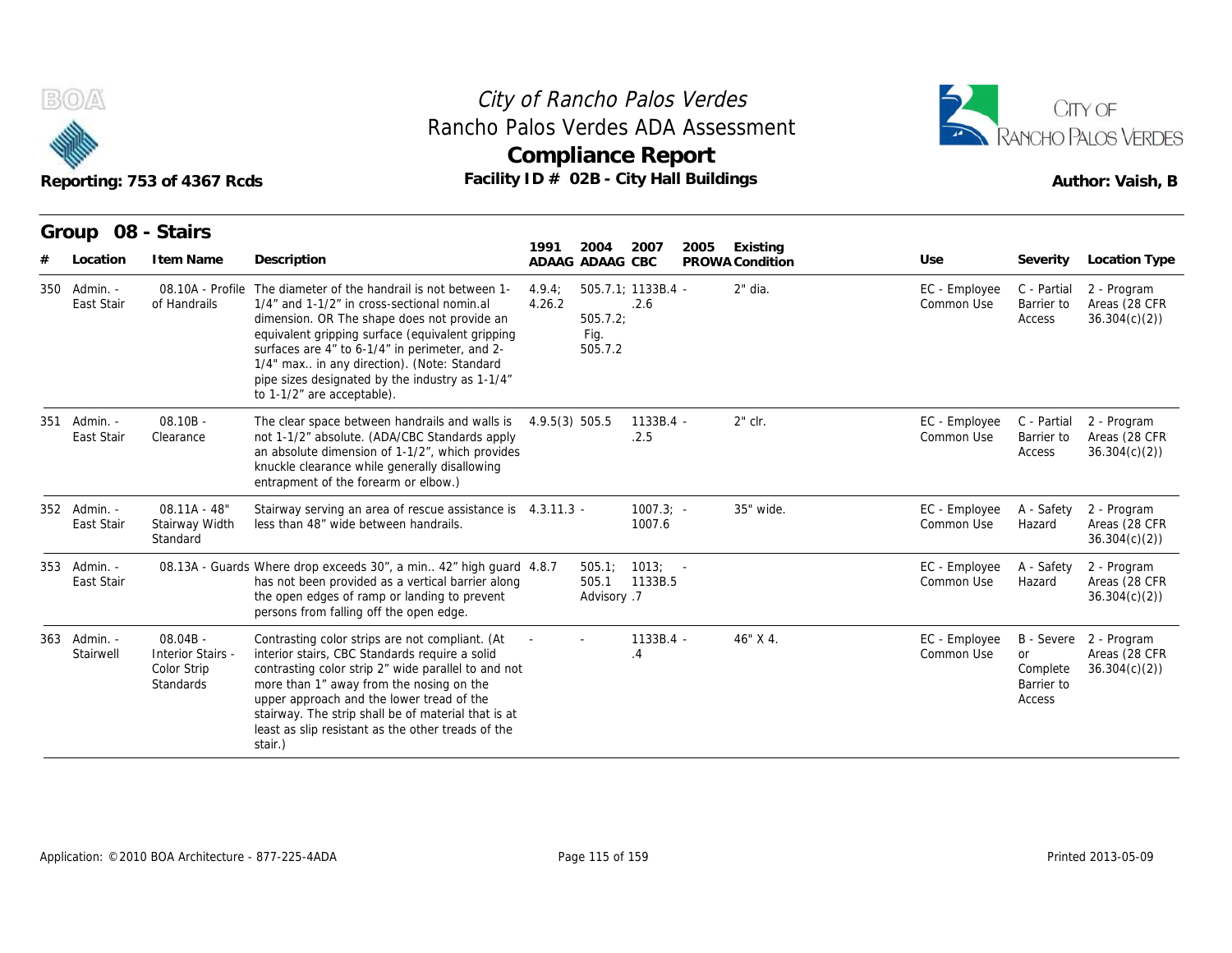

## **Compliance Report** Rancho Palos Verdes ADA Assessment



|     |                       | Reporting: 753 of 4367 Rcds                              | Facility ID # 02B - City Hall Buildings                                                                                                                                                                                                                                                                                                                                                                                                                                                                                                                            |                  | <b>Compliance Report</b>                                                |                            |      |                             | RANCHO PALOS VERDES         | Author: Vaish, B                    |                                              |
|-----|-----------------------|----------------------------------------------------------|--------------------------------------------------------------------------------------------------------------------------------------------------------------------------------------------------------------------------------------------------------------------------------------------------------------------------------------------------------------------------------------------------------------------------------------------------------------------------------------------------------------------------------------------------------------------|------------------|-------------------------------------------------------------------------|----------------------------|------|-----------------------------|-----------------------------|-------------------------------------|----------------------------------------------|
|     | Group<br>Location     | 08 - Stairs<br>I tem Name                                | Description                                                                                                                                                                                                                                                                                                                                                                                                                                                                                                                                                        | 1991             | 2004<br>ADAAG ADAAG CBC                                                 | 2007                       | 2005 | Existing<br>PROWA Condition | Use                         | Severity                            | Location Type                                |
| 364 | - Admin.<br>Stairwell | 08.09A -<br>Handrail<br>Extensions - Top<br>Landing      | At ends of handrails, less than 12" of handrail<br>extends beyond the top nosing. (Top and<br>bottom handrail extensions are important safety<br>features for persons with balance problems and<br>must extend in the direction of the stair run to<br>permit the intended use.) (Per ADA/CBC<br>Standards, in existing buildings and facilities, full<br>extension of handrails at stairs shall not be<br>required in alterations where such extensions<br>would be hazardous or impossible due to plan<br>configuration.)                                        |                  | 4.9.4(2) 505.10; 1133B.4 -<br>505.10. .2.2<br>$2;$ Fig.<br>505.10.<br>2 |                            |      | Extensions not provided.    | EC - Employee<br>Common Use | C - Partial<br>Barrier to<br>Access | 2 - Program<br>Areas (28 CFR<br>36.304(c)(2) |
| 365 | Admin. -<br>Stairwell | $08.09B -$<br>Handrail<br>Extensions -<br>Bottom Landing | At ends of handrails, less than 12" plus the tread 4.9.4(2) 505.10; 1133B.4 -<br>width extends beyond the bottom nosing. (Top<br>and bottom handrail extensions are important<br>safety features for persons with balance<br>problems and must extend in the direction of the<br>stair run to permit the intended use.) (Per<br>ADA/CBC Standards, in existing buildings and<br>facilities, full extension of handrails at stairs shall<br>not be required in alterations where such<br>extensions would be hazardous or impossible<br>due to plan configuration.) |                  | 505.10. .2.2<br>$3$ ; Fig.<br>505.10.<br>3                              |                            |      | Extensions not provided.    | EC - Employee<br>Common Use | C - Partial<br>Barrier to<br>Access | 2 - Program<br>Areas (28 CFR<br>36.304(c)(2) |
| 366 | Admin. -<br>Stairwell | 08.10A - Profile<br>of Handrails                         | The diameter of the handrail is not between 1-<br>1/4" and 1-1/2" in cross-sectional nomin.al<br>dimension. OR The shape does not provide an<br>equivalent gripping surface (equivalent gripping<br>surfaces are 4" to 6-1/4" in perimeter, and 2-<br>1/4" max in any direction). (Note: Standard<br>pipe sizes designated by the industry as 1-1/4"<br>to 1-1/2" are acceptable).                                                                                                                                                                                 | 4.9.4:<br>4.26.2 | 505.7.2<br>Fig.<br>505.7.2                                              | 505.7.1: 1133B.4 -<br>.2.6 |      | 1 3/4" diameter.            | EC - Employee<br>Common Use | C - Partial<br>Barrier to<br>Access | 2 - Program<br>Areas (28 CFR<br>36.304(c)(2) |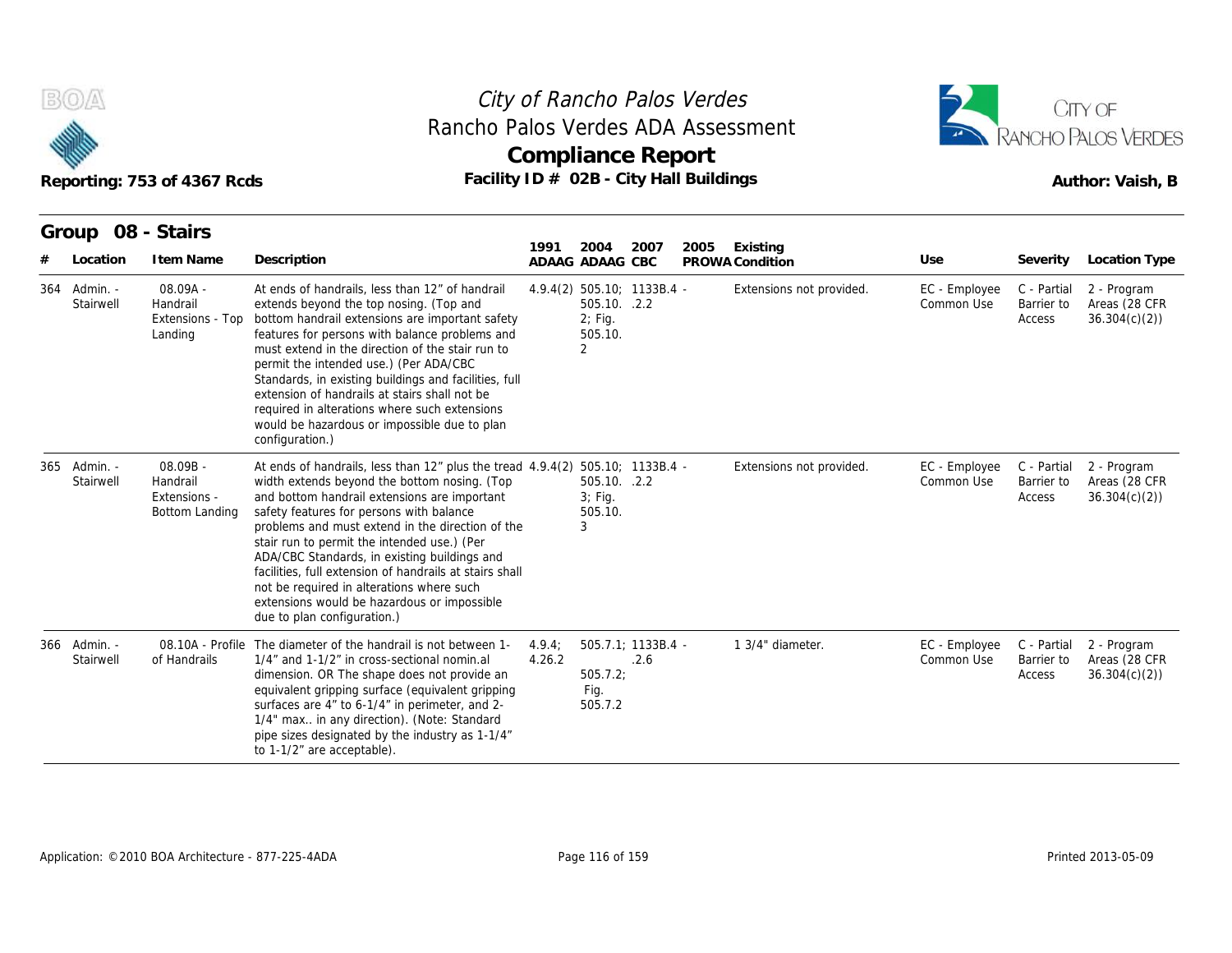



|     |                               | Reporting: 753 of 4367 Rcds                                     | Rancho Palos Verdes ADA Assessment<br>Facility ID # 02B - City Hall Buildings                                                                                                                                                               |                | <b>Compliance Report</b>                                              |                        |      |                              |                             |                                        | RANCHO PALOS VERDES<br>Author: Vaish, B                 |
|-----|-------------------------------|-----------------------------------------------------------------|---------------------------------------------------------------------------------------------------------------------------------------------------------------------------------------------------------------------------------------------|----------------|-----------------------------------------------------------------------|------------------------|------|------------------------------|-----------------------------|----------------------------------------|---------------------------------------------------------|
|     | Group 08 - Stairs<br>Location | I tem Name                                                      | Description                                                                                                                                                                                                                                 | 1991           | 2004<br>ADAAG ADAAG CBC                                               | 2007                   | 2005 | Existing                     | Use                         | Severity                               | Location Type                                           |
| 367 | Admin. -<br>Stairwell         | $08.10B -$<br>Clearance                                         | The clear space between handrails and walls is<br>not 1-1/2" absolute. (ADA/CBC Standards apply<br>an absolute dimension of 1-1/2", which provides<br>knuckle clearance while generally disallowing<br>entrapment of the forearm or elbow.) | 4.9.5(3) 505.5 |                                                                       | 1133B.4 -<br>.2.5      |      | PROWA Condition<br>2" clear. | EC - Employee<br>Common Use | C - Partial<br>Barrier to<br>Access    | 2 - Program<br>Areas (28 CFR<br>36.304(c)(2)            |
| 368 | - Admin.<br>Stairwell         | $08.11A - 48'$<br>Stairway Width<br>Standard                    | Stairway serving an area of rescue assistance is 4.3.11.3 -<br>less than 48" wide between handrails.                                                                                                                                        |                |                                                                       | $1007.3$ ; -<br>1007.6 |      | 39 3/4" clear.               | EC - Employee<br>Common Use | A - Safety<br>Hazard                   | 2 - Program<br>Areas (28 CFR<br>36.304(c)(2)            |
| 369 | Admin. -<br>Stairwell         |                                                                 | 08.13A - Guards Where drop exceeds 30", a min 42" high guard 4.8.7<br>has not been provided as a vertical barrier along<br>the open edges of ramp or landing to prevent<br>persons from falling off the open edge.                          |                | 505.1<br>505.1<br>Advisory .7                                         | $1013: -$<br>1133B.5   |      | Not provided.                | EC - Employee<br>Common Use | A - Safety<br>Hazard                   | 2 - Program<br>Areas (28 CFR<br>36.304(c)(2)            |
|     | 370 Admin. -<br>Stairwell     | 08.09E -<br>Handrails -<br>Height above<br><b>Stair Nosings</b> | The tops of handrails are not between 34" and<br>38" above the stair nosings.                                                                                                                                                               |                | 4.9.4(5) 505.4; 1133B.4 -<br>Advisory .2.1<br>505.4;<br>Fig.<br>505.4 |                        |      | 32" above nosing.            | EC - Employee<br>Common Use | C - Partial<br>Barrier to<br>Access    | 2 - Program<br>Areas (28 CFR<br>36.304(c)(2)            |
|     | 371 Admin. -<br>Stairwell     | Size                                                            | 08.15 - Landing Landing depth in the direction of travel is not at -<br>least equal to the width of the stairway.                                                                                                                           |                |                                                                       | $1009.4 -$             |      | 42 1/2" bottom landing.      | EC - Employee<br>Common Use | C - Partial<br>Barrier to<br>Access    | 2 - Program<br>Areas (28 CFR<br>36.304(c)(2)            |
|     | 415 Admin. -<br><b>Stairs</b> | $08.04A -$<br><b>Interior Stairs -</b><br>Color Strip           | Contrasting color strips have not been provided. -                                                                                                                                                                                          |                |                                                                       | 1133B.4 -<br>.4        |      |                              | EC - Employee<br>Common Use | or<br>Complete<br>Barrier to<br>Access | B - Severe 2 - Program<br>Areas (28 CFR<br>36.304(c)(2) |
|     | 416 Admin. -<br><b>Stairs</b> | $08.07A -$<br>Continuous<br>Handrails                           | Continuous handrails are not provided along<br>both sides.                                                                                                                                                                                  | 4.9.4          | 504.6:<br>505.2                                                       | $1133B.4 -$<br>.1.1    |      | Not provided on both sides.  | EC - Employee<br>Common Use | C - Partial<br>Barrier to<br>Access    | 2 - Program<br>Areas (28 CFR<br>36.304(c)(2)            |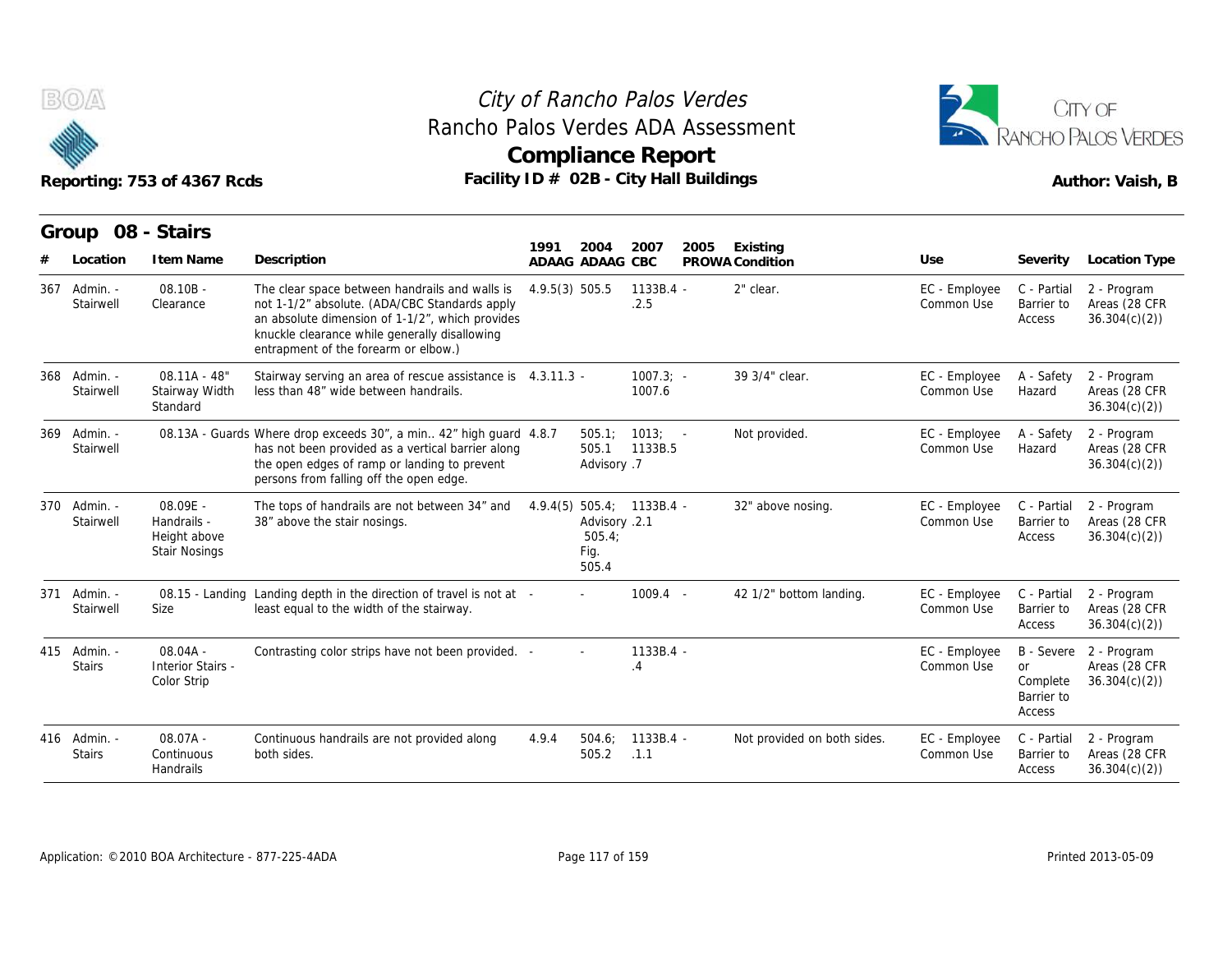

## **Compliance Report** Rancho Palos Verdes ADA Assessment



|     |                               | Reporting: 753 of 4367 Rcds                            | Rancho Palos Verdes ADA Assessment                                                                                                                                                                                                                                                                                                                                                                                                                                                                                                                                     | Compliance Report<br>Facility ID # 02B - City Hall Buildings |                                      |                   |      |                             |                             |                                     | RANCHO PALOS VERDES<br>Author: Vaish, B                   |
|-----|-------------------------------|--------------------------------------------------------|------------------------------------------------------------------------------------------------------------------------------------------------------------------------------------------------------------------------------------------------------------------------------------------------------------------------------------------------------------------------------------------------------------------------------------------------------------------------------------------------------------------------------------------------------------------------|--------------------------------------------------------------|--------------------------------------|-------------------|------|-----------------------------|-----------------------------|-------------------------------------|-----------------------------------------------------------|
|     | Group 08 - Stairs<br>Location | I tem Name                                             | Description                                                                                                                                                                                                                                                                                                                                                                                                                                                                                                                                                            | 1991<br>ADAAG ADAAG CBC                                      | 2004                                 | 2007              | 2005 | Existing<br>PROWA Condition | Use                         | Severity                            | Location Type                                             |
|     | 417 Admin. -<br><b>Stairs</b> | 08.09A -<br>Handrail<br>Extensions - Top<br>Landing    | At ends of handrails, less than 12" of handrail<br>extends beyond the top nosing. (Top and<br>bottom handrail extensions are important safety<br>features for persons with balance problems and<br>must extend in the direction of the stair run to<br>permit the intended use.) (Per ADA/CBC<br>Standards, in existing buildings and facilities, full<br>extension of handrails at stairs shall not be<br>required in alterations where such extensions<br>would be hazardous or impossible due to plan<br>configuration.)                                            | 4.9.4(2) 505.10; 1133B.4 -<br>2                              | 505.10. .2.2<br>$2;$ Fig.<br>505.10. |                   |      | Not provided.               | EC - Employee<br>Common Use | C - Partial<br>Barrier to<br>Access | 2 - Program<br>Areas (28 CFR<br>36.304(c)(2)              |
|     | 418 Admin. -<br><b>Stairs</b> | 08.09B -<br>Handrail<br>Extensions -<br>Bottom Landing | At ends of handrails, less than $12r$ plus the tread $4.9.4(2)$ 505.10; 1133B.4 -<br>width extends beyond the bottom nosing. (Top<br>and bottom handrail extensions are important<br>safety features for persons with balance<br>problems and must extend in the direction of the<br>stair run to permit the intended use.) (Per<br>ADA/CBC Standards, in existing buildings and<br>facilities, full extension of handrails at stairs shall<br>not be required in alterations where such<br>extensions would be hazardous or impossible<br>due to plan configuration.) | 3                                                            | 505.10. .2.2<br>$3;$ Fig.<br>505.10. |                   |      | Not provided.               | EC - Employee<br>Common Use | C - Partial<br>Barrier to<br>Access | 2 - Program<br>Areas (28 CFR<br>36.304(c)(2)              |
| 419 | Admin. -<br><b>Stairs</b>     | $08.10B -$<br>Clearance                                | The clear space between handrails and walls is<br>not 1-1/2" absolute. (ADA/CBC Standards apply<br>an absolute dimension of 1-1/2", which provides<br>knuckle clearance while generally disallowing<br>entrapment of the forearm or elbow.)                                                                                                                                                                                                                                                                                                                            | 4.9.5(3) 505.5                                               |                                      | 1133B.4 -<br>.2.5 |      | 1 3/4" clear.               | EC - Employee<br>Common Use | C - Partial<br>Barrier to<br>Access | 1 - Access into<br>Facilities (28<br>CFR.<br>36.304(c)(1) |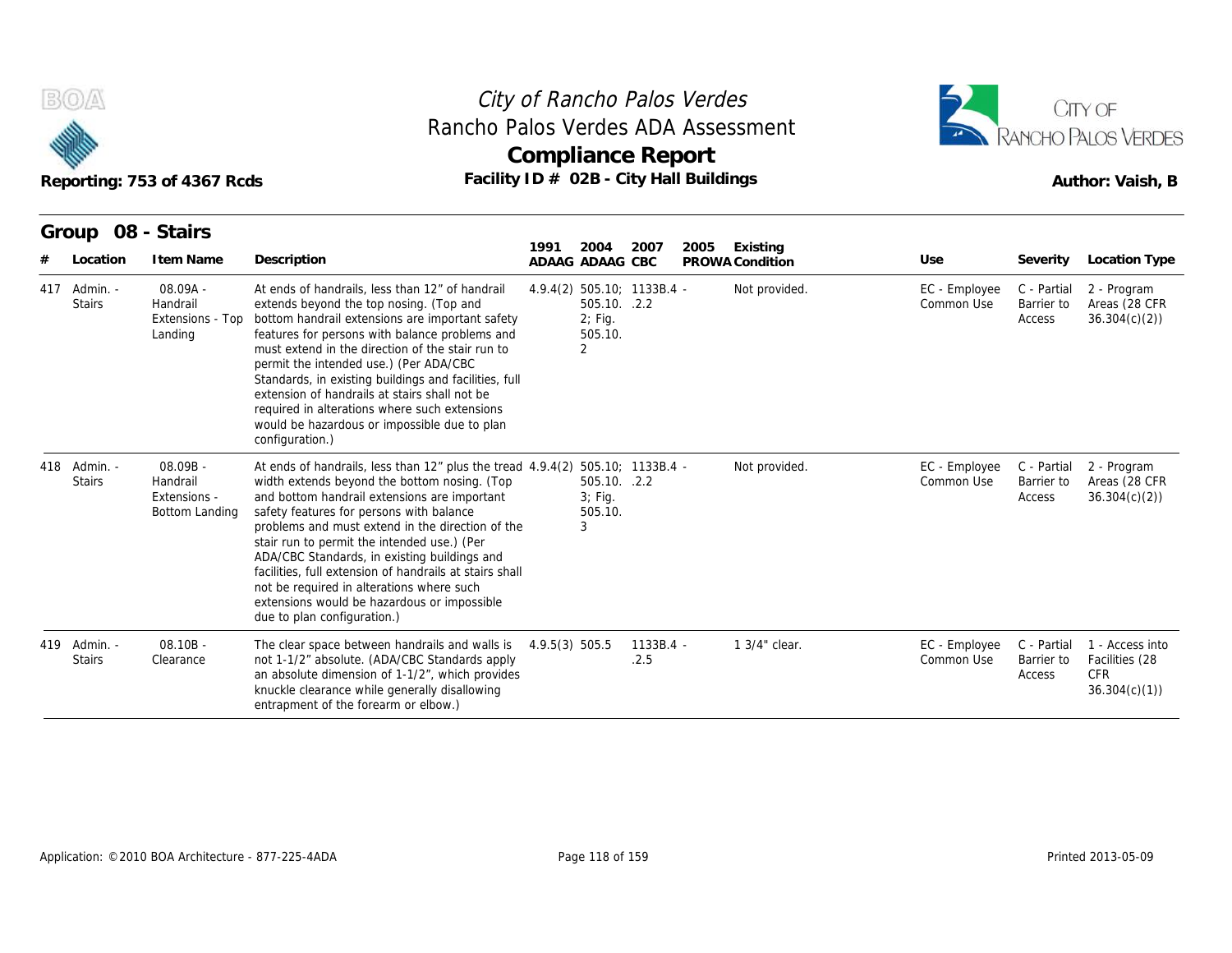



|     |                              | Reporting: 753 of 4367 Rcds                                        | Rancho Palos Verdes ADA Assessment<br>Facility ID # 02B - City Hall Buildings                                                                                                                                                                                                                                                                                                                                                                                                                                                                                          |       |                                                        | <b>Compliance Report</b>   |      |                             |                             |                                        | RANCHO PALOS VERDES<br>Author: Vaish, B                             |
|-----|------------------------------|--------------------------------------------------------------------|------------------------------------------------------------------------------------------------------------------------------------------------------------------------------------------------------------------------------------------------------------------------------------------------------------------------------------------------------------------------------------------------------------------------------------------------------------------------------------------------------------------------------------------------------------------------|-------|--------------------------------------------------------|----------------------------|------|-----------------------------|-----------------------------|----------------------------------------|---------------------------------------------------------------------|
|     | Group<br>Location            | 08 - Stairs<br>I tem Name                                          | Description                                                                                                                                                                                                                                                                                                                                                                                                                                                                                                                                                            | 1991  | 2004<br>ADAAG ADAAG CBC                                | 2007                       | 2005 | Existing<br>PROWA Condition | Use                         | Severity                               | Location Type                                                       |
| 481 | Admin. - S.<br>Stairwell     | $08.04B -$<br><b>Interior Stairs -</b><br>Color Strip<br>Standards | Contrasting color strips are not compliant. (At<br>interior stairs, CBC Standards require a solid<br>contrasting color strip 2" wide parallel to and not<br>more than 1" away from the nosing on the<br>upper approach and the lower tread of the<br>stairway. The strip shall be of material that is at<br>least as slip resistant as the other treads of the<br>stair.)                                                                                                                                                                                              |       |                                                        | 1133B.4 -<br>.4            |      |                             | EC - Employee<br>Common Use | or<br>Complete<br>Barrier to<br>Access | B - Severe 1 - Access into<br>Facilities (28<br>CFR<br>36.304(c)(1) |
|     | 482 Admin. - S.<br>Stairwell | 08.07A -<br>Continuous<br>Handrails                                | Continuous handrails are not provided along<br>both sides.                                                                                                                                                                                                                                                                                                                                                                                                                                                                                                             | 4.9.4 | 504.6:<br>505.2                                        | 1133B.4 -<br>.1.1          |      |                             | EC - Employee<br>Common Use | C - Partial<br>Barrier to<br>Access    | 1 - Access into<br>Facilities (28<br><b>CFR</b><br>36.304(c)(1)     |
|     | 483 Admin. - S.<br>Stairwell | $08.09A -$<br>Handrail<br>Extensions - Top<br>Landing              | At ends of handrails, less than 12" of handrail<br>extends beyond the top nosing. (Top and<br>bottom handrail extensions are important safety<br>features for persons with balance problems and<br>must extend in the direction of the stair run to<br>permit the intended use.) (Per ADA/CBC<br>Standards, in existing buildings and facilities, full<br>extension of handrails at stairs shall not be<br>required in alterations where such extensions<br>would be hazardous or impossible due to plan<br>configuration.)                                            |       | 505.10. .2.2<br>$2;$ Fig.<br>505.10.<br>$\overline{2}$ | 4.9.4(2) 505.10; 1133B.4 - |      | None provided               | EC - Employee<br>Common Use | C - Partial<br>Barrier to<br>Access    | 1 - Access into<br>Facilities (28<br><b>CFR</b><br>36.304(c)(1)     |
| 484 | Admin. - S.<br>Stairwell     | 08.09B -<br>Handrail<br>Extensions -<br>Bottom Landing             | At ends of handrails, less than $12r$ plus the tread $4.9.4(2)$ 505.10; 1133B.4 -<br>width extends beyond the bottom nosing. (Top<br>and bottom handrail extensions are important<br>safety features for persons with balance<br>problems and must extend in the direction of the<br>stair run to permit the intended use.) (Per<br>ADA/CBC Standards, in existing buildings and<br>facilities, full extension of handrails at stairs shall<br>not be required in alterations where such<br>extensions would be hazardous or impossible<br>due to plan configuration.) |       | 505.10. .2.2<br>$3$ ; Fig.<br>505.10.<br>3             |                            |      | None provided               | EC - Employee<br>Common Use | C - Partial<br>Barrier to<br>Access    | 1 - Access into<br>Facilities (28<br><b>CFR</b><br>36.304(c)(1)     |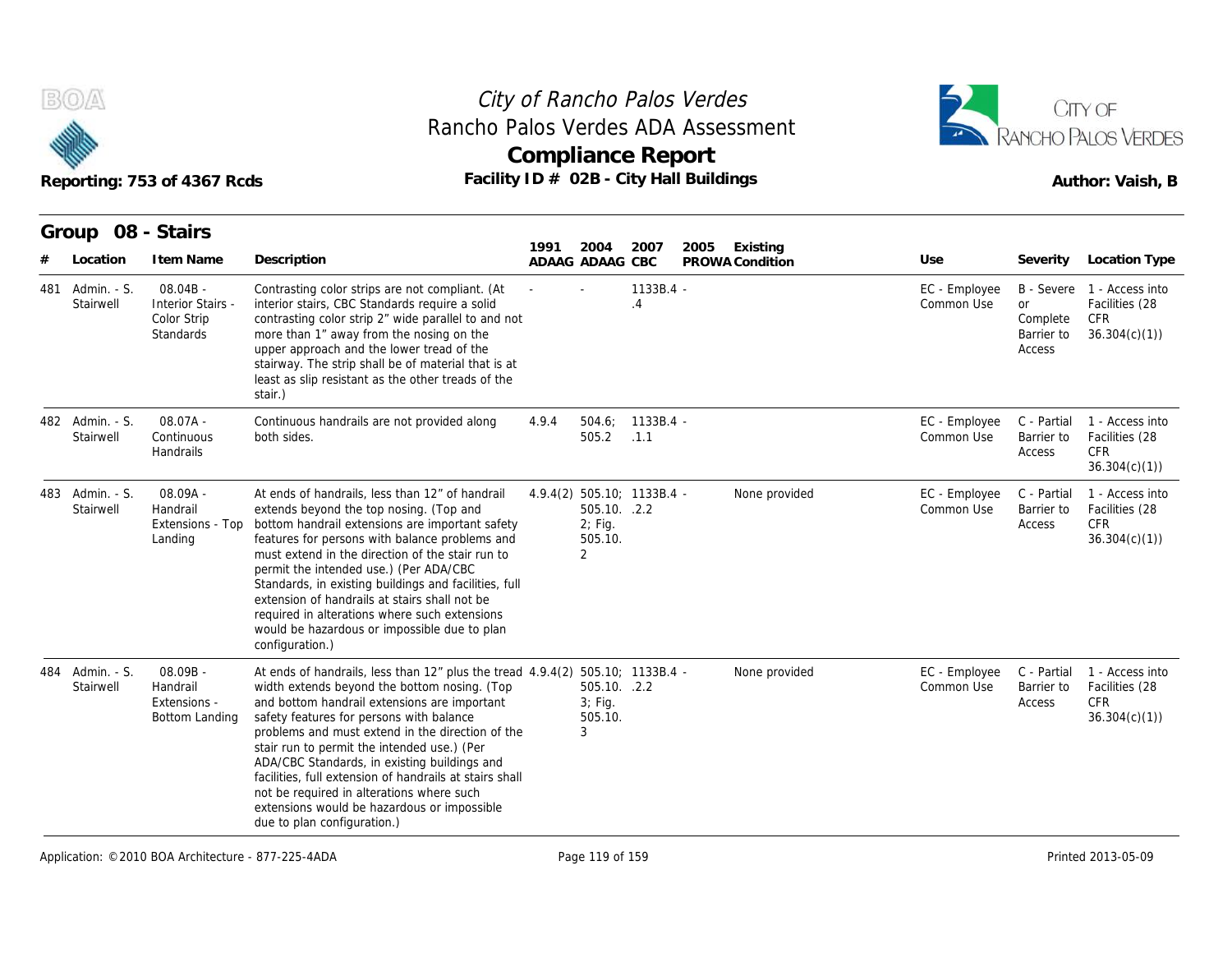



|     | B(0)/4                       | Reporting: 753 of 4367 Rcds                                     | Rancho Palos Verdes ADA Assessment<br>Facility ID # 02B - City Hall Buildings                                                                                                                                                                                                                                                                                                      |                 | City of Rancho Palos Verdes<br><b>Compliance Report</b>                 |                        |      |                             |                                            |                                     | CITY OF<br>RANCHO PALOS VERDES<br>Author: Vaish, B              |
|-----|------------------------------|-----------------------------------------------------------------|------------------------------------------------------------------------------------------------------------------------------------------------------------------------------------------------------------------------------------------------------------------------------------------------------------------------------------------------------------------------------------|-----------------|-------------------------------------------------------------------------|------------------------|------|-----------------------------|--------------------------------------------|-------------------------------------|-----------------------------------------------------------------|
|     | Group                        | 08 - Stairs                                                     |                                                                                                                                                                                                                                                                                                                                                                                    |                 |                                                                         |                        |      |                             |                                            |                                     |                                                                 |
|     | Location                     | I tem Name                                                      | Description                                                                                                                                                                                                                                                                                                                                                                        | 1991            | 2004<br>ADAAG ADAAG CBC                                                 | 2007                   | 2005 | Existing<br>PROWA Condition | Use                                        | Severity                            | Location Type                                                   |
|     | 485 Admin. - S.<br>Stairwell | 08.10A - Profile<br>of Handrails                                | The diameter of the handrail is not between 1-<br>1/4" and 1-1/2" in cross-sectional nomin.al<br>dimension. OR The shape does not provide an<br>equivalent gripping surface (equivalent gripping<br>surfaces are 4" to 6-1/4" in perimeter, and 2-<br>1/4" max in any direction). (Note: Standard<br>pipe sizes designated by the industry as 1-1/4"<br>to 1-1/2" are acceptable). | 4.9.4<br>4.26.2 | $505.7.1; 1133B.4 -$<br>505.7.2<br>Fig.<br>505.7.2                      | .2.6                   |      | 1 3/4" dia                  | EC - Employee<br>Common Use                | C - Partial<br>Barrier to<br>Access | 1 - Access into<br>Facilities (28<br><b>CFR</b><br>36.304(c)(1) |
|     | 486 Admin. - S.<br>Stairwell | $08.10B -$<br>Clearance                                         | The clear space between handrails and walls is $4.9.5(3)$ 505.5<br>not 1-1/2" absolute. (ADA/CBC Standards apply<br>an absolute dimension of 1-1/2", which provides<br>knuckle clearance while generally disallowing<br>entrapment of the forearm or elbow.)                                                                                                                       |                 |                                                                         | $1133B.4 -$<br>.2.5    |      | 2 1/8" clr                  | EC - Employee<br>Common Use                | C - Partial<br>Barrier to<br>Access | 1 - Access into<br>Facilities (28<br><b>CFR</b><br>36.304(c)(1) |
| 487 | Admin. - S.<br>Stairwell     | $08.11A - 48"$<br>Stairway Width<br>Standard                    | Stairway serving an area of rescue assistance is 4.3.11.3 -<br>less than 48" wide between handrails.                                                                                                                                                                                                                                                                               |                 |                                                                         | $1007.3$ ; -<br>1007.6 |      | 34 3/4" high                | EC - Employee<br>Common Use                | A - Safety<br>Hazard                | 1 - Access into<br>Facilities (28<br><b>CFR</b><br>36.304(c)(1) |
|     | 488 Admin. - S.<br>Stairwell |                                                                 | 08.13A - Guards Where drop exceeds 30", a min 42" high quard 4.8.7<br>has not been provided as a vertical barrier along<br>the open edges of ramp or landing to prevent<br>persons from falling off the open edge.                                                                                                                                                                 |                 | $505.1$ ; $1013$ ; -<br>505.1<br>Advisory .7                            | 1133B.5                |      |                             | EC - Employee<br>Common Use                | A - Safety<br>Hazard                | 1 - Access into<br>Facilities (28<br><b>CFR</b><br>36.304(c)(1) |
|     | 489 Admin. - S.<br>Stairwell | 08.09E -<br>Handrails -<br>Height above<br><b>Stair Nosings</b> | The tops of handrails are not between 34" and<br>38" above the stair nosings.                                                                                                                                                                                                                                                                                                      |                 | $4.9.4(5)$ 505.4; 1133B.4 -<br>Advisory .2.1<br>505.4;<br>Fig.<br>505.4 |                        |      | 29 1/2" high                | EC - Employee<br>Common Use                | C - Partial<br>Barrier to<br>Access | 1 - Access into<br>Facilities (28<br><b>CFR</b><br>36.304(c)(1) |
|     |                              |                                                                 |                                                                                                                                                                                                                                                                                                                                                                                    |                 |                                                                         |                        |      |                             | Number of Key Notes for Group 08 - Stairs: |                                     | 31                                                              |
|     | Group                        |                                                                 | 12B - Tenant Lobbies and Reception Areas                                                                                                                                                                                                                                                                                                                                           | 1991            | 2004                                                                    | 2007                   | 2005 | Existing                    |                                            |                                     |                                                                 |
|     | Location                     | I tem Name                                                      | Description                                                                                                                                                                                                                                                                                                                                                                        |                 | ADAAG ADAAG CBC                                                         |                        |      | PROWA Condition             | Use                                        | Severity                            | Location Type                                                   |

| UUU ID<br>TZB - Teriant Lobbles and Reception Areas | 2005<br>2004 2007<br>Existing<br>1991 |     |                        |
|-----------------------------------------------------|---------------------------------------|-----|------------------------|
| Description<br>I tem Name<br># Location             | ADAAG ADAAG CBC<br>PROWA Condition    | Use | Severity Location Type |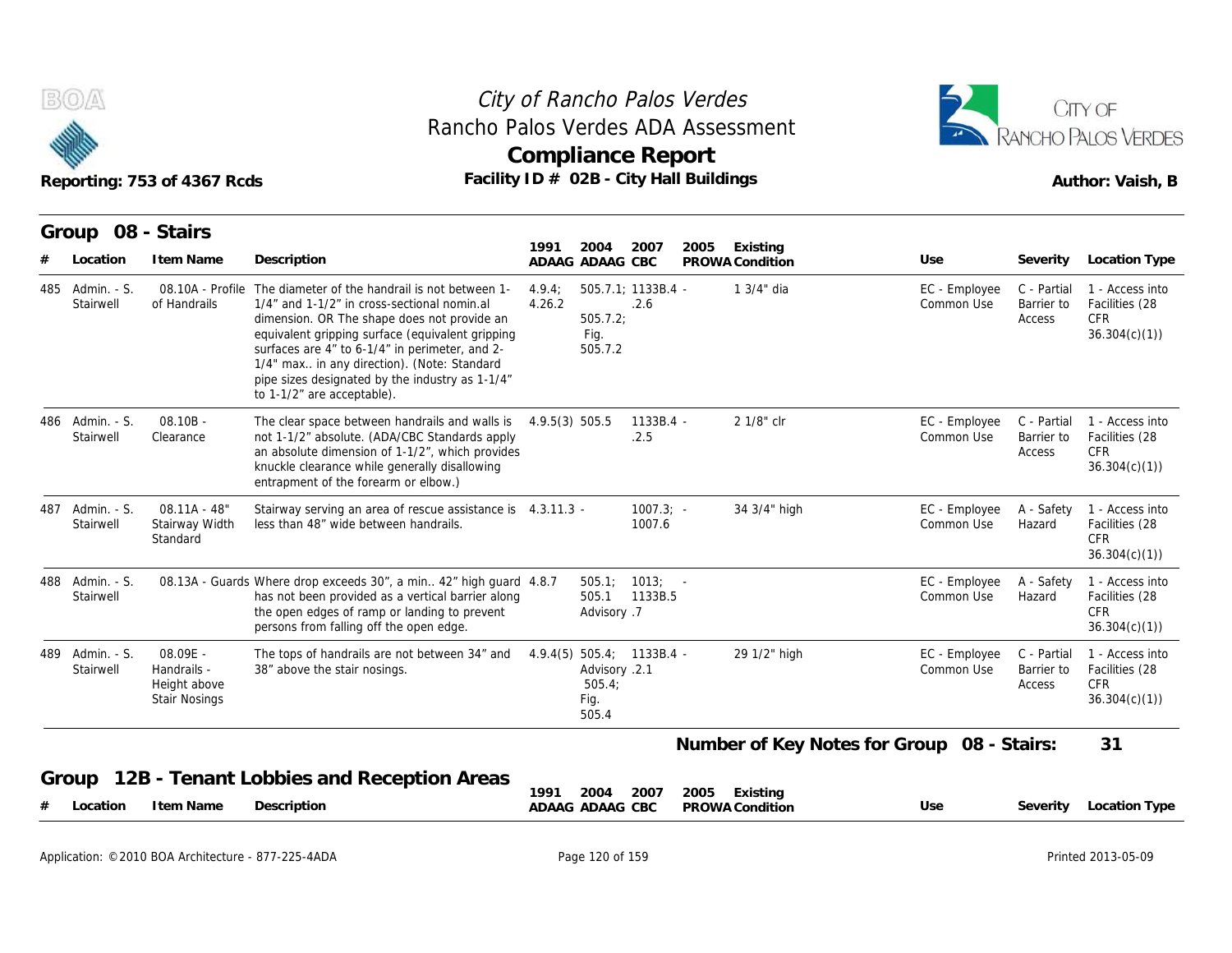

#### Reporting: 753 of 4367 Rcds **Facility ID # 02B - City Hall Buildings** Reporting: 753 of 4367 Rcds Author: Vaish, B City of Rancho Palos Verdes **Compliance Report** Rancho Palos Verdes ADA Assessment



#### **Group 12B - Tenant Lobbies and Reception Areas Item Name State Section**<br> **Item Name Description**<br> **ITEM Name Description**<br> **ITEM Name Description**<br> **ITEM Name Description**<br> **ITEM Name State Space Space Space Space Space Space Space Space Space Space Space Space Space 1991 ADAAG 2004 ADAAG CBC PROWA 2007 2005 Existing # Location Condition Use Severity Location Type** 12B.11C - Dev. - Counter - Knee provided a Space Depth at least 19" deep. Where seating for persons in wheelchairs is 4.32.3 provided at table or counter, knee space is not of *Rancho Palos*<br>
los Verdes ADA<br>
ompliance Rep<br>
D # 02B - City Hall<br>
<u>1991 - 2004 - 2007</u><br>
ADAAG ADAAG CBC<br>
4.32.3 - 305; - 1122B.3<br>
306 306 Palos Verdes<br>
ADA Assessment<br>
PRAN Report<br>
Existing<br>
CBC PROWA Condition<br>
PROWA Condition<br>
PV - Public/Visitor<br>
PROWA Condition<br>
PV - Public/Visitor<br>
Use Public/Visitor Use Complete B - Severe or Complete 36.304(c)(2)) Barrier to Access 2 - Program Areas (28 CFR BOA<br>
Reporting: 753 of 4<br>
Group 12B - Te<br>  $\frac{4}{139}$  Comm. 12B.1<br>
Dev. - Counte<br>
Planning Space Planning Space Depth Dept. Counter 12B.11C - Counter - Knee Space Depth at least 19" deep. Where seating for persons in wheelchairs is 4.32.3 provided at table or counter, knee space is not D # 02B - City Hall<br>
1991 2004 2007<br>
ADAAG ADAAG CBC<br>
4.32.3 305; 1122B.3<br>
306<br>
4.32.3 305; 1122B.3<br>
306<br>
306 306 1122B.3 - 6 1/2" knee depth.<br>
1122B.3 - 6 1/2" knee depth.<br>
1122B.3 - 6 1/2" knee depth.<br>
PV - Public/Visitor<br>
PV - Public/Visitor<br>
PV - Public/Visitor<br>
PV - Public/Visitor<br>
Use Public/Visitor or Use Complete B - Severe or Complete 2 - Program Barrier to Access Areas (28 CFR 36.304(c)(2)) Reporting: 753 of 4<br>
Group 12B - Te<br>  $\frac{\text{4}}{\text{139} \text{ Comm.}}$  12B.1<br>
Dev. - Counte<br>
Planning Space<br>
Dept. Counter<br>
159 Comm. 12B.1<br>
Dev. - Counte<br>
Cashier Space Dev. - Cashier Space Depth 12B.11C - Where seating for persons in wheelchairs<br>
Counter - Knee provided at table or counter, knee space<br>
Space Depth at least 19" deep.<br> **Item Name** Description<br>
16.09A - Door Door that is not automatic or power-assi<br>

#### **Number of Key Notes for Group 12B - Tenant Lobbies and Reception Areas: 2**

#### **Group 16 - Toilet Facilities**

| 159 | Comm.<br>$Dev. -$<br>Cashier | 12B.11C -<br>Counter - Knee<br>Space Depth | Where seating for persons in wheelchairs is<br>provided at table or counter, knee space is not<br>at least 19" deep.                                                                                                                                                                                                                                                                                                                                                                                                                                                                                                                                                         | 4.32.3 | 305:<br>306                     | $1122B.3 -$                                            |      | 6 1/2" knee depth.                                                      | $PV -$<br>Public/Visitor<br>Use | <b>or</b><br>Complete<br>Barrier to<br>Access | B - Severe 2 - Program<br>Areas (28 CFR<br>36.304(c)(2)      |
|-----|------------------------------|--------------------------------------------|------------------------------------------------------------------------------------------------------------------------------------------------------------------------------------------------------------------------------------------------------------------------------------------------------------------------------------------------------------------------------------------------------------------------------------------------------------------------------------------------------------------------------------------------------------------------------------------------------------------------------------------------------------------------------|--------|---------------------------------|--------------------------------------------------------|------|-------------------------------------------------------------------------|---------------------------------|-----------------------------------------------|--------------------------------------------------------------|
|     |                              |                                            |                                                                                                                                                                                                                                                                                                                                                                                                                                                                                                                                                                                                                                                                              |        |                                 |                                                        |      | Number of Key Notes for Group 12B - Tenant Lobbies and Reception Areas: |                                 |                                               | $\overline{2}$                                               |
|     | Group                        | 16 - Toilet Facilities                     |                                                                                                                                                                                                                                                                                                                                                                                                                                                                                                                                                                                                                                                                              | 1991   | 2004                            | 2007                                                   | 2005 | Existing                                                                |                                 |                                               |                                                              |
| #   | Location                     | I tem Name                                 | Description                                                                                                                                                                                                                                                                                                                                                                                                                                                                                                                                                                                                                                                                  |        | ADAAG ADAAG CBC                 |                                                        |      | PROWA Condition                                                         | Use                             | Severity                                      | Location Type                                                |
| 44  | Ch. 33 -<br>Restroom         | 16.09A - Door<br>Maneuvering<br>Space      | Door that is not automatic or power-assisted<br>does not have compliant maneuvering space<br>relative to the direction of approach as shown in<br>CBC Fig. 11B-26. (Approach // Side // Width //<br>Depth) (Front // Pull // D + 24" * // 60") (Front<br>// Push // D + 0" ** // 48") (Latch // Pull // D +<br>24" // 60") (Latch // Push // D + 24" // 44"<br>***) (Hinge // Pull // D + 36" // 60") (Hinge //<br>Push // 54" **** // 44" *****) (* D + 18" at<br>interior doors.) ( $*$ D + 12" if door has both a<br>latch and a closer.) (*** 48" if door has closer.)<br>(**** Measured from latch toward hinge.)<br>(***** 48" if door has both a latch and a closer.) | 4.13.6 | Table<br>$1$ ; Fig.<br>404.2.4. | 404.2.4. 1133B.2 -<br>.4.2:<br>Fig.<br>404.2.4. 11B-26 |      | 9" to counter at pull side.                                             | $PV -$<br>Public/Visitor<br>Use | C - Partial<br>Barrier to<br>Access           | 3 - Restroom<br>Facilities (28<br><b>CFR</b><br>36.304(c)(3) |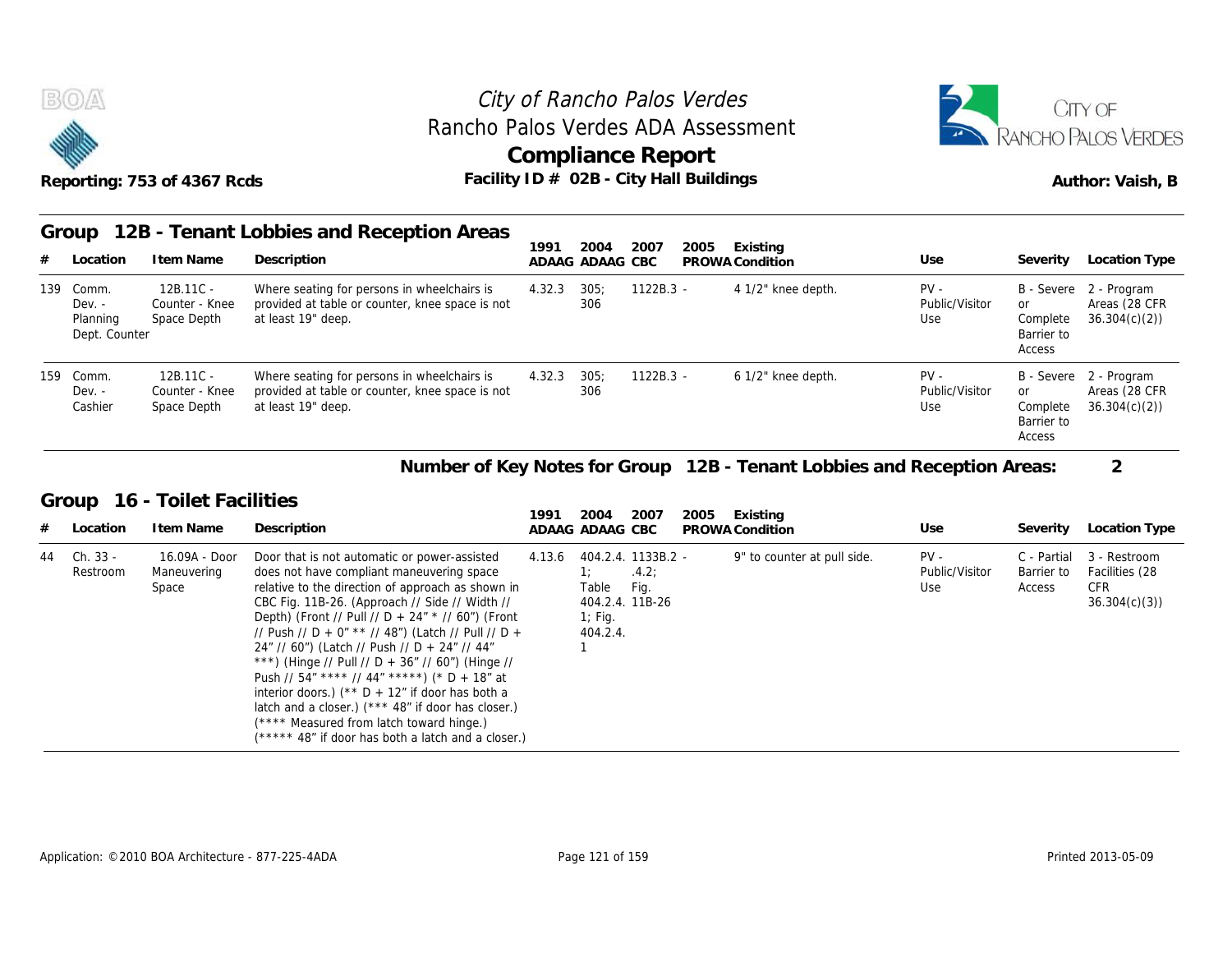

## **Compliance Report** Rancho Palos Verdes ADA Assessment



|    |                      | Reporting: 753 of 4367 Rcds                      | Facility ID # 02B - City Hall Buildings                                                                                                                                                                                                                                                                                                                                                                                                                             |        | <b>Compliance Report</b>                  |                      |      |                                               |                                 |                                               | Author: Vaish, B                                                  |
|----|----------------------|--------------------------------------------------|---------------------------------------------------------------------------------------------------------------------------------------------------------------------------------------------------------------------------------------------------------------------------------------------------------------------------------------------------------------------------------------------------------------------------------------------------------------------|--------|-------------------------------------------|----------------------|------|-----------------------------------------------|---------------------------------|-----------------------------------------------|-------------------------------------------------------------------|
|    |                      | Group 16 - Toilet Facilities                     |                                                                                                                                                                                                                                                                                                                                                                                                                                                                     | 1991   | 2004                                      | 2007                 | 2005 | Existing                                      |                                 |                                               |                                                                   |
|    | Location             | I tem Name                                       | Description                                                                                                                                                                                                                                                                                                                                                                                                                                                         |        | ADAAG ADAAG CBC                           |                      |      | PROWA Condition                               | Use                             | Severity                                      | Location Type                                                     |
| 45 | Ch. 33 -<br>Restroom | 16.10 - Single-<br><b>Action Hardware</b>        | Handles, locks, and latches or other operative<br>devices are not operable with one hand. OR<br>They are not operable without tight grasping,<br>pinching, or twisting of the wrist. (U-shaped<br>handles, levers, and push/pull type mechanisms<br>are acceptable designs.)                                                                                                                                                                                        | 4.13.9 | 404.2.7; .5.2<br>Advisory<br>404.2.7      | $309.4; 1133B.2 -$   |      | Door knob & twist-type locking<br>mechanisms. | $PV -$<br>Public/Visitor<br>Use | <b>or</b><br>Complete<br>Barrier to<br>Access | B - Severe 3 - Restroom<br>Facilities (28<br>CFR<br>36.304(c)(3)  |
| 46 | Ch. 33 -<br>Restroom | 16.11A - Door<br>Operating Effort                | The force required to operate door exceeds 5<br>Ibs. (Fire doors may have up to 15 lbs to achieve<br>positive latching).                                                                                                                                                                                                                                                                                                                                            |        | 4.13.11 404.2.9 1133B.2 -                 | .5                   |      | 22 LBF.                                       | $PV -$<br>Public/Visitor<br>Use | <b>or</b><br>Complete<br>Barrier to<br>Access | B - Severe 3 - Restroom<br>Facilities (28<br>CFR.<br>36.304(c)(3) |
| 48 | Ch. 33 -<br>Restroom | <b>RR Geometric</b><br>Circle/Triangle           | 16.13C - Unisex Doorway leading to a unisex toilet room is not<br>identified by a 12" circle, 1/4" with a 1/4" thick<br>Symbol Signage - triangle superimposed and within the circle. OR<br>Circle and triangle are provided, however they<br>are accompanied by words in raised characters<br>and Braille. (ADA and CBC Standards require a<br>separate sign with raised characters and Braille<br>mounted on the wall adjacent to the latch side<br>of the door.) |        |                                           | $1115B.6 -$          |      |                                               | $PV -$<br>Public/Visitor<br>Use | D - Minor<br>Code<br>Deviation                | 3 - Restroom<br>Facilities (28<br><b>CFR</b><br>36.304(c)(3)      |
| 49 | Ch. 33 -<br>Restroom | $16.15A -$<br>Providing<br>Room/Space ID<br>Sign | A sign designating the permanent room or space 4.30.1<br>has not been provided.                                                                                                                                                                                                                                                                                                                                                                                     |        | 216.2;<br>703.1; .1(1)<br>703.2;<br>703.5 | 1117B.5 -            |      |                                               | $PV -$<br>Public/Visitor<br>Use | or<br>Complete<br>Barrier to<br>Access        | B - Severe 3 - Restroom<br>Facilities (28<br>CFR<br>36.304(c)(3)  |
| 50 | Ch. 33 -<br>Restroom | 16.18A - ISA                                     | Accessible toilet room is not identified by an ISA. 4.1.3(16 216.8                                                                                                                                                                                                                                                                                                                                                                                                  | (b)    |                                           | $1117B.5 -$<br>.1(3) |      |                                               | $PV -$<br>Public/Visitor<br>Use | <b>or</b><br>Complete<br>Barrier to<br>Access | B - Severe 3 - Restroom<br>Facilities (28<br>CFR<br>36.304(c)(3)  |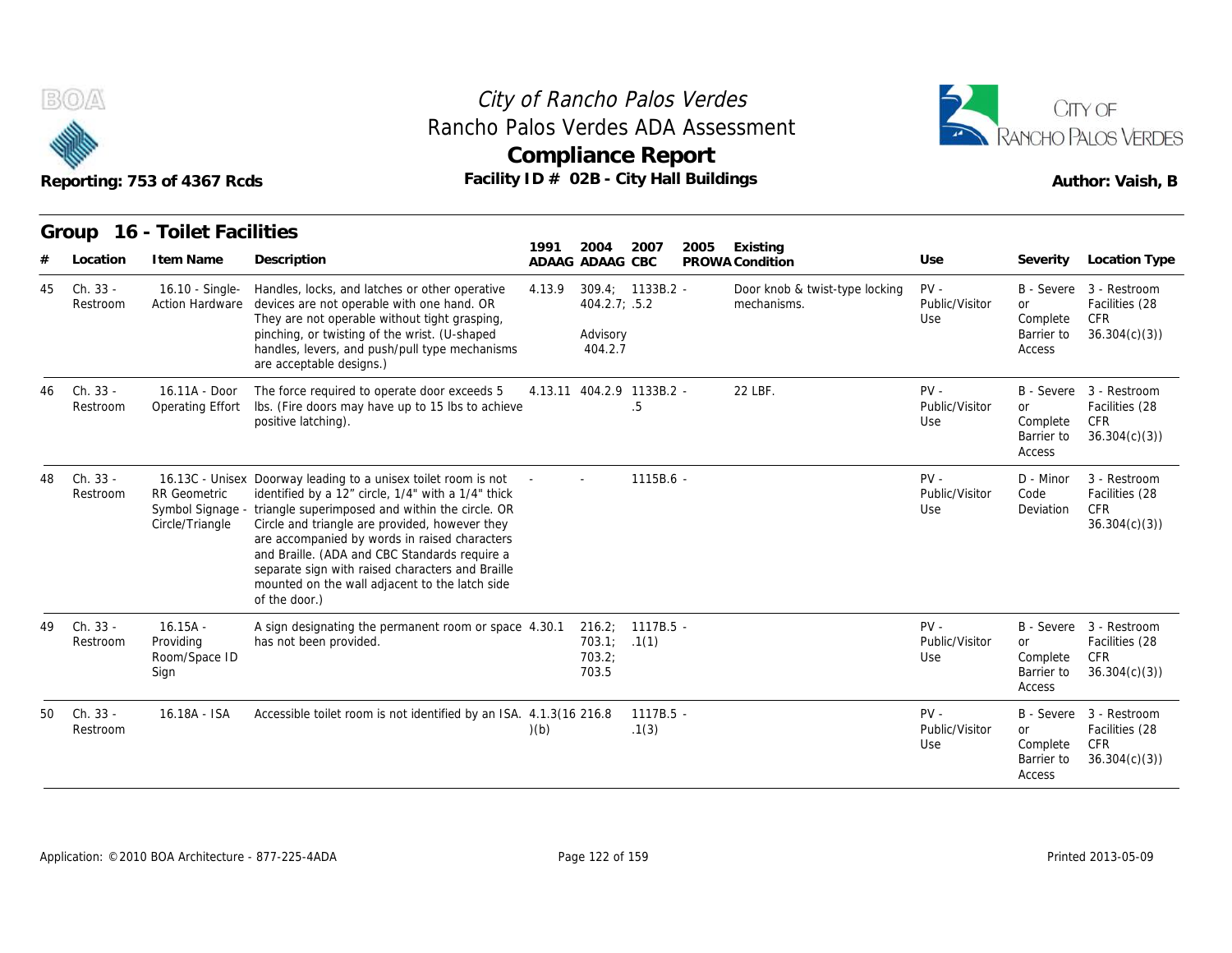



|    |                      | Reporting: 753 of 4367 Rcds                                            | Rancho Palos Verdes ADA Assessment<br>Facility ID # 02B - City Hall Buildings                                                                                                                                                                                                                                                                                              | City of Rancho Palos Verdes<br><b>Compliance Report</b>    |                                                           |                                                         |      |                               |                                 |                                               | CITY OF<br><b>RANCHO PALOS VERDES</b><br>Author: Vaish, B               |
|----|----------------------|------------------------------------------------------------------------|----------------------------------------------------------------------------------------------------------------------------------------------------------------------------------------------------------------------------------------------------------------------------------------------------------------------------------------------------------------------------|------------------------------------------------------------|-----------------------------------------------------------|---------------------------------------------------------|------|-------------------------------|---------------------------------|-----------------------------------------------|-------------------------------------------------------------------------|
|    | Group                | 16 - Toilet Facilities                                                 |                                                                                                                                                                                                                                                                                                                                                                            | 1991                                                       | 2004                                                      | 2007                                                    | 2005 | Existing                      |                                 |                                               |                                                                         |
| #  | Location             | I tem Name                                                             | Description                                                                                                                                                                                                                                                                                                                                                                | ADAAG ADAAG CBC                                            |                                                           |                                                         |      | PROWA Condition               | Use                             | Severity                                      | <b>Location Type</b>                                                    |
| 51 | Ch. 33 -<br>Restroom | $16.27A - 60''$<br>Wide Circle or T-<br>Shaped<br>Maneuvering<br>Space | The toilet room does not include an<br>unobstructed turning space (a 60" diameter, 27" Fig 3<br>high circle or T-shaped space). (Note: The clear<br>floor space of fixtures and controls, the<br>accessible path of travel, and the turning space<br>may overlap.)                                                                                                         | 4.22.3;                                                    | 304.3.2; 1115B.3 -<br>Fig.304. 1115B.3<br>3.2;<br>603.2.1 | .1(1)<br>.2(1)                                          |      | 42" diameter circle provided. | $PV -$<br>Public/Visitor<br>Use | C - Partial<br>Barrier to<br>Access           | 3 - Restroom<br>Facilities (28<br><b>CFR</b><br>36.304(c)(3)            |
| 52 | Ch. 33 -<br>Restroom | 16.01 - Toilet<br>Rooms                                                | Toilet room does not comply with all applicable<br>ADAAG and CBC accessibility requirements.                                                                                                                                                                                                                                                                               | $4.1.2(6)$ 213.2; 1115B.1 -<br>4.1.3(11 213.2<br>); 4.22.1 | Advisory                                                  |                                                         |      |                               | $PV -$<br>Public/Visitor<br>Use | C - Partial<br>Barrier to<br>Access           | 3 - Restroom<br>Facilities (28<br><b>CFR</b><br>36.304(c)(3)            |
| 53 | Ch. 33 -<br>Restroom | 16.69 - Width<br>at Urinal - Min.<br>36" Standard                      | Where urinal screens are provided and they<br>Between Screens extend more than 24" beyond the front edge of<br>the urinal rim, there is less than 36" between<br>the two panels.                                                                                                                                                                                           | $4.18.3$ ; -<br>Fig. $4(e)$                                |                                                           | 1115B.4 -<br>.2(3)<br>1118B.4<br>$(1)$ ; Fig.<br>11B-5A |      | 32" wide.                     | $PV -$<br>Public/Visitor<br>Use | <b>or</b><br>Complete<br>Barrier to<br>Access | B - Severe 3 - Restroom<br>Facilities (28<br><b>CFR</b><br>36.304(c)(3) |
| 54 | Ch. 33 -<br>Restroom | 16.65D - Urinal<br>Flush Controls -<br>Height                          | Height of urinal flush controls exceeds 44" AFF. 4.18.4                                                                                                                                                                                                                                                                                                                    |                                                            | 605.4;<br>604.6;<br>Advisory<br>604.6                     | $1115B.4 -$<br>.2(2)                                    |      | 46" AFF.                      | $PV -$<br>Public/Visitor<br>Use | C - Partial<br>Barrier to<br>Access           | 3 - Restroom<br>Facilities (28<br><b>CFR</b><br>36.304(c)(3)            |
| 55 | Ch. 33 -<br>Restroom | $16.70 -$<br>Lavatories                                                | Lavatory does not comply with ADAAG and CBC 4.22.6<br>requirements. (ADA Standards require at least<br>one lavatory to be accessible. CBC Standards<br>prior to August 1, 2009 required all lavatories to<br>be accessible. Effective August 1, 2009,<br>amended CBC Standards require at least 5% of<br>lavatories, but not less than one lavatory, to be<br>accessible.) |                                                            | 213.3.4; 1115B.4 -<br>606.1 .3                            |                                                         |      |                               | $PV -$<br>Public/Visitor<br>Use | C - Partial<br>Barrier to<br>Access           | 3 - Restroom<br>Facilities (28<br><b>CFR</b><br>36.304(c)(3)            |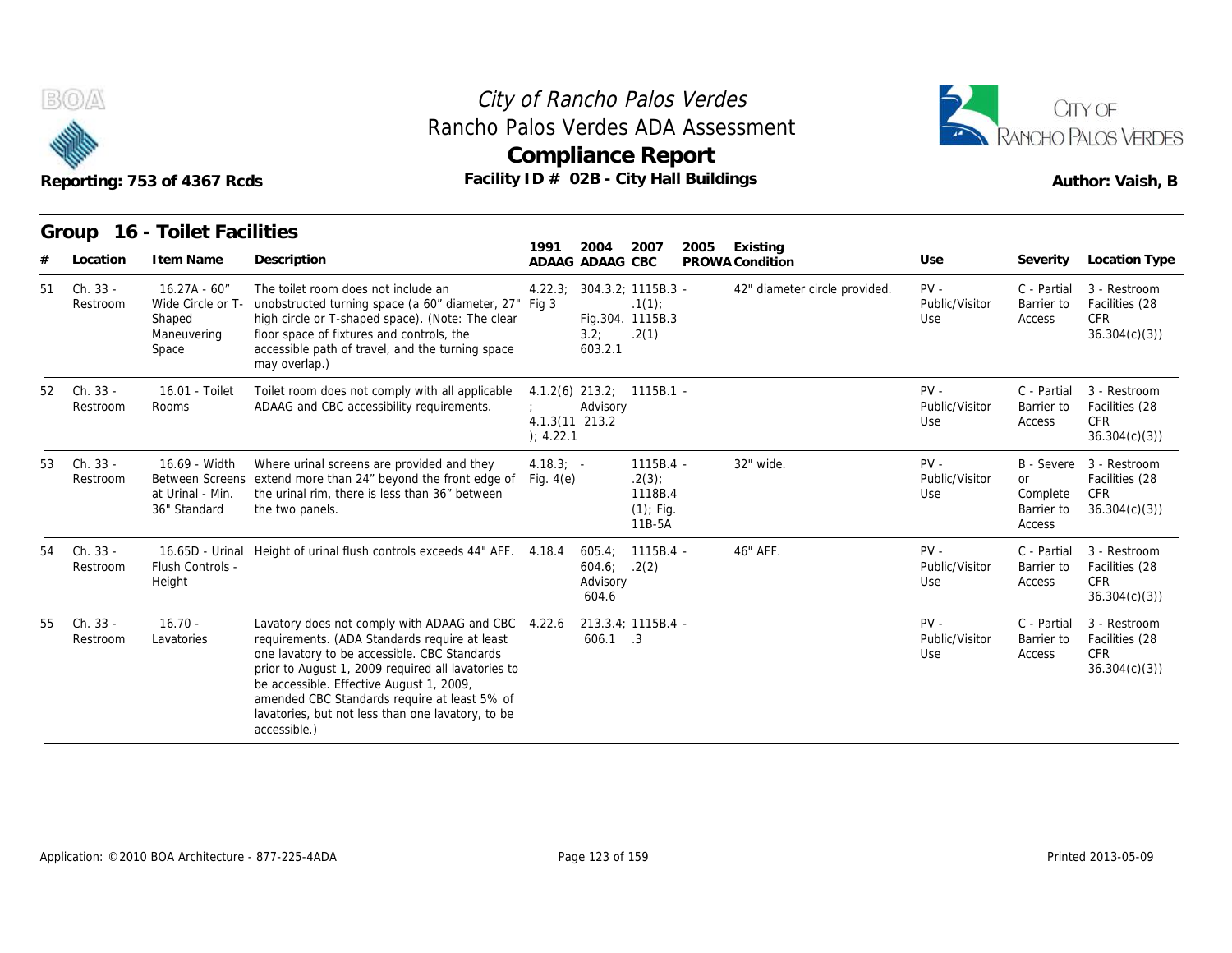



| B(0)                       | Reporting: 753 of 4367 Rcds                                | Rancho Palos Verdes ADA Assessment<br>Facility ID # 02B - City Hall Buildings                                                                                                                                                                                                                                                                                                                                                                                            |                                     | City of Rancho Palos Verdes<br>Compliance Report     |                    |      |                             |                                 |                                     | CITY OF<br>RANCHO PALOS VERDES<br>Author: Vaish, B           |
|----------------------------|------------------------------------------------------------|--------------------------------------------------------------------------------------------------------------------------------------------------------------------------------------------------------------------------------------------------------------------------------------------------------------------------------------------------------------------------------------------------------------------------------------------------------------------------|-------------------------------------|------------------------------------------------------|--------------------|------|-----------------------------|---------------------------------|-------------------------------------|--------------------------------------------------------------|
| Group<br>Location          | 16 - Toilet Facilities<br>I tem Name                       | Description                                                                                                                                                                                                                                                                                                                                                                                                                                                              | 1991                                | 2004<br>ADAAG ADAAG CBC                              | 2007               | 2005 | Existing<br>PROWA Condition | Use                             | Severity                            | Location Type                                                |
| Ch. 33 -<br>56<br>Restroom | 16.82A - Mirror<br>Height - Max.                           | Mirror above accessible lavatory or countertop is 4.19.6;<br>mounted so the bottom edge of the reflective<br>40" AFF Standard surface is not 40" max AFF. (ADA Standards<br>require at least one mirror to be accessible; CBC<br>Standards prior to August 1, 2009 required all<br>mirrors to be accessible. Effective August 1,<br>2009, amended CBC Standards require all<br>mirrors above accessible lavatories or<br>countertops to be accessible.)                  | Fig. 31                             | 213.3.5; 1115B.8 -<br>603.3; .1<br>Advisory<br>603.3 |                    |      | 51 1/2" AFF.                | $PV -$<br>Public/Visitor<br>Use | C - Partial<br>Barrier to<br>Access | 3 - Restroom<br>Facilities (28<br><b>CFR</b><br>36.304(c)(3) |
| Ch. 33 -<br>57<br>Restroom | 16.84A - Paper<br>Towel<br>Dispenser -<br>Operating Height | Mounting height of paper towel dispenser's<br>highest operable part exceeds 40" AFF. (Where<br>provided, ADA Standards require at least one<br>paper towel dispenser to be accessible with the<br>highest operable part placed within at least one<br>of the reach ranges specified in 4.2.5 and 4.2.6;<br>where provided, CBC Standards require at least<br>one paper towel dispenser to be accessible with<br>the highest operable part no higher than 40"<br>$AFF.$ ) | 4.22.7<br>4.27.3;<br>4.2.5<br>4.2.6 | 308:<br>309                                          | 1115B.8 -<br>.3    |      | 45" AFF.                    | $PV -$<br>Public/Visitor<br>Use | C - Partial<br>Barrier to<br>Access | 3 - Restroom<br>Facilities (28<br><b>CFR</b><br>36.304(c)(3) |
| Ch. 33 -<br>59<br>Restroom | 16.83 - Coat<br>Hook - Height                              | Where a coat hook is provided In an accessible<br>stall, height of coat hook exceeds 48" AFF.                                                                                                                                                                                                                                                                                                                                                                            | 4.2.5                               | 308:<br>603.4                                        | 213.3.7; 1117B.8 - |      | 74" AFF.                    | $PV -$<br>Public/Visitor<br>Use | C - Partial<br>Barrier to<br>Access | 3 - Restroom<br>Facilities (28<br><b>CFR</b><br>36.304(c)(3) |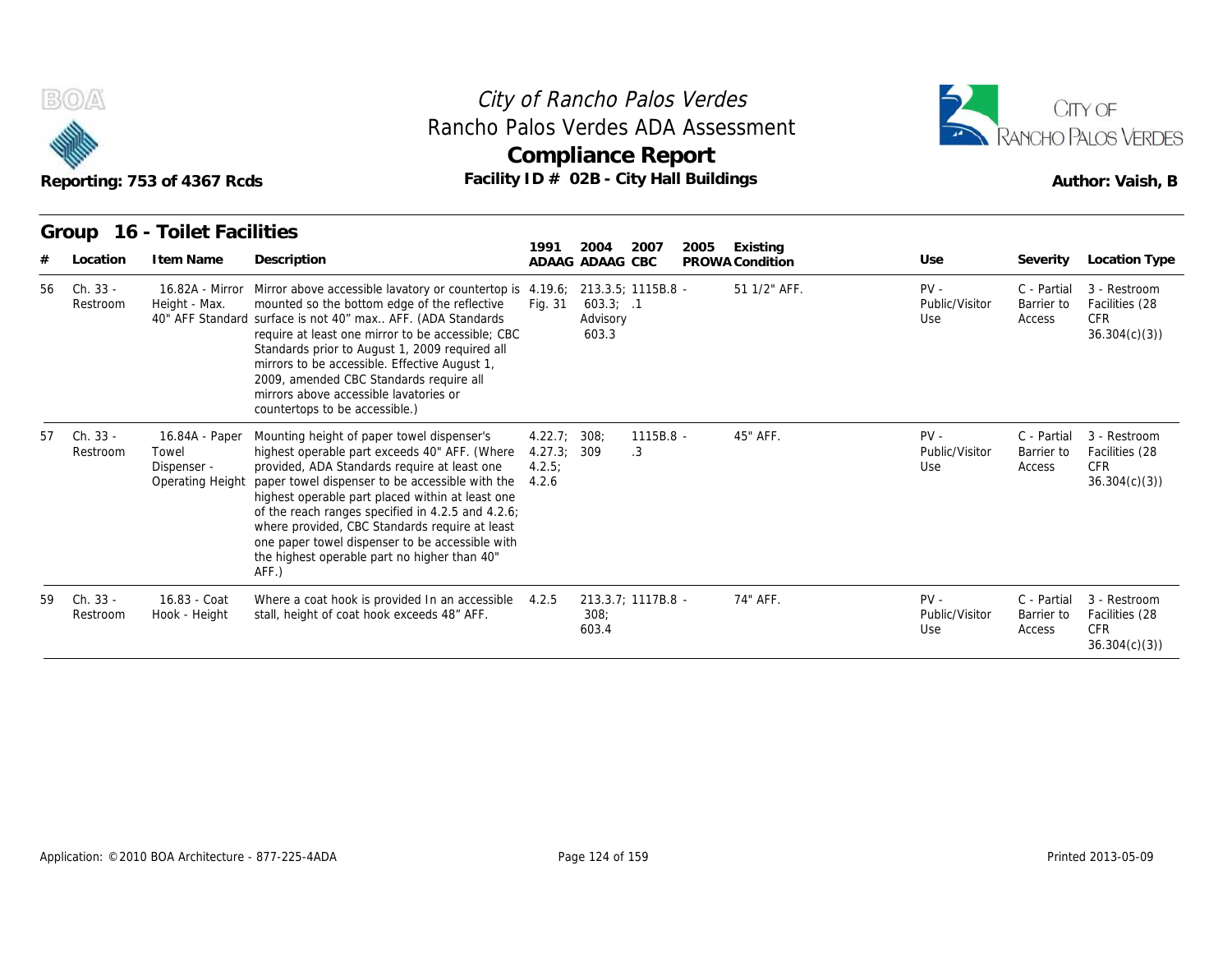

## **Compliance Report** Rancho Palos Verdes ADA Assessment



|    |                      | Reporting: 753 of 4367 Rcds                 | Rancho Palos Verdes ADA Assessment<br>Facility ID # 02B - City Hall Buildings                                                                                                                                                                                                                                                                                                                                                                                                                                                                                                                                                                                                       |        | <b>Compliance Report</b>                                                       |               | City of Rancho Palos Verdes |                                                              |                                 |                                        | CITY OF<br>RANCHO PALOS VERDES<br>Author: Vaish, B                      |
|----|----------------------|---------------------------------------------|-------------------------------------------------------------------------------------------------------------------------------------------------------------------------------------------------------------------------------------------------------------------------------------------------------------------------------------------------------------------------------------------------------------------------------------------------------------------------------------------------------------------------------------------------------------------------------------------------------------------------------------------------------------------------------------|--------|--------------------------------------------------------------------------------|---------------|-----------------------------|--------------------------------------------------------------|---------------------------------|----------------------------------------|-------------------------------------------------------------------------|
|    | Group                | 16 - Toilet Facilities                      |                                                                                                                                                                                                                                                                                                                                                                                                                                                                                                                                                                                                                                                                                     | 1991   | 2004                                                                           | 2007          | 2005                        | Existing                                                     |                                 |                                        |                                                                         |
|    | Location             | I tem Name                                  | Description                                                                                                                                                                                                                                                                                                                                                                                                                                                                                                                                                                                                                                                                         |        | ADAAG ADAAG CBC                                                                |               |                             | PROWA Condition                                              | Use                             | Severity                               | Location Type                                                           |
| 61 | Ch. 33 -<br>Restroom | 16.09A - Door<br>Maneuvering<br>Space       | Door that is not automatic or power-assisted<br>does not have compliant maneuvering space<br>relative to the direction of approach as shown in<br>CBC Fig. 11B-26. (Approach // Side // Width //<br>Depth) (Front // Pull // D + 24" * // 60") (Front<br>// Push // D + 0" ** // 48") (Latch // Pull // D +<br>24" // 60") (Latch // Push // D + 24" // 44"<br>***) (Hinge // Pull // D + 36" // 60") (Hinge //<br>Push // $54''$ **** // $44''$ *****) (* D + 18" at<br>interior doors.) (** $D + 12$ " if door has both a<br>latch and a closer.) (*** 48" if door has closer.)<br>(**** Measured from latch toward hinge.)<br>(***** 48" if door has both a latch and a closer.) | 4.13.6 | 404.2.4. 1133B.2 -<br>1:<br>Table<br>404.2.4. 11B-26<br>$1$ ; Fig.<br>404.2.4. | .4.2:<br>Fig. |                             | 35 1/2" landing at latch<br>approach, pull side.             | $PV -$<br>Public/Visitor<br>Use | C - Partial<br>Barrier to<br>Access    | 3 - Restroom<br>Facilities (28<br><b>CFR</b><br>36.304(c)(3)            |
| 62 | Ch. 33 -<br>Restroom | 16.11A - Door<br>Operating Effort           | The force required to operate door exceeds 5<br>Ibs. (Fire doors may have up to 15 lbs to achieve<br>positive latching).                                                                                                                                                                                                                                                                                                                                                                                                                                                                                                                                                            |        | 4.13.11 404.2.9 1133B.2 -                                                      | .5            |                             | 11 LBF.                                                      | $PV -$<br>Public/Visitor<br>Use | or<br>Complete<br>Barrier to<br>Access | B - Severe 3 - Restroom<br>Facilities (28<br><b>CFR</b><br>36.304(c)(3) |
| 63 | Ch. 33 -<br>Restroom | <b>Toilet Facilities</b>                    | 16.88 - Other - See Additional Comments                                                                                                                                                                                                                                                                                                                                                                                                                                                                                                                                                                                                                                             |        |                                                                                |               |                             | Door cannot open 90 degrees.                                 | $PV -$<br>Public/Visitor<br>Use | C - Partial<br>Barrier to<br>Access    | 3 - Restroom<br>Facilities (28<br><b>CFR</b><br>36.304(c)(3)            |
| 64 | Ch. 33 -<br>Restroom | 16.88 - Other -<br><b>Toilet Facilities</b> | See Additional Comments                                                                                                                                                                                                                                                                                                                                                                                                                                                                                                                                                                                                                                                             |        |                                                                                |               |                             | 9" high kick plate and door stop PV -<br>at kick plate area. | Public/Visitor<br>Use           | A - Safety<br>Hazard                   | 3 - Restroom<br>Facilities (28<br><b>CFR</b><br>36.304(c)(3)            |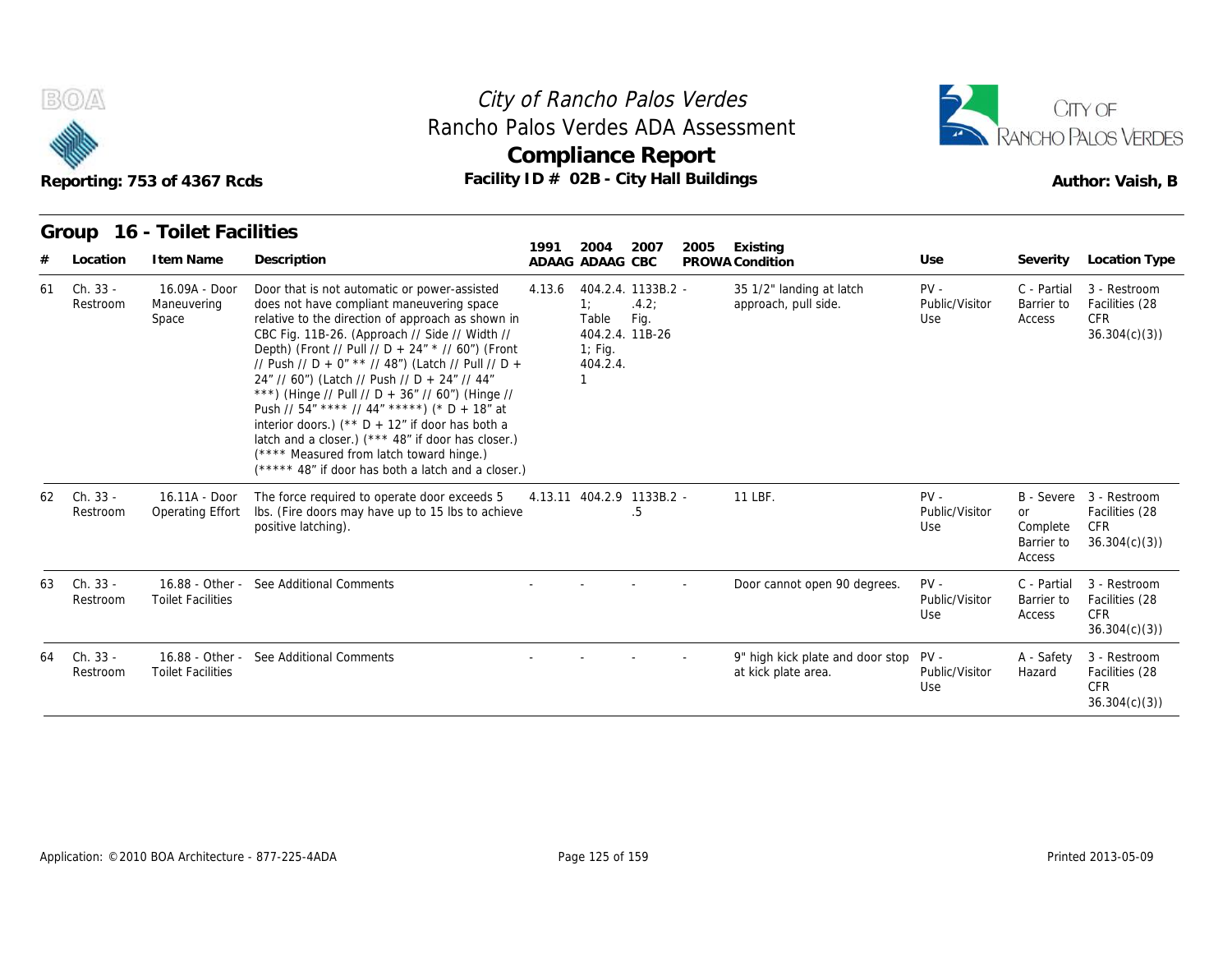

#### Reporting: 753 of 4367 Rcds **Facility ID # 02B - City Hall Buildings** Reporting: 753 of 4367 Rcds Author: Vaish, B City of Rancho Palos Verdes **Compliance Report** Rancho Palos Verdes ADA Assessment



|    |                                          | Reporting: 753 of 4367 Rcds                      | Rancho Palos Verdes ADA Assessment                                                                                                                                                                                                                                                                                                                                                                                                                                  |        | <b>Compliance Report</b><br>Facility ID # 02B - City Hall Buildings |                                                                              |      |                                                      |                                 |                                               | CITY OF<br>RANCHO PALOS VERDES<br>Author: Vaish, B                      |
|----|------------------------------------------|--------------------------------------------------|---------------------------------------------------------------------------------------------------------------------------------------------------------------------------------------------------------------------------------------------------------------------------------------------------------------------------------------------------------------------------------------------------------------------------------------------------------------------|--------|---------------------------------------------------------------------|------------------------------------------------------------------------------|------|------------------------------------------------------|---------------------------------|-----------------------------------------------|-------------------------------------------------------------------------|
|    | Group                                    | 16 - Toilet Facilities                           |                                                                                                                                                                                                                                                                                                                                                                                                                                                                     |        |                                                                     |                                                                              |      |                                                      |                                 |                                               |                                                                         |
|    | Location                                 | I tem Name                                       | Description                                                                                                                                                                                                                                                                                                                                                                                                                                                         | 1991   | 2004<br>ADAAG ADAAG CBC                                             | 2007                                                                         | 2005 | Existing<br>PROWA Condition                          | Use                             | Severity                                      | Location Type                                                           |
| 65 | Ch. 33 -<br>Restroom                     | <b>RR</b> Geometric<br>Circle/Triangle           | 16.13C - Unisex Doorway leading to a unisex toilet room is not<br>identified by a 12" circle, 1/4" with a 1/4" thick<br>Symbol Signage - triangle superimposed and within the circle. OR<br>Circle and triangle are provided, however they<br>are accompanied by words in raised characters<br>and Braille. (ADA and CBC Standards require a<br>separate sign with raised characters and Braille<br>mounted on the wall adjacent to the latch side<br>of the door.) |        |                                                                     | 1115B.6 -                                                                    |      |                                                      | $PV -$<br>Public/Visitor<br>Use | D - Minor<br>Code<br>Deviation                | 3 - Restroom<br>Facilities (28<br><b>CFR</b><br>36.304(c)(3)            |
| 66 | Ch. 33 -<br>Restroom                     | $16.15A -$<br>Providing<br>Room/Space ID<br>Sign | A sign designating the permanent room or space 4.30.1<br>has not been provided.                                                                                                                                                                                                                                                                                                                                                                                     |        | 703.1;<br>703.2;<br>703.5                                           | 216.2; 1117B.5 -<br>.1(1)                                                    |      |                                                      | $PV -$<br>Public/Visitor<br>Use | <b>or</b><br>Complete<br>Barrier to<br>Access | B - Severe 3 - Restroom<br>Facilities (28<br><b>CFR</b><br>36.304(c)(3) |
| 67 | Ch. 33 -<br>Restroom                     | 16.18A - ISA                                     | Accessible toilet room is not identified by an ISA. 4.1.3(16 216.8                                                                                                                                                                                                                                                                                                                                                                                                  | (b)    |                                                                     | 1117B.5 -<br>.1(3)                                                           |      |                                                      | $PV -$<br>Public/Visitor<br>Use | C - Partial<br>Barrier to<br>Access           | 3 - Restroom<br>Facilities (28<br><b>CFR</b><br>36.304(c)(3)            |
| 78 | Comm.<br>Dev. - Public Swing<br>Restroom | 16.08A - Door                                    | The door swing intrudes into the clear floor<br>space of one or more fixtures.                                                                                                                                                                                                                                                                                                                                                                                      | 4.22.2 | Advisory 2;                                                         | 603.2.3: 1115B.3 -<br>.1 item<br>603.2.3 1115B.3<br>.2 item<br>2:<br>1115B.5 |      | Door swing encroaches lavatory<br>clear floor space. | $PV -$<br>Public/Visitor<br>Use | C - Partial<br>Barrier to<br>Access           | 3 - Restroom<br>Facilities (28<br><b>CFR</b><br>36.304(c)(3)            |
| 79 | Comm.<br>Restroom                        | 16.11A - Door<br>Dev. - Public Operating Effort  | The force required to operate door exceeds 5<br>Ibs. (Fire doors may have up to 15 lbs to achieve<br>positive latching).                                                                                                                                                                                                                                                                                                                                            |        | 4.13.11 404.2.9 1133B.2 -                                           | .5                                                                           |      | 11 LBF.                                              | $PV -$<br>Public/Visitor<br>Use | <b>or</b><br>Complete<br>Barrier to<br>Access | B - Severe 3 - Restroom<br>Facilities (28<br><b>CFR</b><br>36.304(c)(3) |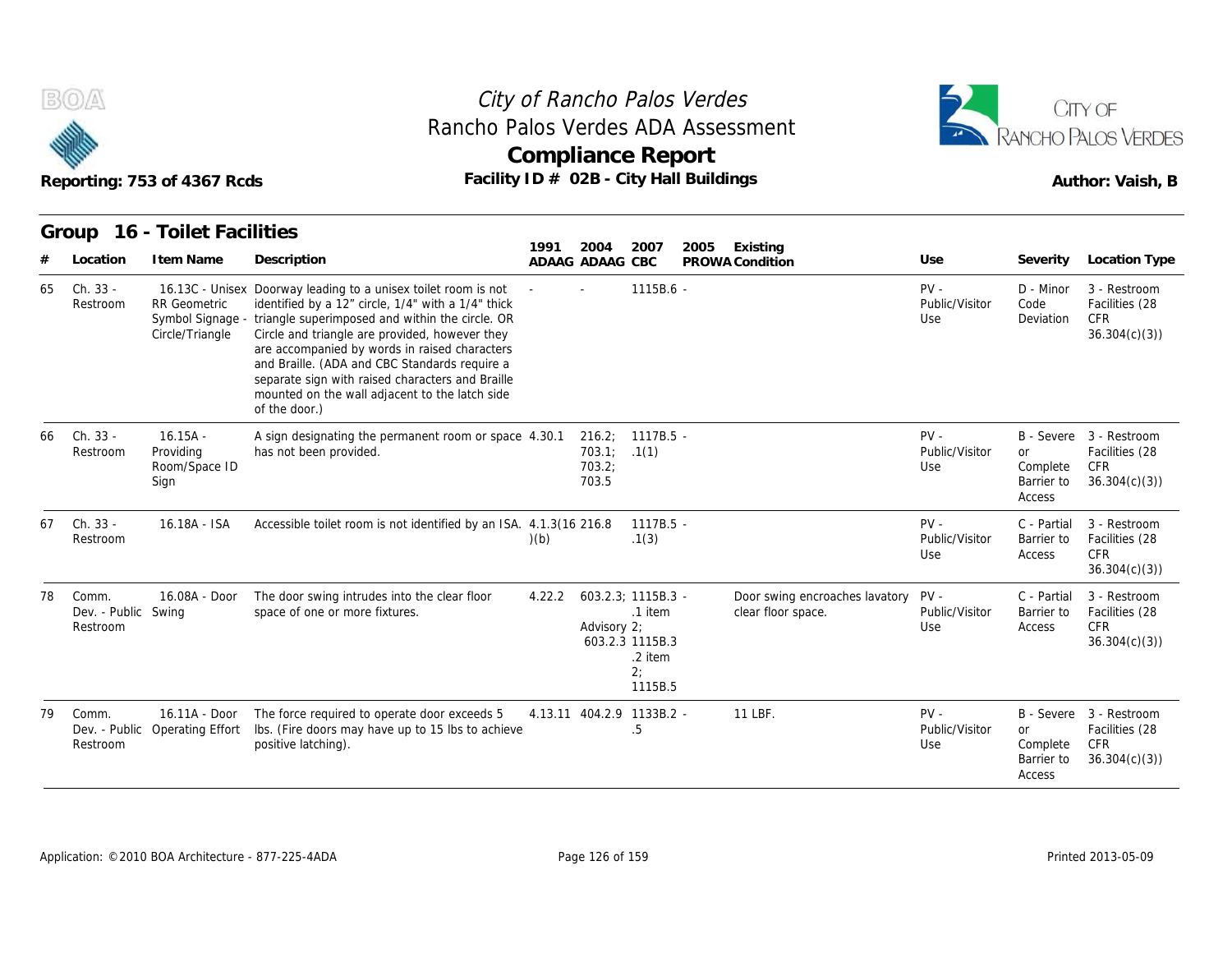

#### Reporting: 753 of 4367 Rcds **Facility ID # 02B - City Hall Buildings** Reporting: 753 of 4367 Rcds Author: Vaish, B City of Rancho Palos Verdes **Compliance Report** Rancho Palos Verdes ADA Assessment



|    |                                              | Reporting: 753 of 4367 Rcds                                                         | Rancho Palos Verdes ADA Assessment<br>Facility ID # 02B - City Hall Buildings                                                                                                                                                                                                                                                                                                                                                                      | <b>Compliance Report</b> |                           |                                                          |      |                             |                                 |                                        | <b>RANCHO PALOS VERDES</b><br>Author: Vaish, B                          |
|----|----------------------------------------------|-------------------------------------------------------------------------------------|----------------------------------------------------------------------------------------------------------------------------------------------------------------------------------------------------------------------------------------------------------------------------------------------------------------------------------------------------------------------------------------------------------------------------------------------------|--------------------------|---------------------------|----------------------------------------------------------|------|-----------------------------|---------------------------------|----------------------------------------|-------------------------------------------------------------------------|
|    | Group<br>Location                            | 16 - Toilet Facilities<br>I tem Name                                                | Description                                                                                                                                                                                                                                                                                                                                                                                                                                        | 1991                     | 2004<br>ADAAG ADAAG CBC   | 2007                                                     | 2005 | Existing<br>PROWA Condition | Use                             | Severity                               | Location Type                                                           |
| 80 | Comm.<br>Restroom                            | Dev. - Public RR Geometric<br>Symbol Signage -<br>Circle/Triangle                   | 16.13C - Unisex Doorway leading to a unisex toilet room is not<br>identified by a 12" circle, 1/4" with a 1/4" thick<br>triangle superimposed and within the circle. OR<br>Circle and triangle are provided, however they<br>are accompanied by words in raised characters<br>and Braille. (ADA and CBC Standards require a<br>separate sign with raised characters and Braille<br>mounted on the wall adjacent to the latch side<br>of the door.) |                          |                           | 1115B.6 -                                                |      | Braille on door sign.       | $PV -$<br>Public/Visitor<br>Use | D - Minor<br>Code<br>Deviation         | 3 - Restroom<br>Facilities (28<br><b>CFR</b><br>36.304(c)(3)            |
| 81 | Comm.<br>Dev. - Public Providing<br>Restroom | $16.15A -$<br>Room/Space ID<br>Sign                                                 | A sign designating the permanent room or space 4.30.1<br>has not been provided.                                                                                                                                                                                                                                                                                                                                                                    |                          | 703.1:<br>703.2;<br>703.5 | 216.2; 1117B.5 -<br>.1(1)                                |      |                             | $PV -$<br>Public/Visitor<br>Use | or<br>Complete<br>Barrier to<br>Access | B - Severe 3 - Restroom<br>Facilities (28<br><b>CFR</b><br>36.304(c)(3) |
| 82 | Comm.<br>Dev. - Public<br>Restroom           | 16.18A - ISA                                                                        | Accessible toilet room is not identified by an ISA. 4.1.3(16 216.8)                                                                                                                                                                                                                                                                                                                                                                                | (b)                      |                           | $1117B.5 -$<br>.1(3)                                     |      |                             | $PV -$<br>Public/Visitor<br>Use | C - Partial<br>Barrier to<br>Access    | 3 - Restroom<br>Facilities (28<br><b>CFR</b><br>36.304(c)(3)            |
| 83 | Comm.<br>Restroom                            | $16.27A - 60'$<br>Dev. - Public Wide Circle or T-<br>Shaped<br>Maneuvering<br>Space | The toilet room does not include an<br>unobstructed turning space (a 60" diameter, 27" Fig 3<br>high circle or T-shaped space). (Note: The clear<br>floor space of fixtures and controls, the<br>accessible path of travel, and the turning space<br>may overlap.)                                                                                                                                                                                 | 4.22.3;                  | 3.2;<br>603.2.1           | 304.3.2; 1115B.3 -<br>.1(1)<br>Fig.304. 1115B.3<br>.2(1) |      |                             | $PV -$<br>Public/Visitor<br>Use | C - Partial<br>Barrier to<br>Access    | 3 - Restroom<br>Facilities (28<br><b>CFR</b><br>36.304(c)(3)            |
| 84 | Comm.<br>Restroom                            | 16.88 - Other -<br>Dev. - Public Toilet Facilities                                  | See Additional Comments                                                                                                                                                                                                                                                                                                                                                                                                                            |                          |                           |                                                          |      | Threshold.                  | $PV -$<br>Public/Visitor<br>Use | C - Partial<br>Barrier to<br>Access    | 3 - Restroom<br>Facilities (28<br><b>CFR</b><br>36.304(c)(3)            |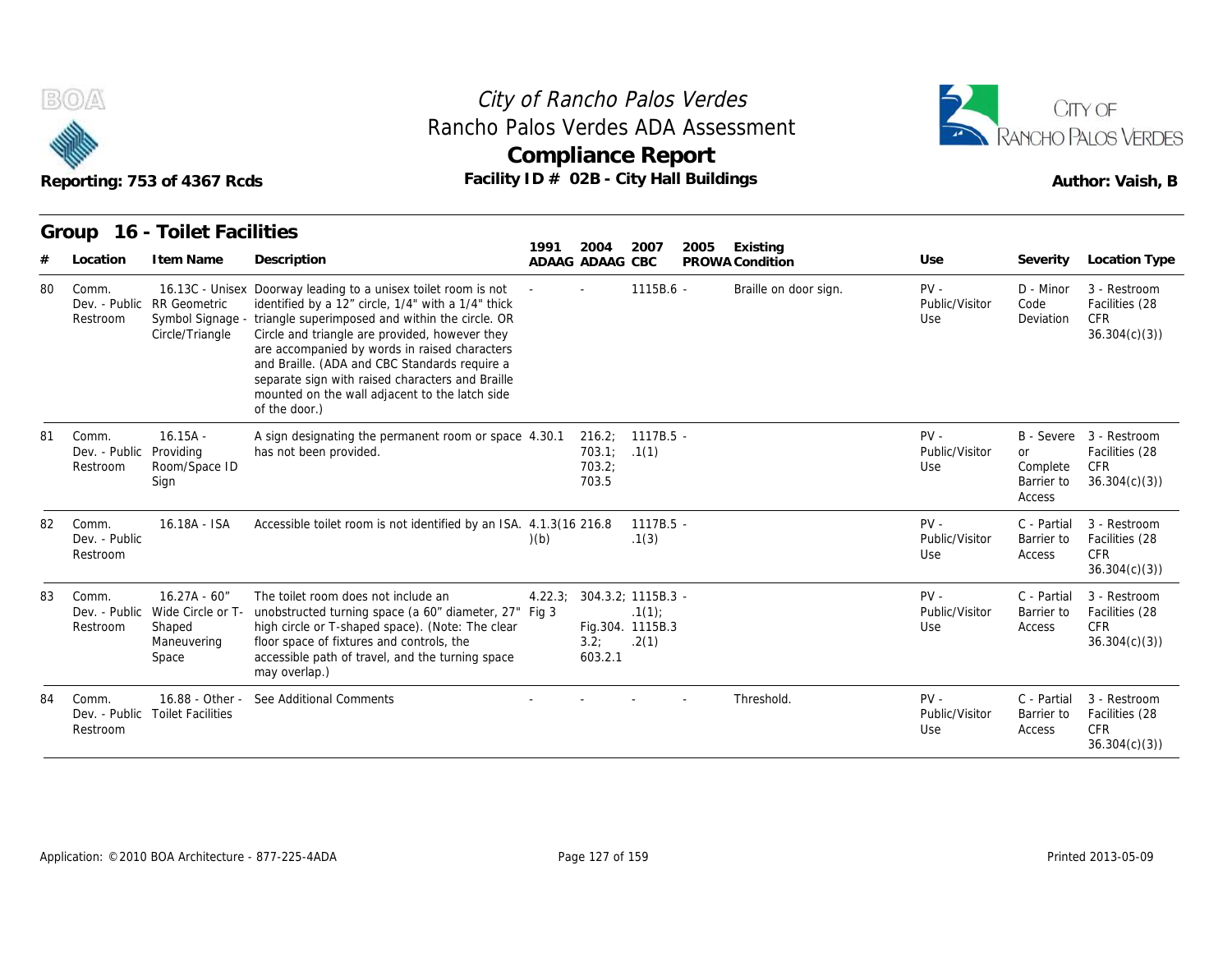



|    |                                    | Reporting: 753 of 4367 Rcds                                | Rancho Palos Verdes ADA Assessment<br>Facility ID # 02B - City Hall Buildings                                                                                                                                                                                                                                                                                                                        |                    | <b>Compliance Report</b>                           |                                        |      |                             |                                 |                                               | RANCHO PALOS VERDES<br>Author: Vaish, B                                 |
|----|------------------------------------|------------------------------------------------------------|------------------------------------------------------------------------------------------------------------------------------------------------------------------------------------------------------------------------------------------------------------------------------------------------------------------------------------------------------------------------------------------------------|--------------------|----------------------------------------------------|----------------------------------------|------|-----------------------------|---------------------------------|-----------------------------------------------|-------------------------------------------------------------------------|
| #  | Location                           | Group 16 - Toilet Facilities<br>I tem Name                 | Description                                                                                                                                                                                                                                                                                                                                                                                          | 1991               | 2004<br>ADAAG ADAAG CBC                            | 2007                                   | 2005 | Existing<br>PROWA Condition | Use                             | Severity                                      | Location Type                                                           |
| 85 | Comm.<br>Dev. - Public<br>Restroom | $16.42 - 28"$<br>Wide Standard -<br>Side Transfer<br>Space | Where the WC is not in a stall and there is<br>another fixture alongside the toilet, the clear<br>floor space is less than 28" wide.                                                                                                                                                                                                                                                                 |                    |                                                    | $1115B.4 -$<br>.1(1)<br>Fig.<br>11B-1A |      | 17 1/4" clear.              | $PV -$<br>Public/Visitor<br>Use | <b>or</b><br>Complete<br>Barrier to<br>Access | B - Severe 3 - Restroom<br>Facilities (28<br>CFR<br>36.304(c)(3)        |
| 86 | Comm.<br>Restroom                  | 16.49B - WC<br>Dev. - Public Flush Controls -<br>Location  | Flush controls are not located on the wide side<br>of the WC where the clear floor space is<br>provided.                                                                                                                                                                                                                                                                                             | 4.16.5             | Advisory .1(5);<br>604.6 Fig.                      | $604.6: 1115B.4 -$<br>11B-1A           |      | Not on wide side.           | $PV -$<br>Public/Visitor<br>Use | C - Partial<br>Barrier to<br>Access           | 3 - Restroom<br>Facilities (28<br><b>CFR</b><br>36.304(c)(3)            |
| 87 | Comm.<br>Dev. - Public<br>Restroom | $16.50 - TP$<br>Dispenser -<br>Location - Pre-             | Location of the toilet paper dispenser does not<br>comply with the Standard in effect at the time of Fig.<br>construction. (The 2001 CBC required toilet<br>2007 CBC Facility tissue dispensers located on the wall within 12"<br>of the front edge of the toilet seat, measured to<br>the centerline of the dispenser; mounted below<br>the grab bar; and centered at a min. height of<br>19" AFF.) | 4.16.6:<br>29(b)   | $604.7$ ; -<br>Advisory<br>604.7:<br>Fig.<br>604.7 |                                        |      | 44 1/2" from back wall.     | $PV -$<br>Public/Visitor<br>Use | <b>or</b><br>Complete<br>Barrier to<br>Access | B - Severe 3 - Restroom<br>Facilities (28<br><b>CFR</b><br>36.304(c)(3) |
| 88 | Comm.<br>Dev. - Public<br>Restroom | 16.55A - Side<br>Grab Bar Height                           | Side grab bar is not centered at 33" AFF. (ADA 4.17.6; 604.5; 1115B.4 -<br>Standards require side grab bars to be centered Figs. 29 Advisory .1(3.1);<br>from 33" to 36" AFF; CBC Standards require side & 30<br>grab bars to be centered at 33" AFF.)                                                                                                                                               |                    | $604.5$ ; Fig.<br>Fig.<br>604.5.2<br>609.4         | 604.5.2; 11B-1A                        |      | 35" AFF.                    | $PV -$<br>Public/Visitor<br>Use | C - Partial<br>Barrier to<br>Access           | 3 - Restroom<br>Facilities (28<br><b>CFR</b><br>36.304(c)(3)            |
| 89 | Comm.<br>Dev. - Public<br>Restroom | 16.56 - Grab<br>Bar Wall<br>Clearance                      | The space between the grab bar and the wall is 4.17.6, 609.3<br>not 1-1/2" absolute.                                                                                                                                                                                                                                                                                                                 | 4.26.2;<br>Fig. 39 |                                                    | $1115B.7 -$<br>$.1$ ; Fig.<br>11B-1C   |      | 1 5/8" clear.               | $PV -$<br>Public/Visitor<br>Use | C - Partial<br>Barrier to<br>Access           | 3 - Restroom<br>Facilities (28<br><b>CFR</b><br>36.304(c)(3)            |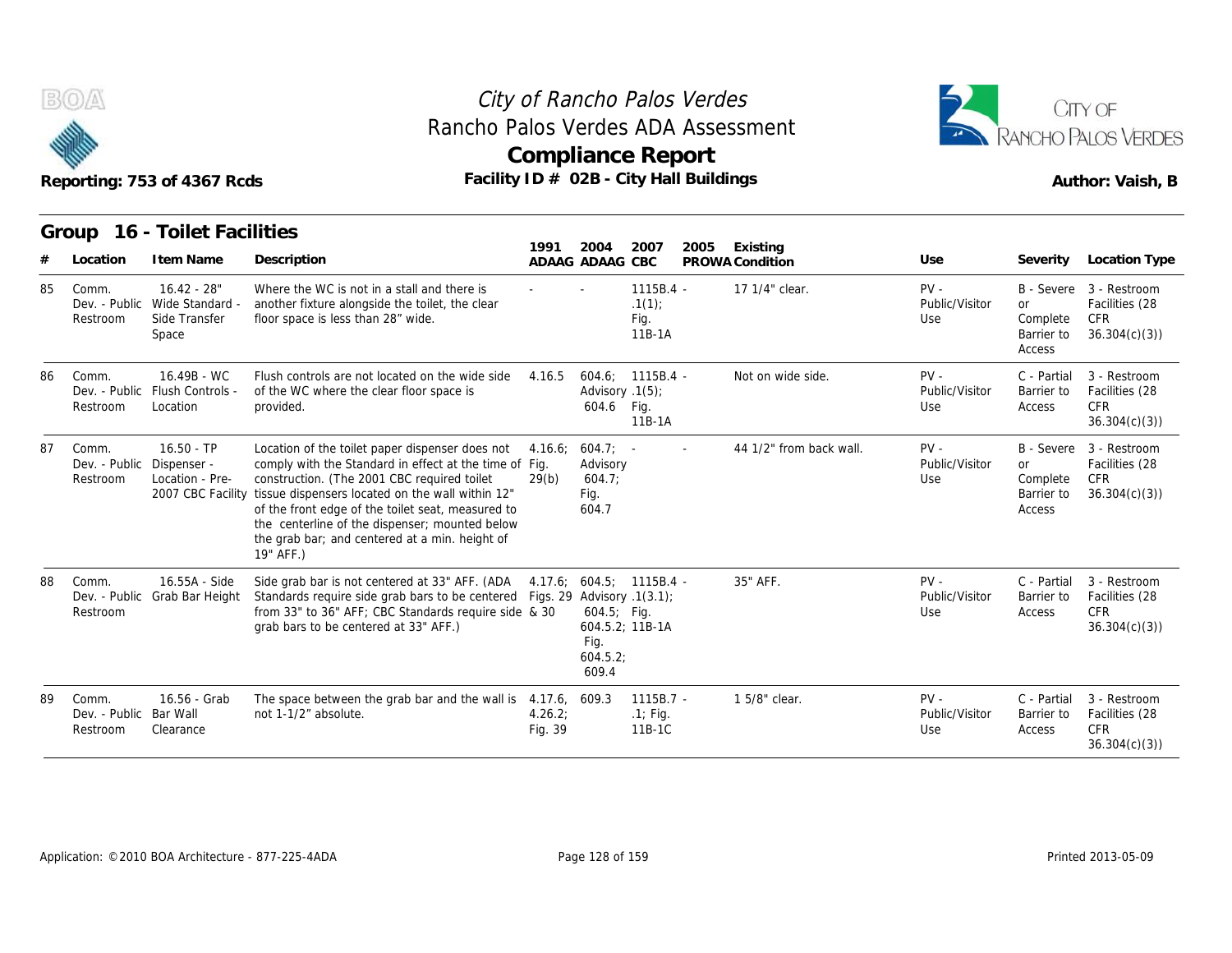



|     |                                               | Reporting: 753 of 4367 Rcds              |                                                                                                                                                                                                                                                                                                                                                                                                                                                                                            |                          |                                | Rancho Palos Verdes ADA Assessment<br><b>Compliance Report</b><br>Facility ID # 02B - City Hall Buildings |                             |                                 |                                     | RANCHO PALOS VERDES<br>Author: Vaish, B                      |
|-----|-----------------------------------------------|------------------------------------------|--------------------------------------------------------------------------------------------------------------------------------------------------------------------------------------------------------------------------------------------------------------------------------------------------------------------------------------------------------------------------------------------------------------------------------------------------------------------------------------------|--------------------------|--------------------------------|-----------------------------------------------------------------------------------------------------------|-----------------------------|---------------------------------|-------------------------------------|--------------------------------------------------------------|
|     | Group<br>Location                             | 16 - Toilet Facilities<br>I tem Name     | Description                                                                                                                                                                                                                                                                                                                                                                                                                                                                                | 1991                     | 2004<br>ADAAG ADAAG CBC        | 2007<br>2005                                                                                              | Existing<br>PROWA Condition | Use                             | Severity                            | <b>Location Type</b>                                         |
| 90  | Comm.<br>Dev. - Public Grab Bar<br>Restroom   | 16.59 - Side                             | At WC providing front transfer, the side grab bar 4.17.6; Fig.<br>location is not compliant. (CBC Standards<br>require the side grab bar to extend at least 54"<br>min beyond the back wall while the other end<br>is 12" max from the back wall. CBC also<br>requires the grab bar's front end to be<br>positioned 24" min in front of the WC.)                                                                                                                                           | & 30                     | Figs. 29 604.5.1 .1(3.1);      | 1115B.4 -<br>Fig.<br>11B-1A                                                                               | 50 1/2".                    | $PV -$<br>Public/Visitor<br>Use | C - Partial<br>Barrier to<br>Access | 3 - Restroom<br>Facilities (28<br><b>CFR</b><br>36.304(c)(3) |
| 91  | Comm.<br>Dev. - Public<br>Restroom            | $16.72 -$<br>Lavatory Apron<br>Clearance | Lavatory does not provide accessible apron<br>clearance (i.e. at least 29" clearance from the<br>floor to the bottom of the apron).                                                                                                                                                                                                                                                                                                                                                        | 4.19.2: 606.3<br>Fig. 31 |                                | $1115B.4 -$<br>.3(2)<br>Fig 11B-<br>1D                                                                    | 28 1/2" clear.              | $PV -$<br>Public/Visitor<br>Use | C - Partial<br>Barrier to<br>Access | 3 - Restroom<br>Facilities (28<br><b>CFR</b><br>36.304(c)(3) |
| 92. | Comm.<br>Dev. - Public<br>Restroom            | $16.73 -$<br>Lavatory Knee<br>Clearance  | Lavatory does not provide accessible knee<br>clearance (i.e. at least 27" clearance from the<br>floor to the underside of the lavatory, extending<br>8" min measured from the front edge<br>underneath the lavatory back towards the wall).                                                                                                                                                                                                                                                | 4.19.2;<br>Fig. 31       | 306.3;<br>Fig.<br>306.3        | $1115B.4 -$<br>$.3(2)$ ;<br>Fig 11B-<br>1D                                                                | 26 1/4" clear.              | $PV -$<br>Public/Visitor<br>Use | C - Partial<br>Barrier to<br>Access | 3 - Restroom<br>Facilities (28<br><b>CFR</b><br>36.304(c)(3) |
| 93  | Comm.<br>Dev. - Public Lavatory -<br>Restroom | $16.76 -$<br>Clearance near<br>Sidewall  | The centerline of the lavatory is not 18" min<br>from the nearest sidewall or partition.                                                                                                                                                                                                                                                                                                                                                                                                   |                          |                                | 1115B.4 -<br>.3(2)<br>Fig 11B-<br>1D                                                                      | 16" from side wall.         | $PV -$<br>Public/Visitor<br>Use | C - Partial<br>Barrier to<br>Access | 3 - Restroom<br>Facilities (28<br>CFR<br>36.304(c)(3)        |
| 94  | Comm.<br>Restroom                             | Dev. - Public Height - Max.              | 16.82A - Mirror Mirror above accessible lavatory or countertop is 4.19.6; 213.3.5; 1115B.8 -<br>mounted so the bottom edge of the reflective<br>40" AFF Standard surface is not 40" max AFF. (ADA Standards<br>require at least one mirror to be accessible; CBC<br>Standards prior to August 1, 2009 required all<br>mirrors to be accessible. Effective August 1,<br>2009, amended CBC Standards require all<br>mirrors above accessible lavatories or<br>countertops to be accessible.) | Fig. 31                  | 603.3; .1<br>Advisory<br>603.3 |                                                                                                           | 40 3/4" AFF.                | $PV -$<br>Public/Visitor<br>Use | C - Partial<br>Barrier to<br>Access | 3 - Restroom<br>Facilities (28<br><b>CFR</b><br>36.304(c)(3) |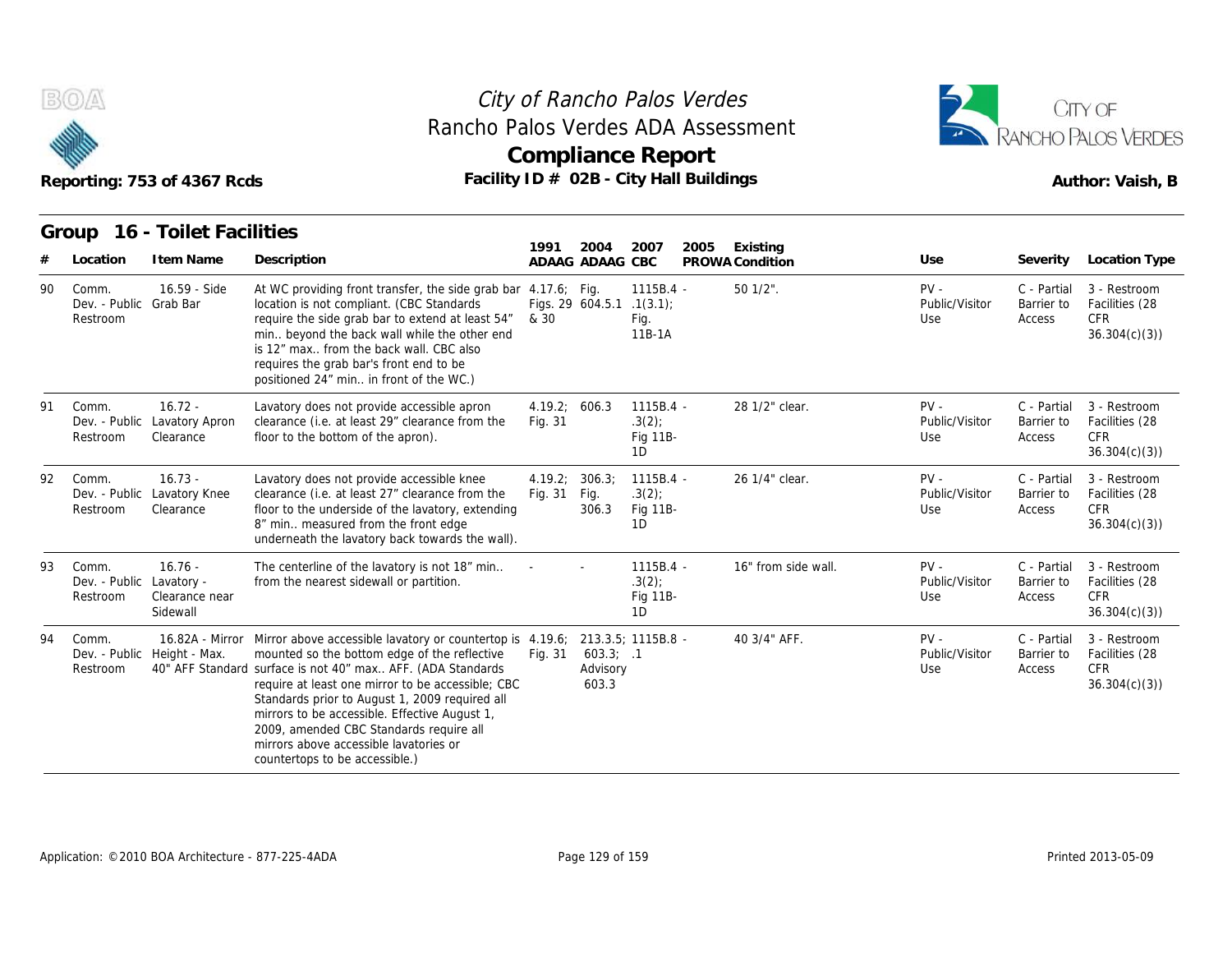



|    |                                    | Reporting: 753 of 4367 Rcds<br>16 - Toilet Facilities                                   | Facility ID # 02B - City Hall Buildings                                                                                                                                                                                                                                                                                                                                                                                                                                                                                                       |                                               |                         | <b>Compliance Report</b> |      |                             |                                 |                                     | RANCHO PALOS VERDES<br>Author: Vaish, B                      |
|----|------------------------------------|-----------------------------------------------------------------------------------------|-----------------------------------------------------------------------------------------------------------------------------------------------------------------------------------------------------------------------------------------------------------------------------------------------------------------------------------------------------------------------------------------------------------------------------------------------------------------------------------------------------------------------------------------------|-----------------------------------------------|-------------------------|--------------------------|------|-----------------------------|---------------------------------|-------------------------------------|--------------------------------------------------------------|
|    | Group<br>Location                  | I tem Name                                                                              | Description                                                                                                                                                                                                                                                                                                                                                                                                                                                                                                                                   | 1991                                          | 2004<br>ADAAG ADAAG CBC | 2007                     | 2005 | Existing<br>PROWA Condition | Use                             | Severity                            | <b>Location Type</b>                                         |
| 95 | Comm.<br>Dev. - Public<br>Restroom | 16.84A - Paper<br>Towel<br>Dispenser -<br>Operating Height                              | Mounting height of paper towel dispenser's<br>highest operable part exceeds 40" AFF. (Where<br>provided, ADA Standards require at least one<br>paper towel dispenser to be accessible with the<br>highest operable part placed within at least one<br>of the reach ranges specified in 4.2.5 and 4.2.6;<br>where provided, CBC Standards require at least<br>one paper towel dispenser to be accessible with<br>the highest operable part no higher than 40"<br>AFF.)                                                                         | 4.22.7; 308;<br>4.27.3<br>4.2.5:<br>4.2.6     | 309                     | 1115B.8 -<br>.3          |      | 40 1/2" AFF.                | $PV -$<br>Public/Visitor<br>Use | C - Partial<br>Barrier to<br>Access | 3 - Restroom<br>Facilities (28<br><b>CFR</b><br>36.304(c)(3) |
| 96 | Comm.<br>Dev. - Public<br>Restroom | 16.84C - Soap<br>Dispenser -<br>Operating Height                                        | Mounting height of soap dispenser's highest<br>operable part exceeds 40" AFF. (Where<br>provided, ADA Standards require at least one<br>soap dispenser to be accessible with the highest 4.2.6<br>operable part placed within at least one of the<br>reach ranges specified in 4.2.5 and 4.2.6; where<br>provided, CBC Standards require at least one<br>soap dispenser to be accessible with the highest<br>operable part no higher than 40" AFF.)                                                                                           | 4.22.7:308;<br>4.27.3; 309<br>4.2.5:          |                         | $1115B.8 -$<br>.3        |      | 40 1/2" AFF.                | $PV -$<br>Public/Visitor<br>Use | C - Partial<br>Barrier to<br>Access | 3 - Restroom<br>Facilities (28<br><b>CFR</b><br>36.304(c)(3) |
| 98 | Comm.<br>Dev. - Public<br>Restroom | $16.84D -$<br>Sanitary<br>Napkin/Feminine<br>Hygiene<br>Dispenser -<br>Operating Height | Mounting height of sanitary napkin/femin.ine<br>hygiene dispenser's highest operable part<br>exceeds 40" AFF. (Where provided, ADA<br>Standards require at least one sanitary<br>napkin/femin.ine hygiene dispenser to be<br>accessible with the highest operable part placed<br>within at least one of the reach ranges specified<br>in 4.2.5 and 4.2.6; where provided, CBC<br>Standards require at least one sanitary<br>napkin/femin.ine hygiene dispenser to be<br>accessible with the highest operable part no<br>higher than 40" AFF.) | 4.22.7:308;<br>4.27.3; 309<br>4.2.5:<br>4.2.6 |                         | 1115B.8 -<br>.3          |      | 46" AFF.                    | PV -<br>Public/Visitor<br>Use   | C - Partial<br>Barrier to<br>Access | 3 - Restroom<br>Facilities (28<br><b>CFR</b><br>36.304(c)(3) |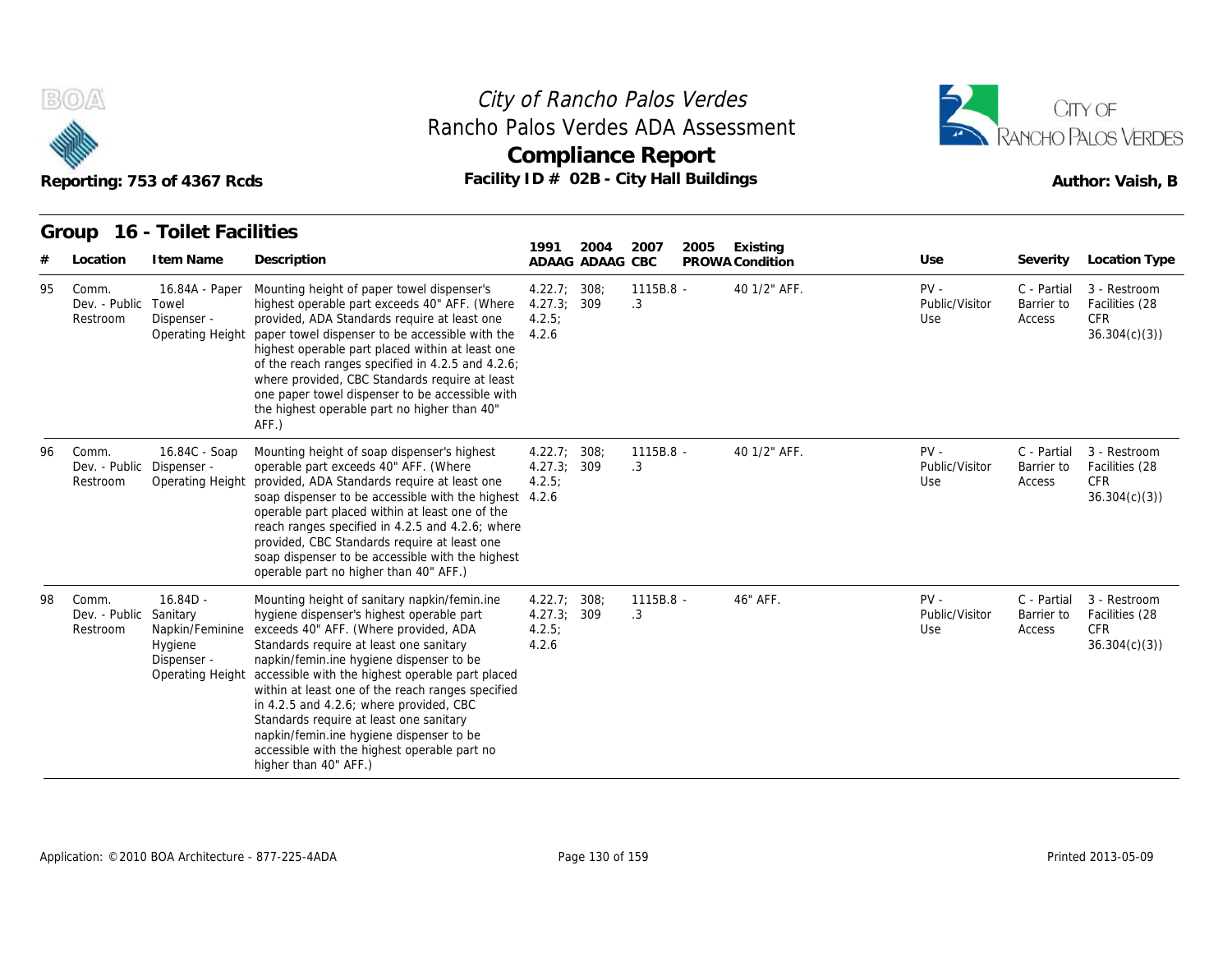

## **Compliance Report** Rancho Palos Verdes ADA Assessment



#### **Group 16 - Toilet Facilities**

|                                                | Reporting: 753 of 4367 Rcds                               | Rancho Palos Verdes ADA Assessment<br>Facility ID # 02B - City Hall Buildings                                                                                                                                                                                                                                                                                                                                                                                                                                                                                                                                                                                                      |        | <b>Compliance Report</b>                   |                                                        |      |                             |                                 |                                               | RANCHO PALOS VERDES<br>Author: Vaish, B                          |
|------------------------------------------------|-----------------------------------------------------------|------------------------------------------------------------------------------------------------------------------------------------------------------------------------------------------------------------------------------------------------------------------------------------------------------------------------------------------------------------------------------------------------------------------------------------------------------------------------------------------------------------------------------------------------------------------------------------------------------------------------------------------------------------------------------------|--------|--------------------------------------------|--------------------------------------------------------|------|-----------------------------|---------------------------------|-----------------------------------------------|------------------------------------------------------------------|
|                                                | Group 16 - Toilet Facilities                              |                                                                                                                                                                                                                                                                                                                                                                                                                                                                                                                                                                                                                                                                                    | 1991   |                                            |                                                        |      |                             |                                 |                                               |                                                                  |
| Location                                       | I tem Name                                                | Description                                                                                                                                                                                                                                                                                                                                                                                                                                                                                                                                                                                                                                                                        |        | 2004<br>ADAAG ADAAG CBC                    | 2007                                                   | 2005 | Existing<br>PROWA Condition | Use                             | Severity                                      | <b>Location Type</b>                                             |
| 100 Comm.<br>Staff<br>Restroom                 | 16.09A - Door<br>Dev. - Men's Maneuvering<br>Space        | Door that is not automatic or power-assisted<br>does not have compliant maneuvering space<br>relative to the direction of approach as shown in<br>CBC Fig. 11B-26. (Approach // Side // Width //<br>Depth) (Front // Pull // D + 24" * // 60") (Front<br>// Push // D + 0" ** // 48") (Latch // Pull // D +<br>24" // 60") (Latch // Push // D + 24" // 44"<br>***) (Hinge // Pull // D + 36" // 60") (Hinge //<br>Push // $54''$ **** // $44''$ *****) (* D + 18" at<br>interior doors.) ( $*$ D + 12" if door has both a<br>latch and a closer.) (*** 48" if door has closer.)<br>(**** Measured from latch toward hinge.)<br>(***** 48" if door has both a latch and a closer.) | 4.13.6 | 1:<br>Table<br>$1$ ; Fig.<br>404.2.4.<br>1 | 404.2.4. 1133B.2 -<br>.4.2;<br>Fig.<br>404.2.4. 11B-26 |      | 13" pull side, lavatory.    | $PV -$<br>Public/Visitor<br>Use | C - Partial<br>Barrier to<br>Access           | 3 - Restroom<br>Facilities (28<br><b>CFR</b><br>36.304(c)(3)     |
| 101 Comm.<br>Dev. - Men's<br>Staff<br>Restroom | 16.11A - Door<br><b>Operating Effort</b>                  | The force required to operate door exceeds 5<br>Ibs. (Fire doors may have up to 15 lbs to achieve<br>positive latching).                                                                                                                                                                                                                                                                                                                                                                                                                                                                                                                                                           |        | 4.13.11 404.2.9 1133B.2 -                  | .5                                                     |      | 7 LBF.                      | $PV -$<br>Public/Visitor<br>Use | <b>or</b><br>Complete<br>Barrier to<br>Access | B - Severe 3 - Restroom<br>Facilities (28<br>CFR<br>36.304(c)(3) |
| 102 Comm.<br>Staff<br>Restroom                 | Dev. - Men's RR Geometric<br>Symbol Signage -<br>Triangle | 16.13A - Men's Doorway leading to a men's toilet room is not<br>identified by an equilateral triangle 1/4" thick<br>with edges 12" long. OR Equilateral triangle is<br>provided, however it is accompanied by words in<br>raised characters and Braille. (ADA and CBC<br>Standards require a separate sign with raised<br>characters and Braille mounted on the wall<br>adjacent to the latch side of the door.)                                                                                                                                                                                                                                                                   |        |                                            | 1115B.6 -                                              |      | Braille on sign.            | $PV -$<br>Public/Visitor<br>Use | D - Minor<br>Code<br>Deviation                | 3 - Restroom<br>Facilities (28<br>CFR<br>36.304(c)(3)            |
| 103 Comm.<br>Dev. - Men's<br>Staff<br>Restroom | $16.15A -$<br>Providing<br>Room/Space ID<br>Sign          | A sign designating the permanent room or space 4.30.1<br>has not been provided.                                                                                                                                                                                                                                                                                                                                                                                                                                                                                                                                                                                                    |        | 703.1; 1(1)<br>703.2;<br>703.5             | $216.2$ ; $1117B.5$ -                                  |      |                             | $PV -$<br>Public/Visitor<br>Use | or<br>Complete<br>Barrier to<br>Access        | B - Severe 3 - Restroom<br>Facilities (28<br>CFR<br>36.304(c)(3) |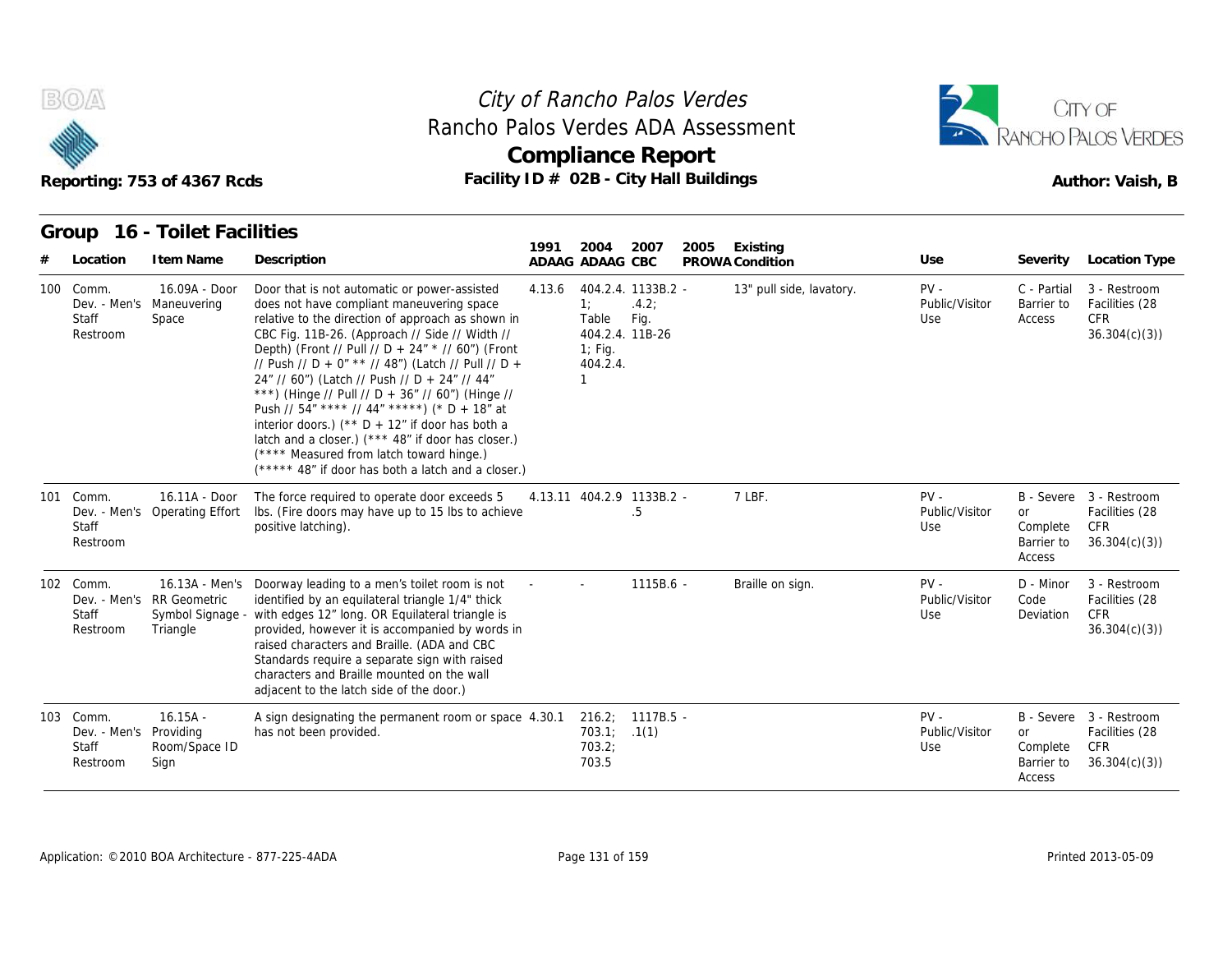



| eporting: 753 01 4367 RCQS. |  |  |
|-----------------------------|--|--|
|                             |  |  |

|   | Reporting: 753 of 4367 Rcds<br>16 - Toilet Facilities<br>Group |                                                                        | Rancho Palos Verdes ADA Assessment<br>Facility ID # 02B - City Hall Buildings                                                                                                                                                                                                                                                                                                      |                  | <b>Compliance Report</b>                         |                                        | City of Rancho Palos Verdes |                         |                                 |                                               | CITY OF<br>RANCHO PALOS VERDES<br>Author: Vaish, B                      |
|---|----------------------------------------------------------------|------------------------------------------------------------------------|------------------------------------------------------------------------------------------------------------------------------------------------------------------------------------------------------------------------------------------------------------------------------------------------------------------------------------------------------------------------------------|------------------|--------------------------------------------------|----------------------------------------|-----------------------------|-------------------------|---------------------------------|-----------------------------------------------|-------------------------------------------------------------------------|
|   |                                                                |                                                                        |                                                                                                                                                                                                                                                                                                                                                                                    | 1991             | 2004                                             | 2007                                   | 2005                        | Existing                |                                 |                                               |                                                                         |
| # | Location                                                       | I tem Name                                                             | Description                                                                                                                                                                                                                                                                                                                                                                        |                  | ADAAG ADAAG CBC                                  |                                        |                             | PROWA Condition         | Use                             | Severity                                      | Location Type                                                           |
|   | 104 Comm.<br>Dev. - Men's<br>Staff<br>Restroom                 | 16.18A - ISA                                                           | Accessible toilet room is not identified by an ISA. 4.1.3(16 216.8                                                                                                                                                                                                                                                                                                                 | (b)              |                                                  | 1117B.5 -<br>.1(3)                     |                             |                         | $PV -$<br>Public/Visitor<br>Use | C - Partial<br>Barrier to<br>Access           | 3 - Restroom<br>Facilities (28<br><b>CFR</b><br>36.304(c)(3)            |
|   | 105 Comm.<br>Dev. - Men's<br><b>Staff</b><br>Restroom          | $16.27A - 60''$<br>Wide Circle or T-<br>Shaped<br>Maneuvering<br>Space | The toilet room does not include an<br>unobstructed turning space (a 60" diameter, 27" Fig 3<br>high circle or T-shaped space). (Note: The clear<br>floor space of fixtures and controls, the<br>accessible path of travel, and the turning space<br>may overlap.)                                                                                                                 | 4.22.3:          | 304.3.2: 1115B.3 -<br>3.2;<br>603.2.1            | .1(1)<br>Fig.304. 1115B.3<br>.2(1)     |                             | 49" clear.              | $PV -$<br>Public/Visitor<br>Use | C - Partial<br>Barrier to<br>Access           | 3 - Restroom<br>Facilities (28<br><b>CFR</b><br>36.304(c)(3)            |
|   | 106 Comm.<br>Dev. - Men's<br>Staff<br>Restroom                 | $16.42 - 28"$<br>Wide Standard -<br>Side Transfer<br>Space             | Where the WC is not in a stall and there is<br>another fixture alongside the toilet, the clear<br>floor space is less than 28" wide.                                                                                                                                                                                                                                               |                  |                                                  | $1115B.4 -$<br>.1(1)<br>Fig.<br>11B-1A |                             | 16" to wall.            | $PV -$<br>Public/Visitor<br>Use | or<br>Complete<br>Barrier to<br>Access        | B - Severe 3 - Restroom<br>Facilities (28<br>CFR.<br>36.304(c)(3)       |
|   | 107 Comm.<br>Staff<br>Restroom                                 | 16.47A - WC<br>Dev. - Men's Location from<br>Sidewall                  | The centerline of the WC is not 18" absolute<br>from a wall or partition.                                                                                                                                                                                                                                                                                                          | $4.22.4 -$       |                                                  | 1115B.4 -<br>.1(1)                     |                             | 18 1/2" from side wall. | $PV -$<br>Public/Visitor<br>Use | C - Partial<br>Barrier to<br>Access           | 3 - Restroom<br>Facilities (28<br><b>CFR</b><br>36.304(c)(3)            |
|   | 108 Comm.<br>Dev. - Men's Dispenser -<br>Staff<br>Restroom     | $16.50 - TP$<br>Location - Pre-<br>2007 CBC Facility                   | Location of the toilet paper dispenser does not<br>comply with the Standard in effect at the time of Fig.<br>construction. (The 2001 CBC required toilet<br>tissue dispensers located on the wall within 12"<br>of the front edge of the toilet seat, measured to<br>the centerline of the dispenser; mounted below<br>the grab bar; and centered at a min. height of<br>19" AFF.) | 4.16.6;<br>29(b) | $604.7: -$<br>Advisory<br>604.7<br>Fig.<br>604.7 |                                        | $\sim$                      | 41" from back wall.     | $PV -$<br>Public/Visitor<br>Use | <b>or</b><br>Complete<br>Barrier to<br>Access | B - Severe 3 - Restroom<br>Facilities (28<br><b>CFR</b><br>36.304(c)(3) |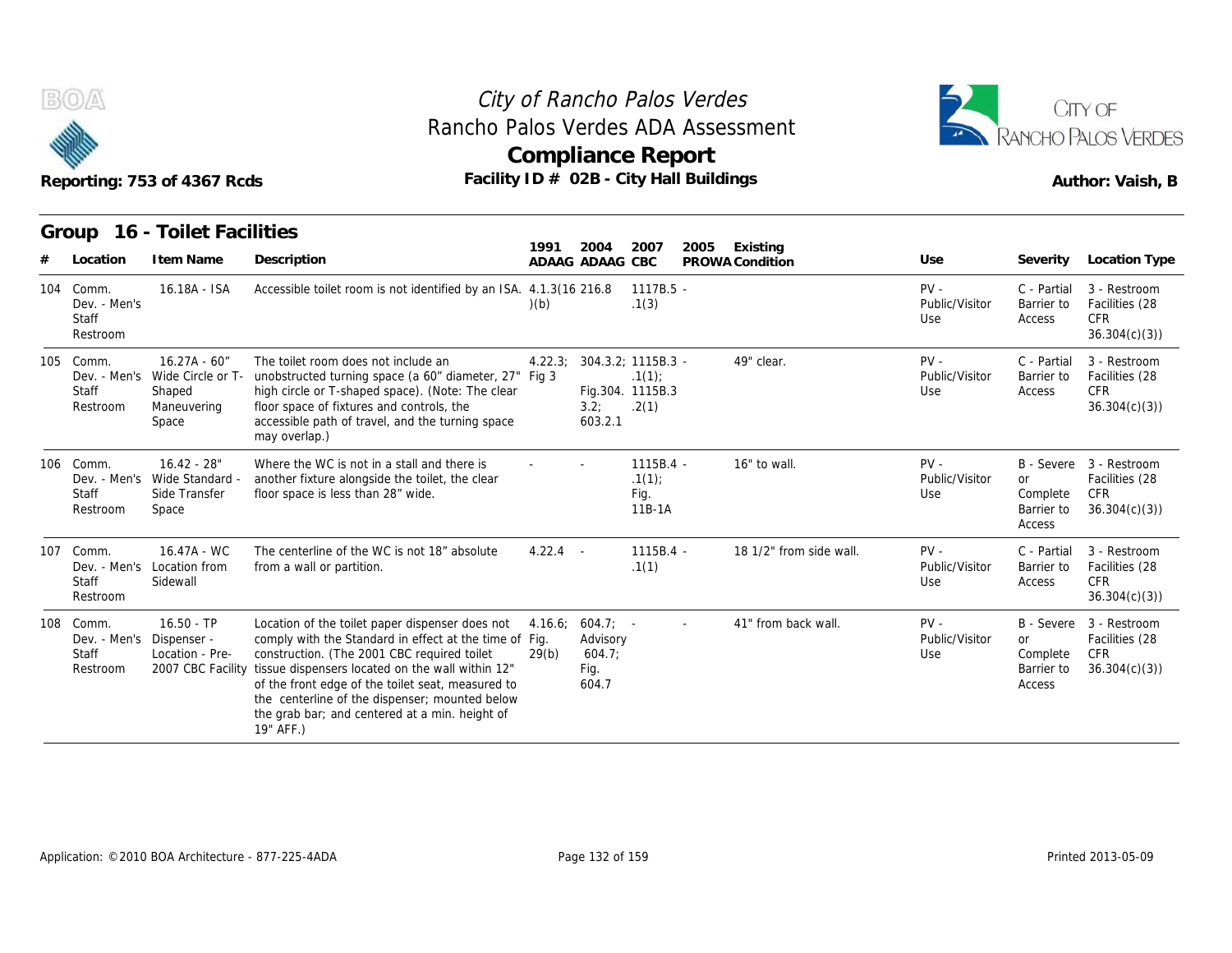



|                                                                | Reporting: 753 of 4367 Rcds                              | Facility ID # 02B - City Hall Buildings                                                                                                                                                                                                                                                                                                          |                           |                                             | <b>Compliance Report</b>                    |      |                             |                                 |                                     | Author: Vaish, B                                             |
|----------------------------------------------------------------|----------------------------------------------------------|--------------------------------------------------------------------------------------------------------------------------------------------------------------------------------------------------------------------------------------------------------------------------------------------------------------------------------------------------|---------------------------|---------------------------------------------|---------------------------------------------|------|-----------------------------|---------------------------------|-------------------------------------|--------------------------------------------------------------|
| Group<br>Location                                              | 16 - Toilet Facilities<br>I tem Name                     | Description                                                                                                                                                                                                                                                                                                                                      | 1991                      | 2004<br>ADAAG ADAAG CBC                     | 2007                                        | 2005 | Existing<br>PROWA Condition | Use                             | Severity                            | Location Type                                                |
| 109 Comm.<br>Staff<br>Restroom                                 | 16.55A - Side<br>Dev. - Men's Grab Bar Height            | Side grab bar is not centered at 33" AFF. (ADA<br>Standards require side grab bars to be centered Figs. 29 Advisory .1(3.1);<br>from 33" to 36" AFF; CBC Standards require side & 30<br>grab bars to be centered at 33" AFF.)                                                                                                                    |                           | $604.5$ ; Fig.<br>Fig.<br>604.5.2;<br>609.4 | 4.17.6; 604.5; 1115B.4 -<br>604.5.2; 11B-1A |      | 35 1/4" AFF.                | $PV -$<br>Public/Visitor<br>Use | C - Partial<br>Barrier to<br>Access | 3 - Restroom<br>Facilities (28<br>CFR.<br>36.304(c)(3)       |
| 110 Comm.<br>Dev. - Men's Bar Wall<br><b>Staff</b><br>Restroom | 16.56 - Grab<br>Clearance                                | The space between the grab bar and the wall is 4.17.6,<br>not 1-1/2" absolute.                                                                                                                                                                                                                                                                   | 4.26.2;<br>Fig. 39        | 609.3                                       | $1115B.7 -$<br>$.1$ ; Fig.<br>11B-1C        |      | 1 3/4" clear.               | $PV -$<br>Public/Visitor<br>Use | C - Partial<br>Barrier to<br>Access | 3 - Restroom<br>Facilities (28<br><b>CFR</b><br>36.304(c)(3) |
| 111 Comm.<br>Dev. - Men's Grab Bar<br>Staff<br>Restroom        | 16.59 - Side                                             | At WC providing front transfer, the side grab bar 4.17.6; Fig.<br>location is not compliant. (CBC Standards<br>require the side grab bar to extend at least 54"<br>min beyond the back wall while the other end<br>is 12" max from the back wall. CBC also<br>requires the grab bar's front end to be<br>positioned 24" min in front of the WC.) | & 30                      | Figs. 29 604.5.1 .1(3.1);                   | $1115B.4 -$<br>Fig.<br>11B-1A               |      | $511/2$ ".                  | $PV -$<br>Public/Visitor<br>Use | C - Partial<br>Barrier to<br>Access | 3 - Restroom<br>Facilities (28<br><b>CFR</b><br>36.304(c)(3) |
| 112 Comm.<br>Staff<br>Restroom                                 | 16.49B - WC<br>Dev. - Men's Flush Controls -<br>Location | Flush controls are not located on the wide side<br>of the WC where the clear floor space is<br>provided.                                                                                                                                                                                                                                         | 4.16.5                    | Advisory .1(5);<br>604.6 Fig.               | $604.6; 1115B.4 -$<br>11B-1A                |      | Not on wide side.           | $PV -$<br>Public/Visitor<br>Use | C - Partial<br>Barrier to<br>Access | 3 - Restroom<br>Facilities (28<br><b>CFR</b><br>36.304(c)(3) |
| 113 Comm.<br>Dev. - Men's<br>Staff<br>Restroom                 | $16.72 -$<br>Lavatory Apron<br>Clearance                 | Lavatory does not provide accessible apron<br>clearance (i.e. at least 29" clearance from the<br>floor to the bottom of the apron).                                                                                                                                                                                                              | 4.19.2; 606.3<br>Fig. 31  |                                             | 1115B.4 -<br>.3(2)<br>Fig 11B-<br>1D        |      | 27 3/4" clear.              | $PV -$<br>Public/Visitor<br>Use | C - Partial<br>Barrier to<br>Access | 3 - Restroom<br>Facilities (28<br><b>CFR</b><br>36.304(c)(3) |
| 114 Comm.<br>Dev. - Men's<br>Staff<br>Restroom                 | $16.73 -$<br>Lavatory Knee<br>Clearance                  | Lavatory does not provide accessible knee<br>clearance (i.e. at least 27" clearance from the<br>floor to the underside of the lavatory, extending<br>8" min measured from the front edge<br>underneath the lavatory back towards the wall).                                                                                                      | 4.19.2; 306.3;<br>Fig. 31 | Fig.<br>306.3                               | 1115B.4 -<br>.3(2)<br><b>Fig 11B-</b><br>1D |      | 25 1/2" clear.              | $PV -$<br>Public/Visitor<br>Use | C - Partial<br>Barrier to<br>Access | 3 - Restroom<br>Facilities (28<br>CFR.<br>36.304(c)(3)       |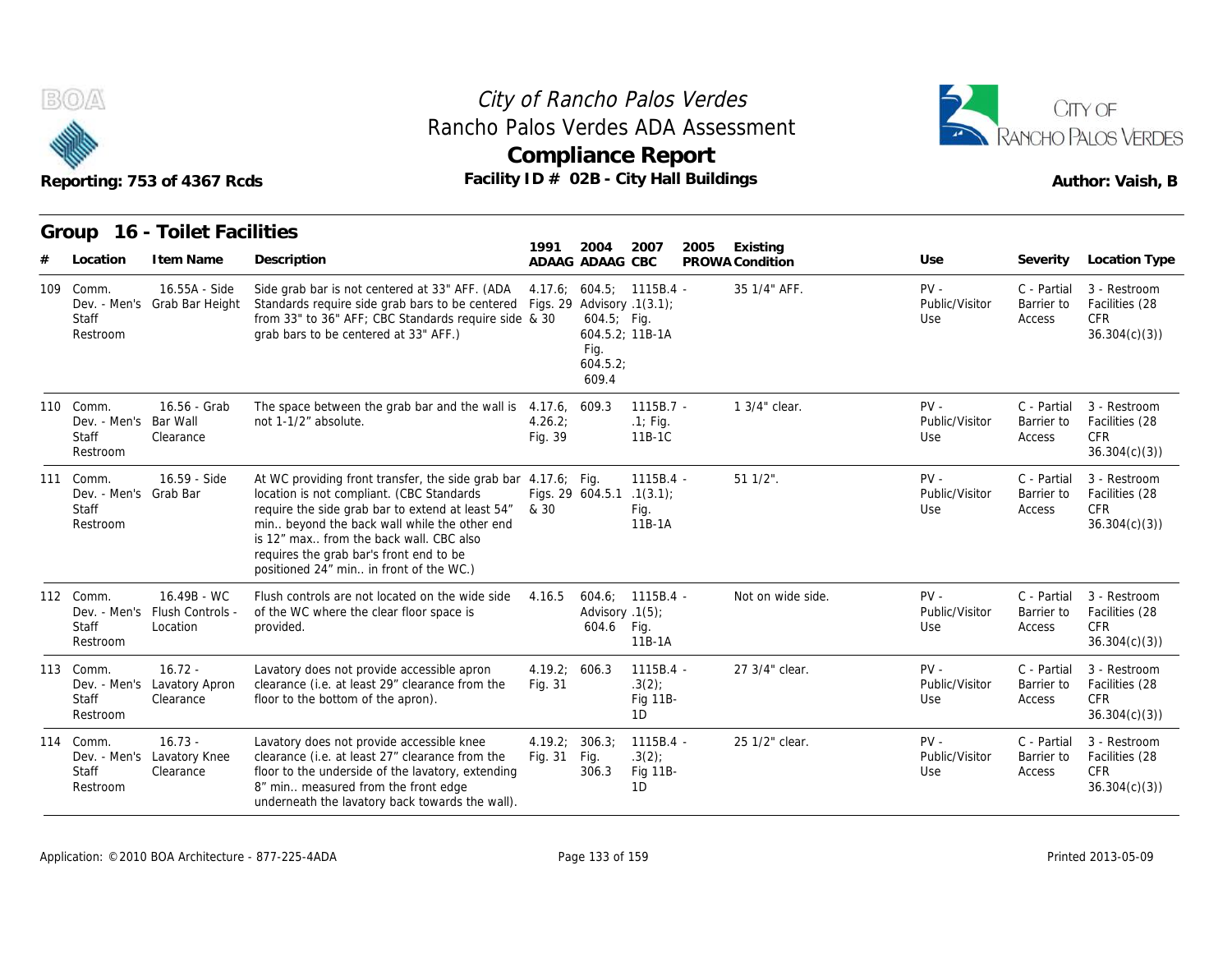



| Reporting: 753 of 4367 Rcds |                                                        |                                                          |                                                                                                                                                                                                                                                                                                                                                                                                                                                                         |                                 |                                | City of Rancho Palos Verdes<br>Rancho Palos Verdes ADA Assessment<br><b>Compliance Report</b><br>Facility ID # 02B - City Hall Buildings |                                             |                                 |                                     | CITY OF<br><b>RANCHO PALOS VERDES</b><br>Author: Vaish, B    |
|-----------------------------|--------------------------------------------------------|----------------------------------------------------------|-------------------------------------------------------------------------------------------------------------------------------------------------------------------------------------------------------------------------------------------------------------------------------------------------------------------------------------------------------------------------------------------------------------------------------------------------------------------------|---------------------------------|--------------------------------|------------------------------------------------------------------------------------------------------------------------------------------|---------------------------------------------|---------------------------------|-------------------------------------|--------------------------------------------------------------|
| #                           | Group<br>Location                                      | 16 - Toilet Facilities<br>I tem Name                     | Description                                                                                                                                                                                                                                                                                                                                                                                                                                                             | 1991                            | 2004<br>ADAAG ADAAG CBC        | 2007<br>2005                                                                                                                             | Existing<br>PROWA Condition                 | Use                             | Severity                            | Location Type                                                |
|                             | 115 Comm.<br>Staff<br>Restroom                         | 16.75 - Clear<br>Dev. - Men's Floor Space at<br>Lavatory | There is no clear floor space at least $30''$ x 48" in 4.19.3; 606.2<br>front of the lavatory (extending a maximum of 4.2.4<br>19" underneath the lavatory) to allow a forward<br>approach.                                                                                                                                                                                                                                                                             |                                 |                                | $1115B.4 -$<br>.3(3)<br>Fig 11B-<br>1D                                                                                                   | Door swing encroaches clear<br>floor space. | $PV -$<br>Public/Visitor<br>Use | C - Partial<br>Barrier to<br>Access | 3 - Restroom<br>Facilities (28<br><b>CFR</b><br>36.304(c)(3) |
|                             | 116 Comm.<br>Dev. - Men's<br><b>Staff</b><br>Restroom  | $16.76 -$<br>Lavatory -<br>Clearance near<br>Sidewall    | The centerline of the lavatory is not 18" min<br>from the nearest sidewall or partition.                                                                                                                                                                                                                                                                                                                                                                                |                                 |                                | $1115B.4 -$<br>.3(2)<br>Fig 11B-<br>1D                                                                                                   | 17" from side wall.                         | $PV -$<br>Public/Visitor<br>Use | C - Partial<br>Barrier to<br>Access | 3 - Restroom<br>Facilities (28<br>CFR.<br>36.304(c)(3)       |
|                             | 117 Comm.<br>Staff<br>Restroom                         | Dev. - Men's Height - Max.                               | 16.82A - Mirror Mirror above accessible lavatory or countertop is 4.19.6;<br>mounted so the bottom edge of the reflective<br>40" AFF Standard surface is not 40" max AFF. (ADA Standards<br>require at least one mirror to be accessible; CBC<br>Standards prior to August 1, 2009 required all<br>mirrors to be accessible. Effective August 1,<br>2009, amended CBC Standards require all<br>mirrors above accessible lavatories or<br>countertops to be accessible.) | Fig. 31                         | 603.3; .1<br>Advisory<br>603.3 | 213.3.5; 1115B.8 -                                                                                                                       | 40 1/4" AFF.                                | $PV -$<br>Public/Visitor<br>Use | C - Partial<br>Barrier to<br>Access | 3 - Restroom<br>Facilities (28<br><b>CFR</b><br>36.304(c)(3) |
| 118                         | Comm.<br>Dev. - Men's Dispenser -<br>Staff<br>Restroom | 16.84C - Soap<br>Operating Height                        | Mounting height of soap dispenser's highest<br>operable part exceeds 40" AFF. (Where<br>provided, ADA Standards require at least one<br>soap dispenser to be accessible with the highest 4.2.6<br>operable part placed within at least one of the<br>reach ranges specified in 4.2.5 and 4.2.6; where<br>provided, CBC Standards require at least one<br>soap dispenser to be accessible with the highest<br>operable part no higher than 40" AFF.)                     | 4.22.7;<br>4.27.3; 309<br>4.2.5 | 308:                           | 1115B.8 -<br>.3                                                                                                                          | 41" AFF.                                    | $PV -$<br>Public/Visitor<br>Use | C - Partial<br>Barrier to<br>Access | 3 - Restroom<br>Facilities (28<br><b>CFR</b><br>36.304(c)(3) |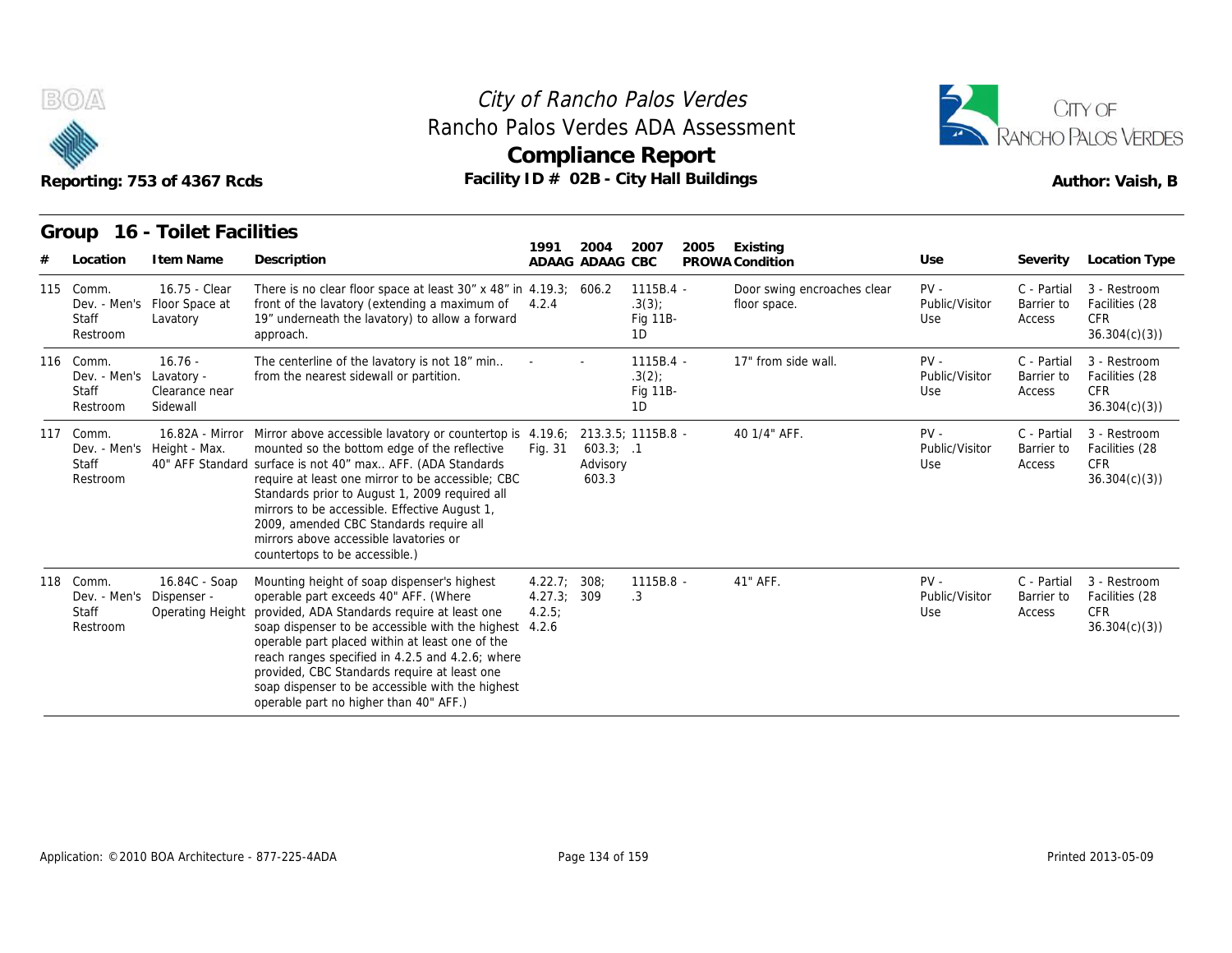



|                                                       | Reporting: 753 of 4367 Rcds                                         | Rancho Palos Verdes ADA Assessment<br>Facility ID # 02B - City Hall Buildings                                                                                                                                                                                                                                                                                                                                                                                         |                                      | <b>Compliance Report</b>                                 |                 |      |                             |                                 |                                               | RANCHO PALOS VERDES<br>Author: Vaish, B                                 |
|-------------------------------------------------------|---------------------------------------------------------------------|-----------------------------------------------------------------------------------------------------------------------------------------------------------------------------------------------------------------------------------------------------------------------------------------------------------------------------------------------------------------------------------------------------------------------------------------------------------------------|--------------------------------------|----------------------------------------------------------|-----------------|------|-----------------------------|---------------------------------|-----------------------------------------------|-------------------------------------------------------------------------|
| Group<br>Location                                     | 16 - Toilet Facilities<br>I tem Name                                | Description                                                                                                                                                                                                                                                                                                                                                                                                                                                           | 1991                                 | 2004<br>ADAAG ADAAG CBC                                  | 2007            | 2005 | Existing<br>PROWA Condition | Use                             | Severity                                      | <b>Location Type</b>                                                    |
| 119 Comm.<br>Dev. - Men's Towel<br>Staff<br>Restroom  | 16.84A - Paper<br>Dispenser -<br><b>Operating Height</b>            | Mounting height of paper towel dispenser's<br>highest operable part exceeds 40" AFF. (Where<br>provided, ADA Standards require at least one<br>paper towel dispenser to be accessible with the<br>highest operable part placed within at least one<br>of the reach ranges specified in 4.2.5 and 4.2.6;<br>where provided, CBC Standards require at least<br>one paper towel dispenser to be accessible with<br>the highest operable part no higher than 40"<br>AFF.) | 4.22.7;<br>4.27.3;<br>4.2.5<br>4.2.6 | 308:<br>309                                              | 1115B.8 -<br>.3 |      | 40 1/2" AFF.                | $PV -$<br>Public/Visitor<br>Use | C - Partial<br>Barrier to<br>Access           | 3 - Restroom<br>Facilities (28<br><b>CFR</b><br>36.304(c)(3)            |
| 122 Comm.<br>$Dev. -$<br>Women's<br>Staff<br>Restroom | 16.10 - Single-<br><b>Action Hardware</b>                           | Handles, locks, and latches or other operative<br>devices are not operable with one hand. OR<br>They are not operable without tight grasping,<br>pinching, or twisting of the wrist. (U-shaped<br>handles, levers, and push/pull type mechanisms<br>are acceptable designs.)                                                                                                                                                                                          | 4.13.9                               | 309.4; 1133B.2 -<br>404.2.7; .5.2<br>Advisory<br>404.2.7 |                 |      | Locking mechanism.          | $PV -$<br>Public/Visitor<br>Use | or<br>Complete<br>Barrier to<br>Access        | B - Severe 3 - Restroom<br>Facilities (28<br><b>CFR</b><br>36.304(c)(3) |
| 123 Comm.<br>$Dev. -$<br>Women's<br>Staff<br>Restroom | 16.11A - Door<br>Operating Effort                                   | The force required to operate door exceeds 5<br>Ibs. (Fire doors may have up to 15 lbs to achieve<br>positive latching).                                                                                                                                                                                                                                                                                                                                              |                                      | 4.13.11 404.2.9 1133B.2 -                                | .5              |      | 11 LBF.                     | $PV -$<br>Public/Visitor<br>Use | <b>or</b><br>Complete<br>Barrier to<br>Access | B - Severe 3 - Restroom<br>Facilities (28<br>CFR<br>36.304(c)(3)        |
| 124 Comm.<br>Dev. -<br>Women's<br>Staff<br>Restroom   | $16.13B -$<br>Women's RR<br>Geometric<br>Symbol Signage -<br>Circle | Doorway leading to a women's toilet room is not -<br>identified by a circle, 1/4" thick and 12" in<br>diameter. OR Circle is provided, however it is<br>accompanied by words in raised characters and<br>Braille. (ADA and CBC Standards require a<br>separate sign with raised characters and Braille<br>mounted on the wall adjacent to the latch side<br>of the door.)                                                                                             |                                      |                                                          | $1115B.6 -$     |      | Braille on sign.            | $PV -$<br>Public/Visitor<br>Use | D - Minor<br>Code<br>Deviation                | 3 - Restroom<br>Facilities (28<br>CFR<br>36.304(c)(3)                   |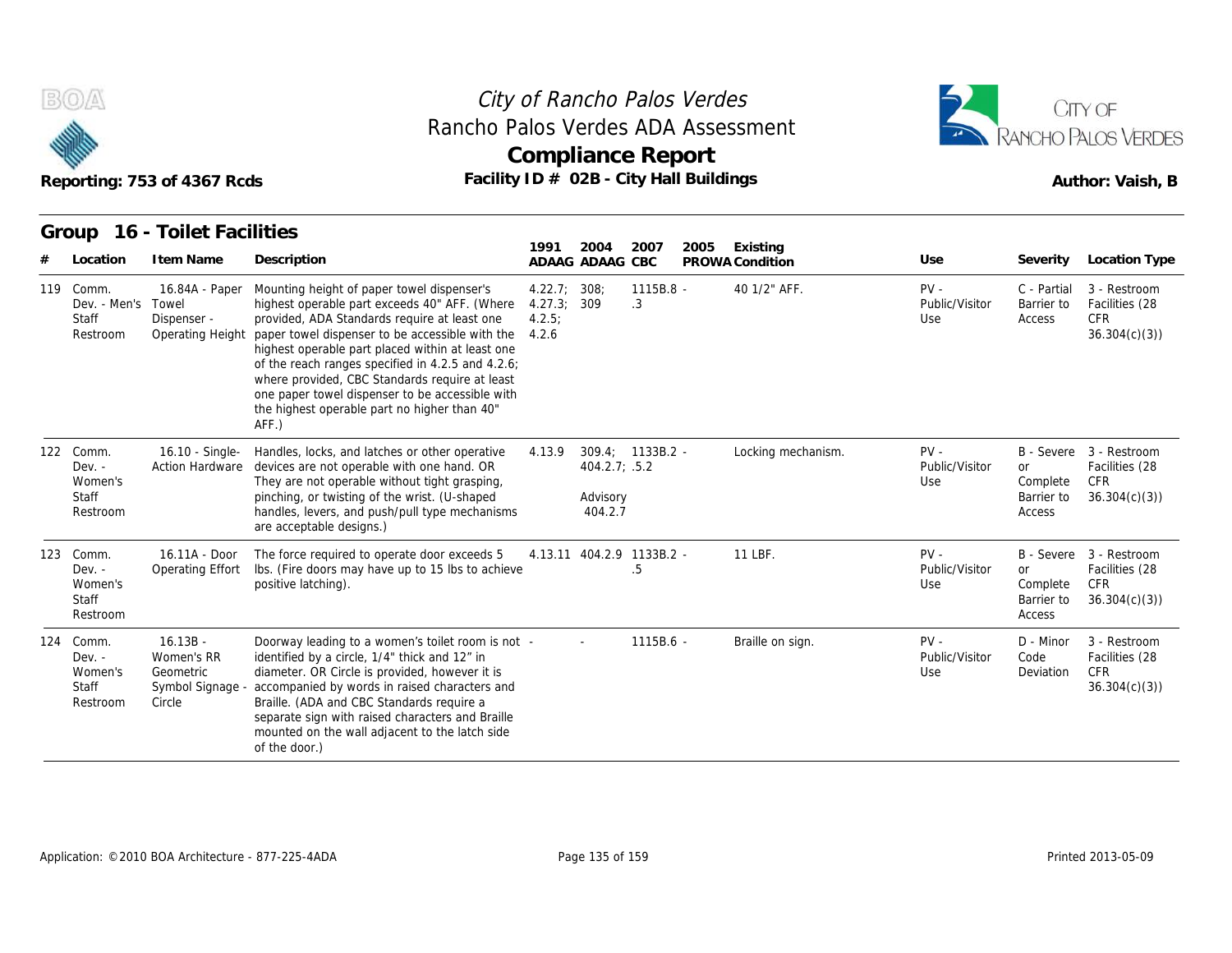



|     |                                                          | Reporting: 753 of 4367 Rcds                                       | Facility ID # 02B - City Hall Buildings                                                                                              | <b>Compliance Report</b> |                                           |                                      |      |                     |                                 |                                        | Author: Vaish, B                                                        |
|-----|----------------------------------------------------------|-------------------------------------------------------------------|--------------------------------------------------------------------------------------------------------------------------------------|--------------------------|-------------------------------------------|--------------------------------------|------|---------------------|---------------------------------|----------------------------------------|-------------------------------------------------------------------------|
|     |                                                          | Group 16 - Toilet Facilities                                      |                                                                                                                                      | 1991                     | 2004                                      | 2007                                 | 2005 | Existing            |                                 |                                        |                                                                         |
|     | Location                                                 | I tem Name                                                        | Description                                                                                                                          |                          | ADAAG ADAAG CBC                           |                                      |      | PROWA Condition     | Use                             | Severity                               | Location Type                                                           |
| 125 | Comm.<br>$Dev. -$<br>Women's<br><b>Staff</b><br>Restroom | $16.14A -$<br>Mounting<br>Height -<br>Geometric<br>Symbol Signage | The geometric symbol is not centered on the<br>door leaf. OR The symbol is not mounted at a<br>height of 60" AFF.                    |                          |                                           | 1115B.6 -                            |      | 65" AFF.            | $PV -$<br>Public/Visitor<br>Use | C - Partial<br>Barrier to<br>Access    | 3 - Restroom<br>Facilities (28<br><b>CFR</b><br>36.304(c)(3)            |
|     | 126 Comm.<br>$Dev. -$<br>Women's<br>Staff<br>Restroom    | $16.15A -$<br>Providing<br>Room/Space ID<br>Sign                  | A sign designating the permanent room or space 4.30.1<br>has not been provided.                                                      |                          | 216.2;<br>703.1; .1(1)<br>703.2;<br>703.5 | $1117B.5 -$                          |      |                     | $PV -$<br>Public/Visitor<br>Use | or<br>Complete<br>Barrier to<br>Access | B - Severe 3 - Restroom<br>Facilities (28<br>CFR<br>36.304(c)(3)        |
|     | 127 Comm.<br>Dev. -<br>Women's<br>Staff<br>Restroom      | 16.18A - ISA                                                      | Accessible toilet room is not identified by an ISA. 4.1.3(16 216.8)                                                                  | (b)                      |                                           | $1117B.5 -$<br>.1(3)                 |      |                     | $PV -$<br>Public/Visitor<br>Use | C - Partial<br>Barrier to<br>Access    | 3 - Restroom<br>Facilities (28<br><b>CFR</b><br>36.304(c)(3)            |
| 128 | Comm.<br>$Dev. -$<br>Women's<br><b>Staff</b><br>Restroom | $16.42 - 28"$<br>Wide Standard -<br>Side Transfer<br>Space        | Where the WC is not in a stall and there is<br>another fixture alongside the toilet, the clear<br>floor space is less than 28" wide. |                          |                                           | 1115B.4 -<br>.1(1)<br>Fig.<br>11B-1A |      | 16" to waste bin.   | $PV -$<br>Public/Visitor<br>Use | or<br>Complete<br>Barrier to<br>Access | B - Severe 3 - Restroom<br>Facilities (28<br><b>CFR</b><br>36.304(c)(3) |
| 129 | Comm.<br>$Dev. -$<br>Women's<br>Staff<br>Restroom        | 16.47A - WC<br>Location from<br>Sidewall                          | The centerline of the WC is not 18" absolute<br>from a wall or partition.                                                            | $4.22.4 -$               |                                           | 1115B.4 -<br>.1(1)                   |      | 21" from side wall. | $PV -$<br>Public/Visitor<br>Use | C - Partial<br>Barrier to<br>Access    | 3 - Restroom<br>Facilities (28<br><b>CFR</b><br>36.304(c)(3)            |
|     | 130 Comm.<br>$Dev. -$<br>Women's<br>Staff<br>Restroom    | 16.49B - WC<br>Flush Controls -<br>Location                       | Flush controls are not located on the wide side<br>of the WC where the clear floor space is<br>provided.                             | 4.16.5                   | Advisory .1(5);<br>604.6 Fig.             | $604.6: 1115B.4 -$<br>11B-1A         |      | Not on wide side.   | $PV -$<br>Public/Visitor<br>Use | C - Partial<br>Barrier to<br>Access    | 3 - Restroom<br>Facilities (28<br><b>CFR</b><br>36.304(c)(3)            |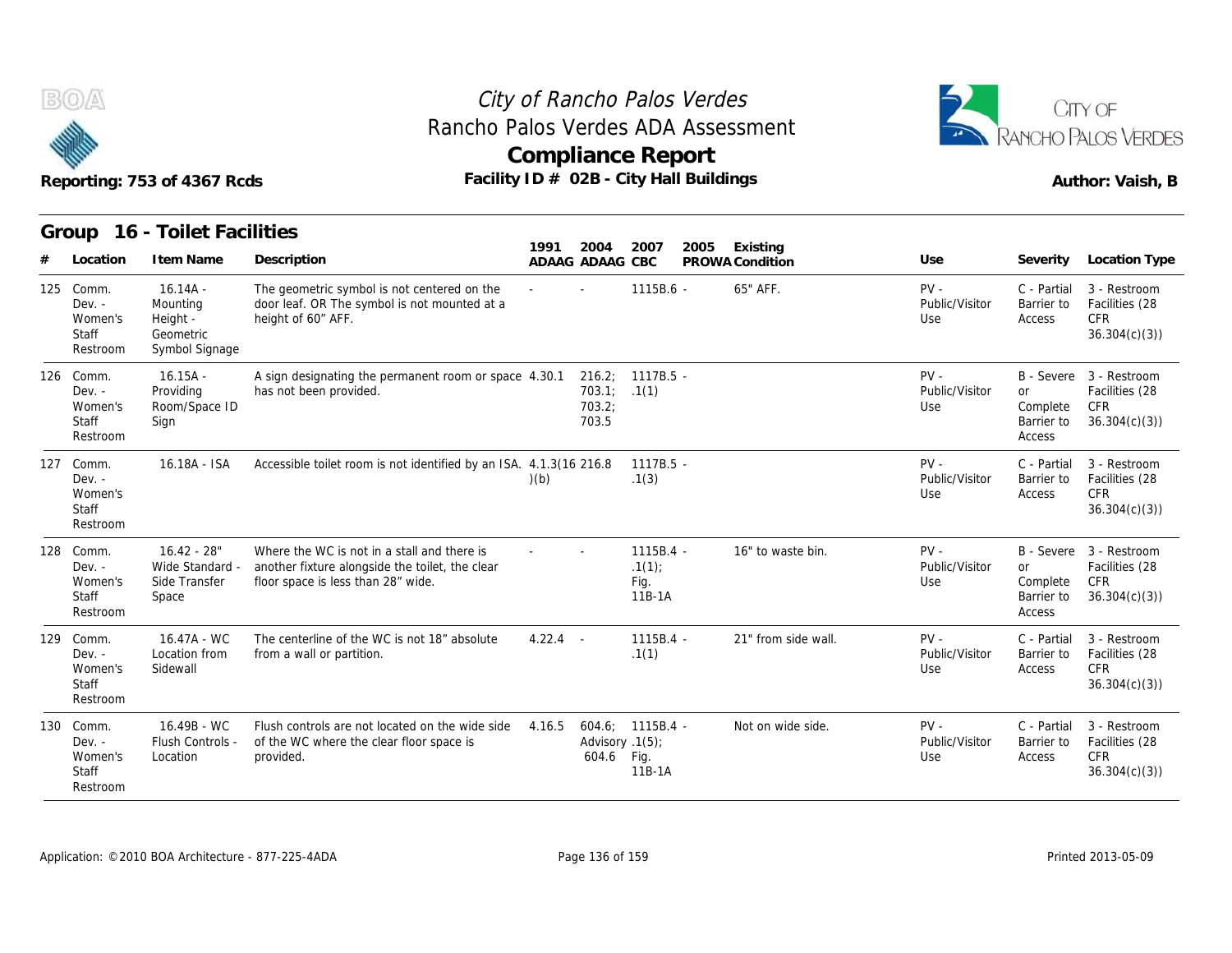



|     |                                                       | Reporting: 753 of 4367 Rcds                    | Rancho Palos Verdes ADA Assessment<br>Facility ID # 02B - City Hall Buildings                                                                                                                                                                                                                                                                                                                        |                          | <b>Compliance Report</b>                          |                                          |        |                             |                                 |                                               | RANCHO PALOS VERDES<br>Author: Vaish, B                           |
|-----|-------------------------------------------------------|------------------------------------------------|------------------------------------------------------------------------------------------------------------------------------------------------------------------------------------------------------------------------------------------------------------------------------------------------------------------------------------------------------------------------------------------------------|--------------------------|---------------------------------------------------|------------------------------------------|--------|-----------------------------|---------------------------------|-----------------------------------------------|-------------------------------------------------------------------|
|     | Group<br>Location                                     | 16 - Toilet Facilities<br>I tem Name           | Description                                                                                                                                                                                                                                                                                                                                                                                          | 1991                     | 2004<br>ADAAG ADAAG CBC                           | 2007                                     | 2005   | Existing<br>PROWA Condition | Use                             | Severity                                      | Location Type                                                     |
| 131 | Comm.<br>Dev. -<br>Women's<br>Staff<br>Restroom       | $16.50 - TP$<br>Dispenser -<br>Location - Pre- | Location of the toilet paper dispenser does not<br>comply with the Standard in effect at the time of Fig.<br>construction. (The 2001 CBC required toilet<br>2007 CBC Facility tissue dispensers located on the wall within 12"<br>of the front edge of the toilet seat, measured to<br>the centerline of the dispenser; mounted below<br>the grab bar; and centered at a min. height of<br>19" AFF.) | 4.16.6:<br>29(b)         | $604.7: -$<br>Advisory<br>604.7;<br>Fig.<br>604.7 |                                          | $\sim$ | 44" from back wall.         | $PV -$<br>Public/Visitor<br>Use | <b>or</b><br>Complete<br>Barrier to<br>Access | B - Severe 3 - Restroom<br>Facilities (28<br>CFR.<br>36.304(c)(3) |
|     | 132 Comm.<br>$Dev. -$<br>Women's<br>Staff<br>Restroom | 16.56 - Grab<br>Bar Wall<br>Clearance          | The space between the grab bar and the wall is 4.17.6, 609.3<br>not 1-1/2" absolute.                                                                                                                                                                                                                                                                                                                 | 4.26.2;<br>Fig. 39       |                                                   | $1115B.7 -$<br>$.1$ ; Fig.<br>11B-1C     |        | 1 5/8" clear.               | $PV -$<br>Public/Visitor<br>Use | C - Partial<br>Barrier to<br>Access           | 3 - Restroom<br>Facilities (28<br><b>CFR</b><br>36.304(c)(3)      |
|     | 133 Comm.<br>$Dev. -$<br>Women's<br>Staff<br>Restroom | 16.59 - Side<br>Grab Bar                       | At WC providing front transfer, the side grab bar 4.17.6; Fig.<br>location is not compliant. (CBC Standards<br>require the side grab bar to extend at least 54"<br>min beyond the back wall while the other end<br>is 12" max from the back wall. CBC also<br>requires the grab bar's front end to be<br>positioned 24" min in front of the WC.)                                                     | & 30                     | Figs. 29 604.5.1                                  | 1115B.4 -<br>.1(3.1)<br>Fig.<br>11B-1A   |        | $521/4$ ".                  | $PV -$<br>Public/Visitor<br>Use | C - Partial<br>Barrier to<br>Access           | 3 - Restroom<br>Facilities (28<br><b>CFR</b><br>36.304(c)(3)      |
|     | 134 Comm.<br>$Dev. -$<br>Women's<br>Staff<br>Restroom | $16.71 -$<br>Lavatory - Rim<br>Height          | Height of lavatory rim or counter surface<br>exceeds 34" AFF.                                                                                                                                                                                                                                                                                                                                        | 4.19.2; 606.3<br>Fig. 31 |                                                   | 1115B.4 -<br>$.3(2)$ ;<br>Fig 11B-<br>1D |        | 34 3/8" AFF.                | $PV -$<br>Public/Visitor<br>Use | C - Partial<br>Barrier to<br>Access           | 3 - Restroom<br>Facilities (28<br><b>CFR</b><br>36.304(c)(3)      |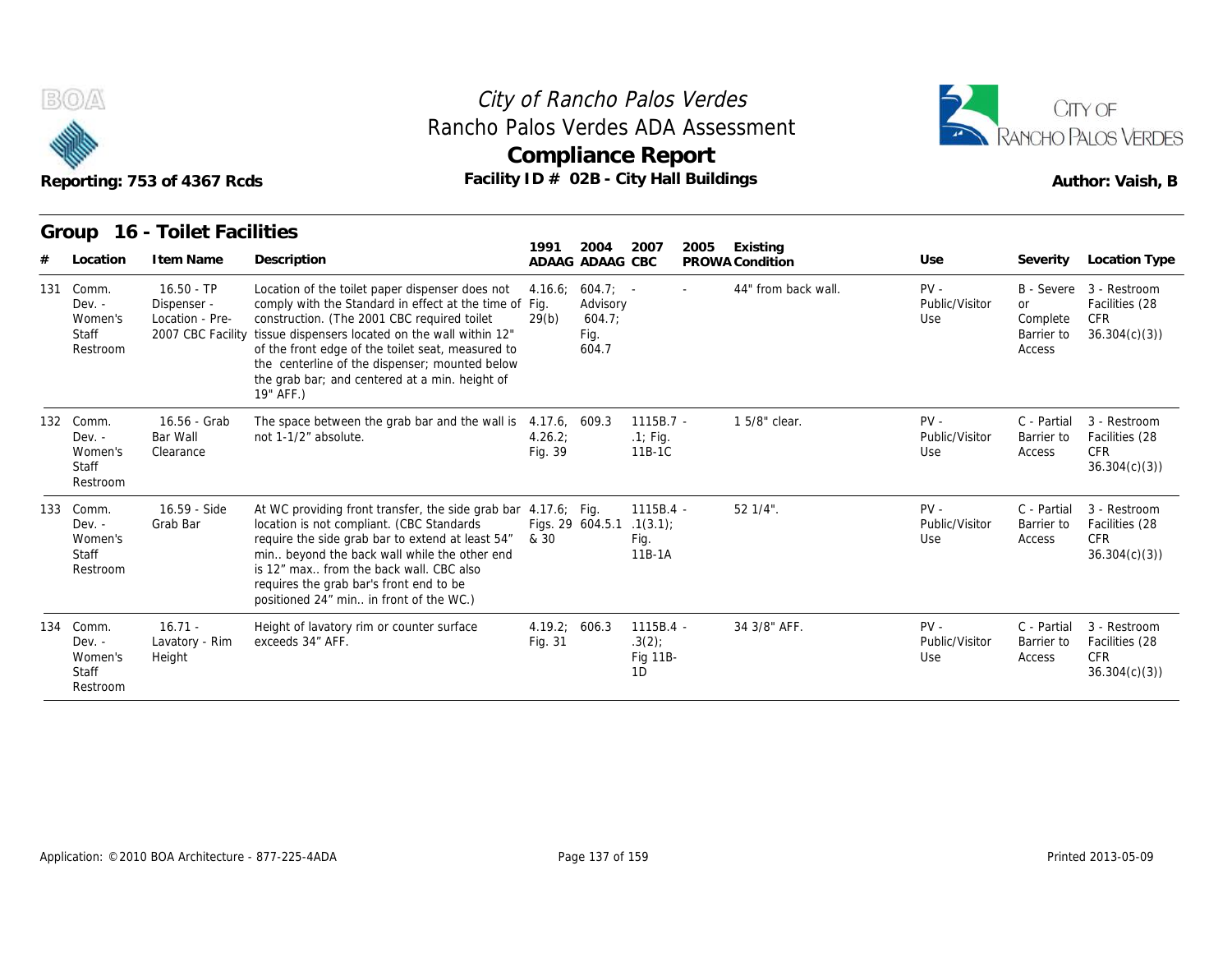



|     |                                                          | Reporting: 753 of 4367 Rcds                                | Rancho Palos Verdes ADA Assessment<br>Facility ID # 02B - City Hall Buildings                                                                                                                                                                                                                                                                                                                                                                                            |                                               |                                   | <b>Compliance Report</b> |      |                             |                                 |                                        | RANCHO PALOS VERDES<br>Author: Vaish, B                      |
|-----|----------------------------------------------------------|------------------------------------------------------------|--------------------------------------------------------------------------------------------------------------------------------------------------------------------------------------------------------------------------------------------------------------------------------------------------------------------------------------------------------------------------------------------------------------------------------------------------------------------------|-----------------------------------------------|-----------------------------------|--------------------------|------|-----------------------------|---------------------------------|----------------------------------------|--------------------------------------------------------------|
| #   | Group<br>Location                                        | 16 - Toilet Facilities<br>I tem Name                       | Description                                                                                                                                                                                                                                                                                                                                                                                                                                                              | 1991                                          | 2004<br>ADAAG ADAAG CBC           | 2007                     | 2005 | Existing<br>PROWA Condition | Use                             | Severity                               | Location Type                                                |
| 135 | Comm.<br>$Dev. -$<br>Women's<br>Staff<br>Restroom        | Height - Max.                                              | 16.82A - Mirror Mirror above accessible lavatory or countertop is 4.19.6;<br>mounted so the bottom edge of the reflective<br>40" AFF Standard surface is not 40" max AFF. (ADA Standards<br>require at least one mirror to be accessible; CBC<br>Standards prior to August 1, 2009 required all<br>mirrors to be accessible. Effective August 1,<br>2009, amended CBC Standards require all<br>mirrors above accessible lavatories or<br>countertops to be accessible.)  | Fig. 31                                       | $603.3$ ; .1<br>Advisory<br>603.3 | 213.3.5; 1115B.8 -       |      | 42" AFF.                    | $PV -$<br>Public/Visitor<br>Use | C - Partial<br>Barrier to<br>Access    | 3 - Restroom<br>Facilities (28<br><b>CFR</b><br>36.304(c)(3) |
|     | 136 Comm.<br>$Dev. -$<br>Women's<br>Staff<br>Restroom    | 16.84C - Soap<br>Dispenser -<br>Operating Height           | Mounting height of soap dispenser's highest<br>operable part exceeds 40" AFF. (Where<br>provided, ADA Standards require at least one<br>soap dispenser to be accessible with the highest 4.2.6<br>operable part placed within at least one of the<br>reach ranges specified in 4.2.5 and 4.2.6; where<br>provided, CBC Standards require at least one<br>soap dispenser to be accessible with the highest<br>operable part no higher than 40" AFF.)                      | 4.22.7; 308;<br>4.27.3; 309<br>4.2.5          |                                   | 1115B.8 -<br>.3          |      | 41 3/8" AFF.                | $PV -$<br>Public/Visitor<br>Use | C - Partial<br>Barrier to<br>Access    | 3 - Restroom<br>Facilities (28<br><b>CFR</b><br>36.304(c)(3) |
| 137 | Comm.<br>$Dev. -$<br>Women's<br><b>Staff</b><br>Restroom | 16.84A - Paper<br>Towel<br>Dispenser -<br>Operating Height | Mounting height of paper towel dispenser's<br>highest operable part exceeds 40" AFF. (Where<br>provided, ADA Standards require at least one<br>paper towel dispenser to be accessible with the<br>highest operable part placed within at least one<br>of the reach ranges specified in 4.2.5 and 4.2.6;<br>where provided, CBC Standards require at least<br>one paper towel dispenser to be accessible with<br>the highest operable part no higher than 40"<br>$AFF.$ ) | 4.22.7; 308;<br>4.27.3:309<br>4.2.5:<br>4.2.6 |                                   | 1115B.8 -<br>.3          |      | 42" AFF.                    | $PV -$<br>Public/Visitor<br>Use | C - Partial<br>Barrier to<br>Access    | 3 - Restroom<br>Facilities (28<br><b>CFR</b><br>36.304(c)(3) |
|     | 377 Admin. -<br>Men's<br>Restroom                        | $16.04 -$<br>Accessible Path<br>of Travel                  | Toilet room is not located on an accessible route 4.22.1<br>of travel.                                                                                                                                                                                                                                                                                                                                                                                                   |                                               | Advisory<br>206.2.4               | 206.2.4; 1115B.1 -       |      |                             | EC - Employee<br>Common Use     | or<br>Complete<br>Barrier to<br>Access | B - Severe 2 - Program<br>Areas (28 CFR<br>36.304(c)(2)      |

#### Application: ©2010 BOA Architecture - 877-225-4ADA Page 138 of 159 Printed 2013-05-09 Printed 2013-05-09 Printed 2013-05-09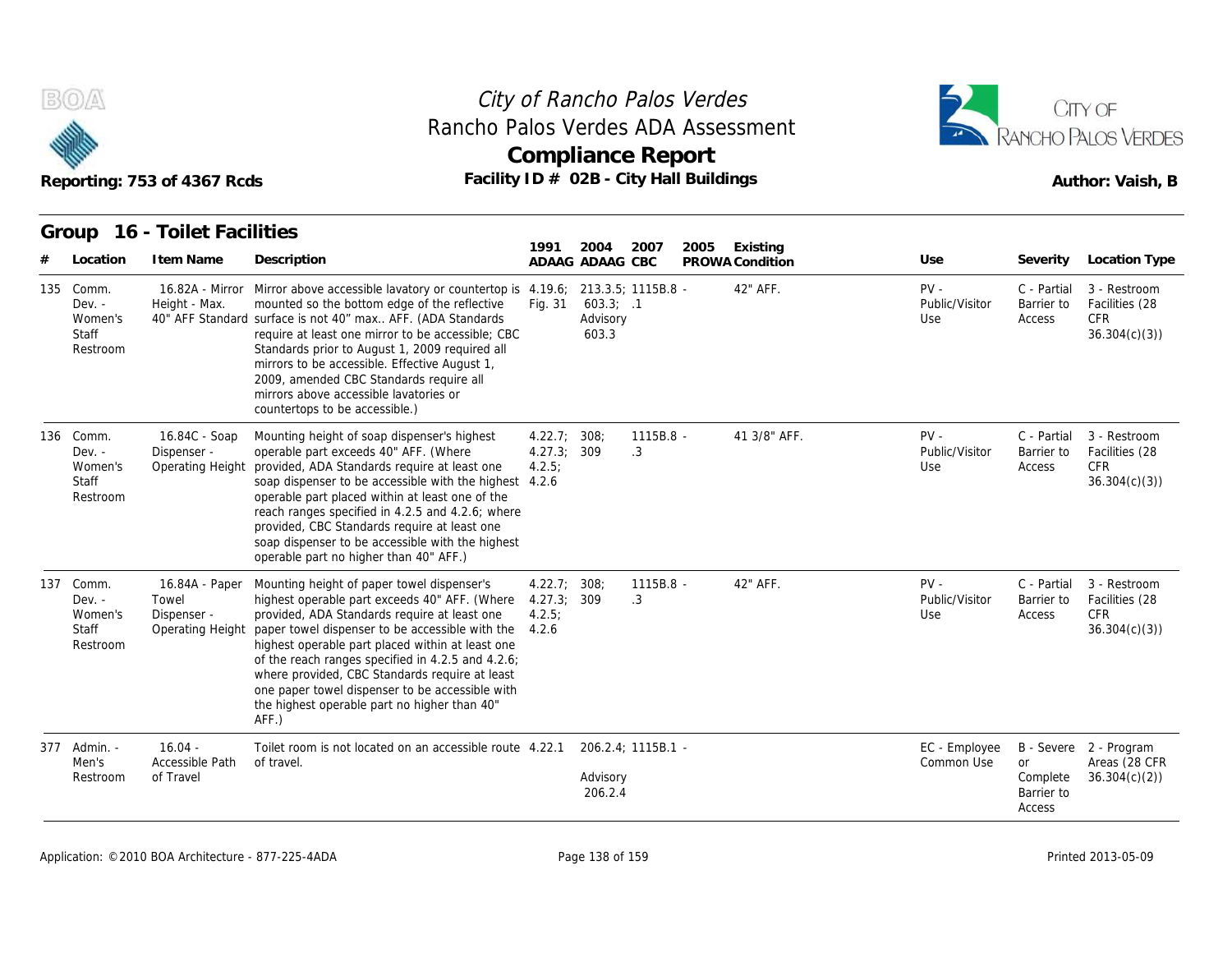

### Reporting: 753 of 4367 Rcds **Facility ID # 02B - City Hall Buildings** Reporting: 753 of 4367 Rcds Author: Vaish, B **Compliance Report** Rancho Palos Verdes ADA Assessment



|     |                                   | Reporting: 753 of 4367 Rcds                                            | Facility ID # 02B - City Hall Buildings                                                                                                                                                                                                                                                                                                                                                           |        |                                      | <b>Compliance Report</b>                                 |      |                               |                             |                                               | RANCHO PALOS VERDES<br>Author: Vaish, B                                 |
|-----|-----------------------------------|------------------------------------------------------------------------|---------------------------------------------------------------------------------------------------------------------------------------------------------------------------------------------------------------------------------------------------------------------------------------------------------------------------------------------------------------------------------------------------|--------|--------------------------------------|----------------------------------------------------------|------|-------------------------------|-----------------------------|-----------------------------------------------|-------------------------------------------------------------------------|
|     | Group<br>Location                 | 16 - Toilet Facilities<br>I tem Name                                   | Description                                                                                                                                                                                                                                                                                                                                                                                       | 1991   | 2004<br>ADAAG ADAAG CBC              | 2007                                                     | 2005 | Existing<br>PROWA Condition   | Use                         | Severity                                      | Location Type                                                           |
|     | 378 Admin. -<br>Men's<br>Restroom | 16.10 - Single-<br><b>Action Hardware</b>                              | Handles, locks, and latches or other operative<br>devices are not operable with one hand. OR<br>They are not operable without tight grasping,<br>pinching, or twisting of the wrist. (U-shaped<br>handles, levers, and push/pull type mechanisms<br>are acceptable designs.)                                                                                                                      | 4.13.9 | 404.2.7; .5.2<br>Advisory<br>404.2.7 | $309.4; 1133B.2 -$                                       |      | Twist-type locking mechanism. | EC - Employee<br>Common Use | <b>or</b><br>Complete<br>Barrier to<br>Access | B - Severe 3 - Restroom<br>Facilities (28<br><b>CFR</b><br>36.304(c)(3) |
| 379 | Admin. -<br>Men's<br>Restroom     | 16.13A - Men's<br><b>RR</b> Geometric<br>Symbol Signage -<br>Triangle  | Doorway leading to a men's toilet room is not<br>identified by an equilateral triangle 1/4" thick<br>with edges 12" long. OR Equilateral triangle is<br>provided, however it is accompanied by words in<br>raised characters and Braille. (ADA and CBC<br>Standards require a separate sign with raised<br>characters and Braille mounted on the wall<br>adjacent to the latch side of the door.) |        |                                      | 1115B.6 -                                                |      |                               | EC - Employee<br>Common Use | D - Minor<br>Code<br>Deviation                | 3 - Restroom<br>Facilities (28<br><b>CFR</b><br>36.304(c)(3)            |
| 380 | Admin. -<br>Men's<br>Restroom     | $16.15A -$<br>Providing<br>Room/Space ID<br>Sign                       | A sign designating the permanent room or space 4.30.1<br>has not been provided.                                                                                                                                                                                                                                                                                                                   |        | 703.1; .1(1)<br>703.2;<br>703.5      | 216.2; 1117B.5 -                                         |      |                               | EC - Employee<br>Common Use | <b>or</b><br>Complete<br>Barrier to<br>Access | B - Severe 3 - Restroom<br>Facilities (28<br><b>CFR</b><br>36.304(c)(3) |
| 381 | Admin. -<br>Men's<br>Restroom     | 16.18A - ISA                                                           | Accessible toilet room is not identified by an ISA. 4.1.3(16 216.8)                                                                                                                                                                                                                                                                                                                               | (b)    |                                      | $1117B.5 -$<br>.1(3)                                     |      |                               | EC - Employee<br>Common Use | C - Partial<br>Barrier to<br>Access           | 3 - Restroom<br>Facilities (28<br><b>CFR</b><br>36.304(c)(3)            |
| 382 | - Admin.<br>Men's<br>Restroom     | $16.27A - 60''$<br>Wide Circle or T-<br>Shaped<br>Maneuvering<br>Space | The toilet room does not include an<br>unobstructed turning space (a 60" diameter, 27" Fig 3<br>high circle or T-shaped space). (Note: The clear<br>floor space of fixtures and controls, the<br>accessible path of travel, and the turning space<br>may overlap.)                                                                                                                                | 4.22.3 | 3.2;<br>603.2.1                      | 304.3.2; 1115B.3 -<br>.1(1)<br>Fig.304. 1115B.3<br>.2(1) |      | 51" diameter.                 | EC - Employee<br>Common Use | C - Partial<br>Barrier to<br>Access           | 3 - Restroom<br>Facilities (28<br><b>CFR</b><br>36.304(c)(3)            |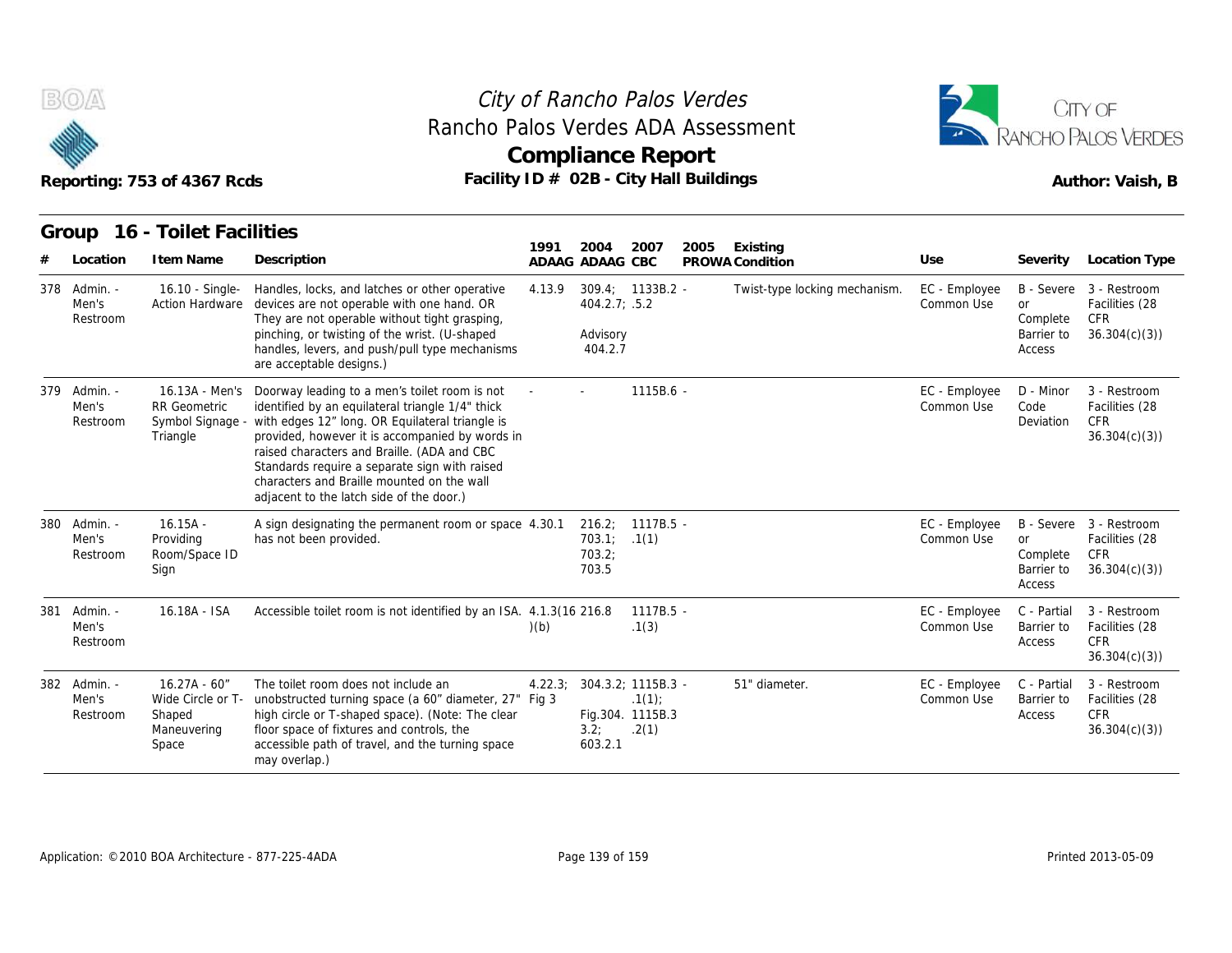



|     |                               | Reporting: 753 of 4367 Rcds                                         |                                                                                                                                                                                                                                                                                                                                                                                    |                                           |                                                    | <b>Compliance Report</b><br>Facility ID # 02B - City Hall Buildings |                         |                             |                                                                    | RANCHO PALOS VERDES<br>Author: Vaish, B                          |
|-----|-------------------------------|---------------------------------------------------------------------|------------------------------------------------------------------------------------------------------------------------------------------------------------------------------------------------------------------------------------------------------------------------------------------------------------------------------------------------------------------------------------|-------------------------------------------|----------------------------------------------------|---------------------------------------------------------------------|-------------------------|-----------------------------|--------------------------------------------------------------------|------------------------------------------------------------------|
|     |                               | Group 16 - Toilet Facilities                                        |                                                                                                                                                                                                                                                                                                                                                                                    | 1991                                      | 2004                                               | 2007<br>2005                                                        | Existing                |                             |                                                                    |                                                                  |
|     | Location                      | I tem Name                                                          | Description                                                                                                                                                                                                                                                                                                                                                                        |                                           | ADAAG ADAAG CBC                                    |                                                                     | PROWA Condition         | Use                         | Severity                                                           | Location Type                                                    |
| 383 | Admin. -<br>Men's<br>Restroom | $16.42 - 28"$<br>Wide Standard -<br>Side Transfer<br>Space          | Where the WC is not in a stall and there is<br>another fixture alongside the toilet, the clear<br>floor space is less than 28" wide.                                                                                                                                                                                                                                               |                                           |                                                    | $1115B.4 -$<br>.1(1)<br>Fig.<br>11B-1A                              | 25" clear.              | EC - Employee<br>Common Use | or<br>Complete<br>Barrier to<br>Access                             | B - Severe 3 - Restroom<br>Facilities (28<br>CFR<br>36.304(c)(3) |
| 384 | Admin. -<br>Men's<br>Restroom | 16.47A - WC<br>Location from<br>Sidewall                            | The centerline of the WC is not 18" absolute<br>from a wall or partition.                                                                                                                                                                                                                                                                                                          | $4.22.4 -$                                |                                                    | 1115B.4 -<br>.1(1)                                                  | 17 1/2" from side wall. | EC - Employee<br>Common Use | C - Partial<br>Barrier to<br>Access                                | 3 - Restroom<br>Facilities (28<br><b>CFR</b><br>36.304(c)(3)     |
| 385 | - Admin.<br>Men's<br>Restroom | $16.48 - WC$<br>Seat Height                                         | The top of the WC seat is not between 17" and<br>19" AFF.                                                                                                                                                                                                                                                                                                                          | 4.16.3; 604.4<br>Fig.<br>29(b)            |                                                    | $1115B.4 -$<br>.1(4)<br>Fig.<br>11B-1A                              | 15" AFF.                | EC - Employee<br>Common Use | C - Partial<br>Barrier to<br>Access                                | 3 - Restroom<br>Facilities (28<br><b>CFR</b><br>36.304(c)(3)     |
| 386 | - Admin.<br>Men's<br>Restroom | $16.53 - SC$                                                        | Mounting height of seat cover dispenser's<br>Dispenser Height highest operable part exceeds 40" AFF.                                                                                                                                                                                                                                                                               | $4.22.7; -$<br>4.27.3;<br>4.2.5;<br>4.2.6 |                                                    | 1115B.8 -<br>.3                                                     | 43" AFF.                | EC - Employee<br>Common Use | C - Partial<br>Barrier to<br>Access                                | 3 - Restroom<br>Facilities (28<br>CFR<br>36.304(c)(3)            |
| 387 | Admin. -<br>Men's<br>Restroom | 16.54A - Grab<br>Bar                                                | Grab bar is not provided.                                                                                                                                                                                                                                                                                                                                                          | & 30                                      | Figs. 29 Advisory .1(3.1)<br>609.4                 | 4.17.6: 604.5: 1115B.4 -<br>$604.5;$ & $(3.2);$<br>Fig.<br>11B-1A   |                         | EC - Employee<br>Common Use | <b>B</b> - Severe<br><b>or</b><br>Complete<br>Barrier to<br>Access | 3 - Restroom<br>Facilities (28<br>CFR<br>36.304(c)(3)            |
| 388 | - Admin.<br>Men's<br>Restroom | $16.50 - TP$<br>Dispenser -<br>Location - Pre-<br>2007 CBC Facility | Location of the toilet paper dispenser does not<br>comply with the Standard in effect at the time of Fig.<br>construction. (The 2001 CBC required toilet<br>tissue dispensers located on the wall within 12"<br>of the front edge of the toilet seat, measured to<br>the centerline of the dispenser; mounted below<br>the grab bar; and centered at a min. height of<br>19" AFF.) | 4.16.6;<br>29(b)                          | $604.7$ ; -<br>Advisory<br>604.7;<br>Fig.<br>604.7 |                                                                     | 20" & 51"               | EC - Employee<br>Common Use | or<br>Complete<br>Barrier to<br>Access                             | B - Severe 3 - Restroom<br>Facilities (28<br>CFR<br>36.304(c)(3) |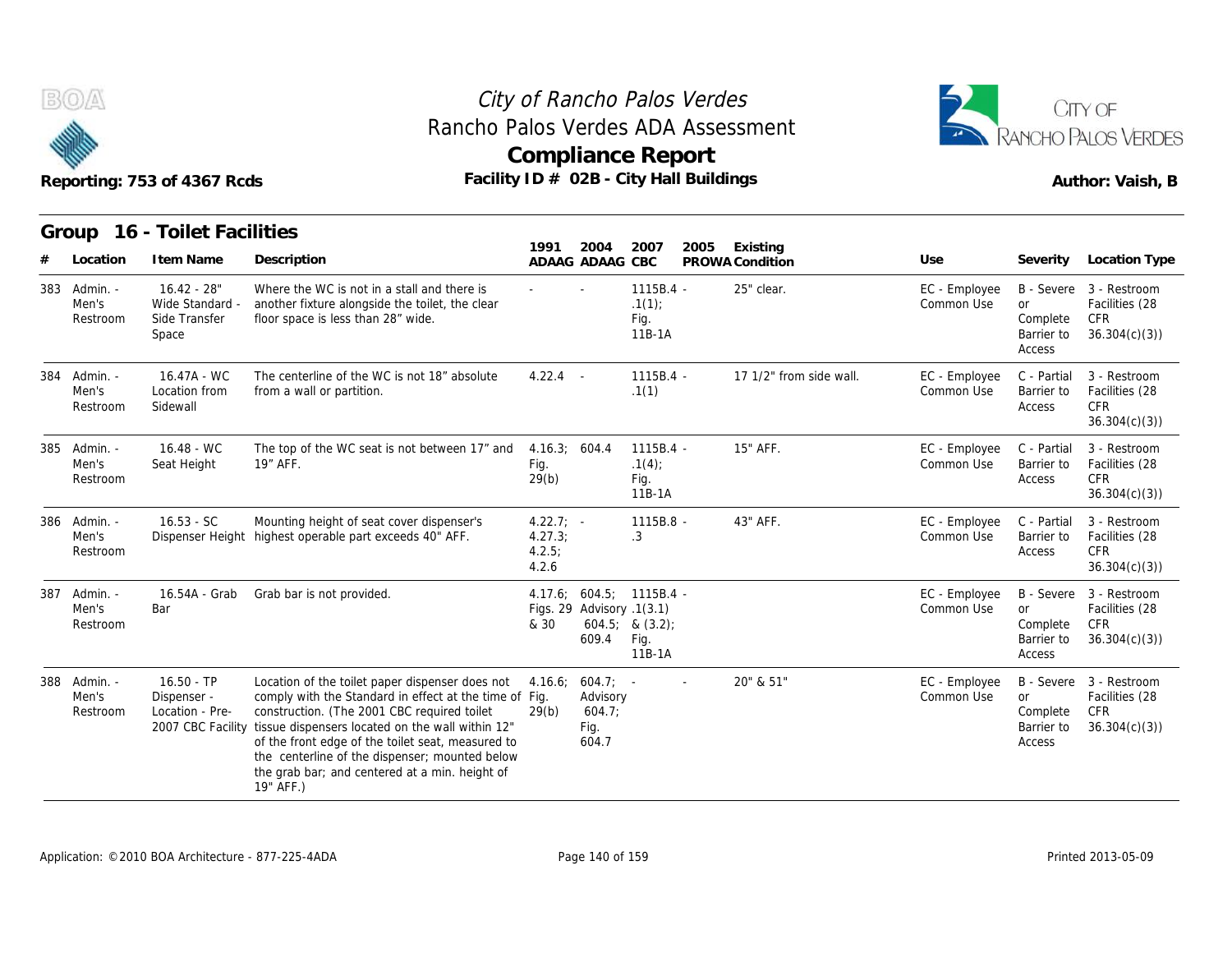

### Reporting: 753 of 4367 Rcds **Facility ID # 02B - City Hall Buildings** Reporting: 753 of 4367 Rcds Author: Vaish, B **Compliance Report** Rancho Palos Verdes ADA Assessment



|                                               | Reporting: 753 of 4367 Rcds                                |                                                                                                                                                                                                                                                                                                                                                                                                                                                                          |                                      | <b>Compliance Report</b>       |                      | Facility ID # 02B - City Hall Buildings     |                                    |                                                 | Author: Vaish, B                                                              |
|-----------------------------------------------|------------------------------------------------------------|--------------------------------------------------------------------------------------------------------------------------------------------------------------------------------------------------------------------------------------------------------------------------------------------------------------------------------------------------------------------------------------------------------------------------------------------------------------------------|--------------------------------------|--------------------------------|----------------------|---------------------------------------------|------------------------------------|-------------------------------------------------|-------------------------------------------------------------------------------|
| Group                                         | 16 - Toilet Facilities                                     |                                                                                                                                                                                                                                                                                                                                                                                                                                                                          | 1991                                 | 2004                           | 2007                 | 2005<br>Existing                            |                                    |                                                 |                                                                               |
| Location<br>389 Admin. -<br>Men's<br>Restroom | I tem Name<br>$16.70 -$<br>Lavatories                      | Description<br>Lavatory does not comply with ADAAG and CBC<br>requirements. (ADA Standards require at least<br>one lavatory to be accessible. CBC Standards<br>prior to August 1, 2009 required all lavatories to<br>be accessible. Effective August 1, 2009,<br>amended CBC Standards require at least 5% of<br>lavatories, but not less than one lavatory, to be<br>accessible.)                                                                                       | 4.22.6                               | ADAAG ADAAG CBC<br>606.1 .3    | 213.3.4; 1115B.4 -   | PROWA Condition<br>Knee space not provided. | Use<br>EC - Employee<br>Common Use | Severity<br>C - Partial<br>Barrier to<br>Access | Location Type<br>3 - Restroom<br>Facilities (28<br><b>CFR</b><br>36.304(c)(3) |
| 390 Admin. -<br>Men's<br>Restroom             | 16.80 - Faucet<br>Operation at<br>Lavatory                 | The faucet is not compliant. (Accessible faucets<br>shall be operable with one hand, and without<br>tight grasping, pinching, or twisting of the wrist,<br>and the force to operate the controls shall be no<br>greater than 5 lbs.)                                                                                                                                                                                                                                     | 4.19.5<br>4.27.4                     | 309.4<br>606.4                 | $1115B.4 -$<br>.3(1) | Twist-type faucet control.                  | EC - Employee<br>Common Use        | <b>or</b><br>Complete<br>Barrier to<br>Access   | B - Severe 3 - Restroom<br>Facilities (28<br><b>CFR</b><br>36.304(c)(3)       |
| 391 Admin. -<br>Men's<br>Restroom             | Height - Max.                                              | 16.82A - Mirror Mirror above accessible lavatory or countertop is 4.19.6;<br>mounted so the bottom edge of the reflective<br>40" AFF Standard surface is not 40" max AFF. (ADA Standards<br>require at least one mirror to be accessible; CBC<br>Standards prior to August 1, 2009 required all<br>mirrors to be accessible. Effective August 1,<br>2009, amended CBC Standards require all<br>mirrors above accessible lavatories or<br>countertops to be accessible.)  | Fig. 31                              | 603.3; .1<br>Advisory<br>603.3 | 213.3.5; 1115B.8 -   | 56 1/2" AFF.                                | EC - Employee<br>Common Use        | C - Partial<br>Barrier to<br>Access             | 3 - Restroom<br>Facilities (28<br><b>CFR</b><br>36.304(c)(3)                  |
| 392 Admin. -<br>Men's<br>Restroom             | 16.84A - Paper<br>Towel<br>Dispenser -<br>Operating Height | Mounting height of paper towel dispenser's<br>highest operable part exceeds 40" AFF. (Where<br>provided, ADA Standards require at least one<br>paper towel dispenser to be accessible with the<br>highest operable part placed within at least one<br>of the reach ranges specified in 4.2.5 and 4.2.6;<br>where provided, CBC Standards require at least<br>one paper towel dispenser to be accessible with<br>the highest operable part no higher than 40"<br>$AFF.$ ) | 4.22.7<br>4.27.3;<br>4.2.5:<br>4.2.6 | 308 <sub>2</sub><br>309        | $1115B.8 -$<br>.3    | 53" AFF.                                    | EC - Employee<br>Common Use        | C - Partial<br>Barrier to<br>Access             | 3 - Restroom<br>Facilities (28<br><b>CFR</b><br>36.304(c)(3)                  |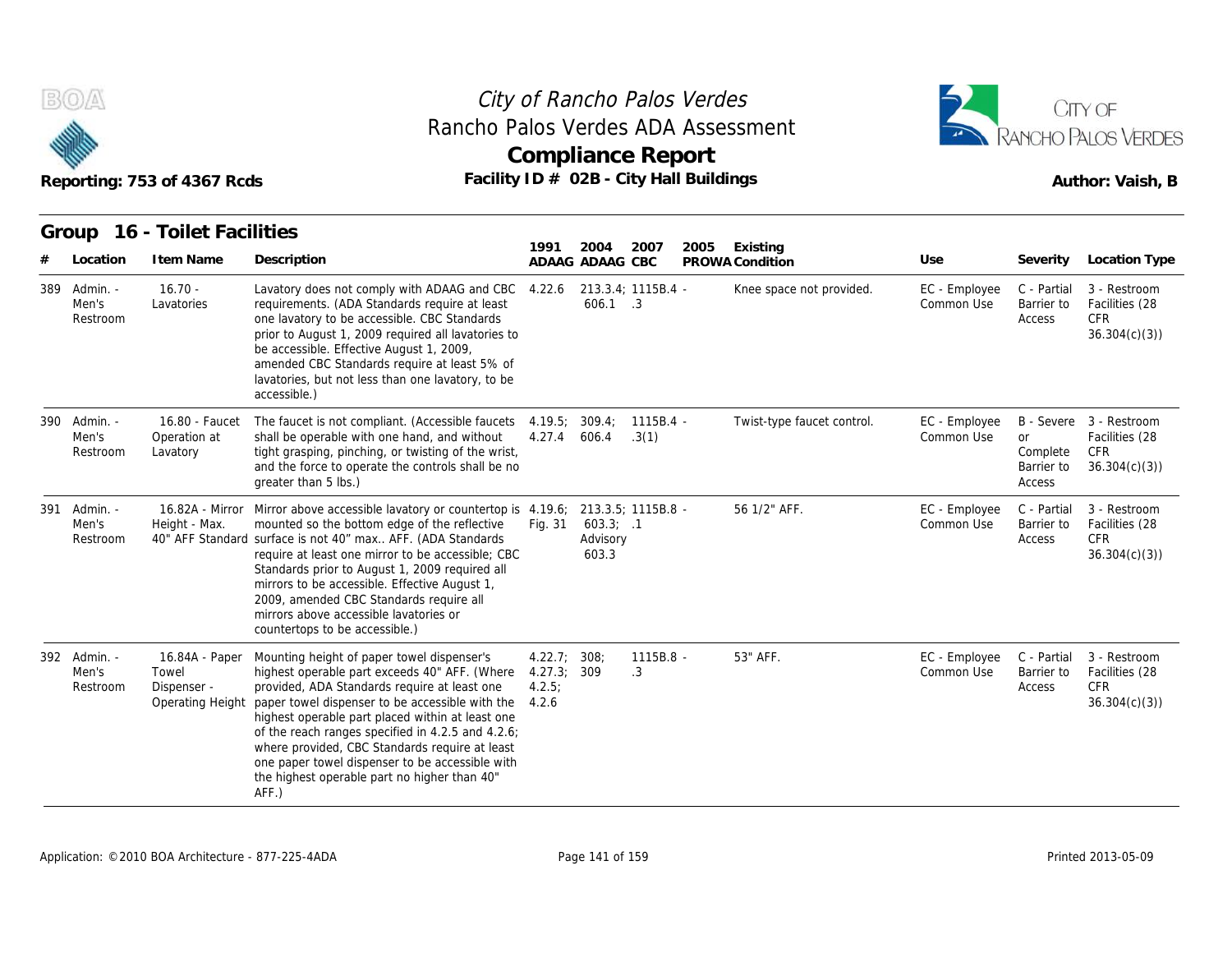



|     |                                     | Reporting: 753 of 4367 Rcds                                                      |                                                                                                                                                                                                                                                                                                                                                                           |        | Rancho Palos Verdes ADA Assessment<br><b>Compliance Report</b><br>Facility ID # 02B - City Hall Buildings |      |                               |                             |                                               | RANCHO PALOS VERDES<br>Author: Vaish, B                                 |
|-----|-------------------------------------|----------------------------------------------------------------------------------|---------------------------------------------------------------------------------------------------------------------------------------------------------------------------------------------------------------------------------------------------------------------------------------------------------------------------------------------------------------------------|--------|-----------------------------------------------------------------------------------------------------------|------|-------------------------------|-----------------------------|-----------------------------------------------|-------------------------------------------------------------------------|
|     | Group<br>Location                   | 16 - Toilet Facilities<br>I tem Name                                             | Description                                                                                                                                                                                                                                                                                                                                                               | 1991   | 2004<br>2007<br>ADAAG ADAAG CBC                                                                           | 2005 | Existing<br>PROWA Condition   | Use                         | Severity                                      | <b>Location Type</b>                                                    |
| 394 | Admin. -<br>Men's<br>Restroom       | 16.83 - Coat<br>Hook - Height                                                    | Where a coat hook is provided In an accessible<br>stall, height of coat hook exceeds 48" AFF.                                                                                                                                                                                                                                                                             | 4.2.5  | 213.3.7; 1117B.8 -<br>308:<br>603.4                                                                       |      | 75" AFF.                      | EC - Employee<br>Common Use | C - Partial<br>Barrier to<br>Access           | 3 - Restroom<br>Facilities (28<br><b>CFR</b><br>36.304(c)(3)            |
|     | 396 Admin. -<br>Women's<br>Restroom | $16.04 -$<br>Accessible Path<br>of Travel                                        | Toilet room is not located on an accessible route 4.22.1<br>of travel.                                                                                                                                                                                                                                                                                                    |        | 206.2.4; 1115B.1 -<br>Advisory<br>206.2.4                                                                 |      |                               | EC - Employee<br>Common Use | or<br>Complete<br>Barrier to<br>Access        | B - Severe 3 - Restroom<br>Facilities (28<br><b>CFR</b><br>36.304(c)(3) |
|     | 397 Admin. -<br>Women's<br>Restroom | <b>Action Hardware</b>                                                           | 16.10 - Single- Handles, locks, and latches or other operative<br>devices are not operable with one hand. OR<br>They are not operable without tight grasping,<br>pinching, or twisting of the wrist. (U-shaped<br>handles, levers, and push/pull type mechanisms<br>are acceptable designs.)                                                                              | 4.13.9 | $309.4: 1133B.2 -$<br>404.2.7; .5.2<br>Advisory<br>404.2.7                                                |      | Twist-type locking mechanism. | EC - Employee<br>Common Use | or<br>Complete<br>Barrier to<br>Access        | B - Severe 3 - Restroom<br>Facilities (28<br>CFR<br>36.304(c)(3)        |
| 398 | Admin. -<br>Women's<br>Restroom     | $16.13B -$<br>Women's RR<br>Geometric<br>Symbol Signage -<br>Circle              | Doorway leading to a women's toilet room is not -<br>identified by a circle, 1/4" thick and 12" in<br>diameter. OR Circle is provided, however it is<br>accompanied by words in raised characters and<br>Braille. (ADA and CBC Standards require a<br>separate sign with raised characters and Braille<br>mounted on the wall adjacent to the latch side<br>of the door.) |        | 1115B.6 -                                                                                                 |      |                               | EC - Employee<br>Common Use | D - Minor<br>Code<br>Deviation                | 3 - Restroom<br>Facilities (28<br><b>CFR</b><br>36.304(c)(3)            |
| 399 | Admin. -<br>Women's<br>Restroom     | $16.15B -$<br>Room/Space<br>Identification<br>Signs<br>(Visual/Tactile<br>Signs) | Sign designating the permanent room or space<br>does not comply with ADAAG and CBC<br>requirements for tactile signs.                                                                                                                                                                                                                                                     | 4.30.1 | 216.2; 1117B.5 -<br>Advisory .1(1)<br>216.2;<br>703.1;<br>703.2;<br>703.5.                                |      |                               | EC - Employee<br>Common Use | <b>or</b><br>Complete<br>Barrier to<br>Access | B - Severe 3 - Restroom<br>Facilities (28<br>CFR<br>36.304(c)(3)        |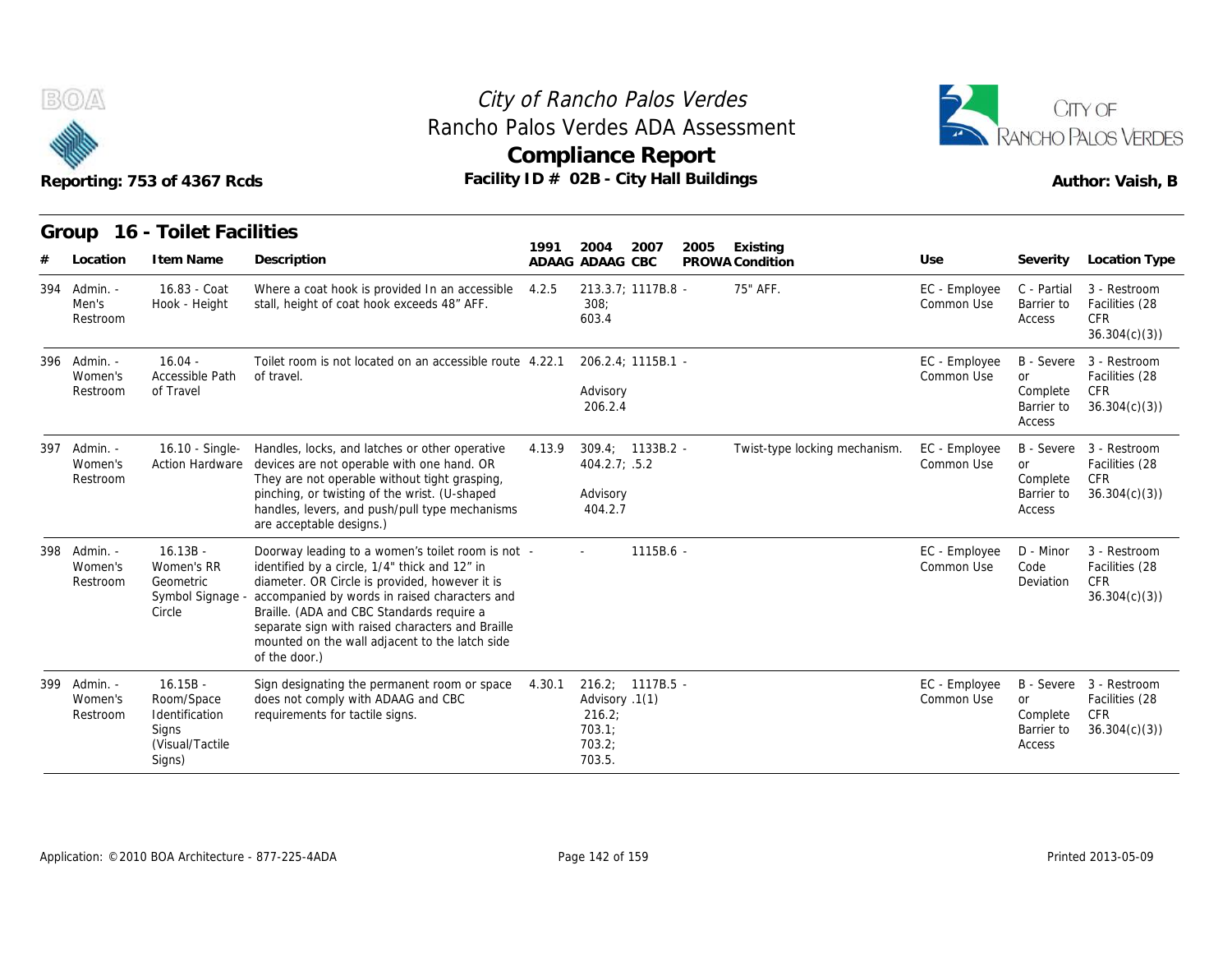



| B(0)<br>Reporting: 753 of 4367 Rcds |                                     |                                          |                                                                                                                                                                                                                                                                                                                                                                                                                                                                                                                                                                                                                                                                               |                                           | City of Rancho Palos Verdes<br><b>Compliance Report</b> | Rancho Palos Verdes ADA Assessment<br>Facility ID # 02B - City Hall Buildings | CITY OF<br>RANCHO PALOS VERDES<br>Author: Vaish, B |                             |                                     |                                                              |
|-------------------------------------|-------------------------------------|------------------------------------------|-------------------------------------------------------------------------------------------------------------------------------------------------------------------------------------------------------------------------------------------------------------------------------------------------------------------------------------------------------------------------------------------------------------------------------------------------------------------------------------------------------------------------------------------------------------------------------------------------------------------------------------------------------------------------------|-------------------------------------------|---------------------------------------------------------|-------------------------------------------------------------------------------|----------------------------------------------------|-----------------------------|-------------------------------------|--------------------------------------------------------------|
|                                     |                                     | Group 16 - Toilet Facilities             |                                                                                                                                                                                                                                                                                                                                                                                                                                                                                                                                                                                                                                                                               |                                           |                                                         |                                                                               |                                                    |                             |                                     |                                                              |
| #                                   | Location                            | I tem Name                               | Description                                                                                                                                                                                                                                                                                                                                                                                                                                                                                                                                                                                                                                                                   | 1991                                      | 2004<br>ADAAG ADAAG CBC                                 | 2007                                                                          | 2005<br>Existing<br>PROWA Condition                | Use                         | Severity                            | Location Type                                                |
| 400                                 | - Admin.<br>Women's<br>Restroom     | 16.18A - ISA                             | Accessible toilet room is not identified by an ISA. 4.1.3(16 216.8)                                                                                                                                                                                                                                                                                                                                                                                                                                                                                                                                                                                                           | (b)                                       |                                                         | $1117B.5 -$<br>.1(3)                                                          |                                                    | EC - Employee<br>Common Use | C - Partial<br>Barrier to<br>Access | 3 - Restroom<br>Facilities (28<br><b>CFR</b><br>36.304(c)(3) |
| 401                                 | - Admin.<br>Women's<br>Restroom     | 16.09A - Door<br>Maneuvering<br>Space    | Door that is not automatic or power-assisted<br>does not have compliant maneuvering space<br>relative to the direction of approach as shown in<br>CBC Fig. 11B-26. (Approach // Side // Width //<br>Depth) (Front // Pull // D + 24" * // 60") (Front<br>// Push // D + 0" ** // 48") (Latch // Pull // D +<br>24" // 60") (Latch // Push // D + 24" // 44"<br>***) (Hinge // Pull // D + 36" // 60") (Hinge //<br>Push // 54" **** // 44" *****) (* D + 18" at<br>interior doors.) (** $D + 12$ " if door has both a<br>latch and a closer.) (*** 48" if door has closer.)<br>(**** Measured from latch toward hinge.)<br>(***** 48" if door has both a latch and a closer.) | 4.13.6                                    | 1:<br>Table<br>$1$ ; Fig.<br>404.2.4.                   | 404.2.4. 1133B.2 -<br>.4.2:<br>Fig.<br>404.2.4. 11B-26                        | 8" to lavatory, pull side.                         | EC - Employee<br>Common Use | C - Partial<br>Barrier to<br>Access | 3 - Restroom<br>Facilities (28<br><b>CFR</b><br>36.304(c)(3) |
|                                     | 402 Admin. -<br>Women's<br>Restroom | 16.47A - WC<br>Location from<br>Sidewall | The centerline of the WC is not 18" absolute<br>from a wall or partition.                                                                                                                                                                                                                                                                                                                                                                                                                                                                                                                                                                                                     | $4.22.4 -$                                |                                                         | 1115B.4 -<br>.1(1)                                                            | 20" from side wall.                                | EC - Employee<br>Common Use | C - Partial<br>Barrier to<br>Access | 3 - Restroom<br>Facilities (28<br><b>CFR</b><br>36.304(c)(3) |
|                                     | 403 Admin. -<br>Women's<br>Restroom | $16.48 - WC$<br>Seat Height              | The top of the WC seat is not between 17" and<br>19" AFF.                                                                                                                                                                                                                                                                                                                                                                                                                                                                                                                                                                                                                     | 4.16.3; 604.4<br>Fig.<br>29(b)            |                                                         | $1115B.4 -$<br>.1(4)<br>Fig.<br>11B-1A                                        | 15 1/2" AFF.                                       | EC - Employee<br>Common Use | C - Partial<br>Barrier to<br>Access | 3 - Restroom<br>Facilities (28<br><b>CFR</b><br>36.304(c)(3) |
|                                     | 404 Admin. -<br>Women's<br>Restroom | $16.53 - SC$                             | Mounting height of seat cover dispenser's<br>Dispenser Height highest operable part exceeds 40" AFF.                                                                                                                                                                                                                                                                                                                                                                                                                                                                                                                                                                          | $4.22.7: -$<br>4.27.3;<br>4.2.5:<br>4.2.6 |                                                         | 1115B.8 -<br>.3                                                               | 44" AFF.                                           | EC - Employee<br>Common Use | C - Partial<br>Barrier to<br>Access | 3 - Restroom<br>Facilities (28<br><b>CFR</b><br>36.304(c)(3) |

Application: ©2010 BOA Architecture - 877-225-4ADA Page 143 of 159 Printed 2013-05-09 Printed 2013-05-09 Printed 2013-05-09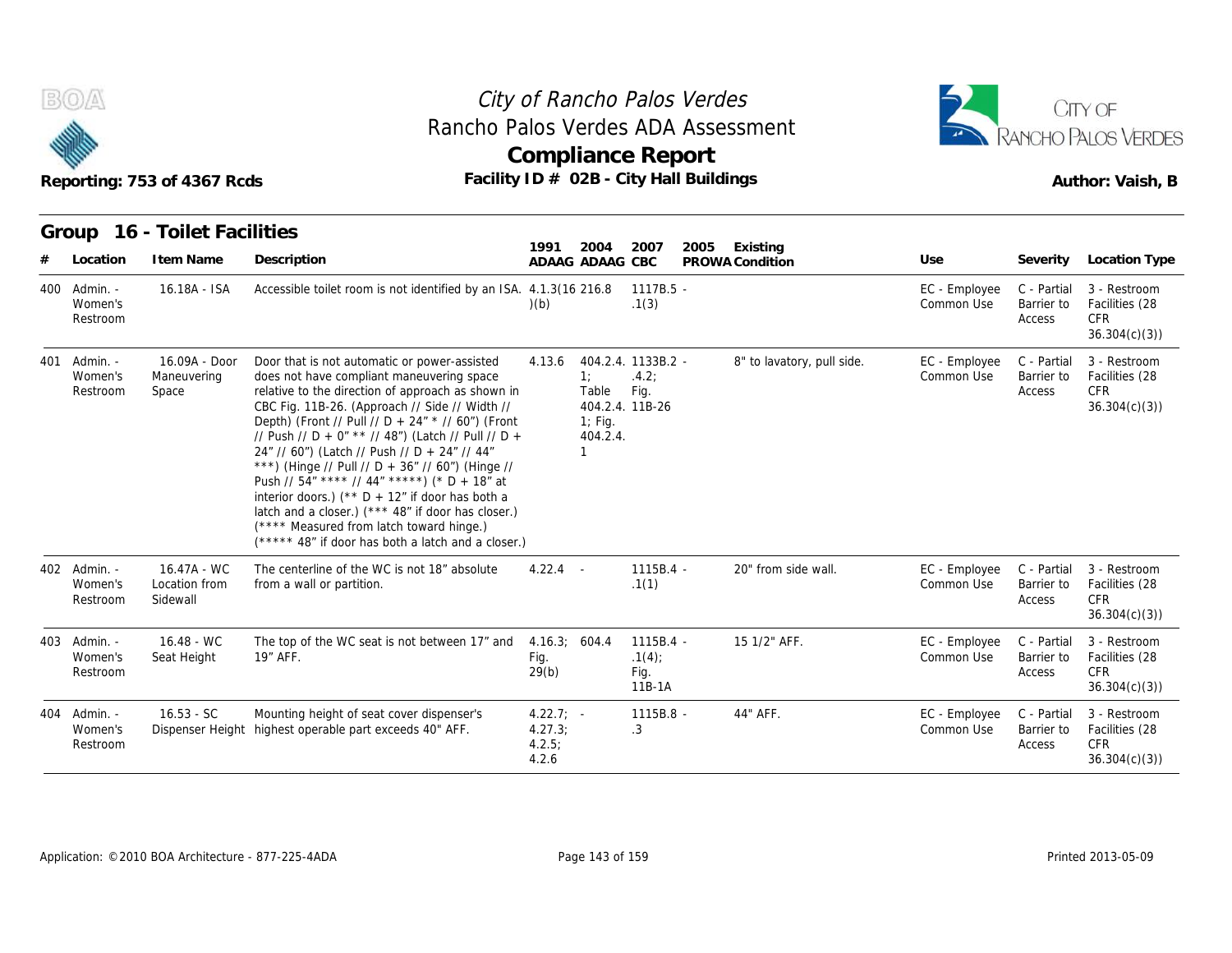



#### **Group 16 - Toilet Facilities**

|     |                                     | Reporting: 753 of 4367 Rcds                    |                                                                                                                                                                                                                                                                                                                                                                                                                                                                            | Rancho Palos Verdes ADA Assessment<br><b>Compliance Report</b><br>Facility ID # 02B - City Hall Buildings |                                                                |                                  |      |                             | RANCHO PALOS VERDES<br>Author: Vaish, B |                                               |                                                                   |
|-----|-------------------------------------|------------------------------------------------|----------------------------------------------------------------------------------------------------------------------------------------------------------------------------------------------------------------------------------------------------------------------------------------------------------------------------------------------------------------------------------------------------------------------------------------------------------------------------|-----------------------------------------------------------------------------------------------------------|----------------------------------------------------------------|----------------------------------|------|-----------------------------|-----------------------------------------|-----------------------------------------------|-------------------------------------------------------------------|
|     | Location                            | Group 16 - Toilet Facilities<br>I tem Name     | Description                                                                                                                                                                                                                                                                                                                                                                                                                                                                | 1991                                                                                                      | 2004<br>ADAAG ADAAG CBC                                        | 2007                             | 2005 | Existing<br>PROWA Condition | Use                                     | Severity                                      | Location Type                                                     |
| 405 | - Admin.<br>Women's<br>Restroom     | 16.54A - Grab<br>Bar                           | Grab bar is not provided.                                                                                                                                                                                                                                                                                                                                                                                                                                                  | & 30                                                                                                      | 4.17.6; 604.5; 1115B.4 -<br>Figs. 29 Advisory .1(3.1)<br>609.4 | 604.5; 8(3.2);<br>Fig.<br>11B-1A |      |                             | EC - Employee<br>Common Use             | <b>or</b><br>Complete<br>Barrier to<br>Access | B - Severe 3 - Restroom<br>Facilities (28<br>CFR.<br>36.304(c)(3) |
|     | 406 Admin. -<br>Women's<br>Restroom | $16.50 - TP$<br>Dispenser -<br>Location - Pre- | Location of the toilet paper dispenser does not<br>comply with the Standard in effect at the time of Fig.<br>construction. (The 2001 CBC required toilet<br>2007 CBC Facility tissue dispensers located on the wall within 12"<br>of the front edge of the toilet seat, measured to<br>the centerline of the dispenser; mounted below<br>the grab bar; and centered at a min. height of<br>19" AFF.)                                                                       | 4.16.6;<br>29(b)                                                                                          | $604.7: -$<br>Advisory<br>604.7<br>Fig.<br>604.7               |                                  |      | 37" from back wall.         | EC - Employee<br>Common Use             | <b>or</b><br>Complete<br>Barrier to<br>Access | B - Severe 3 - Restroom<br>Facilities (28<br>CFR<br>36.304(c)(3)  |
| 407 | - Admin.<br>Women's<br>Restroom     | $16.70 -$<br>Lavatories                        | Lavatory does not comply with ADAAG and CBC<br>requirements. (ADA Standards require at least<br>one lavatory to be accessible. CBC Standards<br>prior to August 1, 2009 required all lavatories to<br>be accessible. Effective August 1, 2009,<br>amended CBC Standards require at least 5% of<br>lavatories, but not less than one lavatory, to be<br>accessible.)                                                                                                        | 4.22.6                                                                                                    | $606.1$ .3                                                     | 213.3.4; 1115B.4 -               |      | Knee space not provided.    | EC - Employee<br>Common Use             | C - Partial<br>Barrier to<br>Access           | 3 - Restroom<br>Facilities (28<br><b>CFR</b><br>36.304(c)(3)      |
|     | 408 Admin. -<br>Women's<br>Restroom | 16.82A - Mirror<br>Height - Max.               | Mirror above accessible lavatory or countertop is 4.19.6; 213.3.5; 1115B.8 -<br>mounted so the bottom edge of the reflective<br>40" AFF Standard surface is not 40" max AFF. (ADA Standards<br>require at least one mirror to be accessible; CBC<br>Standards prior to August 1, 2009 required all<br>mirrors to be accessible. Effective August 1,<br>2009, amended CBC Standards require all<br>mirrors above accessible lavatories or<br>countertops to be accessible.) | Fig. 31                                                                                                   | 603.3; .1<br>Advisory<br>603.3                                 |                                  |      | 54" AFF.                    | EC - Employee<br>Common Use             | C - Partial<br>Barrier to<br>Access           | 3 - Restroom<br>Facilities (28<br><b>CFR</b><br>36.304(c)(3)      |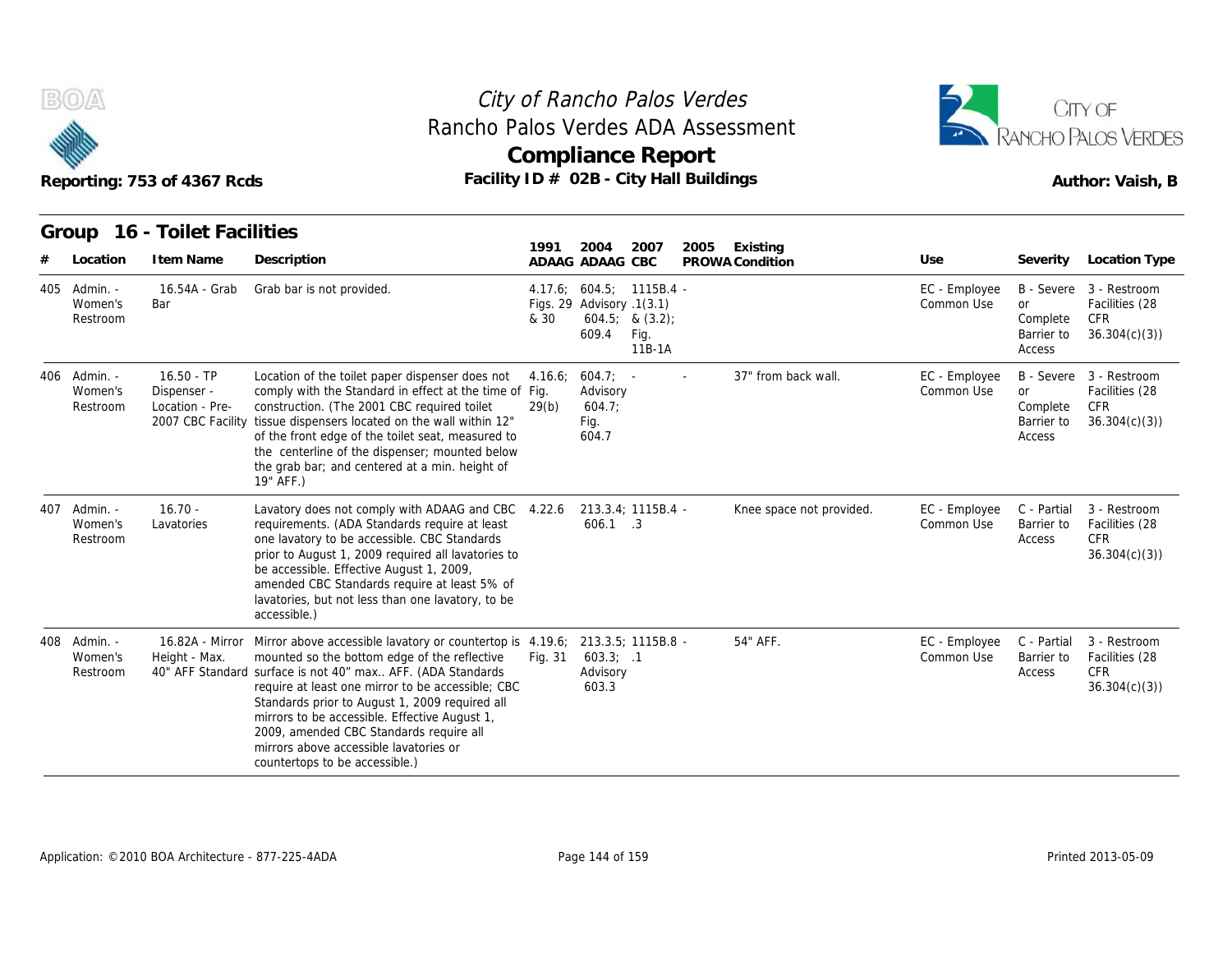



|     |                                     | Reporting: 753 of 4367 Rcds                                | Rancho Palos Verdes ADA Assessment<br>Facility ID # 02B - City Hall Buildings                                                                                                                                                                                                                                                                                                                                                                                         | <b>Compliance Report</b>                         |                         |                    |      |                             |                             | RANCHO PALOS VERDES<br>Author: Vaish, B               |                                                              |
|-----|-------------------------------------|------------------------------------------------------------|-----------------------------------------------------------------------------------------------------------------------------------------------------------------------------------------------------------------------------------------------------------------------------------------------------------------------------------------------------------------------------------------------------------------------------------------------------------------------|--------------------------------------------------|-------------------------|--------------------|------|-----------------------------|-----------------------------|-------------------------------------------------------|--------------------------------------------------------------|
|     | Group<br>Location                   | 16 - Toilet Facilities<br>I tem Name                       | Description                                                                                                                                                                                                                                                                                                                                                                                                                                                           | 1991                                             | 2004<br>ADAAG ADAAG CBC | 2007               | 2005 | Existing<br>PROWA Condition | Use                         | Severity                                              | Location Type                                                |
| 409 | Admin. -<br>Women's<br>Restroom     | 16.84A - Paper<br>Towel<br>Dispenser -<br>Operating Height | Mounting height of paper towel dispenser's<br>highest operable part exceeds 40" AFF. (Where<br>provided, ADA Standards require at least one<br>paper towel dispenser to be accessible with the<br>highest operable part placed within at least one<br>of the reach ranges specified in 4.2.5 and 4.2.6;<br>where provided, CBC Standards require at least<br>one paper towel dispenser to be accessible with<br>the highest operable part no higher than 40"<br>AFF.) | 4.22.7<br>4.27.3; 309<br>4.2.5:<br>4.2.6         | 308:                    | 1115B.8 -<br>.3    |      | 52" AFF.                    | EC - Employee<br>Common Use | C - Partial<br>Barrier to<br>Access                   | 3 - Restroom<br>Facilities (28<br>CFR.<br>36.304(c)(3)       |
|     | 410 Admin. -<br>Women's<br>Restroom | 16.84C - Soap<br>Dispenser -<br>Operating Height           | Mounting height of soap dispenser's highest<br>operable part exceeds 40" AFF. (Where<br>provided, ADA Standards require at least one<br>soap dispenser to be accessible with the highest 4.2.6<br>operable part placed within at least one of the<br>reach ranges specified in 4.2.5 and 4.2.6; where<br>provided, CBC Standards require at least one<br>soap dispenser to be accessible with the highest<br>operable part no higher than 40" AFF.)                   | 4.22.7; 308;<br>4.27.3; 309<br>4.2.5:            |                         | 1115B.8 -<br>.3    |      | 41" AFF.                    | EC - Employee<br>Common Use | C - Partial<br>Barrier to<br>Access                   | 3 - Restroom<br>Facilities (28<br>CFR.<br>36.304(c)(3)       |
|     | 412 Admin. -<br>Women's<br>Restroom | 16.83 - Coat<br>Hook - Height                              | Where a coat hook is provided In an accessible 4.2.5<br>stall, height of coat hook exceeds 48" AFF.                                                                                                                                                                                                                                                                                                                                                                   |                                                  | 308:<br>603.4           | 213.3.7; 1117B.8 - |      | 64" AFF.                    | EC - Employee<br>Common Use | C - Partial<br>Barrier to<br>Access                   | 3 - Restroom<br>Facilities (28<br>CFR.<br>36.304(c)(3)       |
| 431 | Admin. -<br>Unisex<br>Restrm.       | 16.01 - Toilet<br>Rooms                                    | Toilet room does not comply with all applicable<br>ADAAG and CBC accessibility requirements.                                                                                                                                                                                                                                                                                                                                                                          | $4.1.2(6)$ 213.2;<br>4.1.3(11 213.2<br>); 4.22.1 | Advisory                | $1115B.1 -$        |      | No accessible stall.        | EC - Employee<br>Common Use | B - Severe<br>or<br>Complete<br>Barrier to<br>Access. | 3 - Restroom<br>Facilities (28<br><b>CFR</b><br>36.304(c)(3) |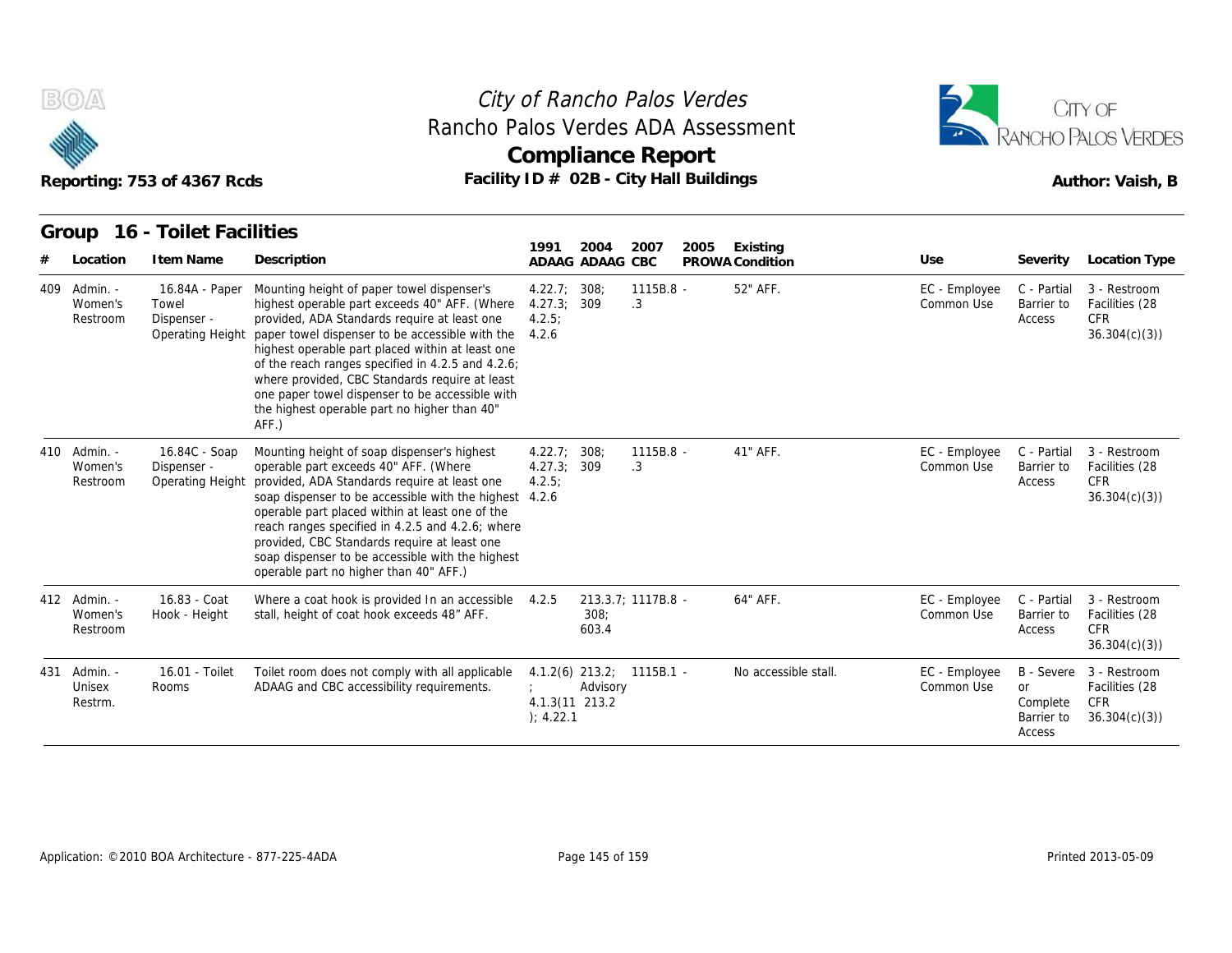



#### **Group 16 - Toilet Facilities**

|                                   | Reporting: 753 of 4367 Rcds                                |                                                                                                                                                                                                                                                                                                                                                                                                                                                                                                                                                                                                                                                                                      | <b>Compliance Report</b><br>Facility ID # 02B - City Hall Buildings |                                            |                                                        |      |                             |                             |                                               | Author: Vaish, B                                                        |
|-----------------------------------|------------------------------------------------------------|--------------------------------------------------------------------------------------------------------------------------------------------------------------------------------------------------------------------------------------------------------------------------------------------------------------------------------------------------------------------------------------------------------------------------------------------------------------------------------------------------------------------------------------------------------------------------------------------------------------------------------------------------------------------------------------|---------------------------------------------------------------------|--------------------------------------------|--------------------------------------------------------|------|-----------------------------|-----------------------------|-----------------------------------------------|-------------------------------------------------------------------------|
| Group<br>Location                 | 16 - Toilet Facilities<br>I tem Name                       | Description                                                                                                                                                                                                                                                                                                                                                                                                                                                                                                                                                                                                                                                                          | 1991<br>ADAAG ADAAG CBC                                             | 2004                                       | 2007                                                   | 2005 | Existing<br>PROWA Condition | Use                         | Severity                                      | Location Type                                                           |
| 432 Admin. -<br>Unisex<br>Restrm. | 16.09A - Door<br>Maneuvering<br>Space                      | Door that is not automatic or power-assisted<br>does not have compliant maneuvering space<br>relative to the direction of approach as shown in<br>CBC Fig. 11B-26. (Approach // Side // Width //<br>Depth) (Front // Pull // D + 24" * // 60") (Front<br>// Push // D + 0" ** // 48") (Latch // Pull // D +<br>24" // 60") (Latch // Push // D + 24" // 44"<br>***) (Hinge // Pull // D + 36" // 60") (Hinge //<br>Push // $54''$ **** // $44''$ *****) (* D + 18" at<br>interior doors.) (** $D + 12$ " if door has both a<br>latch and a closer.) (*** 48" if door has closer.)<br>(**** Measured from latch toward hinge.)<br>$(****$ 48" if door has both a latch and a closer.) | 4.13.6                                                              | 1:<br>Table<br>$1$ ; Fig.<br>404.2.4.<br>1 | 404.2.4. 1133B.2 -<br>.4.2:<br>Fig.<br>404.2.4. 11B-26 |      | 53 1/2" Latch pull side     | EC - Employee<br>Common Use | C - Partial<br>Barrier to<br>Access           | 3 - Restroom<br>Facilities (28<br><b>CFR</b><br>36.304(c)(3)            |
| 433 Admin. -<br>Unisex<br>Restrm. | <b>RR</b> Geometric<br>Symbol Signage -<br>Circle/Triangle | 16.13C - Unisex Doorway leading to a unisex toilet room is not<br>identified by a 12" circle, 1/4" with a 1/4" thick<br>triangle superimposed and within the circle. OR<br>Circle and triangle are provided, however they<br>are accompanied by words in raised characters<br>and Braille. (ADA and CBC Standards require a<br>separate sign with raised characters and Braille<br>mounted on the wall adjacent to the latch side<br>of the door.)                                                                                                                                                                                                                                   |                                                                     |                                            | $1115B.6 -$                                            |      |                             | EC - Employee<br>Common Use | D - Minor<br>Code<br>Deviation                | 3 - Restroom<br>Facilities (28<br><b>CFR</b><br>36.304(c)(3)            |
| 434 Admin. -<br>Unisex<br>Restrm. | $16.15A -$<br>Providing<br>Room/Space ID<br>Sign           | A sign designating the permanent room or space 4.30.1<br>has not been provided.                                                                                                                                                                                                                                                                                                                                                                                                                                                                                                                                                                                                      |                                                                     | 216.2;<br>703.1;<br>703.2;<br>703.5        | $1117B.5 -$<br>.1(1)                                   |      |                             | EC - Employee<br>Common Use | or<br>Complete<br>Barrier to<br>Access        | B - Severe 3 - Restroom<br>Facilities (28<br><b>CFR</b><br>36.304(c)(3) |
| 435 Admin. -<br>Unisex<br>Restrm. | 16.18A - ISA                                               | Accessible toilet room is not identified by an ISA. 4.1.3(16 216.8)                                                                                                                                                                                                                                                                                                                                                                                                                                                                                                                                                                                                                  | (b)                                                                 |                                            | $1117B.5 -$<br>.1(3)                                   |      |                             | EC - Employee<br>Common Use | <b>or</b><br>Complete<br>Barrier to<br>Access | B - Severe 3 - Restroom<br>Facilities (28<br>CFR<br>36.304(c)(3)        |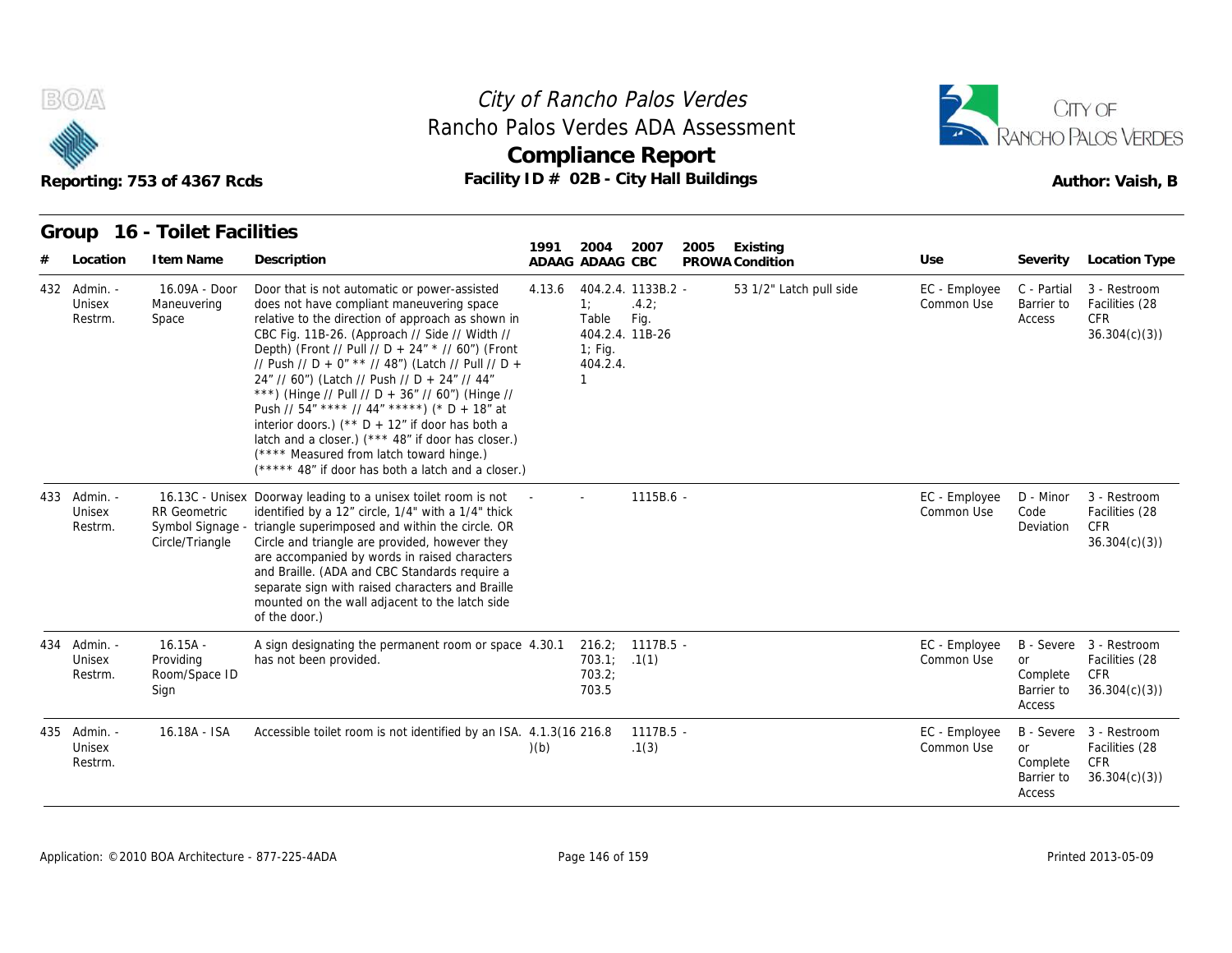



# Reporting: 753 of 4367 Rcds **Facility ID # 02B - City Hall Buildings** Reporting: 753 of 4367 Rcds Author: Vaish, B

| Reporting: 753 of 4367 Rcds       |                                                                        |                                                                                                                                                                                                                                                                    |                          | City of Rancho Palos Verdes<br>Compliance Report<br>Facility ID # 02B - City Hall Buildings |                                            |      | Rancho Palos Verdes ADA Assessment |                             | CITY OF<br>RANCHO PALOS VERDES<br>Author: Vaish, B |                                                              |  |  |
|-----------------------------------|------------------------------------------------------------------------|--------------------------------------------------------------------------------------------------------------------------------------------------------------------------------------------------------------------------------------------------------------------|--------------------------|---------------------------------------------------------------------------------------------|--------------------------------------------|------|------------------------------------|-----------------------------|----------------------------------------------------|--------------------------------------------------------------|--|--|
| Group                             | 16 - Toilet Facilities                                                 |                                                                                                                                                                                                                                                                    | 1991                     | 2004                                                                                        | 2007                                       | 2005 | Existing                           |                             |                                                    |                                                              |  |  |
| Location                          | I tem Name                                                             | Description                                                                                                                                                                                                                                                        |                          | ADAAG ADAAG CBC                                                                             |                                            |      | PROWA Condition                    | Use                         | Severity                                           | Location Type                                                |  |  |
| 436 Admin. -<br>Unisex<br>Restrm. | $16.27A - 60''$<br>Wide Circle or T-<br>Shaped<br>Maneuvering<br>Space | The toilet room does not include an<br>unobstructed turning space (a 60" diameter, 27" Fig 3<br>high circle or T-shaped space). (Note: The clear<br>floor space of fixtures and controls, the<br>accessible path of travel, and the turning space<br>may overlap.) | 4.22.3:                  | 304.3.2: 1115B.3 -<br>3.2:<br>603.2.1                                                       | .1(1)<br>Fig.304. 1115B.3<br>.2(1)         |      |                                    | EC - Employee<br>Common Use | C - Partial<br>Barrier to<br>Access                | 3 - Restroom<br>Facilities (28<br><b>CFR</b><br>36.304(c)(3) |  |  |
| 437 Admin. -<br>Unisex<br>Restrm. | $16.72 -$<br>Lavatory Apron<br>Clearance                               | Lavatory does not provide accessible apron<br>clearance (i.e. at least 29" clearance from the<br>floor to the bottom of the apron).                                                                                                                                | 4.19.2; 606.3<br>Fig. 31 |                                                                                             | $1115B.4 -$<br>$.3(2)$ ;<br>Fig 11B-<br>1D |      | 27 1/2" high                       | EC - Employee<br>Common Use | C - Partial<br>Barrier to<br>Access                | 3 - Restroom<br>Facilities (28<br><b>CFR</b><br>36.304(c)(3) |  |  |
| 438 Admin. -<br>Unisex<br>Restrm. | $16.73 -$<br>Lavatory Knee<br>Clearance                                | Lavatory does not provide accessible knee<br>clearance (i.e. at least 27" clearance from the<br>floor to the underside of the lavatory, extending<br>8" min measured from the front edge<br>underneath the lavatory back towards the wall).                        | 4.19.2;<br>Fig. 31       | 306.3;<br>Fig.<br>306.3                                                                     | $1115B.4 -$<br>.3(2)<br>Fig 11B-<br>1D     |      | 25 1/4" high                       | EC - Employee<br>Common Use | C - Partial<br>Barrier to<br>Access                | 3 - Restroom<br>Facilities (28<br>CFR.<br>36.304(c)(3)       |  |  |
| 439 Admin. -<br>Unisex<br>Restrm. | 16.78 - Pipe<br>Insulation at<br>Lavatory                              | Drainpipes and hot water pipes are not insulated 4.19.4<br>to protect against contact.                                                                                                                                                                             |                          | 606.5                                                                                       | $1115B.4 -$<br>.3(4)                       |      |                                    | EC - Employee<br>Common Use | A - Safety<br>Hazard                               | 3 - Restroom<br>Facilities (28<br><b>CFR</b><br>36.304(c)(3) |  |  |
| 440 Admin. -<br>Unisex<br>Restrm. | 16.80 - Faucet<br>Operation at<br>Lavatory                             | The faucet is not compliant. (Accessible faucets<br>shall be operable with one hand, and without<br>tight grasping, pinching, or twisting of the wrist,<br>and the force to operate the controls shall be no<br>greater than 5 lbs.)                               | 4.19.5;<br>4.27.4        | 309.4;<br>606.4                                                                             | $1115B.4 -$<br>.3(1)                       |      |                                    | EC - Employee<br>Common Use | C - Partial<br>Barrier to<br>Access                | 3 - Restroom<br>Facilities (28<br><b>CFR</b><br>36.304(c)(3) |  |  |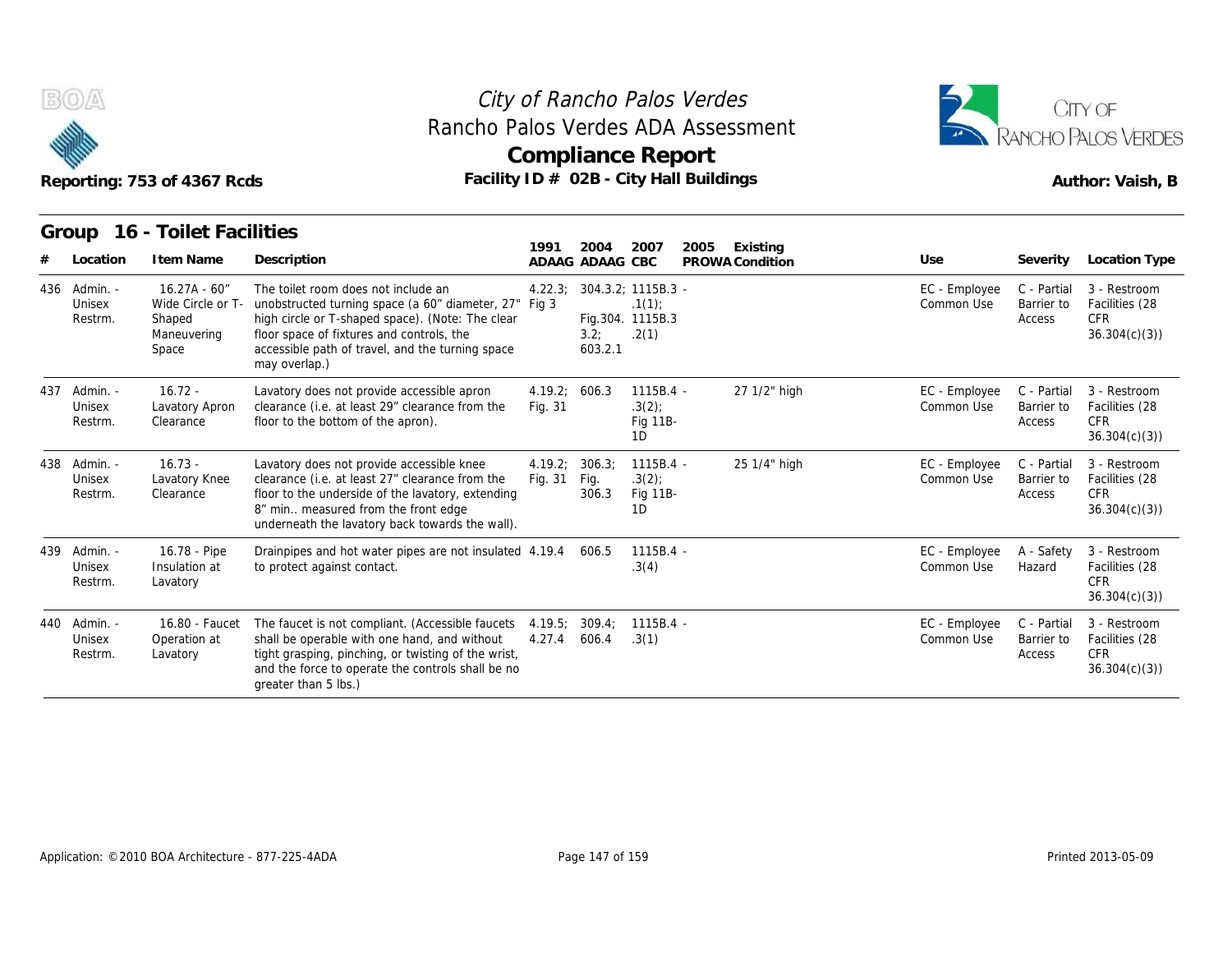



|     |                               | Reporting: 753 of 4367 Rcds                                |                                                                                                                                                                                                                                                                                                                                                                                                                                                                             |                                      | <b>Compliance Report</b><br>Facility ID # 02B - City Hall Buildings |                 |      |                 | Author: Vaish, B            |                                     |                                                              |  |
|-----|-------------------------------|------------------------------------------------------------|-----------------------------------------------------------------------------------------------------------------------------------------------------------------------------------------------------------------------------------------------------------------------------------------------------------------------------------------------------------------------------------------------------------------------------------------------------------------------------|--------------------------------------|---------------------------------------------------------------------|-----------------|------|-----------------|-----------------------------|-------------------------------------|--------------------------------------------------------------|--|
|     | Group                         | 16 - Toilet Facilities                                     |                                                                                                                                                                                                                                                                                                                                                                                                                                                                             | 1991                                 | 2004                                                                | 2007            | 2005 | Existing        |                             |                                     |                                                              |  |
|     | Location                      | I tem Name                                                 | Description                                                                                                                                                                                                                                                                                                                                                                                                                                                                 |                                      | ADAAG ADAAG CBC                                                     |                 |      | PROWA Condition | Use                         | Severity                            | Location Type                                                |  |
| 441 | Admin. -<br>Unisex<br>Restrm. | Height - Max.                                              | 16.82A - Mirror Mirror above accessible lavatory or countertop is 4.19.6;<br>mounted so the bottom edge of the reflective<br>40" AFF Standard surface is not 40" max AFF. (ADA Standards<br>require at least one mirror to be accessible; CBC<br>Standards prior to August 1, 2009 required all<br>mirrors to be accessible. Effective August 1,<br>2009, amended CBC Standards require all<br>mirrors above accessible lavatories or<br>countertops to be accessible.)     | Fig. 31                              | 213.3.5; 1115B.8 -<br>$603.3$ ; .1<br>Advisory<br>603.3             |                 |      | 52 1/2" high    | EC - Employee<br>Common Use | C - Partial<br>Barrier to<br>Access | 3 - Restroom<br>Facilities (28<br><b>CFR</b><br>36.304(c)(3) |  |
| 442 | - Admin.<br>Unisex<br>Restrm. | 16.83 - Coat<br>Hook - Height                              | Where a coat hook is provided In an accessible 4.2.5<br>stall, height of coat hook exceeds 48" AFF.                                                                                                                                                                                                                                                                                                                                                                         |                                      | 213.3.7; 1117B.8 -<br>308:<br>603.4                                 |                 |      | 57" high        | EC - Employee<br>Common Use | C - Partial<br>Barrier to<br>Access | 3 - Restroom<br>Facilities (28<br>CFR<br>36.304(c)(3)        |  |
| 443 | - Admin.<br>Unisex<br>Restrm. | 16.84A - Paper<br>Towel<br>Dispenser -<br>Operating Height | Mounting height of paper towel dispenser's<br>highest operable part exceeds 40" AFF. (Where<br>provided, ADA Standards require at least one<br>paper towel dispenser to be accessible with the 4.2.6<br>highest operable part placed within at least one<br>of the reach ranges specified in 4.2.5 and 4.2.6;<br>where provided, CBC Standards require at least<br>one paper towel dispenser to be accessible with<br>the highest operable part no higher than 40"<br>AFF.) | 4.22.7:308;<br>4.27.3; 309<br>4.2.5: |                                                                     | 1115B.8 -<br>.3 |      | 44" high        | EC - Employee<br>Common Use | C - Partial<br>Barrier to<br>Access | 3 - Restroom<br>Facilities (28<br><b>CFR</b><br>36.304(c)(3) |  |
| 444 | - Admin.<br>Unisex<br>Restrm. | 16.84C - Soap<br>Dispenser -<br>Operating Height           | Mounting height of soap dispenser's highest<br>operable part exceeds 40" AFF. (Where<br>provided, ADA Standards require at least one<br>soap dispenser to be accessible with the highest 4.2.6<br>operable part placed within at least one of the<br>reach ranges specified in 4.2.5 and 4.2.6; where<br>provided, CBC Standards require at least one<br>soap dispenser to be accessible with the highest<br>operable part no higher than 40" AFF.)                         | 4.22.7; 308;<br>4.27.3;<br>4.2.5;    | 309                                                                 | 1115B.8 -<br>.3 |      | 41" high        | EC - Employee<br>Common Use | C - Partial<br>Barrier to<br>Access | 3 - Restroom<br>Facilities (28<br>CFR<br>36.304(c)(3)        |  |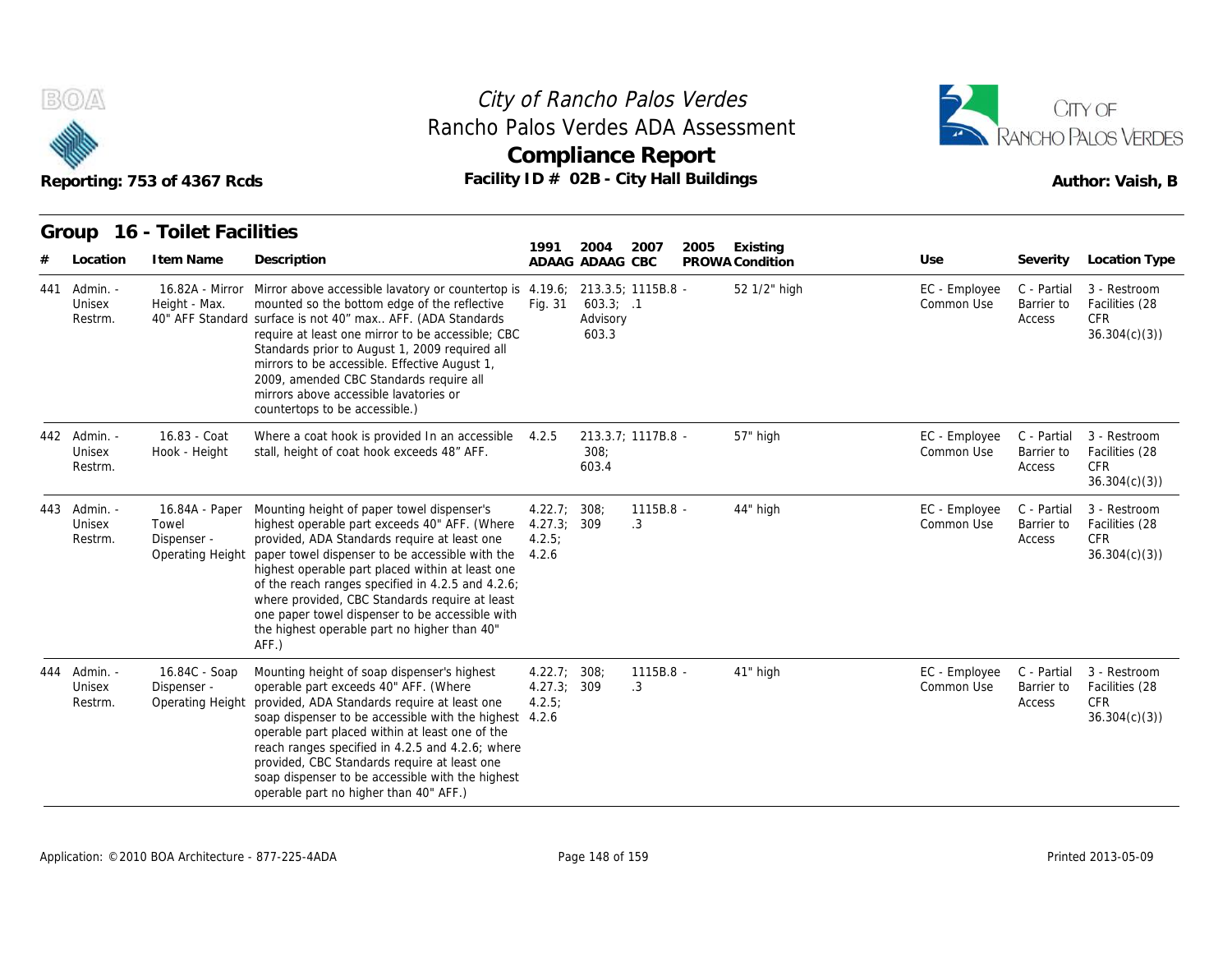

# **Compliance Report** Rancho Palos Verdes ADA Assessment



|                                   | Reporting: 753 of 4367 Rcds                                           |                                                                                                                                                                                                                                                                                                                                                                                                   |        |                                       | <b>Compliance Report</b><br>Facility ID # 02B - City Hall Buildings |                               | Author: Vaish, B                |                                               |                                                                         |  |  |
|-----------------------------------|-----------------------------------------------------------------------|---------------------------------------------------------------------------------------------------------------------------------------------------------------------------------------------------------------------------------------------------------------------------------------------------------------------------------------------------------------------------------------------------|--------|---------------------------------------|---------------------------------------------------------------------|-------------------------------|---------------------------------|-----------------------------------------------|-------------------------------------------------------------------------|--|--|
| Group                             | 16 - Toilet Facilities                                                |                                                                                                                                                                                                                                                                                                                                                                                                   | 1991   | 2004                                  | 2007<br>2005                                                        | Existing                      |                                 |                                               |                                                                         |  |  |
| Location                          | I tem Name                                                            | Description                                                                                                                                                                                                                                                                                                                                                                                       |        | ADAAG ADAAG CBC                       |                                                                     | PROWA Condition               | Use                             | Severity                                      | Location Type                                                           |  |  |
| 445 Admin. -<br>Unisex<br>Restrm. | 16.66 - Clear<br>Floor Space at<br>Urinal                             | There is no clear floor space at least 30" x 48"<br>to allow a forward approach to the urinal.                                                                                                                                                                                                                                                                                                    | 4.18.3 | 605.3:<br>305.3                       | $1115B.4 -$<br>.2(3)<br>1118B.4<br>$(1)$ ; Fig.<br>11B-5A           | 43" deep clr floor space      | EC - Employee<br>Common Use     | <b>or</b><br>Complete<br>Barrier to<br>Access | B - Severe 3 - Restroom<br>Facilities (28<br><b>CFR</b><br>36.304(c)(3) |  |  |
| 446 Admin. -<br>Unisex<br>Restrm. | Flush Controls -<br>Height                                            | 16.65D - Urinal Height of urinal flush controls exceeds 44" AFF. 4.18.4                                                                                                                                                                                                                                                                                                                           |        | 605.4:<br>604.6;<br>Advisory<br>604.6 | $1115B.4 -$<br>.2(2)                                                | 52" high                      | EC - Employee<br>Common Use     | C - Partial<br>Barrier to<br>Access           | 3 - Restroom<br>Facilities (28<br><b>CFR</b><br>36.304(c)(3)            |  |  |
| 546 Admin. -<br>Men's<br>Restroom | 16.10 - Single-<br><b>Action Hardware</b>                             | Handles, locks, and latches or other operative<br>devices are not operable with one hand. OR<br>They are not operable without tight grasping,<br>pinching, or twisting of the wrist. (U-shaped<br>handles, levers, and push/pull type mechanisms<br>are acceptable designs.)                                                                                                                      | 4.13.9 | 404.2.7; .5.2<br>Advisory<br>404.2.7  | $309.4: 1133B.2 -$                                                  | Twist-type locking mechanism. | $PV -$<br>Public/Visitor<br>Use | or<br>Complete<br>Barrier to<br>Access        | B - Severe 3 - Restroom<br>Facilities (28<br><b>CFR</b><br>36.304(c)(3) |  |  |
| 547 Admin. -<br>Men's<br>Restroom | 16.13A - Men's<br><b>RR</b> Geometric<br>Symbol Signage -<br>Triangle | Doorway leading to a men's toilet room is not<br>identified by an equilateral triangle 1/4" thick<br>with edges 12" long. OR Equilateral triangle is<br>provided, however it is accompanied by words in<br>raised characters and Braille. (ADA and CBC<br>Standards require a separate sign with raised<br>characters and Braille mounted on the wall<br>adjacent to the latch side of the door.) |        |                                       | 1115B.6 -                                                           |                               | $PV -$<br>Public/Visitor<br>Use | D - Minor<br>Code<br>Deviation                | 3 - Restroom<br>Facilities (28<br><b>CFR</b><br>36.304(c)(3)            |  |  |
| 548 Admin. -<br>Men's<br>Restroom | $16.15A -$<br>Providing<br>Room/Space ID<br>Sign                      | A sign designating the permanent room or space 4.30.1<br>has not been provided.                                                                                                                                                                                                                                                                                                                   |        | 703.1:<br>703.2:<br>703.5             | 216.2; 1117B.5 -<br>.1(1)                                           |                               | $PV -$<br>Public/Visitor<br>Use | <b>or</b><br>Complete<br>Barrier to<br>Access | B - Severe 3 - Restroom<br>Facilities (28<br><b>CFR</b><br>36.304(c)(3) |  |  |
| 549 Admin. -<br>Men's<br>Restroom | 16.18A - ISA                                                          | Accessible toilet room is not identified by an ISA. 4.1.3(16 216.8)                                                                                                                                                                                                                                                                                                                               | (b)    |                                       | $1117B.5 -$<br>.1(3)                                                |                               | $PV -$<br>Public/Visitor<br>Use | C - Partial<br>Barrier to<br>Access           | 3 - Restroom<br>Facilities (28<br><b>CFR</b><br>36.304(c)(3)            |  |  |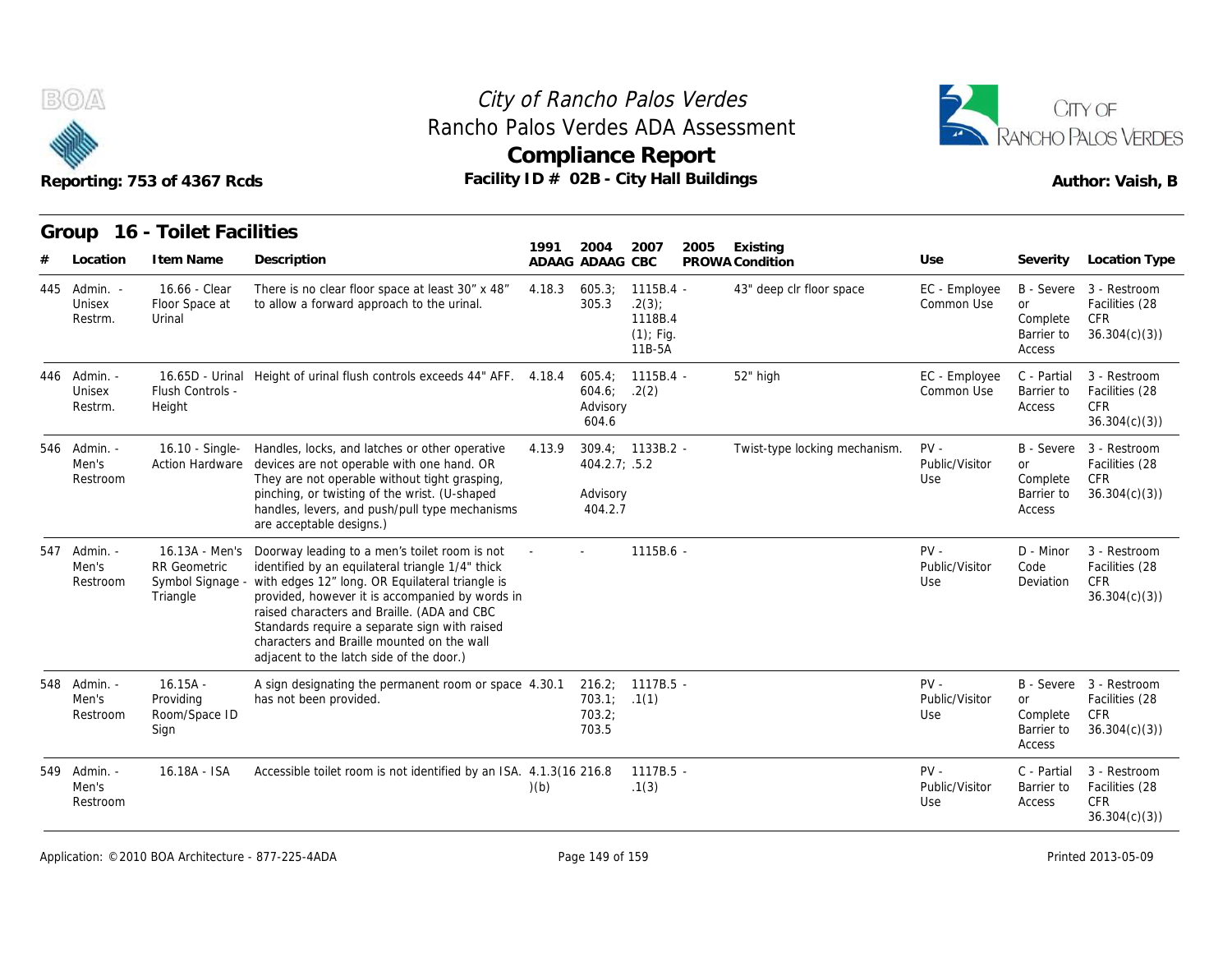



| 400                         | Compliance Report                          | <b>EXAMPLE DE NORTH ALOS VERDES</b> |
|-----------------------------|--------------------------------------------|-------------------------------------|
| Reporting: 753 of 4367 Rcds | Facility $ID \# O2B$ - City Hall Buildings | Author: Vaish, B                    |

|   | B(0)<br>Reporting: 753 of 4367 Rcds |                                                                     |                                                                                                                                                                                                                                                                                                                                                                                    |                                          |                                             | City of Rancho Palos Verdes<br>Rancho Palos Verdes ADA Assessment<br><b>Compliance Report</b><br>Facility ID # 02B - City Hall Buildings |                             | CITY OF<br><b>RANCHO PALOS VERDES</b><br>Author: Vaish, B |                                        |                                                                         |
|---|-------------------------------------|---------------------------------------------------------------------|------------------------------------------------------------------------------------------------------------------------------------------------------------------------------------------------------------------------------------------------------------------------------------------------------------------------------------------------------------------------------------|------------------------------------------|---------------------------------------------|------------------------------------------------------------------------------------------------------------------------------------------|-----------------------------|-----------------------------------------------------------|----------------------------------------|-------------------------------------------------------------------------|
| # | Group<br>Location                   | 16 - Toilet Facilities<br>I tem Name                                | Description                                                                                                                                                                                                                                                                                                                                                                        | 1991                                     | 2004<br>ADAAG ADAAG CBC                     | 2007<br>2005                                                                                                                             | Existing<br>PROWA Condition | Use                                                       | Severity<br>Location Type              |                                                                         |
|   | 550 Admin. -<br>Men's<br>Restroom   | 16.47A - WC<br>Location from<br>Sidewall                            | The centerline of the WC is not 18" absolute<br>from a wall or partition.                                                                                                                                                                                                                                                                                                          | $4.22.4 -$                               |                                             | $1115B.4 -$<br>.1(1)                                                                                                                     | 19 3/4" from side wall.     | $PV -$<br>Public/Visitor<br>Use                           | C - Partial<br>Barrier to<br>Access    | 3 - Restroom<br>Facilities (28<br><b>CFR</b><br>36.304(c)(3)            |
|   | 551 Admin. -<br>Men's<br>Restroom   | 16.48 - WC<br>Seat Height                                           | The top of the WC seat is not between 17" and<br>19" AFF.                                                                                                                                                                                                                                                                                                                          | 4.16.3; 604.4<br>Fig.<br>29(b)           |                                             | 1115B.4 -<br>.1(4)<br>Fig.<br>11B-1A                                                                                                     | 15 1/2" AFF.                | $PV -$<br>Public/Visitor<br>Use                           | C - Partial<br>Barrier to<br>Access    | 3 - Restroom<br>Facilities (28<br><b>CFR</b><br>36.304(c)(3)            |
|   | 552 Admin. -<br>Men's<br>Restroom   | $16.53 - SC$<br>Dispenser Height                                    | Mounting height of seat cover dispenser's<br>highest operable part exceeds 40" AFF.                                                                                                                                                                                                                                                                                                | $4.22.7; -$<br>4.27.3;<br>4.2.5<br>4.2.6 |                                             | 1115B.8 -<br>$\cdot$ 3                                                                                                                   | 46" AFF.                    | $PV -$<br>Public/Visitor<br>Use                           | C - Partial<br>Barrier to<br>Access    | 3 - Restroom<br>Facilities (28<br><b>CFR</b><br>36.304(c)(3)            |
|   | 553 Admin. -<br>Men's<br>Restroom   | 16.54A - Grab<br>Bar                                                | Grab bar is not provided.                                                                                                                                                                                                                                                                                                                                                          | & 30                                     | Figs. 29 Advisory .1(3.1)<br>609.4          | 4.17.6: 604.5: 1115B.4 -<br>$604.5;$ & $(3.2);$<br>Fig.<br>11B-1A                                                                        |                             | $PV -$<br>Public/Visitor<br>Use                           | or<br>Complete<br>Barrier to<br>Access | B - Severe 3 - Restroom<br>Facilities (28<br><b>CFR</b><br>36.304(c)(3) |
|   | 554 Admin. -<br>Men's<br>Restroom   | $16.50 - TP$<br>Dispenser -<br>Location - Pre-<br>2007 CBC Facility | Location of the toilet paper dispenser does not<br>comply with the Standard in effect at the time of Fig.<br>construction. (The 2001 CBC required toilet<br>tissue dispensers located on the wall within 12"<br>of the front edge of the toilet seat, measured to<br>the centerline of the dispenser; mounted below<br>the grab bar; and centered at a min. height of<br>19" AFF.) | 4.16.6;<br>29(b)                         | 604.7<br>Advisory<br>604.7<br>Fig.<br>604.7 |                                                                                                                                          | 39" from back wall.         | $PV -$<br>Public/Visitor<br>Use                           | or<br>Complete<br>Barrier to<br>Access | B - Severe 3 - Restroom<br>Facilities (28<br><b>CFR</b><br>36.304(c)(3) |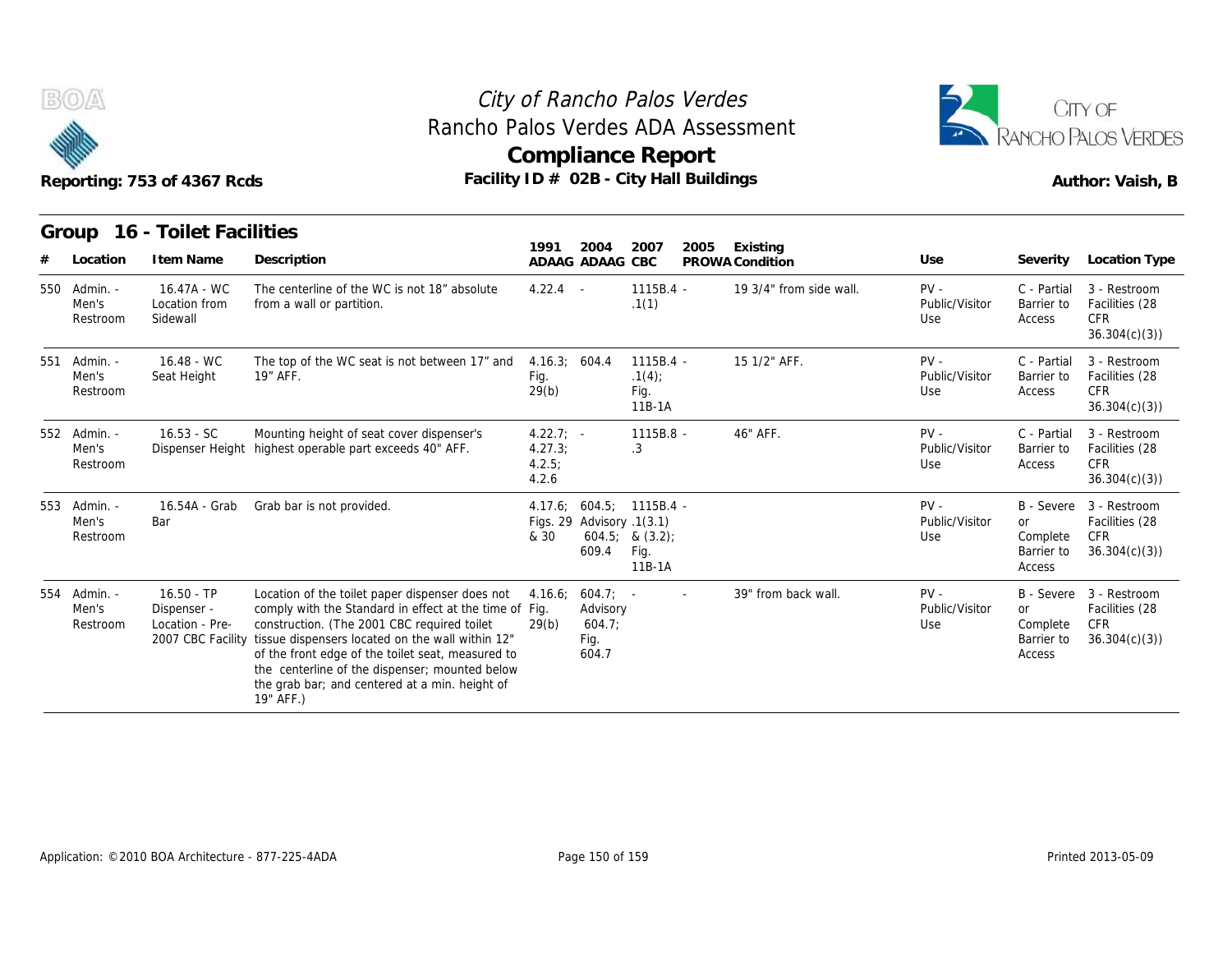



|   |                                   | Reporting: 753 of 4367 Rcds                                | Facility ID # 02B - City Hall Buildings                                                                                                                                                                                                                                                                                                                                                                                                                                                    |                                     | <b>Compliance Report</b>          |                      |                             | Author: Vaish, B                |                                               |                                                                         |
|---|-----------------------------------|------------------------------------------------------------|--------------------------------------------------------------------------------------------------------------------------------------------------------------------------------------------------------------------------------------------------------------------------------------------------------------------------------------------------------------------------------------------------------------------------------------------------------------------------------------------|-------------------------------------|-----------------------------------|----------------------|-----------------------------|---------------------------------|-----------------------------------------------|-------------------------------------------------------------------------|
|   |                                   | Group 16 - Toilet Facilities                               |                                                                                                                                                                                                                                                                                                                                                                                                                                                                                            | 1991                                | 2004                              | 2007                 | 2005<br>Existing            |                                 |                                               |                                                                         |
| # | Location                          | I tem Name                                                 | Description                                                                                                                                                                                                                                                                                                                                                                                                                                                                                |                                     | ADAAG ADAAG CBC                   |                      | PROWA Condition             | Use                             | Severity                                      | Location Type                                                           |
|   | 555 Admin. -<br>Men's<br>Restroom | $16.70 -$<br>Lavatories                                    | Lavatory does not comply with ADAAG and CBC<br>requirements. (ADA Standards require at least<br>one lavatory to be accessible. CBC Standards<br>prior to August 1, 2009 required all lavatories to<br>be accessible. Effective August 1, 2009,<br>amended CBC Standards require at least 5% of<br>lavatories, but not less than one lavatory, to be<br>accessible.)                                                                                                                        | 4.22.6                              | 606.1 .3                          | 213.3.4; 1115B.4 -   | Knee space not provided.    | $PV -$<br>Public/Visitor<br>Use | C - Partial<br>Barrier to<br>Access           | 3 - Restroom<br>Facilities (28<br><b>CFR</b><br>36.304(c)(3)            |
|   | 556 Admin. -<br>Men's<br>Restroom | 16.80 - Faucet<br>Operation at<br>Lavatory                 | The faucet is not compliant. (Accessible faucets<br>shall be operable with one hand, and without<br>tight grasping, pinching, or twisting of the wrist,<br>and the force to operate the controls shall be no<br>greater than 5 lbs.)                                                                                                                                                                                                                                                       | 4.19.5<br>4.27.4                    | 309.4;<br>606.4                   | $1115B.4 -$<br>.3(1) | Twist-type faucet controls. | $PV -$<br>Public/Visitor<br>Use | <b>or</b><br>Complete<br>Barrier to<br>Access | B - Severe 3 - Restroom<br>Facilities (28<br><b>CFR</b><br>36.304(c)(3) |
|   | 557 Admin. -<br>Men's<br>Restroom | Height - Max.                                              | 16.82A - Mirror Mirror above accessible lavatory or countertop is 4.19.6; 213.3.5; 1115B.8 -<br>mounted so the bottom edge of the reflective<br>40" AFF Standard surface is not 40" max AFF. (ADA Standards<br>require at least one mirror to be accessible; CBC<br>Standards prior to August 1, 2009 required all<br>mirrors to be accessible. Effective August 1,<br>2009, amended CBC Standards require all<br>mirrors above accessible lavatories or<br>countertops to be accessible.) | Fig. 31                             | $603.3$ ; .1<br>Advisory<br>603.3 |                      | 46" AFF.                    | $PV -$<br>Public/Visitor<br>Use | C - Partial<br>Barrier to<br>Access           | 3 - Restroom<br>Facilities (28<br><b>CFR</b><br>36.304(c)(3)            |
|   | 558 Admin. -<br>Men's<br>Restroom | 16.84A - Paper<br>Towel<br>Dispenser -<br>Operating Height | Mounting height of paper towel dispenser's<br>highest operable part exceeds 40" AFF. (Where<br>provided, ADA Standards require at least one<br>paper towel dispenser to be accessible with the<br>highest operable part placed within at least one<br>of the reach ranges specified in 4.2.5 and 4.2.6;<br>where provided, CBC Standards require at least<br>one paper towel dispenser to be accessible with<br>the highest operable part no higher than 40"<br>AFF.)                      | 4.22.7<br>4.27.3;<br>4.2.5<br>4.2.6 | 308:<br>309                       | 1115B.8 -<br>.3      | 49" AFF.                    | $PV -$<br>Public/Visitor<br>Use | C - Partial<br>Barrier to<br>Access           | 3 - Restroom<br>Facilities (28<br><b>CFR</b><br>36.304(c)(3)            |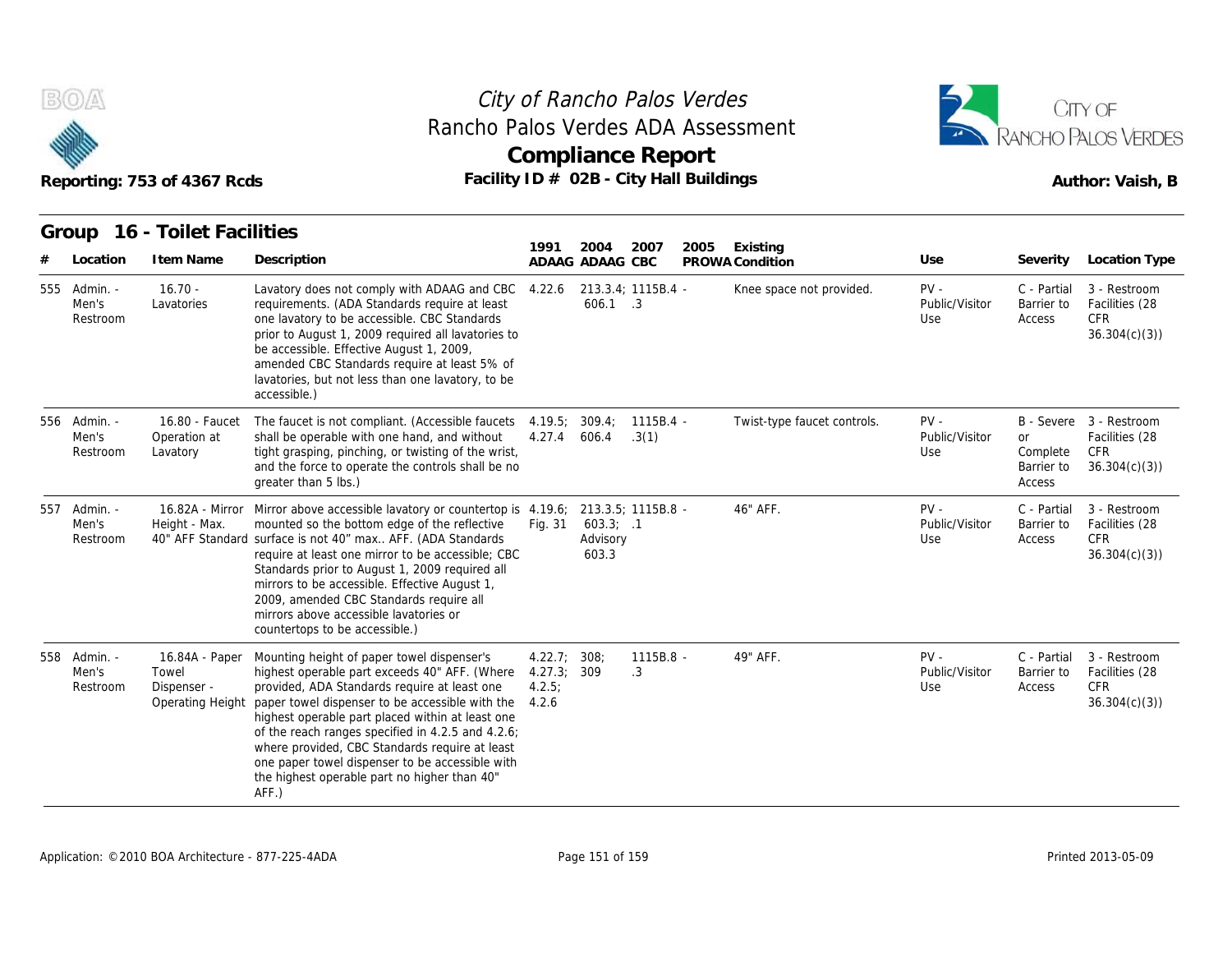

# **Compliance Report** Rancho Palos Verdes ADA Assessment



|     |                                     | Reporting: 753 of 4367 Rcds                                         | Facility ID # 02B - City Hall Buildings                                                                                                                                                                                                                                                                                                                                   | Compliance Report |                                      |                      |      | Author: Vaish, B              |                                 |                                               |                                                                         |
|-----|-------------------------------------|---------------------------------------------------------------------|---------------------------------------------------------------------------------------------------------------------------------------------------------------------------------------------------------------------------------------------------------------------------------------------------------------------------------------------------------------------------|-------------------|--------------------------------------|----------------------|------|-------------------------------|---------------------------------|-----------------------------------------------|-------------------------------------------------------------------------|
|     | Group<br>Location                   | 16 - Toilet Facilities<br>I tem Name                                | Description                                                                                                                                                                                                                                                                                                                                                               | 1991              | 2004<br>ADAAG ADAAG CBC              | 2007                 | 2005 | Existing<br>PROWA Condition   | Use                             | Severity                                      | Location Type                                                           |
| 560 | - Admin.<br>Men's<br>Restroom       | 16.83 - Coat<br>Hook - Height                                       | Where a coat hook is provided In an accessible<br>stall, height of coat hook exceeds 48" AFF.                                                                                                                                                                                                                                                                             | 4.2.5             | 308:<br>603.4                        | 213.3.7; 1117B.8 -   |      | Coat hook at 65" AFF.         | $PV -$<br>Public/Visitor<br>Use | C - Partial<br>Barrier to<br>Access           | 3 - Restroom<br>Facilities (28<br><b>CFR</b><br>36.304(c)(3)            |
|     | 562 Admin. -<br>Women's<br>Restroom | 16.10 - Single-<br><b>Action Hardware</b>                           | Handles, locks, and latches or other operative<br>devices are not operable with one hand. OR<br>They are not operable without tight grasping,<br>pinching, or twisting of the wrist. (U-shaped<br>handles, levers, and push/pull type mechanisms<br>are acceptable designs.)                                                                                              | 4.13.9            | 404.2.7: .5.2<br>Advisory<br>404.2.7 | 309.4; 1133B.2 -     |      | Twist-type locking mechanism. | $PV -$<br>Public/Visitor<br>Use | or<br>Complete<br>Barrier to<br>Access        | B - Severe 3 - Restroom<br>Facilities (28<br><b>CFR</b><br>36.304(c)(3) |
|     | 563 Admin. -<br>Women's<br>Restroom | $16.13B -$<br>Women's RR<br>Geometric<br>Symbol Signage -<br>Circle | Doorway leading to a women's toilet room is not -<br>identified by a circle, 1/4" thick and 12" in<br>diameter. OR Circle is provided, however it is<br>accompanied by words in raised characters and<br>Braille. (ADA and CBC Standards require a<br>separate sign with raised characters and Braille<br>mounted on the wall adjacent to the latch side<br>of the door.) |                   |                                      | 1115B.6 -            |      |                               | $PV -$<br>Public/Visitor<br>Use | D - Minor<br>Code<br>Deviation                | 3 - Restroom<br>Facilities (28<br><b>CFR</b><br>36.304(c)(3)            |
| 564 | - Admin.<br>Women's<br>Restroom     | $16.15A -$<br>Providing<br>Room/Space ID<br>Sign                    | A sign designating the permanent room or space 4.30.1<br>has not been provided.                                                                                                                                                                                                                                                                                           |                   | 703.1; 1(1)<br>703.2:<br>703.5       | 216.2; 1117B.5 -     |      |                               | $PV -$<br>Public/Visitor<br>Use | <b>or</b><br>Complete<br>Barrier to<br>Access | B - Severe 3 - Restroom<br>Facilities (28<br>CFR<br>36.304(c)(3)        |
|     | 565 Admin. -<br>Women's<br>Restroom | 16.18A - ISA                                                        | Accessible toilet room is not identified by an ISA. 4.1.3(16 216.8)                                                                                                                                                                                                                                                                                                       | (b)               |                                      | $1117B.5 -$<br>.1(3) |      |                               | $PV -$<br>Public/Visitor<br>Use | C - Partial<br>Barrier to<br>Access           | 3 - Restroom<br>Facilities (28<br>CFR<br>36.304(c)(3)                   |
|     | 566 Admin. -<br>Women's<br>Restroom | 16.47A - WC<br>Location from<br>Sidewall                            | The centerline of the WC is not 18" absolute<br>from a wall or partition.                                                                                                                                                                                                                                                                                                 | $4.22.4 -$        |                                      | $1115B.4 -$<br>.1(1) |      | 19" from side wall.           | $PV -$<br>Public/Visitor<br>Use | C - Partial<br>Barrier to<br>Access           | 3 - Restroom<br>Facilities (28<br><b>CFR</b><br>36.304(c)(3)            |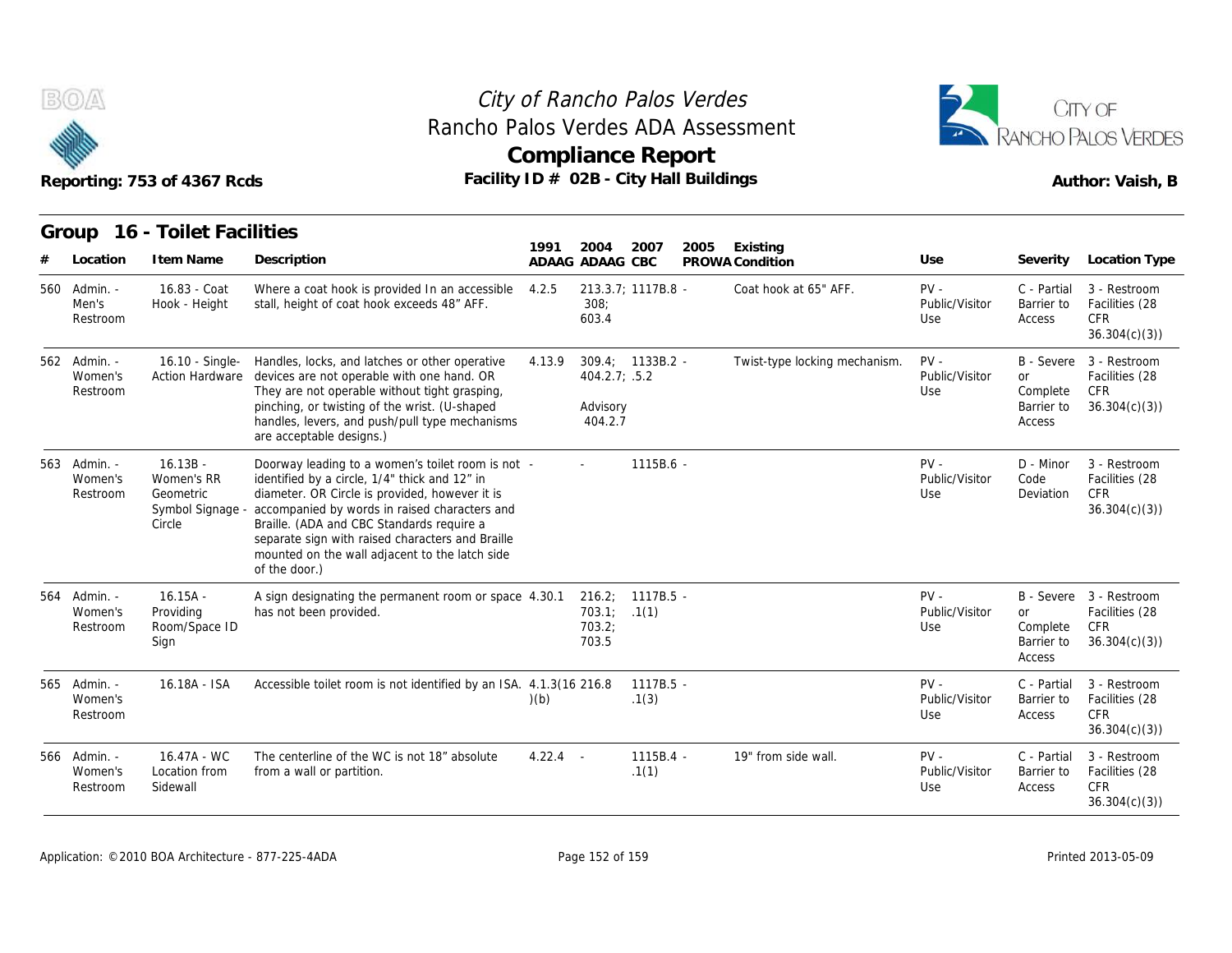



| Reporting: 753 of 4367 Rcds |  |  |
|-----------------------------|--|--|

|                                     | Reporting: 753 of 4367 Rcds                                         |                                                                                                                                                                                                                                                                                                                                                                                    |                                         |                                                   | City of Rancho Palos Verdes<br>Rancho Palos Verdes ADA Assessment<br><b>Compliance Report</b><br>Facility ID # 02B - City Hall Buildings |                               | CITY OF<br>ANCHO PALOS VERDES<br>Author: Vaish, B |                                               |                                                                         |
|-------------------------------------|---------------------------------------------------------------------|------------------------------------------------------------------------------------------------------------------------------------------------------------------------------------------------------------------------------------------------------------------------------------------------------------------------------------------------------------------------------------|-----------------------------------------|---------------------------------------------------|------------------------------------------------------------------------------------------------------------------------------------------|-------------------------------|---------------------------------------------------|-----------------------------------------------|-------------------------------------------------------------------------|
| Group<br>Location                   | 16 - Toilet Facilities<br>I tem Name                                | Description                                                                                                                                                                                                                                                                                                                                                                        | 1991                                    | 2004<br>ADAAG ADAAG CBC                           | 2007<br>2005                                                                                                                             | Existing<br>PROWA Condition   | Use                                               | Severity                                      | <b>Location Type</b>                                                    |
| 567 Admin. -<br>Women's<br>Restroom | $16.48 - WC$<br>Seat Height                                         | The top of the WC seat is not between 17" and<br>19" AFF.                                                                                                                                                                                                                                                                                                                          | 4.16.3; 604.4<br>Fig.<br>29(b)          |                                                   | $1115B.4 -$<br>.1(4)<br>Fig.<br>11B-1A                                                                                                   | 15 1/2" AFF.                  | $PV -$<br>Public/Visitor<br>Use                   | C - Partial<br>Barrier to<br>Access           | 3 - Restroom<br>Facilities (28<br><b>CFR</b><br>36.304(c)(3)            |
| 568 Admin. -<br>Women's<br>Restroom | $16.53 - SC$                                                        | Mounting height of seat cover dispenser's<br>Dispenser Height highest operable part exceeds 40" AFF.                                                                                                                                                                                                                                                                               | $4.22.7: -$<br>4.27.3<br>4.2.5<br>4.2.6 |                                                   | 1115B.8 -<br>.3                                                                                                                          | 46" AFF.                      | $PV -$<br>Public/Visitor<br>Use                   | C - Partial<br>Barrier to<br>Access           | 3 - Restroom<br>Facilities (28<br><b>CFR</b><br>36.304(c)(3)            |
| 569 Admin. -<br>Women's<br>Restroom | 16.54A - Grab<br>Bar                                                | Grab bar is not provided.                                                                                                                                                                                                                                                                                                                                                          | & 30                                    | Figs. 29 Advisory .1(3.1)<br>609.4                | 4.17.6; 604.5; 1115B.4 -<br>$604.5$ ; & $(3.2)$ ;<br>Fig.<br>11B-1A                                                                      |                               | $PV -$<br>Public/Visitor<br>Use                   | <b>or</b><br>Complete<br>Barrier to<br>Access | B - Severe 3 - Restroom<br>Facilities (28<br><b>CFR</b><br>36.304(c)(3) |
| 570 Admin. -<br>Women's<br>Restroom | 16.49B - WC<br>Flush Controls -<br>Location                         | Flush controls are not located on the wide side<br>of the WC where the clear floor space is<br>provided.                                                                                                                                                                                                                                                                           | 4.16.5                                  | Advisory .1(5);<br>604.6                          | 604.6; 1115B.4 -<br>Fig.<br>11B-1A                                                                                                       | Flush valve not on wide side. | $PV -$<br>Public/Visitor<br>Use                   | C - Partial<br>Barrier to<br>Access           | 3 - Restroom<br>Facilities (28<br><b>CFR</b><br>36.304(c)(3)            |
| 571 Admin. -<br>Women's<br>Restroom | $16.50 - TP$<br>Dispenser -<br>Location - Pre-<br>2007 CBC Facility | Location of the toilet paper dispenser does not<br>comply with the Standard in effect at the time of Fig.<br>construction. (The 2001 CBC required toilet<br>tissue dispensers located on the wall within 12"<br>of the front edge of the toilet seat, measured to<br>the centerline of the dispenser; mounted below<br>the grab bar; and centered at a min. height of<br>19" AFF.) | 4.16.6;<br>29(b)                        | $604.7$ ; -<br>Advisory<br>604.7<br>Fig.<br>604.7 | $\sim$                                                                                                                                   | 39" from back wall.           | $PV -$<br>Public/Visitor<br>Use                   | <b>or</b><br>Complete<br>Barrier to<br>Access | B - Severe 3 - Restroom<br>Facilities (28<br><b>CFR</b><br>36.304(c)(3) |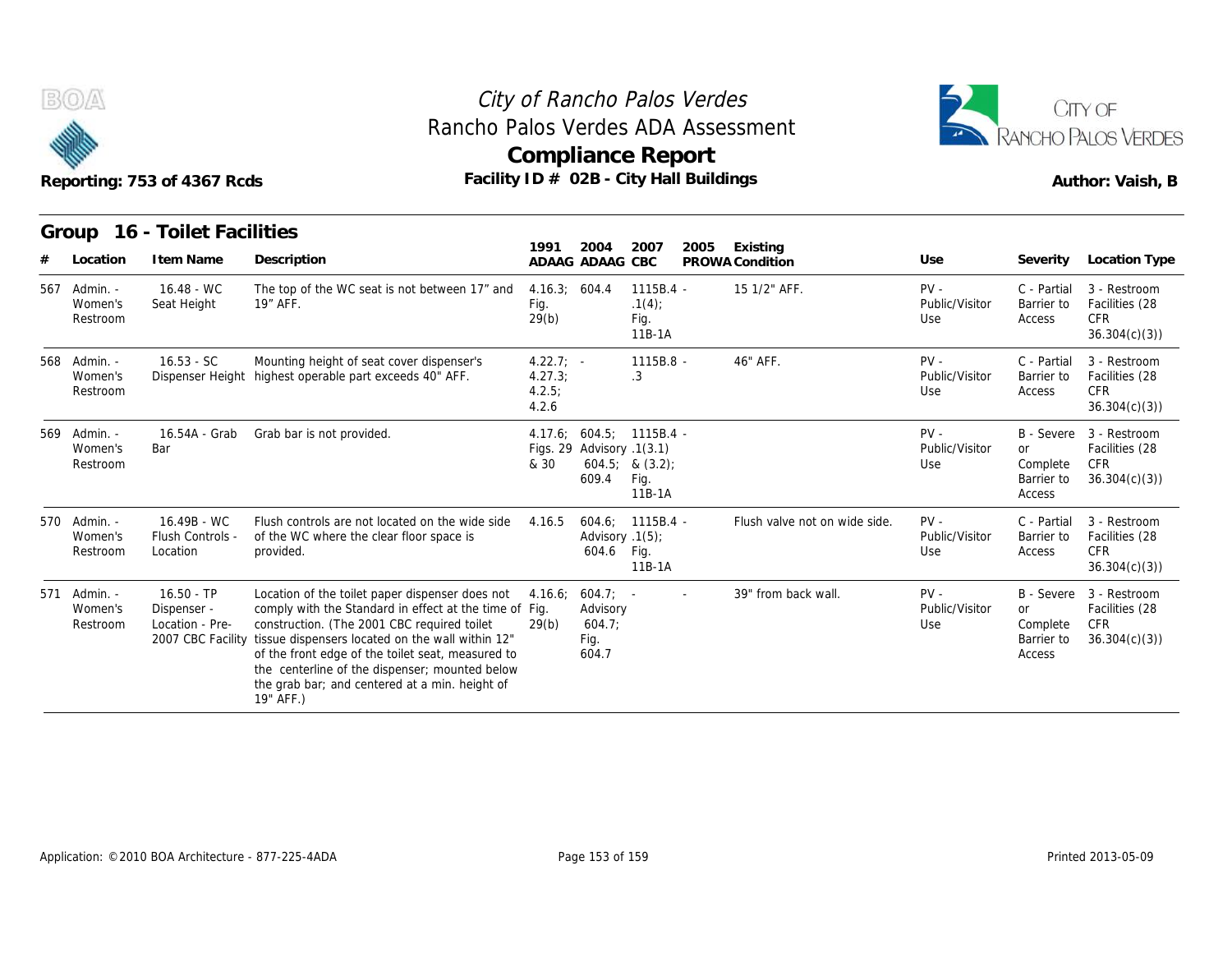



| Reporting: 753 of 4367 Rcds |                                     |                                                            | Facility ID # 02B - City Hall Buildings                                                                                                                                                                                                                                                                                                                                                                                                                                 |                                      | <b>Compliance Report</b>       |                      |      | Author: Vaish, B            |                                 |                                               |                                                                         |
|-----------------------------|-------------------------------------|------------------------------------------------------------|-------------------------------------------------------------------------------------------------------------------------------------------------------------------------------------------------------------------------------------------------------------------------------------------------------------------------------------------------------------------------------------------------------------------------------------------------------------------------|--------------------------------------|--------------------------------|----------------------|------|-----------------------------|---------------------------------|-----------------------------------------------|-------------------------------------------------------------------------|
|                             | Group                               | 16 - Toilet Facilities                                     |                                                                                                                                                                                                                                                                                                                                                                                                                                                                         | 1991                                 | 2004                           | 2007                 | 2005 | Existing                    |                                 |                                               |                                                                         |
|                             | Location                            | I tem Name                                                 | Description                                                                                                                                                                                                                                                                                                                                                                                                                                                             |                                      | ADAAG ADAAG CBC                |                      |      | PROWA Condition             | Use                             | Severity                                      | Location Type                                                           |
|                             | 572 Admin. -<br>Women's<br>Restroom | $16.70 -$<br>Lavatories                                    | Lavatory does not comply with ADAAG and CBC<br>requirements. (ADA Standards require at least<br>one lavatory to be accessible. CBC Standards<br>prior to August 1, 2009 required all lavatories to<br>be accessible. Effective August 1, 2009,<br>amended CBC Standards require at least 5% of<br>lavatories, but not less than one lavatory, to be<br>accessible.)                                                                                                     | 4.22.6                               | 606.1 .3                       | 213.3.4; 1115B.4 -   |      | Knee space not provided.    | $PV -$<br>Public/Visitor<br>Use | C - Partial<br>Barrier to<br>Access           | 3 - Restroom<br>Facilities (28<br><b>CFR</b><br>36.304(c)(3)            |
|                             | 573 Admin. -<br>Women's<br>Restroom | 16.80 - Faucet<br>Operation at<br>Lavatory                 | The faucet is not compliant. (Accessible faucets<br>shall be operable with one hand, and without<br>tight grasping, pinching, or twisting of the wrist,<br>and the force to operate the controls shall be no<br>greater than 5 lbs.)                                                                                                                                                                                                                                    | 4.19.5<br>4.27.4                     | 309.4;<br>606.4                | $1115B.4 -$<br>.3(1) |      | Twist-type faucet controls. | $PV -$<br>Public/Visitor<br>Use | <b>or</b><br>Complete<br>Barrier to<br>Access | B - Severe 3 - Restroom<br>Facilities (28<br><b>CFR</b><br>36.304(c)(3) |
|                             | 574 Admin. -<br>Women's<br>Restroom | Height - Max.                                              | 16.82A - Mirror Mirror above accessible lavatory or countertop is 4.19.6;<br>mounted so the bottom edge of the reflective<br>40" AFF Standard surface is not 40" max AFF. (ADA Standards<br>require at least one mirror to be accessible; CBC<br>Standards prior to August 1, 2009 required all<br>mirrors to be accessible. Effective August 1,<br>2009, amended CBC Standards require all<br>mirrors above accessible lavatories or<br>countertops to be accessible.) | Fig. 31                              | 603.3; .1<br>Advisory<br>603.3 | 213.3.5; 1115B.8 -   |      | 46" AFF.                    | $PV -$<br>Public/Visitor<br>Use | C - Partial<br>Barrier to<br>Access           | 3 - Restroom<br>Facilities (28<br><b>CFR</b><br>36.304(c)(3)            |
|                             | 575 Admin. -<br>Women's<br>Restroom | 16.84A - Paper<br>Towel<br>Dispenser -<br>Operating Height | Mounting height of paper towel dispenser's<br>highest operable part exceeds 40" AFF. (Where<br>provided, ADA Standards require at least one<br>paper towel dispenser to be accessible with the<br>highest operable part placed within at least one<br>of the reach ranges specified in 4.2.5 and 4.2.6;<br>where provided, CBC Standards require at least<br>one paper towel dispenser to be accessible with<br>the highest operable part no higher than 40"<br>AFF.)   | 4.22.7;<br>4.27.3<br>4.2.5;<br>4.2.6 | 308 <sub>2</sub><br>309        | $1115B.8 -$<br>.3    |      | 49" AFF.                    | $PV -$<br>Public/Visitor<br>Use | C - Partial<br>Barrier to<br>Access           | 3 - Restroom<br>Facilities (28<br><b>CFR</b><br>36.304(c)(3)            |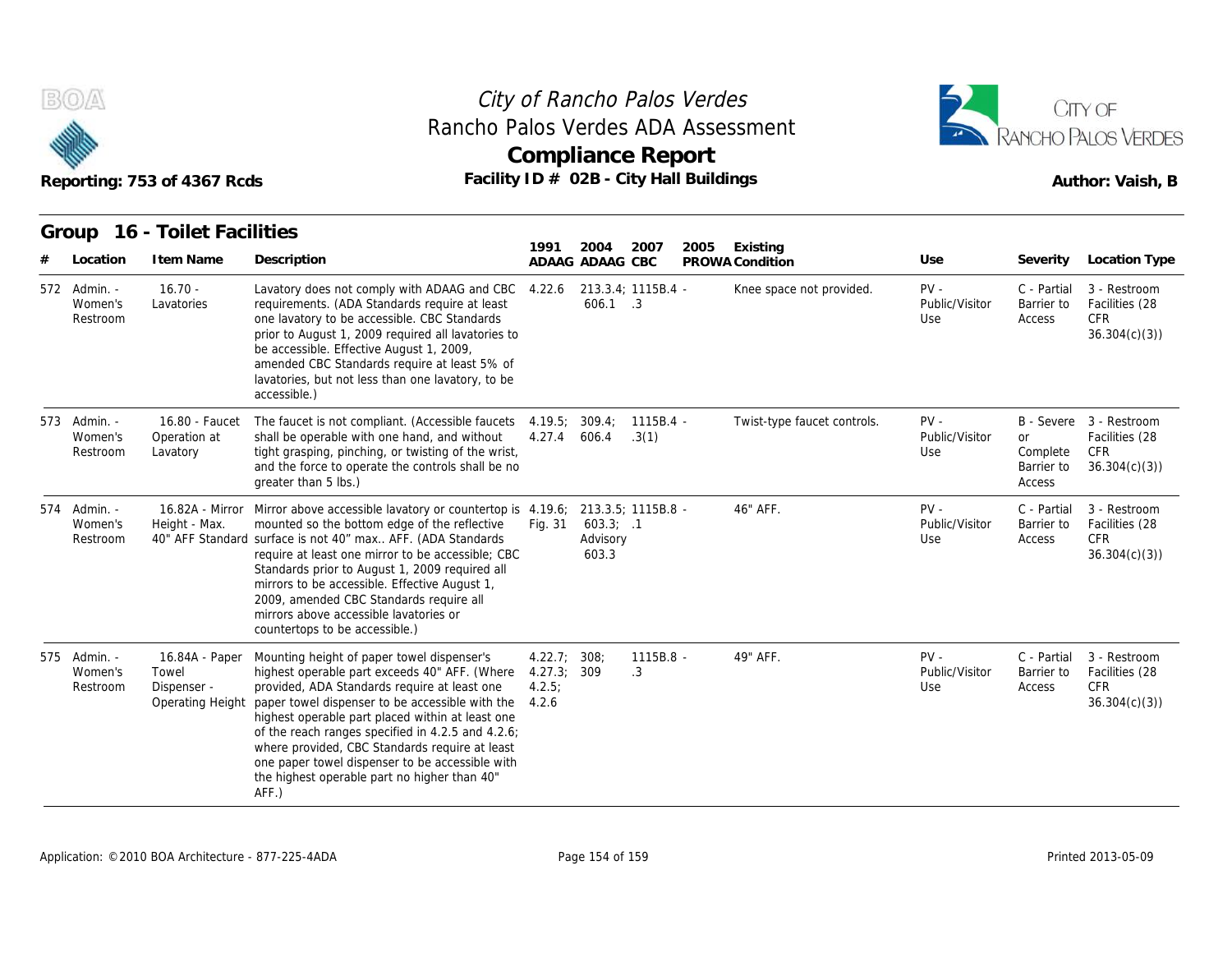



| Reporting: 753 of 4367 Rcds |                                     |                                                                        | Rancho Palos Verdes ADA Assessment<br>Facility ID # 02B - City Hall Buildings                                                                                                                                                                                                                                                                                                                                                                                         |                                                |                         | <b>Compliance Report</b>                                 | RANCHO PALOS VERDES<br>Author: Vaish, B |                              |                                 |                                     |                                                              |
|-----------------------------|-------------------------------------|------------------------------------------------------------------------|-----------------------------------------------------------------------------------------------------------------------------------------------------------------------------------------------------------------------------------------------------------------------------------------------------------------------------------------------------------------------------------------------------------------------------------------------------------------------|------------------------------------------------|-------------------------|----------------------------------------------------------|-----------------------------------------|------------------------------|---------------------------------|-------------------------------------|--------------------------------------------------------------|
|                             | Group<br>Location                   | 16 - Toilet Facilities<br>I tem Name                                   | Description                                                                                                                                                                                                                                                                                                                                                                                                                                                           | 1991                                           | 2004<br>ADAAG ADAAG CBC | 2007                                                     | 2005                                    | Existing<br>PROWA Condition  | Use                             | Severity                            | Location Type                                                |
|                             | 577 Admin. -<br>Women's<br>Restroom | 16.83 - Coat<br>Hook - Height                                          | Where a coat hook is provided In an accessible 4.2.5<br>stall, height of coat hook exceeds 48" AFF.                                                                                                                                                                                                                                                                                                                                                                   |                                                | 308:<br>603.4           | 213.3.7; 1117B.8 -                                       |                                         | 65" AFF.                     | $PV -$<br>Public/Visitor<br>Use | C - Partial<br>Barrier to<br>Access | 3 - Restroom<br>Facilities (28<br><b>CFR</b><br>36.304(c)(3) |
| 580                         | - Admin.<br>Women's<br>Restroom     | $16.27A - 60''$<br>Wide Circle or T-<br>Shaped<br>Maneuvering<br>Space | The toilet room does not include an<br>unobstructed turning space (a 60" diameter, 27" Fig 3<br>high circle or T-shaped space). (Note: The clear<br>floor space of fixtures and controls, the<br>accessible path of travel, and the turning space<br>may overlap.)                                                                                                                                                                                                    | 4.22.3                                         | 3.2;<br>603.2.1         | 304.3.2; 1115B.3 -<br>.1(1)<br>Fig.304. 1115B.3<br>.2(1) |                                         | Approx. 40" diameter circle. | PV -<br>Public/Visitor<br>Use   | C - Partial<br>Barrier to<br>Access | 3 - Restroom<br>Facilities (28<br><b>CFR</b><br>36.304(c)(3) |
|                             | 598 Admin. -<br>Break Room          | 16.84A - Paper<br>Towel<br>Dispenser -<br>Operating Height             | Mounting height of paper towel dispenser's<br>highest operable part exceeds 40" AFF. (Where<br>provided, ADA Standards require at least one<br>paper towel dispenser to be accessible with the<br>highest operable part placed within at least one<br>of the reach ranges specified in 4.2.5 and 4.2.6;<br>where provided, CBC Standards require at least<br>one paper towel dispenser to be accessible with<br>the highest operable part no higher than 40"<br>AFF.) | 4.22.7; 308;<br>4.27.3; 309<br>4.2.5:<br>4.2.6 |                         | 1115B.8 -<br>.3                                          |                                         | 54" AFF.                     | EC - Employee<br>Common Use     | C - Partial<br>Barrier to<br>Access | 2 - Program<br>Areas (28 CFR<br>36.304(c)(2)                 |
|                             | 682 Admin. -<br>Break Room          | 16.84A - Paper<br>Towel<br>Dispenser -<br>Operating Height             | Mounting height of paper towel dispenser's<br>highest operable part exceeds 40" AFF. (Where<br>provided, ADA Standards require at least one<br>paper towel dispenser to be accessible with the<br>highest operable part placed within at least one<br>of the reach ranges specified in 4.2.5 and 4.2.6;<br>where provided, CBC Standards require at least<br>one paper towel dispenser to be accessible with<br>the highest operable part no higher than 40"<br>AFF.) | 4.22.7; 308;<br>4.27.3<br>4.2.5;<br>4.2.6      | 309                     | 1115B.8 -<br>.3                                          |                                         | 51" AFF.                     | EC - Employee<br>Common Use     | C - Partial<br>Barrier to<br>Access | 2 - Program<br>Areas (28 CFR<br>36.304(c)(2)                 |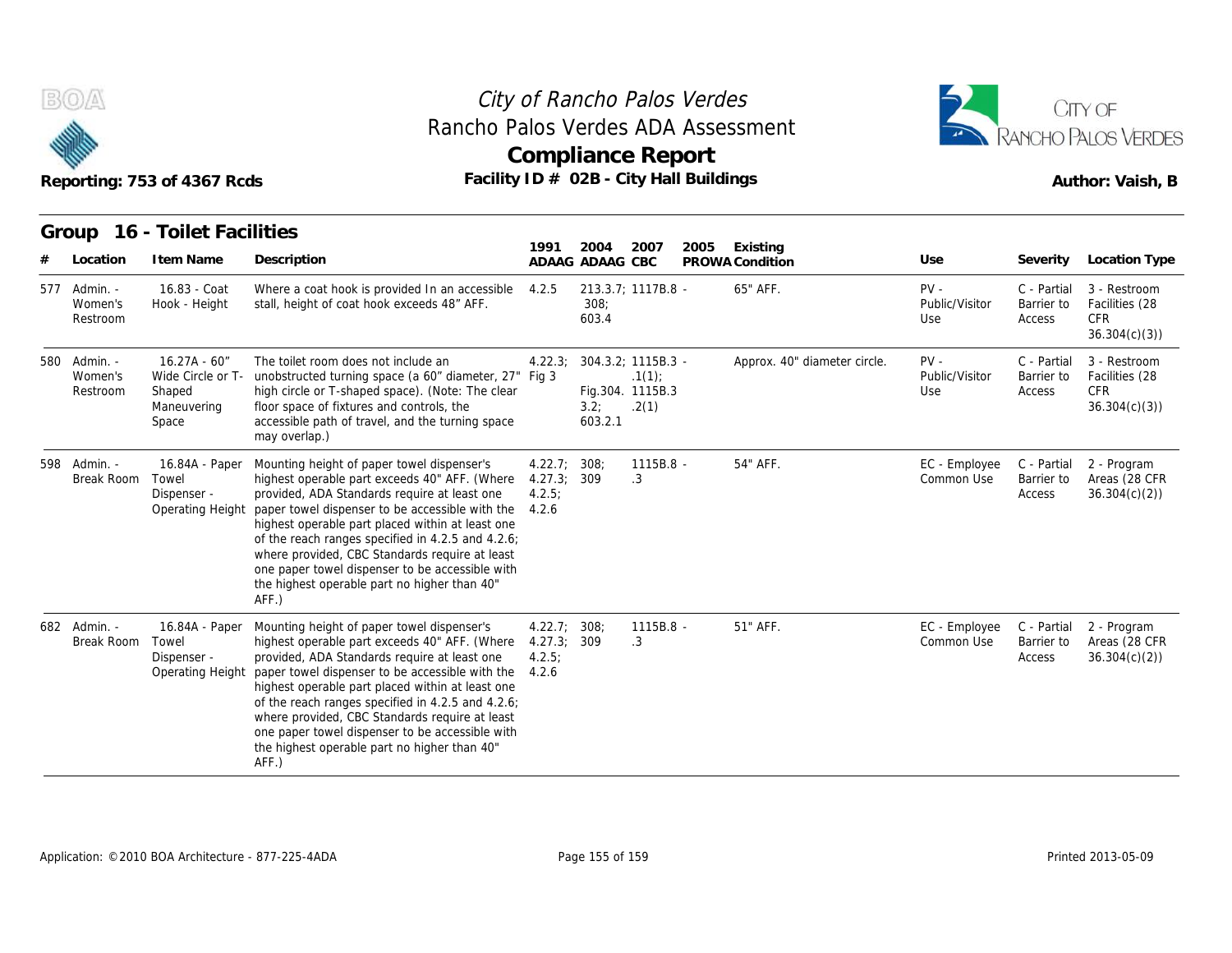



#### **Group 16 - Toilet Facilities**

|                                    | Reporting: 753 of 4367 Rcds                                |                                                                                                                                                                                                                                                                                                                                                                                                                                                                                                                                                                                                                                                                              | City of Rancho Palos Verdes<br>Rancho Palos Verdes ADA Assessment<br><b>Compliance Report</b><br>Facility ID # 02B - City Hall Buildings |                                                               |                                     |      |                                                             |                             |                                               | CITY OF<br>RANCHO PALOS VERDES<br>Author: Vaish, B                      |  |  |  |
|------------------------------------|------------------------------------------------------------|------------------------------------------------------------------------------------------------------------------------------------------------------------------------------------------------------------------------------------------------------------------------------------------------------------------------------------------------------------------------------------------------------------------------------------------------------------------------------------------------------------------------------------------------------------------------------------------------------------------------------------------------------------------------------|------------------------------------------------------------------------------------------------------------------------------------------|---------------------------------------------------------------|-------------------------------------|------|-------------------------------------------------------------|-----------------------------|-----------------------------------------------|-------------------------------------------------------------------------|--|--|--|
|                                    | Group 16 - Toilet Facilities                               |                                                                                                                                                                                                                                                                                                                                                                                                                                                                                                                                                                                                                                                                              | 1991                                                                                                                                     | 2004                                                          | 2007                                | 2005 | Existing                                                    |                             |                                               |                                                                         |  |  |  |
| Location                           | I tem Name                                                 | Description                                                                                                                                                                                                                                                                                                                                                                                                                                                                                                                                                                                                                                                                  |                                                                                                                                          | ADAAG ADAAG CBC                                               |                                     |      | PROWA Condition                                             | Use                         | Severity                                      | Location Type                                                           |  |  |  |
| 687 Admin. -<br>Unisex<br>Restroom | 16.09A - Door<br>Maneuvering<br>Space                      | Door that is not automatic or power-assisted<br>does not have compliant maneuvering space<br>relative to the direction of approach as shown in<br>CBC Fig. 11B-26. (Approach // Side // Width //<br>Depth) (Front // Pull // D + 24" * // 60") (Front<br>// Push // D + 0" ** // 48") (Latch // Pull // D +<br>24" // 60") (Latch // Push // D + 24" // 44"<br>***) (Hinge // Pull // D + 36" // 60") (Hinge //<br>Push // 54" **** // 44" *****) (* D + 18" at<br>interior doors.) ( $*$ D + 12" if door has both a<br>latch and a closer.) (*** 48" if door has closer.)<br>(**** Measured from latch toward hinge.)<br>(***** 48" if door has both a latch and a closer.) | 4.13.6                                                                                                                                   | 1:<br>Table<br>404.2.4. 11B-26<br>$1$ ; Fig.<br>404.2.4.<br>1 | 404.2.4. 1133B.2 -<br>.4.2:<br>Fig. |      | 7" to CMU wall at pull side, &<br>47" landing at pull side. | EC - Employee<br>Common Use | C - Partial<br>Barrier to<br>Access           | 3 - Restroom<br>Facilities (28<br><b>CFR</b><br>36.304(c)(3)            |  |  |  |
| 688 Admin. -<br>Unisex<br>Restroom | 16.10 - Single-<br><b>Action Hardware</b>                  | Handles, locks, and latches or other operative<br>devices are not operable with one hand. OR<br>They are not operable without tight grasping,<br>pinching, or twisting of the wrist. (U-shaped<br>handles, levers, and push/pull type mechanisms<br>are acceptable designs.)                                                                                                                                                                                                                                                                                                                                                                                                 | 4.13.9                                                                                                                                   | 404.2.7: .5.2<br>Advisory<br>404.2.7                          | $309.4; 1133B.2 -$                  |      | Twist-type locking mechanism.                               | EC - Employee<br>Common Use | <b>or</b><br>Complete<br>Barrier to<br>Access | B - Severe 3 - Restroom<br>Facilities (28<br><b>CFR</b><br>36.304(c)(3) |  |  |  |
| 689 Admin. -<br>Unisex<br>Restroom | <b>RR</b> Geometric<br>Symbol Signage -<br>Circle/Triangle | 16.13C - Unisex Doorway leading to a unisex toilet room is not<br>identified by a 12" circle, 1/4" with a 1/4" thick<br>triangle superimposed and within the circle. OR<br>Circle and triangle are provided, however they<br>are accompanied by words in raised characters<br>and Braille. (ADA and CBC Standards require a<br>separate sign with raised characters and Braille<br>mounted on the wall adjacent to the latch side<br>of the door.)                                                                                                                                                                                                                           |                                                                                                                                          |                                                               | $1115B.6 -$                         |      |                                                             | EC - Employee<br>Common Use | D - Minor<br>Code<br>Deviation                | 3 - Restroom<br>Facilities (28<br>CFR<br>36.304(c)(3)                   |  |  |  |
| 690 Admin. -<br>Unisex<br>Restroom | $16.15A -$<br>Providing<br>Room/Space ID<br>Sign           | A sign designating the permanent room or space 4.30.1<br>has not been provided.                                                                                                                                                                                                                                                                                                                                                                                                                                                                                                                                                                                              |                                                                                                                                          | 703.1; .1(1)<br>703.2;<br>703.5                               | $216.2; 1117B.5 -$                  |      |                                                             | EC - Employee<br>Common Use | <b>or</b><br>Complete<br>Barrier to<br>Access | B - Severe 3 - Restroom<br>Facilities (28<br><b>CFR</b><br>36.304(c)(3) |  |  |  |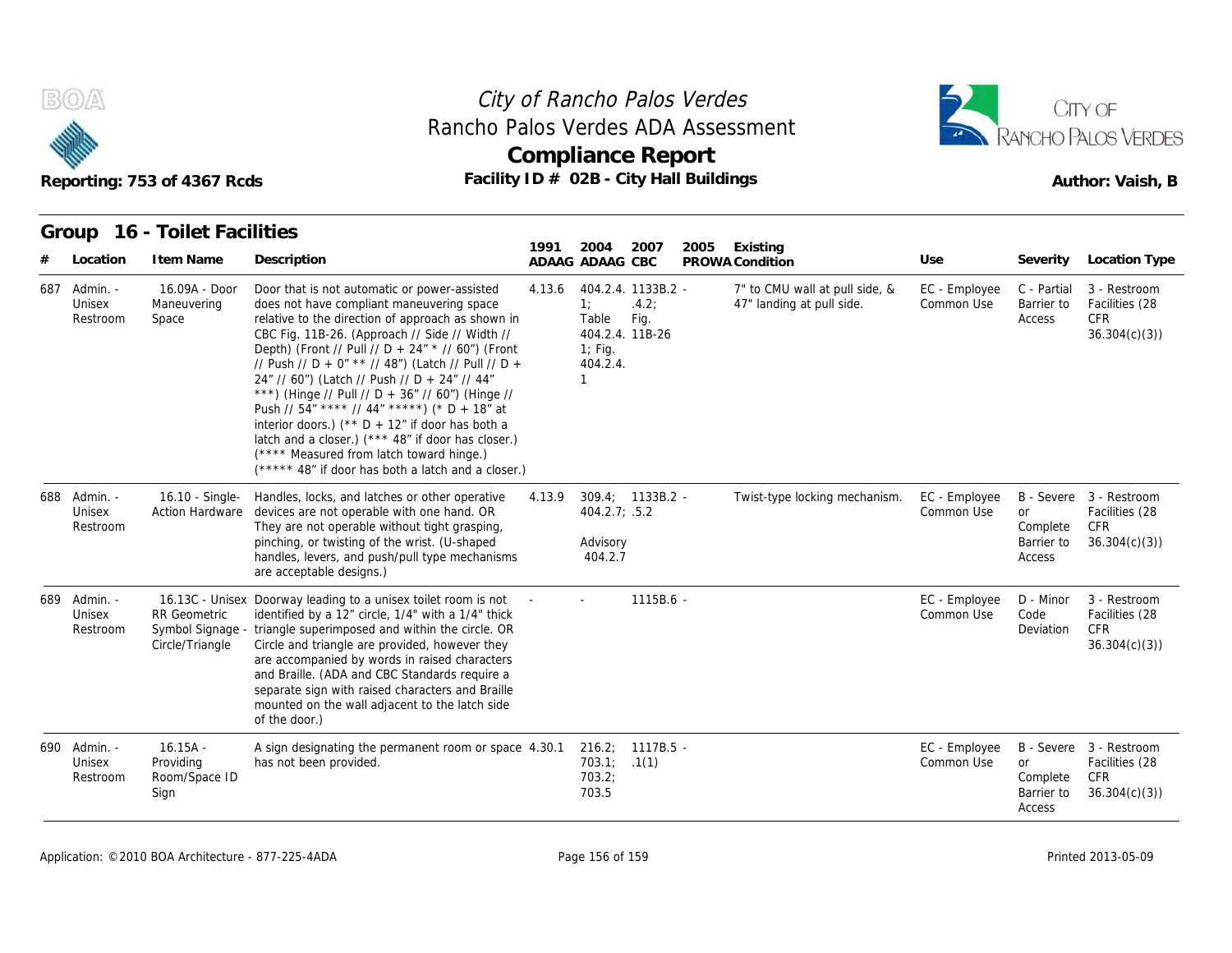



|     |                                    | Reporting: 753 of 4367 Rcds                                         | Rancho Palos Verdes ADA Assessment<br>Facility ID # 02B - City Hall Buildings                                                                                                                                                                                                                                                                                                      |                                           |                                                    | <b>Compliance Report</b>                                          | RANCHO PALOS VERDES<br>Author: Vaish, B |                             |                             |                                                                    |                                                                  |
|-----|------------------------------------|---------------------------------------------------------------------|------------------------------------------------------------------------------------------------------------------------------------------------------------------------------------------------------------------------------------------------------------------------------------------------------------------------------------------------------------------------------------|-------------------------------------------|----------------------------------------------------|-------------------------------------------------------------------|-----------------------------------------|-----------------------------|-----------------------------|--------------------------------------------------------------------|------------------------------------------------------------------|
|     |                                    | Group 16 - Toilet Facilities                                        |                                                                                                                                                                                                                                                                                                                                                                                    |                                           |                                                    |                                                                   |                                         |                             |                             |                                                                    |                                                                  |
|     | Location                           | I tem Name                                                          | Description                                                                                                                                                                                                                                                                                                                                                                        | 1991                                      | 2004<br>ADAAG ADAAG CBC                            | 2007                                                              | 2005                                    | Existing<br>PROWA Condition | Use                         | Severity                                                           | Location Type                                                    |
|     | 691 Admin. -<br>Unisex<br>Restroom | 16.18A - ISA                                                        | Accessible toilet room is not identified by an ISA. 4.1.3(16 216.8                                                                                                                                                                                                                                                                                                                 | (b)                                       |                                                    | $1117B.5 -$<br>.1(3)                                              |                                         |                             | EC - Employee<br>Common Use | C - Partial<br>Barrier to<br>Access                                | 3 - Restroom<br>Facilities (28<br><b>CFR</b><br>36.304(c)(3)     |
|     | 692 Admin. -<br>Unisex<br>Restroom | $16.41 - 32"$<br>Wide Standard -<br>Side Transfer<br>Space          | The clear space from a wall at one side of the<br>WC is less than 32" wide.                                                                                                                                                                                                                                                                                                        |                                           |                                                    | $1115B.4 -$<br>.1(1)<br>Fig.<br>$11B-1B$                          |                                         | 18" to non-fixed furniture. | EC - Employee<br>Common Use | <b>B</b> - Severe<br><b>or</b><br>Complete<br>Barrier to<br>Access | 3 - Restroom<br>Facilities (28<br><b>CFR</b><br>36.304(c)(3)     |
|     | 693 Admin. -<br>Unisex<br>Restroom | $16.48 - WC$<br>Seat Height                                         | The top of the WC seat is not between 17" and<br>19" AFF.                                                                                                                                                                                                                                                                                                                          | 4.16.3; 604.4<br>Fig.<br>29(b)            |                                                    | 1115B.4 -<br>.1(4)<br>Fig.<br>$11B-1A$                            |                                         | 16" AFF.                    | EC - Employee<br>Common Use | C - Partial<br>Barrier to<br>Access                                | 3 - Restroom<br>Facilities (28<br><b>CFR</b><br>36.304(c)(3)     |
| 694 | Admin. -<br>Unisex<br>Restroom     | $16.50 - TP$<br>Dispenser -<br>Location - Pre-<br>2007 CBC Facility | Location of the toilet paper dispenser does not<br>comply with the Standard in effect at the time of Fig.<br>construction. (The 2001 CBC required toilet<br>tissue dispensers located on the wall within 12"<br>of the front edge of the toilet seat, measured to<br>the centerline of the dispenser; mounted below<br>the grab bar; and centered at a min. height of<br>19" AFF.) | 4.16.6;<br>29(b)                          | $604.7$ ; -<br>Advisory<br>604.7;<br>Fig.<br>604.7 |                                                                   |                                         | 40 1/2" from back wall.     | EC - Employee<br>Common Use | or<br>Complete<br>Barrier to<br>Access                             | B - Severe 3 - Restroom<br>Facilities (28<br>CFR<br>36.304(c)(3) |
|     | 695 Admin. -<br>Unisex<br>Restroom | $16.53 - SC$                                                        | Mounting height of seat cover dispenser's<br>Dispenser Height highest operable part exceeds 40" AFF.                                                                                                                                                                                                                                                                               | $4.22.7$ ; -<br>4.27.3;<br>4.2.5<br>4.2.6 |                                                    | 1115B.8 -<br>.3                                                   |                                         | 56" AFF.                    | EC - Employee<br>Common Use | C - Partial<br>Barrier to<br>Access                                | 3 - Restroom<br>Facilities (28<br><b>CFR</b><br>36.304(c)(3)     |
|     | 696 Admin. -<br>Unisex<br>Restroom | 16.54A - Grab<br>Bar                                                | Grab bar is not provided.                                                                                                                                                                                                                                                                                                                                                          | & 30                                      | Figs. 29 Advisory .1(3.1)<br>609.4                 | 4.17.6; 604.5; 1115B.4 -<br>$604.5;$ & $(3.2);$<br>Fig.<br>11B-1A |                                         | Rear grab bar not provided. | EC - Employee<br>Common Use | <b>or</b><br>Complete<br>Barrier to<br>Access                      | B - Severe 3 - Restroom<br>Facilities (28<br>CFR<br>36.304(c)(3) |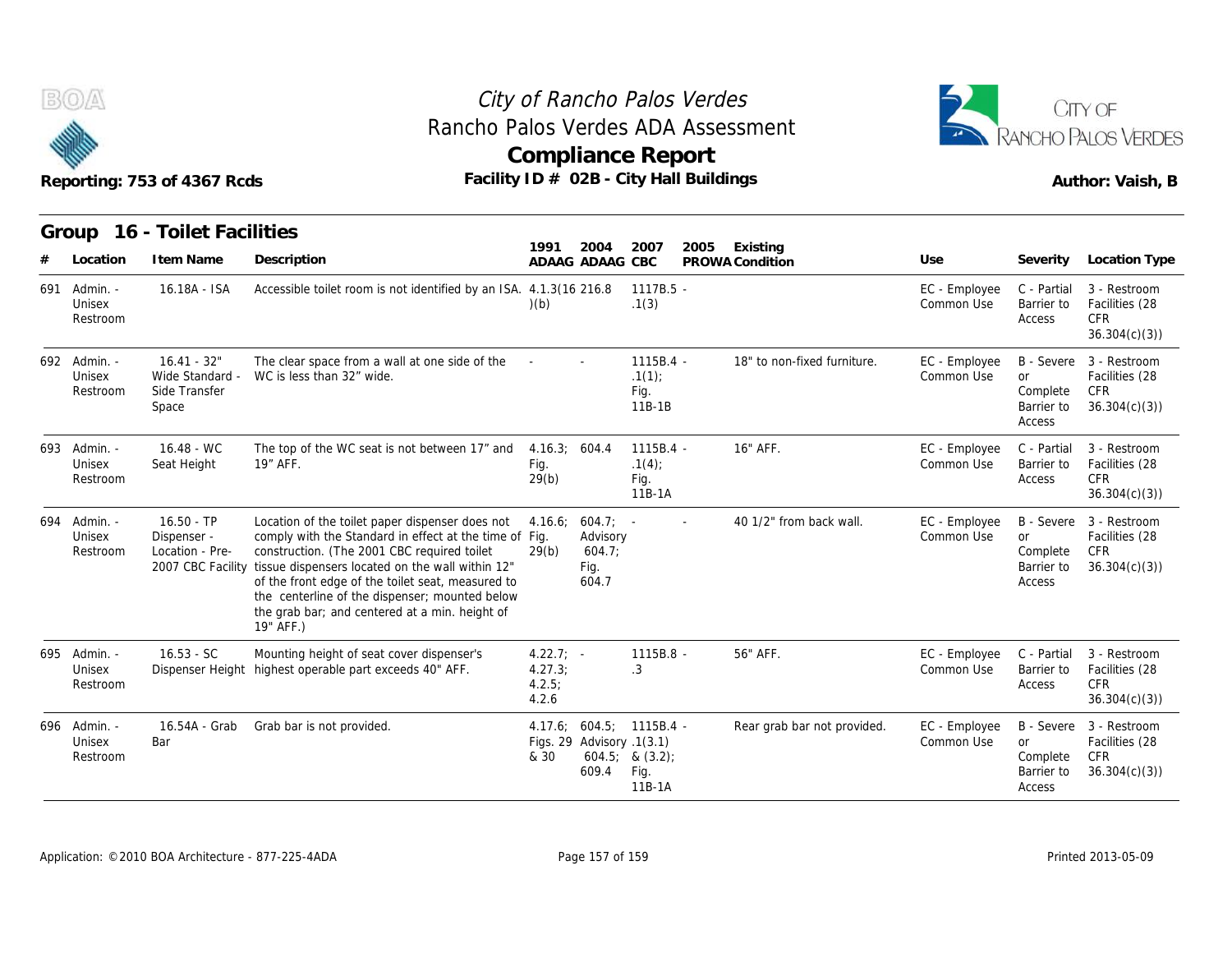



| Reporting: 753 of 4367 Rcds |                                |                                            |                                                                                                                                                                                                                                                                                                                                                                            | Rancho Palos Verdes ADA Assessment<br><b>Compliance Report</b><br>Facility ID # 02B - City Hall Buildings |                                                                        |                    |      |                 |                             |                                        |                                                                         |
|-----------------------------|--------------------------------|--------------------------------------------|----------------------------------------------------------------------------------------------------------------------------------------------------------------------------------------------------------------------------------------------------------------------------------------------------------------------------------------------------------------------------|-----------------------------------------------------------------------------------------------------------|------------------------------------------------------------------------|--------------------|------|-----------------|-----------------------------|----------------------------------------|-------------------------------------------------------------------------|
|                             | Group                          | 16 - Toilet Facilities                     |                                                                                                                                                                                                                                                                                                                                                                            | 1991                                                                                                      | 2004                                                                   | 2007               | 2005 | Existing        |                             |                                        |                                                                         |
|                             | Location                       | I tem Name                                 | Description                                                                                                                                                                                                                                                                                                                                                                |                                                                                                           | ADAAG ADAAG CBC                                                        |                    |      | PROWA Condition | Use                         | Severity                               | Location Type                                                           |
| 697                         | Admin. -<br>Unisex<br>Restroom | 16.54B - Side<br>Grab Bar Length           | Side grab bar is less than 42" long. (ADA<br>Standards require the side grab bar for WC's not Figs. 29 Advisory .1(3.1);<br>located in stalls to be 42" long min; ADA<br>Standards require the side grab bar for WC's<br>located in stalls to be 40" to 42" long min; CBC<br>Standards require the side grab bar to be 42"<br>long min)                                    | & 30                                                                                                      | 4.17.6; 604.5; 1115B.4 -<br>$604.5$ ; Fig.<br>Fig.<br>604.5.1<br>609.4 | 604.5.1; 11B-1A    |      | 37" long.       | EC - Employee<br>Common Use | C - Partial<br>Barrier to<br>Access    | 3 - Restroom<br>Facilities (28<br><b>CFR</b><br>36.304(c)(3)            |
| 698                         | Admin. -<br>Unisex<br>Restroom | 16.55A - Side<br>Grab Bar Height           | Side grab bar is not centered at 33" AFF. (ADA<br>Standards require side grab bars to be centered Figs. 29 Advisory .1(3.1);<br>from 33" to 36" AFF; CBC Standards require side & 30<br>grab bars to be centered at 33" AFF.)                                                                                                                                              |                                                                                                           | 4.17.6; 604.5; 1115B.4 -<br>$604.5$ ; Fig.<br>Fig.<br>604.5.2<br>609.4 | 604.5.2: 11B-1A    |      | 29" AFF.        | EC - Employee<br>Common Use | C - Partial<br>Barrier to<br>Access    | 3 - Restroom<br>Facilities (28<br><b>CFR</b><br>36.304(c)(3)            |
| 699                         | Admin. -<br>Unisex<br>Restroom | $16.70 -$<br>Lavatories                    | Lavatory does not comply with ADAAG and CBC 4.22.6<br>requirements. (ADA Standards require at least<br>one lavatory to be accessible. CBC Standards<br>prior to August 1, 2009 required all lavatories to<br>be accessible. Effective August 1, 2009,<br>amended CBC Standards require at least 5% of<br>lavatories, but not less than one lavatory, to be<br>accessible.) |                                                                                                           | 213.3.4; 1115B.4 -<br>606.1 .3                                         |                    |      |                 | EC - Employee<br>Common Use | C - Partial<br>Barrier to<br>Access    | 3 - Restroom<br>Facilities (28<br><b>CFR</b><br>36.304(c)(3)            |
| 700                         | Admin. -<br>Unisex<br>Restroom | 16.80 - Faucet<br>Operation at<br>Lavatory | The faucet is not compliant. (Accessible faucets 4.19.5;<br>shall be operable with one hand, and without<br>tight grasping, pinching, or twisting of the wrist,<br>and the force to operate the controls shall be no<br>greater than 5 lbs.)                                                                                                                               | 4.27.4                                                                                                    | 309.4;<br>606.4                                                        | 1115B.4 -<br>.3(1) |      |                 | EC - Employee<br>Common Use | or<br>Complete<br>Barrier to<br>Access | B - Severe 3 - Restroom<br>Facilities (28<br><b>CFR</b><br>36.304(c)(3) |